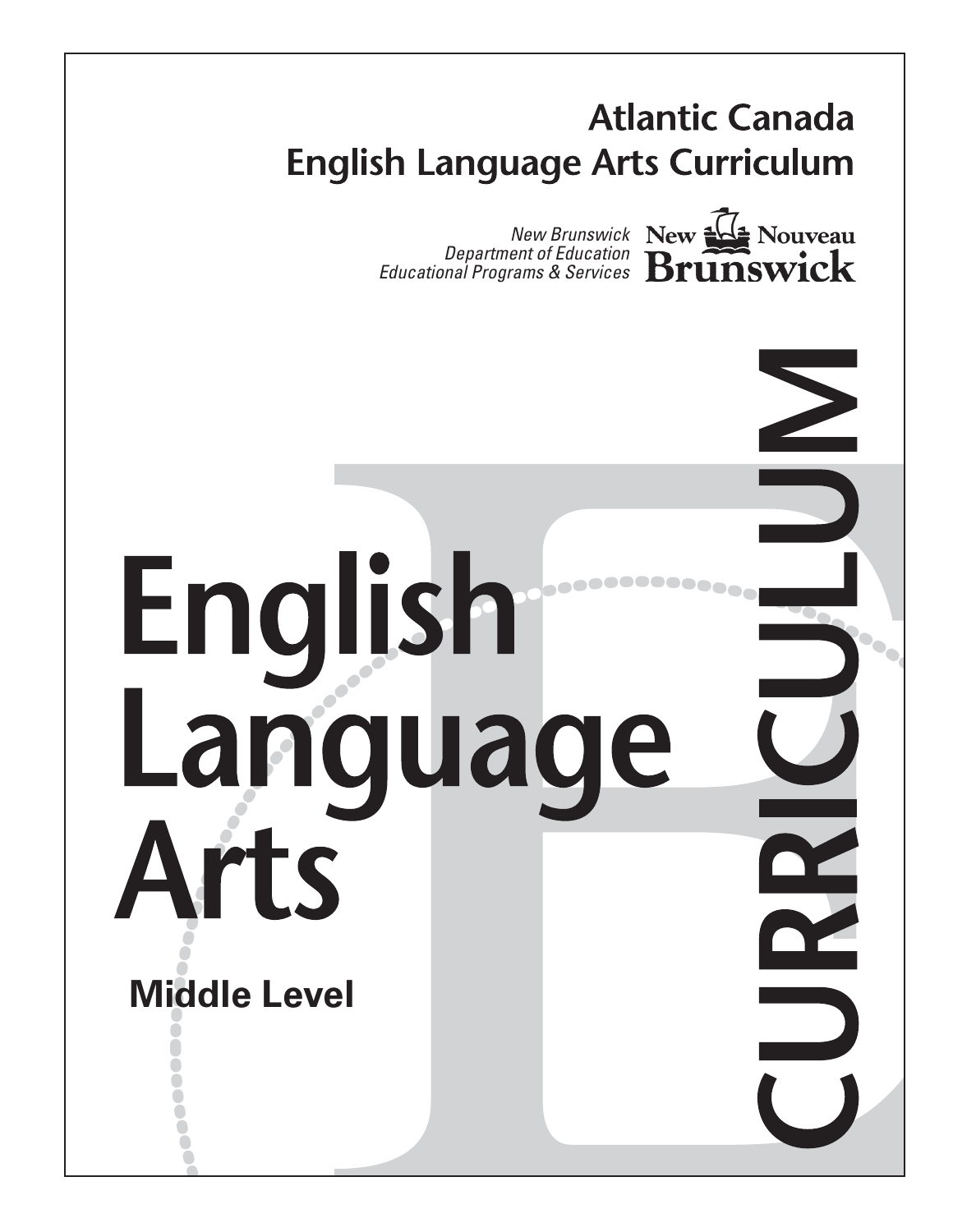# Acknowledgments

The Departments of Education of New Brunswick, Newfoundland and Labrador, Nova Scotia, and Prince Edward Island gratefully acknowledge the contribution of the regional English language arts common curriculum committee to the development of this guide. Current and past members of the committee include the following:

#### **New Brunswick**

| Pauline Allen              |
|----------------------------|
| Barbara Fullerton          |
| Susan MacDonald            |
| Kathy Prosser              |
| Zoë Watson                 |
| Dawn Weatherbie Morehouse  |
| Darlene Whitehouse-Sheehan |

**Nova Scotia** Ann Blackwood Linda Cook Barry Fox Judith Mossip Peter Smith Doreen Valverde

#### **Newfoundland and Labrador**

Eldred Barnes Linda Coles Edward Jones Betty King Florence Samson

#### **Prince Edward Island**

Mary Crane Debbie Dunn Percy MacGougan Lloyd Mallard Cathy Parsons Jeanette Scott

The regional English language arts common curriculum committee gratefully acknowledges the suggestions, vignettes, student work, and other contributions of many educators from across the Atlantic region.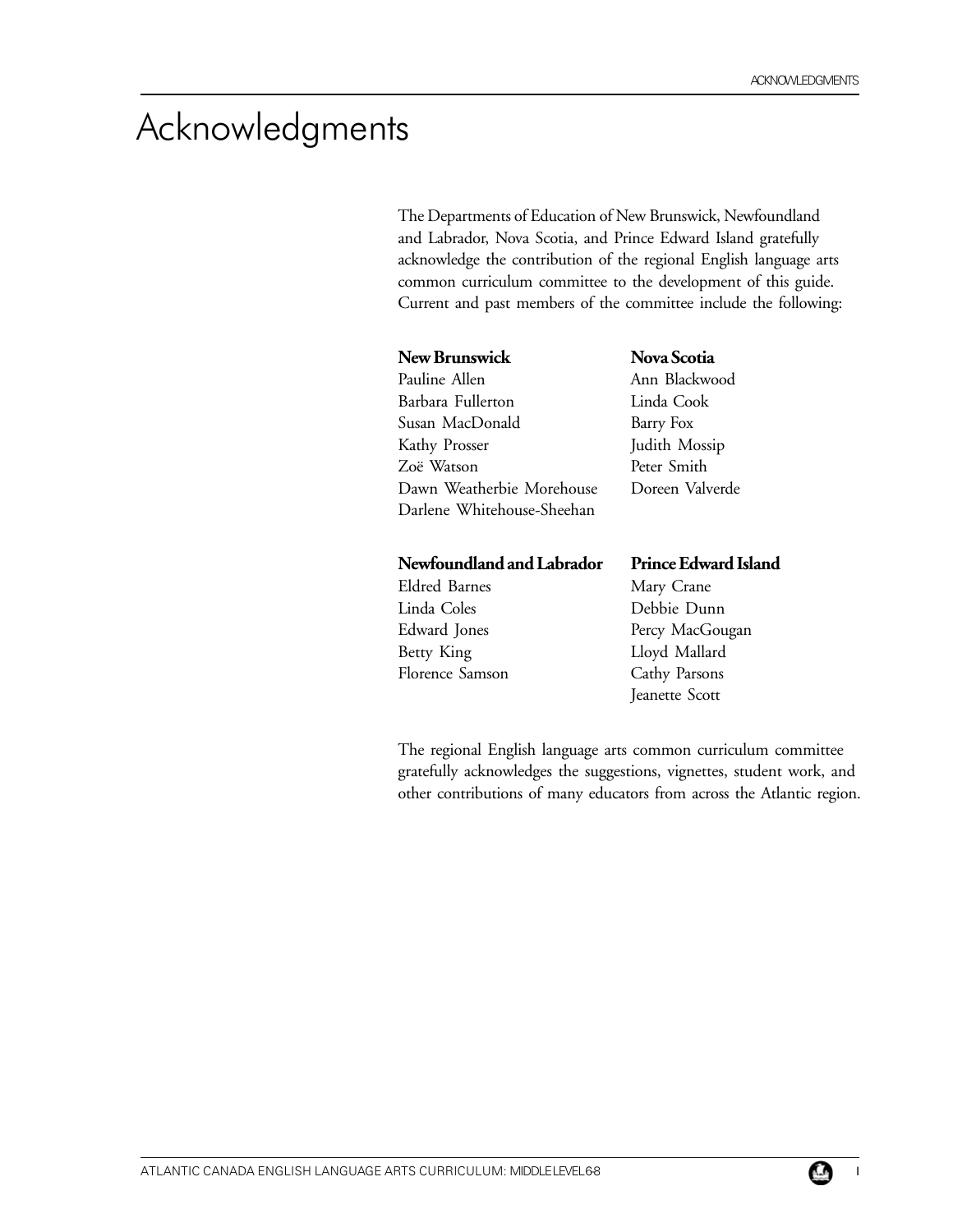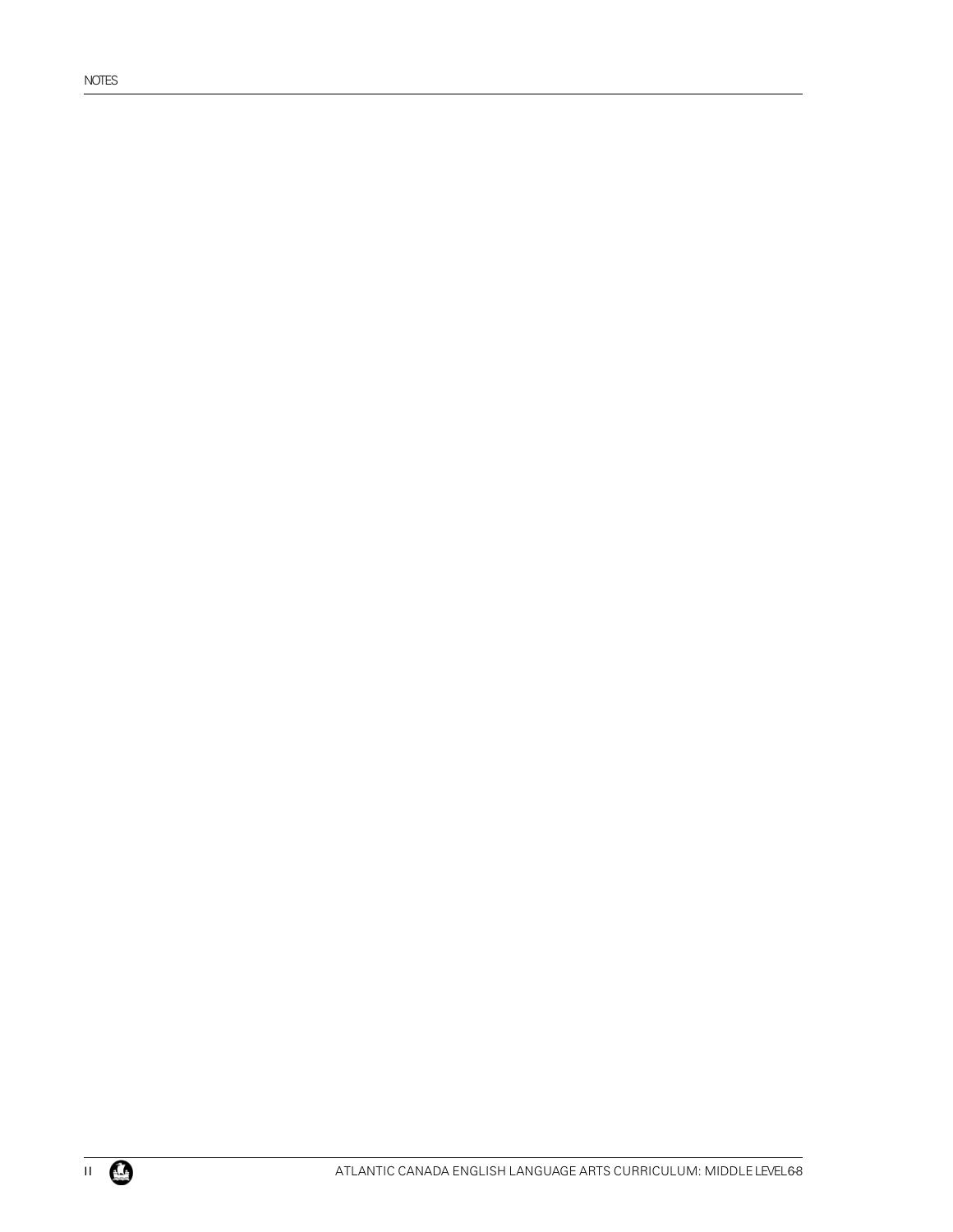# **Contents**

| Introduction        |                                                          |  |
|---------------------|----------------------------------------------------------|--|
|                     |                                                          |  |
|                     |                                                          |  |
|                     |                                                          |  |
| Curriculum Outcomes |                                                          |  |
|                     |                                                          |  |
|                     |                                                          |  |
|                     |                                                          |  |
|                     |                                                          |  |
|                     | Connections of Essential Graduation Learnings to ELA  19 |  |
|                     |                                                          |  |
| Program Design and  |                                                          |  |
| Components          |                                                          |  |
|                     |                                                          |  |
|                     |                                                          |  |
|                     |                                                          |  |
|                     |                                                          |  |
|                     |                                                          |  |
|                     |                                                          |  |
|                     |                                                          |  |
|                     |                                                          |  |
|                     |                                                          |  |
|                     | Integrating Technology with English Language Arts  111   |  |
|                     |                                                          |  |
|                     |                                                          |  |
|                     |                                                          |  |
| Assessment and      |                                                          |  |
| Evaluation          |                                                          |  |
|                     | Involving Students in the Assessment Process  148        |  |
|                     |                                                          |  |
|                     |                                                          |  |
|                     |                                                          |  |
|                     |                                                          |  |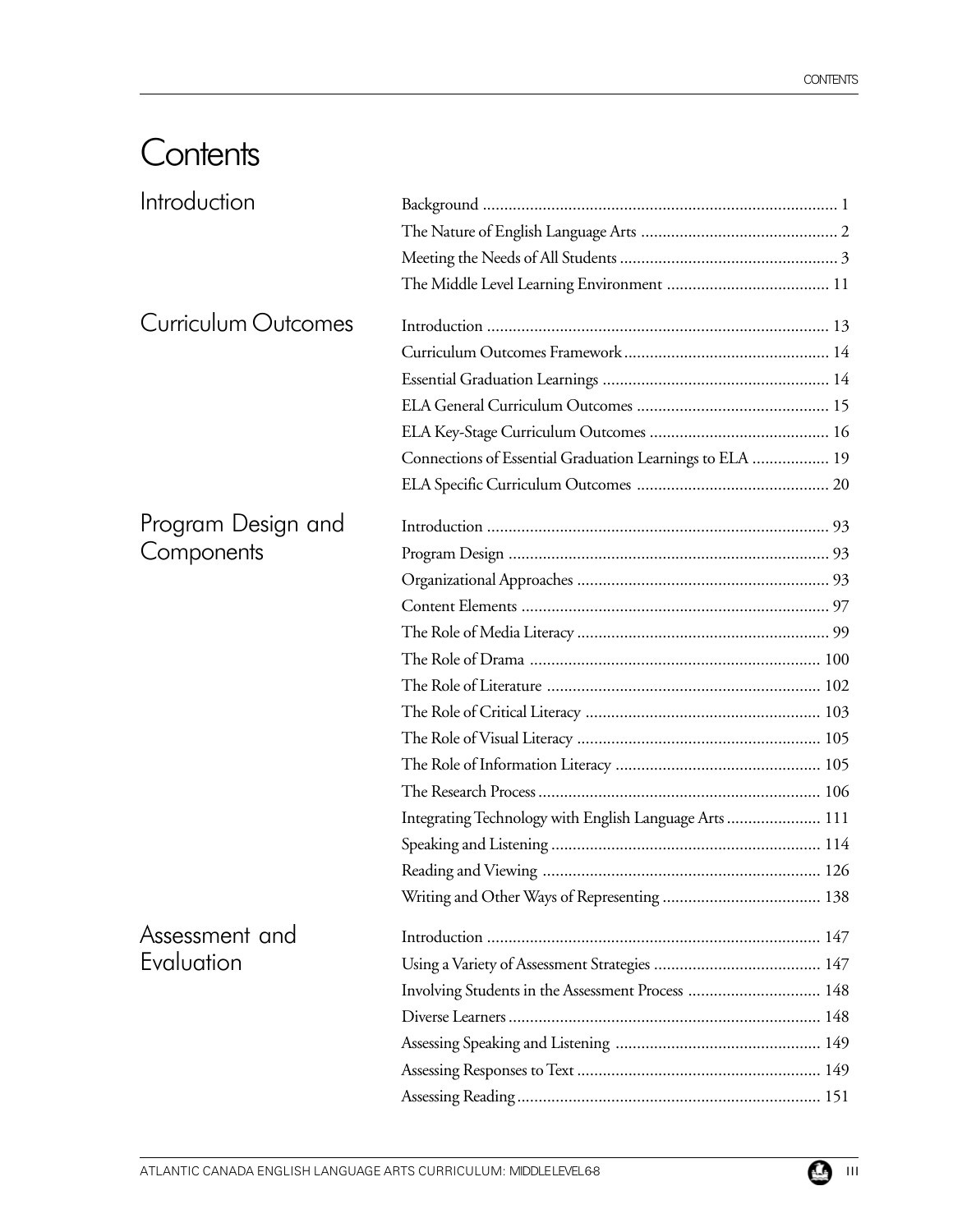| Effective Assessment and Evaluation Practices  154              |  |
|-----------------------------------------------------------------|--|
| A: Clarification of English Language Arts Outcomes  157         |  |
|                                                                 |  |
|                                                                 |  |
|                                                                 |  |
| E: Organizing Students to Work Effectively in Small Groups  162 |  |
|                                                                 |  |
|                                                                 |  |
|                                                                 |  |
| Ŀ                                                               |  |
| Suggested Focus on Audience, Ideas, Organization<br>J:          |  |
|                                                                 |  |
|                                                                 |  |
|                                                                 |  |
|                                                                 |  |
| O: Sample Rubric for Teacher's Observation  174                 |  |
|                                                                 |  |

# Appendices

P: Sample Rubric for Writing Proficiency ................................... 175 Q: Sample Program Design Chart .............................................. 176 R: Sample Writing Chart from Grades 4-6 ELA Document ......... 180 S: Sample Writing/Representing Record Chart ........................... 181 T: Sample Writing Frames ......................................................... 183 U: Forms of Poetry .................................................................... 188 V: Sample Writing Process Observation Guide............................ 196 Professional Reading ................................................................... 197

Assessing and Evaluating Student Writing .................................... 151 Portfolios ................................................................................... 152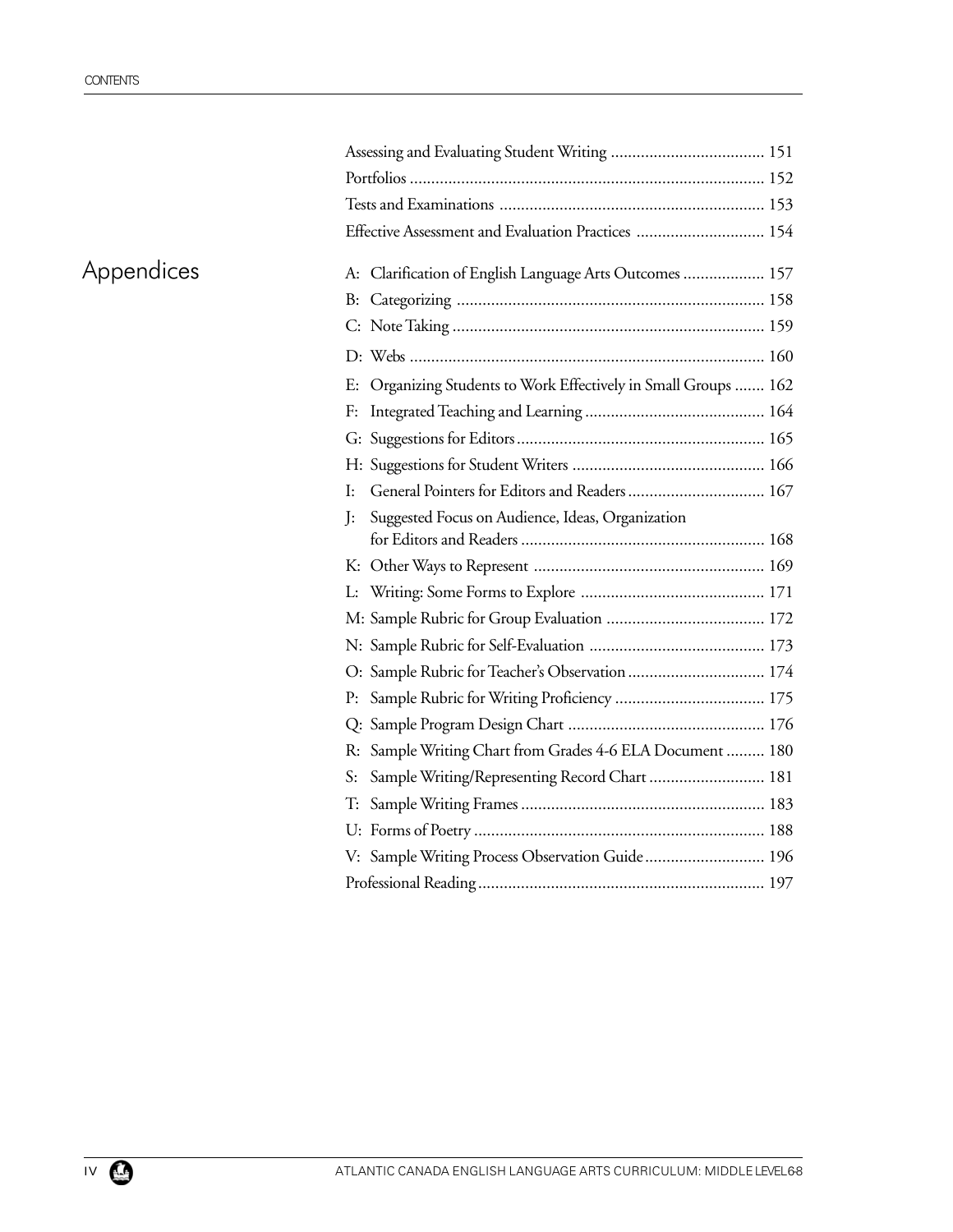# Introduction

Background

The curriculum described in *Foundation for the Atlantic Canada English Language Arts Curriculum, 1996* and in this document, has been planned and developed collaboratively by regional committees for the Atlantic Provinces Education Foundation. The Atlantic Canada English language arts curriculum has been developed with the intent of

- responding to continually evolving education needs of students and society
- providing greater opportunities for all students to become literate
- preparing students for the literacy challenges they will face throughout their lives
- bringing greater coherence to teaching and learning in English language arts across the Atlantic provinces

Pervasive, ongoing changes in society—for example, rapidly expanding use of technologies—require a corresponding shift in learning opportunities in order for students to develop relevant knowledge, skills, strategies, processes, and attitudes that will enable them to function well as individuals, citizens, workers, and learners. To function productively and participate fully in our increasingly sophisticated, technological, information-based society, citizens will need broad literacy abilities, and they will need to use these abilities flexibly.

The Atlantic Canada English language arts curriculum is shaped by the vision of enabling and encouraging students to become reflective, articulate, literate individuals who use language successfully for learning and communication in personal and public contexts. This curriculum is based on the premise that learning experiences in English language arts should

- help students develop language fluency not only in the school setting, but also in their lives and in the wider world
- contribute toward students' achievement of the essential graduation learnings (See *Foundation for the Atlantic Canada English Language Arts Curriculum*, pages 5-9, and following in this document.)

The Atlantic Canada English Language Arts Curriculum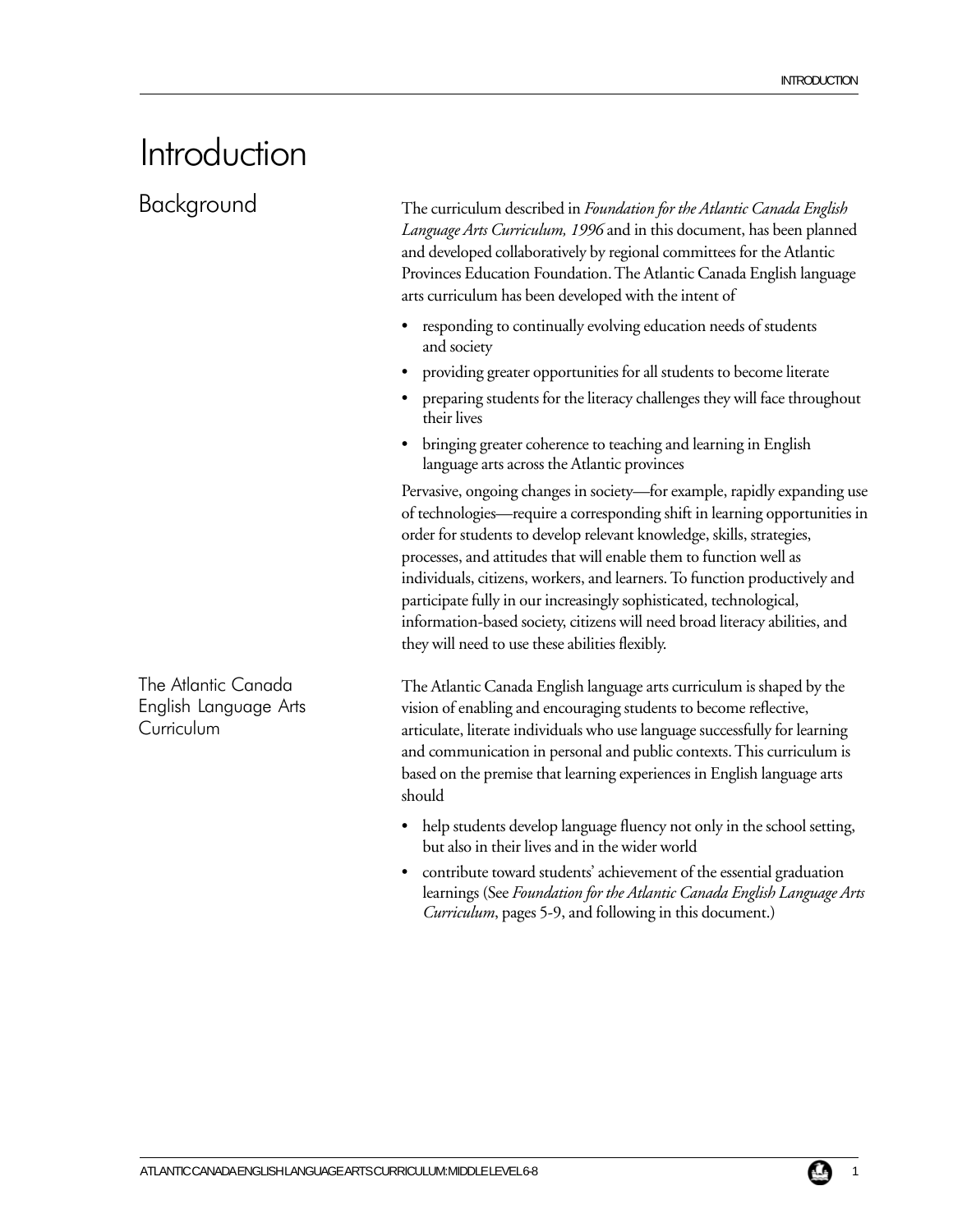Purpose of the ELA Middle Level Curriculum Guide

# The Nature of English Language Arts

*Foundation for the Atlantic Canada English Language Arts Curriculum* provides a comprehensive framework for developing an integrated language arts program for school entry to grade 12. *ELA Middle Level* has been developed to support teachers in the implementation of the English language arts curriculum. It focusses on the language arts curriculum by providing suggestions for teaching and learning, suggestions for assessment, and notes and vignettes. These two documents

- reflect current research, theory, and classroom practice
- provide a coherent, integrated view of the learning and teaching of English language arts
- place emphasis on the student as a learner
- provide flexibility for teachers in planning instruction to meet the needs of their students

English language arts encompasses the experience, study, and appreciation of language, literature, media, and communication. It involves language processes: speaking, listening, reading, viewing, writing and other ways of representing.

Language is the principal means through which we formulate thought and the medium through which we communicate thought with others. Thus, language in use underlies the processes of thinking involved in listening, speaking, reading, viewing, writing and other ways of representing. The application of these interrelated language processes is fundamental to the development of language abilities, cultural understanding, and creative and critical thinking.

Language is learned most easily when the various processes are integrated and when skills and strategies are kept within meaningful language contexts. The curriculum guide specifies that English language arts be taught in an integrated manner so that the interrelationship between and among the language processes will be understood and applied by the students. This integrated approach should be based on students' prior experiences with language and on meaningful activities involving speaking, listening, reading, viewing, writing and other ways of representing.

The English language arts curriculum engages students in a range of experiences and interactions with a variety of texts designed to help them develop increasing control over language processes, use and respond to language effectively and purposefully, and understand why language and literacy are so central to their lives.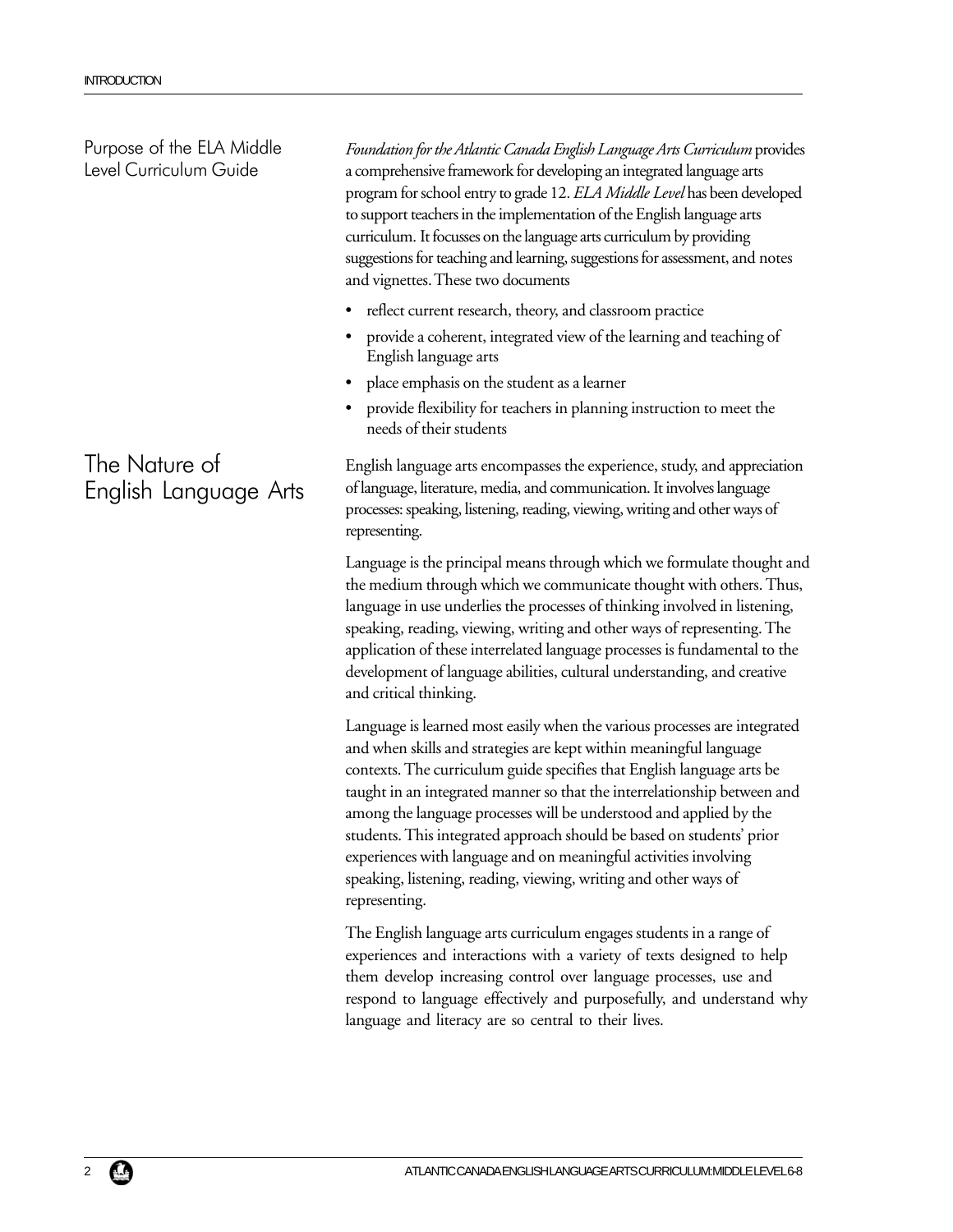Principles Underlying the English Language Arts **Curriculum** 

- Language is a primary instrument of thought and the most powerful tool students have for developing ideas and insights, for giving significance to their experiences, and for making sense of both their world and their possibilities within it.
- Language learning is an active process of constructing meaning, drawing on all sources and ways of knowing.
- Language learning is personal and intimately connected to individuality.
- Language expresses cultural identity.
- Language learning develops out of students' home language and their social and cultural experiences.
- Language learning is developmental. Students develop flexibility and fluency in their language use over time.
- Language is best learned when it is integrated. All the language processes are interrelated and interdependent.
- Language is learned holistically. Students best understand language concepts in context rather than in isolation.
- Students learn language through purposeful and challenging experiences designed around stimulating ideas, concepts, issues, and themes that are meaningful to them.
- Students learn best when they are aware of the strategies and processes they use to construct meaning and to solve information-related problems.
- Students need frequent opportunities to assess and evaluate their own learning and performance.
- In the process of learning, students need various forms of feedback from peers, teachers and others—at school, at home, and in the community.
- Language learning is continual and multidimensional; it can best be assessed by the use of multiple types of evidence that reflect authentic language use over time.
- Students must have opportunities to communicate in various modes what they know and are able to do.
- Assessment must be an integral and ongoing part of the learning process itself, not limited to final products.

This curriculum is inclusive and is designed to help all learners reach their potential through a wide variety of learning experiences. The aim of the curriculum is to provide all students with equal entitlement to learning opportunities, including students who require individual education plans.

The development of students' literacy is shaped by many factors, including gender, social and cultural backgrounds, and the extent to which individual needs are met. In designing learning experiences for students, teachers should consider the learning needs, experiences, interests, and values of all students.

Meeting the Needs of All Students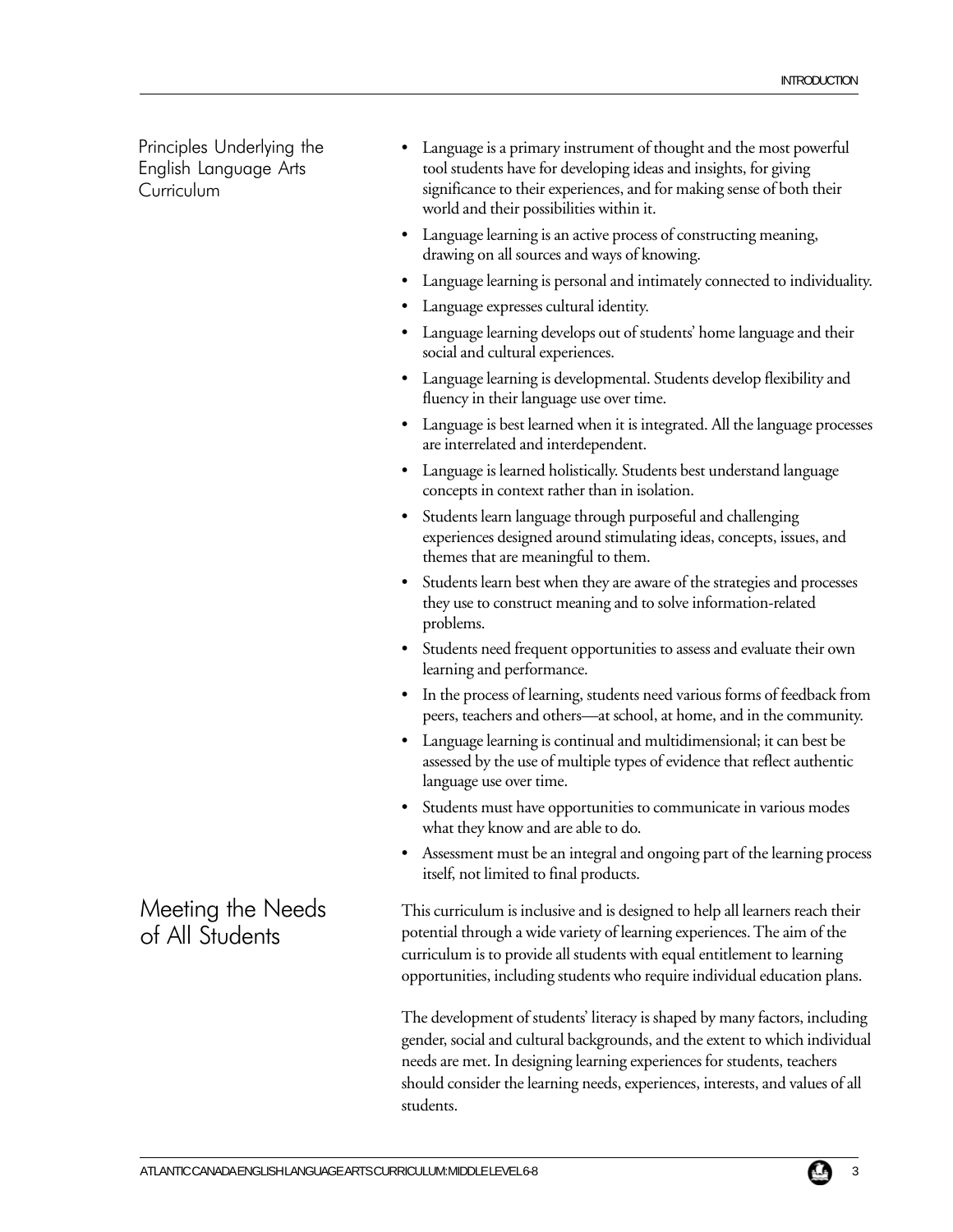|                               | In recognizing and valuing the diversity of students, teachers might<br>consider ways to                                                                                                                                                                                                                                                                                                                                                                                                   |
|-------------------------------|--------------------------------------------------------------------------------------------------------------------------------------------------------------------------------------------------------------------------------------------------------------------------------------------------------------------------------------------------------------------------------------------------------------------------------------------------------------------------------------------|
|                               | provide a climate and design learning experiences to affirm the dignity<br>and worth of all learners in the classroom community                                                                                                                                                                                                                                                                                                                                                            |
|                               | • redress educational disadvantage-for example, as it relates to students<br>living in poverty                                                                                                                                                                                                                                                                                                                                                                                             |
|                               | model the use of inclusive language, attitudes, and actions supportive<br>of all learners                                                                                                                                                                                                                                                                                                                                                                                                  |
|                               | adapt classroom organization, teaching strategies, assessment strategies,<br>time, and learning resources to address learners' needs and build on<br>their strengths                                                                                                                                                                                                                                                                                                                       |
|                               | provide opportunities for learners to work in a variety of learning<br>contexts, including mixed-ability groupings                                                                                                                                                                                                                                                                                                                                                                         |
|                               | • identify and respond to diversity in students' learning styles                                                                                                                                                                                                                                                                                                                                                                                                                           |
|                               | build on students' individual levels of knowledge, skills, and attitudes                                                                                                                                                                                                                                                                                                                                                                                                                   |
|                               | design learning and assessment tasks that draw on learners' strengths                                                                                                                                                                                                                                                                                                                                                                                                                      |
|                               | ensure that learners use strengths as a means of tackling areas<br>of difficulty                                                                                                                                                                                                                                                                                                                                                                                                           |
|                               | use students' strengths and abilities to motivate and support learning                                                                                                                                                                                                                                                                                                                                                                                                                     |
|                               | • offer multiple and varied avenues to learning                                                                                                                                                                                                                                                                                                                                                                                                                                            |
|                               | celebrate the accomplishment of learning tasks that learners believed<br>٠<br>were too challenging for them                                                                                                                                                                                                                                                                                                                                                                                |
| A Gender-Inclusive Curriculum | In a supportive learning environment, male and female students receive<br>equitable access to resources, including the teacher's time and attention,<br>technology, learning assistance, and a range of roles in group activities. It is<br>important that the curriculum reflect the experiences and values of both<br>male and female students and that texts and other learning resources<br>include and reflect the interests, achievements, and perspectives of males<br>and females. |
|                               | Both male and female students are disadvantaged when oral, written, and<br>visual language creates, reflects, and reinforces gender stereotyping.<br>Through critical examination of the language of a range of texts, students<br>can discover what the texts reveal about attitudes toward gender roles and<br>how these attitudes are constructed and reinforced.                                                                                                                       |
|                               | Teachers promote gender equity in their classrooms when they                                                                                                                                                                                                                                                                                                                                                                                                                               |
|                               | • respect themselves and their students                                                                                                                                                                                                                                                                                                                                                                                                                                                    |
|                               | promote critical thinking                                                                                                                                                                                                                                                                                                                                                                                                                                                                  |
|                               | address the power of language to define who we are                                                                                                                                                                                                                                                                                                                                                                                                                                         |
|                               | confront their own stereotyping and gender biases                                                                                                                                                                                                                                                                                                                                                                                                                                          |
|                               |                                                                                                                                                                                                                                                                                                                                                                                                                                                                                            |

• become sensitive to their own verbal and non-verbal language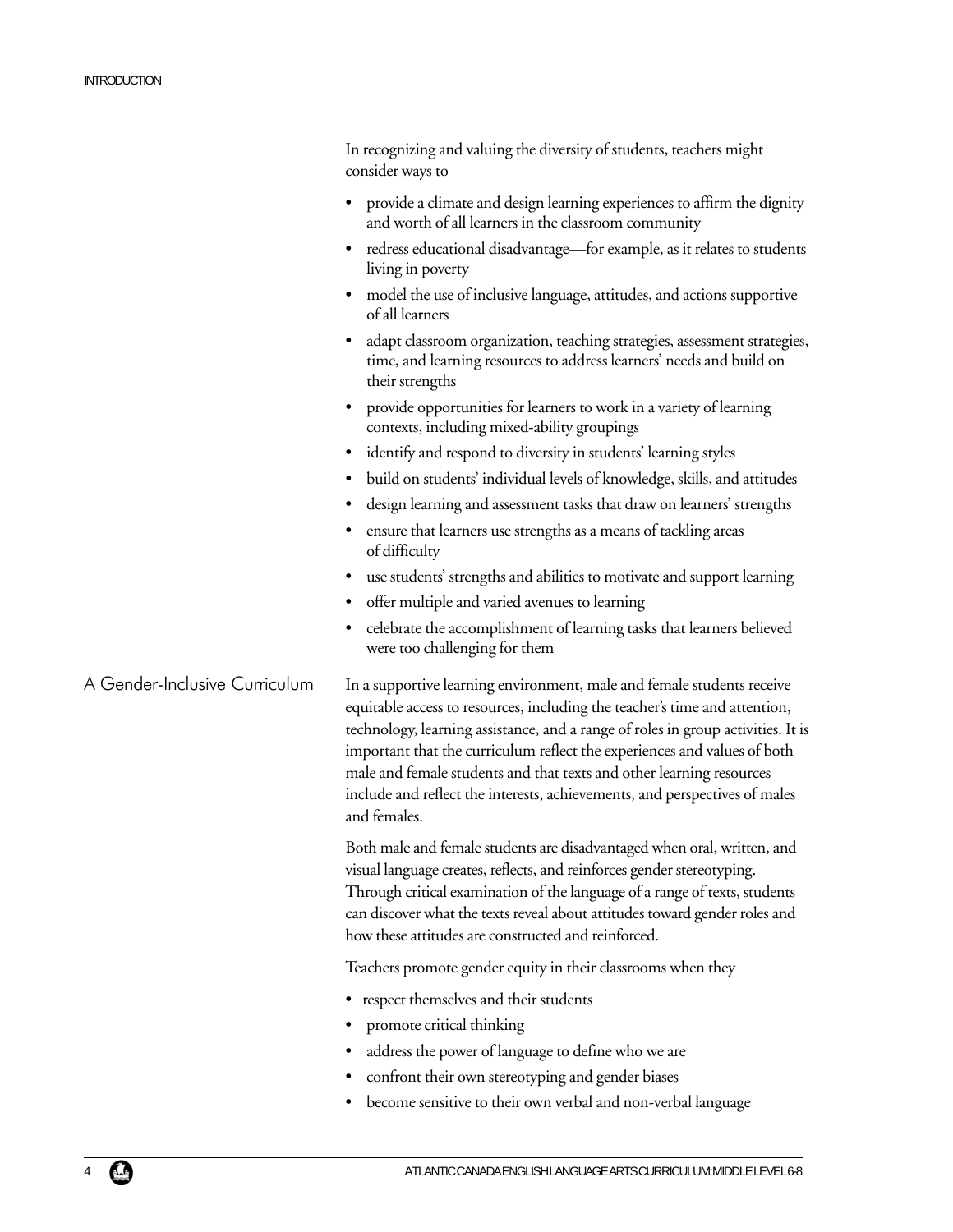- model gender-fair language and respectful listening in all interactions with students
- refuse to tolerate harassment of students by self, colleagues, or classmates
- recognize knowledge as socially constructed
- recognize and appreciate subjective as well as rational knowledge
- use a variety of teaching strategies, recognizing that there are diverse ways of knowing
- include the experiences and perceptions of girls and women, boys and men, in all aspects of education
- recognize the contributions of women in all disciplines and throughout history
- ensure that the female experience is heard
- value the voice of women, their knowledge, and the significance of their experiences
- review curriculum materials for gender bias in roles (family, historical, work related), personality traits, activities, illustrations, and language
- articulate equally high expectations for male and female students

Social and cultural diversity is a resource for expanding and enriching the learning experiences of all students. Students can learn much from the diverse backgrounds, experiences, and perspectives of their classmates in a community of learners where participants discuss and explore their own and others' customs, histories, traditions, values, beliefs, and ways of seeing and making sense of the world. In reading, viewing, and discussing a variety of texts, students from different social and cultural backgrounds can come to understand each other's perspectives, to realize that their ways of seeing and knowing are not the only ones possible, and to probe the complexity of the ideas and issues they are examining.

All students need to see their lives and experiences reflected in literature. To grow as readers and writers, students need opportunities to read and discuss the literature of their own and other cultures—to explore, for example, the differing conventions for storytelling and imaginative writing. Learning resources should include a range of texts that allows students to hear diverse social and cultural voices, to broaden their understanding of social and cultural diversity, and to examine the ways language and literature preserve and enrich culture.

Valuing Social and Cultural Diversity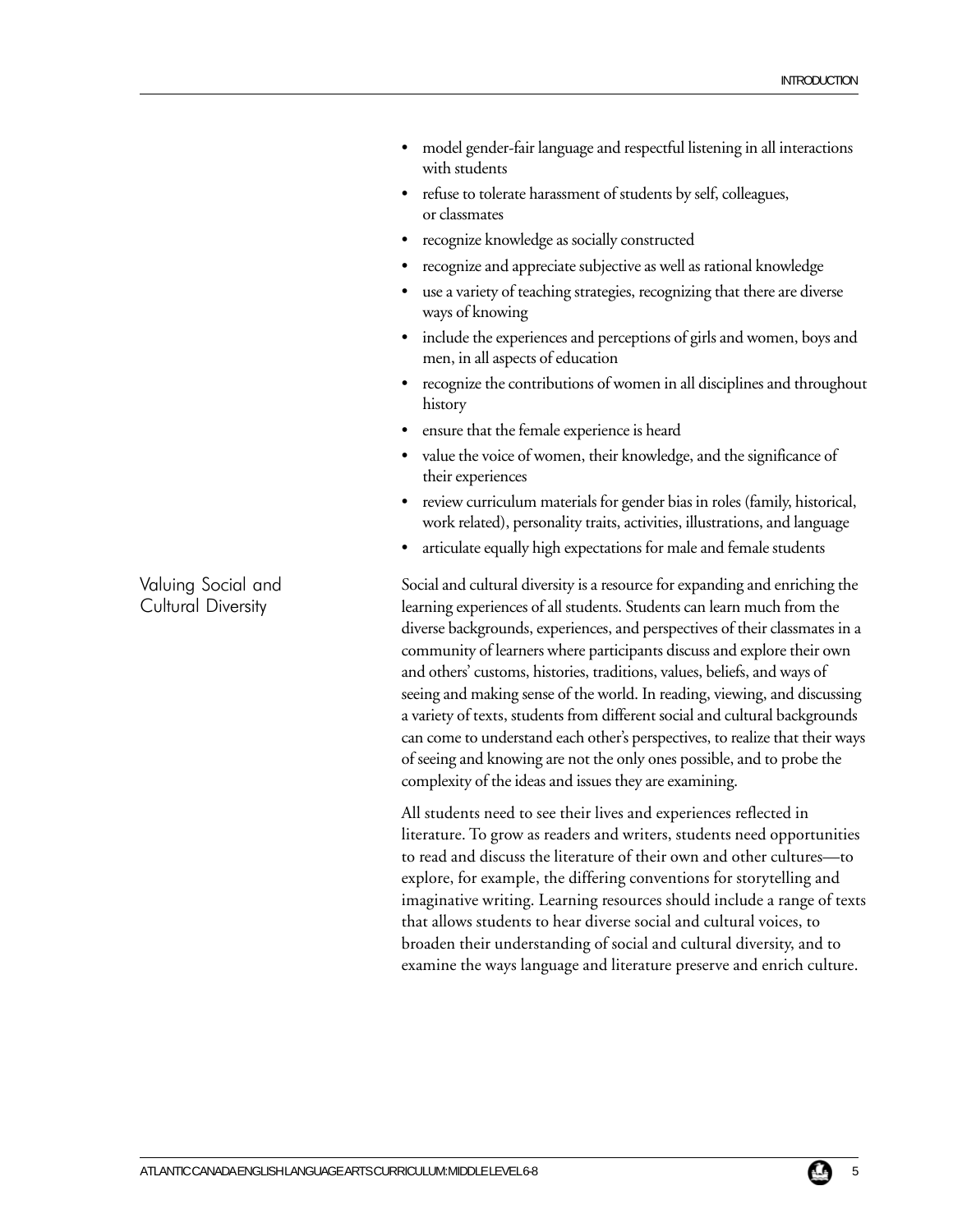Students from language backgrounds other than English add valuable language resources and experiences to the classroom. The first language, prior knowledge, and culture of ESL students should be valued, respected, and, whenever possible, incorporated in the curriculum. The different linguistic knowledge and experience of ESL students can be used to extend the understanding of linguistic diversity of all students in the class. While ESL students should work toward achievement of the same curriculum outcomes as other students, they may approach the outcomes differently and may at times be working with different learning resources at different levels and in a different time frame from other students. The learning environment and classroom organization should affirm cultural values to support ESL students and provide opportunities for individual and group learning. It is especially important for these students to have access to a range of learning experiences, including opportunities to use language for both formal and informal purposes. Teachers may need to make explicit the ways in which different forms, styles, and registers of English are used for many different purposes. It is particularly important that ESL students make connections between their learning in English language arts and other curricular areas, and use learning contexts in other subjects to practise, reinforce, and extend their language skills. Some students may need specialized equipment such as braillers, magnification aids, word processors with spell checkers, and other computer programs with peripherals such as voice synthesizers or large print to help achieve outcomes. Speaking and listening outcomes can be understood to include all forms of verbal and non-verbal communication, including sign language and communicators. Teachers should adapt learning contexts to provide support and challenge for all students, using the continuum of curriculum outcomes statements in a flexible way to plan learning experiences appropriate to students' learning needs. When specific outcomes are not attainable or appropriate for individual students, teachers can use statements of general curriculum outcomes, key-stage curriculum outcomes, and specific curriculum outcomes for previous and subsequent grade levels as reference points in setting learning goals for those students. Diverse learning experiences, teaching and learning strategies, motivation, resources, and environments provide expanded opportunities for all learners to experience success as they work toward the achievement of outcomes. Many of the suggestions for teaching and learning in this guide provide access to a wide range of learners, simultaneously emphasizing both group English as Second Language (ESL) Students Students with Language and Communication Difficulties

> support and individual activity. Similarly, the suggestions for using a variety of assessment practices provide diverse and multiple ways for students to demonstrate their achievements. Teachers may also find it helpful to refer to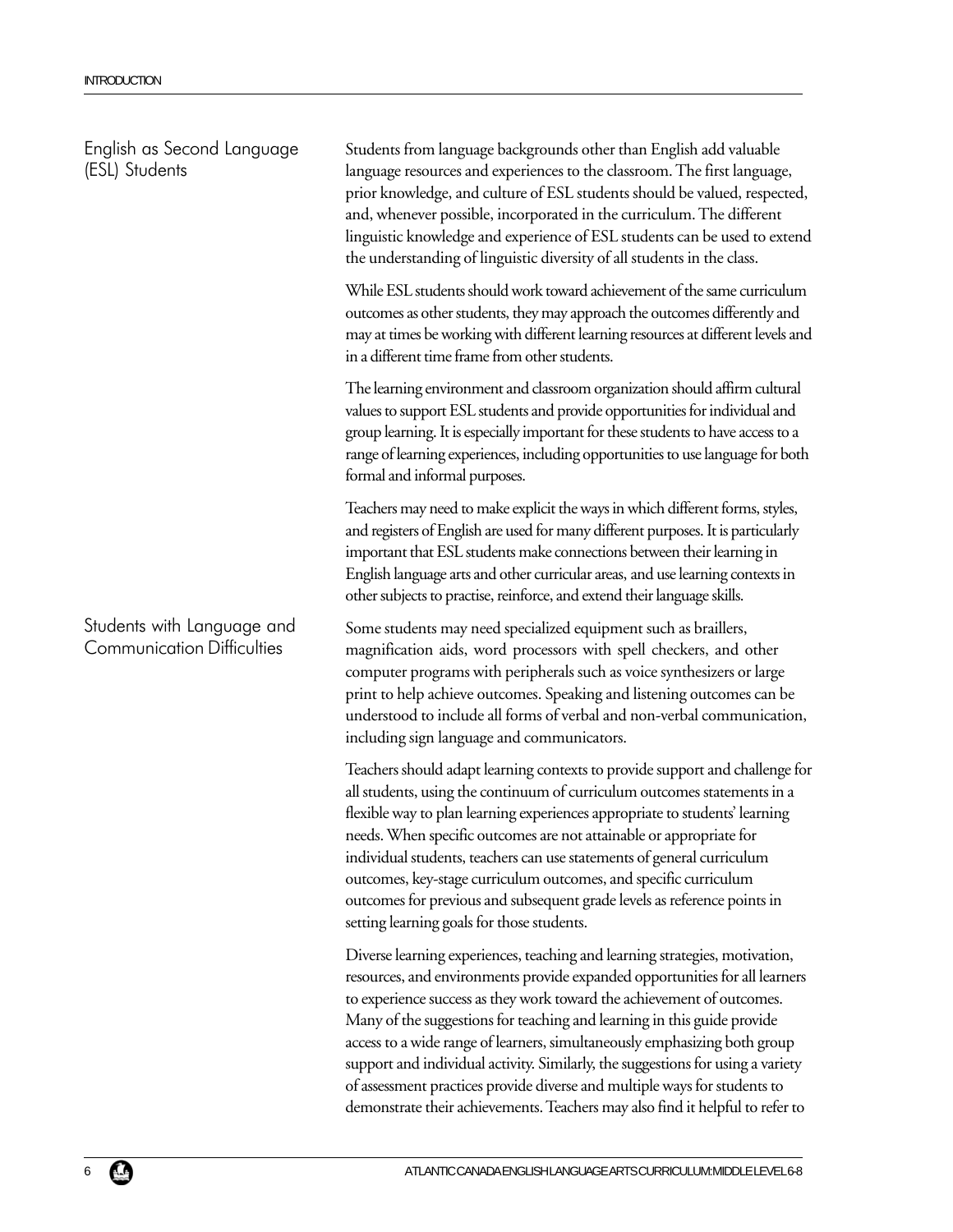guides for other grade levels for additional teaching, learning, and assessment suggestions to serve and support students with special needs.

The curriculum's flexibility with regard to the choice of texts offers opportunities to support students who have language difficulties. Students at the lower end of the achievement continuum in a class need appropriate opportunities to show what they *can* do. For example, in working toward a particular outcome, students who cannot operate very successfully with particular texts, should be given opportunities to demonstrate whether they can operate successfully with alternative activities or alternative texts—ones that are linguistically less complex or with which they might be more familiar in terms of the context and content.

Students with special needs benefit from a variety of grouping arrangements that allow optimum opportunities for meaningful teacher-student and student-student interaction. Diverse groupings include the following:

- large-group or whole-class instruction
- teacher-directed small-group instruction
- small-group learning
- co-operative learning groups
- one-to-one teacher-student instruction
- independent work
- partner learning
- peer or cross-age tutors

The curriculum outcomes described in this guide provide goals and challenges for all students, including gifted and talented learners. Teachers should adapt learning contexts to stimulate and extend the learning of these students, using the continuum of curriculum outcomes statements to plan challenging learning experiences. For example, students who have already achieved the specific curriculum outcomes designated for their specific grade levels can work toward achievement of outcomes designated for the next. Gifted and Talented Students

> In designing learning tasks for advanced learners, teachers should consider ways that students can extend their knowledge base, thinking processes, learning strategies, self-awareness, and insights. These learners also need significant opportunities to use the general curriculum outcomes framework to design their own learning experiences, which they may undertake individually or with learning partners.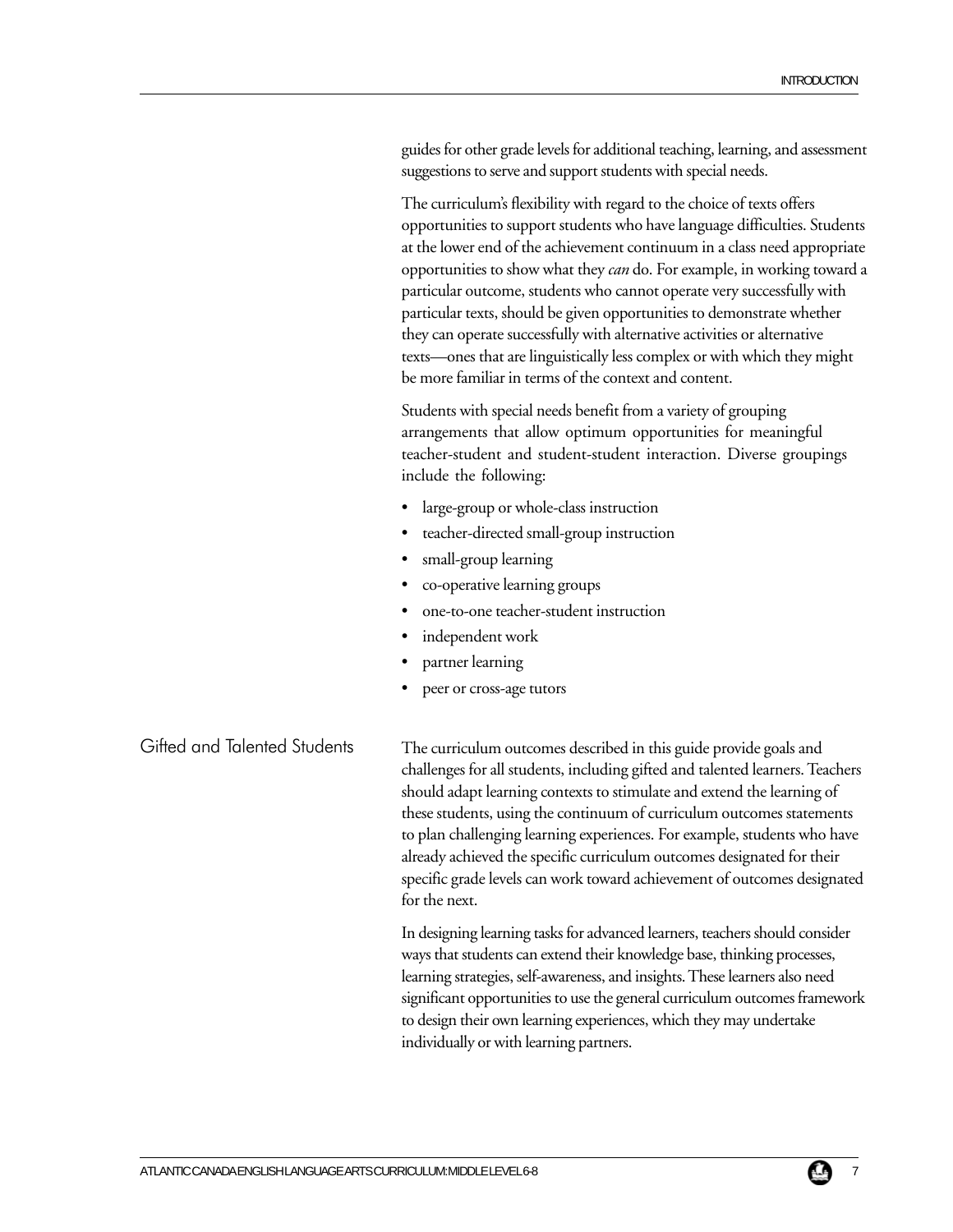|                      | Many of the suggestions for teaching and learning provide contexts<br>for acceleration and enrichment-for example, the emphasis on<br>experiment, inquiry, and critical perspectives. The curriculum's flexibility<br>with regard to the choice of texts also offers opportunity for challenge and<br>extension to students with special language abilities.                                                                                                                                                                                                                                                                                                                                                                                                                                                               |
|----------------------|----------------------------------------------------------------------------------------------------------------------------------------------------------------------------------------------------------------------------------------------------------------------------------------------------------------------------------------------------------------------------------------------------------------------------------------------------------------------------------------------------------------------------------------------------------------------------------------------------------------------------------------------------------------------------------------------------------------------------------------------------------------------------------------------------------------------------|
|                      | Gifted and talented students need opportunities to work in a variety of<br>grouping arrangements, including both mixed-ability and similar-<br>ability co-operative learning groups, interest groups, and partner<br>learning.                                                                                                                                                                                                                                                                                                                                                                                                                                                                                                                                                                                             |
| Learning Preferences | Students have many ways of learning, knowing, understanding, and creating<br>meaning. Research into the links between learning styles and preferences and<br>the physiology and function of the brain has provided educators with useful<br>concepts on the nature of learning. Howard Gardner, for example, identifies<br>seven broad frames of mind or intelligences: linguistic, logical/mathematical,<br>visual/spatial, body/kinaesthetic, musical, interpersonal, and intrapersonal.<br>Gardner believes that each learner has a unique combination of strengths<br>and weaknesses in these seven areas, but that all of them can be more fully<br>developed through diverse learning experiences. Other researchers and<br>education psychologists use different descriptors to categorize learning<br>preferences. |
|                      | How students receive and process information and the ways in which they<br>interact with peers and their environment are indicated by and contribute<br>to their preferred learning styles. Most learners have a preferred learning<br>style, depending on the situation and the type of information the student<br>is dealing with, just as most teachers have a preferred teaching style. By<br>reflecting on their own styles and preferences as learners and as teachers in<br>various contexts, teachers can                                                                                                                                                                                                                                                                                                          |
|                      | • build on their own teaching-style strengths                                                                                                                                                                                                                                                                                                                                                                                                                                                                                                                                                                                                                                                                                                                                                                              |
|                      | • develop awareness and expertise in different learning and teaching<br>styles                                                                                                                                                                                                                                                                                                                                                                                                                                                                                                                                                                                                                                                                                                                                             |
|                      | recognize differences in student preferences                                                                                                                                                                                                                                                                                                                                                                                                                                                                                                                                                                                                                                                                                                                                                                               |
|                      | vary teaching strategies to accommodate the different ways<br>students learn                                                                                                                                                                                                                                                                                                                                                                                                                                                                                                                                                                                                                                                                                                                                               |
|                      | Learning experiences and resources that engage students' multiple ways of<br>understanding allow them to focus on their learning processes and<br>preferences. To enhance their opportunities for learning success, students<br>need                                                                                                                                                                                                                                                                                                                                                                                                                                                                                                                                                                                       |
|                      | a variety of learning experiences to accommodate their diverse learning<br>٠<br>styles and preferences                                                                                                                                                                                                                                                                                                                                                                                                                                                                                                                                                                                                                                                                                                                     |
|                      | opportunities to reflect on their preferences and understand how they<br>learn best                                                                                                                                                                                                                                                                                                                                                                                                                                                                                                                                                                                                                                                                                                                                        |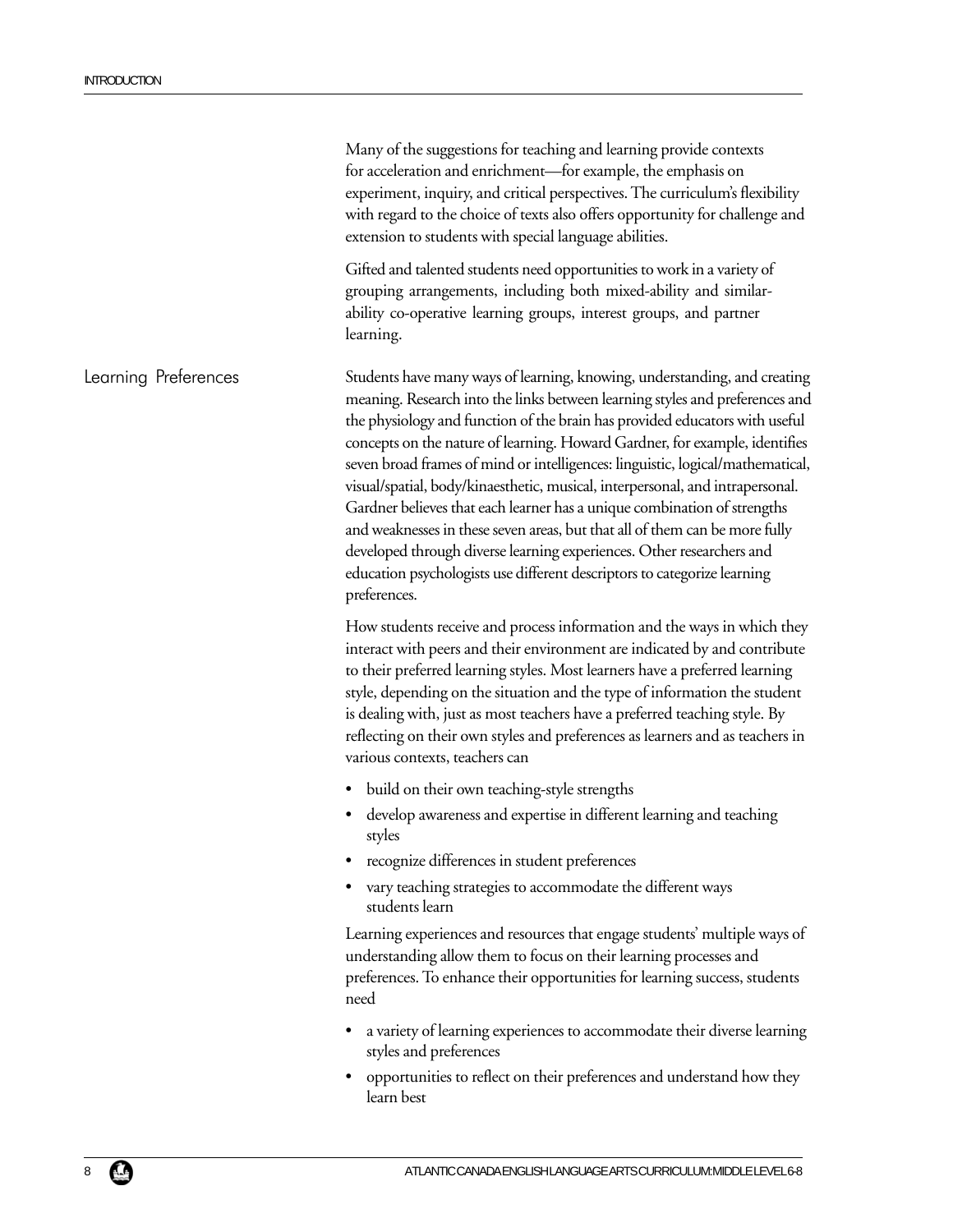- opportunities to explore, experiment with, and use learning styles other than those they prefer
- opportunities to reflect on other factors that affect their learning environmental, emotional, sociological, physical
- a flexible time line within which to complete their work

One of the greatest challenges to teachers is engaging students who feel alienated from learning in English language arts and from learning in general—students who lack confidence in themselves as learners, who have a potential that has not yet been realized. Among them are students who seem unable to concentrate, who lack everyday motivation for academic tasks, who rarely do homework, who fail to pass in assignments, who choose to remain on the periphery of small-group work, who cover up their writing attempts, fearing the judgments of peers, who are mortified if asked to read aloud, and who keep their opinions to themselves.

These students are significantly delayed when it comes to reading, writing, and relating. Some, though not all, exhibit behaviours in the classroom that further distance them from learning. Others are frequently absent from classes. Cumulatively, these are the disengaged learners.

These students need essentially the same experiences as their peers in the area of English language arts—experiences that

- engage students in authentic and worthwhile communication situations
- allow them to construct meaning and connect, collaborate, and communicate with each other
- form essential links between the world of the text and their own world
- give them a sense of ownership of learning and assessment tasks

They need additional experiences as well—experiences designed to engage them personally and meaningfully, to make their learning pursuits relevant. They need substantial support in reading and writing. They need positive and motivational feedback. They need all of these experiences within purposeful and interactive learning contexts. Ultimately, the English language arts curriculum for these students should prepare them for the world they will go into after high school completion.

Preparing students means engaging them with texts and with people from whom they can learn more about themselves and their world. Many of these students feel insecure about their own general knowledge and are reluctant to take part in class discussions, deferring to their peers, who seem more competent. Through the English language arts curriculum the students described above must find their *own* voice. The learning environment must be structured in such a way that these students, alongside their peers, develop

#### Engaging All Students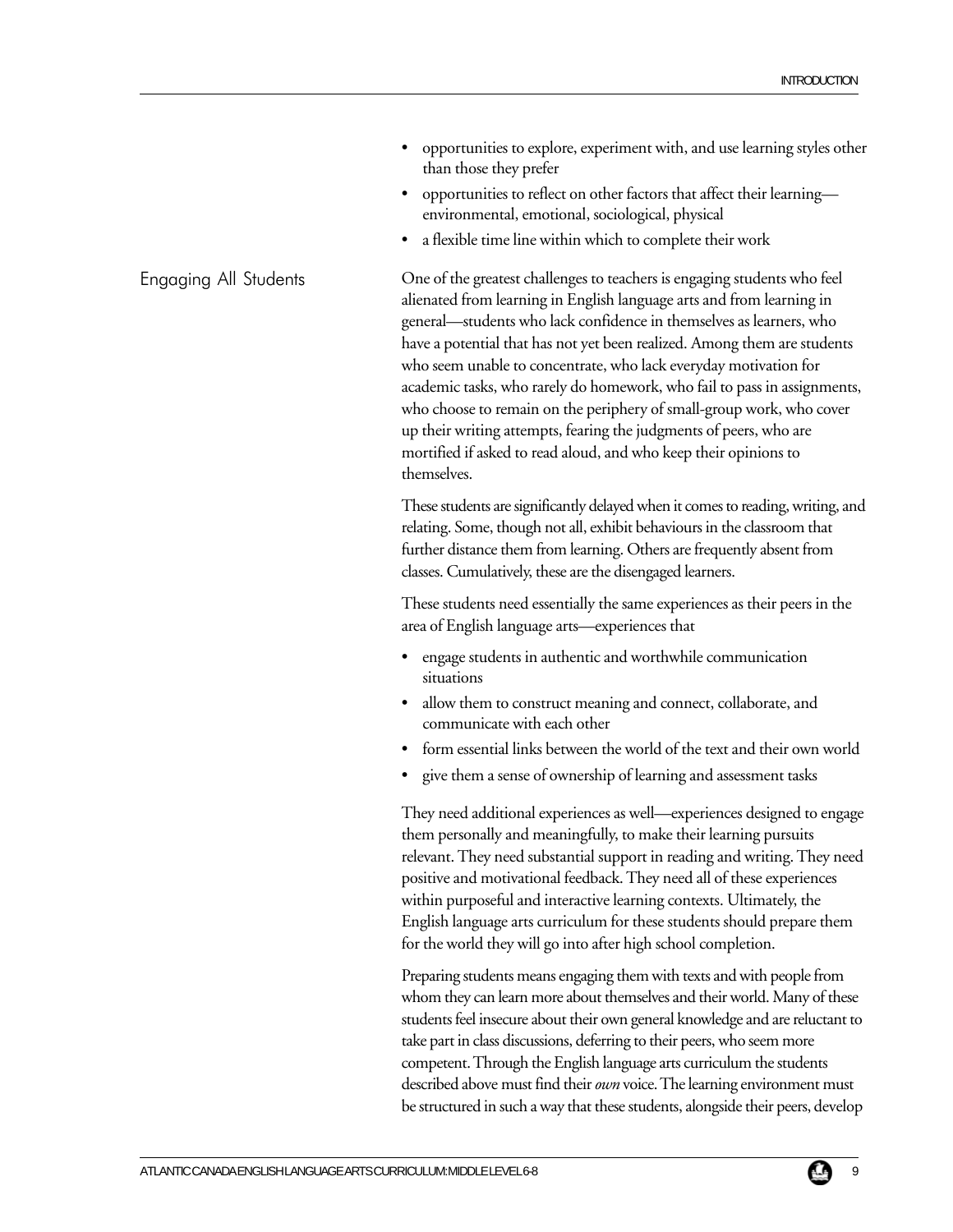|                               | confidence and gain access to information and to community, and develop<br>competence with using language for real purposes.                                                                                                                                                                                                                                                                                                                                                                                                                                                                                                                                               |
|-------------------------------|----------------------------------------------------------------------------------------------------------------------------------------------------------------------------------------------------------------------------------------------------------------------------------------------------------------------------------------------------------------------------------------------------------------------------------------------------------------------------------------------------------------------------------------------------------------------------------------------------------------------------------------------------------------------------|
|                               | The greatest challenge in engaging these learners is finding an appropriate<br>balance between supporting their needs by structuring opportunities for<br>them to experience learning success and challenging them to grow as<br>learners. Teachers need to have high expectations for all students and to<br>articulate clearly these expectations.                                                                                                                                                                                                                                                                                                                       |
| <b>Establishing Community</b> | A supportive environment is crucial for students who lack confidence in<br>themselves as learners. If a true community of learners is to be created,<br>teachers need to demonstrate a valuing of all learners, emphasizing that<br>diversity enhances everyone's experience of learning. It is crucial that this<br>happen very early in the school year and that it be continually reinforced.<br>This kind of early intervention is vital for the students who tend not to<br>readily engage in the lesson.                                                                                                                                                             |
|                               | If a climate sensitive and responsive to the needs of all students is to be<br>created, the students must come to know one another. This builds the<br>base for peer partnerships, for tutoring, sharing, and various other<br>collaborative efforts. Through mini-lessons, workshops, and small-group<br>dynamic exercises during initial classes, knowledge is shared about<br>individual learning styles, interpersonal skills, and team building.                                                                                                                                                                                                                      |
|                               | It is necessary that the teacher's role as facilitator be a very active one. The<br>teacher circulates around the room, tuning in to the vocal and the silent<br>members of each group, modelling ways of drawing everyone into the<br>dialogue as well as ways of respecting and valuing each person's<br>contribution, making mental notes about students to conference with on<br>an individual basis.                                                                                                                                                                                                                                                                  |
|                               | Whenever there is within a class a level of comfort and trust built on<br>teacher-student and student-peer relationships, the probability of the<br>learner's engagement is multiplied. Having established community within<br>the classroom, the teacher and the students together make decisions as to<br>appropriate groupings for various activities. Flexibility is important for all<br>students. It is especially important for students who need extra support.<br>Whether students are working as a whole class, in small groups, pairs,<br>triads, or individually, teachers should consider the following in terms of<br>supporting the potentially disengaged: |
|                               | ask for students' opinions on relatively safe topics (at first) during<br>whole-class discussion, demonstrating that the teacher is confident the<br>student has something worthwhile to say on the topic                                                                                                                                                                                                                                                                                                                                                                                                                                                                  |
|                               | guide peers to field questions evenly around the group                                                                                                                                                                                                                                                                                                                                                                                                                                                                                                                                                                                                                     |
|                               | encourage questioning, never assuming prior knowledge on<br>a given topic                                                                                                                                                                                                                                                                                                                                                                                                                                                                                                                                                                                                  |
|                               |                                                                                                                                                                                                                                                                                                                                                                                                                                                                                                                                                                                                                                                                            |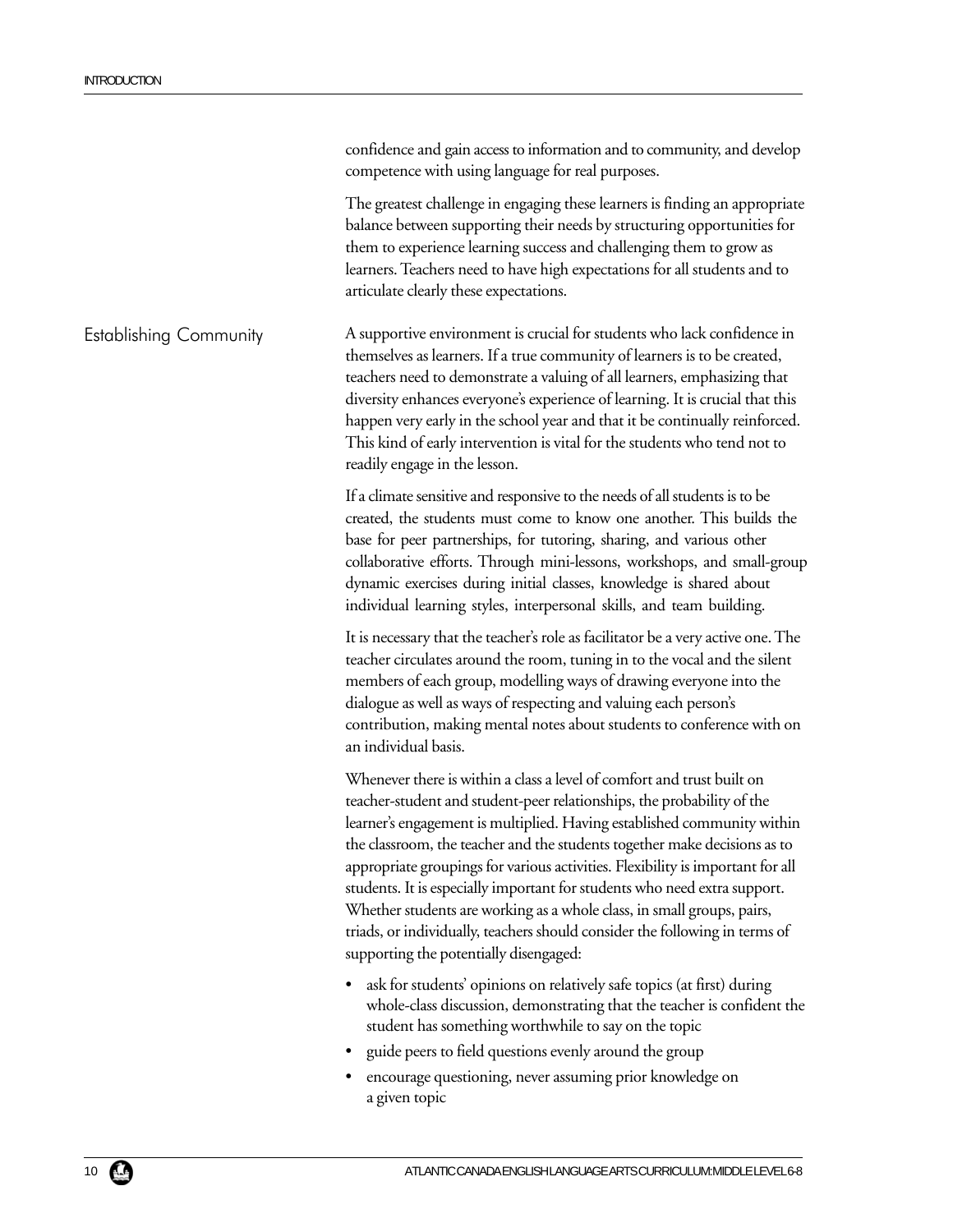- select partners for students and encourage students to select different partners for different reasons—for example, when students are revising their written work, select students who will not only identify areas for revision, but who will also explain their reasons for revision suggestions
- help students to establish a comfort zone, a small group in which they will be willing to speak and take some learning risks
- observe students within a group, get to know their strengths, and conference with them about the roles for which they feel most suited
- assist students to move beyond their comfort zone and out of one role into another
- allow students to work alone if they choose, so long as they still benefit from some group experience
- conference with students to provide mini-lessons or strategy instruction on a one-on-one basis or with other students who have similar learning needs

# The Middle Level Learning Environment

Learning environments for middle level English language arts are

- participatory, interactive, and collaborative
- *inclusive*
- caring, safe, challenging
- engaging and relevant
- inquiry based, issues oriented
- places where resource-based learning includes and encourages the multiple uses of technology, the media, and other visual texts as pathways to learning and as avenues for representing knowledge

An important responsibility of the teacher is to create language-rich environments in which learning takes place. The teacher structures the learning situation and organizes necessary resources. Assessing the nature of the learning task, the teacher may find that the situation calls for teacher-directed activities with the whole class, small groups of students, or individual students. Such activities include direct instruction in concepts and strategies and brief mini-lessons to create and maintain a focus for learning.

When students have developed a focus for their learning, the teacher moves to the perimeter to monitor learning experiences and to encourage flexibility and risk taking in the ways students approach learning tasks. The teacher intervenes, when appropriate, to provide support. In such environments, students will feel central in the learning experience.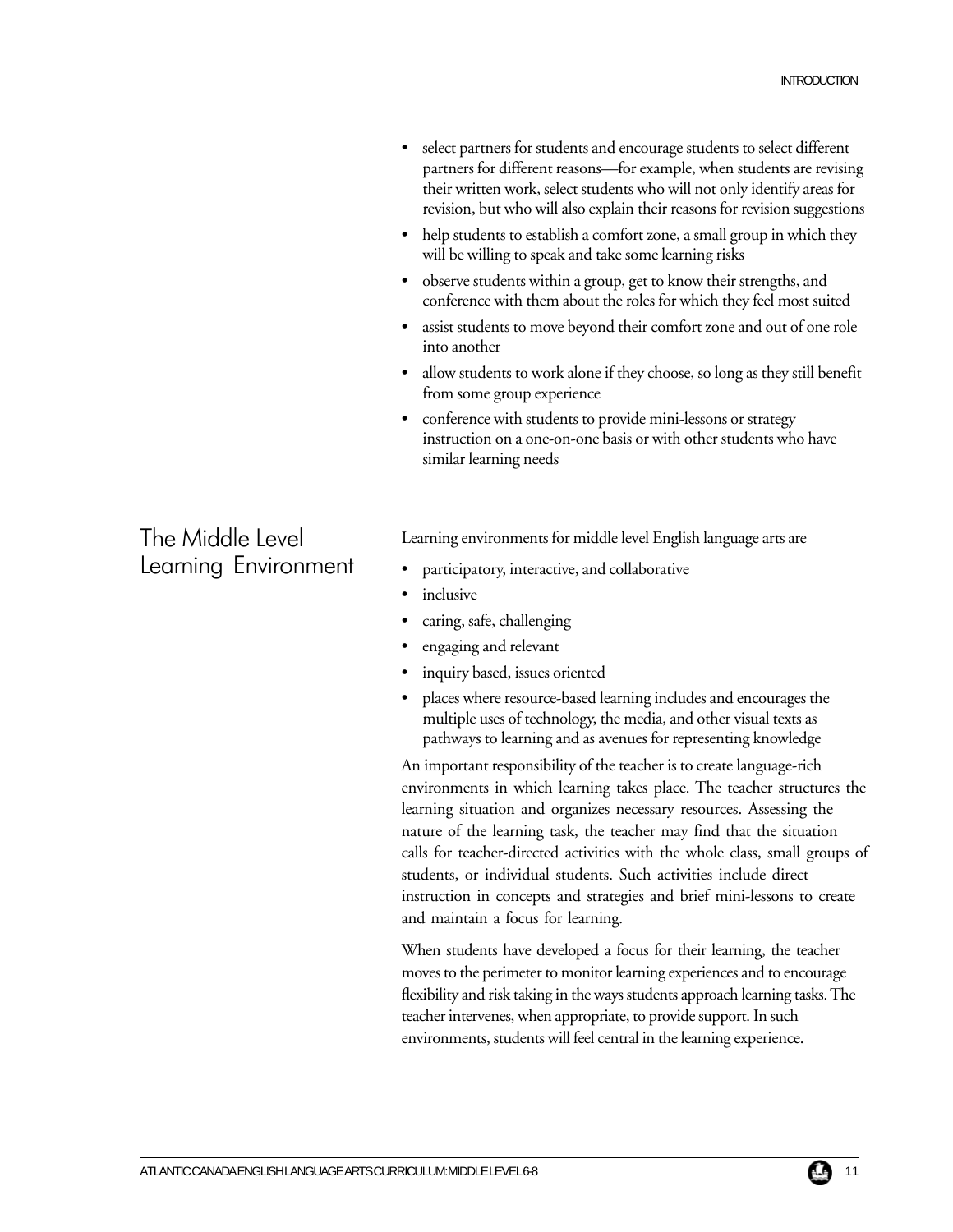As the students accept more and more responsibility for learning, the teacher's role changes. The teacher can be a coach, a facilitator, an editor, a resource person, or a fellow learner (for more detail about the teacher's role, see *Foundation for the Atlantic Canada English Language Arts Curriculum*, pages 44–45).

Learning environments for middle level English language arts are places where teachers

- integrate new ways of teaching and learning with established effective practices
- have an extensive repertoire of strategies from which to select the one most appropriate for the specific learning task
- value the place of dialogue in the learning process
- recognize students as being intelligent in a number of different ways, and encourage them to explore other ways of knowing
- value the inclusive classroom and engage all learners in meaningful activities
- acknowledge the ways in which gender, race, ethnicity, and culture shape particular ways of viewing and knowing the world
- structure repeated opportunities for reflection so that reflection becomes an integral part of the learning process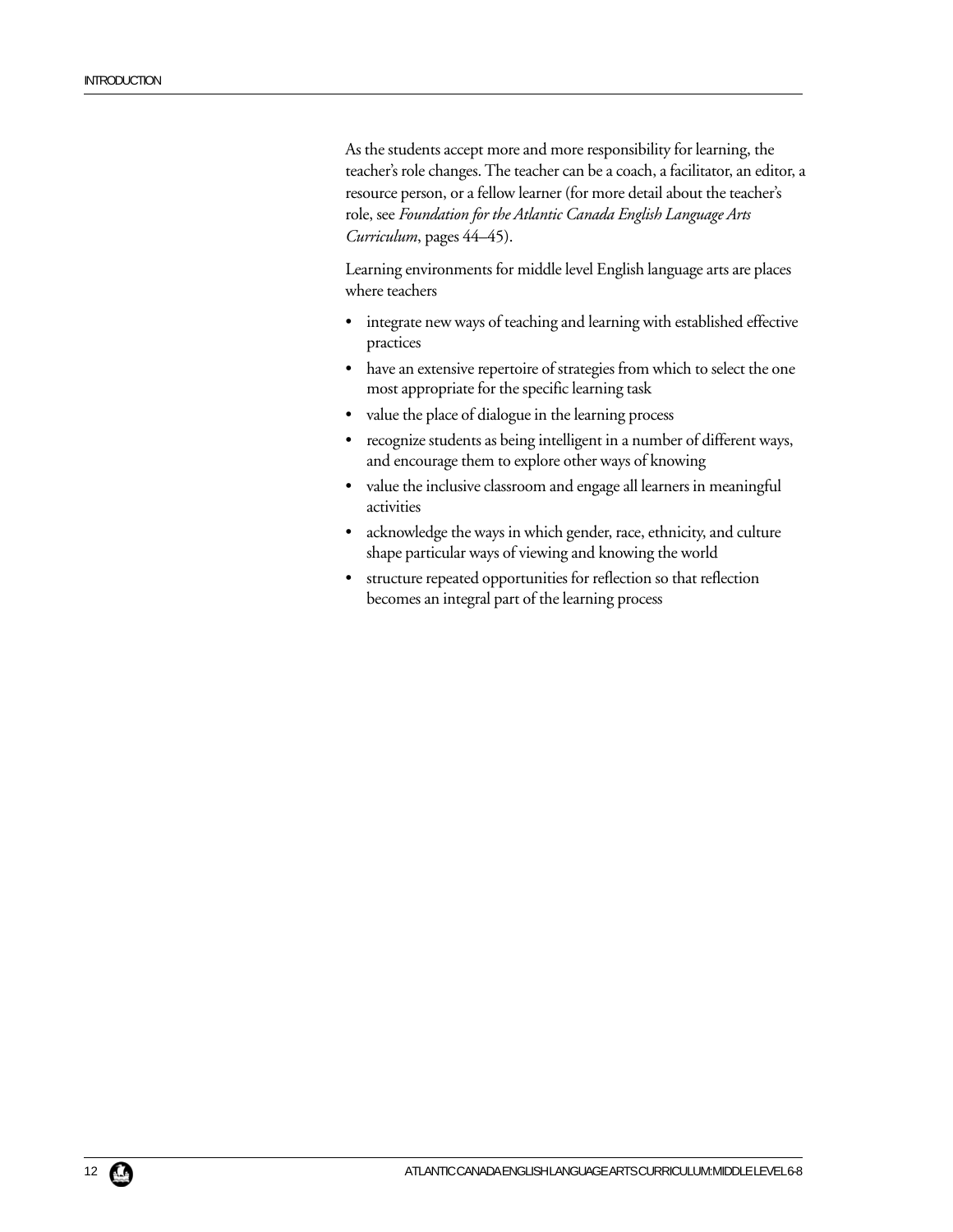# Curriculum Outcomes

Introduction

This section provides

- information on the curriculum outcomes framework
- essential graduation learnings
- general curriculum outcomes statements
- key-stage curriculum outcomes statements
- an overview of the connection between essential graduation learnings and key-stage curriculum outcomes
- specific curriculum outcomes statements for speaking and listening, reading and viewing, writing and other ways of representing
- suggestions for teaching approaches, learning tasks and experiences, and assessment strategies and activities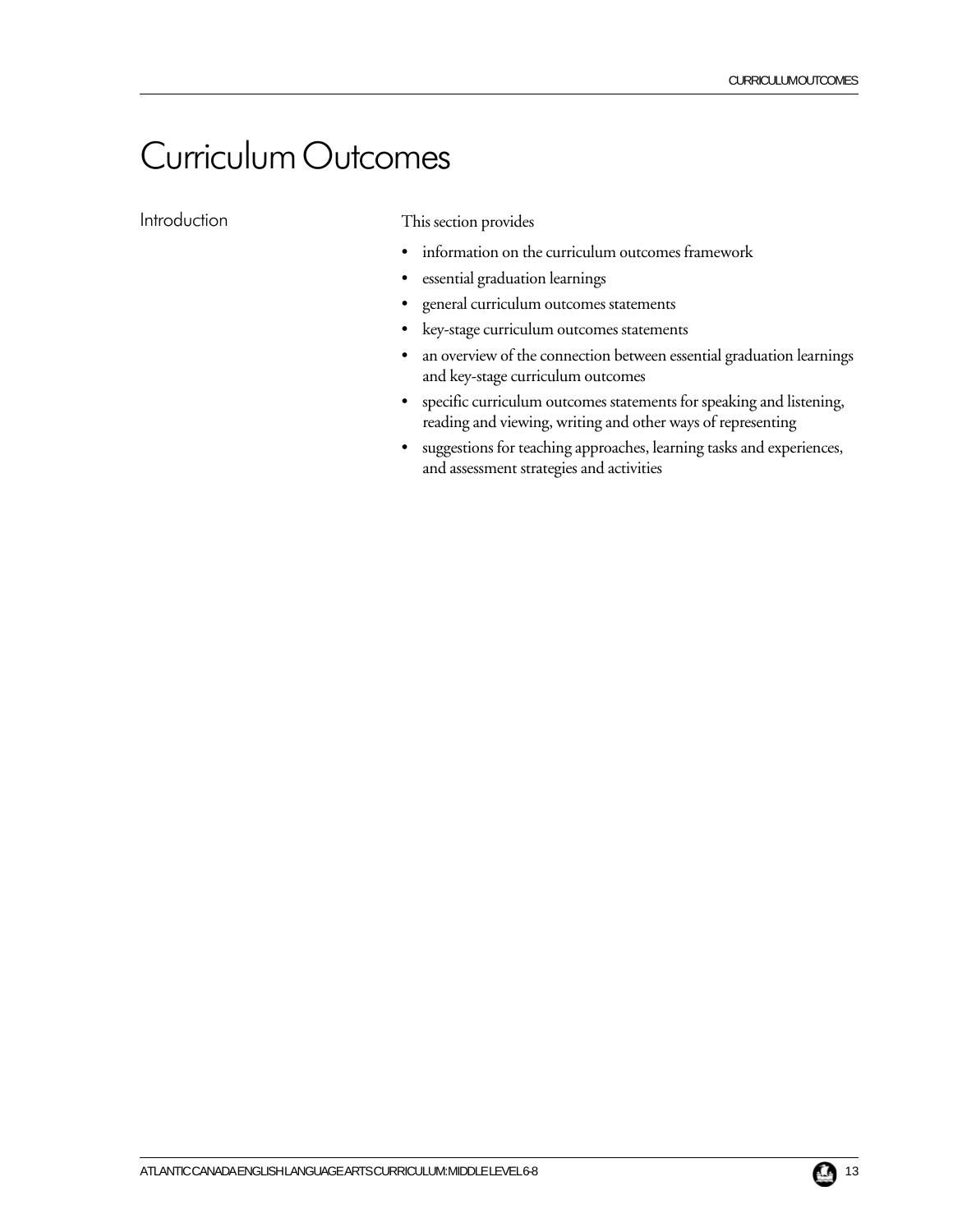# Curriculum Outcomes Framework

| <b>Essential Graduation</b><br>Learnings | Essential graduation learnings are statements describing the knowledge, skills,<br>and attitudes expected of all students who graduate from high school, which are                                                               |
|------------------------------------------|----------------------------------------------------------------------------------------------------------------------------------------------------------------------------------------------------------------------------------|
|                                          | cross-curricular<br>٠                                                                                                                                                                                                            |
|                                          | the foundation for all curriculum development                                                                                                                                                                                    |
|                                          | found on pages 6–9 of the Foundation for the Atlantic Canada English<br>٠<br><i>Language Arts Curriculum</i> and following in this section                                                                                       |
| General Curriculum<br>Outcomes ELA       | General curriculum outcomes are statements identifying what students are<br>expected to know and be able to do upon completion of study in English<br>language arts, which                                                       |
|                                          | contribute to the attainment of the essential graduation learnings                                                                                                                                                               |
|                                          | are connected to key-stage curriculum outcomes<br>$\bullet$                                                                                                                                                                      |
|                                          | are found on page 14 of the Foundation for the Atlantic Canada English<br>٠<br><i>Language Arts Curriculum</i> and following in this section                                                                                     |
| Key-Stage Curriculum<br>Outcomes ELA     | Key-stage curriculum outcomes are statements identifying what students are<br>expected to know and be able to do by the end of grades 8 and 12 as a result of<br>cumulative learning experiences in English language arts, which |
|                                          | contribute to the achievement of the general curriculum outcomes                                                                                                                                                                 |
|                                          | can be found on pages 15–35 of the Foundation for the Atlantic Canada<br>٠<br><i>English Language Arts Curriculum</i> and following in this section                                                                              |
|                                          | connect to essential graduation learnings as shown through examples found in<br>٠<br>this guide                                                                                                                                  |
| Specific Curriculum<br>Outcomes ELA      | Specific curriculum outcomes are statements identifying what<br>students are expected to know and be able to do at a particular grade level, which                                                                               |
|                                          | contribute to the achievement of the key-stage curriculum outcomes                                                                                                                                                               |
|                                          | are found in this section of the curriculum guide<br>٠                                                                                                                                                                           |
| <b>Essential Graduation</b><br>Learnings | Graduates from the public schools of Atlantic Canada will be able to demonstrate<br>knowledge, skills, and attitudes in the following essential graduation learnings:                                                            |
| Aesthetic Expression                     | Graduates will be able to respond with critical awareness to various forms of the<br>arts and be able to express themselves through the arts.                                                                                    |
| Citizenship                              | Graduates will be able to assess social, cultural, economic, and environmental<br>interdependence in a local and global context.                                                                                                 |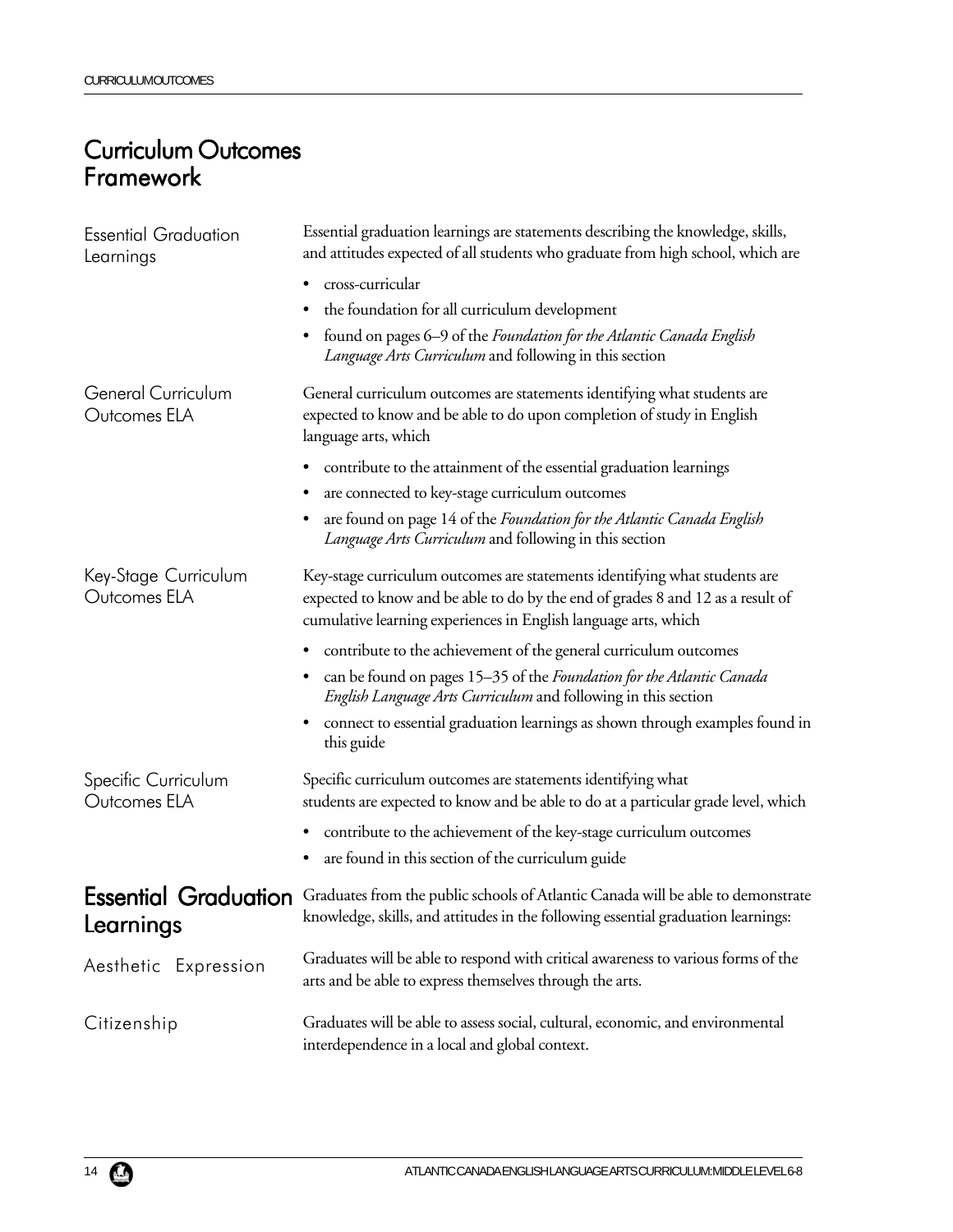| Communication                                | Graduates will be able to use the listening, viewing, speaking, reading, and<br>writing modes of language(s) as well as mathematical and scientific concepts and<br>symbols to think, learn, and communicate effectively.                                                                                                          |
|----------------------------------------------|------------------------------------------------------------------------------------------------------------------------------------------------------------------------------------------------------------------------------------------------------------------------------------------------------------------------------------|
| Personal Development                         | Graduates will be able to continue to learn and to pursue an active, healthy lifestyle.                                                                                                                                                                                                                                            |
| Problem Solving                              | Graduates will be able to use the strategies and processes needed to solve a wide<br>variety of problems, including those requiring language, mathematical, and<br>scientific concepts.                                                                                                                                            |
| Technological<br>Competence                  | Graduates will be able to use a variety of technologies, demonstrate an<br>understanding of technological applications, and apply appropriate technologies for<br>solving problems.                                                                                                                                                |
| <b>ELA General</b><br>Curriculum<br>Outcomes | Although the statements of learning outcomes are organized under the headings<br>Speaking and Listening, Reading and Viewing, and Writing and Other Ways of<br>Representing, it is important to recognize that all these language processes are<br>interrelated and can be developed most effectively as interdependent processes. |
|                                              | Refer to Appendix 1 for Clarification of English Language Arts Outcomes which<br>might assist in communication with parents, students, and other teachers.                                                                                                                                                                         |
| Speaking and<br>Listening                    | Students will be expected to speak and listen to explore, extend, clarify, and<br>$\perp$<br>reflect on their thoughts, ideas, feelings, and experiences                                                                                                                                                                           |
|                                              | Students will be expected to communicate information and ideas effectively and<br>2<br>clearly, and to respond personally and critically                                                                                                                                                                                           |
|                                              | Students will be expected to interact with sensitivity and respect, considering the<br>3<br>situation, audience, and purpose                                                                                                                                                                                                       |
| Reading and<br>Viewing                       | 4 Students will be expected to select, read, and view with understanding a range of<br>literature, information, media, and visual texts                                                                                                                                                                                            |
|                                              | Students will be expected to interpret, select, and combine information using a<br>variety of strategies, resources, and technologies                                                                                                                                                                                              |
|                                              | Students will be expected to respond personally to a range of texts<br>6                                                                                                                                                                                                                                                           |
|                                              | Students will be expected to respond critically to a range of texts, applying their<br>$\mathcal{L}$<br>understanding of language, form, and genre                                                                                                                                                                                 |
| Writing and<br>Representing                  | Students will be expected to use writing and other forms of representation to<br>8<br>explore, clarify, and reflect on their thoughts, feelings, experiences, and<br>learnings; and to use their imaginations                                                                                                                      |
|                                              | Students will be expected to create texts collaboratively and independently, using<br>9<br>a variety of forms for a range of audiences and purposes                                                                                                                                                                                |
|                                              | 10 Students will be expected to use a range of strategies to develop effective writing<br>and other ways of representing, and to enhance clarity, precision, and<br>effectiveness                                                                                                                                                  |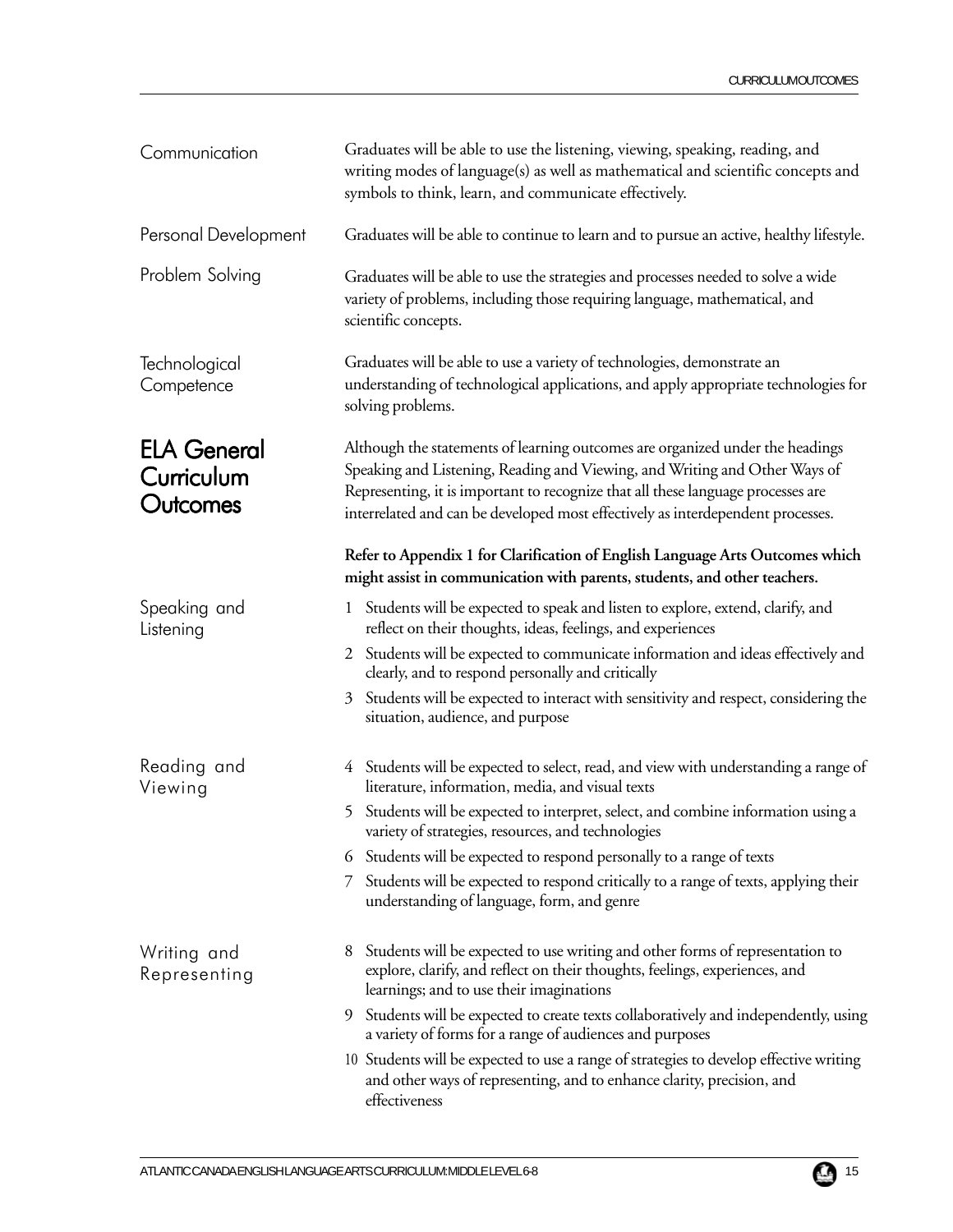# ELA Key-Stage Curriculum Outcomes

Speaking and Listening

Key-stage curriculum outcomes for the end of grades 8 and 12 reflect a continuum of learning. While there may appear to be similarities in outcomes across the key stages, teachers will recognize the increase in expectations for students according to

- the nature of learning language processes
- students' maturity of thinking and interests
- students' increasing independence as learners
- the complexity and sophistication of ideas, texts, and tasks
- the level or depth of students' engagement with ideas, texts, and tasks
- the range of language experiences and the repertoire of strategies and skills students apply to those experiences

The following key-stage curriculum outcomes describe what students will be expected to know and be able to do in English language arts by the end of grade 8. It should be noted that students work toward achieving these outcomes in grades 6 and 7, as well as in grade 8.

By the end of grade 8, students will be expected to

- consider and reflect upon the contribution of others' ideas during discussions
- ask questions that probe for accuracy, relevancy and validity; respond thoughtfully and appropriately to such questions
- state a point of view in a convincing manner, offering relevant information to support that viewpoint
- listen carefully to identify key points in oral presentations, and evaluate the relevancy of supporting details
- contribute to small-group conversation and whole-group discussion, choosing appropriate strategies that contribute to effective talk
- understand the importance of adapting communication choices such as vocabulary, sentence structure, rate of speech, and tone to meet the needs of different purposes and audiences; select suitable communication choices in various speaking contexts
- give instructions and respond appropriately to instructions, directions, and questions
- evaluate the effectiveness of their own and others' talk in a variety of contexts; employ and consider the effects of verbal and non-verbal language
- demonstrate active speaking and listening skills
- demonstrate respect for others by developing effective ways to express personal opinions such that they reflect sensitivity to others, including those whose culture and language are different
- recognize that spoken language reveals values and attitudes; understand how language is used to influence and manipulate
- recognize that different situations require different speaking and listening conventions appropriate to the situation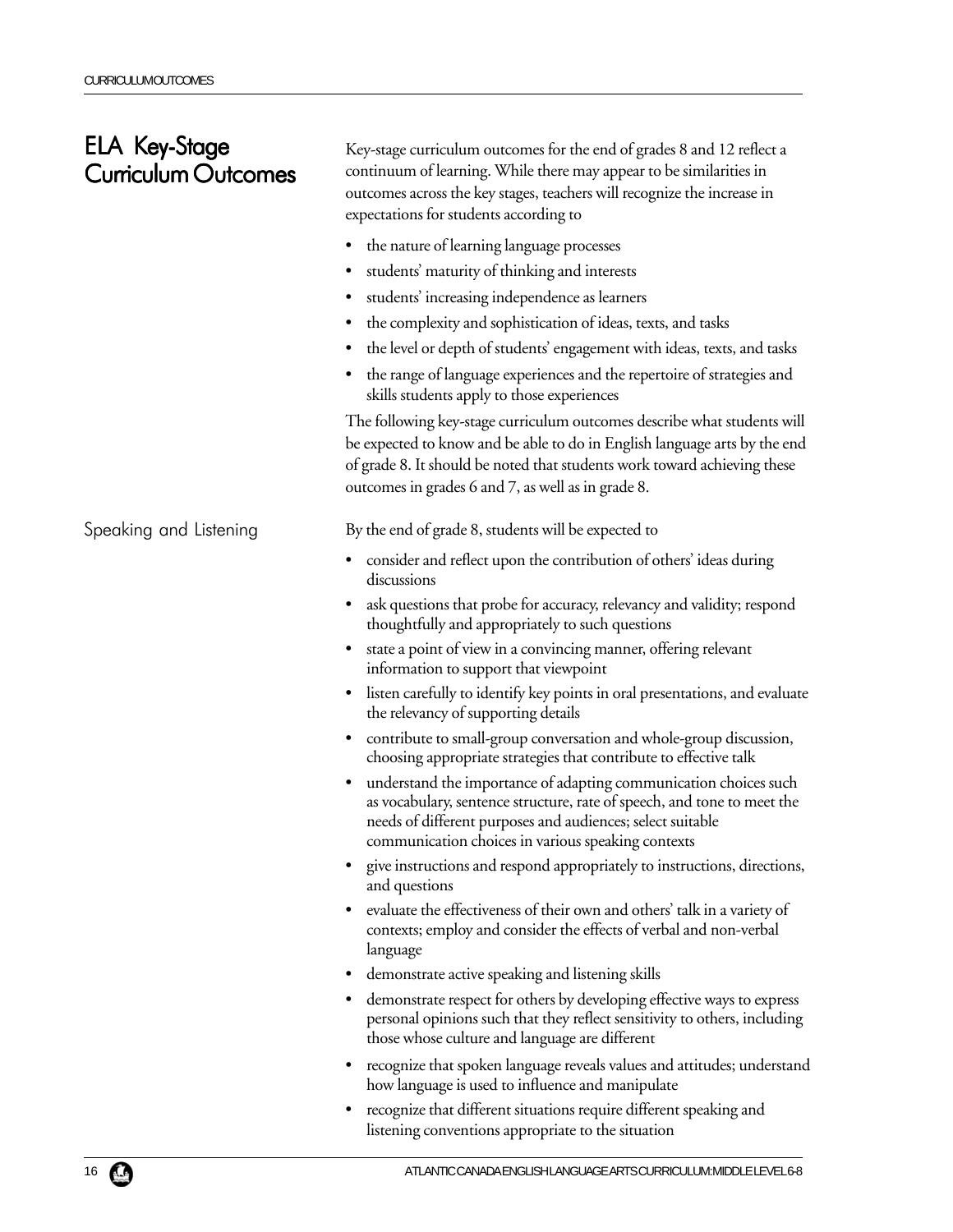#### Reading and Viewing

By the end of grade 8, students will be expected to

- select texts that address their learning needs and range of special interests
- read widely and experience a variety of young adult fiction and literature from different provinces and countries
- explain with some regularity how authors use pictorial, typographical, and other organizational devices such as tables and graphs to achieve certain purposes in their writing, and rely on those devices to construct meaning and enhance understanding
- read with greater fluency, confidence, and comprehension by furthering personal understanding and recognition; and use cueing systems and strategies to read and view increasingly complex texts
- regularly identify the processes and strategies readers and viewers apply when constructing meaning; develop an understanding of the personal processes and strategies applied when reading and viewing; reflect on personal growth as readers and viewers of texts and use this awareness of personal development to push reading and viewing ability even further
- access appropriate print and non-print sources with increasing independence and select information to meet specific needs with increasing speed, accuracy, and confidence
- experiment with and rely upon a range of print and non-print (e-mail, CD-ROMs) sources for accessing and selecting information
- employ various relevant research strategies such as generating questions, drafting an outline, or interviewing peers to determine what questions they would like answered by their research
- elaborate personal reactions to what is read and viewed by providing some extended explanations, examples, and supporting arguments
- state personal points of view about what is read and viewed and justify views with increasing regularity
- with increasing confidence and flexibility, find evidence in texts to support personal claims and viewpoints about issues, themes, and situations
- recognize that texts need to be assessed for bias and broaden their understanding and awareness of the ways in which print and media texts can be biased; begin to question and think critically about the relevance and reliability of information when answering questions and inquiries
- identify the various features and elements writers use when writing for specific readers for specific purposes; describe how texts are organized to accommodate particular readers' needs and to contribute to meaning and effect
- expand on earlier abilities to respond critically to a range of texts in various ways
	- understand how personal knowledge, ideas, values, perceptions, and points of view influence how writers create texts
	- recognize how and when personal background influences meaning construction, understanding, and textual response
	- describe how cultures and reality are portrayed in media texts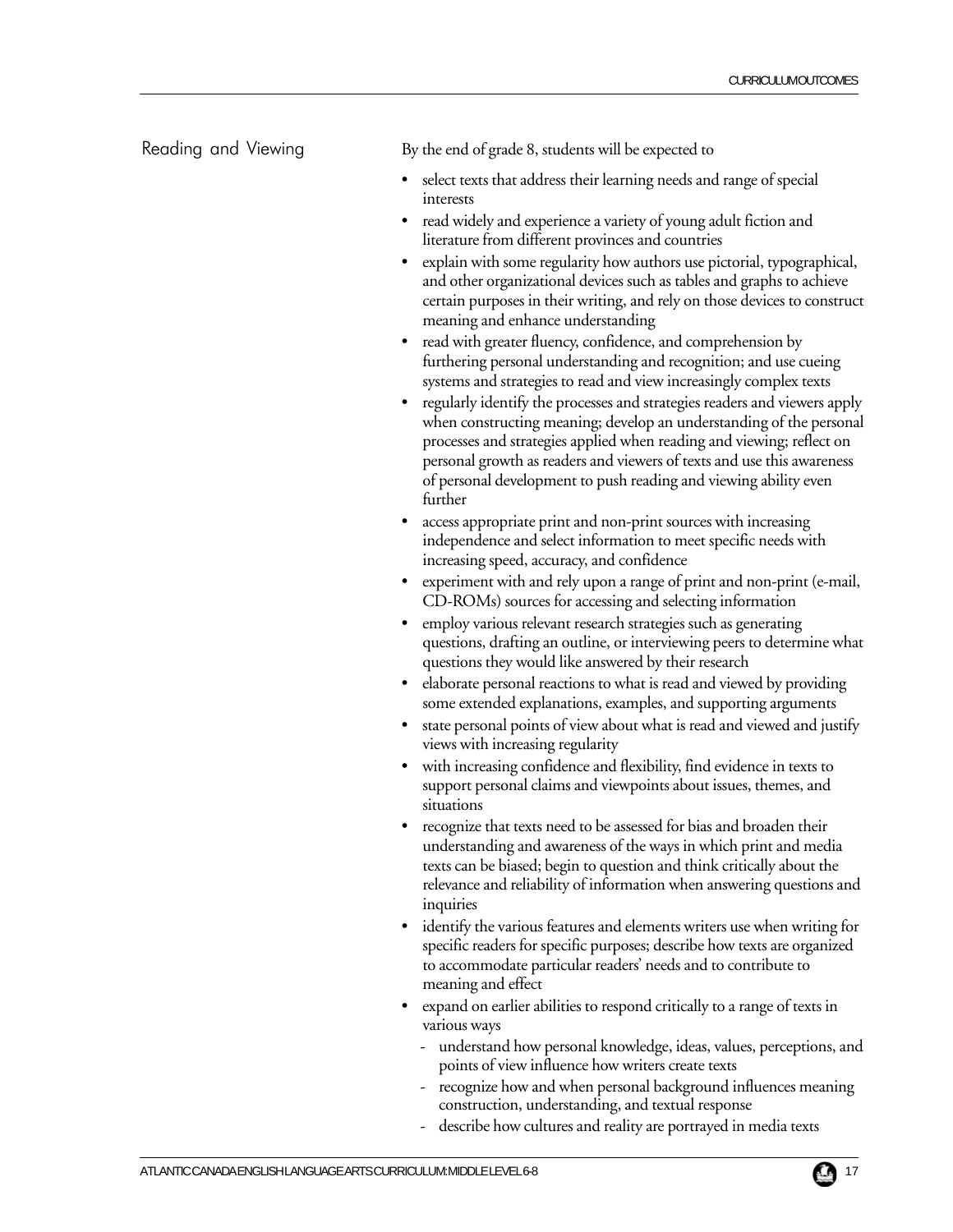Writing and Other Ways of Representing

By the end of grade 8, students will be expected to

- demonstrate competence in the frequent use of writing and representing strategies to extend learning; to explore their own thoughts and consider others' ideas; to reflect on their feelings, values, and attitudes; and to identify problems and describe logical solutions
- identify and reflect upon strategies that are effective in helping them to learn; describe their personal growth as language learners and language users
- begin to use various forms of note making appropriate to various purposes and situations
- demonstrate an awareness of how and when to integrate interesting effects in imaginative writing and other ways of representing; include thoughts and feelings in addition to external descriptions and activities; integrate detail that adds richness and density; identify and correct inconsistencies and avoid extraneous detail; make effective language choices relevant to style and purpose, and, when appropriate, select more elaborate and sophisticated vocabulary and phrasing
- continue to develop writing forms previously introduced and expand this range to produce, for example, autobiographies, drama, surveys, graphs, literary responses, biographies, illustrations, and reviews
- consider and choose writing forms that match both the writing purpose (to define, report, persuade, compare) and the reader for whom the text is intended (understand why language choice, organization, and voice used in an essay differ from that used in a media advertisement)
- understand that ideas can be represented in more than one way and used with other forms of representing (speeches, demonstrations, plays)
- keep the reader and purpose for writing in mind when choosing content, writing style, tone of voice, language choice, and text organization
- know how and when to ask for reader feedback while writing and incorporate appropriate suggestions when revising subsequent drafts; assess self-generated drafts from a reader's/viewer's/listener's perspective
- build and rely upon a broad knowledge base of how words are spelled and formed; use such knowledge to spell unfamiliar words and expand vocabulary; regularly use resource texts to verify spelling; use punctuation and grammatical structures capably and accurately; use a variety of sentence patterns, vocabulary choices, and paragraphing with flexibility and creativity to engage readers
- choose, with increasing regularity, the prewriting, drafting, revising, editing, proofreading, and presentation strategies to aid in producing various texts
- attempt to use various technologies for communicating to a variety of audiences for a range of purposes
- demonstrate a commitment to crafting pieces of writing and other representations
- gather information from a variety of sources (interviews, film, CD-ROMs, texts) and integrate ideas in communication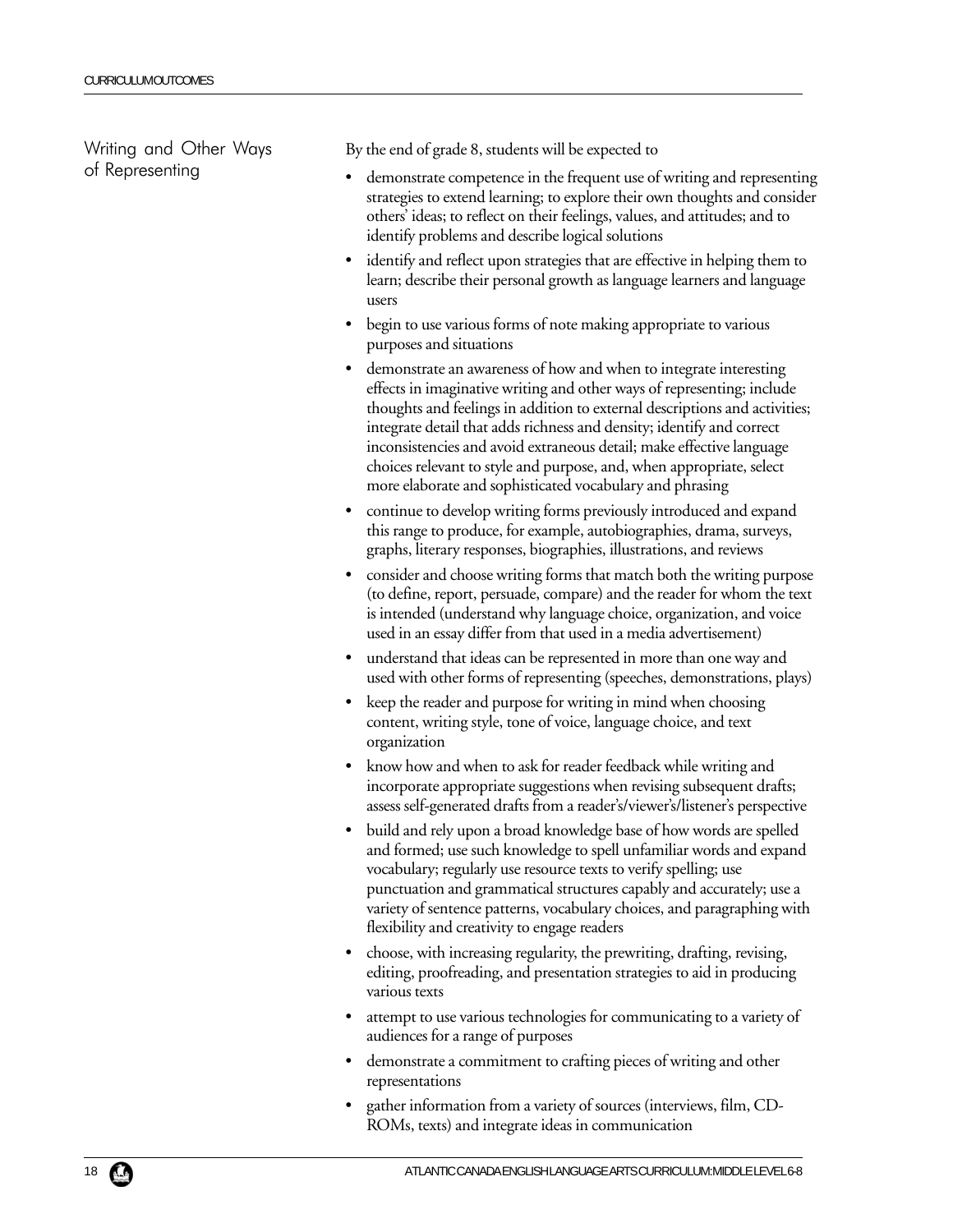# Connections of **Essential Graduation** Learnings to ELA

#### Aesthetic Expression

*Graduates will be able to respond with critical awareness to various forms of the arts and be able to express themselves through the arts.*

#### Citizenship

*Graduates will be able to assess social, cultural, economic, and environmental interdependence in a local and global context.*

#### **Communication**

*Graduates will be able to use the listening, viewing, speaking, reading, and writing modes of language(s) as well as mathematical and scientific concepts and symbols to think, learn, and communicate effectively.*

#### Personal Development

*Graduates will be able to continue to learn and to pursue an active, healthy lifestyle.*

#### Problem Solving

*Graduates will be able to use the strategies and processes needed to solve a wide variety of problems, including those requiring language, mathematical, and scientific concepts.*

The following English language arts key-stage curriculum outcomes for the end of grade 8 are examples of outcomes that enable students to achieve the essential graduation learnings.

#### ELA Key-stage Curriculum Outcomes

#### Students will be expected to

- use a range of strategies in writing and other ways of representing to extend ideas and experience
- make informed choices of language to create a range of interesting effects in imaginative writing and other ways of representing
- respond critically to texts

#### Students will be expected to

- demonstrate active listening and respect for the needs, rights, and feelings of others
- read widely and experience a variety of young adult fiction and literature from different provinces and countries
- explore and reflect on culture and reality as portrayed in media texts

#### Students will be expected to

- ask questions that probe for accuracy, relevancy and validity, and respond thoughtfully to such questions
- use cueing systems and a variety of strategies to construct meaning in reading and viewing increasingly complex print and media texts
- make appropriate choices of form, style, and content for specific audiences and purposes

#### Students will be expected to

- select texts that address their learning needs and range of special interests
- access and select specific information to meet personal and learning needs
- analyse and assess responses to their writing and media productions

#### Students will be expected to

- ask questions that probe for accuracy, relevancy and validity, and respond thoughtfully to such questions
- develop approaches and strategies to conduct their research
- integrate information from several sources to construct and communicate meaning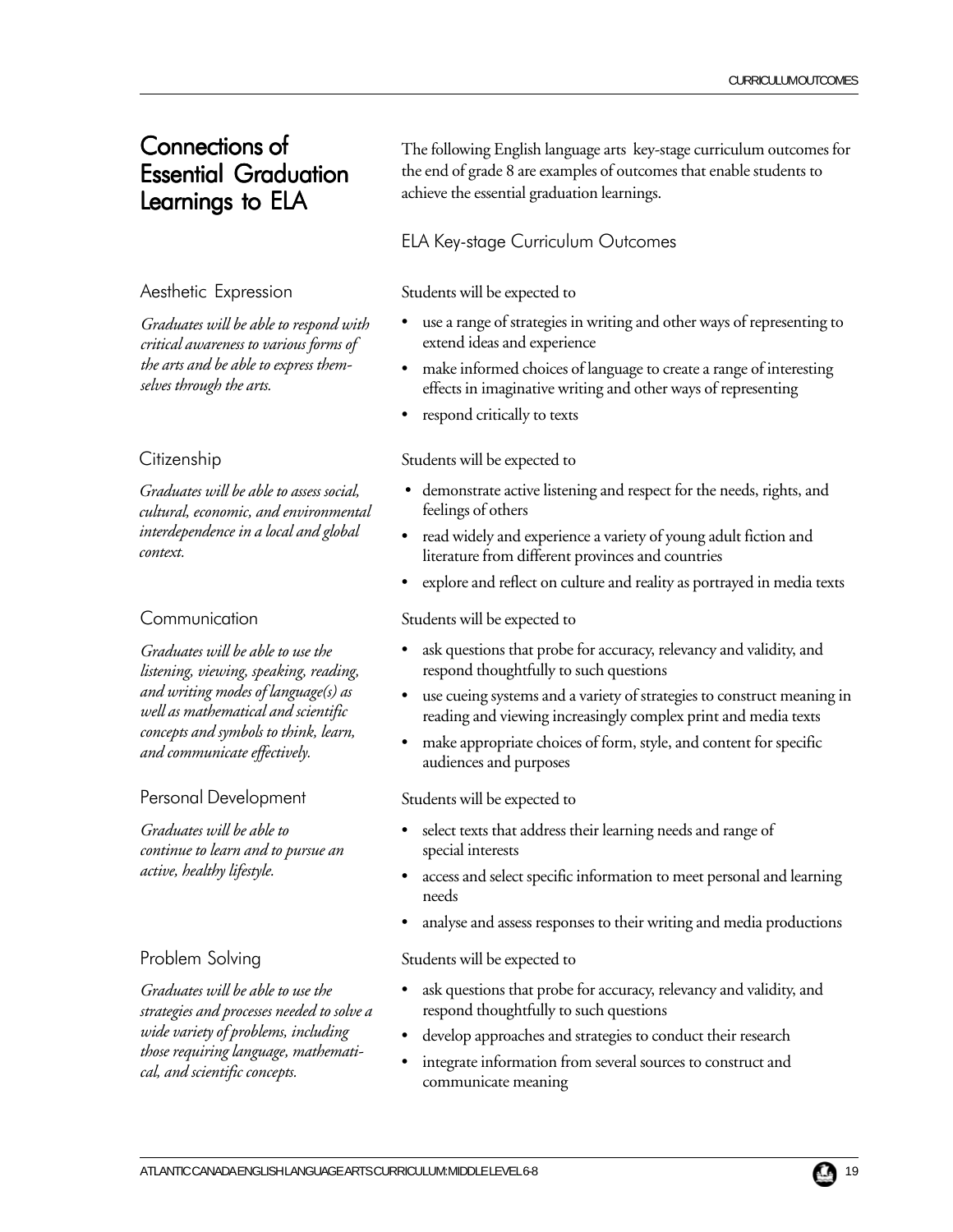#### Technological Competence

*Graduates will be able to use a variety of technologies, demonstrate an understanding of technological applications, and apply appropriate technologies for solving problems.*

# ELA Specific **Curriculum Outcomes**

Students will be expected to

- use the electronic network
- experiment with and rely upon a range of print and non-print (email, CD-ROMs) sources to access and select information
- attempt to use various technologies for communicating to a wide variety of audiences for a range of purposes

Specific curriculum outcomes are statements that identify what students should know and be able to do at a particular grade level. Once again, it is important to note that these outcomes represent a continuum of learning.

Although the specific curriculum level outcomes that follow are grouped according to language processes, it is recognized that classroom experiences develop these processes in an integrated manner.

This section provides

- an overview of specific curriculum outcomes
- specific grade level curriculum outcomes with suggestions for teaching and learning, suggestions for assessment, and notes/vignettes.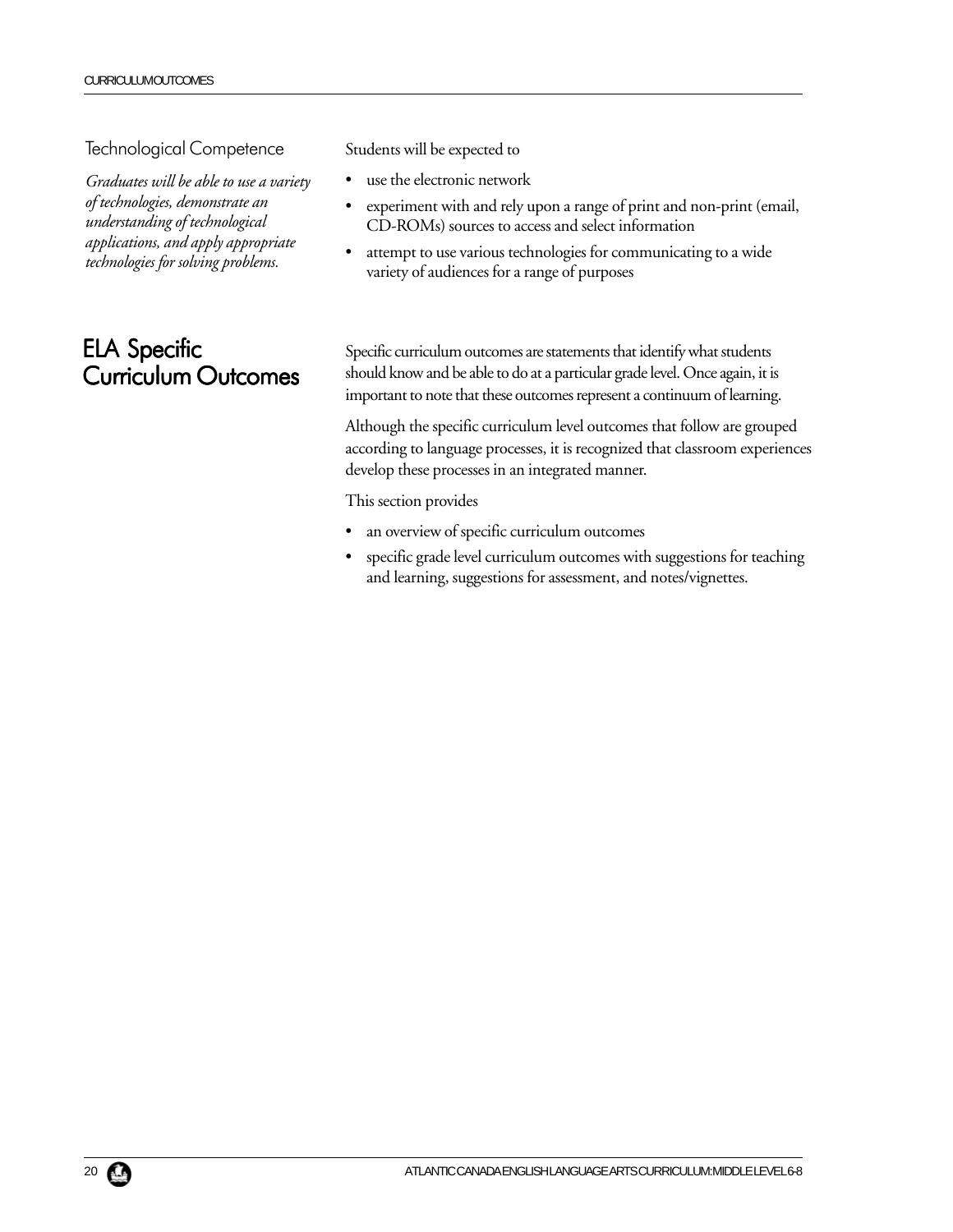#### Speaking and Listening Overview

## 1. Students will be expected to speak and listen to explore, extend, clarify, **and reflect on their thoughts, ideas, feelings, and experiences. and reflect their thoughts, ideas, feelings, and**

| Grade 6                                                                                                                     | Grade 7                                                                                                                                                    | Grade 8                                                                                                                           |
|-----------------------------------------------------------------------------------------------------------------------------|------------------------------------------------------------------------------------------------------------------------------------------------------------|-----------------------------------------------------------------------------------------------------------------------------------|
| contribute thoughts, ideas, and<br>questions to discussion and<br>compare their own ideas with those<br>of peers and others | recognize that contributions from<br>many participants are needed to<br>generate and sustain discussions                                                   | consider and reflect upon the<br>contribution of others' ideas<br>during discussions                                              |
| ask and respond to questions to seek<br>clarification or explanation of ideas<br>and concepts                               | know how and when to ask<br>questions that call for elaboration<br>and clarification; give appropriate<br>responses when asked for the same<br>information | ask questions that probe for<br>accuracy, relevancy, and validity;<br>respond thoughtfully and<br>appropriately to such questions |
| defend and/or support their<br>opinions with evidence                                                                       | express clearly and with conviction<br>a personal point of view, and be<br>able to support that position                                                   | state a point of view in a<br>convincing manner, offering<br>relevant information to support<br>that viewpoint                    |
| listen critically to others' ideas or<br>opinions and points of view                                                        | listen attentively to grasp the<br>essential elements of a message,<br>and recognize and consider<br>supporting details                                    | listen carefully to identify key<br>points in oral presentations, and<br>evaluate the relevancy of<br>supporting details          |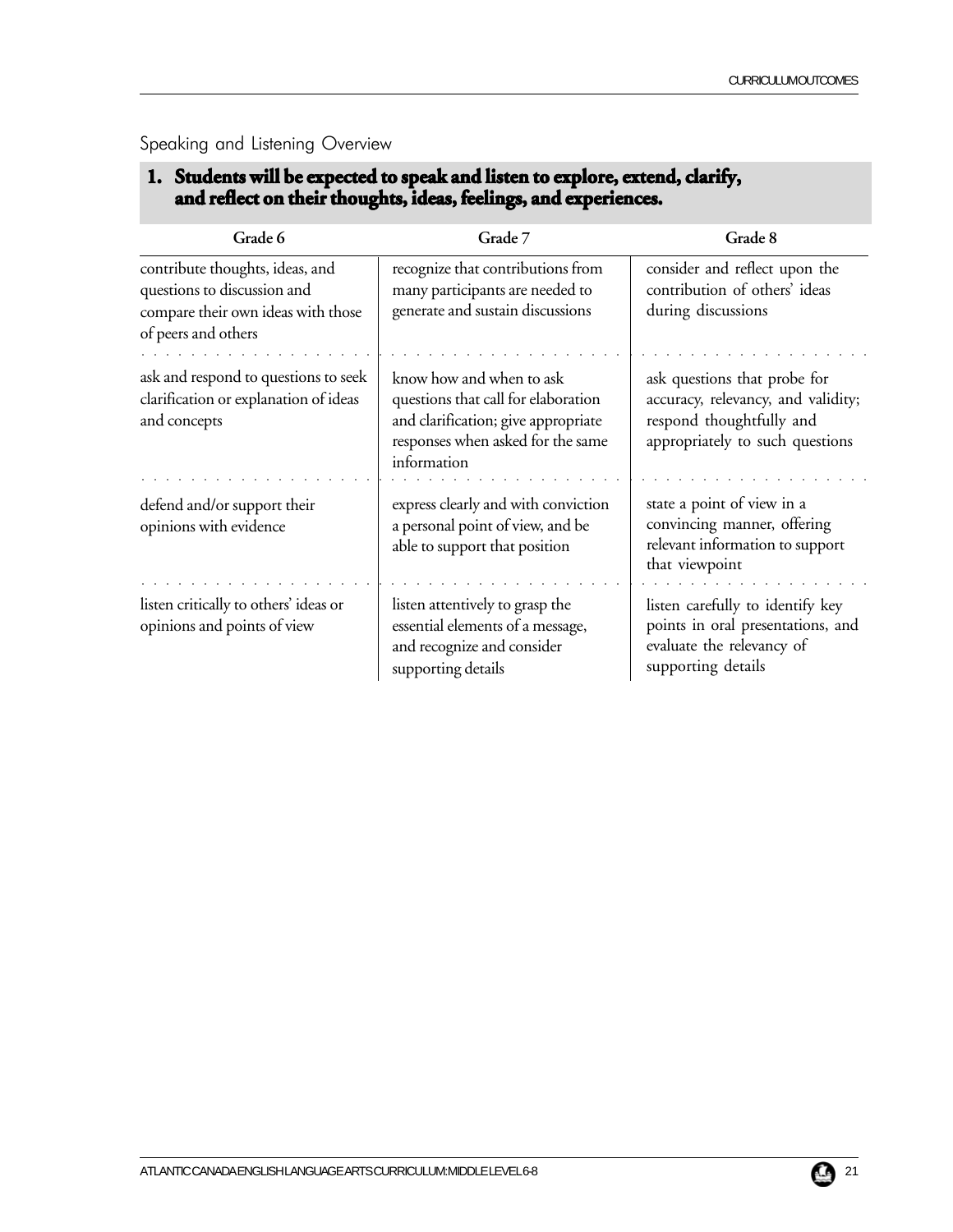#### Speaking and Listening Overview (continued)

## **2. Students will be expected to communicate information and ideas effectively and clearly, and to respond personally and critically. clearly, and critically.**

| Grade 6                                                                                                   | Grade 7                                                                                                                                                                                                                                                    | Grade 8                                                                                                                                                                                                                                                                     |
|-----------------------------------------------------------------------------------------------------------|------------------------------------------------------------------------------------------------------------------------------------------------------------------------------------------------------------------------------------------------------------|-----------------------------------------------------------------------------------------------------------------------------------------------------------------------------------------------------------------------------------------------------------------------------|
| contribute to and respond<br>constructively in conversation,<br>small-group and whole-group<br>discussion | participate in small-group<br>conversation and whole-class<br>discussion, recognizing that there is<br>a range of strategies that contribute<br>to effective talk                                                                                          | contribute to small-group<br>conversation and whole-group<br>discussion, choosing appropriate<br>strategies that contribute to<br>effective talk                                                                                                                            |
| use word choice and emphasis,<br>making a conscious attempt to<br>produce a desired effect                | recognize that different purposes<br>and audiences influence<br>communication choices such as<br>vocabulary, sentence structure, rate<br>of speech, and tone during talk;<br>consider appropriate<br>communication choices in various<br>speaking contexts | understand the importance of<br>adapting communication choices<br>such as vocabulary, sentence<br>structure, rate of speech, and tone<br>to meet the needs of different<br>purposes and audiences; select<br>suitable communication choices in<br>various speaking contexts |
| give and follow instructions and<br>respond to a variety of questions<br>and instructions                 | follow instructions and respond to<br>questions and directions                                                                                                                                                                                             | give instructions and respond<br>appropriately to instructions,<br>directions, and questions                                                                                                                                                                                |
| engage in, respond to and evaluate<br>a variety of oral presentations and<br>other texts                  | evaluate speakers and the effectiveness<br>of their talk in particular contexts;<br>identify the verbal and non-verbal<br>language cues used by speakers (e.g.<br>repetition, volume, and eye contact)                                                     | evaluate the effectiveness of their<br>own and others' talk in a variety<br>of contexts; employ and consider<br>the effects of verbal and non-<br>verbal language (e.g. summaries,<br>examples, and body gestures)                                                          |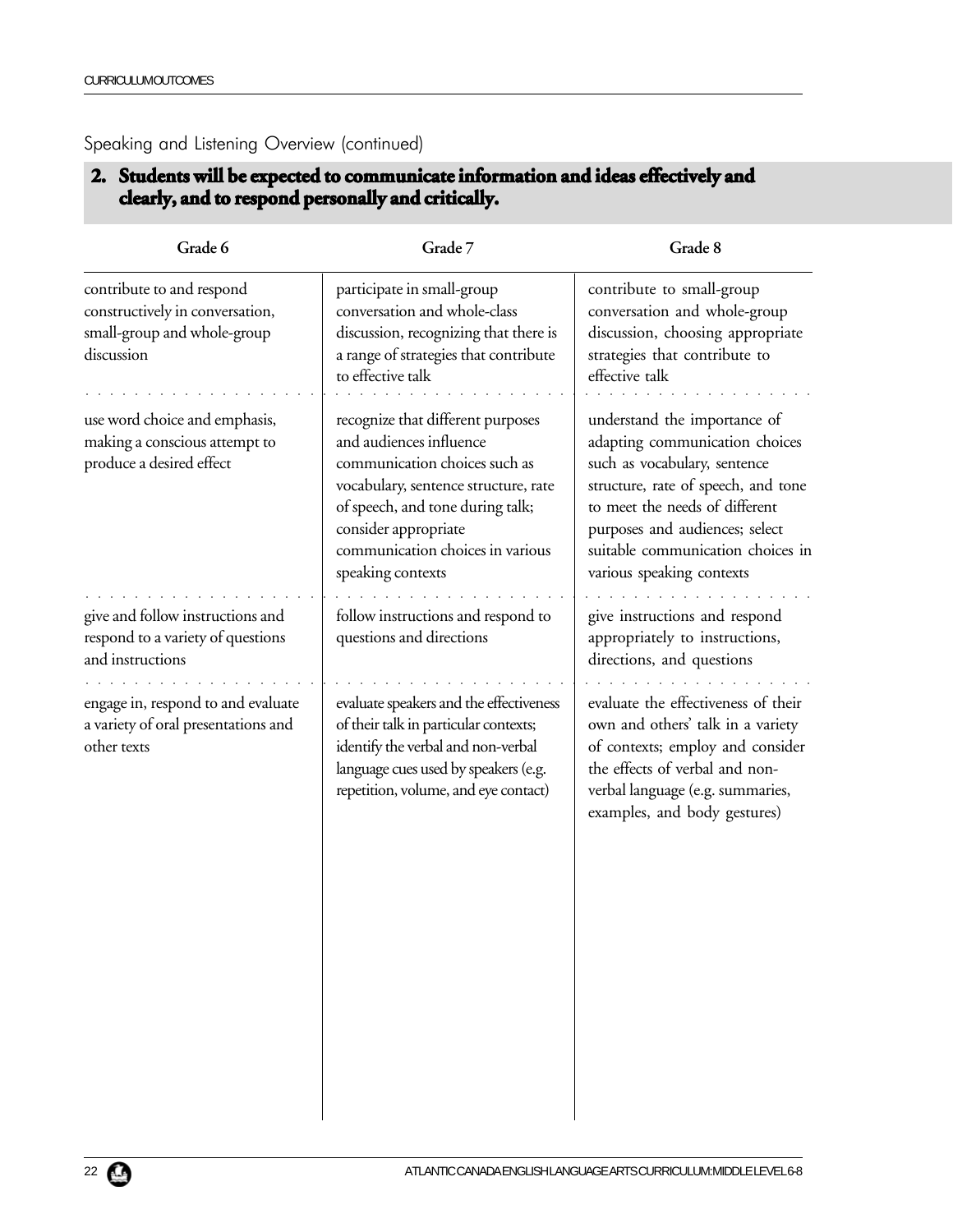| Grade 6                                                                                                                                                                                 | Grade 7                                                                                                                                                                                                                                           | Grade 8                                                                                                                                                                                                                                              |
|-----------------------------------------------------------------------------------------------------------------------------------------------------------------------------------------|---------------------------------------------------------------------------------------------------------------------------------------------------------------------------------------------------------------------------------------------------|------------------------------------------------------------------------------------------------------------------------------------------------------------------------------------------------------------------------------------------------------|
| listen attentively and demonstrate<br>awareness of the needs, rights,<br>and feelings of others                                                                                         | demonstrate active speaking and<br>listening skills such as making eye<br>contact, rephrasing when<br>appropriate, clarifying comments,<br>extending, refining, and/or<br>summarizing points already made                                         | demonstrate active speaking and<br>listening skills such as making eye<br>contact, rephrasing when<br>appropriate, clarifying comments,<br>extending, refining, and/or<br>summarizing points already made                                            |
| detect examples of prejudice,<br>stereotyping, or bias in oral<br>language; recognize their negative<br>effect on individuals and cultures;<br>and attempt to use bias-free<br>language | demonstrate a respect for others by<br>developing effective ways to express<br>personal opinions so that they<br>reflect sensitivity to others,<br>including those whose culture and<br>language are different                                    | demonstrate a respect for others<br>by developing effective ways to<br>express personal opinions so that<br>they reflect sensitivity to others,<br>including those whose culture and<br>language are different                                       |
| make a conscious attempt to<br>consider the needs and<br>expectations of their audience                                                                                                 | recognize that spoken language<br>reveals values and attitudes such as<br>bias, beliefs, and prejudice;<br>understand how language is used to<br>influence and manipulate                                                                         | recognize that spoken language<br>reveals values and attitudes such<br>as bias, beliefs, and prejudice;<br>understand how language is used<br>to influence and manipulate                                                                            |
|                                                                                                                                                                                         | recognize that different situations<br>(interviews, speeches, debates,<br>conversation) require different<br>speaking and listening conventions<br>(questioning techniques, persuasive<br>talk, formal language) appropriate<br>to the situations | recognize that different situations<br>(interviews, speeches, debates,<br>conversation) require different<br>speaking and listening<br>conventions (questioning<br>techniques, persuasive talk,<br>formal language) appropriate to<br>the situations |

Speaking and Listening Overview (continued)

#### **3.** Students will be expected to interact with sensitivity and respect, considering the **situation, audience, and purpose. situation,**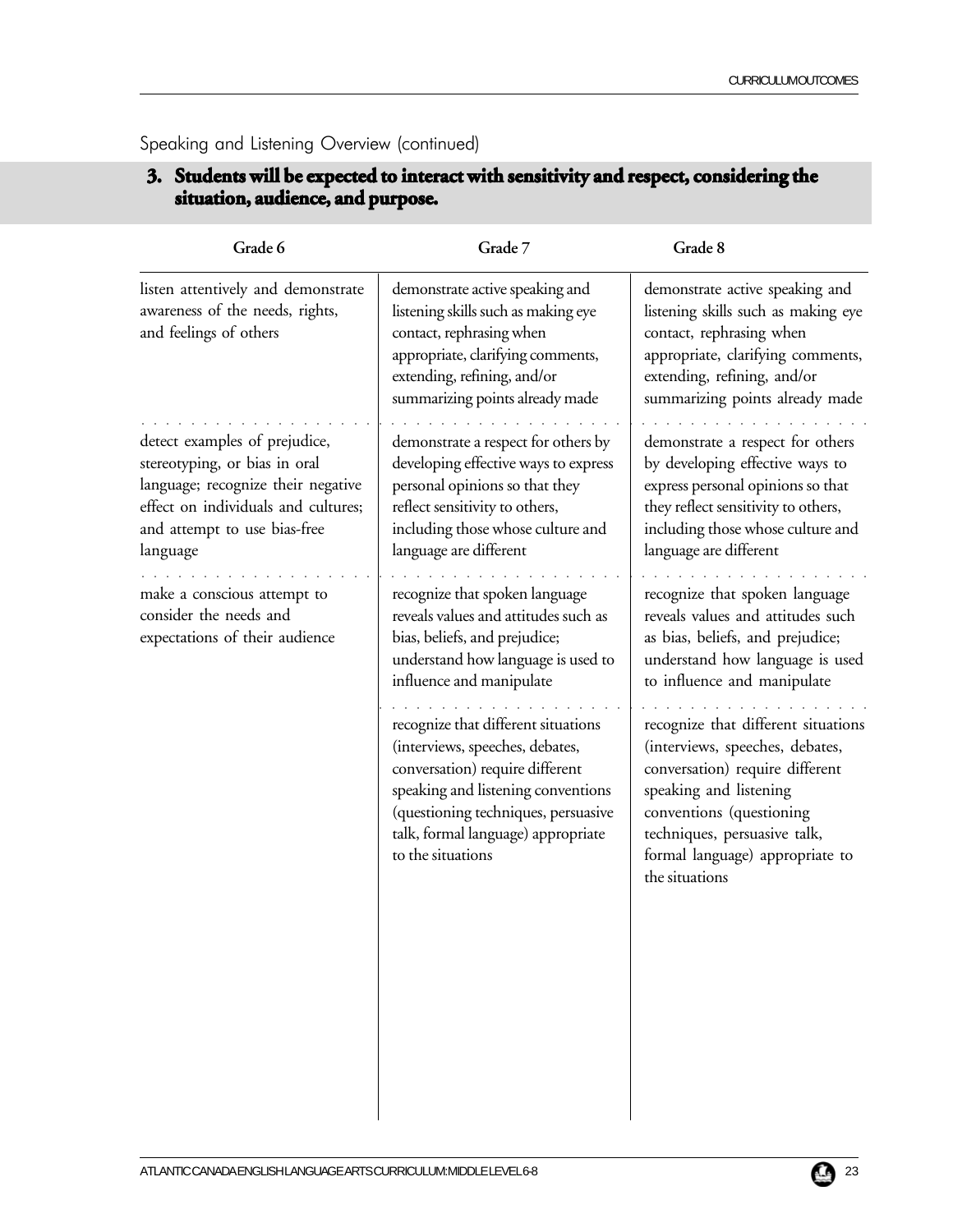#### Reading and Viewing Overview

## **4.** Students will be expected to select, read, and view with understanding a range of literature, information, media, and visual texts.

| Grade 6                                                                                                                                                                     | Grade 7                                                                                                                                                                                                                                                                                                                                                                | Grade 8                                                                                                                                                                                                                                                                                                                                                                                           |
|-----------------------------------------------------------------------------------------------------------------------------------------------------------------------------|------------------------------------------------------------------------------------------------------------------------------------------------------------------------------------------------------------------------------------------------------------------------------------------------------------------------------------------------------------------------|---------------------------------------------------------------------------------------------------------------------------------------------------------------------------------------------------------------------------------------------------------------------------------------------------------------------------------------------------------------------------------------------------|
| select, independently, texts<br>appropriate to their range of<br>interests and learning needs                                                                               | select texts that address their<br>learning needs and range of<br>special interests                                                                                                                                                                                                                                                                                    | select texts that address their<br>learning needs and range of special<br>interests                                                                                                                                                                                                                                                                                                               |
| read widely and experience a variety<br>of children's literature with an<br>emphasis on genre and authors                                                                   | read widely and experience a variety<br>of young adult fiction and literature<br>from different provinces and<br>countries                                                                                                                                                                                                                                             | read widely and experience a variety<br>of young adult fiction and literature<br>from different provinces and<br>countries                                                                                                                                                                                                                                                                        |
| use a wider range of pictorial,<br>typographical, and organizational<br>features of written texts to obtain,<br>verify, and reinforce their<br>understanding of information | demonstrate an awareness of how<br>authors use pictorial, typographical,<br>and organizational devices such as<br>photos, titles, headings, and bold<br>print to achieve certain purposes in<br>their writing, and use those devices<br>more regularly to construct meaning<br>and enhance understanding                                                               | explain with some regularity how<br>authors use pictorial, typographical,<br>and other organizational devices<br>such as tables and graphs to achieve<br>certain purposes in their writing,<br>and rely on those devices to<br>construct meaning and enhance<br>understanding                                                                                                                     |
| use and integrate the various cueing<br>systems and a variety of strategies<br>with increasing independence to<br>construct meaning                                         | develop some independence in<br>recognizing and using various reading<br>and viewing strategies (predicting,<br>questioning, etc.) and in using cueing<br>systems (graphophonic, contextual,<br>syntactic, etc.) to construct<br>meaning; apply and develop these<br>strategies and systems while reading<br>and viewing increasingly complex<br>print and media texts | read with greater fluency,<br>confidence, and comprehension by<br>furthering personal understanding<br>and recognition; and use cueing<br>systems and strategies to read and<br>view increasingly complex texts                                                                                                                                                                                   |
| reflect on and discuss their own<br>processes and strategies in reading<br>and viewing                                                                                      | talk and write about the various<br>processes and strategies readers and<br>viewers apply when constructing<br>meaning from various texts;<br>recognize and articulate personal<br>processes and strategies used when<br>reading or viewing various texts                                                                                                              | regularly identify the processes and<br>strategies readers and viewers apply<br>when constructing meaning;<br>develop an understanding of the<br>personal processes and strategies<br>applied when reading and viewing;<br>reflect on personal growth as<br>readers and viewers of texts and<br>use this awareness of personal<br>development to push reading<br>and viewing ability even further |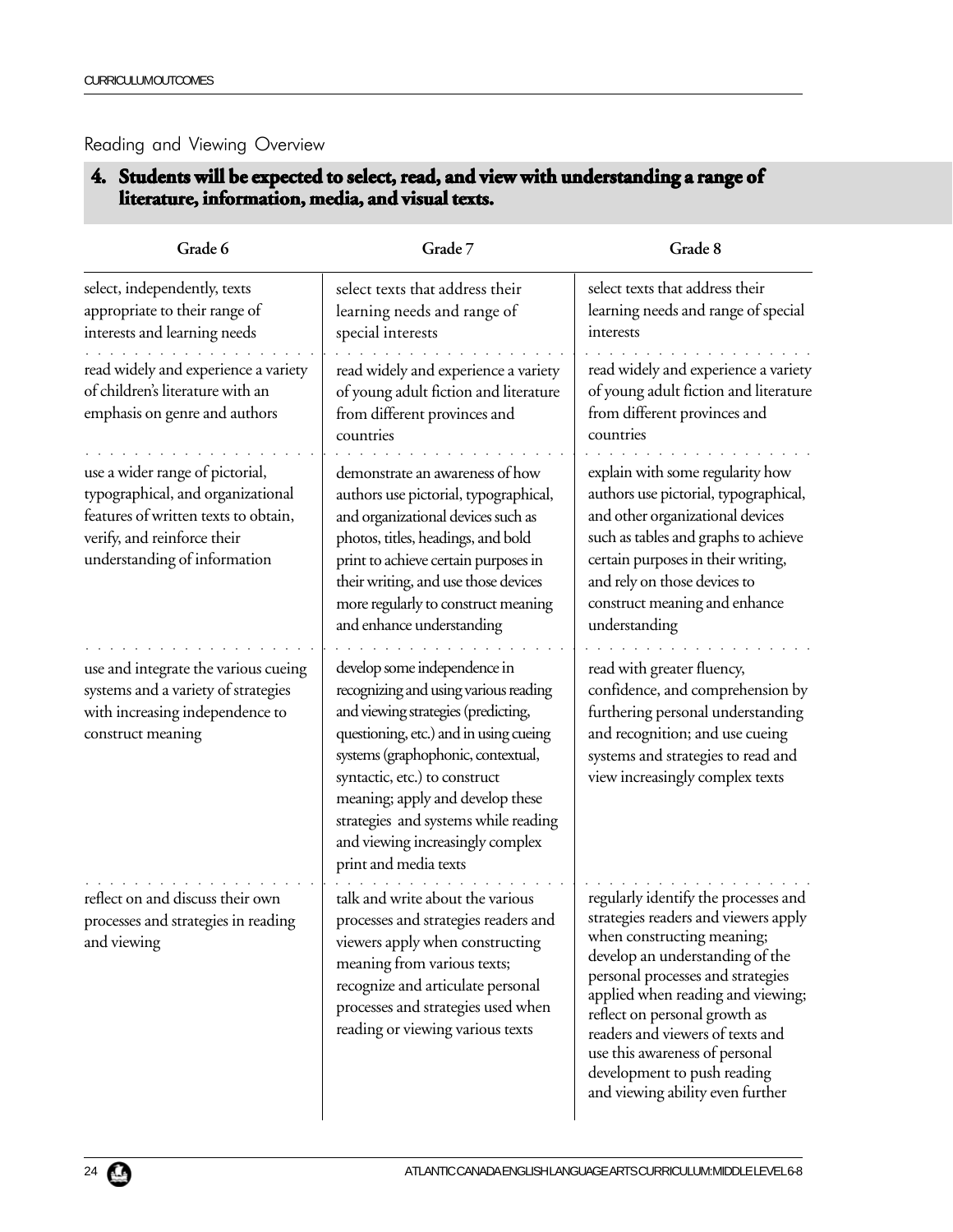Reading and Viewing Overview (continued)

## **5. Students will be expected to interpret, select, and combine information, using a variety of strategies, resources, and technologies. of technologies.**

| Grade 6                                                                                                                                             | Grade 7                                                                                                                                                                                                           | Grade 8                                                                                                                                                                                                    |
|-----------------------------------------------------------------------------------------------------------------------------------------------------|-------------------------------------------------------------------------------------------------------------------------------------------------------------------------------------------------------------------|------------------------------------------------------------------------------------------------------------------------------------------------------------------------------------------------------------|
| answer, with increasing<br>independence, their own<br>questions and those of others by<br>selecting relevant information<br>from a variety of texts | identify and articulate personal<br>needs and personal learning needs<br>with growing clarity and some<br>independence                                                                                            | access appropriate print and non-<br>print sources with increasing<br>independence and select<br>information to meet specific<br>needs with increasing speed,<br>accuracy, and confidence                  |
| demonstrate understanding of<br>the purpose of classification<br>systems and basic reference<br>materials                                           | become increasingly aware of and<br>use periodically the many print<br>and non-print avenues and sources<br>(Internet, documentaries,<br>interviews) through which<br>information can be accessed and<br>selected | experiment with and rely upon a<br>range of print and non-print (e-<br>mail, CD-ROMs) sources for<br>accessing and selecting<br>information                                                                |
| use a range of reference texts and<br>a database or an electronic search<br>to facilitate the selection process                                     | use research strategies such as issue<br>mapping and webbing to guide<br>research                                                                                                                                 | employ various relevant research<br>strategies such as generating<br>questions, drafting an outline, or<br>interviewing peers to determine<br>what questions they would like<br>answered by their research |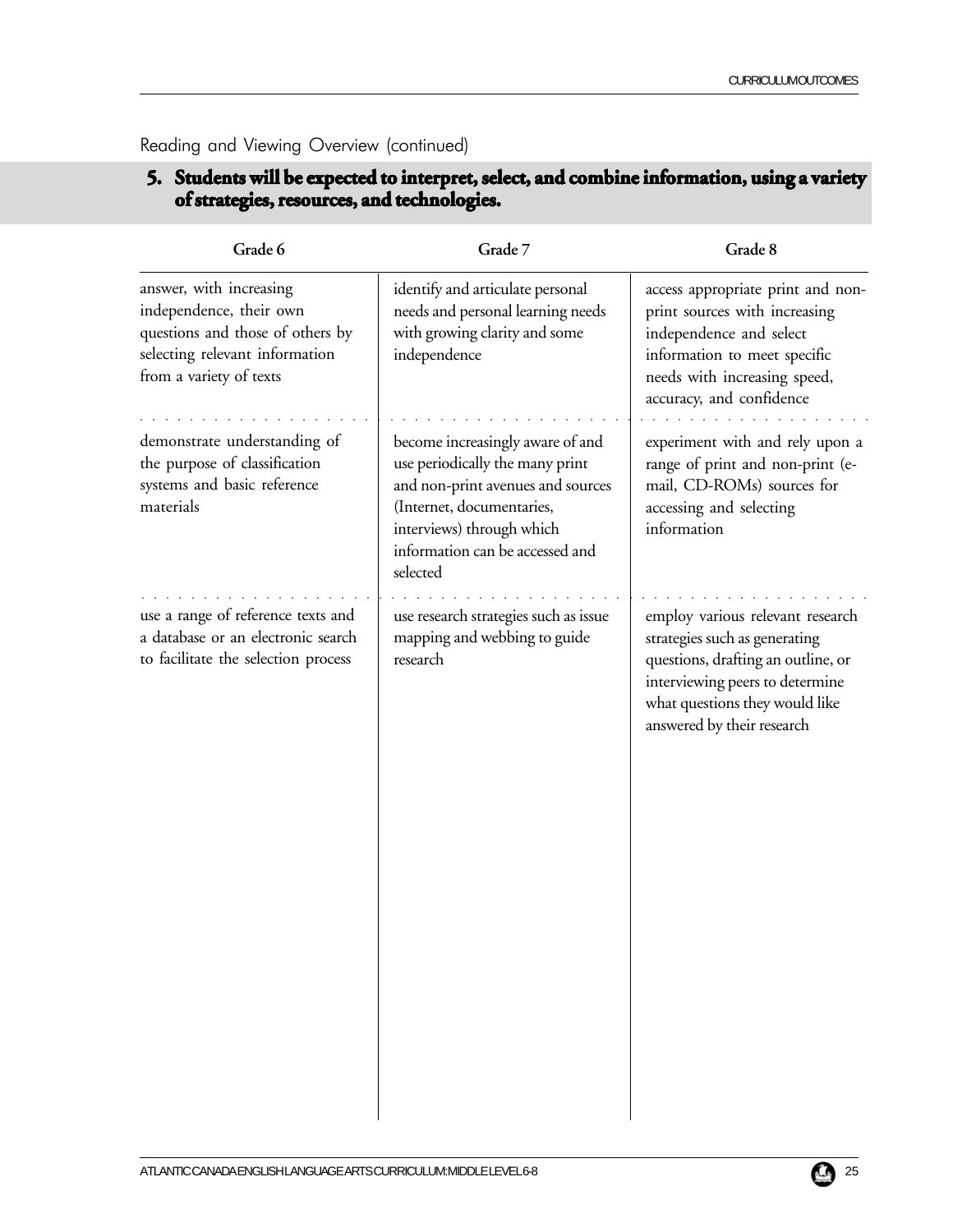## Reading and Viewing Overview (continued)

# **6.** Students will be expected to respond personally to a range of texts.

| Grade 6                                                                                                                      | Grade 7                                                                                                                                                                                  | Grade 8                                                                                                                                                       |
|------------------------------------------------------------------------------------------------------------------------------|------------------------------------------------------------------------------------------------------------------------------------------------------------------------------------------|---------------------------------------------------------------------------------------------------------------------------------------------------------------|
| explain why a particular text<br>matters to them and demonstrate<br>an increasing ability to make<br>connections among texts | extend personal responses, either<br>orally or in writing, to print and<br>non-print texts by explaining in<br>some detail initial or basic reactions<br>to those texts                  | elaborate personal reactions to what<br>is read and viewed by providing<br>some extended explanations,<br>examples, and supporting<br>arguments               |
| reflect on and give reasons for<br>their interpretations of an<br>increasing variety of texts                                | make evaluations or judgments<br>about texts and learn to express<br>personal points of view                                                                                             | state personal points of view<br>about what is read and viewed<br>and justify views with increasing<br>regularity                                             |
|                                                                                                                              | while learning to express personal<br>points of view, develop the ability<br>to find evidence and examples in<br>texts to support personal views<br>about themes, issues, and situations | with increasing confidence and<br>flexibility, find evidence in texts<br>to support personal claims and<br>viewpoints about issues, themes,<br>and situations |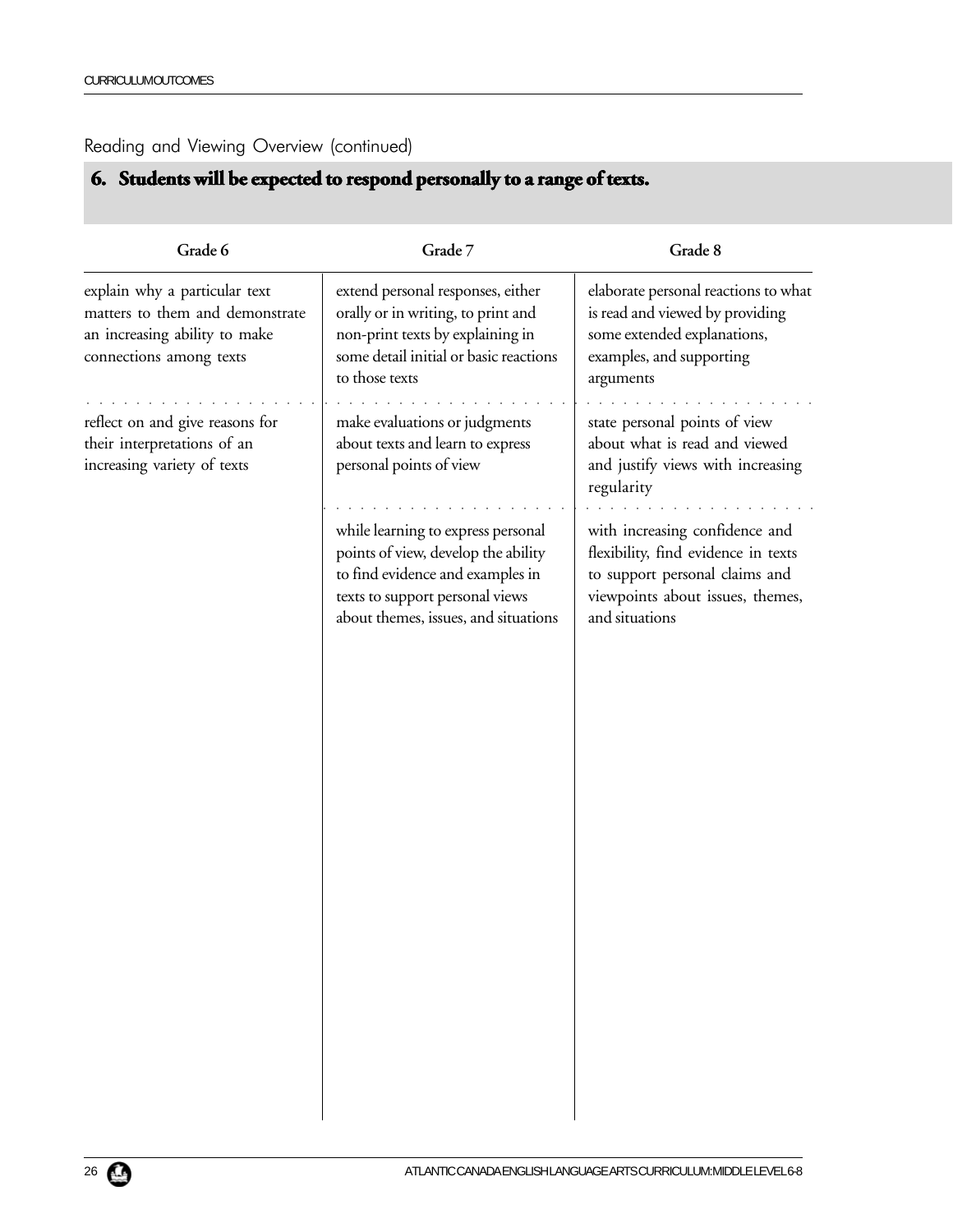| Grade 6                                                                                                                                                                                                                                                                                                                                                | Grade 7                                                                                                                                                                                                                                                                                                                                                                                                                                                                                                                                                                                                                                                                                                         | Grade 8                                                                                                                                                                                                                                                                                                                                                                                                                             |
|--------------------------------------------------------------------------------------------------------------------------------------------------------------------------------------------------------------------------------------------------------------------------------------------------------------------------------------------------------|-----------------------------------------------------------------------------------------------------------------------------------------------------------------------------------------------------------------------------------------------------------------------------------------------------------------------------------------------------------------------------------------------------------------------------------------------------------------------------------------------------------------------------------------------------------------------------------------------------------------------------------------------------------------------------------------------------------------|-------------------------------------------------------------------------------------------------------------------------------------------------------------------------------------------------------------------------------------------------------------------------------------------------------------------------------------------------------------------------------------------------------------------------------------|
| recognize that facts can be<br>presented to suit an author's<br>purpose and point of view<br>-consider information from<br>alternative perspectives                                                                                                                                                                                                    | recognize that print and media texts<br>can be biased and become aware of<br>some of the ways that information<br>is organized and structured to suit a<br>particular point of view                                                                                                                                                                                                                                                                                                                                                                                                                                                                                                                             | recognize that texts need to be<br>assessed for bias and broaden their<br>understanding and awareness of<br>the ways in which print and<br>media texts can be biased; begin<br>to question and think critically<br>about the relevance and reliability<br>of information when answering<br>questions and inquiries                                                                                                                  |
| identify the conventions and<br>structure of a variety of print and<br>media texts and genres<br>make connections with the<br>purpose of each text or genre                                                                                                                                                                                            | recognize that print and media texts<br>are constructed for particular<br>readers and purposes; begin to<br>identify the textual elements used<br>by authors                                                                                                                                                                                                                                                                                                                                                                                                                                                                                                                                                    | identify the various features and<br>elements writers use when writing<br>for specific readers for specific<br>purposes; describe how texts are<br>organized to accommodate<br>particular readers' needs and to<br>contribute to meaning and effect                                                                                                                                                                                 |
| respond critically to texts by<br>applying a growing range of<br>strategies to analyse and evaluate<br>a text<br>demonstrating growing<br>-<br>awareness that all texts reflect<br>purpose and perspective<br>recognizing when language is<br>being used to manipulate,<br>persuade, or control them<br>detecting prejudice,<br>stereotyping, and bias | develop an ability to respond<br>critically to various texts in a variety<br>of ways such as identifying,<br>describing, and discussing the form,<br>structure, and content of texts and<br>how they might contribute to<br>meaning construction and<br>understanding<br>recognize that personal<br>knowledge, ideas, values,<br>perceptions, and points of view<br>influence how writers create<br>texts<br>become aware of how and when<br>personal background influences<br>meaning construction, under-<br>standing, and textual response<br>recognize that there are values<br>inherent in a text, and begin to<br>identify those values<br>explore how various cultures<br>and realities are portrayed in | expand on earlier abilities to<br>respond critically to a range of<br>texts in various ways<br>understand how personal<br>knowledge, ideas, values,<br>perceptions, and points of view<br>influence how writers create<br>texts<br>recognize how and when<br>personal background influences<br>meaning construction,<br>understanding, and textual<br>response<br>describe how cultures and reality<br>are portrayed in media texts |

**7. Students will be expected to respond critically to a range of texts, applying their Students will be range of texts, applying** 

#### Reading and Viewing Overview (continued)

**understanding of language, form, and genre. understanding of language, form, and genre.**

# ATLANTIC CANADA ENGLISH LANGUAGE ARTS CURRICULUM: MIDDLE LEVEL 6-8 27 27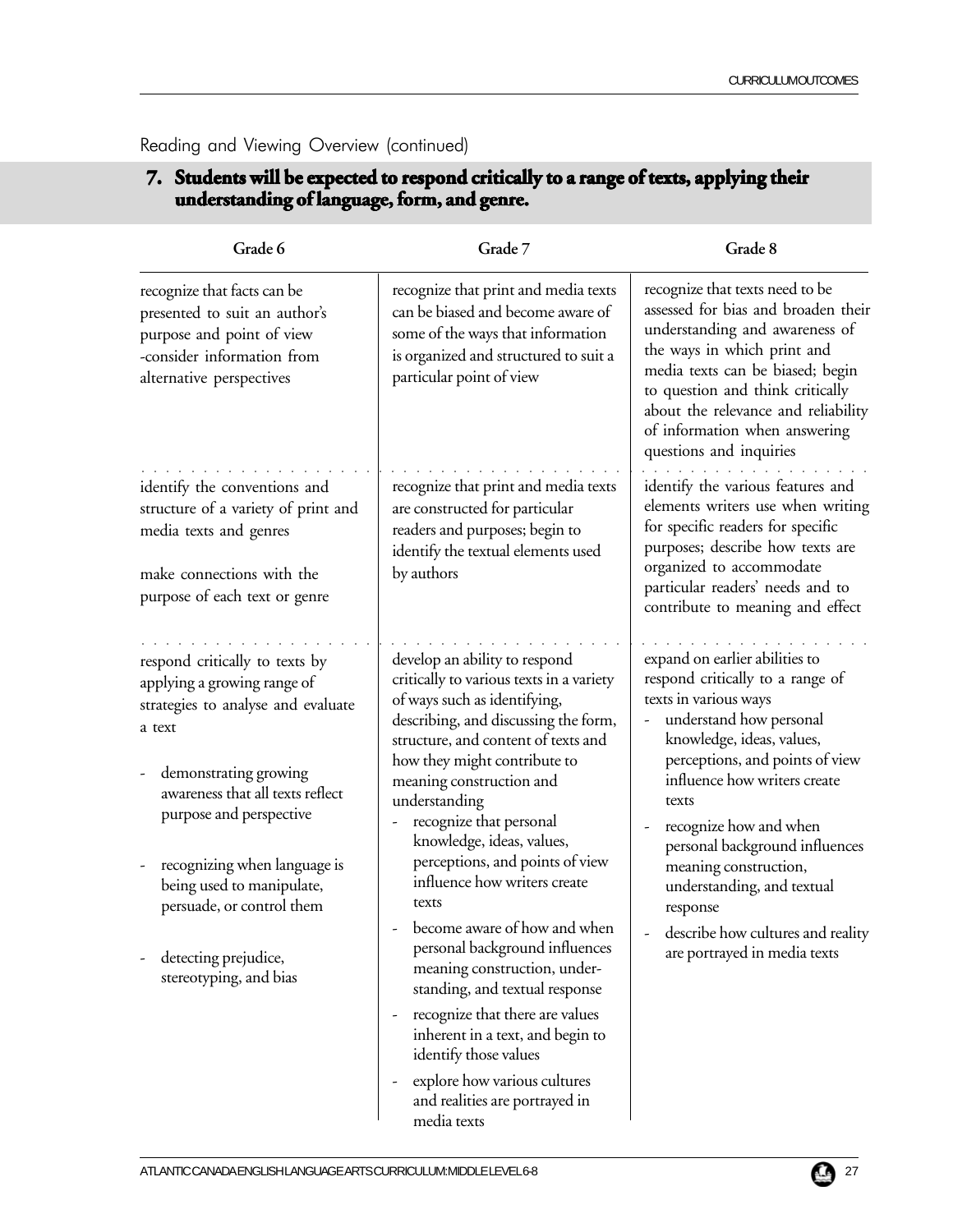#### Writing and Other Ways of Representing Overview

#### **8. Students will be expected to use writing and other ways of representing to explore, Students will be expected to use writing and other ways of representing to clarify, and reflect on their thoughts, feelings, experiences, and learnings; and to use clarify, feelings, experiences, their imagination. their**

| Grade 6                                                                                                                                                                                                                                                                   | Grade 7                                                                                                                                                                                                                                                                                                                                                                                                                                                                                                | Grade 8                                                                                                                                                                                                                                                                                                                                                                                                                                                                                                                                |
|---------------------------------------------------------------------------------------------------------------------------------------------------------------------------------------------------------------------------------------------------------------------------|--------------------------------------------------------------------------------------------------------------------------------------------------------------------------------------------------------------------------------------------------------------------------------------------------------------------------------------------------------------------------------------------------------------------------------------------------------------------------------------------------------|----------------------------------------------------------------------------------------------------------------------------------------------------------------------------------------------------------------------------------------------------------------------------------------------------------------------------------------------------------------------------------------------------------------------------------------------------------------------------------------------------------------------------------------|
| use a range of strategies in writing<br>and other ways of representing to<br>frame questions and design<br>investigations to answer their<br>questions<br>find topics of personal<br>importance<br>record, develop, and reflect on<br>ideas<br>compare their own thoughts | experiment with a range of<br>strategies (brainstorming,<br>sketching, free writing) to extend<br>and explore learning, to reflect on<br>their own and others' ideas, and to<br>identify problems and consider<br>solutions                                                                                                                                                                                                                                                                            | demonstrate competence in the<br>frequent use of writing and<br>representing strategies to extend<br>learning; to explore their own<br>thoughts and consider others'<br>ideas; to reflect on their feelings,<br>values, and attitudes; and to<br>identify problems and describe<br>logical solutions                                                                                                                                                                                                                                   |
| and beliefs to those of others<br>describe feelings, reactions,<br>values, and attitudes<br>record and reflect on<br>experiences and their<br>responses to them                                                                                                           | become aware of and describe the<br>writing strategies that help them<br>learn; express an understanding of<br>their personal growth as language<br>learners and language users                                                                                                                                                                                                                                                                                                                        | identify and reflect upon strategies<br>that are effective in helping them<br>to learn; describe their personal<br>growth as language learners and<br>language users                                                                                                                                                                                                                                                                                                                                                                   |
| formulate goals for learning<br>practise and apply strategies<br>for monitoring learning<br>select appropriate note-making<br>strategies from a growing<br>repertoire                                                                                                     | understand that note making is<br>purposeful, and has many purposes<br>(e.g. personal use, gathering<br>information for an assignment,<br>recording what has happened and<br>what others have said) and many<br>forms, (e.g. lists, summaries,<br>observations, and descriptions)                                                                                                                                                                                                                      | begin to use various forms of note<br>making appropriate to various<br>purposes and situations                                                                                                                                                                                                                                                                                                                                                                                                                                         |
| make language choices to enhance<br>meaning and achieve interesting<br>effects in imaginative writing and<br>other ways of representing                                                                                                                                   | demonstrate an ability to integrate<br>interesting effects in imaginative<br>writing and other forms of<br>representation, for example,<br>thoughts and feelings in addition<br>to external descriptions and<br>activities; integrate detail that adds<br>richness and density; identify and<br>correct inconsistencies and avoid<br>extraneous detail; make effective<br>language choices relevant to style<br>and purpose; and select more<br>elaborate and sophisticated<br>vocabulary and phrasing | demonstrate an awareness of how<br>and when to integrate interesting<br>effects in imaginative writing and<br>other ways of representing; include<br>thoughts and feelings in addition<br>to external descriptions and<br>activities; integrate detail that adds<br>richness and density; identify and<br>correct inconsistencies and avoid<br>extraneous detail; make effective<br>language choices relevant to style<br>and purpose, and, when<br>appropriate, select more elaborate<br>and sophisticated vocabulary and<br>phrasing |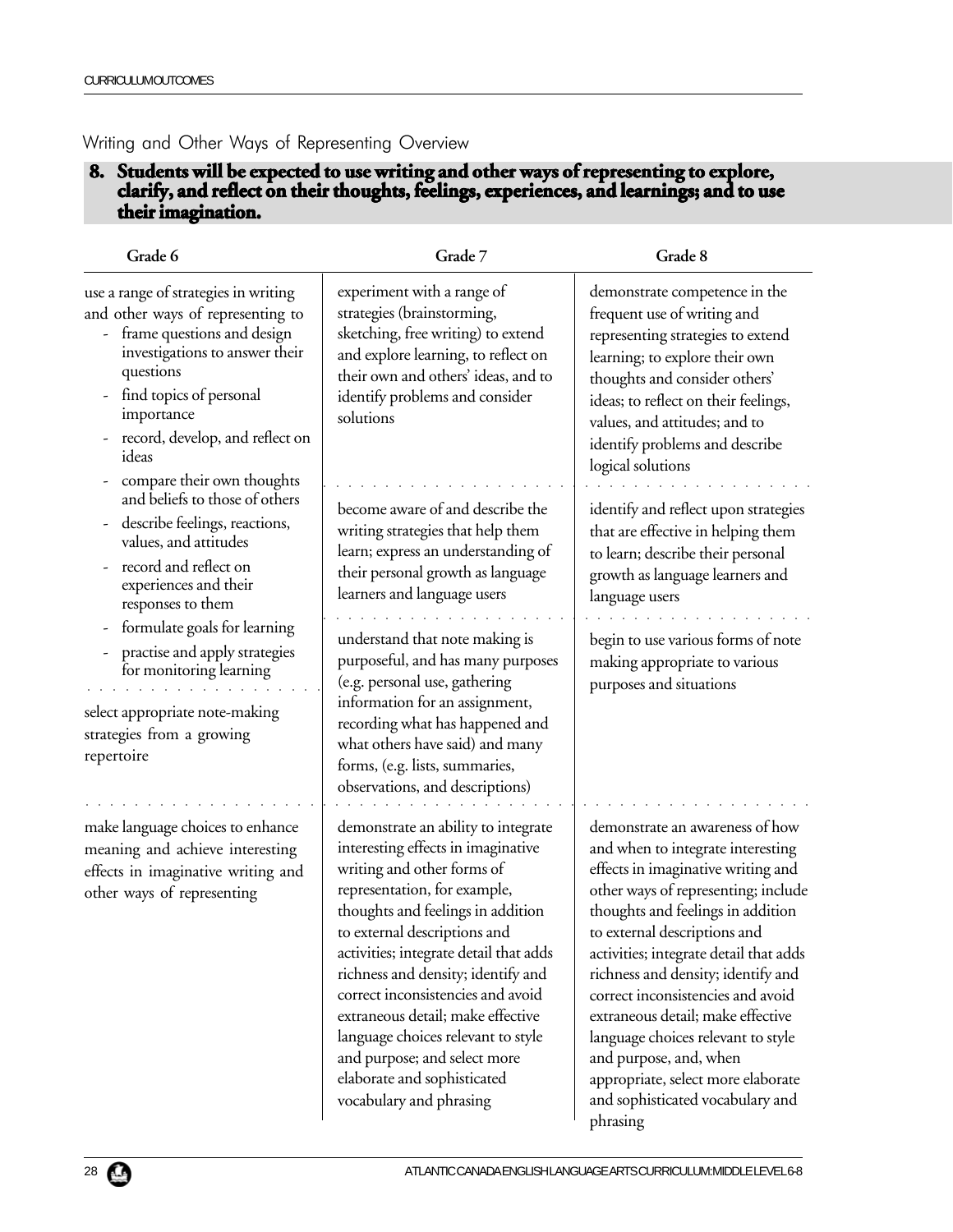| Grade 6                                                                                                                                                                                                                     | Grade 7                                                                                                                                                                                                                                                                                              | Grade 8                                                                                                                                                                                                                                                                                                     |
|-----------------------------------------------------------------------------------------------------------------------------------------------------------------------------------------------------------------------------|------------------------------------------------------------------------------------------------------------------------------------------------------------------------------------------------------------------------------------------------------------------------------------------------------|-------------------------------------------------------------------------------------------------------------------------------------------------------------------------------------------------------------------------------------------------------------------------------------------------------------|
| create written and media texts,<br>using an increasing variety of<br>forms<br>demonstrate understanding<br>that particular forms require the<br>use of specific features,<br>structures, and patterns                       | produce a range of writing forms,<br>for example, stories, cartoons,<br>journals, business and personal<br>letters, speeches, reports,<br>interviews, messages, poems, and<br>advertisements                                                                                                         | continue to develop writing forms<br>previously introduced and expand<br>this range to produce, for example,<br>autobiographies, drama, surveys,<br>graphs, literary responses, bio-<br>graphies, illustrations, and reviews                                                                                |
| address the demands of an increasing<br>variety of purposes and audiences<br>make informed choices of form,<br>style, and content for specific<br>audiences and purposes                                                    | recognize that a writer's choice of<br>form is influenced by both the<br>writing purpose (to entertain,<br>inform, request, record, describe)<br>and the reader for whom the text is<br>intended (e.g. understand how and<br>why a note to a friend differs from a<br>letter requesting information) | consider and choose writing forms<br>that match both the writing<br>purpose (to define, report,<br>persuade, compare) and the reader<br>for whom the text is intended<br>(understand why language choice,<br>organization, and voice used in an<br>essay differ from that used in a<br>media advertisement) |
|                                                                                                                                                                                                                             | begin to understand that ideas can<br>be represented in more than one<br>way and experiment with using<br>other forms such as dialogue,<br>posters, and advertisements                                                                                                                               | understand that ideas can be<br>represented in more than one way<br>and used with other forms of<br>representing (speeches,<br>demonstrations, plays)                                                                                                                                                       |
| invite responses to early drafts of<br>their writing/media productions<br>use audience reaction to help<br>shape subsequent drafts<br>reflect on their final drafts from<br>a reader's/viewer's/listener's<br>point of view | develop the awareness that content,<br>writing style, tone of voice, language<br>choice, and text organization need<br>to fit the reader and suit the reason<br>for writing                                                                                                                          | keep the reader and purpose for<br>writing in mind when choosing<br>content, writing style, tone of<br>voice, language choice, and text<br>organization                                                                                                                                                     |
|                                                                                                                                                                                                                             | ask for reader feedback while<br>writing and use this feedback when<br>shaping subsequent drafts; consider<br>self-generated drafts from a<br>reader's/viewer's/listener's point of<br>view                                                                                                          | know how and when to ask for<br>reader feedback while writing and<br>incorporate appropriate<br>suggestions when revising<br>subsequent drafts; assess self-<br>generated drafts from a reader's/<br>viewer's/listener's perspective                                                                        |

**9. Students will be expected to create texts collaboratively and independently, using a**

Writing and Other Ways of Representing Overview (continued)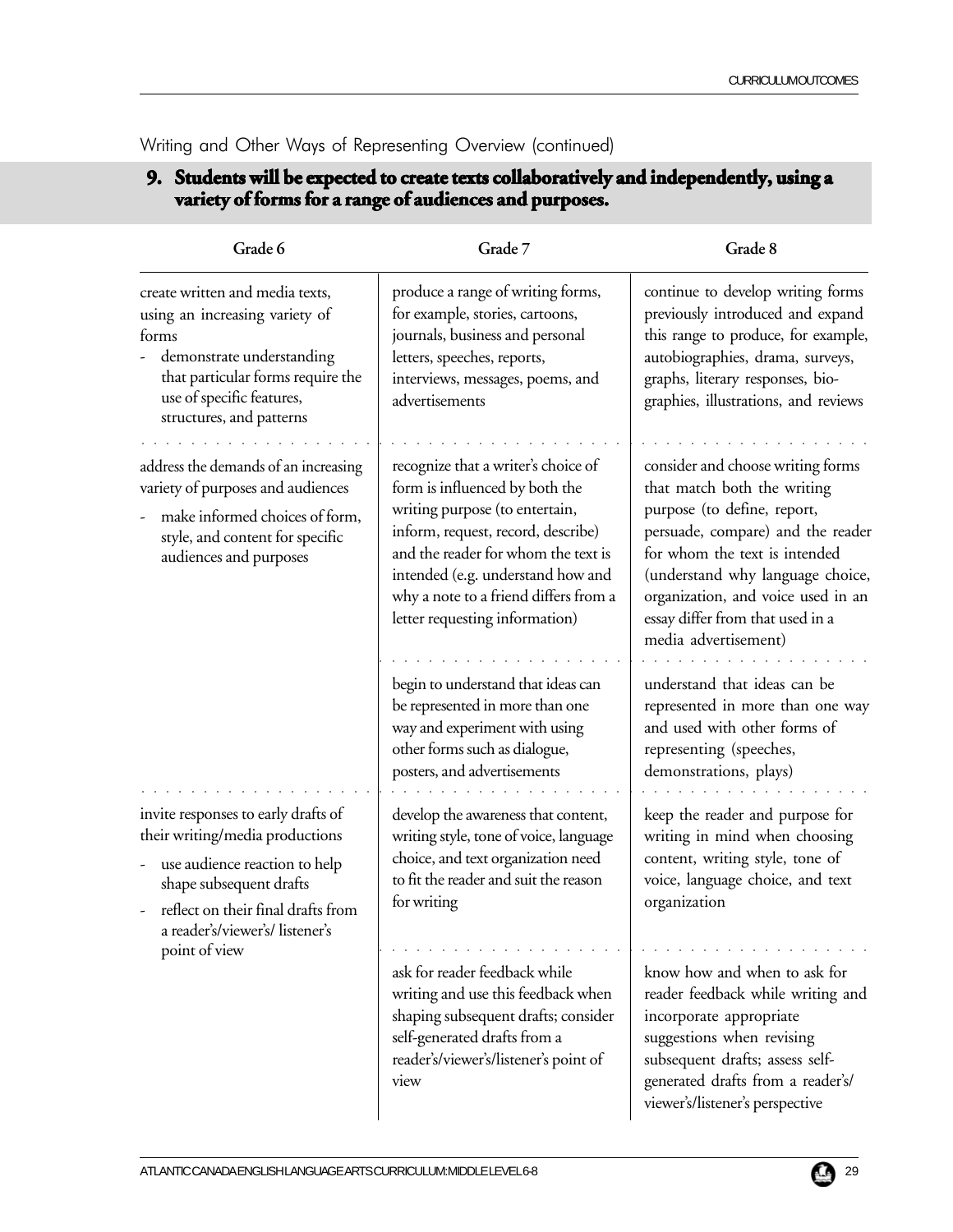#### Writing and Other Ways of Representing Overview (continued)

#### **10. Students will be expected to use a range of strategies to develop effective writing and other ways of representing, and to enhance clarity, precision, and effectiveness. and clarity, precision, and effectiveness.**

| Grade 6                                                                                                                                                                                    | Grade 7                                                                                                                                                                                                                                                                                                                                                                                                                        | Grade 8                                                                                                                                                                                                                                                                                                                                                                                                                                |
|--------------------------------------------------------------------------------------------------------------------------------------------------------------------------------------------|--------------------------------------------------------------------------------------------------------------------------------------------------------------------------------------------------------------------------------------------------------------------------------------------------------------------------------------------------------------------------------------------------------------------------------|----------------------------------------------------------------------------------------------------------------------------------------------------------------------------------------------------------------------------------------------------------------------------------------------------------------------------------------------------------------------------------------------------------------------------------------|
| select from a range of pre-writing,<br>drafting, revising, editing,<br>proofreading, and presentation<br>strategies to develop effective<br>pieces of writing and other<br>representations | understand and use conventions for<br>spelling familiar words correctly;<br>rely on knowledge of spelling<br>conventions to attempt difficult<br>words; check for correctness;<br>demonstrate control over most<br>punctuation and standard<br>grammatical structures in writing<br>most of the time; use a variety of<br>sentence patterns, vocabulary, and<br>paragraph structures to aid effective<br>written communication | build and rely upon a broad<br>knowledge base of how words are<br>spelled and formed; use such<br>knowledge to spell unfamiliar<br>words and expand vocabulary;<br>regularly use resource texts to<br>verify spelling; use punctuation<br>and grammatical structures<br>capably and accurately; use a<br>variety of sentence patterns,<br>vocabulary choices, and<br>paragraphing with flexibility and<br>creativity to engage readers |
| use the conventions of written<br>language in final products                                                                                                                               | learn to recognize and begin to use<br>more often the specific prewriting,<br>drafting, revising, editing,<br>proofreading, and presentation<br>strategies that most effectively help<br>to produce various texts                                                                                                                                                                                                              | choose, with increasing regularity,<br>the prewriting, drafting, revising,<br>editing, proofreading, and<br>presentation strategies to aid in<br>producing various texts                                                                                                                                                                                                                                                               |
| use technology with increasing<br>proficiency to create, revise, edit,<br>and publish texts                                                                                                | acquire some exposure to the<br>various technologies used for<br>communicating to a variety of<br>audiences for a range of purposes<br>(videos, e-mail, word processing,<br>audio tapes)                                                                                                                                                                                                                                       | attempt to use various technologies<br>for communicating to a variety of<br>audiences for a range of purposes                                                                                                                                                                                                                                                                                                                          |
| demonstrate commitment to<br>shaping pieces of writing and<br>other representations                                                                                                        | demonstrate a commitment to<br>crafting pieces of writing and other<br>representations                                                                                                                                                                                                                                                                                                                                         | demonstrate a commitment to<br>crafting pieces of writing and<br>other representations                                                                                                                                                                                                                                                                                                                                                 |
| select, organize, and combine<br>relevant information, from three<br>to five sources                                                                                                       | collect information from several<br>sources (interviews, film, CD-<br>ROMs, texts) and combine ideas in<br>communication                                                                                                                                                                                                                                                                                                       | gather information from a variety<br>of sources (interviews, film, CD-<br>ROMs, texts) and integrate ideas<br>in communication                                                                                                                                                                                                                                                                                                         |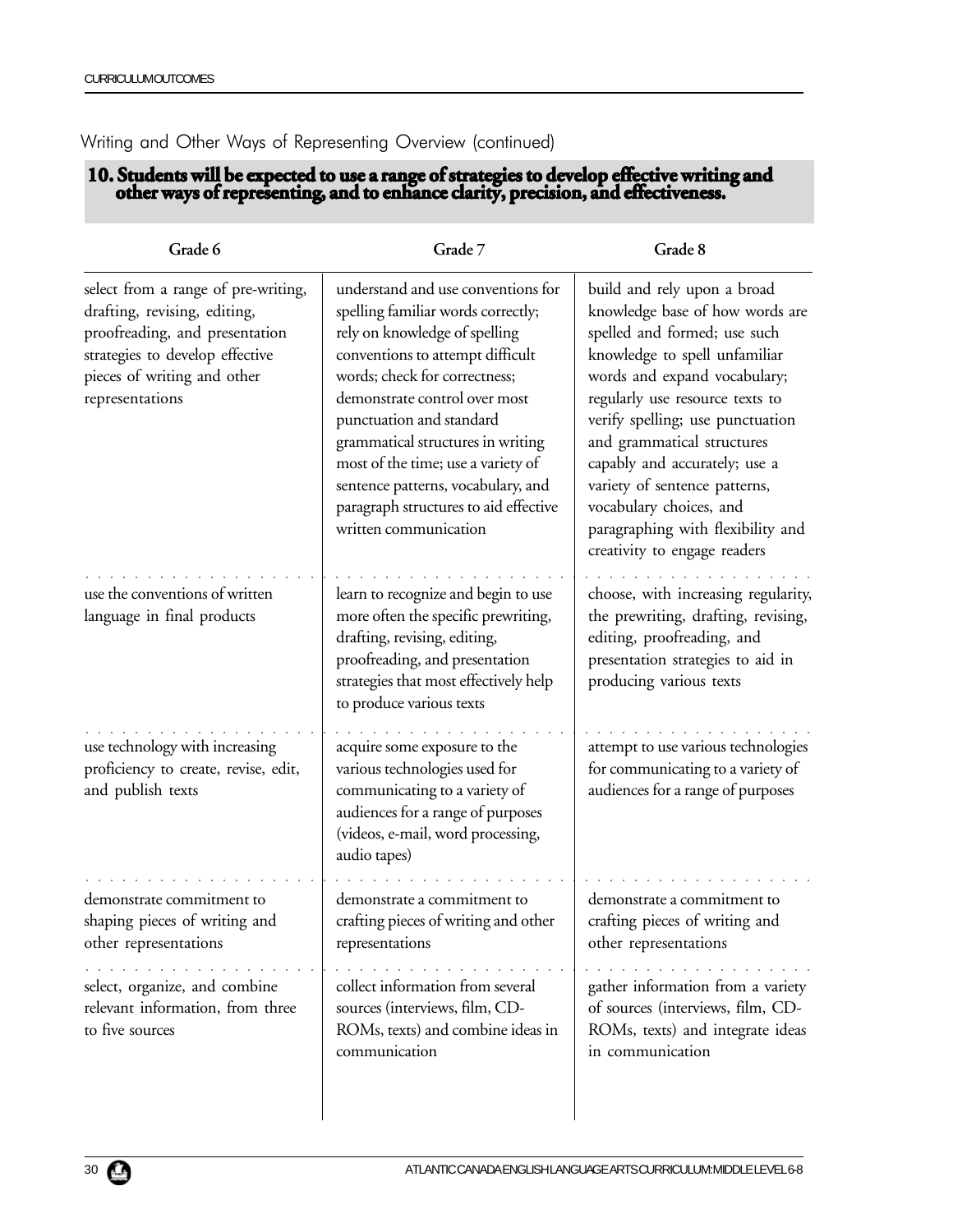# ELA Specific **Curriculum Outcomes** Grouped By Grade

**iculum Outcomes** exactly that — *suggestions*. Instructional and assessment practices can and The following suggestions for teaching, learning, and assessment are should be designed to provide multiple routes to achievement of the outcomes, and multiple ways of demonstrating achievement.

> The curriculum activities chosen should be balanced to provide wideranging experiences in each outcome. Students need active participation in all aspects of the language processes.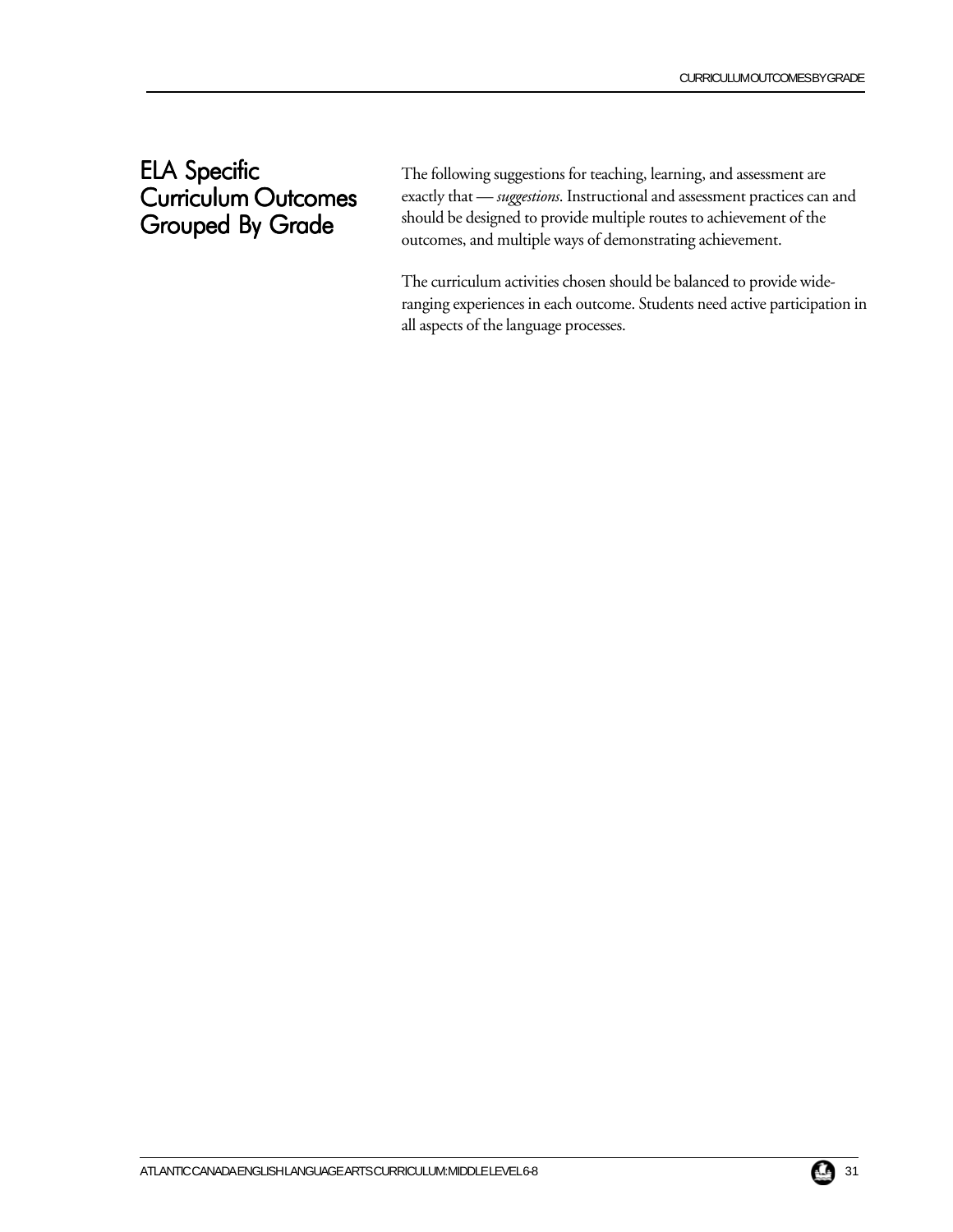| 1. Students will be expected to speak and listen to explore, extend, clarify, and reflect on |                                                   |
|----------------------------------------------------------------------------------------------|---------------------------------------------------|
|                                                                                              | their thoughts, ideas, feelings, and experiences. |

| <b>Outcomes</b>                                                                                                             | <b>Suggestions for Teaching and Learning</b>                                                                                                                                                                                               |
|-----------------------------------------------------------------------------------------------------------------------------|--------------------------------------------------------------------------------------------------------------------------------------------------------------------------------------------------------------------------------------------|
| Grade 6                                                                                                                     | Use brainstorming as a frequent means of gathering students' ideas and as<br>a way of collectively seeking suggested solutions to problems.                                                                                                |
| contribute thoughts, ideas, and<br>questions to discussion and<br>compare their own ideas with<br>those of peers and others | Encourage conversations between pairs and among larger groups as a way<br>of sharing and comparing experiences and ideas about texts read, viewed,<br>and produced. Focus on using different text formats to suit audience and<br>purpose. |
| ask and respond to questions to<br>seek clarification or explanation<br>of ideas and concepts                               | Use both small-group and whole-class discussion as a means of<br>understanding information, relating personal experiences, and making<br>meaning of poems, stories, dramatizations, films, and other media.                                |
| defend and/or support their<br>opinions with evidence                                                                       | Have students undertake interviews and surveys to find answers or gather<br>opinions on topics that matter to them.                                                                                                                        |
| listen critically to others' ideas or<br>opinions and points of view                                                        | Provide opportunities for students to give illustrated media talks, using<br>graphics, charts, and other visuals to enhance their talks.                                                                                                   |
|                                                                                                                             | Have students give oral reports on a range of topics across various subject<br>areas.                                                                                                                                                      |
|                                                                                                                             | Model an important strategy for promoting critical listening skills-for<br>example, good notetaking while listening to a presentation.                                                                                                     |
|                                                                                                                             | Have students give persuasive talks in which they attempt to convince<br>their classmates to read or buy a book, purchase a specific product, or<br>undertake a specific activity.                                                         |
|                                                                                                                             | Invite guest speakers to address the class on various topics, making certain<br>that students play an active role in preparing to hear the speaker and in<br>following up on the presentation.                                             |
|                                                                                                                             |                                                                                                                                                                                                                                            |
|                                                                                                                             |                                                                                                                                                                                                                                            |
|                                                                                                                             |                                                                                                                                                                                                                                            |
|                                                                                                                             |                                                                                                                                                                                                                                            |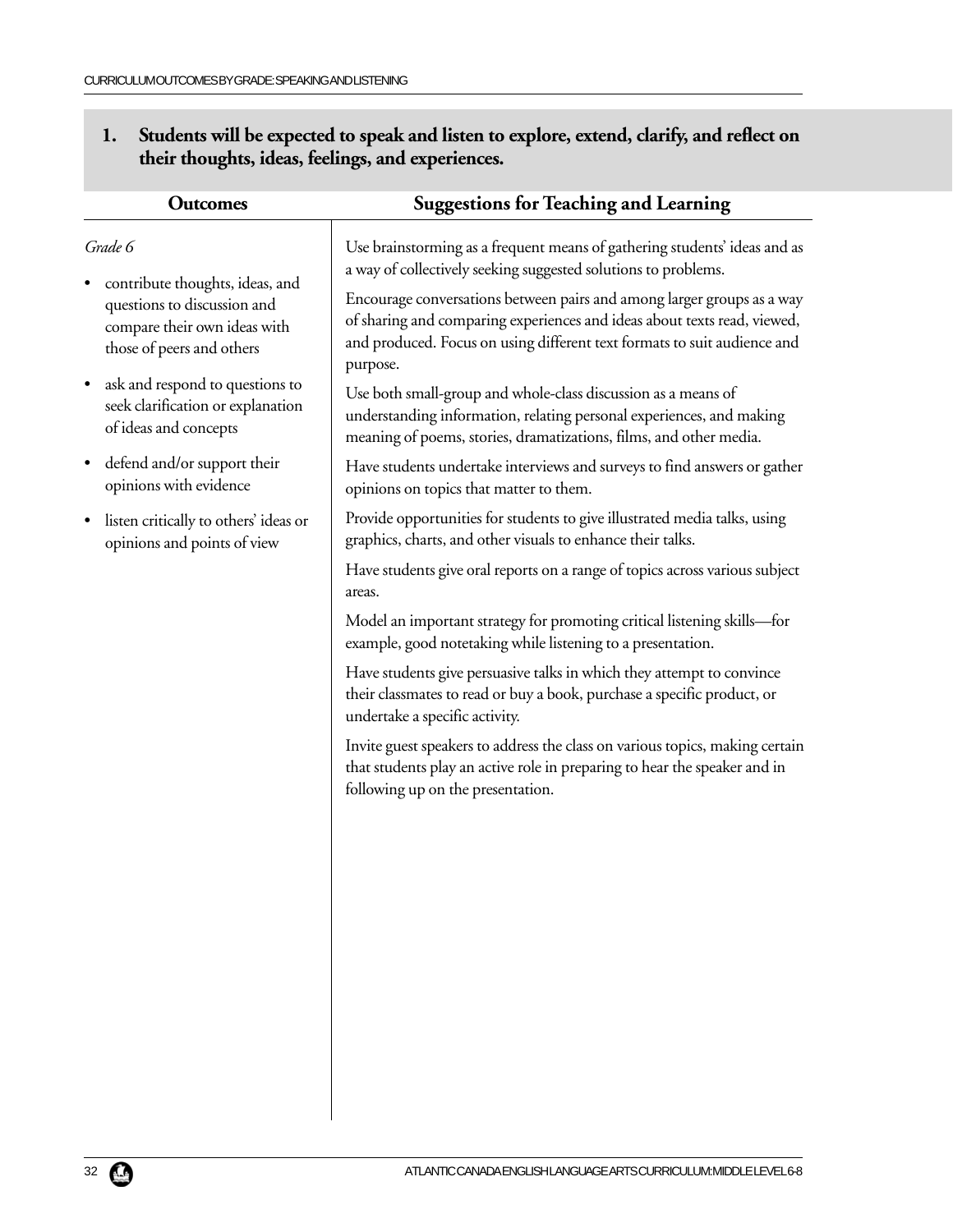Design and use assessment instruments for

- speaking and listening
- self-evaluation
- group evaluation

Students can assist with the design and refinement of such instruments.

Maintain anecdotal records

#### *Examples:*

While Sarah was reading her story in a small group, John was talking to Matthew. He did not refer to his writing guide and did not contribute any feedback to Sarah's story.

Matthew was using his writing guide effectively. He wrote jot notes while Sarah was reading and referred to his jot notes when he commented on her writing.

#### *listening critically ...*

During author share time, Megan read a piece of her own writing to the class. Her classmates listened critically for organization of ideas, appropriate details, communication of ideas, etc. Her classmates then provided feedback for Megan to consider as she revised her writing in preparation for submission to the school newspaper.

#### *comparing own ideas with peers and others ...*

Teams competed by challenging each other to tell a tale. The teams picked themes for a pourquoi tale, for example, why rose bushes have thorns. Each team had two minutes to work out a story and select one spokesperson to tell it. Members of other teams listened for a beginning, middle, and end in each story. Only if a story had all three elements did the team score a point. After students created their pourquoi stories, a panel was formed with one representative from each group. The panel debated the credibility of the stories and the class voted to select the most convincing one.

During booktalks, students tried to convince peers to read or not read a book by giving specific reasons for recommending or not recommending it.

Several students read the same novel during uninterrupted sustained silent reading time, and a group discussion ensued on positive and negative aspects of the novel.

Students designed an advertisement to sell a particular product. They then experimented with several methods for convincing people to buy and use their product.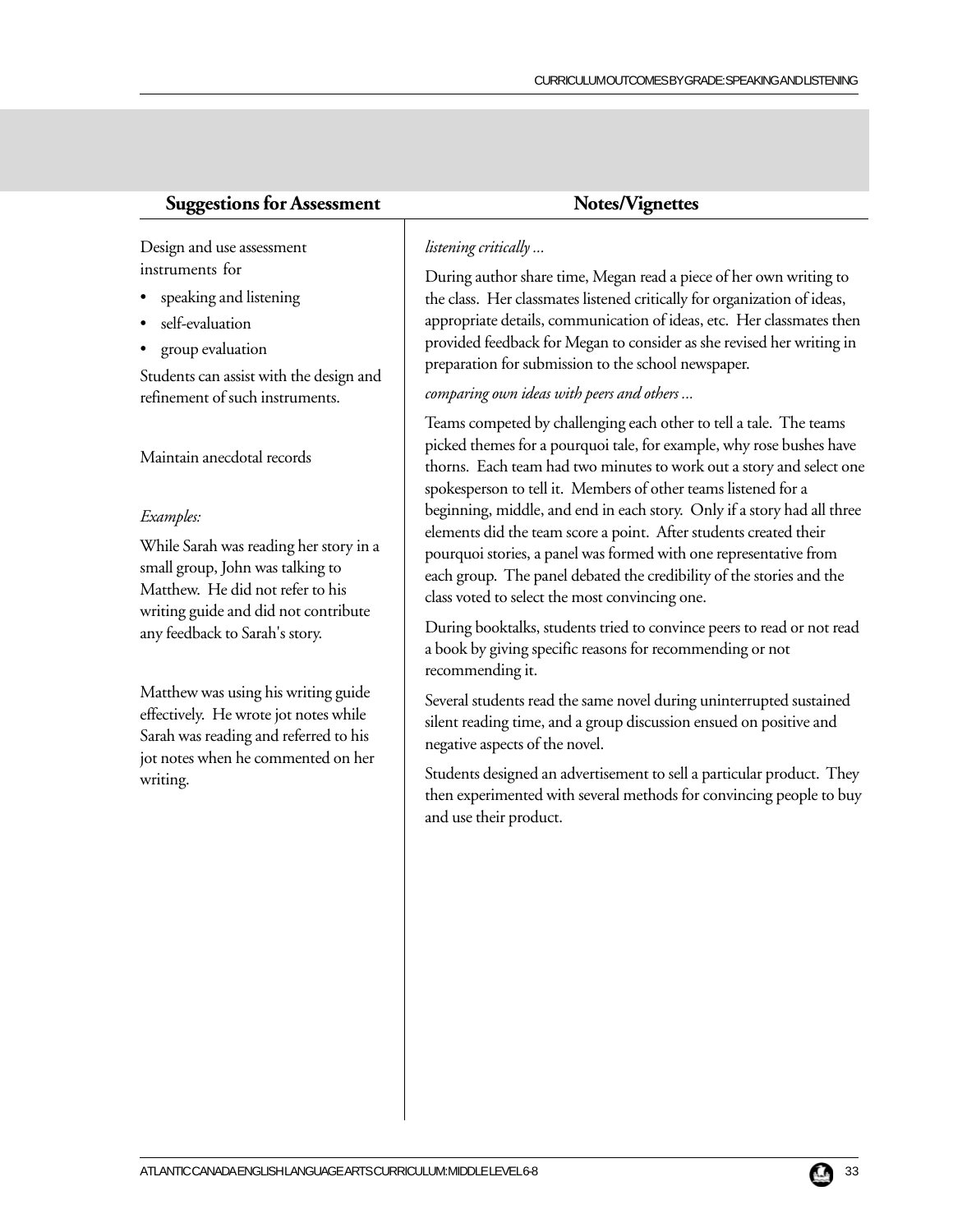## **2. Students will be expected to communicate information and ideas effectively and clearly, and to respond personally and critically.**

| <b>Outcomes</b>                                                                                        | <b>Suggestions for Teaching and Learning</b>                                                                                                                                                                                                                                                                    |
|--------------------------------------------------------------------------------------------------------|-----------------------------------------------------------------------------------------------------------------------------------------------------------------------------------------------------------------------------------------------------------------------------------------------------------------|
| Grade 6<br>contribute to and respond                                                                   | Design both small-group and whole-group discussion to ensure that each<br>student has opportunities to contribute information and share<br>experiences and ideas.                                                                                                                                               |
| constructively in conversation,<br>small-group and whole-group<br>discussion                           | Work with individuals and small groups on developing appropriate<br>speaking and listening etiquette in a variety of contexts.                                                                                                                                                                                  |
| use word choice and emphasis,<br>making a conscious attempt to<br>produce a desired effect             | Provide demonstrations of non-verbal features such as facial expressions,<br>gestures, and body movements that enhance or detract from oral<br>presentations.                                                                                                                                                   |
|                                                                                                        | Have students give/follow instructions by                                                                                                                                                                                                                                                                       |
| give and follow instructions and<br>$\bullet$                                                          | recording on tape instructions for a game<br>٠                                                                                                                                                                                                                                                                  |
| respond to a variety of questions<br>and instructions                                                  | creating a <i>how-to</i> video for a craft<br>٠                                                                                                                                                                                                                                                                 |
|                                                                                                        | choosing an area of <i>expertise</i> to share with the class<br>٠                                                                                                                                                                                                                                               |
| engage in, respond to, and evaluate<br>$\bullet$<br>a variety of oral presentations and<br>other texts | For example, present each student in the class with a cookie and ask him/<br>her to give directions in writing on how to eat the cookie. After the<br>directions are written, have each student orally present his/her directions<br>to a peer, who will attempt to follow the directions in eating the cookie. |
|                                                                                                        | As a response to longer texts (e.g. novels, biographies), have students<br>interview classmates who are role-playing characters from the texts. This<br>will promote interviewing and questioning skills while enhancing<br>students' understanding of the writing texts.                                       |
|                                                                                                        | Provide models for                                                                                                                                                                                                                                                                                              |
|                                                                                                        | storytelling<br>٠<br>dramatizing stories<br>booktalks<br>oral reading (emphasis on intonation)<br>choral reading                                                                                                                                                                                                |
|                                                                                                        | Readers Theatre                                                                                                                                                                                                                                                                                                 |
|                                                                                                        | making speeches or announcements                                                                                                                                                                                                                                                                                |
|                                                                                                        |                                                                                                                                                                                                                                                                                                                 |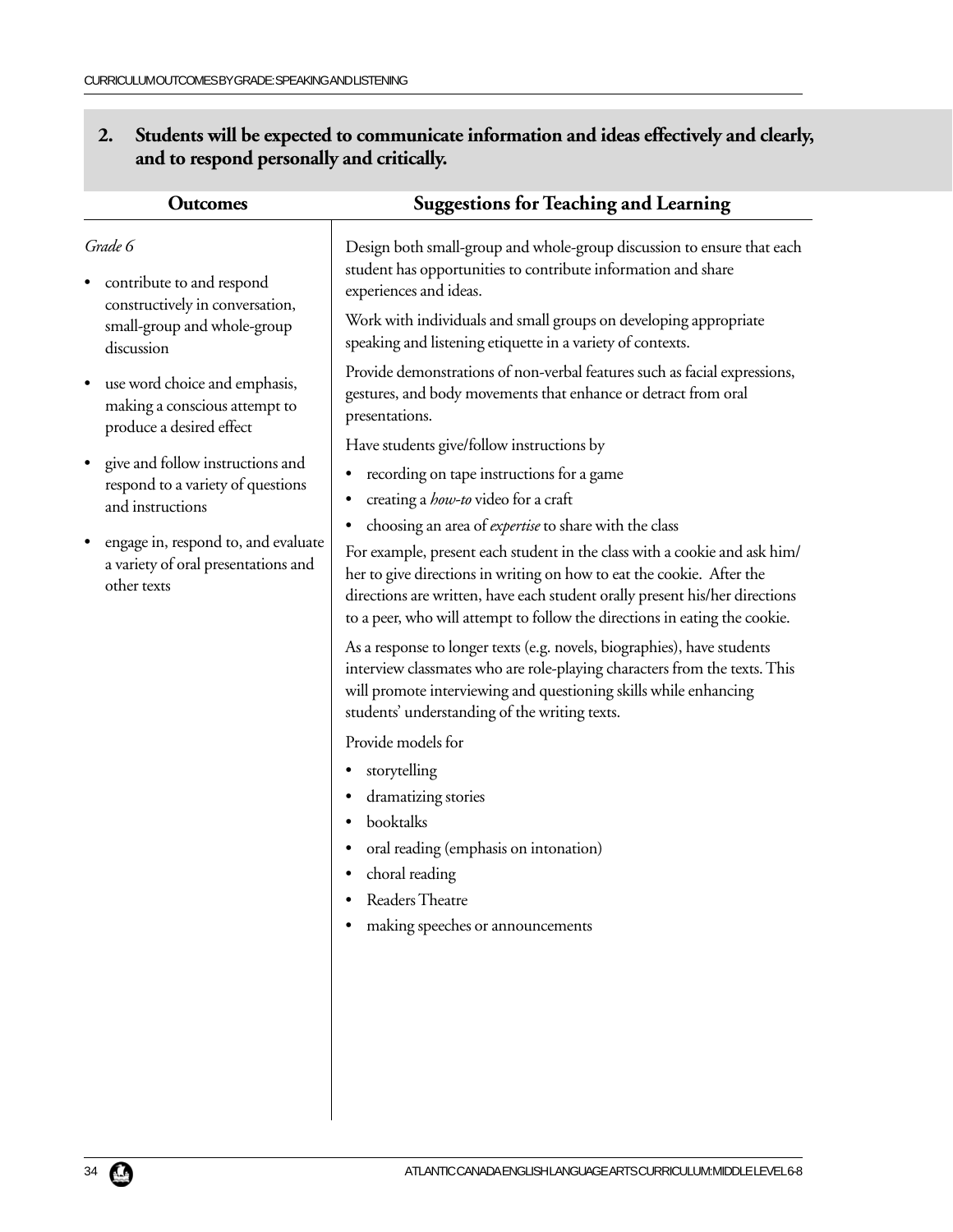Take jot notes of students' class presentations. Share with students an outline of aspects of the verbal and non-verbal presentations that are important in such presentations. Make students aware of the criteria used to assess their performance.

Design and use a rating sheet to diagnose difficulties and evaluate individual accomplishments within a group situation.

In collaboration with the students, design a rating sheet to assess students' verbal and non-verbal skills and strategies. Use the rating sheet to assess students' individual performances. Have students use the sheet to periodically assess their peers and provide constructive feedback.

Audiotape and/or videotape student presentations for peer assessment and self-assessment.

In doing a health activity relating to steps in decision making, students worked in co-operative groups to consider a specific problem. Each member of the group was expected to contribute one possible solution. The pros and cons were considered for each proposed solution, and the group had to choose the solution that would most effectively solve the problem.

Students in Ms. Jarry's class undertook a project to design a form for providing constructive feedback to each other. In small groups they developed the following preliminary notes:

- feedback can be verbal or non-verbal, oral or written; a nod of the head, a facial expression, a pause, or a simple yes are all forms of feedback
- feedback is better if it is descriptive and does not make judgments that cause the person getting the feedback to react defensively
- feedback should focus on behaviour that the receiver can do something about

A role-play situation was set up by the teacher in which students had to take on the roles of citizens and react positively or negatively to the following directive from the government: "Due to the collapse of the fishery and the inability of the resource to support the community, residents must relocate to seek employment." The future of the community was in jeopardy. Residents had invited a government official to hear their concerns. A chairperson had been selected by the group, and she attempted to maintain order as the group debated the pros and cons of the directive. The role-play was videotaped to evaluate how gestures/tone of voice, facial expressions influenced the persuasive effect on the meeting.

Students used the *envoy* technique—the teacher introduced a topic which the students discussed in small groups. After a set time, an envoy from each group was sent to the other groups for the purpose of sharing or collecting further information. When the envoy returned to the home group, the information was reported and discussed. This promoted good discussion skills, developed knowledge of content, and summarized points of view on the topic.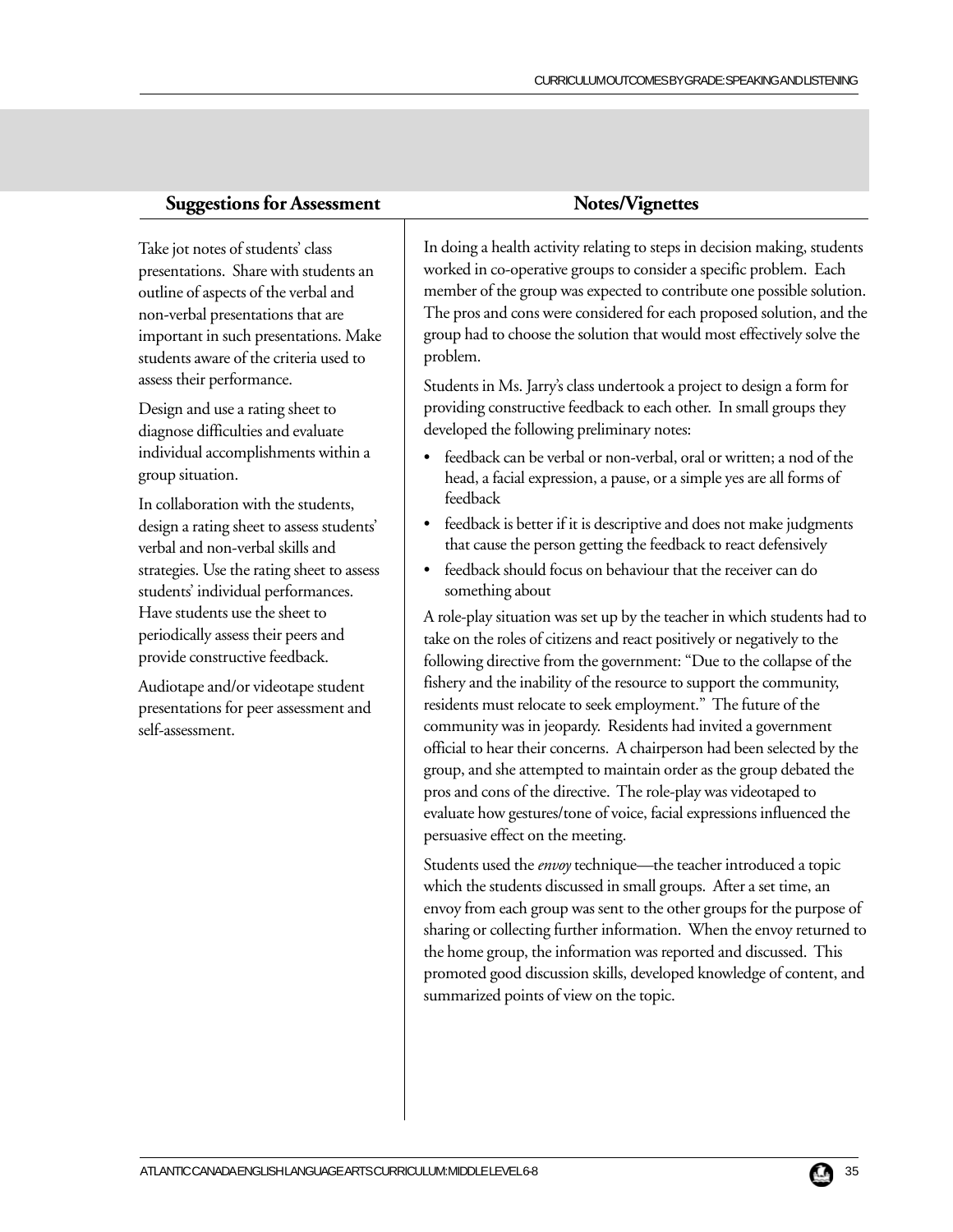| <b>Suggestions for Teaching and Learning</b>                                                                                                                                                                                                         |
|------------------------------------------------------------------------------------------------------------------------------------------------------------------------------------------------------------------------------------------------------|
| Listening courtesies need to be discussed and practised. Discussion of the<br>following is useful:                                                                                                                                                   |
| in what ways do both the speaker and the audience need to be<br>$\bullet$<br>courteous                                                                                                                                                               |
| discuss some of the distractions that sometimes make listening difficult<br>$\bullet$<br>in the classroom                                                                                                                                            |
| what do you consider basic habits for good listening<br>$\bullet$                                                                                                                                                                                    |
| what connection, if any, do you see between listening ability and<br>$\bullet$<br>leadership                                                                                                                                                         |
| Role-play appropriate and inappropriate audience behaviour and discuss<br>how each behaviour affects both the speaker and the overall presentation.                                                                                                  |
| Have students listen to tapes, readings, and guest speakers with a focus on<br>detecting evidence of bias or prejudice in presentation.                                                                                                              |
| Examine with students models of language appropriate to different<br>situations and audiences. For example, have students note how the<br>language appropriate for a sales talk differs from that appropriate for a<br>thank-you to a guest speaker. |
| Have students introduce and thank special guest speakers and other<br>visitors to the classroom or the school.                                                                                                                                       |
| Have students examine certain television talk shows and note the extent<br>to which both hosts and participants show sensitivity and respect for each<br>other and their audience.                                                                   |
|                                                                                                                                                                                                                                                      |
|                                                                                                                                                                                                                                                      |
|                                                                                                                                                                                                                                                      |
|                                                                                                                                                                                                                                                      |
|                                                                                                                                                                                                                                                      |

## **3. Students will be expected to interact with sensitivity and respect, considering the situation, audience, and purpose.**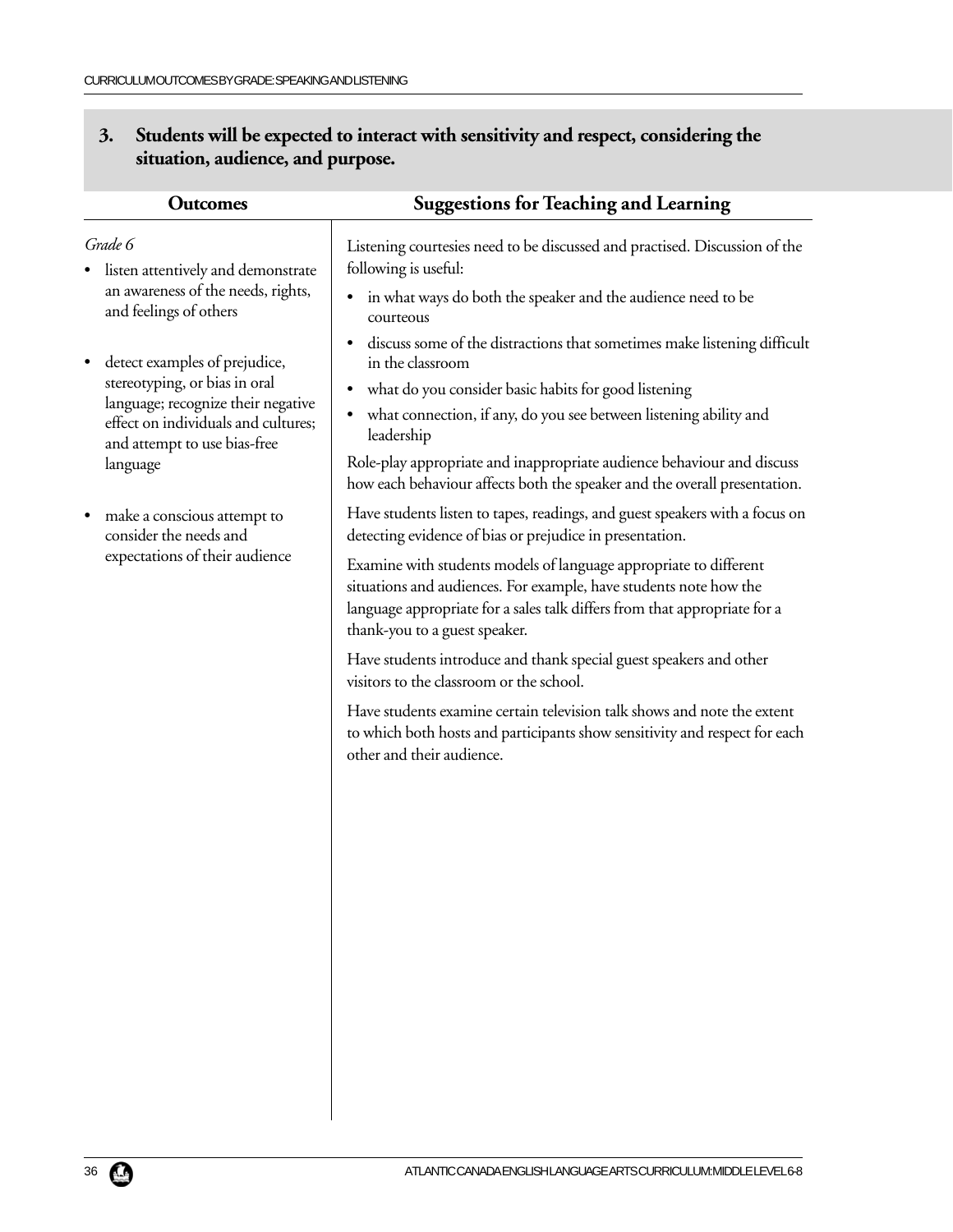Students need to become aware of their oral communication behaviour. Provide opportunities for all students to receive constructive feedback on the strengths of their speaking and listening.

Use the next-step concept. The teacher and other students can provide feedback and recommend the one thing (the next step) that the student most needs to improve. The next-step concept works well for all students. The most reticent student sees that all students in the class are on an identical footing. They are all working on their next steps.

Use checklists and narrative anecdotes to record student performance.

Provide opportunities for students to listen to themselves on tape so that they learn from their own performance. Offer videotape opportunities as time permits. Have students use the tapes to formulate personal goals for improving their speaking and listening.

Students presented a play to the school on some aspect of their cultural background. The performance was videotaped, and the students evaluated themselves to identify the positive aspects of their own performances and to note any improvements they should make next time.

In doing a unit on advertising, students had to invent a product and design an advertisement for that product. As part of the process, they were asked to orally present a description of their target audience before creating an audiotape for a radio commercial.

A class was divided into groups to plan an interview. Opportunities were provided for the students to play different roles—to ask questions, to answer questions, and to be observers.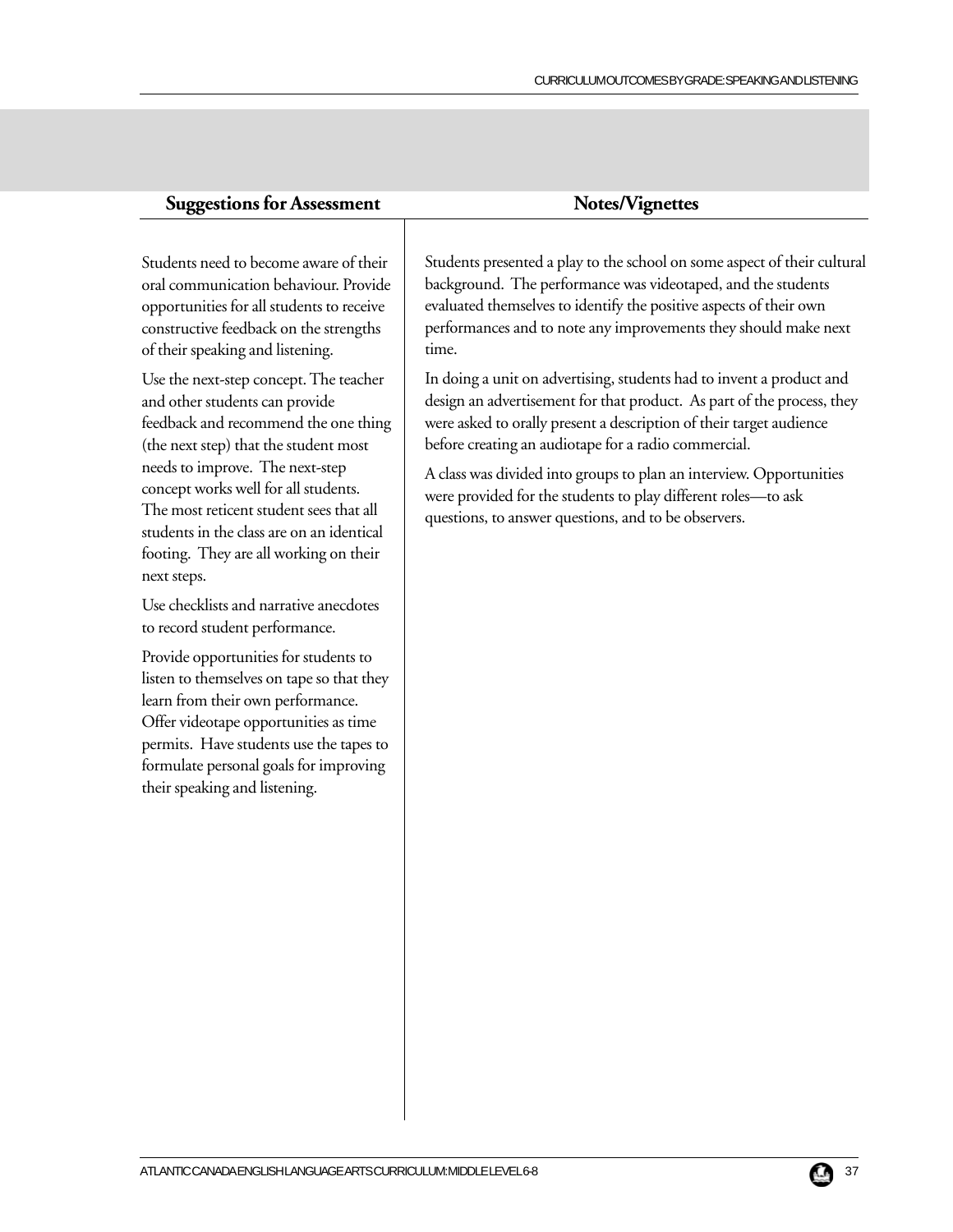## **4. Students will be expected to select, read, and view with understanding a range of literature, information, media, and visual texts.**

| <b>Outcomes</b>                                                                                              | <b>Suggestions for Teaching and Learning</b>                                                                                                                                                                                         |
|--------------------------------------------------------------------------------------------------------------|--------------------------------------------------------------------------------------------------------------------------------------------------------------------------------------------------------------------------------------|
| Grade 6<br>select, independently, texts<br>appropriate to their range of<br>interests and learning needs     | Provide frequent opportunities for students to select their own reading/<br>viewing materials (e.g. sustained silent reading sessions, home reading and<br>independent reading).                                                     |
|                                                                                                              | Have students read and study literary texts in a variety of genres,<br>including poetry, short stories, novels, plays, and essays.                                                                                                   |
| read widely and experience a<br>$\bullet$<br>variety of children's literature with                           | Provide opportunities for students to view live drama and other visual<br>media.                                                                                                                                                     |
| an emphasis on genre and<br>authors                                                                          | Use poetry and rhyme as a means of developing students' appreciation of<br>the musical, rhythmic qualities of language.                                                                                                              |
| use a wider range of pictorial,<br>typographical, and organizational<br>features of written texts to obtain, | Model for children how to use such features as table of contents and<br>subtitles to determine content, locate topics, and obtain information.<br>Provide opportunities for students to practise using these features.               |
| verify, and reinforce their<br>understanding of information                                                  | Model reading text aloud for clarification.                                                                                                                                                                                          |
| use and integrate the various<br>$\bullet$                                                                   | Model how to find the meaning of words by using contextual clues (the<br>cueing systems).                                                                                                                                            |
| cueing systems and a variety of<br>strategies with increasing<br>independence to construct<br>meaning        | Focus on the strategies of sampling, predicting, and confirming/self-<br>correcting in the context of reading and viewing                                                                                                            |
|                                                                                                              | When engaging students in a specific reading/viewing activity, take time<br>to activate the knowledge students have of the type of text and the subject<br>matter. Present opportunities for the students to place new vocabulary in |
| reflect on and discuss their own<br>$\bullet$<br>processes and strategies in reading                         | context.                                                                                                                                                                                                                             |
| and viewing                                                                                                  | Use student journals, learning logs, small-group discussions, and<br>questionnaires that engage students in reflecting on the processes and<br>strategies they use as they read and view.                                            |
|                                                                                                              |                                                                                                                                                                                                                                      |
|                                                                                                              |                                                                                                                                                                                                                                      |
|                                                                                                              |                                                                                                                                                                                                                                      |
|                                                                                                              |                                                                                                                                                                                                                                      |
|                                                                                                              |                                                                                                                                                                                                                                      |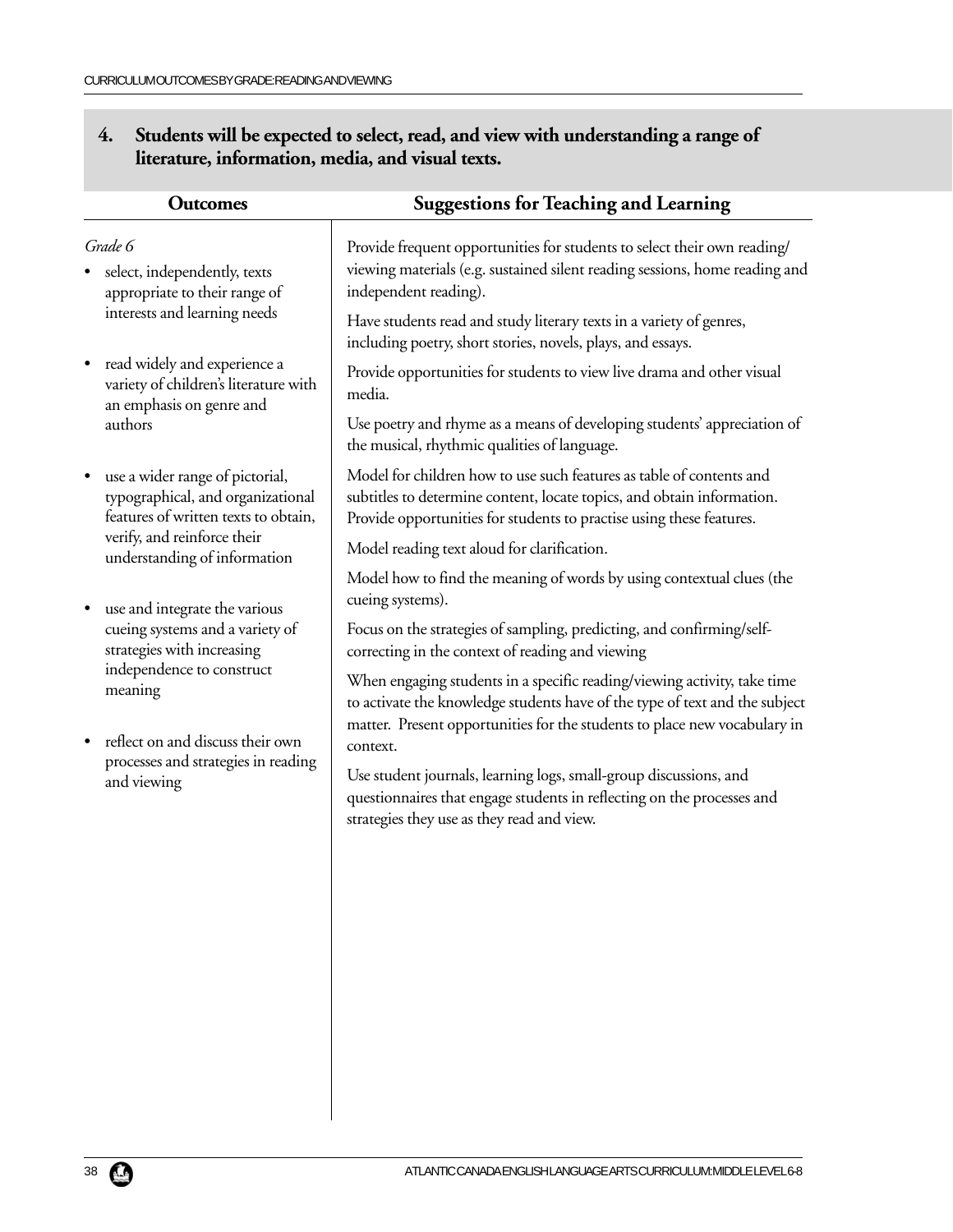Use students' reading logs to assess the variety of texts read and viewed and their appropriateness in terms of abilities and interests.

Record observations of students' use of various strategies (e.g. use of text structures to make meaning).

Use students' response journals to monitor their reading/viewing comprehension.

Use students' writing and other products (e.g. drawings, dramatizations) to assess their abilities to read and view with understanding.

Have students develop their own personal reading/viewing goals at the beginning of the year and review them periodically throughout the year. These personal goals can be placed in the students' portfolios.

*USSR (Uninterrupted Sustained Silent Reading)*—Select a genre and have students respond to it in their journals. Encourage students to communicate their thoughts and feelings on the specific genre read (e.g. poetry, novel, essay).

*Booktalk*—Students can share their thoughts and feelings with the class on the genre read during USSR.

*Reading Buddies*—Grade 6 students can be paired with lower grade level students and can read a story appropriate to the level of the buddy chosen.

*on the importance of reading aloud ...*

#### **A Real Bauble**

The first book of Lloyd Alexander's Prydain Chronicles*, The Book of Three*, was on my reading aloud agenda for my sixth grade class. While shopping the summer before that school year, I came across a ping pong ball rigged with an inner circuit that would light up "magically" when placed in the palm of one's hand. I purchased one with this book in mind. To set the stage for reading the dungeon scene where Elowiny loses her golden bauble, I turned off the main lights and had my "bauble" ready in a bag on the desk. As I read the part where the bauble lights up as it is placed in Elowiny's hands, my hand emerged from the bag with the "magically" lit ball. The students' eyes were fixed on me, and their interests and imaginations were then and there fixed to the book.

*a middle level teacher*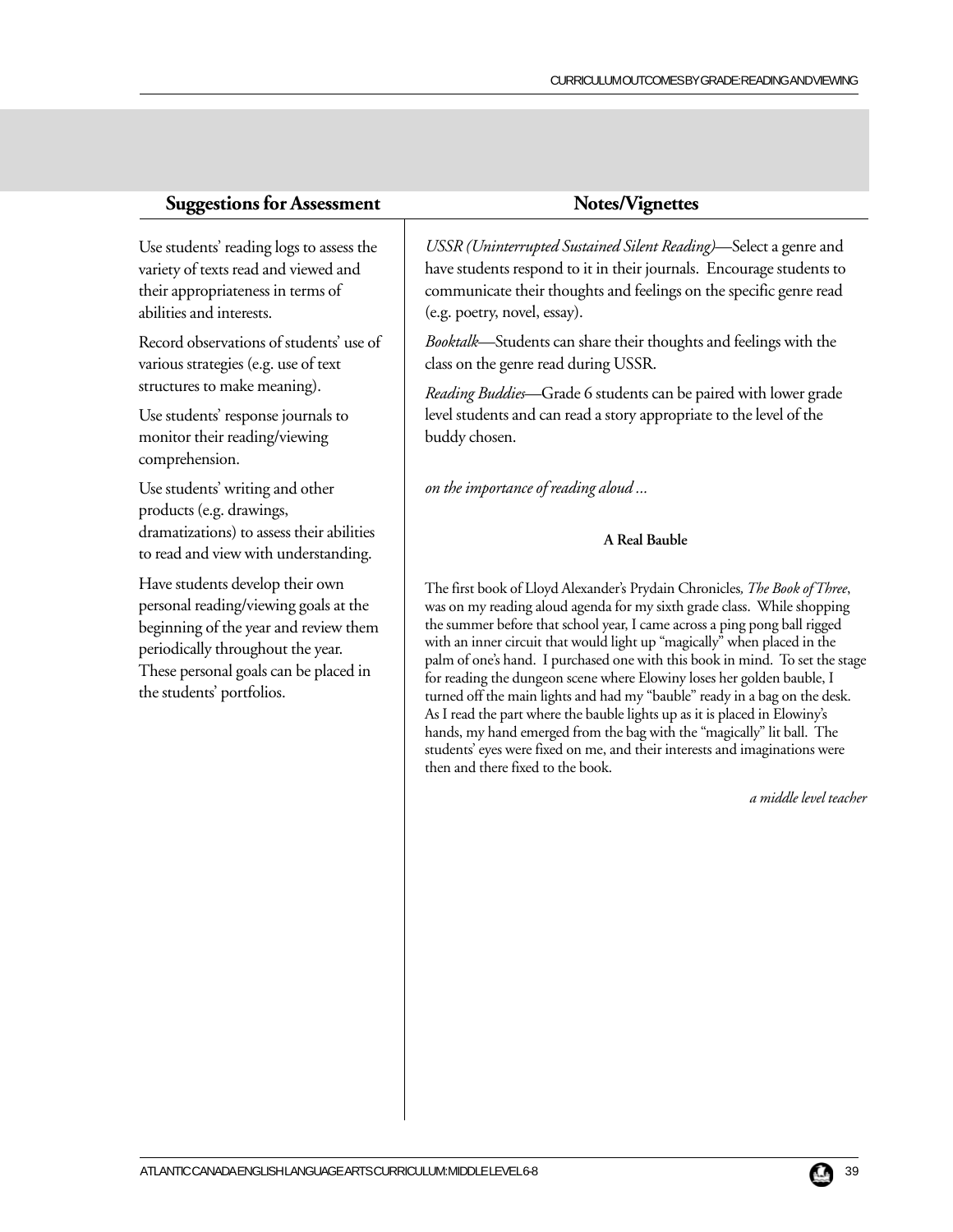**5. Students will be expected to interpret, select, and combine information, using a variety of strategies, resources, and technologies.**

|                               | Within the context of meaningful language activities, provide students       |
|-------------------------------|------------------------------------------------------------------------------|
| reasing                       | with direct instruction in electronic resources. Student inquiry, problem    |
| heir own                      | solving, and research are taking on a new character with the use of new      |
| nose of others by             | technologies to gain access to data bases, bibliographies, and other data    |
| t information                 | resources to make use of information, ideas, and images. Teachers can        |
| f texts                       | become co-learners with their students, many of whom are familiar with       |
| understanding of              | computer language, the Internet, search inquiries, and available resources.  |
| lassification<br>ic reference | Guide and actively engage students in all aspects of research:               |
|                               | investigating the unit or subject                                            |
| ference texts and             | selecting a topic for individual or group work                               |
| electronic search             | listing what they already know about the topic                               |
| selection process             | locating and evaluating the resources                                        |
|                               | collecting, recording, and interacting with the information                  |
|                               | organizing and transcribing the information                                  |
|                               | presenting information                                                       |
|                               | reflecting on both the process and the product                               |
|                               | Language itself is a valuable research tool. Use students' abilities to use  |
|                               | language to seek out and refine interesting questions, and to plan, predict, |
|                               | investigate, analyse, and speculate. This will give students a way to frame  |
|                               | and address the issues that they encounter in academic subjects as well as   |
|                               | in everyday life. The application of spoken language to problem solving is   |
|                               | especially pervasive and effective.                                          |

Provide appropriate instruction and modelling in the use of reference resources: dictionaries, thesauri, encyclopedias, Internet, etc.

## **Outcomes Suggestions for Teaching and Learning**

### *Grade 6*

- answer, with inc independence, th questions and th selecting relevan from a variety of
- demonstrate an the purpose of c systems and basi materials
- use a range of ref a database or an to facilitate the s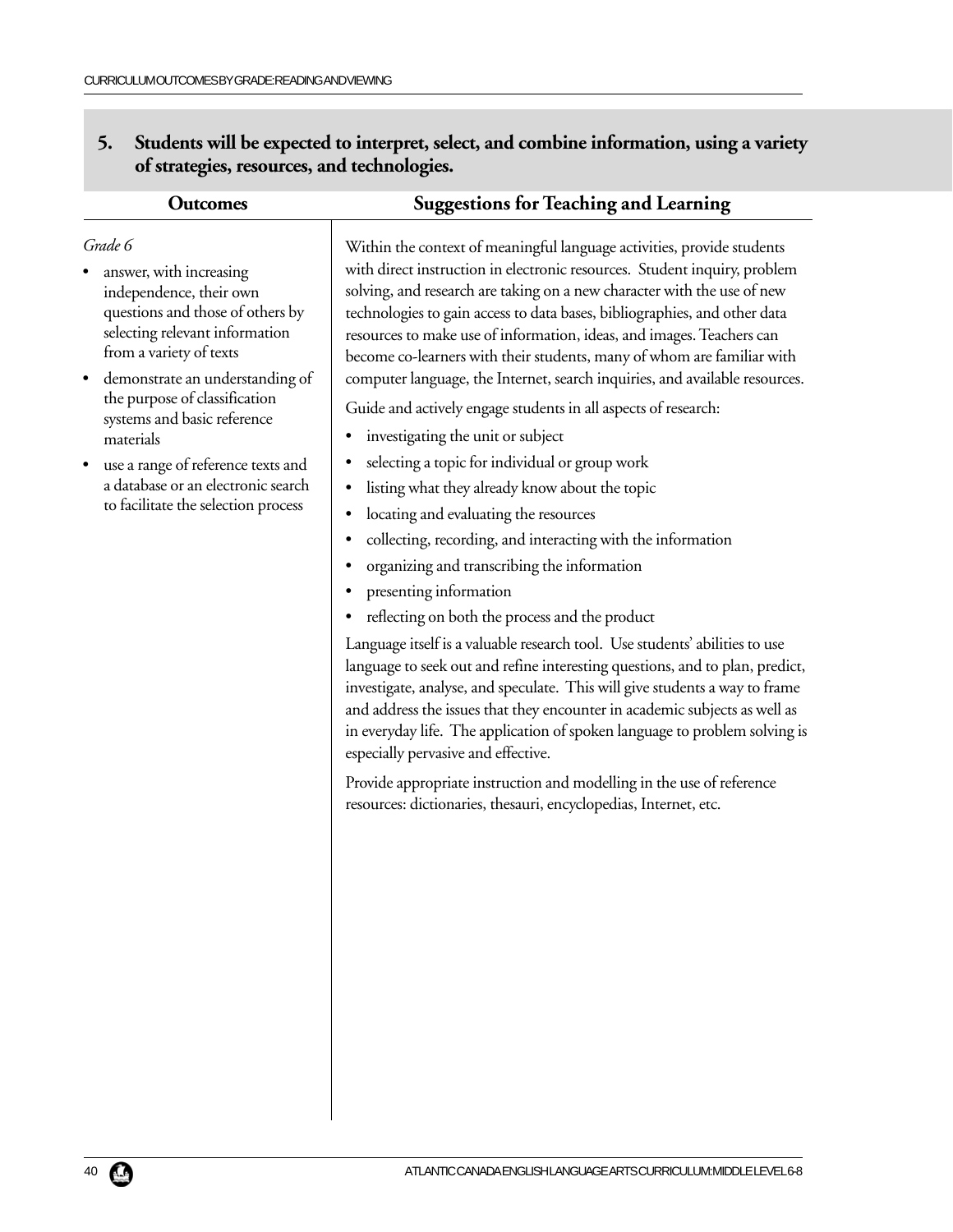| <b>Suggestions for Assessment</b>                                                                                                                                                                                                                                                                                                                                                                                                       | <b>Notes/Vignettes</b>                                                                                                                                                                                                                                                                                                                                                                                                                                                                                                                                                                                                                                                                                                                                                                                                                                                                                                         |
|-----------------------------------------------------------------------------------------------------------------------------------------------------------------------------------------------------------------------------------------------------------------------------------------------------------------------------------------------------------------------------------------------------------------------------------------|--------------------------------------------------------------------------------------------------------------------------------------------------------------------------------------------------------------------------------------------------------------------------------------------------------------------------------------------------------------------------------------------------------------------------------------------------------------------------------------------------------------------------------------------------------------------------------------------------------------------------------------------------------------------------------------------------------------------------------------------------------------------------------------------------------------------------------------------------------------------------------------------------------------------------------|
| Examine students' note making.<br>Assess writing samples that demonstrate<br>the process of selecting and combining<br>information, narrowing a topic, and<br>identifying a variety of resources (print<br>and non-print).<br>Examine the quality and depth of<br>students' reflective journal entries that<br>focus on their investigations.<br>Examine students' abilities to share new<br>information with the intended<br>audience. | Notetaking-Students viewed a video appropriate to the topic being<br>dealt with in class. They used a matrix to organize relevant information<br>for research.<br>Before Mr. Best conducted research on a topic, he had students<br>brainstorm to find out what they know and what they wanted to know<br>by investigating the topic. He discussed what resources would be most<br>appropriate to use to find the information (e.g. CD-ROMs,<br>encyclopedias, Internet, videos, books, magazines, newspapers, etc.).<br>After information was collected, students had to organize and combine<br>the information. The research project could then be presented to the<br>class for discussion and reaction.<br>Daniel was confused as to why all the information on natural disasters<br>did not include cyclones. He was interested in hurricanes, but wanted<br>to learn more about cyclones. The term was not found in the |
|                                                                                                                                                                                                                                                                                                                                                                                                                                         | encyclopedia. Daniel tried Encarta (CD-ROM). While there was<br>nothing written for cyclone, the term was cross-referenced to hurricanes.<br>As Daniel read through hurricanes, he realized a cyclone was the same<br>as a typhoon, depending on where in the world the disaster occurs.<br>Brainstorming-Students prepared to conduct research on a specific<br>topic by constructing a two-column outline of their responses under<br>the headings<br>what I know<br>what I want to know                                                                                                                                                                                                                                                                                                                                                                                                                                     |
|                                                                                                                                                                                                                                                                                                                                                                                                                                         |                                                                                                                                                                                                                                                                                                                                                                                                                                                                                                                                                                                                                                                                                                                                                                                                                                                                                                                                |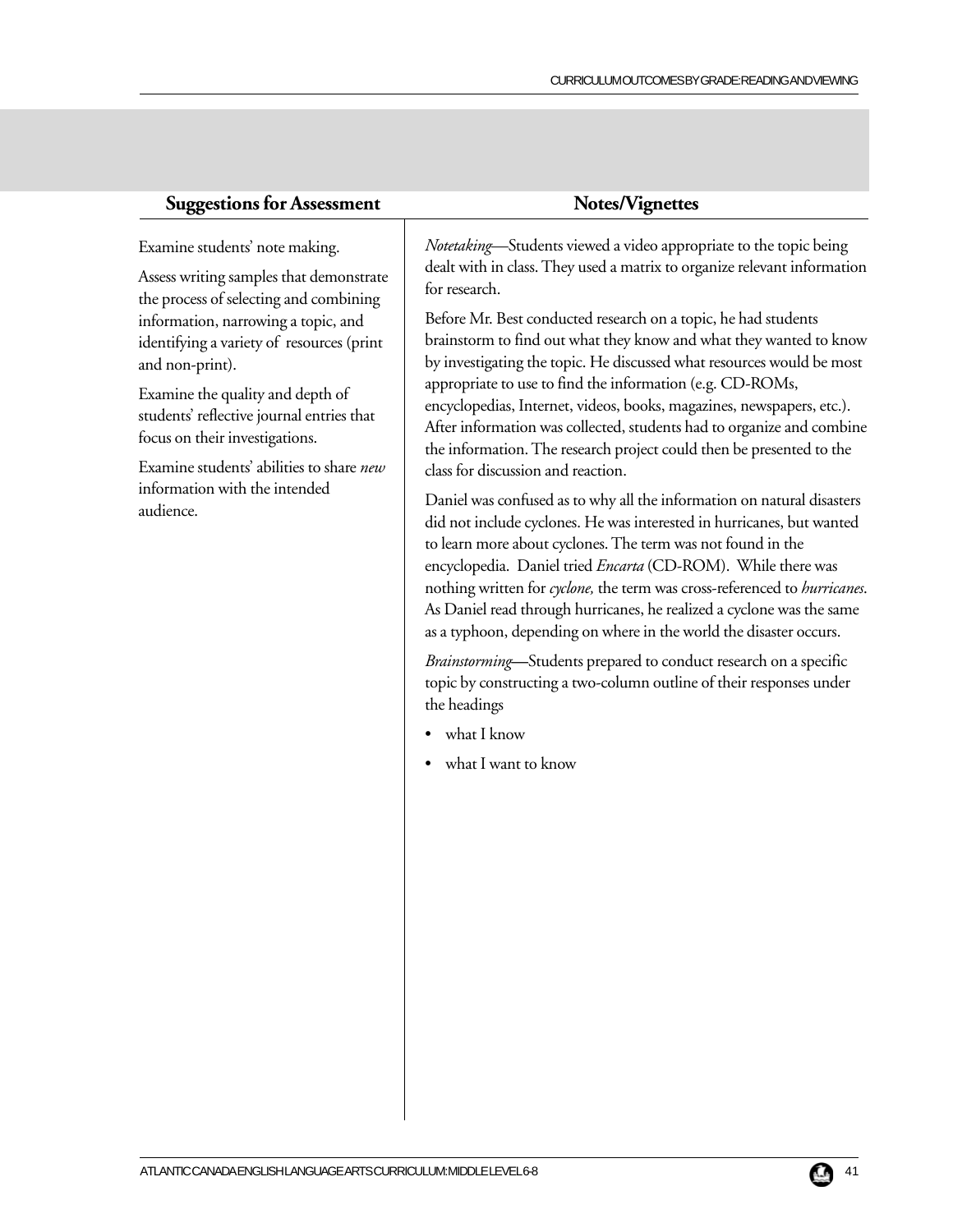# **6. Students will be expected to respond personally to a range of texts.**

| <b>Outcomes</b>                                                                               | <b>Suggestions for Teaching and Learning</b>                                                                                                                        |
|-----------------------------------------------------------------------------------------------|---------------------------------------------------------------------------------------------------------------------------------------------------------------------|
| Grade 6<br>explain why particular texts                                                       | Ask each student to exchange his/her journal with a classmate and have<br>the classmate write a response to the reaction noted in the journal.                      |
| matter to them and demonstrate<br>an increasing ability to make<br>connections among texts    | In student-teacher conferences and in response journals, have students<br>respond to such questions as the following:                                               |
|                                                                                               | do you have questions about what happened<br>are the characters believable                                                                                          |
| reflect on and give reasons for<br>their interpretations of an<br>increasing variety of texts | is there something about the story that makes you feel a certain way-<br>happy, sad, anxious, embarrassed                                                           |
|                                                                                               | how do you feel about a character's actions                                                                                                                         |
|                                                                                               | what predictions do you have                                                                                                                                        |
|                                                                                               | what questions would you ask the character or author about this                                                                                                     |
|                                                                                               | Present students with visuals (paintings, photographs, sculptures) and<br>have them describe their feelings and thoughts orally or in writing.                      |
|                                                                                               | Have students prepare an enactment of a particular scene or event in a<br>text.                                                                                     |
|                                                                                               | Provide opportunities for students to attend live performances and to<br>create personal responses to the performances, describing their thoughts<br>and reactions. |
|                                                                                               |                                                                                                                                                                     |
|                                                                                               |                                                                                                                                                                     |
|                                                                                               |                                                                                                                                                                     |
|                                                                                               |                                                                                                                                                                     |
|                                                                                               |                                                                                                                                                                     |
|                                                                                               |                                                                                                                                                                     |
|                                                                                               |                                                                                                                                                                     |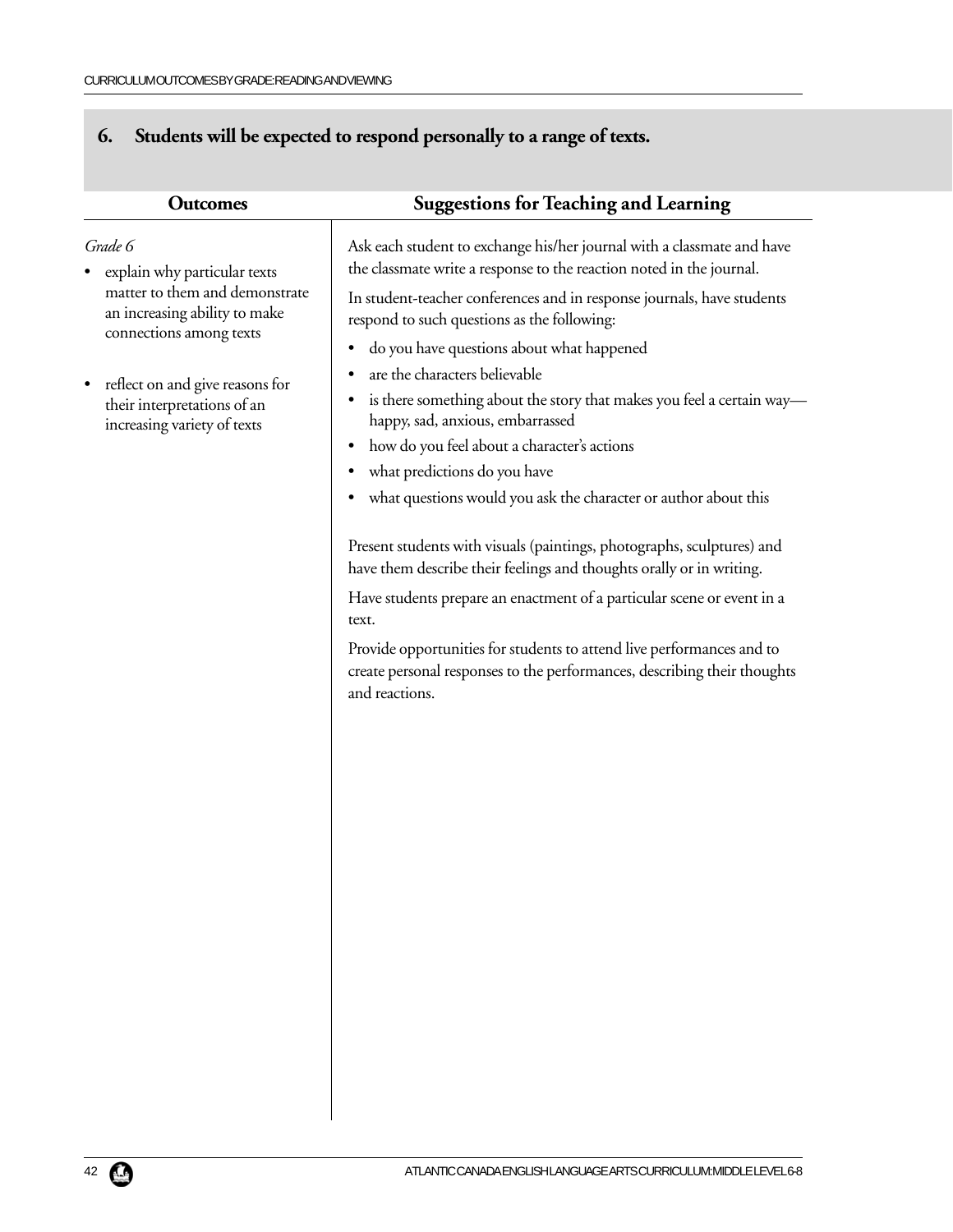| Teachers need to encourage students to                                                                                                                                                                                                                                                                                                                                                                                                                                                                                                                                                                                                                                                  | As part of a short unit on family albums, students were asked to                                                                                                                                                                                                                                                                                                                                                                                                                                                                                                                      |
|-----------------------------------------------------------------------------------------------------------------------------------------------------------------------------------------------------------------------------------------------------------------------------------------------------------------------------------------------------------------------------------------------------------------------------------------------------------------------------------------------------------------------------------------------------------------------------------------------------------------------------------------------------------------------------------------|---------------------------------------------------------------------------------------------------------------------------------------------------------------------------------------------------------------------------------------------------------------------------------------------------------------------------------------------------------------------------------------------------------------------------------------------------------------------------------------------------------------------------------------------------------------------------------------|
| respond personally to a text in a variety                                                                                                                                                                                                                                                                                                                                                                                                                                                                                                                                                                                                                                               | respond personally to the question, What do you think it would b                                                                                                                                                                                                                                                                                                                                                                                                                                                                                                                      |
| of ways including formal and informal                                                                                                                                                                                                                                                                                                                                                                                                                                                                                                                                                                                                                                                   | like to give up a child? and write their thoughts in their journals.                                                                                                                                                                                                                                                                                                                                                                                                                                                                                                                  |
| responses such as                                                                                                                                                                                                                                                                                                                                                                                                                                                                                                                                                                                                                                                                       | During a medieval theme, Ms. Croke's class was reading aloud the                                                                                                                                                                                                                                                                                                                                                                                                                                                                                                                      |
| - an in-role set of letters between                                                                                                                                                                                                                                                                                                                                                                                                                                                                                                                                                                                                                                                     | novel The Door in the Wall by Marguerite de Angeli. She had her                                                                                                                                                                                                                                                                                                                                                                                                                                                                                                                       |
| two characters that explains their                                                                                                                                                                                                                                                                                                                                                                                                                                                                                                                                                                                                                                                      | students pretend to be the character Robin, who was a little boy.                                                                                                                                                                                                                                                                                                                                                                                                                                                                                                                     |
| predicaments and tells about                                                                                                                                                                                                                                                                                                                                                                                                                                                                                                                                                                                                                                                            | Robin, students were asked to write a diary each day describing he                                                                                                                                                                                                                                                                                                                                                                                                                                                                                                                    |
| their lives                                                                                                                                                                                                                                                                                                                                                                                                                                                                                                                                                                                                                                                                             | they felt about the experiences on the journey. To make the diary                                                                                                                                                                                                                                                                                                                                                                                                                                                                                                                     |
| - a mural of the most striking                                                                                                                                                                                                                                                                                                                                                                                                                                                                                                                                                                                                                                                          | authentic, Ms. Croke used wet tea bags to make parchment for th                                                                                                                                                                                                                                                                                                                                                                                                                                                                                                                       |
| scene in a text                                                                                                                                                                                                                                                                                                                                                                                                                                                                                                                                                                                                                                                                         | diaries.                                                                                                                                                                                                                                                                                                                                                                                                                                                                                                                                                                              |
| - a book jacket or advertisement                                                                                                                                                                                                                                                                                                                                                                                                                                                                                                                                                                                                                                                        | Ms. White's class was reading Tuck Everlasting by Natalie Babbitt,                                                                                                                                                                                                                                                                                                                                                                                                                                                                                                                    |
| encouraging others to read the                                                                                                                                                                                                                                                                                                                                                                                                                                                                                                                                                                                                                                                          | the students were asked to keep a log of their personal responses to                                                                                                                                                                                                                                                                                                                                                                                                                                                                                                                  |
| text                                                                                                                                                                                                                                                                                                                                                                                                                                                                                                                                                                                                                                                                                    | each chapter read. They had to pose questions they felt were                                                                                                                                                                                                                                                                                                                                                                                                                                                                                                                          |
| - a web that documents two of the                                                                                                                                                                                                                                                                                                                                                                                                                                                                                                                                                                                                                                                       | unanswered and to predict what would happen in the next chapte                                                                                                                                                                                                                                                                                                                                                                                                                                                                                                                        |
| most interesting characters from                                                                                                                                                                                                                                                                                                                                                                                                                                                                                                                                                                                                                                                        | Throughout the year, individual students acted as newspaper or                                                                                                                                                                                                                                                                                                                                                                                                                                                                                                                        |
| the same or different short                                                                                                                                                                                                                                                                                                                                                                                                                                                                                                                                                                                                                                                             | magazine critics and wrote reviews of texts, focussing on their per                                                                                                                                                                                                                                                                                                                                                                                                                                                                                                                   |
| stories                                                                                                                                                                                                                                                                                                                                                                                                                                                                                                                                                                                                                                                                                 | views.                                                                                                                                                                                                                                                                                                                                                                                                                                                                                                                                                                                |
| Work with students to develop criteria<br>for evaluating these types of response.<br>The response journal is a constant way<br>of monitoring students' personal<br>responses to text.<br>In responding to visual text, teachers<br>should look for a student's ability to<br>explain how such aspects as colour and<br>shape contribute to his/her response.<br>To assess individual commitment to<br>texts, have students compile a personal<br>list of texts that appeal to them for<br>particular reasons. A collage can be<br>created that makes a statement about<br>each text included in the collection,<br>and a preface can be written that<br>outlines the selection process. | Students were asked to keep reading journals as written conversat<br>with the teacher as well as with themselves. They were asked to re<br>such information as<br>questions they ask of the text<br>predictions about the text<br>questions they would like to ask the author<br>points on which they would like to have the opinion of others<br>٠<br>Students recorded their recommendations about books they had<br>by writing on slips of paper their ratings of A to E, with descriptiv<br>comments and their signatures, and attached them to the back of<br>appropriate books. |
|                                                                                                                                                                                                                                                                                                                                                                                                                                                                                                                                                                                                                                                                                         |                                                                                                                                                                                                                                                                                                                                                                                                                                                                                                                                                                                       |

 $\overline{\phantom{a}}$ 

As part of a short unit on family albums, students were asked to respond personally to the question, What do you think it would be

During a medieval theme, Ms. Croke's class was reading aloud the students pretend to be the character Robin, who was a little boy. Like Robin, students were asked to write a diary each day describing how they felt about the experiences on the journey. To make the diary authentic, Ms. Croke used wet tea bags to make parchment for the

Ms. White's class was reading *Tuck Everlasting* by Natalie Babbitt, and the students were asked to keep a log of their personal responses to unanswered and to predict what would happen in the next chapter.

magazine critics and wrote reviews of texts, focussing on their personal

Students were asked to keep reading journals as written conversations with the teacher as well as with themselves. They were asked to record

Students recorded their recommendations about books they had read by writing on slips of paper their ratings of A to E, with descriptive comments and their signatures, and attached them to the back of the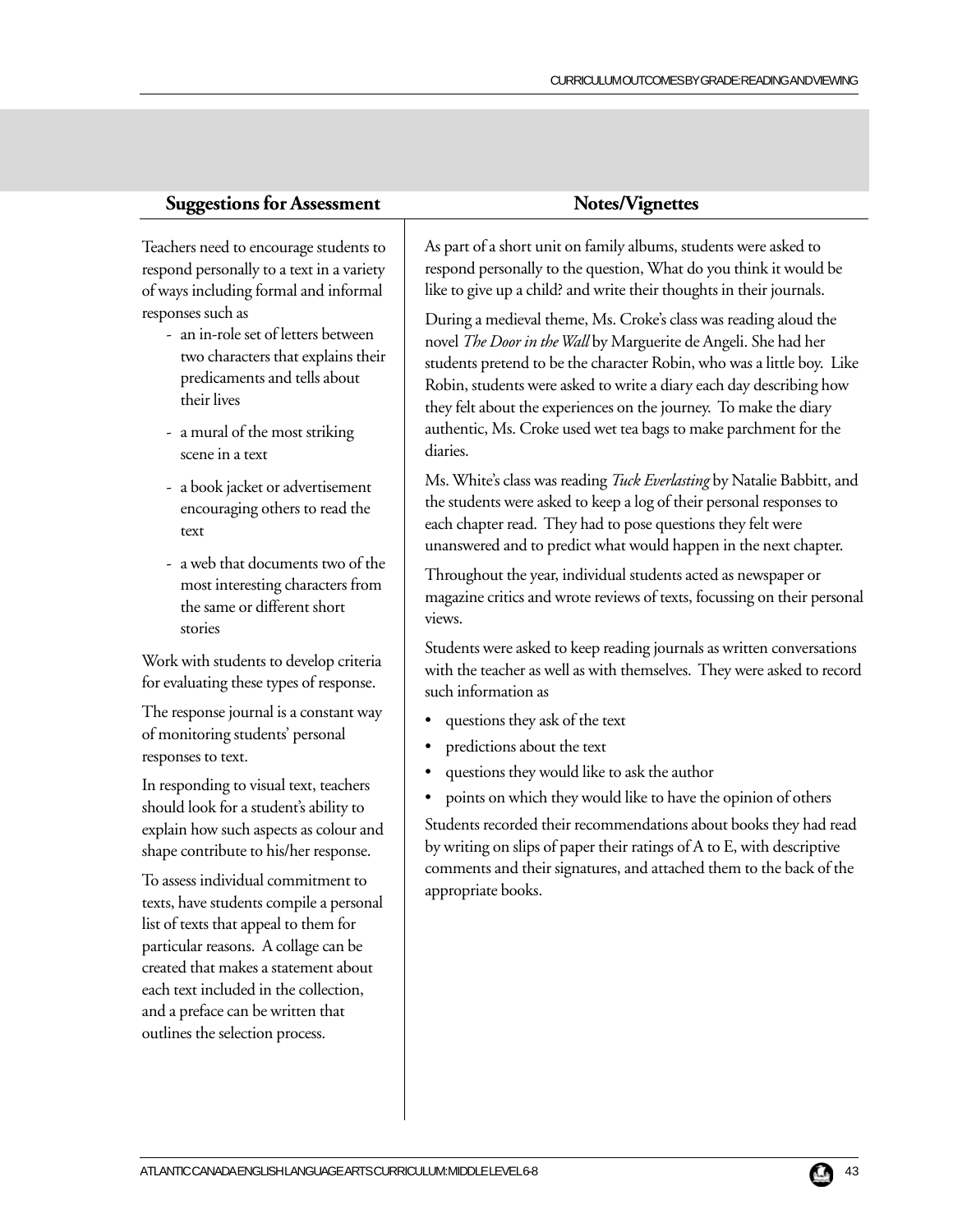## **7. Students will be expected to respond critically to a range of texts, applying their understanding of language, form, and genre.**

| <b>Outcomes</b>                                         | <b>Suggestions for Teaching and Learning</b>                                                                                                                                                                                         |
|---------------------------------------------------------|--------------------------------------------------------------------------------------------------------------------------------------------------------------------------------------------------------------------------------------|
| Grade 6                                                 | Have students compare vocabulary and tone found in different types of                                                                                                                                                                |
| recognize that facts can be                             | texts (e.g. newspaper, novel, social studies text, a film, a documentary).                                                                                                                                                           |
| presented to suit an author's                           | Have students determine the purpose and intended audience for a variety                                                                                                                                                              |
| purpose and point of view                               | of texts.                                                                                                                                                                                                                            |
| - consider information from<br>alternative perspectives | Set up literature circles as a means of extending students' understandings<br>and interpretations of texts. Groups of three to five, with clearly defined<br>roles, could build a deeper understanding of texts, particularly longer |
| identify the conventions and<br>$\bullet$               | texts.                                                                                                                                                                                                                               |
| structure of a variety of print and                     | Draw students' attention to publication dates, places of publication, and                                                                                                                                                            |
| media texts and genres                                  | authors as indicators of the accuracy of information.                                                                                                                                                                                |
| - make connections with the                             | Encourage students to seek out more than one source and type of                                                                                                                                                                      |
| purpose of each text or genre                           | information on a particular topic or issue.                                                                                                                                                                                          |
| respond critically to texts by                          | Have students examine texts for instances of specific words, images, etc.,<br>that may manipulate or persuade the reader/viewer in a certain direction.                                                                              |
| - applying a growing range of                           | Engage students in the production of texts-oral and written, print and                                                                                                                                                               |
| strategies to analyse and                               | non-print—that aim to persuade or control the target audience (e.g. a                                                                                                                                                                |
| evaluate texts                                          | magazine for the <i>almost-a-teenager</i> ).                                                                                                                                                                                         |
| - demonstrating a growing                               | As a means of moving students from a personal to a more reflective,                                                                                                                                                                  |
| awareness that all texts reflect                        | critical response to texts, have them use a double-entry journal to record                                                                                                                                                           |
| purpose and perspective                                 | both their initial reactions and thoughts and their reflections over time.                                                                                                                                                           |
| - recognizing when language is                          | The first column of their journals can be labeled First Impressions and the                                                                                                                                                          |
| being used to manipulate,                               | second column labeled Reflections. Both columns would be completed                                                                                                                                                                   |
| persuade, or control them                               | appropriately.                                                                                                                                                                                                                       |
| - detecting prejudice,<br>stereotyping, and bias        |                                                                                                                                                                                                                                      |
|                                                         |                                                                                                                                                                                                                                      |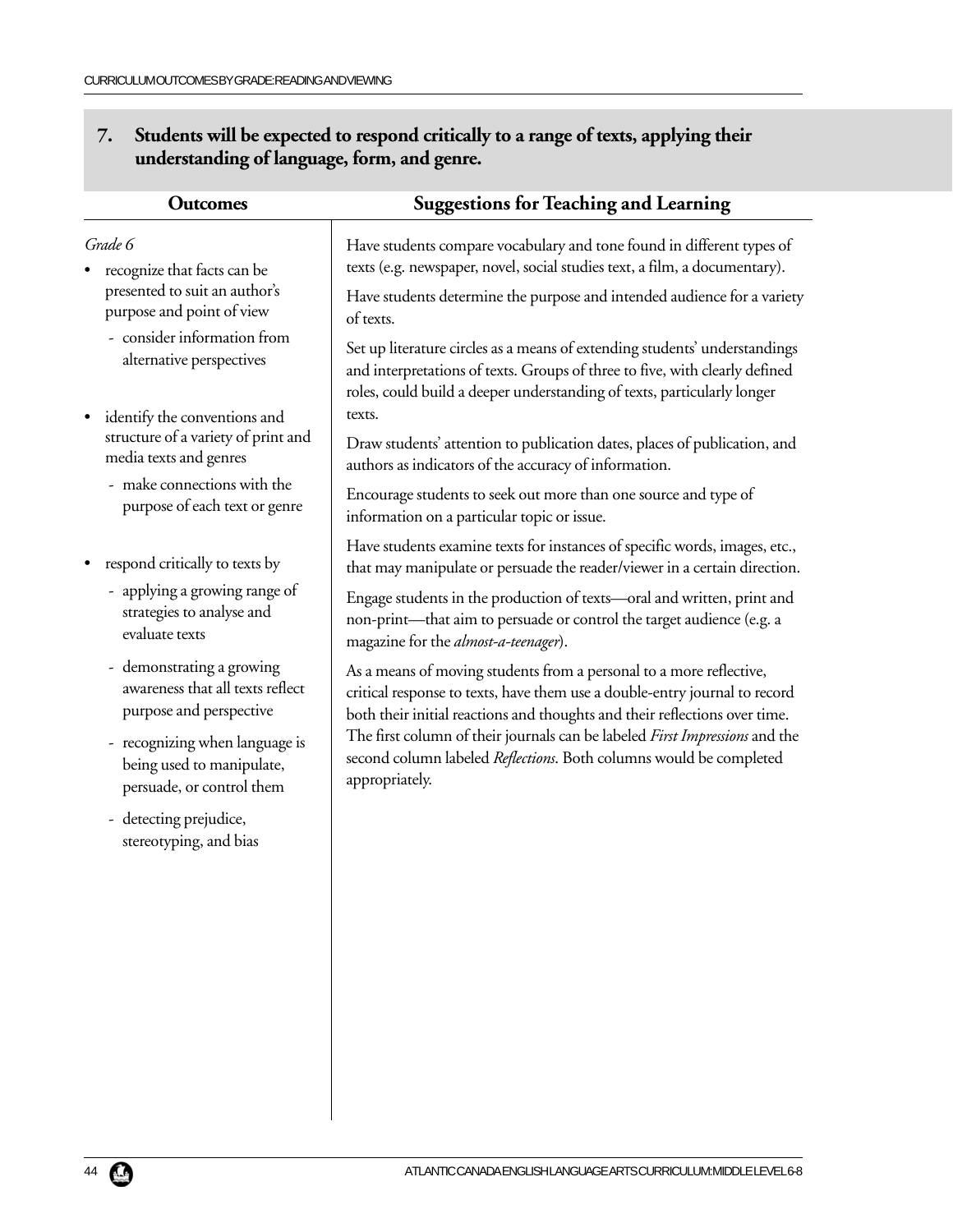| <b>Suggestions for Assessment</b>                                                                                                                                                                                                                                                                                                                                                                                                                                                                                                                                                                                                                                                                                                                                                                                                              | Notes/Vignettes                                                                                                                                                                                                                                                                                                                                                                                                                                                                                                                                                                                                                                                                                                                                                                                                                                                                                                                                                                                                                                                                                                                                                                                                                                                                                                                                                                                                                                                                                       |
|------------------------------------------------------------------------------------------------------------------------------------------------------------------------------------------------------------------------------------------------------------------------------------------------------------------------------------------------------------------------------------------------------------------------------------------------------------------------------------------------------------------------------------------------------------------------------------------------------------------------------------------------------------------------------------------------------------------------------------------------------------------------------------------------------------------------------------------------|-------------------------------------------------------------------------------------------------------------------------------------------------------------------------------------------------------------------------------------------------------------------------------------------------------------------------------------------------------------------------------------------------------------------------------------------------------------------------------------------------------------------------------------------------------------------------------------------------------------------------------------------------------------------------------------------------------------------------------------------------------------------------------------------------------------------------------------------------------------------------------------------------------------------------------------------------------------------------------------------------------------------------------------------------------------------------------------------------------------------------------------------------------------------------------------------------------------------------------------------------------------------------------------------------------------------------------------------------------------------------------------------------------------------------------------------------------------------------------------------------------|
| Through such means as literature circles,<br>response journals, and other written<br>products, assess students' understandings<br>of aspects of language, form, and genre.<br>Use story diagrams, plot lines, or story<br>maps to assess students' understandings<br>of story structure.<br>Use either student- or teacher- designed<br>charts to assess students' understandings<br>of common features of various genres<br>(e.g. poetry, stories, information texts<br>such as newspaper articles and textbooks<br>they encounter in science and social<br>studies).<br>Assess students' understanding of a text<br>or the similarities and differences<br>between texts, using a variety of response<br>formats.<br>Assess students' written responses to<br>aspects of a particular text (i.e. work<br>samples found in their portfolios). | Students in Mr. Adams' grade 6 class were asked to submit a piece of<br>writing or some other form of representation centring on the theme/<br>issue of hunger. In preparation, Mr. Adams and his students collected<br>and examined several poems, short stories, photographs, and other<br>texts related to hunger. Students were asked to consider the power of<br>the form and genre to communicate a message about hunger. After<br>examining the variety of samples, each student was asked to decide on<br>the form that best suited him or her and to submit a product that<br>would be added to the class portfolio on aspects of hunger.<br>Students were provided opportunities to work with the genres of<br>writing as a way of showing and reinforcing control of the genres and<br>their conventions. They were engaged in writing activities such as<br>rewriting a chapter of an instructional text on science for<br>٠<br>young readers<br>rewriting a fable as a play script, or a short story as a radio play<br>developing a board game for younger students, using the<br>characters and events from a novel<br>During a science class on environmental issues, Mr. Black asked his<br>students to pick an environmental issue that would be of particular<br>concern to their community. They then had to decide what they could<br>do to help alleviate the problem (e.g. write politicians, write newspaper<br>articles, and make videos to make people aware of the issue). |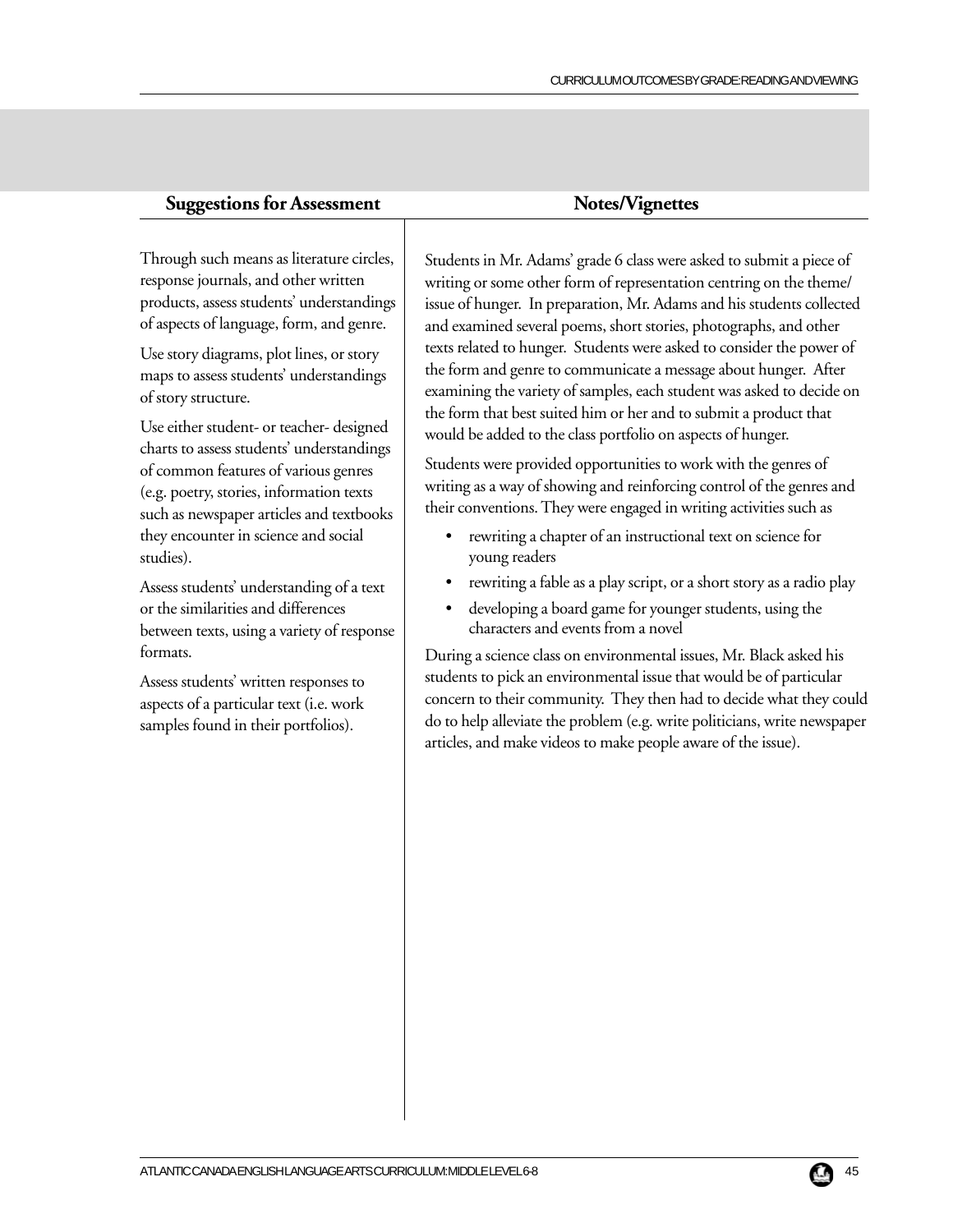**8. Students will be expected to use writing and other forms of representation to explore, clarify, and reflect on their thoughts, feelings, experiences, and learnings; and to use their imaginations.**

| <b>Outcomes</b>                                                                                                                                                                                                                                                             | <b>Suggestions for Teaching and Learning</b>                                                                                                                                                                                                                                                                                                                                                                                                                                                                                                                                                         |
|-----------------------------------------------------------------------------------------------------------------------------------------------------------------------------------------------------------------------------------------------------------------------------|------------------------------------------------------------------------------------------------------------------------------------------------------------------------------------------------------------------------------------------------------------------------------------------------------------------------------------------------------------------------------------------------------------------------------------------------------------------------------------------------------------------------------------------------------------------------------------------------------|
| Grade 6<br>use a range of strategies in writing<br>and other ways of representing to                                                                                                                                                                                        | Have students discuss prior experiences so as to heighten their<br>understanding of the topic being addressed. Brainstorm for ideas and for<br>what they want to know. Have students                                                                                                                                                                                                                                                                                                                                                                                                                 |
| - frame questions and design<br>investigations to answer their<br>questions<br>- find topics of personal<br>importance<br>- record, develop, and reflect on<br>ideas<br>- compare their own thoughts<br>and beliefs with those of others<br>- describe feelings, reactions, | use lists, charts, and webs to generate, develop, and organize ideas<br>٠<br>use surveys and questionnaires<br>٠<br>use personal journals to explore and express their ideas and opinions<br>$\bullet$<br>use the reporter's questions: who? what? when? where? why? how?<br>$\bullet$<br>compare ideas with others in small groups, ask questions, seek<br>٠<br>feedback<br>use learning/response logs to explain what they have learned and to<br>٠<br>reflect on their learning<br>translate ideas from one medium to another<br>٠<br>role-play, pantomime, dramatize to help generate ideas<br>٠ |
| values, and attitudes<br>- record and reflect on<br>experiences and their responses<br>to them<br>- formulate goals for learning<br>- practise and apply strategies<br>for monitoring learning                                                                              | illustrate, draw, and use graphics<br>٠<br>Use a developmental model for learning (demonstration, participation,<br>practise, and sharing) and carefully go through the process in various<br>contexts and genres for taking notes from texts, interviews, news articles,<br>oral presentations, films, and videos. Use strategies such as highlighting<br>signal words and phrases, using abbreviations, summarizing, outlining,<br>story mapping, and Venn diagrams for comparisons.<br>Engage students in meaningful writing tasks with a genuine need,                                           |
| select appropriate note-making<br>strategies from a growing<br>repertoire                                                                                                                                                                                                   | audience and purpose.<br>Have students experiment with figurative language (e.g. metaphor, simile,<br>personification) as a means of creating vivid images for their readers.                                                                                                                                                                                                                                                                                                                                                                                                                        |
| make language choices to<br>enhance meaning and achieve<br>interesting effects in imaginative<br>writing and other ways of<br>representing                                                                                                                                  |                                                                                                                                                                                                                                                                                                                                                                                                                                                                                                                                                                                                      |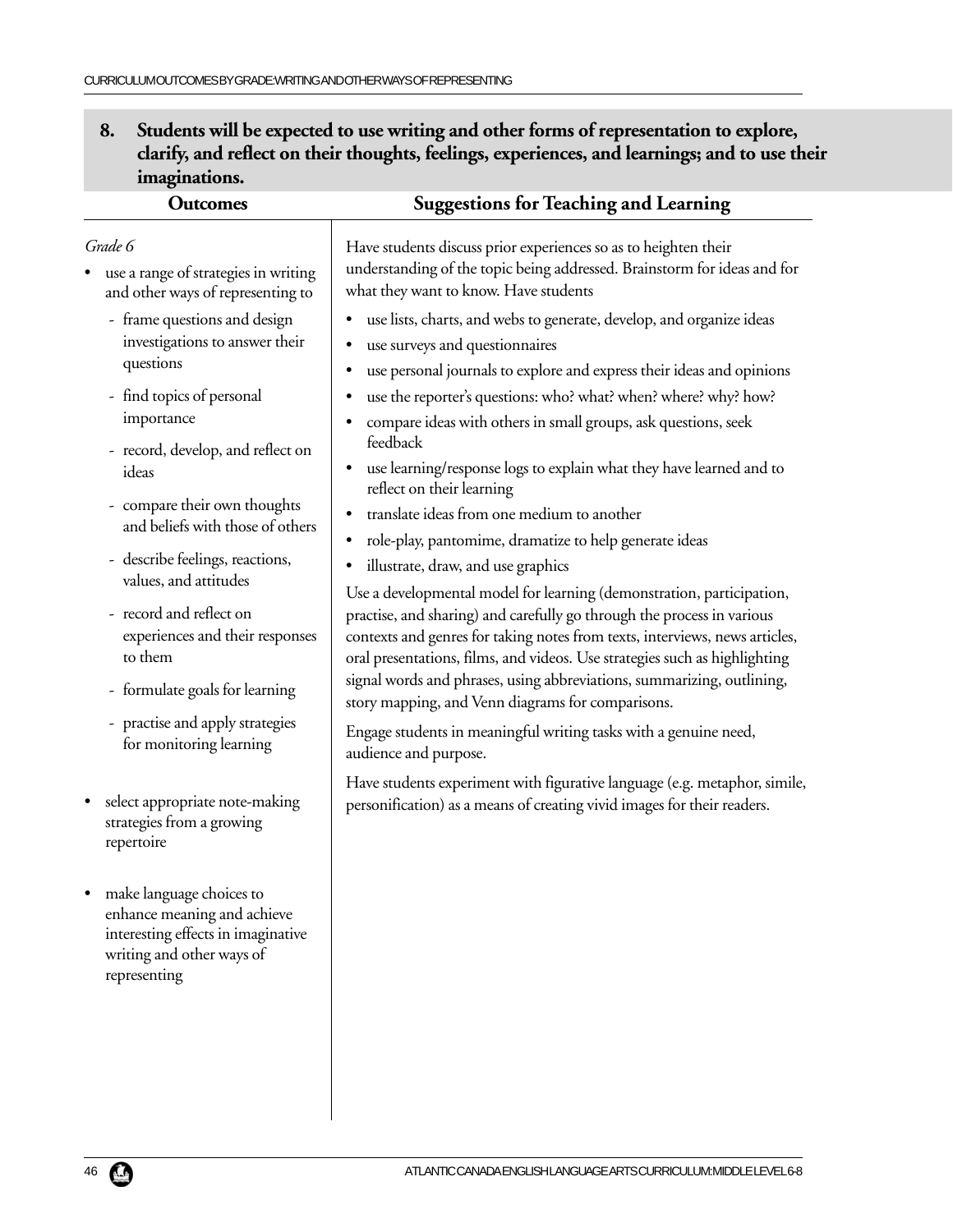| <b>Suggestions for Assessment</b>                                                                                                                                                                                      | Notes/Vignettes                                                                                                                                                                                                                                                                                                                                                                                                                                                                                                                                                                                                                                                                                                                                                                                                                                                                                                                                                                                                                                                    |
|------------------------------------------------------------------------------------------------------------------------------------------------------------------------------------------------------------------------|--------------------------------------------------------------------------------------------------------------------------------------------------------------------------------------------------------------------------------------------------------------------------------------------------------------------------------------------------------------------------------------------------------------------------------------------------------------------------------------------------------------------------------------------------------------------------------------------------------------------------------------------------------------------------------------------------------------------------------------------------------------------------------------------------------------------------------------------------------------------------------------------------------------------------------------------------------------------------------------------------------------------------------------------------------------------|
| Observe and record students' work in<br>progress through jot notes, checklists,<br>etc.<br>Examine students'<br>dated samples of writing<br>response logs/learning logs                                                | As a follow-up to a class discussion on aging, a grade 6 health class<br>collectively decided to investigate the distribution of the population by<br>age categories. As part of the social studies program, the class, working<br>with the E-Stat from Statistics Canada, created a population pyramid<br>for their home province and compared it with the pyramid for Canada.<br>This led other students to explore other classifications of a population,<br>including gender and income levels. Students were then asked to<br>present their findings to the whole class and include their results in the                                                                                                                                                                                                                                                                                                                                                                                                                                                      |
| whole-class projects/tests<br>Undertake student-teacher conferences<br>as a means of gathering evidence of<br>students' abilities to reflect on their<br>products and the strategies they<br>employed to produce them. | school newspaper.<br>(Katie's Response Journal Entries) December 1<br>I think Tuck Everlasting is a good book so far. I like the part where they were<br>canoeing on the lake. I think that in six years Winnie will marry Jesse but<br>before she can drink the water someone will stop her.                                                                                                                                                                                                                                                                                                                                                                                                                                                                                                                                                                                                                                                                                                                                                                      |
|                                                                                                                                                                                                                        | Katie, December 5<br>I think this story is very interesting. I like the part where he gives her water<br>from the spring to drink in six years. I also like the part where Jesse is trying to<br>get Mae out of jail. I think that Winnie is not going to drink the water in the<br>end.                                                                                                                                                                                                                                                                                                                                                                                                                                                                                                                                                                                                                                                                                                                                                                           |
| Have students design and use peer<br>evaluation and self-evaluation.                                                                                                                                                   | Katie, December 6<br>I really enjoyed this book and I like the ending because she did not drink the<br>water but she was a wife and a mother. If I were she, I wouldn't drink the water<br>because I'd say I'm ready to move on.                                                                                                                                                                                                                                                                                                                                                                                                                                                                                                                                                                                                                                                                                                                                                                                                                                   |
|                                                                                                                                                                                                                        | (Student's Response Journal, May 12/94)                                                                                                                                                                                                                                                                                                                                                                                                                                                                                                                                                                                                                                                                                                                                                                                                                                                                                                                                                                                                                            |
|                                                                                                                                                                                                                        | I am so excited about my mom having a new baby. It doesn't seem like it's<br>been nine months already. She's Supposed to have the baby tomorrow.<br>I really cant imagine carrying a baby in my stomach for nine months. It<br>must be so tiresome.<br>I already have a five year old brother name Colton. In our house we only<br>have three rooms. One for my brother, one for my parents and one for me, so<br>if mom has a girl I get a room in the basement. Is she has a boy he'll sleep in<br>mon and dad's room until he was old enough for a bed. Then my brother and<br>he will have to share bunk beds.<br>The baby's crib is set up in Mom and Dad's room and the swing-a-matic is<br>all ready set up for the baby when he/she is about five to nine months old.<br>I really hope that if Mom has a girl she doesn't name her Jasmine. She love<br>that name, and I hate it. But, if she has a boy she is going to name him Tanner<br>and, I like that.<br>I am really hoping for a girl but really all I should care is that the baby is<br>HEALTHY. |
|                                                                                                                                                                                                                        | <b>COMMENTS:</b> The writer captures the excitement and apprehension<br>of having a new baby in the family. There is evidence of an                                                                                                                                                                                                                                                                                                                                                                                                                                                                                                                                                                                                                                                                                                                                                                                                                                                                                                                                |
|                                                                                                                                                                                                                        | understanding of paragraphing and the tone of excitement is                                                                                                                                                                                                                                                                                                                                                                                                                                                                                                                                                                                                                                                                                                                                                                                                                                                                                                                                                                                                        |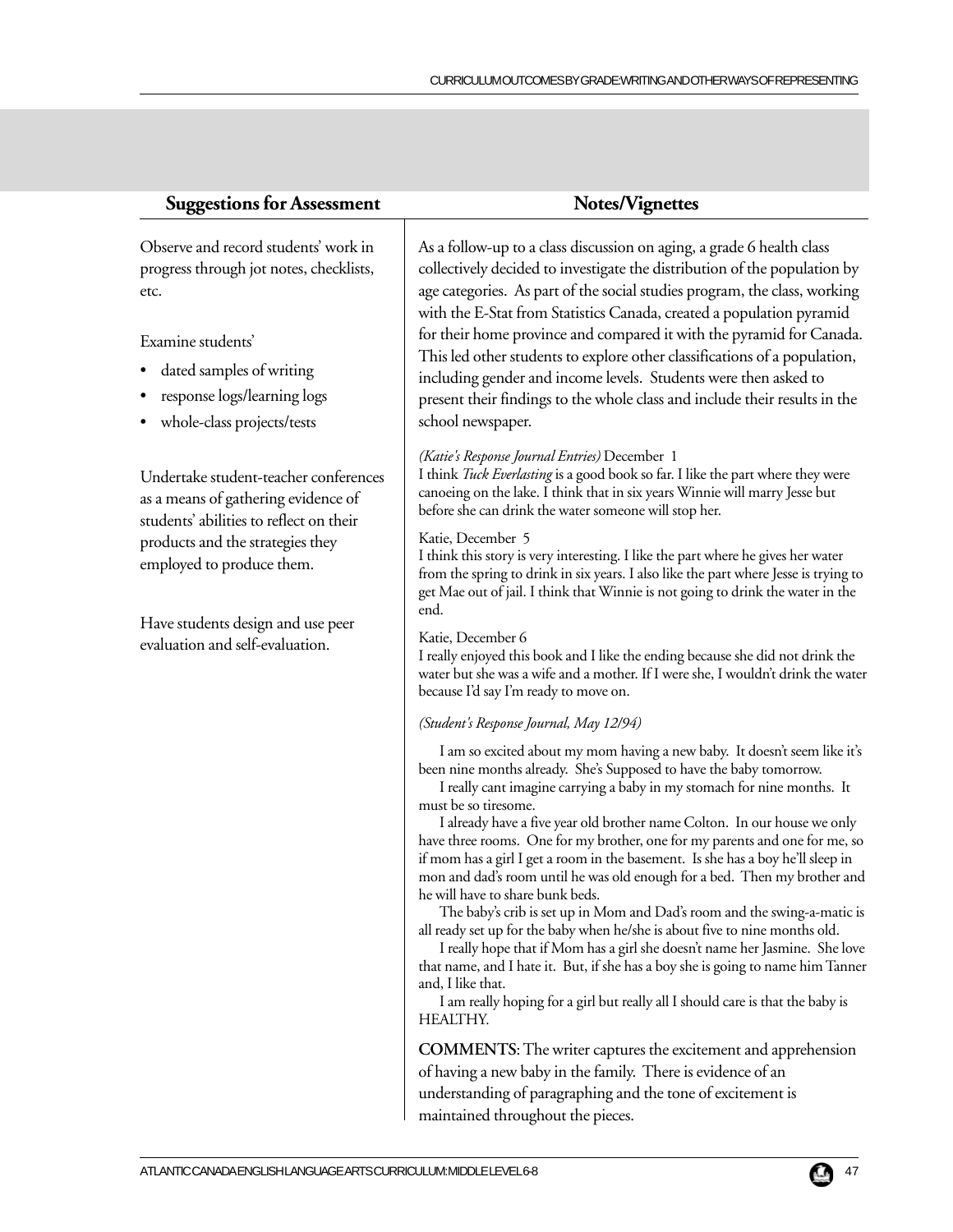**9. Students will be expected to create texts collaboratively and independently, using a wide variety of forms for a range of audiences and purposes.**

| <b>Outcomes</b>                                                                                                                                                      | <b>Suggestions for Teaching and Learning</b>                                                                                                                                                                                                                                                                                                                                                                              |
|----------------------------------------------------------------------------------------------------------------------------------------------------------------------|---------------------------------------------------------------------------------------------------------------------------------------------------------------------------------------------------------------------------------------------------------------------------------------------------------------------------------------------------------------------------------------------------------------------------|
| Grade 6<br>create written and media texts,<br>using an increasing variety of                                                                                         | Have students write, using a variety of formats to satisfy expressive,<br>transactional, and poetic modes of writing. (See chart on writing in the<br>elementary grades, Appendix Q.)                                                                                                                                                                                                                                     |
| forms<br>- demonstrate understanding<br>that particular forms require<br>the use of specific features,                                                               | Introduce students to various forms of written and media texts through<br>reading aloud, shared reading, and independent reading, and through<br>discussing the purposes and audiences.                                                                                                                                                                                                                                   |
| structures, and patterns                                                                                                                                             | Model and demonstrate the various forms of written and media texts<br>through shared writing. For expository writing, use writing frames as a<br>scaffolding activity leading to independent writing. (See Appendix S.)                                                                                                                                                                                                   |
| address the demands of an<br>increasing variety of purposes and<br>audiences<br>- make informed choices of<br>form, style, and content for<br>specific audiences and | Model and encourage the use of a combination of writing and other media<br>such as book jackets; self-published books; brochures to advertise products<br>and services or to inform about issues and events; cartoons to entertain and<br>to give information; collages to illustrate a theme; drawings, paintings; and<br>computer graphics.                                                                             |
| purposes<br>invite responses to early drafts of<br>their writing/media productions<br>- use audience reaction to help                                                | Through questions and comments in writing conferences, create increased<br>awareness about the intended audience and purpose. Have students write<br>on the same topic for several different audiences, noting differences in<br>vocabulary, sentence structure, context/facts, levels of formality, neatness,<br>etc. Have students reflect on their final drafts from a reader's/viewer's/<br>listener's point of view. |
| shape subsequent drafts<br>- reflect on their final drafts<br>from a reader's/viewer's/<br>listener's point of view                                                  | Use mini-lessons to teach students about the kinds of questions,<br>comments, and feedback that are helpful to other students, and how to use<br>the ideas of others to improve their own drafts.                                                                                                                                                                                                                         |
|                                                                                                                                                                      | Invite audience reaction to dramatic presentations such as puppet plays,<br>tableaux, pantomime scenes, in-class stage plays, and other forms of<br>representing meaning.                                                                                                                                                                                                                                                 |
|                                                                                                                                                                      |                                                                                                                                                                                                                                                                                                                                                                                                                           |
|                                                                                                                                                                      |                                                                                                                                                                                                                                                                                                                                                                                                                           |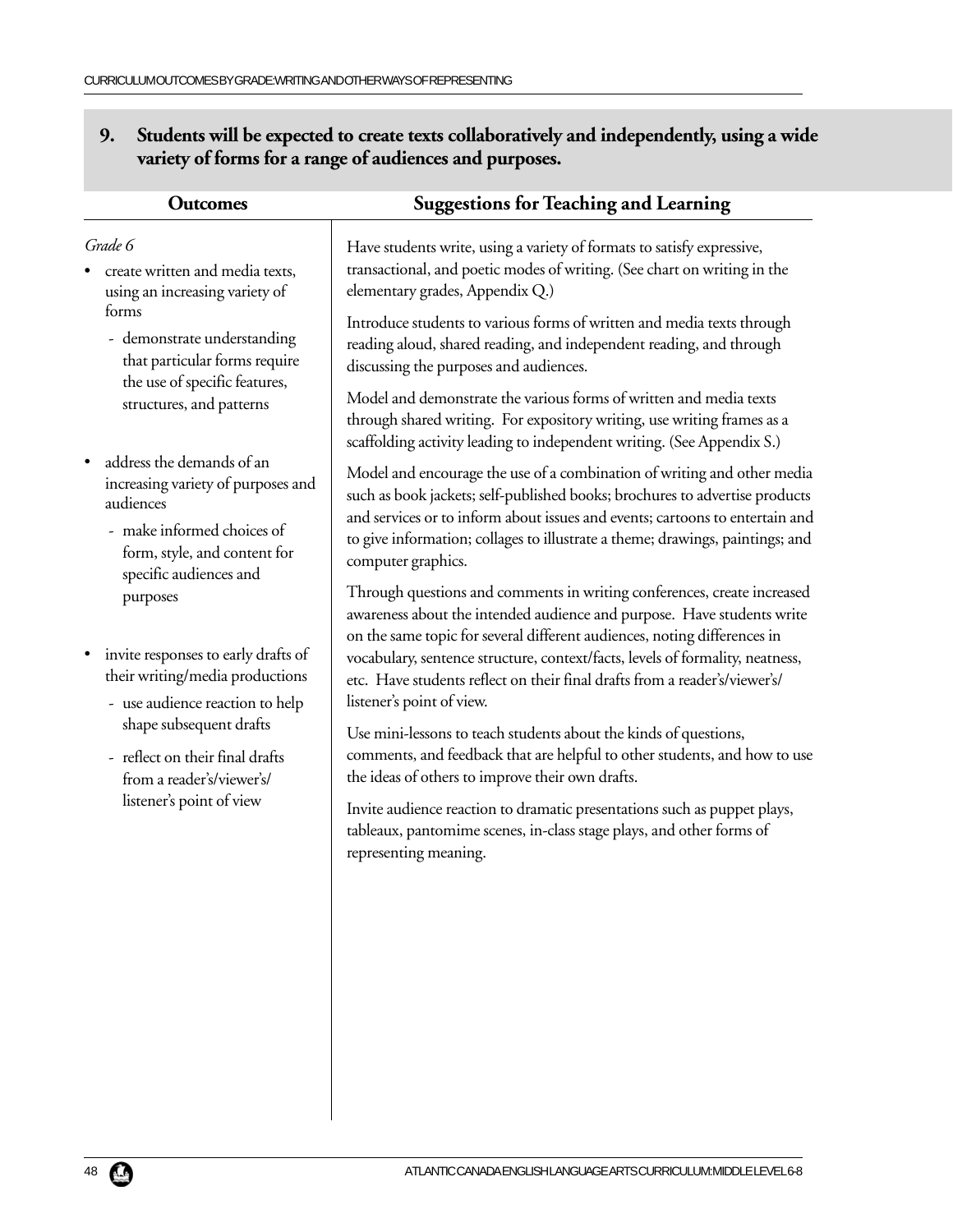| bservations and anecdotal<br>ds.                                  | Mr. Butler's grade 6 class collaborated in the writing of Big Boo<br>natural disasters. The class was divided into eight groups of thre                                                                                                                                                                                                                                                            |
|-------------------------------------------------------------------|----------------------------------------------------------------------------------------------------------------------------------------------------------------------------------------------------------------------------------------------------------------------------------------------------------------------------------------------------------------------------------------------------|
| tudent-teacher conferences:                                       | One group selected the natural disaster volcanoes. They searche<br>CD-ROM database and the World Wide Web for information                                                                                                                                                                                                                                                                          |
| uestionnaires (questioning<br>udents about audience and<br>(rpose | mailed a scientist at the local university. Each student read seve<br>on the topic and then met to share, clarify, and expand on their<br>information. Collaboratively, they wrote an outline on the top.<br>felt needed to be addressed in their Big Books. They then wrote                                                                                                                       |
| earning logs to demonstrate<br>th in use of responses in          | text keeping their audience in mind (a grade 2 class).                                                                                                                                                                                                                                                                                                                                             |
| quent drafts                                                      | (Student Writing)<br>My Secret Garden                                                                                                                                                                                                                                                                                                                                                              |
| eer response/self-evaluation to<br>count for the degree of        | My garden means a great deal to me. It has flowers, trees, and fou<br>One of the best parts of it that I like is all the animals. The birds mal-                                                                                                                                                                                                                                                   |
| gagement in/contribution to<br>llaborative writing                | and the squirrels make homes in the trees. My garden is a great place<br>down, relax, and think for hours. MY SECRET GARDEN makes n<br>good about myself and it helps me let all my feelings out. I love every                                                                                                                                                                                     |
| sess individual engagement                                        | it. I think it protects me and the garden thinks I protect it. The wall-                                                                                                                                                                                                                                                                                                                           |
| ine student products-dated<br>les found in their portfolios.      | makes me feel rich like I was on the yellow brick road as it leads to m<br>My garden is colorful and stands out with pride in its heart. I fee<br>inside my garden, it is one of my friends.                                                                                                                                                                                                       |
| sample writing record in<br>ndix R.)                              | My garden has flowers patches, trees, bushes, a pond, a bench, bir<br>an arbor and rocks surround the whole place. Vines are all over the v<br>clutching the stones. It is a big responsibility to take care of, but it's v                                                                                                                                                                        |
|                                                                   | <b>COMMENTS:</b> The writer attempts to use figurative language<br>Tone—reader can feel the writer's love for the garden. Introduc<br>statement needs to be stronger but the mechanics are strong. Fo<br>up could focus on substantiating certain statements, talking abo<br>narrowing the focus, and using specific details as well as checkin<br>ensure student understands use of it's and its. |
|                                                                   |                                                                                                                                                                                                                                                                                                                                                                                                    |

Use ol record

Use st

•  $qu$ students about audience and pu

Use le growth subsec

Use pe

- $\bullet$  account  $\bullet$ engagement in/contribution to col
- $•$  ass

Exam sampl

(See a Appen Mr. Butler's grade 6 class collaborated in the writing of Big Books on natural disasters. The class was divided into eight groups of three each. One group selected the natural disaster *volcanoes*. They searched a CD-ROM database and the World Wide Web for information and emailed a scientist at the local university. Each student read several texts on the topic and then met to share, clarify, and expand on their ics they felt needed to be addressed in their Big Books. They then wrote the

My garden means a great deal to me. It has flowers, trees, and fountains. One of the best parts of it that I like is all the animals. The birds make nests, and the squirrels make homes in the trees. My garden is a great place to sit down, relax, and think for hours. MY SECRET GARDEN makes me feel ything in it. I think it protects me and the garden thinks I protect it. The walkway

y pond<mark>.</mark><br>el proud My garden is colorful and stands out with pride in its heart. I feel proud

My garden has flowers patches, trees, bushes, a pond, a bench, bird baths, an arbor and rocks surround the whole place. Vines are all over the walls, clutching the stones. It is a big responsibility to take care of, but it's worth it.

**COMMENTS**: The writer attempts to use figurative language. **Tone**—reader can feel the writer's love for the garden. Introductory statement needs to be stronger but the mechanics are strong. Followup could focus on substantiating certain statements, talking about narrowing the focus, and using specific details as well as checking to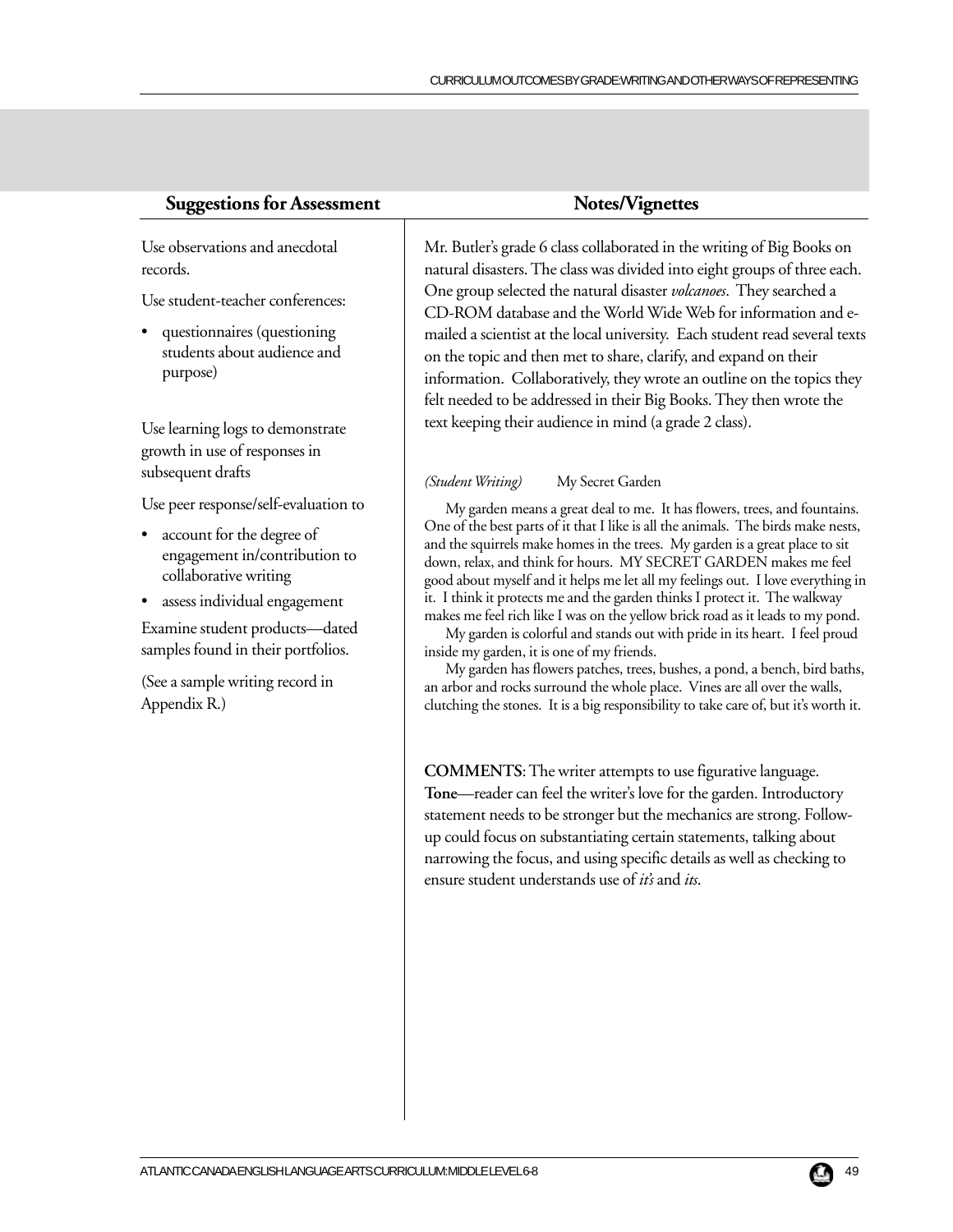**10. Students will be expected to use a range of strategies to develop effective writing and other ways of representing, and to enhance clarity, precision, and effectiveness.**

| <b>Outcomes</b>                                                                                                                                                                                       | <b>Suggestions for Teaching and Learning</b>                                                                                                                                                                                                                                                                                                                                                                                                                                                                                                                                                                   |
|-------------------------------------------------------------------------------------------------------------------------------------------------------------------------------------------------------|----------------------------------------------------------------------------------------------------------------------------------------------------------------------------------------------------------------------------------------------------------------------------------------------------------------------------------------------------------------------------------------------------------------------------------------------------------------------------------------------------------------------------------------------------------------------------------------------------------------|
| Grade 6<br>select from a range of pre-writing,<br>drafting, revising, editing,<br>proofreading, and presentation<br>strategies to develop effective<br>pieces of writing and other<br>representations | Provide ongoing mini-lessons and demonstrate various prewriting,<br>drafting, revising, editing, and presenting strategies and give opportunities<br>for students to write and use the strategies in meaningful writing<br>situations. Focus repeatedly on the practical skills and problems<br>encountered at each stage. Reinforce writing processes for students by<br>using and having students understand and use terms such as <i>first draft</i> ,<br>revision, editing, and final draft when talking about writing in school and<br>at home. (See Appendix U, for a sample writing process observation |
| use the conventions of written<br>language in final products<br>use technology with increasing<br>proficiency to create, revise, edit,                                                                | guide.)<br>Provide students with resources that are easy to locate in the classroom,<br>such as word lists, dictionaries, checklists, and samples of writing.<br>Provide students with time to think about their writing experiences and to<br>reflect on what they learned as they write in various formats.                                                                                                                                                                                                                                                                                                  |
| and publish texts<br>demonstrate commitment to<br>shaping pieces of writing and<br>other representations<br>select, organize, and combine<br>$\bullet$<br>relevant information from three             | Through questions and comments in writing conferences, reinforce for<br>students what the focus of each stage should be.<br>Use computers for the writing process by having students compose on<br>screen; revise text; insert and delete items; rearrange the order of words,<br>sentences, and paragraphs; correct errors; check spelling; and alter the<br>format. Use groups of students to edit the text co-operatively, make<br>tentative revisions and detailed explorations.                                                                                                                           |
| to five sources                                                                                                                                                                                       | Involve students in strategies for working in all phases of the research<br>process and other projects: semantic mapping-webbing, outlining for<br>content, note making, interviewing, formulating questions, publishing,<br>preparing visual support, oral presentation skills.<br>Invite local authors to share their knowledge and ideas about writing, as<br>well as their commitment to writing.                                                                                                                                                                                                          |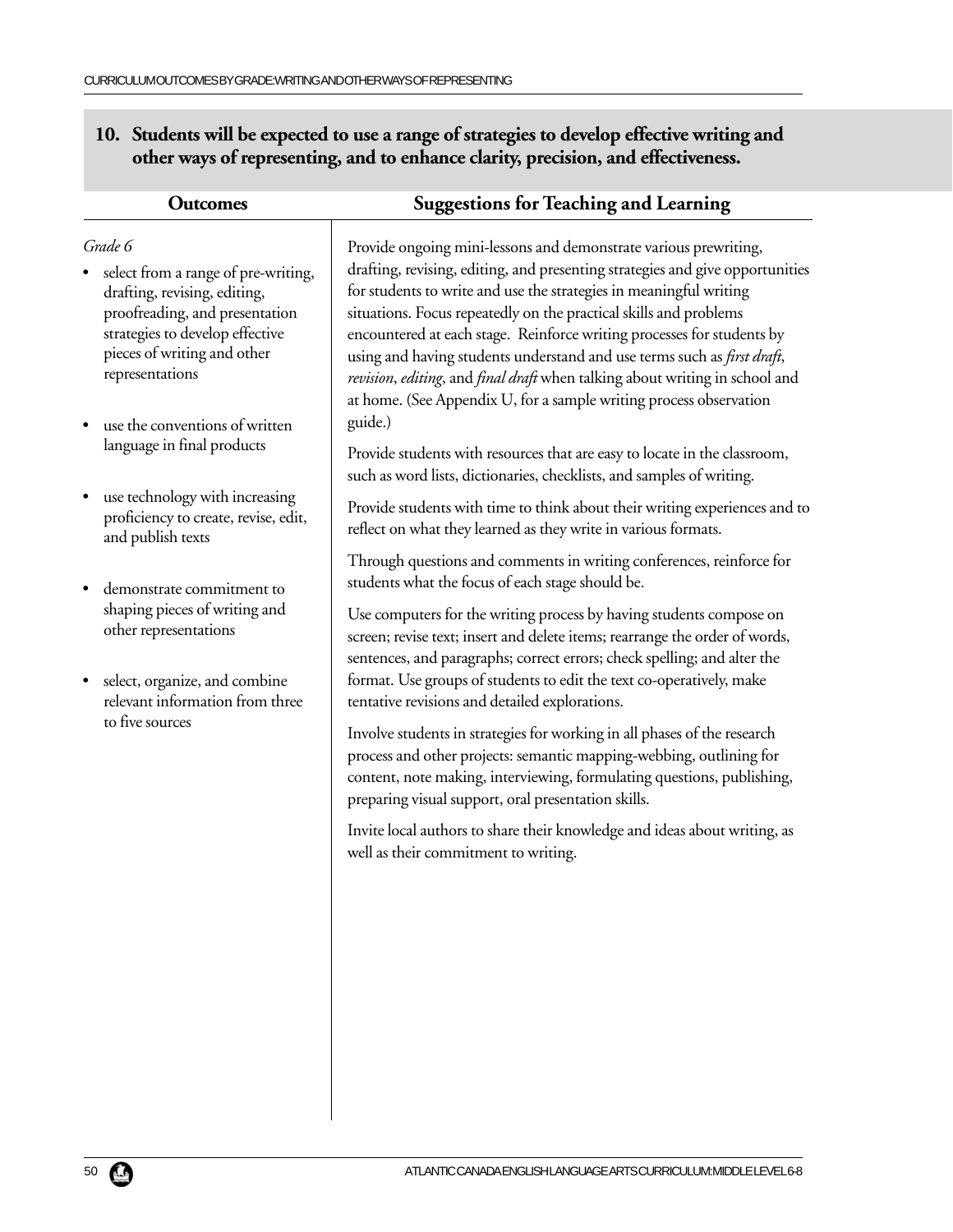| <b>Suggestions for Assessmen</b> |  |  |
|----------------------------------|--|--|

### t **Supplier Supplier Supplier Show Notes/Vignettes**

Use observations and anecdotal records, observing and noting the strategies and processes students are using and the areas where they need help.

Use student-teacher conferences, questioning/discussing strategies and processes the student is using.

Use learning logs/journals to note reflections on student learning.

Use samples in writing folder, noting varieties of sentence structures and conventions of written language.

Use teacher-made tests and assigned projects.

Use whole-class conferences and peer conferences.

Help students design and use their own questions to guide them as they revise, edit, and proofread their writing.

Use a carefully designed rubric for assessing the texts students produce. Give consideration to

- ideas and content
- organization
- voice and awareness of audience
- sentence fluency
- language conventions

John, a grade 6 student, presented his completed story to his teacher. The student used a word processor to compose and edit the finished product and was pleased with his efforts. In a peer editing session, however, a number of errors were detected (e.g. hair (here), there (their), etc.). This enabled the teacher to encourage all students to use other resources (dictionaries, thesauri, classmates, handbooks) in the editing process of their writing.

#### *(Student Writing)* SAILING

Sailing is one of my favorite sports. I've been sailing ever since I was 7 years old. In 1989 I started sailing around the Shediac Bay with my dad. The next year I started sailing school and four years later I'm still in sailing school passing levels. This summer I past level 4 and I'm now in level 5.

I've won four trophies at the school. My second year there I won Top Junior sailor because I was the best sailor in level 1 - 4 (I was in level 2). The next year I won two trophies, both for racing. One was for Mirror racing and the other was for Laser racing. I raced with Michael Jackman ( a friend of mine at the school) in both of them (I was in level 3). This summer (while I was in level 4) I won the same trophy that I won for laser racing last year only with someone else. I raced with Michael Winkle, a boy from Germany.

This summer I got my own laser. It's a little fourteen foot boat and it was made in 1982. My boat was perfect except for one problem, it leaked. Everyday at sailing school I would have to drain my boat for about ten to fifteen minutes everyday. Yesterday my dad brought my boat home and during the fall we plan to fix it and paint it again.

Sailing is a hobby of mine just like sports and collecting sport cards. If I get a good education have a good job and have a bit of spending money the first thing I would buy would be a Tanzer 26 (a big boat).

I like sailing because you get out in the fresh air. I like the salty wind breathing on your back and the sun steaming down on your face. Even though your hands are numb and your lips are blue you want to keep on going. When you almost have hypothermia and the air is thin you've got to push yourself to go further. Finally, when you don't feel good and the day is over and you have to go in. That ends another beautiful day.

I think sailing is a good sport. If I were you I would try sailing. Then you would know why I like sailing.

**COMMENTS**: The knowledge of the topic lends authority to the piece, and the spelling, mechanics, and usage, are generally strong. Follow-up discussion could focus on differentiating between *past* and *passed*, the overuse of parentheses, and the use of *you* in next-to-last paragraph.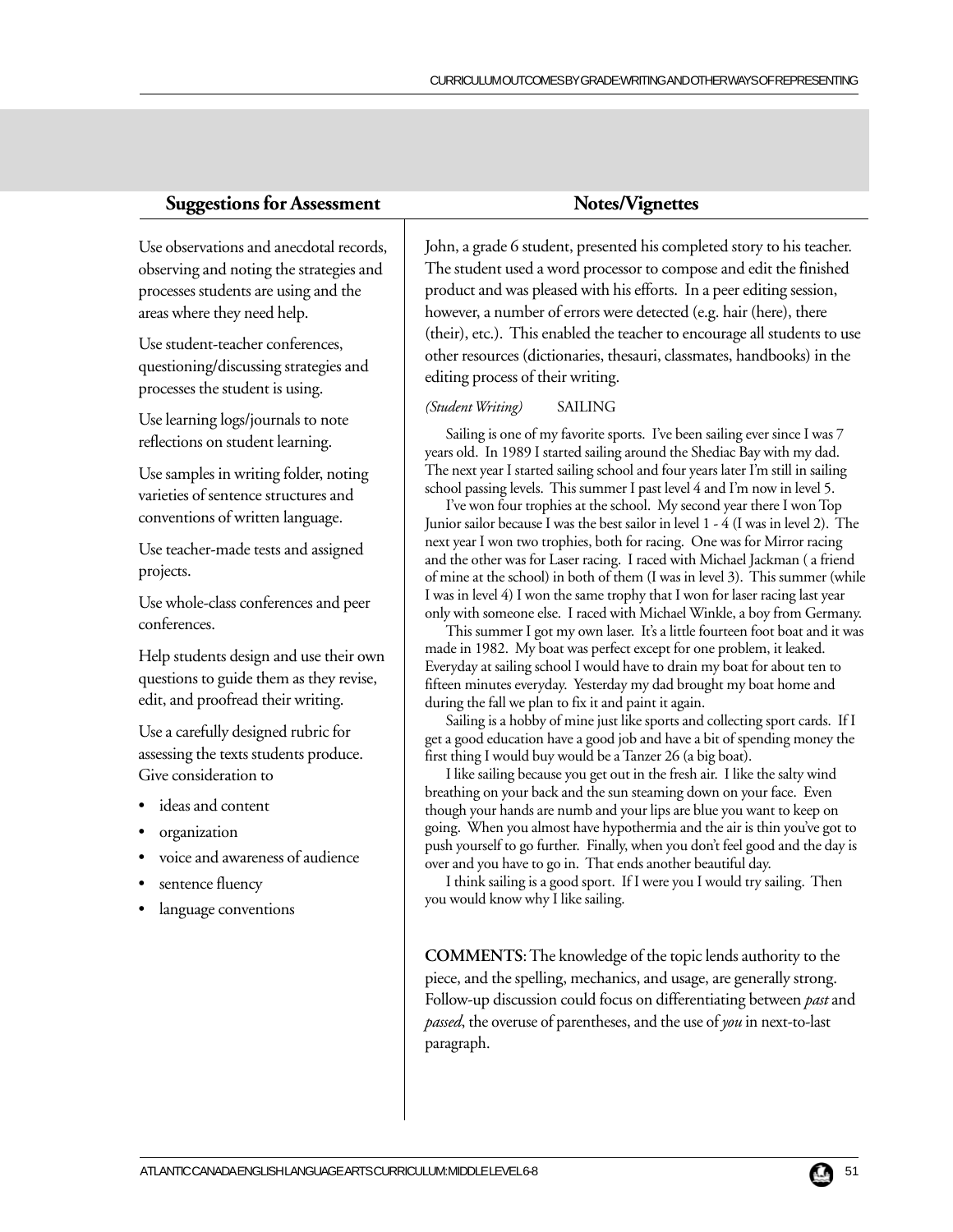## **1. Students will be expected to speak and listen to explore, extend, clarify, and reflect on their thoughts, ideas, feelings, and experiences.**

| <b>Outcomes</b>                                                                                                                                                                                                                                                                                                                                                                                                                                                                                                       | <b>Suggestions for Teaching and Learning</b>                                                                                                                                                                                                                                                                                                                                                                                                                                                                                                                                                                                                                                                                                                                                                                                                                                                                                                                                                                                                                                                                         |
|-----------------------------------------------------------------------------------------------------------------------------------------------------------------------------------------------------------------------------------------------------------------------------------------------------------------------------------------------------------------------------------------------------------------------------------------------------------------------------------------------------------------------|----------------------------------------------------------------------------------------------------------------------------------------------------------------------------------------------------------------------------------------------------------------------------------------------------------------------------------------------------------------------------------------------------------------------------------------------------------------------------------------------------------------------------------------------------------------------------------------------------------------------------------------------------------------------------------------------------------------------------------------------------------------------------------------------------------------------------------------------------------------------------------------------------------------------------------------------------------------------------------------------------------------------------------------------------------------------------------------------------------------------|
| Grade 7<br>recognize that contributions<br>from many participants are<br>needed to generate and sustain<br>discussions<br>know how and when to ask<br>questions that call for elaboration<br>and clarification; give appropriate<br>responses when asked for the<br>same information<br>express clearly and with<br>$\bullet$<br>conviction a personal point of<br>view, and be able to support that<br>position<br>listen attentively to grasp the<br>essential elements of a message,<br>and recognize and consider | Involve students in informal small-group discussion (such as peer<br>conferencing in writing, sharing responses to texts, planning projects) that<br>facilitate extending and clarifying their ideas, feelings, and thoughts.<br>Encourage whole-class and/or small-group discussion, sometimes referred<br>to as booktalks or literature circles, where students share with peers a very<br>brief response to a book they have read.<br>Encourage student presentations (e.g. poetry reading, skits, role-playing.<br>Discuss effective speaking and listening strategies and have the class create<br>a poster listing the strategies they have generated.<br>Have students listen to a carefully selected song and in groups discuss<br>topics such as stereotypes, message(s), theme(s), word choice, and literary<br>and musical techniques.<br>Provide for classroom discussion on multimedia or other school assembly<br>presentations in which student opinions are shared and questions emerge<br>for further consideration.<br>Encourage all students to participate in speaking and listening activities. |
| supporting details                                                                                                                                                                                                                                                                                                                                                                                                                                                                                                    |                                                                                                                                                                                                                                                                                                                                                                                                                                                                                                                                                                                                                                                                                                                                                                                                                                                                                                                                                                                                                                                                                                                      |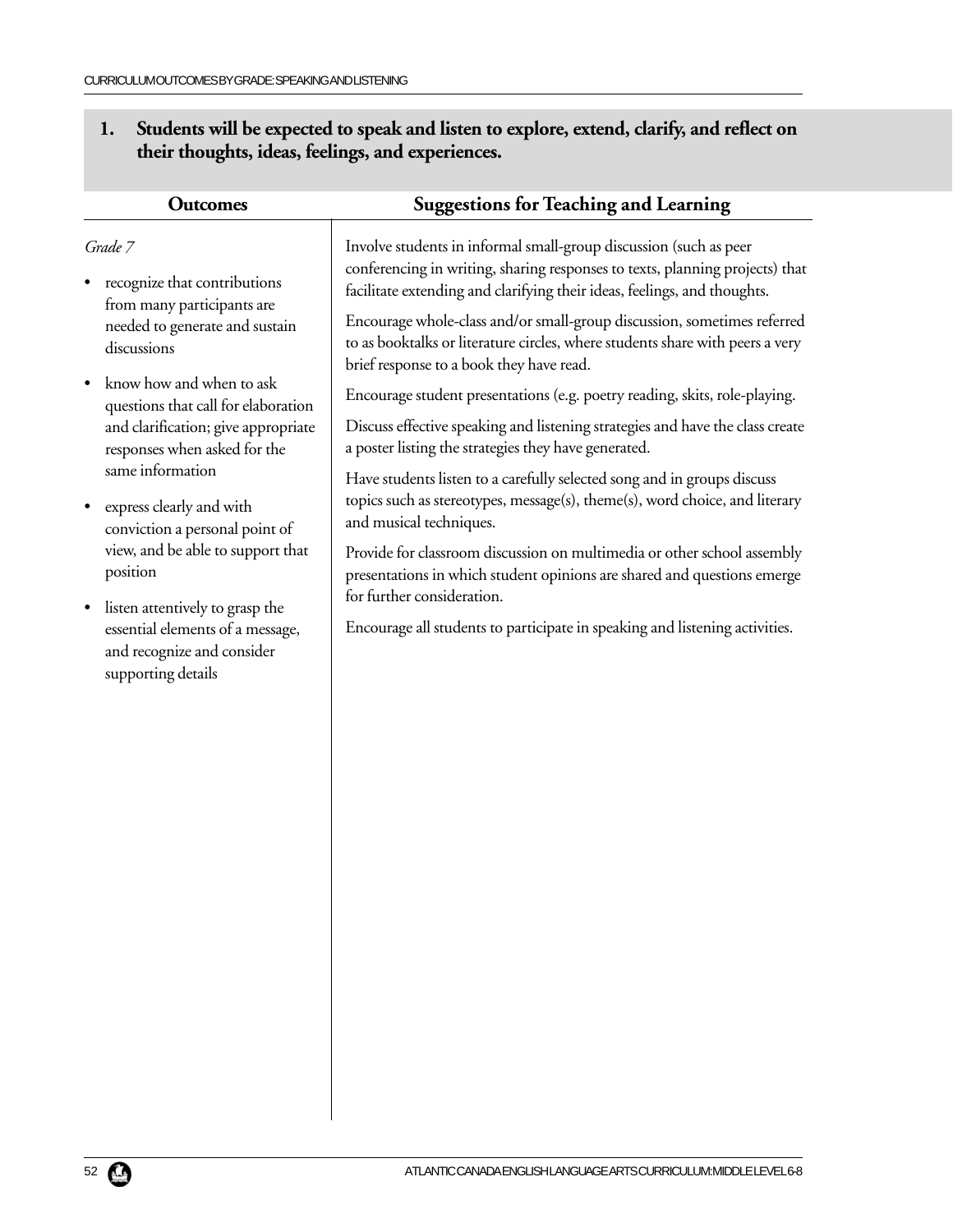| <b>Suggestions for Assessment</b>                                                                                                                                                                                                              | Notes/Vignettes                                                                                                                                |
|------------------------------------------------------------------------------------------------------------------------------------------------------------------------------------------------------------------------------------------------|------------------------------------------------------------------------------------------------------------------------------------------------|
| Informal                                                                                                                                                                                                                                       | Ideas for In-Class Presentations                                                                                                               |
| Through observation notes or checklists, record the extent to which<br>students ask for and offer elaboration, express personal points of view,<br>support opinions, offer ideas, and/or recognize when further clarification<br>is necessary. | I try to find all sorts of interesting<br>ways for students to become<br>involved in oral presentations.<br>Two ideas that are popular with my |
| Formal                                                                                                                                                                                                                                         | grade seven students are Artifact Day<br>and Mystery Day. On Artifact Day                                                                      |
| Develop with students predetermined criteria for a specific event. Students<br>and teachers reflect upon the application of this criteria following the<br>speaking/listening event.                                                           | students bring to school any articles<br>more than fifty years old to share<br>with classmates. The artifacts might                            |
| Suggested Activities                                                                                                                                                                                                                           | be an old diary, a photo, a collection                                                                                                         |
| with students, create a marking rubric according to the listening/<br>speaking activity being assessed (See Appendices L, M, and N.)                                                                                                           | of letters, a cooking implement<br>They also enjoy Mystery Day when<br>they bring in an article and, working                                   |
| following a listening activity, have students generate questions about<br>$\bullet$<br>the topic with which to test one another                                                                                                                | in groups, they discuss and come to a<br>consensus on the article's function.                                                                  |
| observe students during a presentation and note listening behaviours.<br>Share observations with students                                                                                                                                      | After the groups share their ideas, the<br>real function is revealed by the<br>person who brought in the article.                              |
| tape a radio newscast (or short program) and have students listen and<br>then write down the gist of the program; compare what they have                                                                                                       | middle level teacher                                                                                                                           |

written to what their peers have written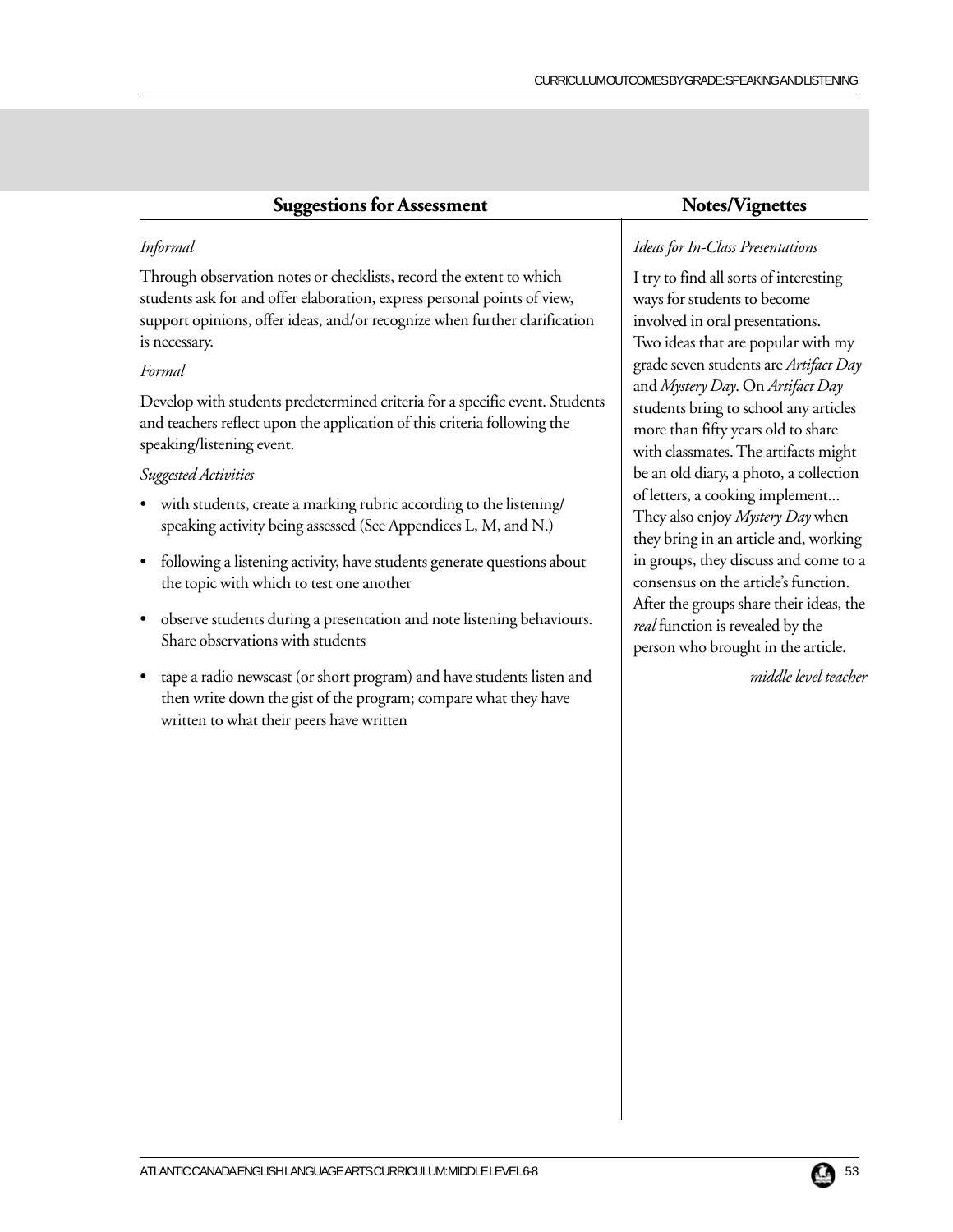## **2. Students will be expected to communicate information and ideas effectively and clearly, and to respond personally and critically.**

| <b>Outcomes</b>                                                                                                                                                                                                           | <b>Suggestions for Teaching and Learning</b>                                                                                                                                                                                                                                                                                               |
|---------------------------------------------------------------------------------------------------------------------------------------------------------------------------------------------------------------------------|--------------------------------------------------------------------------------------------------------------------------------------------------------------------------------------------------------------------------------------------------------------------------------------------------------------------------------------------|
| Grade 7                                                                                                                                                                                                                   | Have students introduce and thank classroom guests.                                                                                                                                                                                                                                                                                        |
| participate in small-group<br>conversation and whole-class<br>discussion, recognizing that there<br>are a range of strategies that<br>contribute to effective talk<br>recognize that different purposes                   | As a whole class, have students consider school and/or community issues<br>(e.g. dress code, skateboarding restrictions) that concern them personally.<br>In groups, have them develop a response to the issue and present it to the<br>whole class.<br>Through class discussion, create a rubric for effective speaking and<br>listening. |
| and audiences influence<br>communication choices such as                                                                                                                                                                  | Using student generated rubrics for speaking, have students evaluate taped<br>documentaries, etc.                                                                                                                                                                                                                                          |
| vocabulary, sentence structure,<br>rate of speech, and tone during<br>talk; consider appropriate<br>communication choices in<br>various speaking contexts                                                                 | Following oral instructions from an expert, have students construct<br>origami, do a science experiment, cover a book, etc.                                                                                                                                                                                                                |
| follow instructions and respond<br>$\bullet$<br>to questions and directions                                                                                                                                               |                                                                                                                                                                                                                                                                                                                                            |
| evaluate speakers and the<br>$\bullet$<br>effectiveness of their talk in<br>particular contexts; identify the<br>verbal and non-verbal language<br>cues used by speakers (e.g.<br>repetition, volume, and eye<br>contact) |                                                                                                                                                                                                                                                                                                                                            |
|                                                                                                                                                                                                                           |                                                                                                                                                                                                                                                                                                                                            |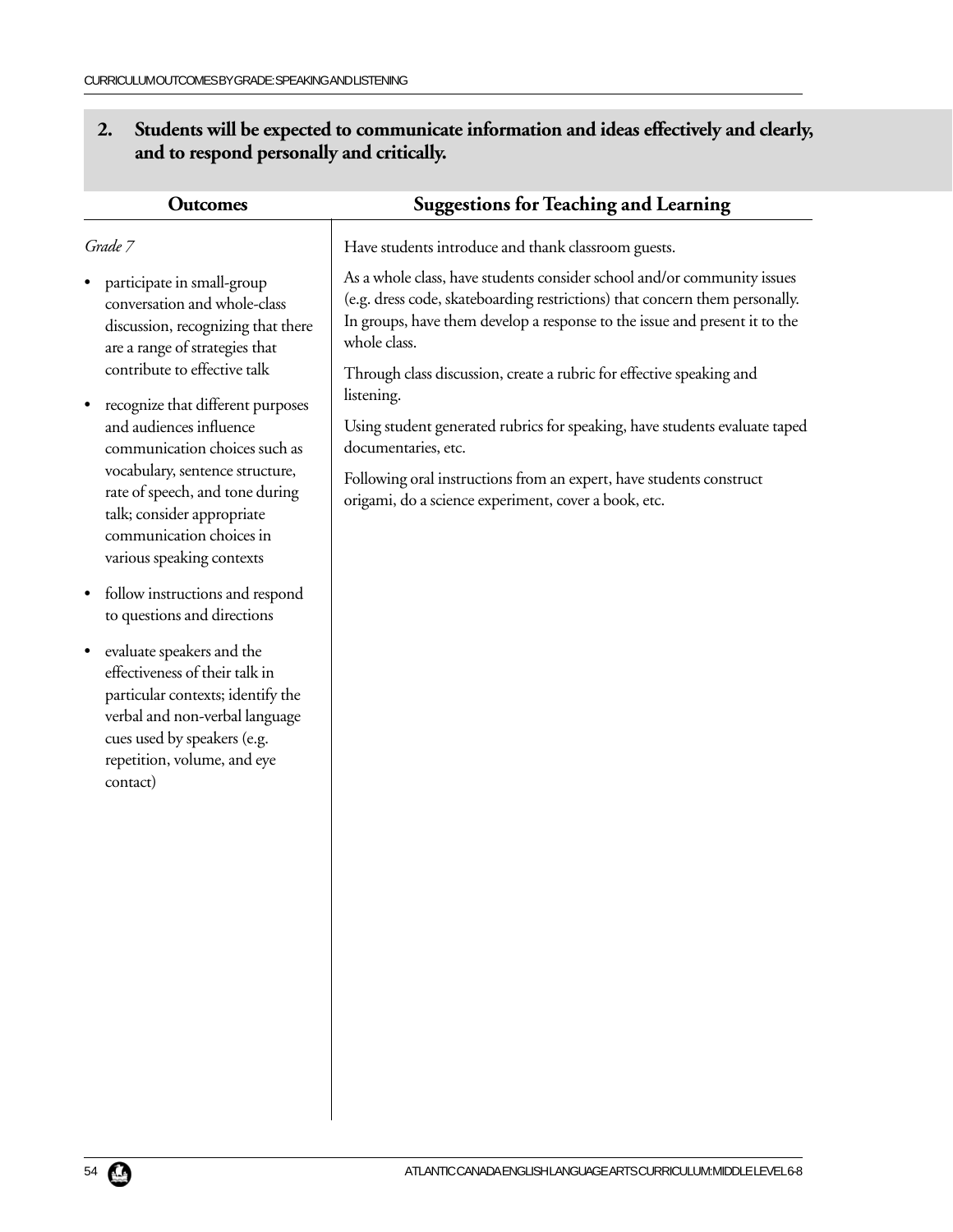| ÐО                                                                                                                                                                                              |                                                                                                                                           |
|-------------------------------------------------------------------------------------------------------------------------------------------------------------------------------------------------|-------------------------------------------------------------------------------------------------------------------------------------------|
| Have students conduct peer assessments, using student-generated                                                                                                                                 | One variation on oral presenta                                                                                                            |
| marking rubrics to match the speaking/listening activity.                                                                                                                                       | that has been very successful w                                                                                                           |
| Audiotape or videotape student presentations for self-assessment.                                                                                                                               | students (especially those who<br>shy) is to have them read to a s                                                                        |
| Have students use portfolios to keep a record of their own and teacher's                                                                                                                        | group of listeners whom they l                                                                                                            |
| assessments of their oral presentations.                                                                                                                                                        | chosen. As a class we generate                                                                                                            |
| Conference with students to assess growth in listening/speaking skills                                                                                                                          | criteria for assessing an oral rea                                                                                                        |
| according to collected assessments, and set speaking/listening goals.                                                                                                                           | and the listeners assess the read                                                                                                         |
| Arrange students in small groups and have each group produce, perform,<br>and videotape an oral presentation. Tapes are viewed and evaluated by the<br>small groups or by the class as a whole. | based on the criteria. The read<br>hands in an audiotape of the n<br>along with the assessments dor<br>their listeners. After listening t |

Create a continuum of speaking/listening skills (e.g. *Beginner*, *Needs Work*, *Almost There*, and *Expert*) that students can use to self-assess their progress along the continuum.

## **Suggestions for Assessment** Notes/Vignettes

ations that has been very successful with students (especially those who are small have chosen. As a class we generate the ading, ding based on the criteria. The reader eading ne by 1g to the reading, the reader and listeners meet with me to discuss their assessments of the oral presentation.

*middle level teacher*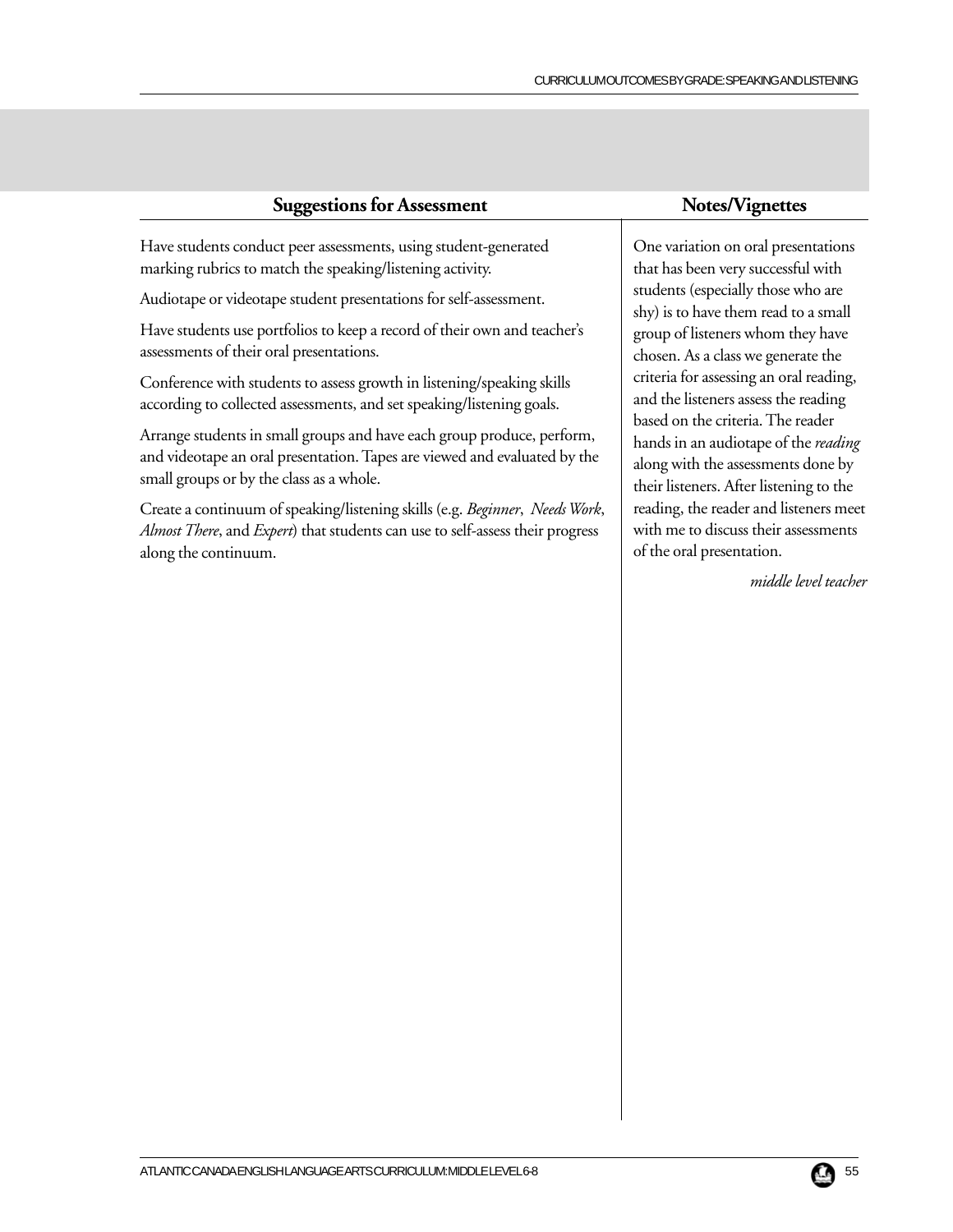## **3. Students will be expected to interact with sensitivity and respect, considering the situation, audience, and purpose.**

| <b>Outcomes</b>                                                                                                                                                                                                                                                   | <b>Suggestions for Teaching and Learning</b>                                                                                    |
|-------------------------------------------------------------------------------------------------------------------------------------------------------------------------------------------------------------------------------------------------------------------|---------------------------------------------------------------------------------------------------------------------------------|
| Grade 7                                                                                                                                                                                                                                                           | Discuss effective listening/speaking strategies and create a class poster<br>listing them.                                      |
| demonstrate active speaking and<br>listening skills such as making eye<br>contact, rephrasing when                                                                                                                                                                | Have students role-play appropriate and inappropriate audience behaviour<br>and discuss how each behaviour affects the speaker. |
| appropriate, clarifying<br>comments, extending, refining,                                                                                                                                                                                                         | Have the class develop a speaking and listening Code of Etiquette and<br>display it in the classroom.                           |
| and/or summarizing points<br>already made                                                                                                                                                                                                                         | Have students introduce and thank guest speakers.                                                                               |
| demonstrate a respect for others<br>$\bullet$<br>by developing effective ways to                                                                                                                                                                                  | Involve students in conflict-resolution activities where they have to resolve<br>an issue which they have agreed to discuss.    |
| express personal opinions such<br>that reflect sensitivity to others,<br>including those whose culture<br>and language are different                                                                                                                              | Have students listen to television interviews with a focus on detecting<br>evidence of bias or prejudice.                       |
| recognize that spoken language<br>$\bullet$<br>reveals values and attitudes such<br>as bias, beliefs, and prejudice;<br>understand how language is used<br>to influence and manipulate                                                                            |                                                                                                                                 |
| recognize that different situations<br>$\bullet$<br>(interviews, speeches, debates,<br>conversation) require different<br>speaking and listening<br>conventions (questioning<br>techniques, persuasive talk,<br>formal language) appropriate to<br>the situations |                                                                                                                                 |
|                                                                                                                                                                                                                                                                   |                                                                                                                                 |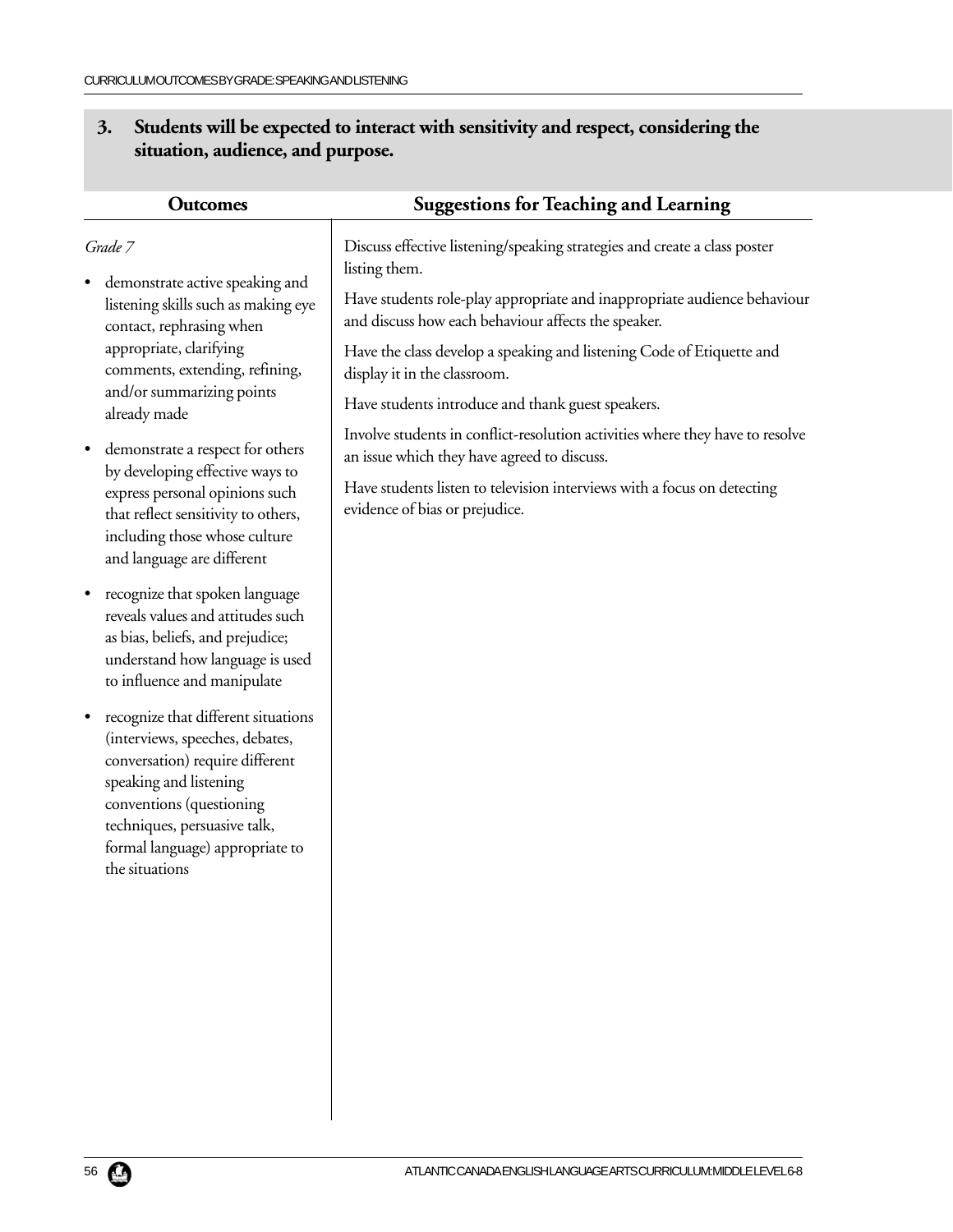| <b>Suggestions for Assessment</b> |  |
|-----------------------------------|--|
|-----------------------------------|--|

Observe students during a presentation and note listening behaviours.

Provide opportunities for all students to receive constructive feedback on the strengths of their speaking and listening.

Have students develop a personal goal for improving their listening/ speaking skills; have students write this goal in several places (in their journals, on a classroom display, in a note on the fridge at home, in their lockers, etc.) to remind them of the goals they have chosen; at the end of the month, each student assesses whether he/she has reached this individual goal and either sets a new one or continues working on the same one.

With students, create a profile of a *good group member*; then, after group work, have students evaluate themselves and their peers, using the profile.

In order for students to become aware of their oral communication skills, provide opportunities for students to listen to themselves on tape; then have them assess their own strengths and weaknesses in listening/speaking.

#### **Notes/Vignettes**

#### Classroom Activity

During a novel study, students applied this speaking and listening outcome to characters in the novel at different times and for different events: e.g. 'Shane (in Marilyn Halvorson's *Cowboys Don't Cry*) interacted with sensitivity and respect when…'

middle level teacher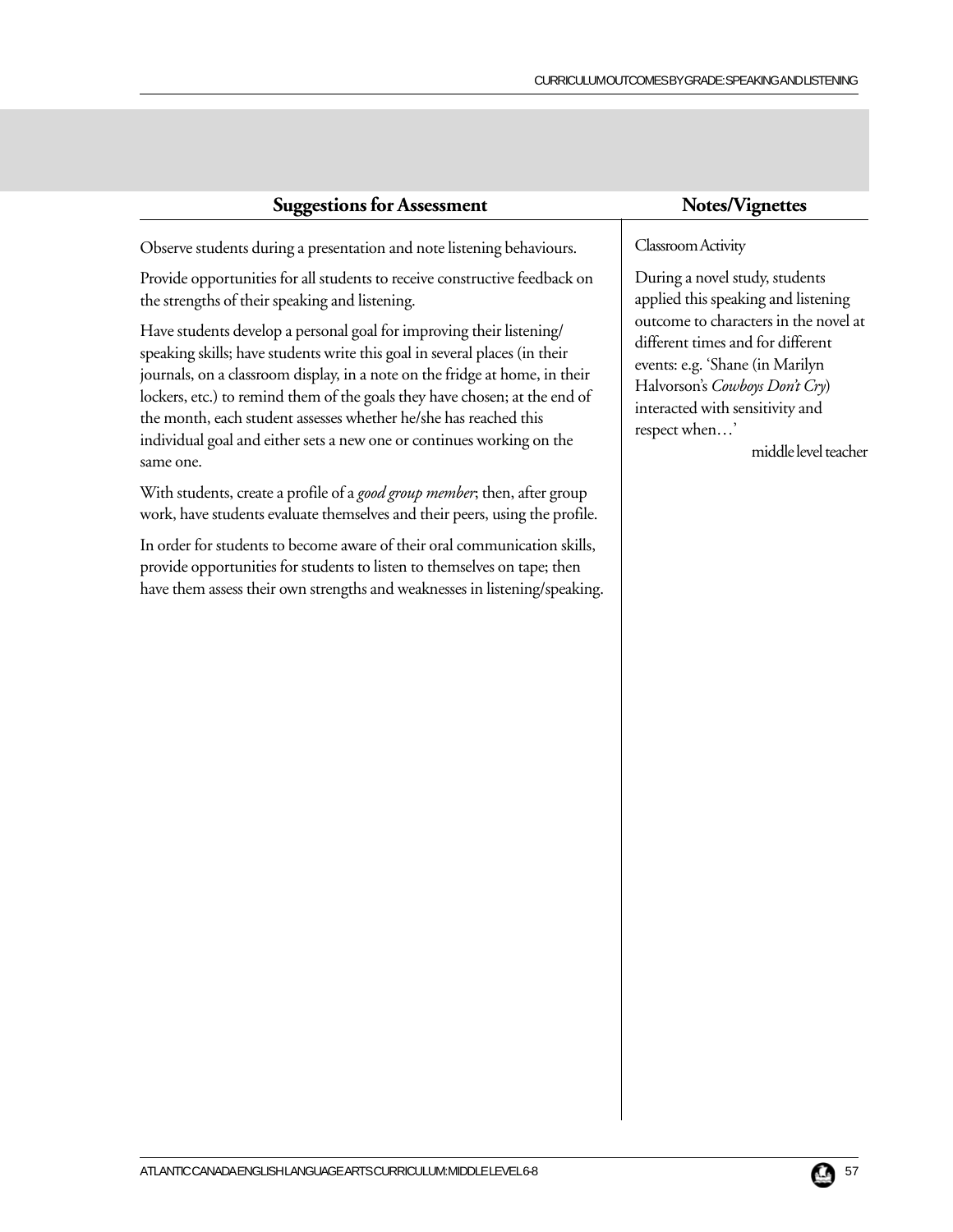## **4. Students will be expected to select, read, and view with understanding a range of literature, information, media, and visual texts.**

|           | <b>Outcomes</b>                                                                                                                                                                                                                                                                                                                                                           | <b>Suggestions for Teaching and Learning</b>                                                                                                                  |
|-----------|---------------------------------------------------------------------------------------------------------------------------------------------------------------------------------------------------------------------------------------------------------------------------------------------------------------------------------------------------------------------------|---------------------------------------------------------------------------------------------------------------------------------------------------------------|
|           | Grade 7<br>select texts that address their                                                                                                                                                                                                                                                                                                                                | Establish a rich reading/viewing environment by displaying and<br>encouraging the use of a variety of texts (picture books, newspapers,<br>cartoons, novels). |
|           | learning needs and range of special<br>interests                                                                                                                                                                                                                                                                                                                          | Have students develop a reading community where they regularly respond<br>to and interpret text in discussions.                                               |
| $\bullet$ | read widely and experience a<br>variety of young adult fiction and<br>literature from different provinces                                                                                                                                                                                                                                                                 | Have students share their understanding of a text through personal<br>responses (prediction, memories, quotes, questions, etc.).                              |
|           | and countries                                                                                                                                                                                                                                                                                                                                                             | Have students set attainable reading goals that include a rich selection of<br>reading material.                                                              |
| $\bullet$ | demonstrate an awareness of<br>how authors use pictorial,<br>typographical, and organizational                                                                                                                                                                                                                                                                            | Model and discuss strategies for reading and interpreting different texts<br>(social studies, science, math, novels, etc.).                                   |
|           | devices such as photos, titles,                                                                                                                                                                                                                                                                                                                                           | Model reading texts aloud for clarification.                                                                                                                  |
|           | headings, and bold print to<br>achieve certain purposes in their<br>writing, and begin to use those                                                                                                                                                                                                                                                                       | Use class discussions to develop an understanding of text and to explore<br>possible interpretations of a text.                                               |
|           | devices more regularly to construct<br>meaning and enhance                                                                                                                                                                                                                                                                                                                | Have students examine advertising techniques and assess for themselves<br>the validity of these advertisements.                                               |
|           | understanding                                                                                                                                                                                                                                                                                                                                                             | Model how to find the meaning of words, using cueing systems such as                                                                                          |
|           | develop some independence in<br>recognizing and using various<br>reading and viewing strategies<br>(predicting, questioning, etc.) and<br>in using cueing systems<br>(graphophonic, contextual,<br>syntactic, etc.) to construct<br>meaning; apply and develop these<br>strategies and systems while<br>reading and viewing increasingly<br>complex print and media texts | contextual, syntactic, and graphophonic.                                                                                                                      |
|           | talk and write about the various<br>processes and strategies readers<br>and viewers apply when<br>constructing meaning from<br>various texts; recognize and<br>articulate personal processes and<br>strategies used when reading or<br>viewing various texts                                                                                                              |                                                                                                                                                               |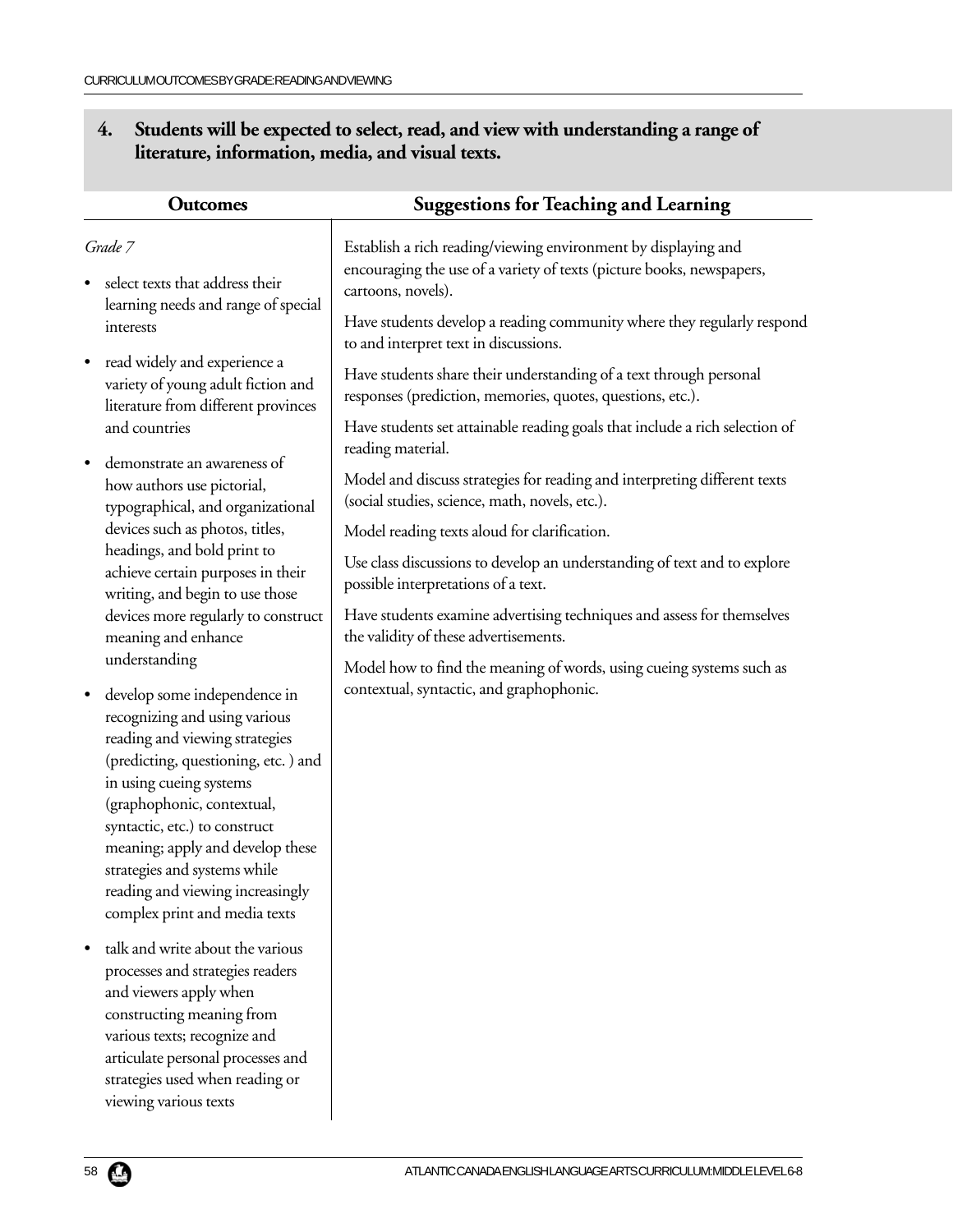Use students' reading logs/charts to assess the variety of texts read and viewed.

Record classroom observations, noting when students

- express preferences
- articulate reasons for choice of text
- talk about texts, going beyond a simple retelling
- explain why particular texts matter to them
- demonstrate an awareness of the different approaches to reading or viewing a text
- use a variety of reading strategies and skills
- demonstrate an awareness of the different features of texts

Use students' response journals and classroom discussions to monitor their reading and viewing comprehension.

Use students' writing and other products to assess their understanding of a text.

Have students set personal reading goals each month (see the adjacent Notes/ Vignettes section); be sure they understand that a goal should be challenging, but attainable. At the end of each month, have students assess whether or not they have achieved their goals and, if the individual goals were not achieved, have them offer a rationale as to why.

#### Classroom Activity

I have developed a chart that students keep at the front of their response journals.

| Type of text/<br>Genre               |  | 13 | $\vert 4 \vert$ | 15 | 16 |  |
|--------------------------------------|--|----|-----------------|----|----|--|
| Fiction<br>Mystery<br>Poetry<br>Etc. |  |    |                 |    |    |  |

Students check off what they read. Once they have 2–3 checkmarks (this can be different for each individual and decided in a teacher/student conference) they must go on to another type of text.

middle level teacher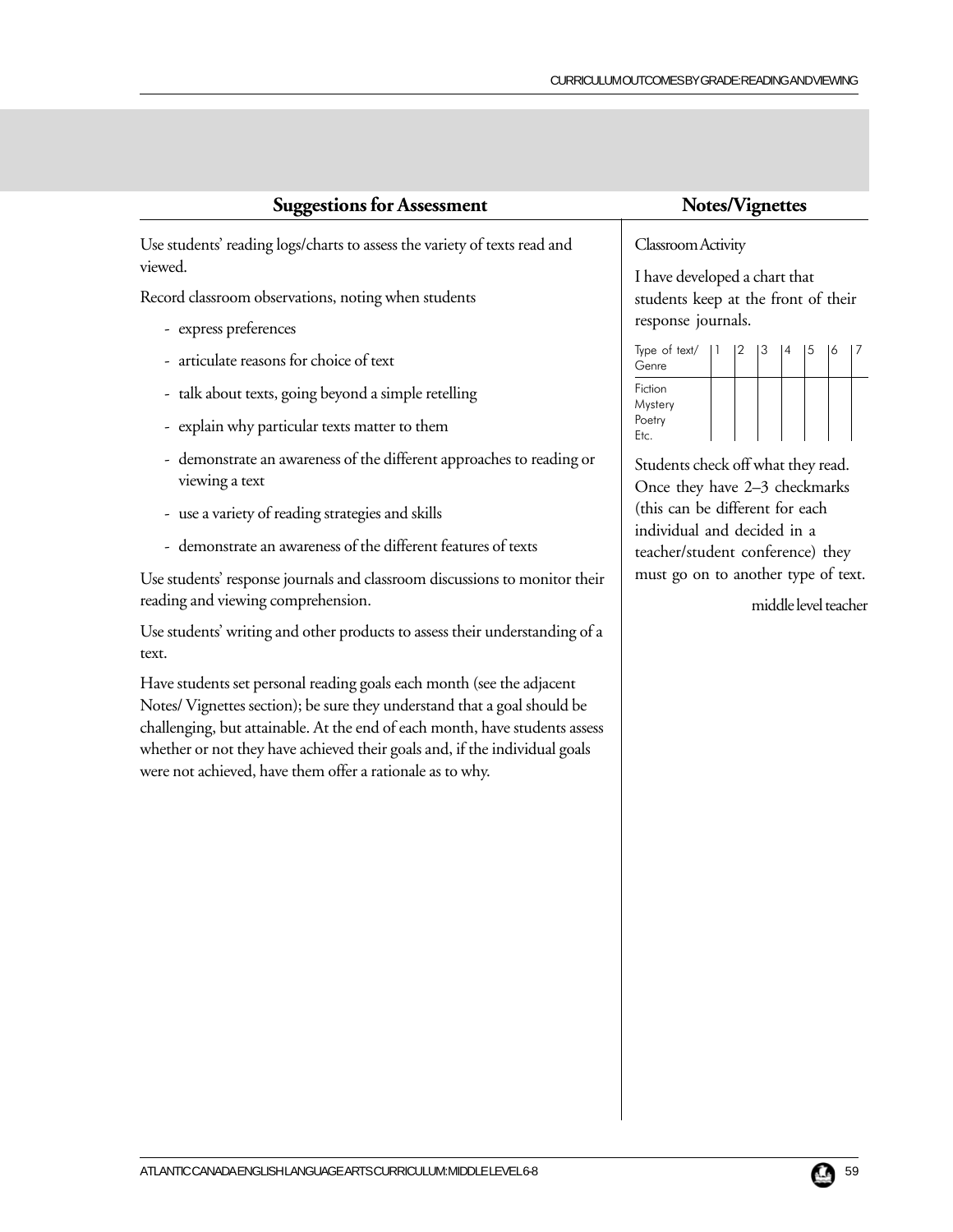## **5. Students will be expected to interpret, select, and combine information, using a variety of strategies, resources, and technologies.**

| <b>Outcomes</b>                                                                                                                                                                                                                                                                                                                                                                                                                                          | <b>Suggestions for Teaching and Learning</b>                                                                                                                                                                                                                                                                                                                                                                                                                                                                                                                                                                                                                                                                                                                                                                                                                                                                                                                                                                                                                                                                                                                                              |
|----------------------------------------------------------------------------------------------------------------------------------------------------------------------------------------------------------------------------------------------------------------------------------------------------------------------------------------------------------------------------------------------------------------------------------------------------------|-------------------------------------------------------------------------------------------------------------------------------------------------------------------------------------------------------------------------------------------------------------------------------------------------------------------------------------------------------------------------------------------------------------------------------------------------------------------------------------------------------------------------------------------------------------------------------------------------------------------------------------------------------------------------------------------------------------------------------------------------------------------------------------------------------------------------------------------------------------------------------------------------------------------------------------------------------------------------------------------------------------------------------------------------------------------------------------------------------------------------------------------------------------------------------------------|
| Grade 7<br>identify and articulate personal<br>needs and personal learning<br>needs with growing clarity and<br>some independence<br>become increasingly aware of and<br>$\bullet$<br>use periodically the many print<br>and non-print avenues and<br>sources (Internet, documentaries,<br>interviews) through which<br>information can be accessed and<br>selected<br>use research strategies such as<br>issue mapping and webbing to<br>guide research | Have each student write down what they already know about a chosen<br>topic. As student information is read, categorize it on the board; this will<br>show where gaps are and where research is needed.<br>Have students examine how writers use graphic aids such as headings,<br>boldface print, and graphics to indicate key points.<br>Have students use the strategy of categorizing, using maps and diagrams to<br>help organize and combine information. (See Appendix A.)<br>Model the use of resources for the students: dictionaries, thesauri,<br>encyclopedias, non-fiction, Internet, and multimedia.<br>Review with students, with the help of the teacher-librarian, how to<br>search, locate, and select information from a variety of resources<br>(databases, print and electronic encyclopedias, Internet, interviews,<br>surveys, etc.). (See the Research Process.)<br>Assess students' abilities to skim, scan, view, and listen to information to<br>determine what is relevant to their topics; work with those students who<br>need to develop these research skills.<br>Have students make preliminary outlines, using questions to be answered<br>by research. |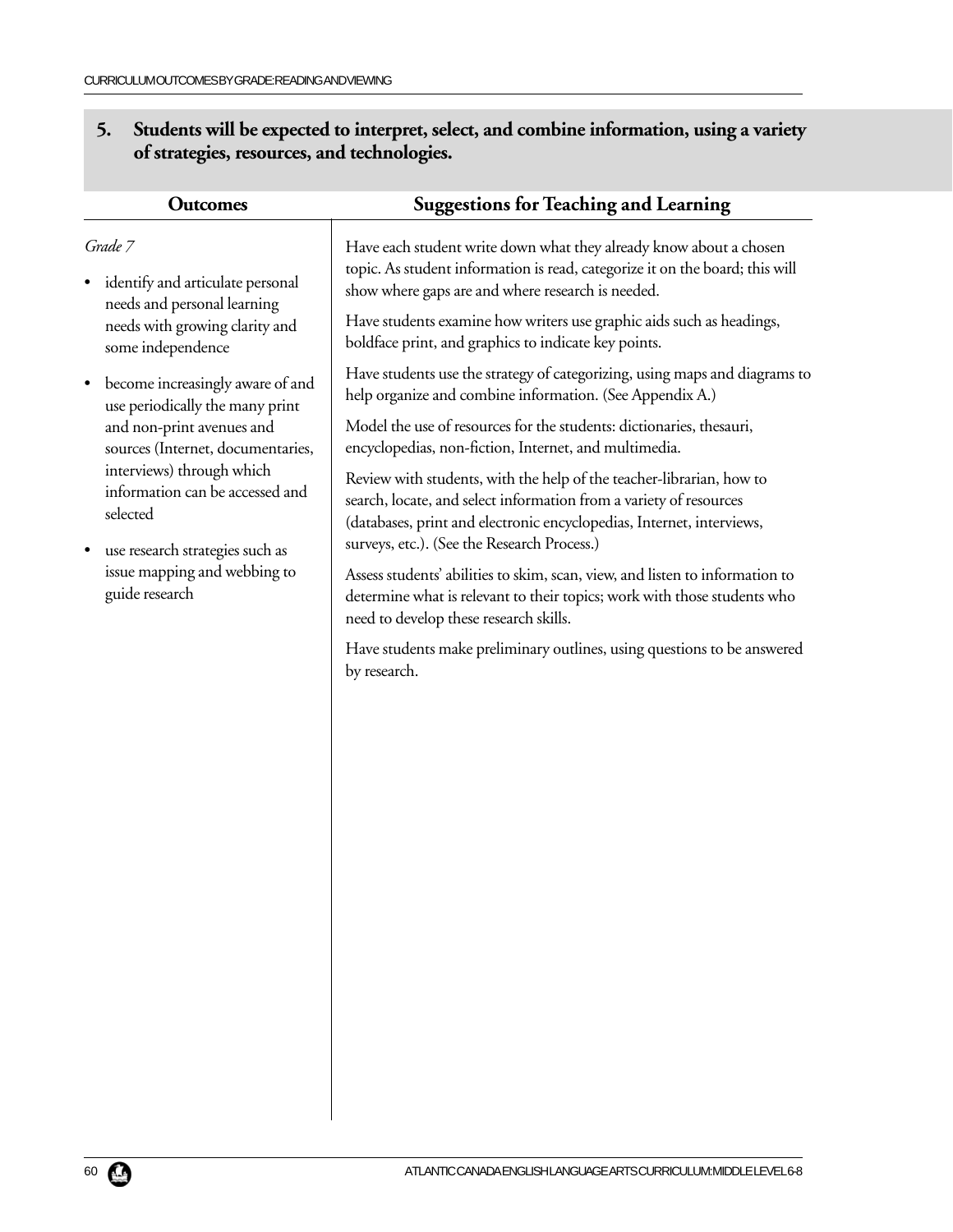| <b>Suggestions for Assessment</b>                                                                                                                                                                                                                                                                                                                                                                                                                                    | Notes/Vignettes                                                                                                                                                                                                                                                                                                                                                                                                                                                                                                                                                         |
|----------------------------------------------------------------------------------------------------------------------------------------------------------------------------------------------------------------------------------------------------------------------------------------------------------------------------------------------------------------------------------------------------------------------------------------------------------------------|-------------------------------------------------------------------------------------------------------------------------------------------------------------------------------------------------------------------------------------------------------------------------------------------------------------------------------------------------------------------------------------------------------------------------------------------------------------------------------------------------------------------------------------------------------------------------|
| Have teacher-student conferences and interviews.<br>Use journals and logs in which students reflect and examine their research<br>skills—what they learned about gathering information.<br>Organize class or group discussions to assess the process skills and<br>strategies used in researching.<br>Assess students' research skills through classroom observation and<br>evaluation of final products.<br>Examine students' note-making skills. (See Appendix C.) | Classroom Activity<br>The opening of the causeway gates<br>was a topic of discussion in our area.<br>In conjunction with the science<br>teacher, a project was developed.<br>Two speakers, one on each side of<br>the issue, presented their reasons for<br>opening or closing the river gates.<br>With notes from the presentations<br>and information from the media,<br>students prepared a report in which<br>they presented their opinions on this<br>issue. Each student had to present<br>and justify his/her point of view in a<br>persuasive piece of writing. |
|                                                                                                                                                                                                                                                                                                                                                                                                                                                                      | middle level teacher                                                                                                                                                                                                                                                                                                                                                                                                                                                                                                                                                    |
|                                                                                                                                                                                                                                                                                                                                                                                                                                                                      |                                                                                                                                                                                                                                                                                                                                                                                                                                                                                                                                                                         |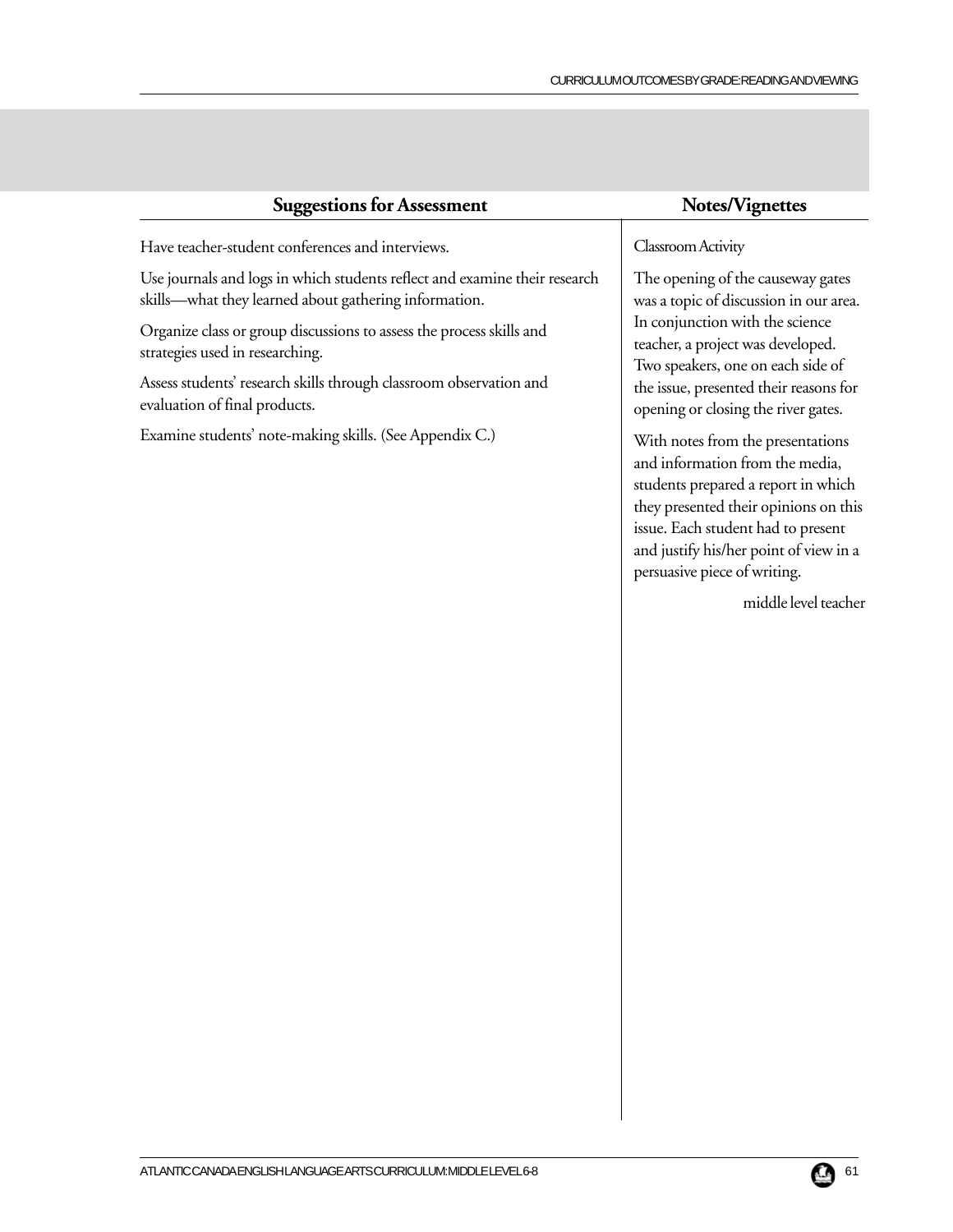# **6. Students will be expected to respond personally to a range of texts.**

| <b>Outcomes</b>                                                                                                                                                                             | <b>Suggestions for Teaching and Learning</b>                                                                                                                                                                                                                |
|---------------------------------------------------------------------------------------------------------------------------------------------------------------------------------------------|-------------------------------------------------------------------------------------------------------------------------------------------------------------------------------------------------------------------------------------------------------------|
| Grade 7<br>extend personal responses, either<br>orally or in writing, to print and<br>non-print texts by explaining in<br>some detail initial or basic<br>reactions to those texts          | Have students illustrate their favourite part of a story by designing a story<br>poster that will be used to advertise the selection. A variety of mediums<br>and tools can be used.                                                                        |
|                                                                                                                                                                                             | Have students decide on a specific theme or issue, then have them prepare<br>a list of questions they might use in an interview with the main character<br>or the author; next, have them write a response to the information<br>obtained in the interview. |
| make evaluations or judgments<br>about texts and learn to express<br>personal points of view                                                                                                | Pair students with a child from a younger grade classroom and have them<br>share a book; have them create responses to their experiences.                                                                                                                   |
| while learning to express personal<br>points of view, develop the ability<br>to find evidence and examples in<br>texts to support personal views<br>about themes, issues, and<br>situations | Have students, while they read, keep reading logs of words, thoughts,<br>phrases, styles, etc. that they find interesting; students can refer to their<br>logs when they write.                                                                             |
|                                                                                                                                                                                             | Have students prepare and perform short skits to show their favourite<br>parts of a story.                                                                                                                                                                  |
|                                                                                                                                                                                             | Present students with a photograph, painting, sculpture, etc., and have<br>them write a response telling how it makes them feel.                                                                                                                            |
|                                                                                                                                                                                             | Have students watch their favourite TV programs and create responses to<br>them, evaluating the type of viewers they might attract.                                                                                                                         |
|                                                                                                                                                                                             | As students practise speeches, have others respond to the speaker orally or<br>in writing, giving critical feedback, framed positively, to help improve the<br>speech.                                                                                      |
|                                                                                                                                                                                             | Given the opportunity to attend a theatrical performance, students can<br>create personal responses which describe what they thought of it.                                                                                                                 |
|                                                                                                                                                                                             |                                                                                                                                                                                                                                                             |
|                                                                                                                                                                                             |                                                                                                                                                                                                                                                             |
|                                                                                                                                                                                             |                                                                                                                                                                                                                                                             |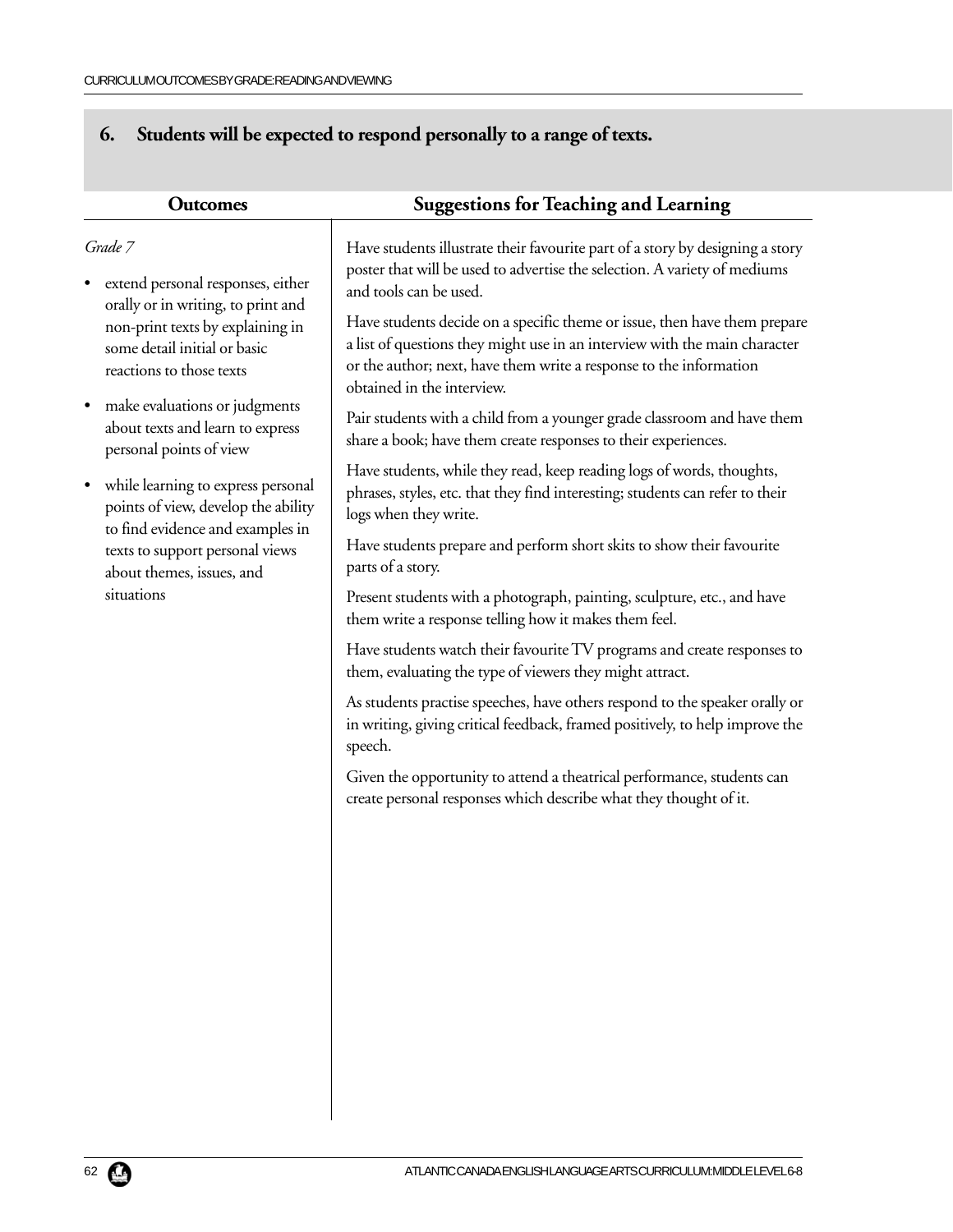| <b>Suggestions for Assessment</b>                                                                                                                                                                                                                                                                                                                                       | Notes/Vignettes                                                                                                                                            |  |
|-------------------------------------------------------------------------------------------------------------------------------------------------------------------------------------------------------------------------------------------------------------------------------------------------------------------------------------------------------------------------|------------------------------------------------------------------------------------------------------------------------------------------------------------|--|
| Make informal classroom observations, noting when students share<br>personal responses to a text; express a point of view about a text, and offer<br>support for that view, using information from the text; question things in<br>the text that are confusing; make personal connections to the text; and/or<br>make connections with themes and ideas in other texts. | Vignette<br>I have my students write personal<br>responses to the music they are<br>currently enjoying. I have them<br>bring in the words to a song, which |  |
| If you wish to assign a value to personal responses, work with students to<br>develop the criteria for evaluating responses; some suggestions follow:                                                                                                                                                                                                                   | we read and discuss before<br>listening to the song. They write<br>responses as we listen to the song a<br>second or third time, and then share            |  |
| - Is the content detailed?                                                                                                                                                                                                                                                                                                                                              |                                                                                                                                                            |  |
| - Are the students personally involved in their responses?                                                                                                                                                                                                                                                                                                              | these responses with a peer.                                                                                                                               |  |
| - Are their thoughts and ideas focussed so a reader easily understands<br>the point of view being presented?                                                                                                                                                                                                                                                            | middle level teacher                                                                                                                                       |  |
| - Did the student take risks in presenting his/her ideas?                                                                                                                                                                                                                                                                                                               |                                                                                                                                                            |  |
| - Are opinions supported with reference to the actual text?                                                                                                                                                                                                                                                                                                             |                                                                                                                                                            |  |
| - Were the references to the text appropriate?                                                                                                                                                                                                                                                                                                                          |                                                                                                                                                            |  |
| These criteria can be posted and students may choose to add/change the<br>criteria as the school year progresses.                                                                                                                                                                                                                                                       |                                                                                                                                                            |  |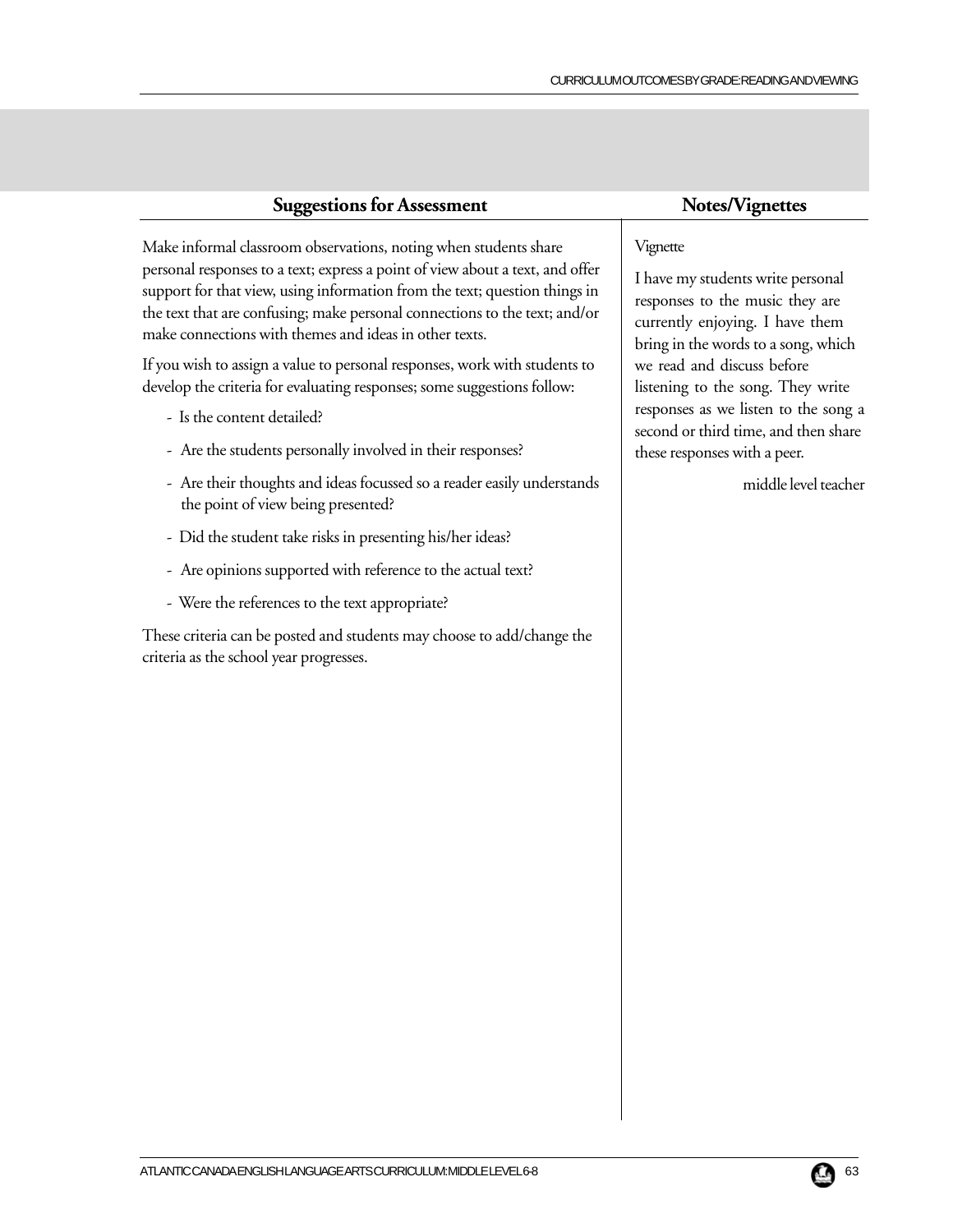## **7. Students will be expected to respond critically to a range of texts, applying their understanding of language, form, and genre.**

| <b>Outcomes</b>                                                                                                                                                                                                                                                          | <b>Suggestions for Teaching and Learning</b>                                                                                                                                                   |
|--------------------------------------------------------------------------------------------------------------------------------------------------------------------------------------------------------------------------------------------------------------------------|------------------------------------------------------------------------------------------------------------------------------------------------------------------------------------------------|
| Grade 7                                                                                                                                                                                                                                                                  | Encourage students to examine and compare choice of vocabulary and<br>tone in different texts (e.g. newspapers, science textbooks).                                                            |
| recognize that print and media<br>texts can be biased and become<br>aware of some of the ways that                                                                                                                                                                       | Have students examine the stereotyping found in many traditional<br>children's stories.                                                                                                        |
| information is organized and<br>structured to suit a particular<br>point of view                                                                                                                                                                                         | Have students examine advertisements (both print and non-print) for<br>specific words, images, etc. that may influence the<br>reader/viewer.                                                   |
| recognize that print and media<br>$\bullet$<br>texts are constructed for                                                                                                                                                                                                 | Engage students in the production of texts that aim to persuade or<br>control.                                                                                                                 |
| particular readers and purposes;<br>begin to identify the textual<br>elements used by authors                                                                                                                                                                            | Have students examine and compare how different magazines/newspapers<br>try to attract their target audiences (teenage girls/boys, business executives,<br>sports enthusiasts, mothers, etc.). |
| develop an ability to respond<br>critically to various texts in a<br>variety of ways such as<br>identifying, describing, and<br>discussing the form, structure,<br>and content of texts and how<br>they might contribute to<br>meaning construction and<br>understanding | Have students examine the choices a director makes when filming a<br>movie.                                                                                                                    |
| - recognize that personal<br>knowledge, ideas, values,<br>perceptions, and points of<br>view influence how writers<br>create texts                                                                                                                                       |                                                                                                                                                                                                |
| - become aware of how and<br>when personal background<br>influences meaning<br>construction, understanding,<br>and textual response                                                                                                                                      |                                                                                                                                                                                                |
| - recognize that there are values<br>inherent in a text, and begin to<br>identify those values                                                                                                                                                                           |                                                                                                                                                                                                |
| - explore how various cultures<br>and realities are portrayed in<br>media texts                                                                                                                                                                                          |                                                                                                                                                                                                |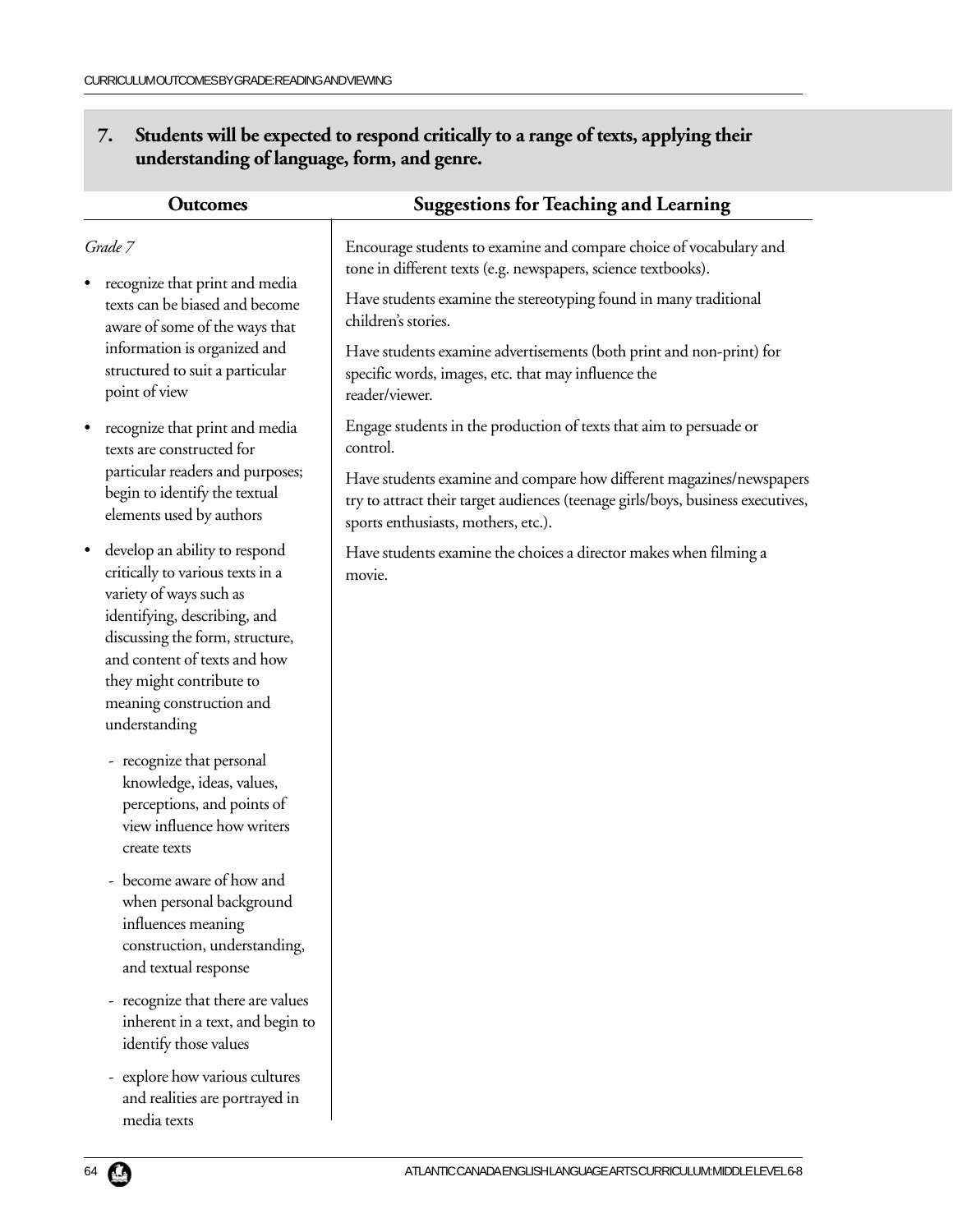| <b>Suggestions for Assessment</b>                                                                                                                                                                                                                                                                                                                                                                                                                                                                                                                                      | Notes/Vignettes                                                                                                                                                                                                                                                                                                     |  |  |
|------------------------------------------------------------------------------------------------------------------------------------------------------------------------------------------------------------------------------------------------------------------------------------------------------------------------------------------------------------------------------------------------------------------------------------------------------------------------------------------------------------------------------------------------------------------------|---------------------------------------------------------------------------------------------------------------------------------------------------------------------------------------------------------------------------------------------------------------------------------------------------------------------|--|--|
| Observe students during discussions, reading conferences, and literature<br>circles and assess student work (e.g. response journals, learning logs),<br>noting which students<br>• return to the text time and time again in order to reference specifically<br>the basis for various reactions<br>identify specific items in the text-words, phrases, images that<br>contribute to personal reactions and impressions<br>• make connections among other things that they read, see, and hear by<br>comparing literary experiences with life and the world around them | Vignette<br>I encourage students to read like a<br>writer, asking questions such as<br>"How does the author lead into the<br>story? Is it effective? Why has the<br>author decided to develop certain<br>scenes and not others? Are the<br>characters real? Is the ending<br>satisfactory?"<br>middle level teacher |  |  |
|                                                                                                                                                                                                                                                                                                                                                                                                                                                                                                                                                                        |                                                                                                                                                                                                                                                                                                                     |  |  |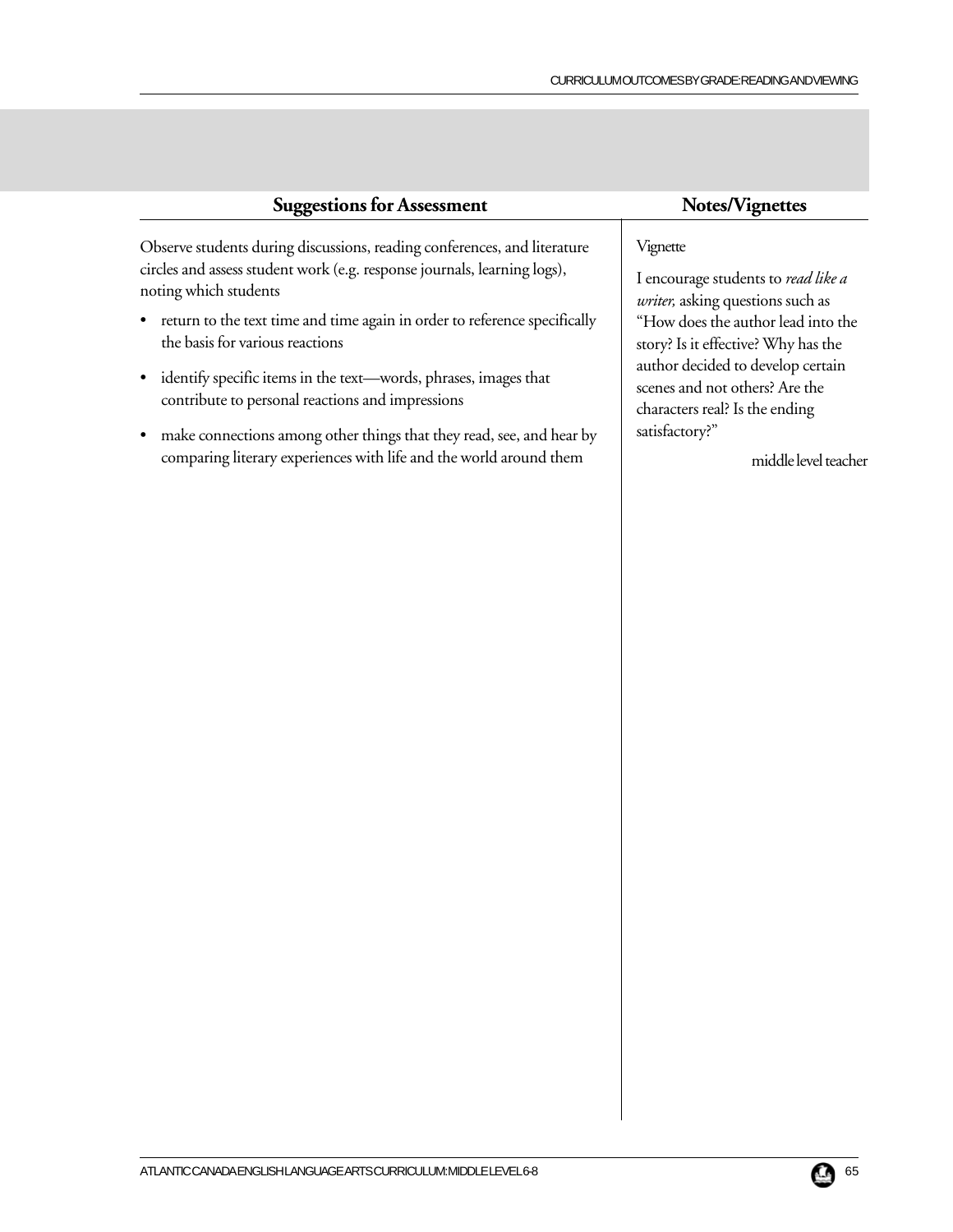## **8. Students will be expected to use writing and other ways of representing to explore, clarify, and reflect on their thoughts, feelings, experiences, and learnings; and to use their imaginations.**

| <b>Outcomes</b>                                                                                                                                                           | <b>Suggestions for Teaching and Learning</b>                                                                                                                                          |
|---------------------------------------------------------------------------------------------------------------------------------------------------------------------------|---------------------------------------------------------------------------------------------------------------------------------------------------------------------------------------|
| Grade 7                                                                                                                                                                   | Have students keep learning logs in science, math and/or social studies.                                                                                                              |
| experiment with a range of<br>strategies (brainstorming,                                                                                                                  | In response journals, have students experiment with freewriting as a means<br>of extending and reflecting on their own and others' ideas.                                             |
| sketching, freewriting) to extend<br>and explore learning, to reflect on<br>their own and others' ideas, and<br>to identify problems and consider<br>solutions            | Have students use role-play, pantomime, and drama to extend and explore<br>their understanding of texts, characters, themes, etc.                                                     |
|                                                                                                                                                                           | Model using writing and/or representing strategies to identify and solve<br>problems.                                                                                                 |
| become aware of and describe the<br>writing strategies that help them<br>learn; express an understanding<br>of their personal growth as<br>language learners and language | Involve students in whole-class brainstorming activities to discover what<br>the class already knows about a topic.                                                                   |
|                                                                                                                                                                           | Have students develop planning sheets, using the reporter's questions:<br>who? what? where? when? why?. These planning sheets can then be used<br>to gather and organize information. |
| users<br>understand that note making is<br>٠                                                                                                                              | Have students keep observation notes and descriptions of learning<br>experiences and activities.                                                                                      |
| purposeful, has many purposes<br>(e.g. personal use, gathering                                                                                                            | Have students experiment, using descriptive language in ways that can<br>help readers see pictures in their minds.                                                                    |
| information for an assignment,<br>recording what has happened and                                                                                                         | Have a display area in the class and encourage students to write down any<br>descriptive passages they encounter in their reading.                                                    |
| what others have said), and many<br>forms (e.g. lists, summaries,<br>observations, and descriptions)                                                                      | Involve students in vocabulary activities that extend their word knowledge<br>to include descriptive words that they can use to elaborate and add detail<br>to their writing.         |
| demonstrate an ability to<br>$\bullet$<br>integrate interesting effects in<br>imaginative writing and other<br>forms of representation, for                               | Have students experiment with the use of various devices such as<br>metaphor and simile to create interesting effects in writing.                                                     |
| example, thoughts and feelings in                                                                                                                                         |                                                                                                                                                                                       |
| addition to external descriptions<br>and activities; integrate detail that                                                                                                |                                                                                                                                                                                       |
| adds richness and density;                                                                                                                                                |                                                                                                                                                                                       |
| identify and correct inconsisten-                                                                                                                                         |                                                                                                                                                                                       |
| cies and avoid extraneous detail;                                                                                                                                         |                                                                                                                                                                                       |
| make effective language choices                                                                                                                                           |                                                                                                                                                                                       |
| relevant to style and purpose; and                                                                                                                                        |                                                                                                                                                                                       |
| select more elaborate and                                                                                                                                                 |                                                                                                                                                                                       |
| sophisticated vocabulary and                                                                                                                                              |                                                                                                                                                                                       |
| phrasing                                                                                                                                                                  |                                                                                                                                                                                       |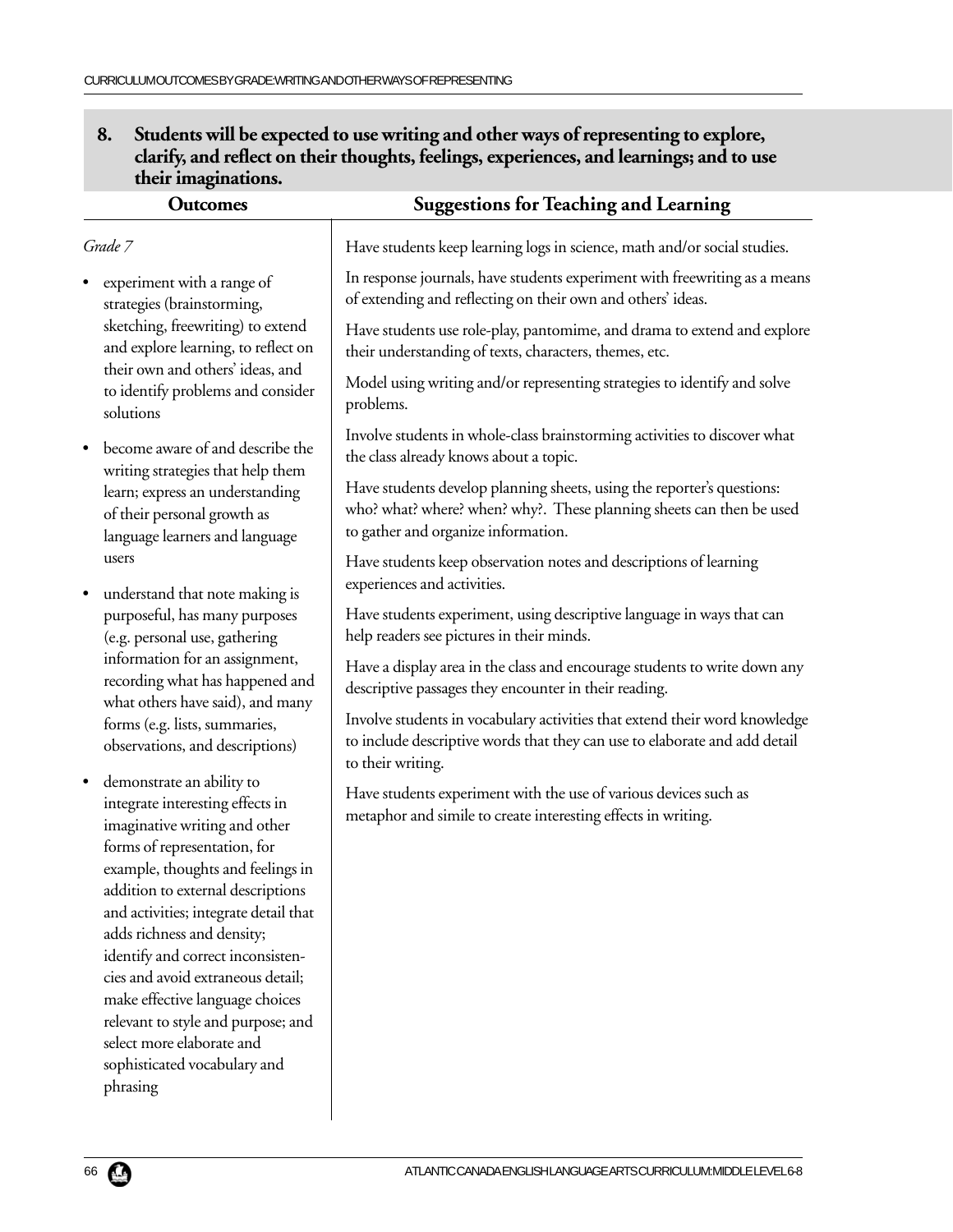| <b>Suggestions for Assessment</b>                                                                           | Notes/Vignettes                                    |  |  |
|-------------------------------------------------------------------------------------------------------------|----------------------------------------------------|--|--|
| The language students use to capture thoughts, feelings, and experiences;                                   | Classroom Activity                                 |  |  |
| explore beliefs and values; and clarify and reflect on reactions and                                        | Students make note making personal                 |  |  |
| responses is informal and essentially personal in nature. The first audience                                | by representing information in quick               |  |  |
| is the self, so the standards of convention, precision, and accuracy of                                     | sketches. The quick sketch strategy                |  |  |
| language and form should not be the focus for assessment. The primary                                       | involves active note making, which                 |  |  |
| focus of assessment should therefore be on                                                                  | can encourage students to examine                  |  |  |
| • the process—how students go about making and using notes, not the                                         | information critically and represent               |  |  |
| product                                                                                                     | it visually. The process has six steps:            |  |  |
| • the extent to which students can and do use writing and other ways of                                     | 1. Focussing                                       |  |  |
| representing to explore, clarify, and reflect on their thoughts, feelings,                                  | 2. Highlighting                                    |  |  |
| experiences, and learning                                                                                   | 3. Visualizing                                     |  |  |
| • the students' effective use of writing and other ways of representing to<br>serve the purposes identified | 4. Personalizing<br>5. Planning<br>6. Representing |  |  |

#### Suggested Assessment Strategies

Keep classroom observations and anecdotal records, noting the different ways in which students use writing and other forms of representing to extend their learning. Students can also keep records, noting new strategies and techniques attempted. Share these records during studentteacher conferencing.

Have student-teacher conferences focus on a discussion of how students use writing (notes, journals, stories, etc.) and other forms of representing (drama, music, graphics, e-mail, etc.) to reflect, explore, clarify, and learn.

Have students submit dated samples of log/journal entries, freewrites, or other kinds of expressive writing/representing.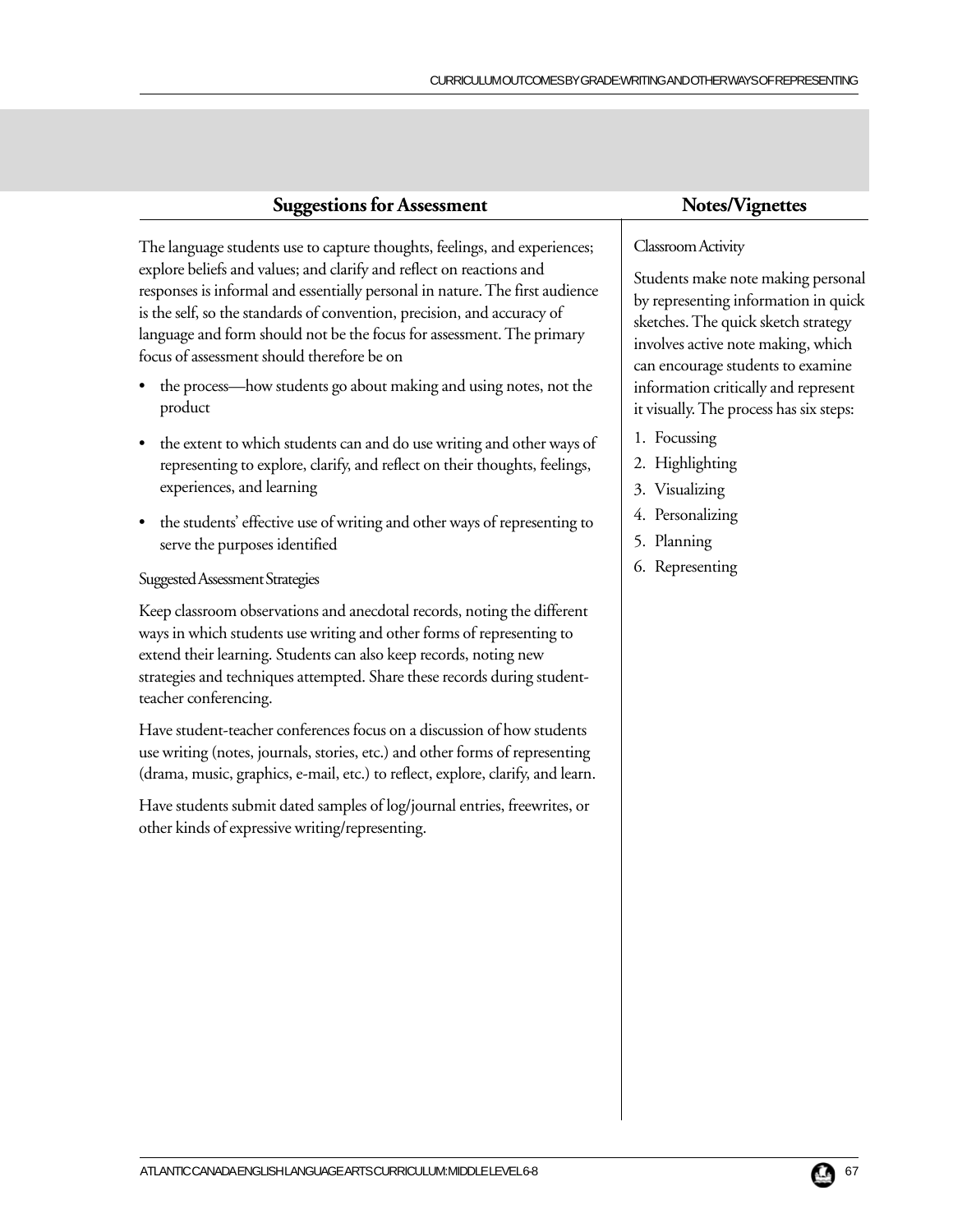| 9. Students will be expected to create texts collaboratively and independently, |
|---------------------------------------------------------------------------------|
| using a variety of forms for a range of audiences and purposes.                 |

| <b>Outcomes</b>                                                                                                                                                                              | <b>Suggestions for Teaching and Learning</b>                                                                                                                                                                                                                                                                                                                                                                                                  |
|----------------------------------------------------------------------------------------------------------------------------------------------------------------------------------------------|-----------------------------------------------------------------------------------------------------------------------------------------------------------------------------------------------------------------------------------------------------------------------------------------------------------------------------------------------------------------------------------------------------------------------------------------------|
| Grade 7                                                                                                                                                                                      | Surround students with a variety of writing forms by creating bulletin<br>board displays representative of the different genres.                                                                                                                                                                                                                                                                                                              |
| produce a range of writing forms,<br>for example, stories, cartoons,<br>journals, business and personal                                                                                      | Have students examine a collection of advertisements in order to identify<br>the various techniques involved in writing ads.                                                                                                                                                                                                                                                                                                                  |
| letters, speeches, reports,<br>interviews, messages, poems, and<br>advertisements                                                                                                            | Collect and display a selection of several letter forms; have students list the<br>ways a friendly letter differs from a business letter.                                                                                                                                                                                                                                                                                                     |
| recognize that a writer's choice of<br>٠<br>form is influenced by both the<br>writing purpose (to entertain,                                                                                 | By examining a written text (short story, poem, novel), have students<br>represent some aspect of the text, whether it be character, plot, or theme,<br>by means of another form, such as a poster, collage, dialogue, or<br>monologue.                                                                                                                                                                                                       |
| inform, request, record, describe)<br>and the reader for whom the text<br>is intended (e.g. understand how<br>and why a note to a friend differs<br>from a letter requesting<br>information) | Use mini-lessons to teach students peer conferencing. Students can prepare<br>bulletin board displays on such topics as questions writers can ask readers<br>about the texts they have written, positive comments readers can make that<br>help the writer know what works in his/her text, helpful feedback to help<br>revise a text, etc. These displays can be used throughout the year when<br>students are conferencing with each other. |
| begin to understand that ideas<br>٠<br>can be represented in more than<br>one way and experiment with<br>using other forms such as<br>dialogue, posters, and<br>advertisements               | After reading a novel, allow students the opportunity to do a series of<br>sketches to depict the main events of the text; then have the students<br>present their pictorial novel summaries to the class.                                                                                                                                                                                                                                    |
| develop the awareness that<br>$\bullet$<br>content, writing style, tone of<br>voice, language choice, and text<br>organization need to fit the reader<br>and suit the reason for writing     |                                                                                                                                                                                                                                                                                                                                                                                                                                               |
| ask for reader feedback while<br>writing and use this feedback<br>when shaping subsequent drafts;<br>consider self-generated drafts<br>from a reader's/viewer's/listener's<br>point of view  |                                                                                                                                                                                                                                                                                                                                                                                                                                               |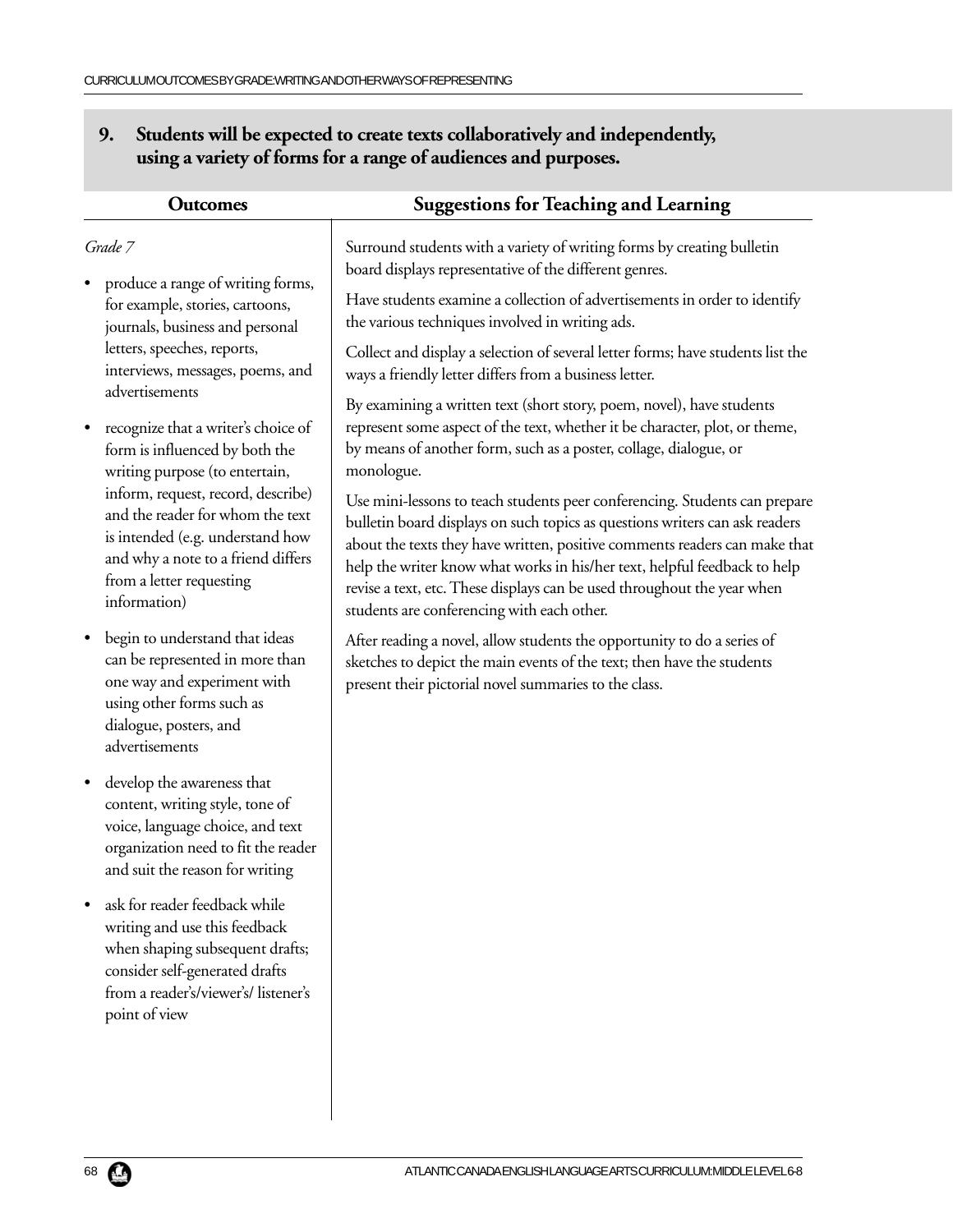Teachers should provide a range of possibilities for students to demonstrate their abilities to create different kinds of texts. It is important that teachers collaborate with students to generate criteria for assessing the texts students create.

The foci of assessment can be

- ideas and content
- organization
- effective expression
- voice and awareness of audience
- technical competence

#### *Appropriate assessment strategies and activities include*

- having students keep portfolios containing different writing forms they have worked on for different audiences
- having students keep a running record of the different types of projects they have worked on (For each project, they write a brief review of the purpose and audience they had in mind for that project.)

*Progressive Writing* is an activity that is both fun and purposeful for students. Each student is asked to begin a piece of writing. It can be narrative or expository. At a designated time, each student passes his/her paper to the student sitting on his/her right. That person in turn reads what his/her neighbour wrote, and continues the piece of writing. They are encouraged to model the previous writer's style, paying attention to tone and purpose. This process continues until the piece returns to the originator, at which time he/she assesses the continuity of style.

#### Variations

- Establish an e-mail partnership with another class, and use the same basic procedure.
- Provide students with excerpts from a professional writer's text and ask them to model the author's style.
- Adapt to any situation in which style is important (e.g. art, music, public speaking).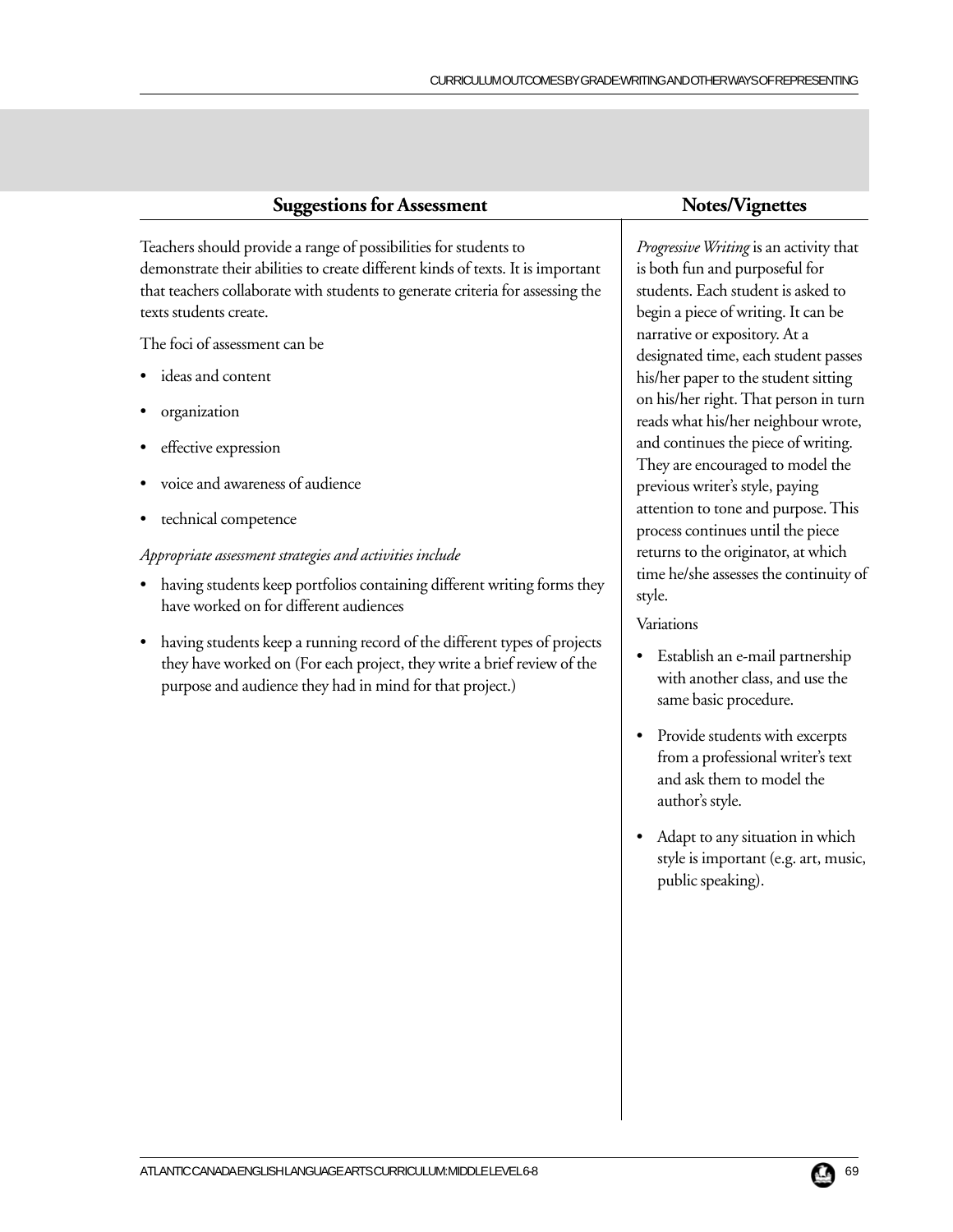# **10. Students will be expected to use a range of strategies to develop effective writing and other ways of representing, and to enhance clarity, precision, and effectiveness.**

| <b>Outcomes</b>                                                                                                                                                                                       | <b>Suggestions for Teaching and Learning</b>                                                                                                                                                           |  |
|-------------------------------------------------------------------------------------------------------------------------------------------------------------------------------------------------------|--------------------------------------------------------------------------------------------------------------------------------------------------------------------------------------------------------|--|
| Grade 7<br>understand and use conventions                                                                                                                                                             | Have students examine a variety of sentence patterns and paragraph<br>structures in selected samples to create an awareness of the versatility and<br>importance of such details.                      |  |
| for spelling familiar words<br>correctly; rely on knowledge of<br>spelling conventions to attempt<br>difficult words; check for                                                                       | Provide opportunities for students to become part of a writing community<br>in which the discussion of writing styles and purposes is a common<br>occurrence.                                          |  |
| correctness; demonstrate control<br>over most punctuation and<br>standard grammatical structures                                                                                                      | Establish a writers' environment by displaying and encouraging the use of<br>various resources (dictionaries, thesauri, writing handbooks, editing<br>checklists, spell checkers, etc.).               |  |
| in writing most of the time; use a<br>variety of sentence patterns,<br>vocabulary, and paragraph<br>structures to aid effective written                                                               | Invite students who are familiar with various technologies (e-mail, word<br>processing, video recording, etc.) to peer coach those less familiar with<br>such technologies. Utilize student expertise. |  |
| communication                                                                                                                                                                                         | Invite local authors to share their commitment to their writing.                                                                                                                                       |  |
| learn to recognize and begin to<br>$\bullet$<br>use more often the specific                                                                                                                           | Have students publish their work (school newspaper, Internet, in-school<br>book launching).                                                                                                            |  |
| prewriting, drafting, revising,<br>editing, proofreading, and                                                                                                                                         | Have students hold poetry and prose readings in which their own works<br>are presented.                                                                                                                |  |
| presentation strategies that most<br>effectively help to produce<br>various texts                                                                                                                     | Provide students with a rubric and writing samples that can be used as<br>guidelines.                                                                                                                  |  |
| acquire some exposure to the<br>$\bullet$<br>various technologies used for<br>communicating to a variety of<br>audiences for a range of purposes<br>(videos, e-mail, word processing,<br>audio tapes) |                                                                                                                                                                                                        |  |
| demonstrate a commitment to<br>crafting pieces of writing and<br>other representations                                                                                                                |                                                                                                                                                                                                        |  |
| collect information from several<br>sources (interviews, film, CD-<br>ROMs, texts) and combine ideas<br>in communication                                                                              |                                                                                                                                                                                                        |  |
|                                                                                                                                                                                                       |                                                                                                                                                                                                        |  |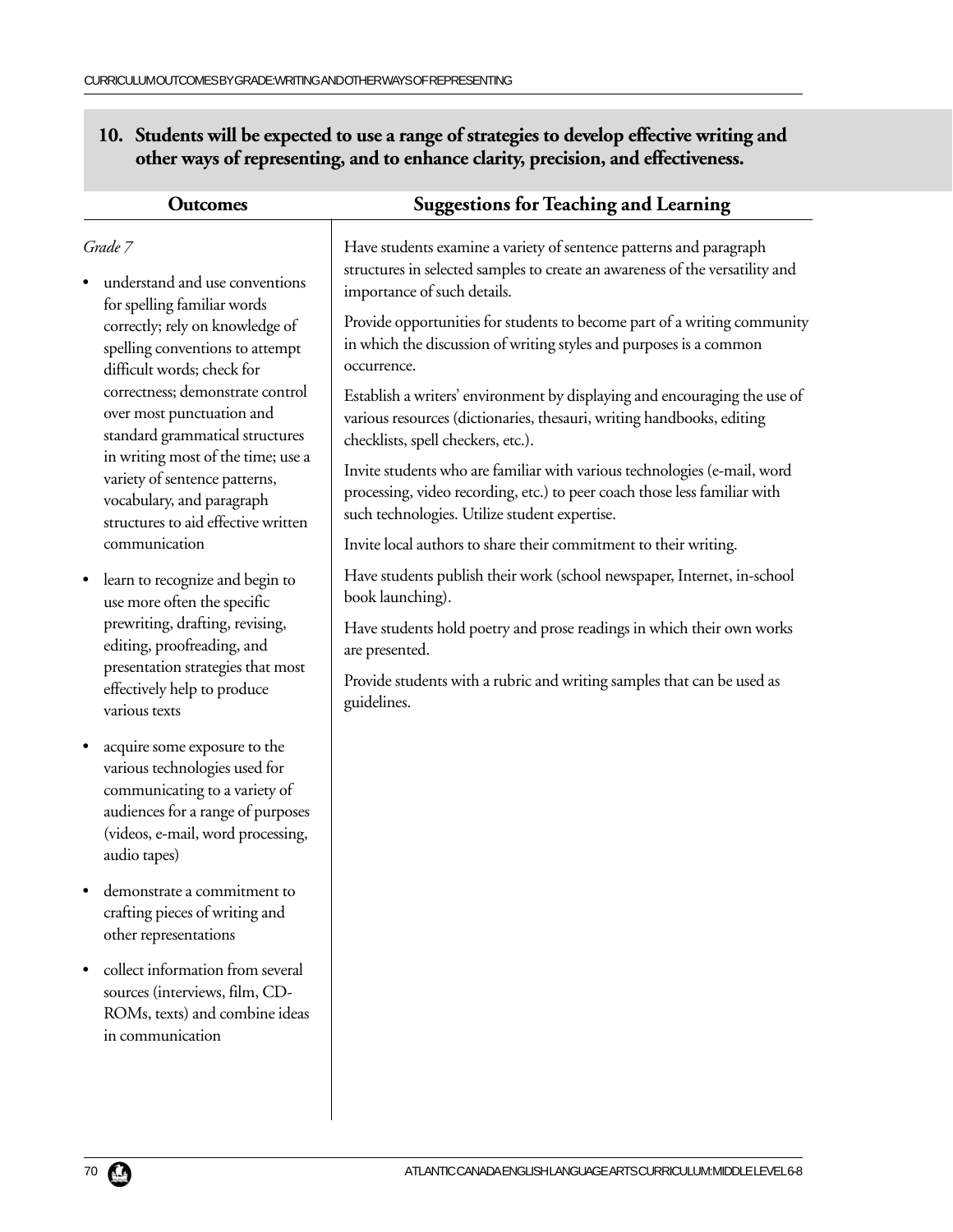| <b>Suggestions for Assessment</b>                                                                                                                                                                                                                                     | Notes/Vignettes                                                                                                                                              |
|-----------------------------------------------------------------------------------------------------------------------------------------------------------------------------------------------------------------------------------------------------------------------|--------------------------------------------------------------------------------------------------------------------------------------------------------------|
| Have students keep a journal where they monitor their own writing<br>progress to become more aware of themselves as writers—their writing<br>rituals, the strategies they prefer to use, their writing history, their writing<br>strengths and weaknesses, and so on. | Student-Produced Documentaries<br>One grade 7 teacher encouraged her<br>students to produce thematic<br>documentaries that helped them                       |
| Have students keep a process log where they document their progress<br>through one writing assignment. (See sample in the Notes/Vignettes                                                                                                                             | connect personally to a unit on<br>World War I.                                                                                                              |
| section.)                                                                                                                                                                                                                                                             | Here's how she did it.                                                                                                                                       |
| Observe and keep note of which students are using a variety of sources to<br>obtain information (reference books, library, CD-ROMs, etc.).                                                                                                                            | 1. The class brainstormed for possible<br>themes, and trench warfare was                                                                                     |
| Assign projects/papers requiring students to integrate and reference<br>information from other sources.                                                                                                                                                               | chosen.<br>2. The class watched several WW I<br>documentaries that covered trench                                                                            |
| Conduct student-teacher conferences, discussing the strategies and<br>processes students are using.                                                                                                                                                                   | warfare.<br>3. After each documentary, the class<br>produced lists of relevant                                                                               |
| Observe students' effective use of spell checker, thesauri, grammar check,<br>format.                                                                                                                                                                                 | information, which were displayed<br>on chart paper.                                                                                                         |
| Collect samples of students' work in portfolios.                                                                                                                                                                                                                      | 4. The teacher read from her<br>grandfather's WW I war diary-<br>students pulled information from it.                                                        |
|                                                                                                                                                                                                                                                                       | 5. Students kept their own war diaries<br>and role-played.                                                                                                   |
|                                                                                                                                                                                                                                                                       | 6. The teacher and students brought in<br>artifacts (letters, photographs,<br>medals, etc.) and shared them.                                                 |
|                                                                                                                                                                                                                                                                       | 7. Photocopies of war photos were<br>made and students were given<br>instruction from the art teacher on<br>colouring them with pastels and<br>watercolours. |

- 8. Students researched wartime ditties and then produced their own, which were used as background music for their documentaries.
- 9. Students, working in groups, produced a script, using the information gleaned from the various sources mentioned above. They used their coloured photocopies to help tell their story.

(It was clear that some students modelled their work after professionally produced documentaries they had seen. Some students, for example, listed the credits at the end of their films.)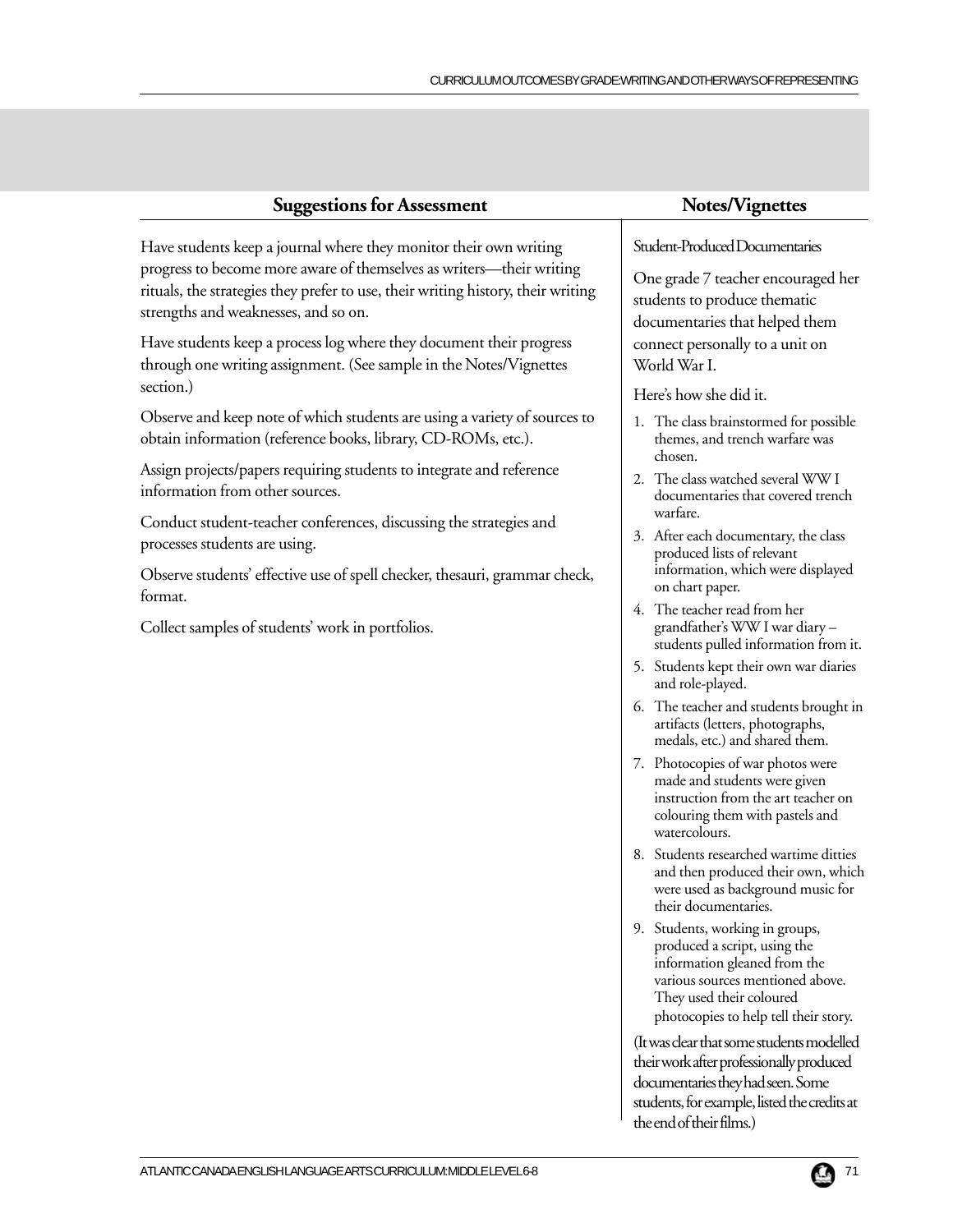| <b>Outcomes</b>                                                                                                             | <b>Suggestions for Teaching and Learning</b>                                                                                                                                    |  |
|-----------------------------------------------------------------------------------------------------------------------------|---------------------------------------------------------------------------------------------------------------------------------------------------------------------------------|--|
| Grade 8                                                                                                                     | Develop a speaking and listening Code of Etiquette and display it in the<br>classroom.                                                                                          |  |
| consider and reflect upon the<br>contribution of others' ideas<br>during discussions                                        | Have students interview visitors to the school (performers, authors,<br>seniors, etc.).                                                                                         |  |
| ask questions that probe for<br>$\bullet$<br>accuracy, relevancy, and validity;                                             | Have students interview community members (e.g. seniors, veterans) and<br>use the gathered information to compile a community history.                                          |  |
| respond thoughtfully and<br>appropriately to such questions                                                                 | Encourage students to participate in oratorical competitions. Check with<br>your school/district administration about provincial oratorical<br>competitions.                    |  |
| state a point of view in a<br>$\bullet$<br>convincing manner, offering<br>relevant information to support<br>that viewpoint | Have students research a current affairs topic over the course of a week to<br>prepare for an in-class debate during which they present different<br>viewpoints on the subject. |  |
| listen carefully to identify key<br>points in oral presentations, and<br>evaluate the relevancy of<br>supporting details    | Facilitate peer conferencing in writing.<br>Teachers can model for students when to ask questions, what questions to<br>ask, and how to give appropriate responses.             |  |
|                                                                                                                             |                                                                                                                                                                                 |  |
|                                                                                                                             |                                                                                                                                                                                 |  |
|                                                                                                                             |                                                                                                                                                                                 |  |

# **1. Students will be expected to speak and listen to explore, extend, clarify, and reflect on their thoughts, ideas, feelings, and experiences.**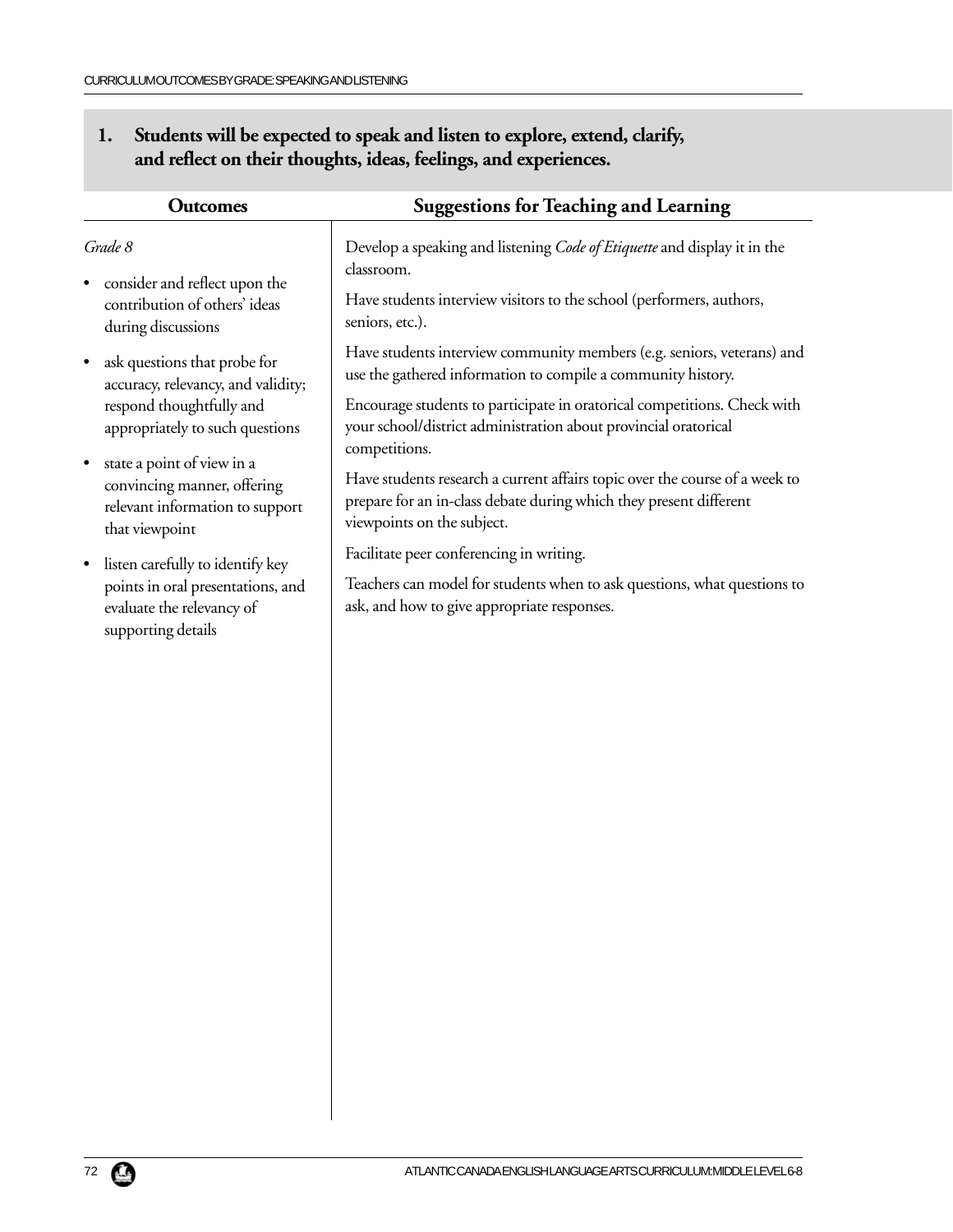| <b>Suggestions for Assessment</b>                                                                                                                                                                                                              | Notes/Vignettes                                                                                                                                                                                                                                                                                                                                                                                                                                        |
|------------------------------------------------------------------------------------------------------------------------------------------------------------------------------------------------------------------------------------------------|--------------------------------------------------------------------------------------------------------------------------------------------------------------------------------------------------------------------------------------------------------------------------------------------------------------------------------------------------------------------------------------------------------------------------------------------------------|
| Informal                                                                                                                                                                                                                                       | Classroom Activity                                                                                                                                                                                                                                                                                                                                                                                                                                     |
| Through observation notes or checklists, record the extent to which<br>students ask for and offer elaboration, express personal points of view,<br>support opinions, offer ideas, and/or recognize when further clarification<br>is necessary. | I have students, after listening to a<br>formal class presentation,<br>independently retell in writing the<br>main ideas of the presentation. Then,<br>in small groups of four or five, they<br>discuss these ideas and formulate a<br>group retelling in writing which they<br>share with the whole class. The<br>validity of these group presentations<br>is judged by peers with reference to<br>the original presentation.<br>middle level teacher |
| Formal                                                                                                                                                                                                                                         |                                                                                                                                                                                                                                                                                                                                                                                                                                                        |
| Develop with students predetermined criteria for a specific event.<br>Students and teachers reflect upon the application of these criteria<br>following the speaking/listening event.                                                          |                                                                                                                                                                                                                                                                                                                                                                                                                                                        |
| Suggested Activities                                                                                                                                                                                                                           |                                                                                                                                                                                                                                                                                                                                                                                                                                                        |
| with students, create a marking rubric, according to the listening/<br>speaking activity (See Appendices L, M and N.)                                                                                                                          |                                                                                                                                                                                                                                                                                                                                                                                                                                                        |
| following a listening activity, students generate questions to test the<br>$\bullet$<br>listening skills of peers                                                                                                                              |                                                                                                                                                                                                                                                                                                                                                                                                                                                        |
| have students answer teacher-generated questions following oral<br>presentations                                                                                                                                                               |                                                                                                                                                                                                                                                                                                                                                                                                                                                        |

• tape a radio newscast (or short program) and ask students to write down the main points or the gist of the program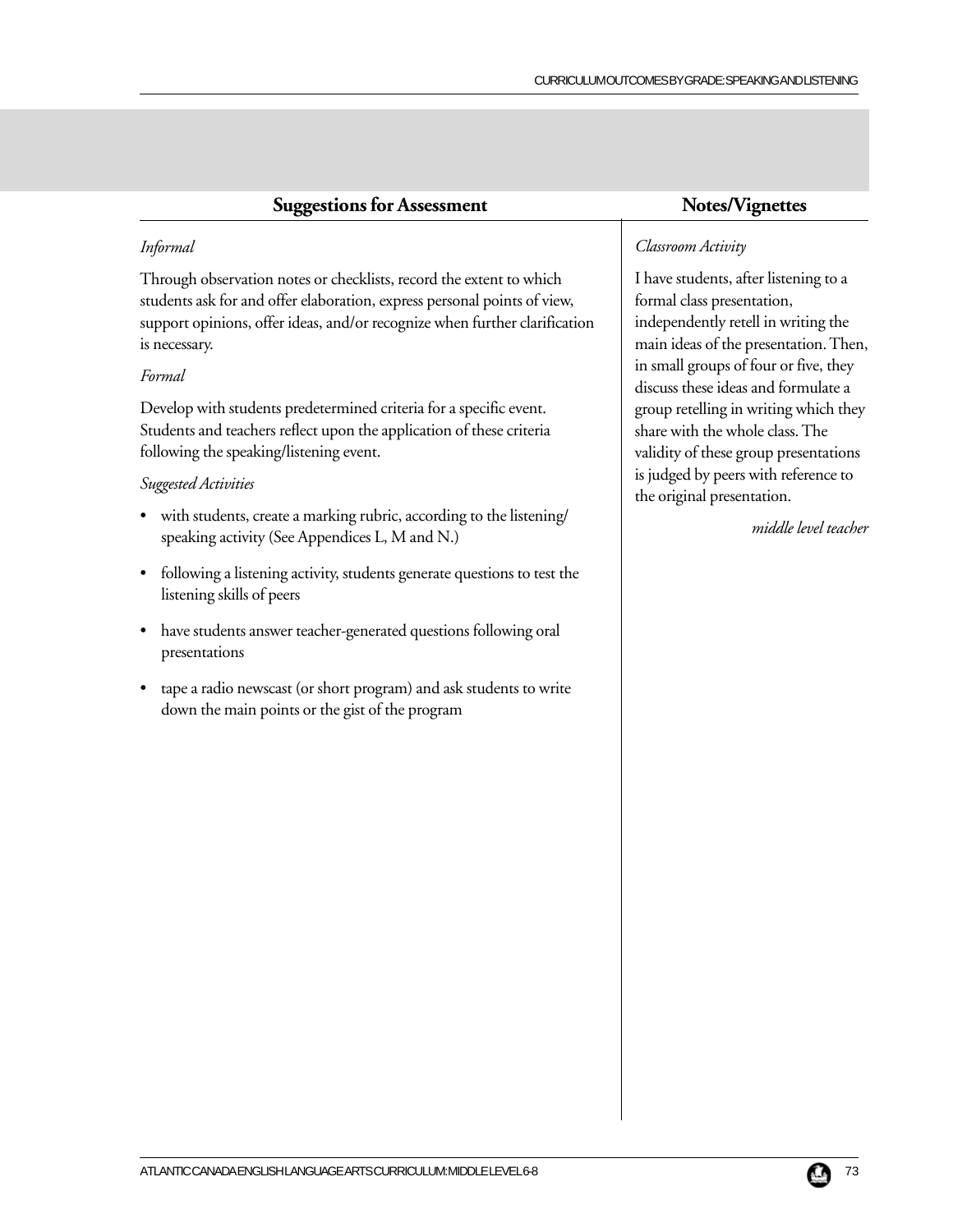# **2. Students will be expected to communicate information and ideas effectively and clearly, and to respond personally and critically.**

| <b>Outcomes</b>                                                                                                                                                                                                                                                          | <b>Suggestions for Teaching and Learning</b>                                                                                                                                                                                                                                                                                                                                                                                                                                                  |
|--------------------------------------------------------------------------------------------------------------------------------------------------------------------------------------------------------------------------------------------------------------------------|-----------------------------------------------------------------------------------------------------------------------------------------------------------------------------------------------------------------------------------------------------------------------------------------------------------------------------------------------------------------------------------------------------------------------------------------------------------------------------------------------|
| Grade 8<br>contribute to small-group<br>conversation and whole-group<br>discussion, choosing appropriate<br>strategies that contribute to<br>effective talk                                                                                                              | Have students explain the key ideas of a news story they have recently read<br>or reviewed.<br>Have students relate an incident they witnessed at noon. One student<br>would role-play telling a friend, another role-play telling the principal, and<br>a third role-play telling parents about their involvement in the incident.<br>Have the class observe the role-playing and take note of the differences in<br>tone, emphasis, word choice, and body language in the three role-plays. |
| understand the importance of<br>$\bullet$<br>adapting communication choices<br>such as vocabulary, sentence<br>structure, rate of speech, and<br>tone to meet the needs of<br>different purposes and audiences;                                                          | Involve the students in a variety of speaking/listening activities<br>(oral reading, dramatizing stories, making introductions, etc.).<br>Provide frequent opportunities for students to be involved in<br>conversations.<br>Have one student verbally give the instructions on how to make                                                                                                                                                                                                   |
| select suitable communication<br>choices in various speaking<br>contexts<br>give instructions and respond<br>appropriately to instructions,                                                                                                                              | something while another student follows the instructions.<br>Have students view debates in the legislature and identify and comment<br>on vocabulary choice, sentence structure, tone, delivery. Have students<br>compare findings with presentations in another genre (e.g. sermon,                                                                                                                                                                                                          |
| directions, and questions<br>evaluate the effectiveness of their<br>$\bullet$<br>own and others' talk in a variety<br>of contexts; employ and consider<br>the effects of verbal and non-<br>verbal language features (e.g.<br>summaries, examples, and body<br>gestures) | documentary).                                                                                                                                                                                                                                                                                                                                                                                                                                                                                 |
|                                                                                                                                                                                                                                                                          |                                                                                                                                                                                                                                                                                                                                                                                                                                                                                               |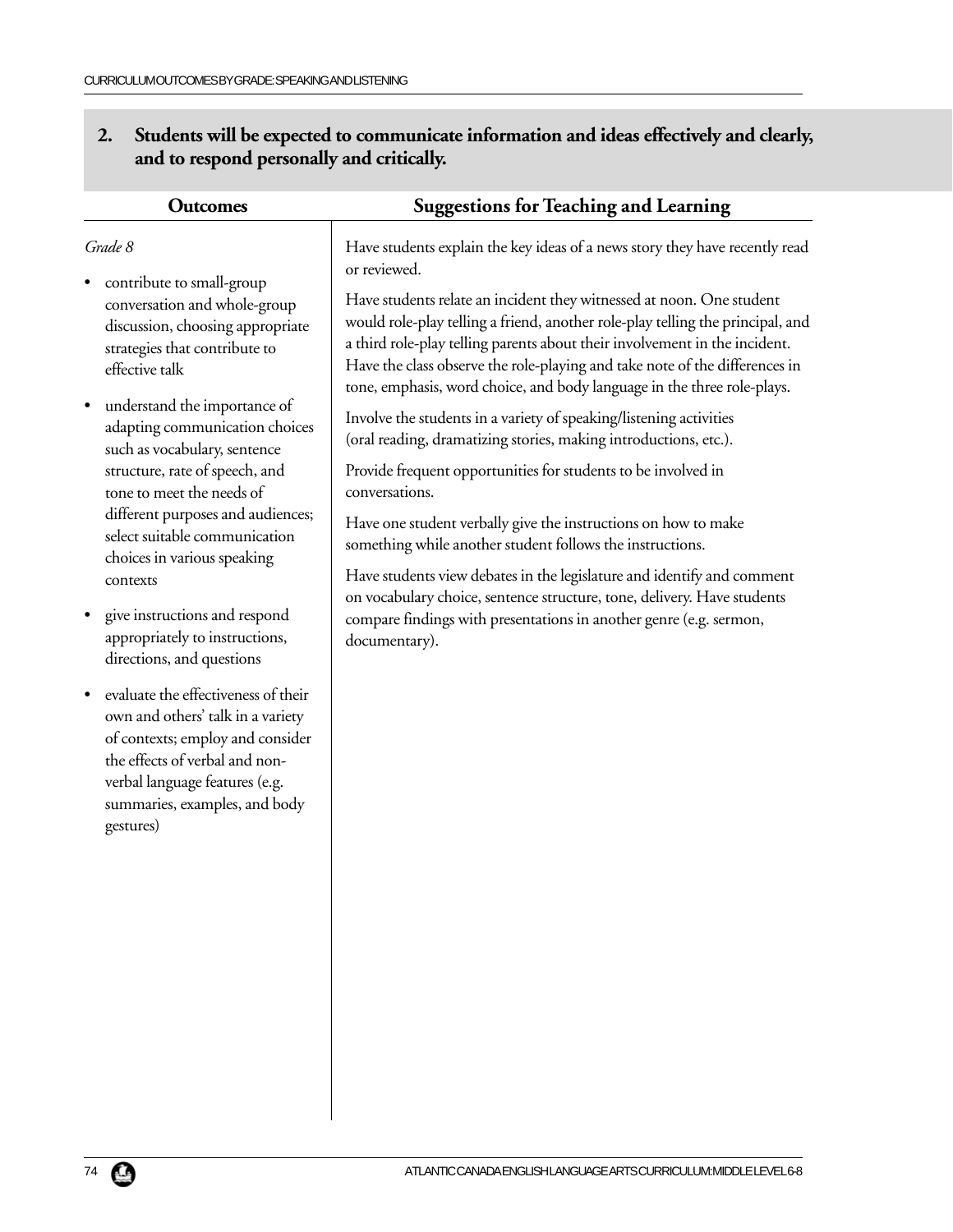| <b>Suggestions for Assessment</b>                                        | Notes/Vignettes                             |
|--------------------------------------------------------------------------|---------------------------------------------|
| Have students conduct peer assessments, using student-generated          | Classroom Activity                          |
| marking rubrics.                                                         | I have students work in small groups        |
| Audiotape or videotape student presentations for self-assessment.        | to make <i>how to</i> videos on such things |
| Conduct teacher observations.                                            | as Building a Paper Airplane, Good          |
|                                                                          | Pitching, and Covering Your Textbook.       |
| Encourage students to talk about successful presentations and brainstorm | Other students use the video and            |
| reasons why they were successful.                                        | critique its effectiveness.                 |

*middle level teacher*

With the students, develop a rating sheet to assess students' verbal and non-verbal communication skills. Have students use the sheets for both self-assessment and assessment of peers.

#### ATLANTIC CANADA ENGLISH LANGUAGE ARTS CURRICULUM: MIDDLE LEVEL 6-8 75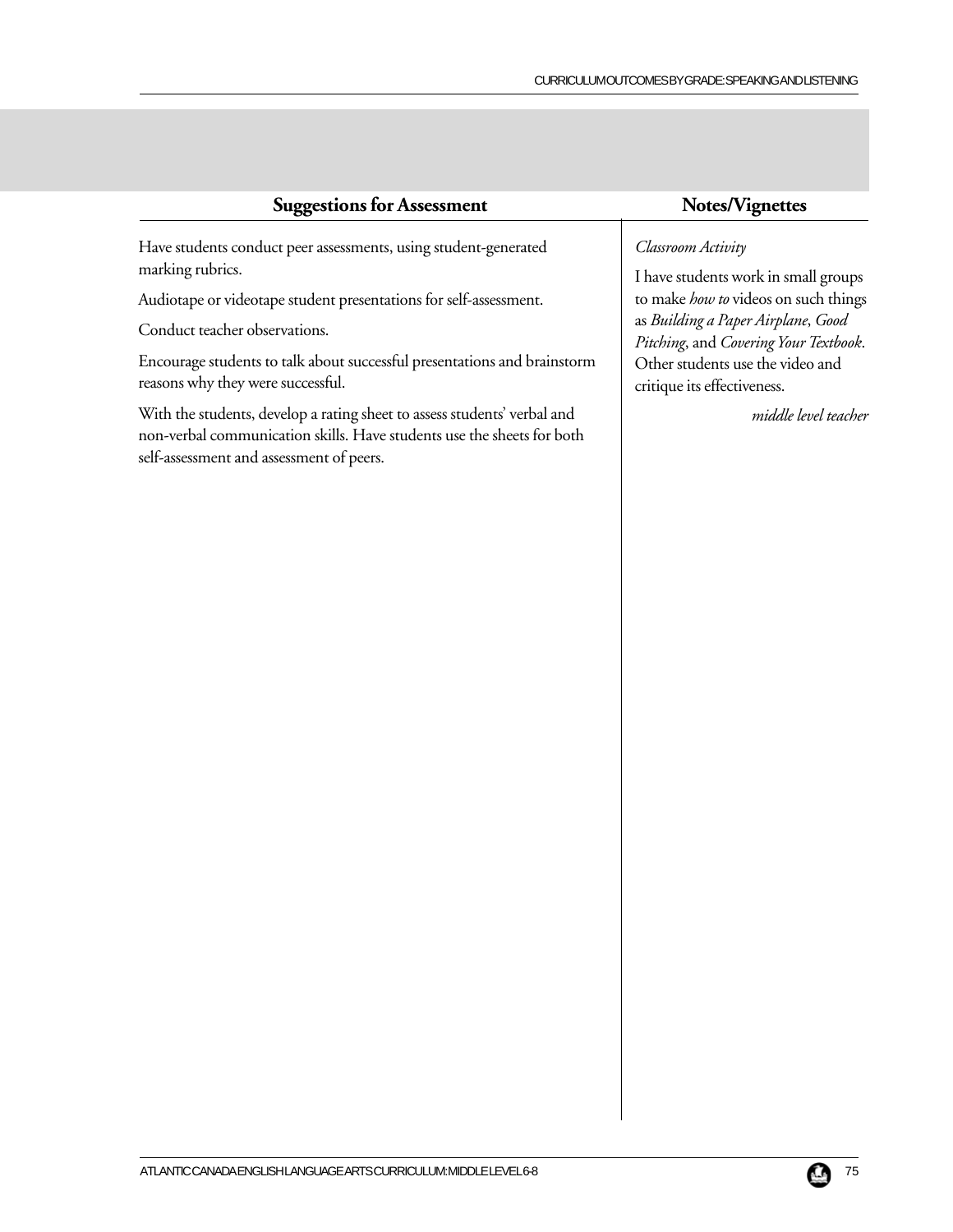# **3. Students will be expected to interact with sensitivity and respect, considering the situation, audience, and purpose.**

| <b>Outcomes</b>                                                                                                                                                                                                                                                   | <b>Suggestions for Teaching and Learning</b>                                                                             |  |
|-------------------------------------------------------------------------------------------------------------------------------------------------------------------------------------------------------------------------------------------------------------------|--------------------------------------------------------------------------------------------------------------------------|--|
| Grade 8                                                                                                                                                                                                                                                           | Encourage students to reflect upon and undertake self-assessment after                                                   |  |
| demonstrate active speaking and                                                                                                                                                                                                                                   | formal listening/speaking encounters (visiting speakers, recitals,                                                       |  |
| listening skills such as making eye                                                                                                                                                                                                                               | performances, etc.), asking: How did I respond well in this situation? How                                               |  |
| contact, rephrasing when                                                                                                                                                                                                                                          | could I have handled the situation better?                                                                               |  |
| appropriate, clarifying                                                                                                                                                                                                                                           | Model the following: feedback that is supportive, words of                                                               |  |
| comments, extending, refining,                                                                                                                                                                                                                                    | encouragement, enthusiasm and interest in what students say, attentive                                                   |  |
| and/or summarizing points                                                                                                                                                                                                                                         | listening, questions that encourage students to clarify and elaborate,                                                   |  |
| already made                                                                                                                                                                                                                                                      | sensitivity to what others say.                                                                                          |  |
| demonstrate a respect for others                                                                                                                                                                                                                                  | View with students videos of advertisements and detect examples of                                                       |  |
| by developing effective ways to                                                                                                                                                                                                                                   | gender and cultural bias. (See section on Critical Literacy.)                                                            |  |
| express personal opinions that                                                                                                                                                                                                                                    | Involve students in activities where they can role-play how to resolve a                                                 |  |
| reflect sensitivity to others,                                                                                                                                                                                                                                    | conflict.                                                                                                                |  |
| including those whose culture                                                                                                                                                                                                                                     | Examine with students models of language appropriate to different                                                        |  |
| and language are different                                                                                                                                                                                                                                        | situations and audiences. For example, have students talk about the                                                      |  |
| recognize that spoken language<br>$\bullet$<br>reveals values and attitudes such<br>as bias, beliefs, and prejudice;<br>understand how language is used<br>to influence and manipulate                                                                            | difference between telling a friend what happened at lunch and giving a<br>report of the same incident to the principal. |  |
| recognize that different situations<br>$\bullet$<br>(interviews, speeches, debates,<br>conversation) require different<br>speaking and listening<br>conventions (questioning<br>techniques, persuasive talk,<br>formal language) appropriate to<br>the situations |                                                                                                                          |  |
|                                                                                                                                                                                                                                                                   |                                                                                                                          |  |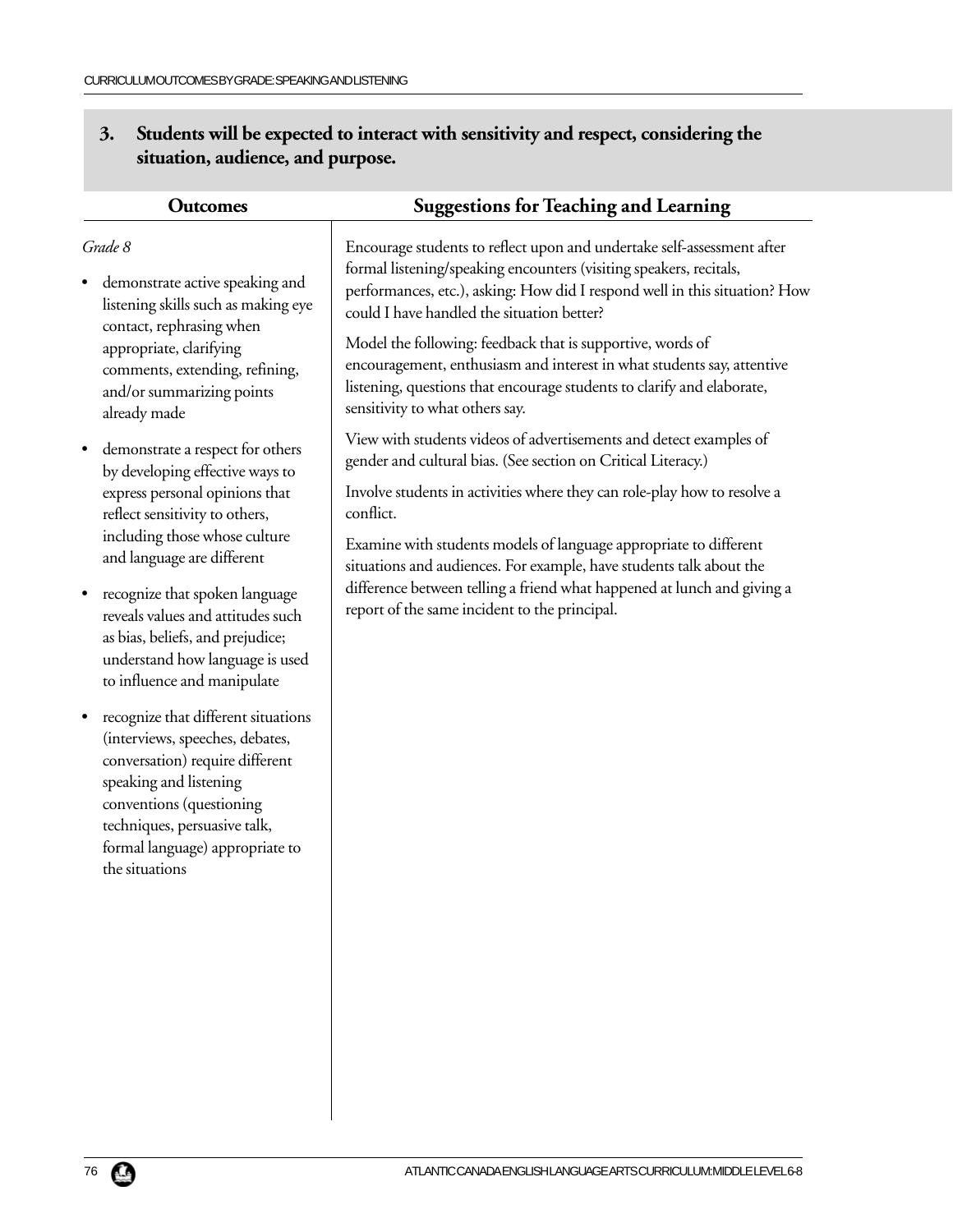| <b>Suggestions for Assessment</b>                                                                                                                 | Notes/Vignettes                                                |
|---------------------------------------------------------------------------------------------------------------------------------------------------|----------------------------------------------------------------|
| Observe students during a presentation and note listening behaviours.                                                                             | Classroom Activity                                             |
| Provide opportunities for all students to receive constructive feedback on                                                                        | My students set personal go                                    |
| the strengths of their speaking and listening skills.                                                                                             | themselves in speaking/lister<br>which are very specific, e.g. |
| Have students develop a personal goal for improving their listening and<br>speaking skills. Have them write this goal in several places (in their | wait five seconds before resp                                  |
| journals, on a classroom display, posted on a note on the fridge at home,                                                                         | to a speaker; I will keep eye                                  |
| in their lockers, etc.) to remind them of their chosen goals. At the end of                                                                       | with a speaker; I will show in<br>a speaker by nodding and sn  |
| the month, each student assesses whether he/she has reached this<br>individual goal and either sets a new one or continues working on the         | if I start to talk at the same t                               |
| same one.                                                                                                                                         | someone else, I will stop. Af<br>period of time students asset |
|                                                                                                                                                   |                                                                |

With students, create a profile of a good group member; then, after group work, have students evaluate themselves and their peers, using the profile.

In order for students to become aware of their oral communication skills, provide opportunities for students to listen to themselves on tape. Then have them assess their own strengths and weaknesses in listening/speaking.

pals for themselves I will ponding contact interest in miling; or time as fter a set period of time, students assess their achievement of the goal on a 1-5 scale. If they achieve a '4' or a '5,' they set a new goal; if a ' $1-3$ ,' they stay with that goal.

*middle level teacher*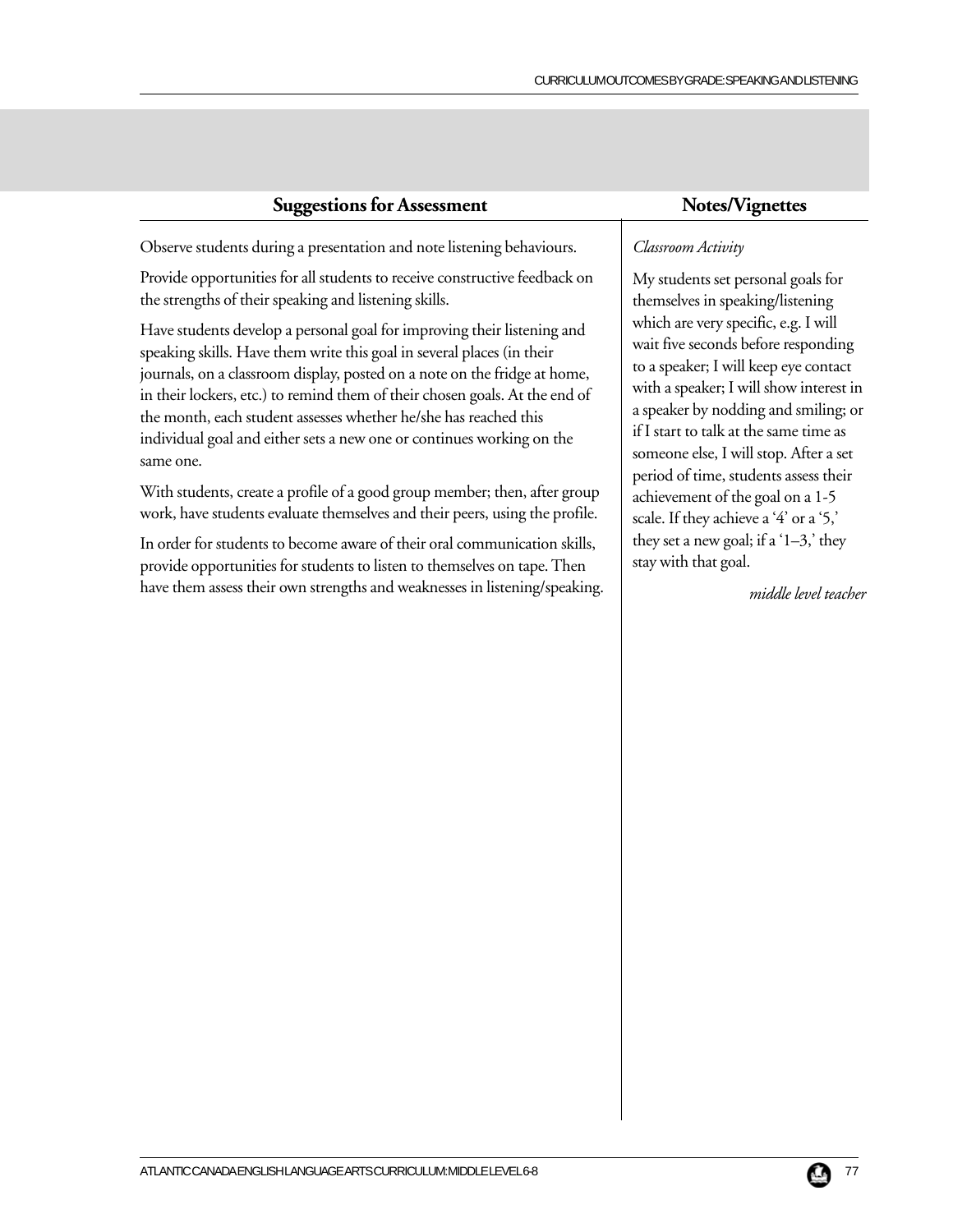# **4. Students will be expected to select, read, and view with understanding a range of literature, information, media, and visual texts.**

| <b>Outcomes</b>                                                                                                                                                                                                                                                                                                                                                                                                   | <b>Suggestions for Teaching and Learning</b>                                                                    |
|-------------------------------------------------------------------------------------------------------------------------------------------------------------------------------------------------------------------------------------------------------------------------------------------------------------------------------------------------------------------------------------------------------------------|-----------------------------------------------------------------------------------------------------------------|
| Grade 8                                                                                                                                                                                                                                                                                                                                                                                                           | Establish a rich reading/viewing environment by displaying and                                                  |
| select texts that address their                                                                                                                                                                                                                                                                                                                                                                                   | encouraging the use of a variety of texts (magazines, newspapers, cartoons,                                     |
| learning needs and range of                                                                                                                                                                                                                                                                                                                                                                                       | novels, editorials).                                                                                            |
| special interests                                                                                                                                                                                                                                                                                                                                                                                                 | During booktalk discussions, encourage students to talk about the                                               |
| read widely and experience a                                                                                                                                                                                                                                                                                                                                                                                      | techniques and strategies authors use to enhance their texts (figures of                                        |
| $\bullet$                                                                                                                                                                                                                                                                                                                                                                                                         | speech, dialogue, pictures, graphs, special effects, music).                                                    |
| variety of young adult fiction and                                                                                                                                                                                                                                                                                                                                                                                | Have students compare two text formats to determine how different                                               |
| literature from different provinces                                                                                                                                                                                                                                                                                                                                                                               | media present the same material (e.g. books and movies or television and                                        |
| and countries                                                                                                                                                                                                                                                                                                                                                                                                     | magazine advertisements).                                                                                       |
| explain, with some regularity,<br>$\bullet$<br>how authors use pictorial,                                                                                                                                                                                                                                                                                                                                         | Read aloud to model and to provide a better understanding of more<br>complex material.                          |
| typographical, and other<br>organizational devices such as<br>tables and graphs to achieve                                                                                                                                                                                                                                                                                                                        | Use class discussion for the understanding of text, while allowing for a<br>variety of student interpretations. |
| certain purposes in their writing,                                                                                                                                                                                                                                                                                                                                                                                | Provide students with a number of texts (video, audio, newspapers, etc.)                                        |
| and rely on those devices to                                                                                                                                                                                                                                                                                                                                                                                      | that deal with a similar topic or issue.                                                                        |
| construct meaning and enhance                                                                                                                                                                                                                                                                                                                                                                                     | Have students examine advertising techniques and assess for themselves                                          |
| understanding                                                                                                                                                                                                                                                                                                                                                                                                     | the validity of these advertisements.                                                                           |
| read with greater fluency,<br>$\bullet$<br>confidence, and comprehension<br>by furthering personal<br>understanding and recognition;<br>and use cueing systems and<br>strategies to read and view<br>increasingly complex texts                                                                                                                                                                                   | Have students develop a time line for a novel.<br>Model the use of context clues to find meaning in a text.     |
| regularly identify the processes<br>$\bullet$<br>and strategies readers and viewers<br>apply when constructing<br>meaning; develop an<br>understanding of the personal<br>processes and strategies applied<br>when reading and viewing; reflect<br>on personal growth as readers and<br>viewers of texts and use this<br>awareness of personal<br>development to push reading and<br>viewing ability even further |                                                                                                                 |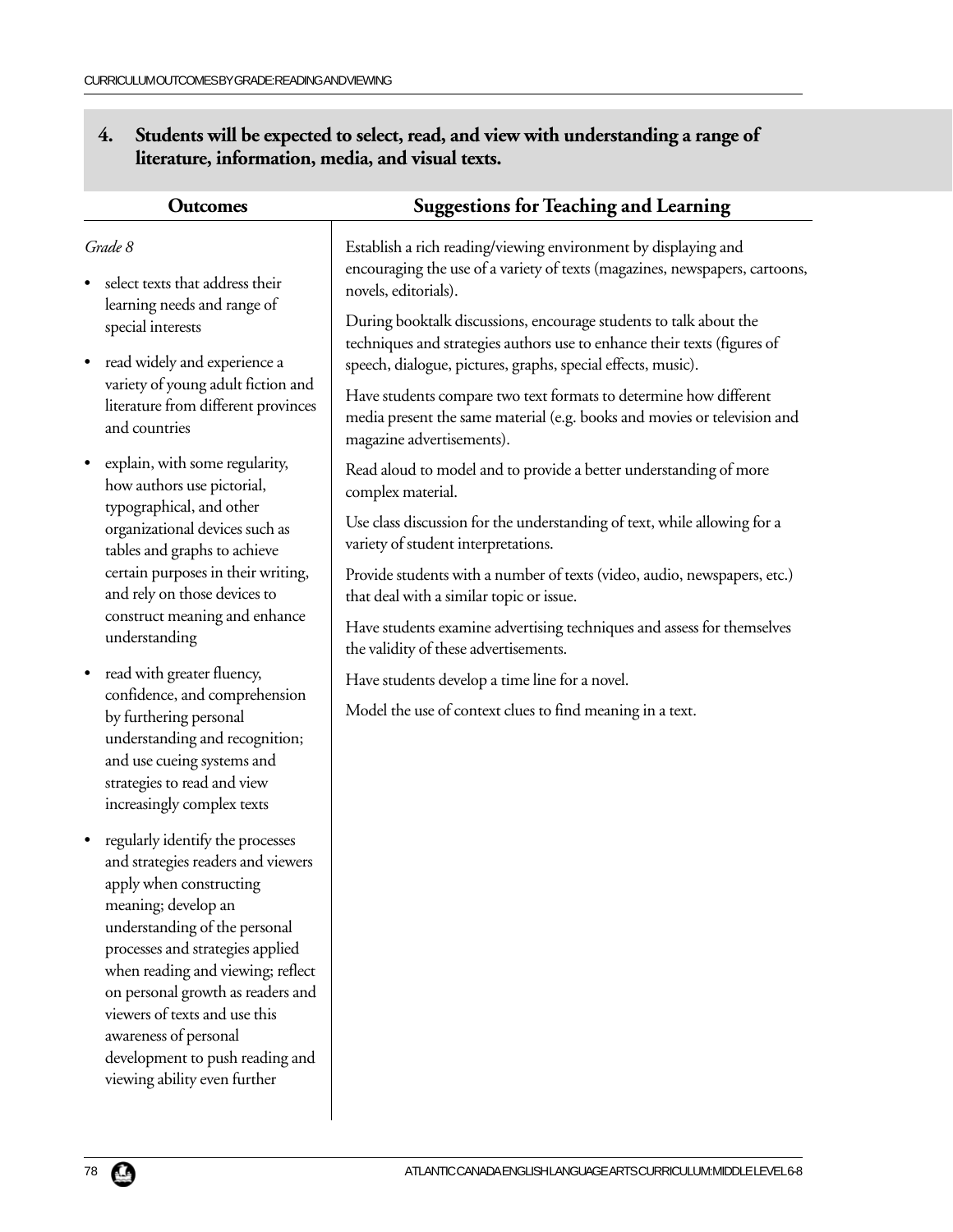Use students' reading logs/charts to assess the variety of texts read and viewed.

Record classroom observations, noting when students

- express preferences
- articulate reasons for choice of texts
- talk about texts, going beyond a simple retelling
- explain why a particular text matters to them
- demonstrate an awareness of different approaches to reading or viewing texts
- use a variety of reading strategies and skills
- demonstrate an awareness of the different features of texts

Use students' response journals and classroom discussions to monitor their reading and viewing comprehension.

Use students' writing and other products to assess their understanding of a text.

Have students set personal reading goals each month. Be sure they understand that a goal should be challenging, but attainable. At the end of each month, have students assess whether or not they have achieved their goals and, if goals were not achieved, offer a rationale as to why.

#### *Booktalk/Literature Circles*

Teacher-student informal booktalks are good ways to determine student strengths, weaknesses, likes, and dislikes. Booktalks encourage sharing of ideas and thoughts and foster a sense of responsibility in the learner.

#### *Resources*

It is important that

- some of the selections of literature, information, media, and visual texts studied in class correspond with the range of forms students are creating and with the purposes for which they are creating those texts
- some of the texts studied in class provide exemplary models of literature, information, media, and visual texts
- students have easy access to a variety of print texts, including novels, short stories, plays, poems, mythology, and nonfiction
- the range of texts in the classroom and school library allows students flexibility in selection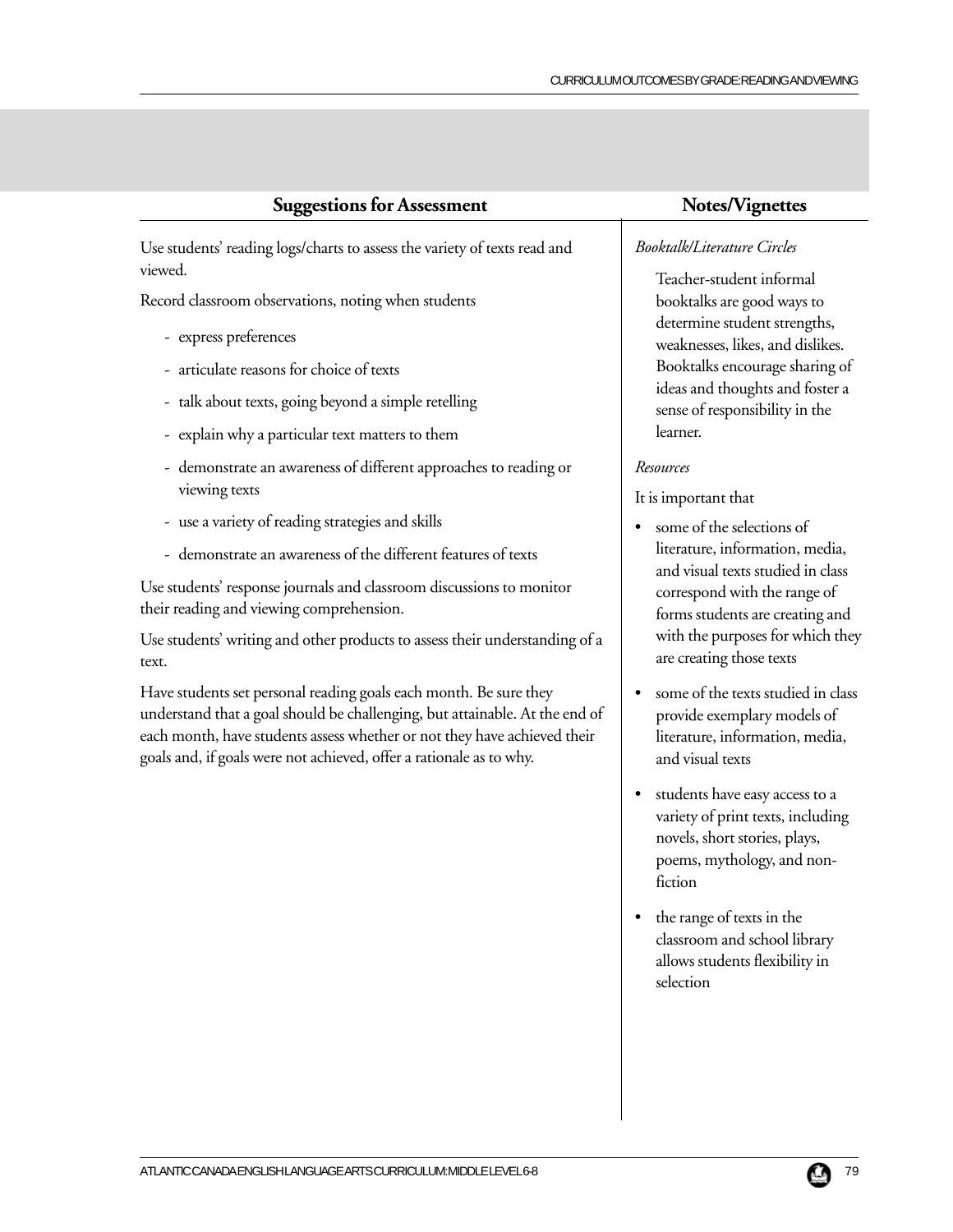# **5. Students will be expected to interpret, select, and combine information, using a variety of strategies, resources, and technologies.**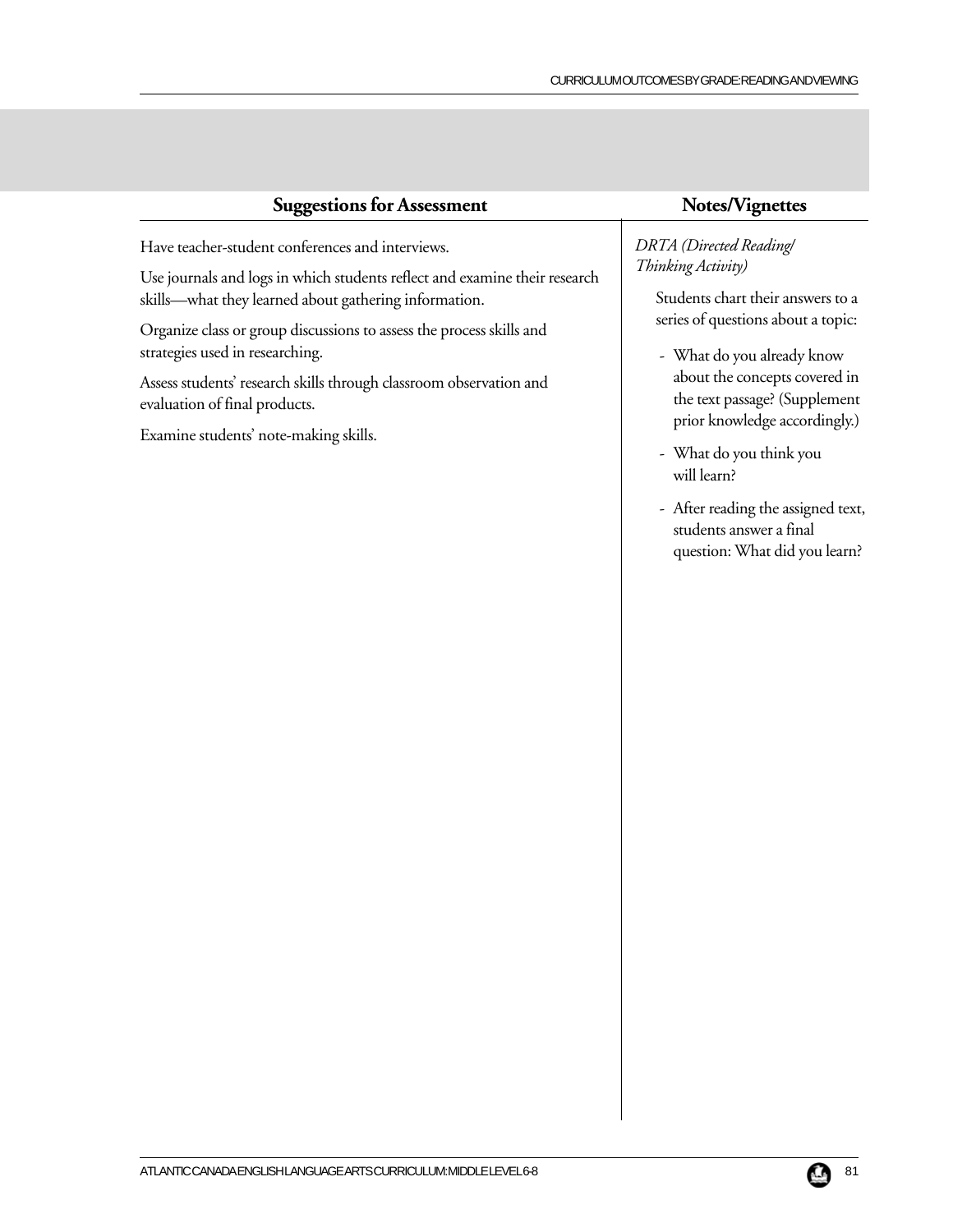# **6. Students will be expected to respond personally to a range of texts.**

| <b>Outcomes</b>                                                                                                                                                                                                               | <b>Suggestions for Teaching and Learning</b>                                                                                                                                                                                                                                                                                                                                            |
|-------------------------------------------------------------------------------------------------------------------------------------------------------------------------------------------------------------------------------|-----------------------------------------------------------------------------------------------------------------------------------------------------------------------------------------------------------------------------------------------------------------------------------------------------------------------------------------------------------------------------------------|
| Grade 8                                                                                                                                                                                                                       | Use a variety of ways to engage students in personal responses:                                                                                                                                                                                                                                                                                                                         |
| elaborate personal reactions to<br>what is read and viewed by<br>providing some extended<br>explanations, examples, and<br>supporting arguments<br>state personal points of view                                              | Have students write a letter to the author, explaining how the story<br>compares to their own lives.<br>Have students design book jackets for favourite novels, based on one<br>important event that occurred in the texts. Have them give reasons why<br>they chose the diagrams or ways of representing.<br>Have students write epilogues for texts (novels, short stories, poems) to |
| about what is read and viewed                                                                                                                                                                                                 | predict what they think will happen to the characters in the future.                                                                                                                                                                                                                                                                                                                    |
| and justify views with increasing<br>regularity<br>with increasing confidence and<br>$\bullet$<br>flexibility, find evidence in texts<br>to support personal claims and<br>viewpoints about issues,<br>themes, and situations | Have students, after choosing a theme or topic, prepare questions they<br>would ask if they interviewed the author. Have students then use these<br>questions to present their own interviews.                                                                                                                                                                                          |
|                                                                                                                                                                                                                               | Have students sketch a response for an important scene in a novel. Read<br>the scene orally and have students listen and sketch their responses. Have<br>students discuss their art work with the class.                                                                                                                                                                                |
|                                                                                                                                                                                                                               | Have students role-play specific important scenes from the text.                                                                                                                                                                                                                                                                                                                        |
|                                                                                                                                                                                                                               | Have students respond to photographs, paintings, or artifacts (sculpture)<br>by writing poems or stories.                                                                                                                                                                                                                                                                               |
|                                                                                                                                                                                                                               | Have students view a theatrical performance and prepare a review.                                                                                                                                                                                                                                                                                                                       |
|                                                                                                                                                                                                                               | Have students write responses that compare the book to the video<br>(movie). (Which one did you enjoy the most, the book or the movie?)                                                                                                                                                                                                                                                 |
|                                                                                                                                                                                                                               | Have students create/construct models or posters of a scene from the text.                                                                                                                                                                                                                                                                                                              |
|                                                                                                                                                                                                                               |                                                                                                                                                                                                                                                                                                                                                                                         |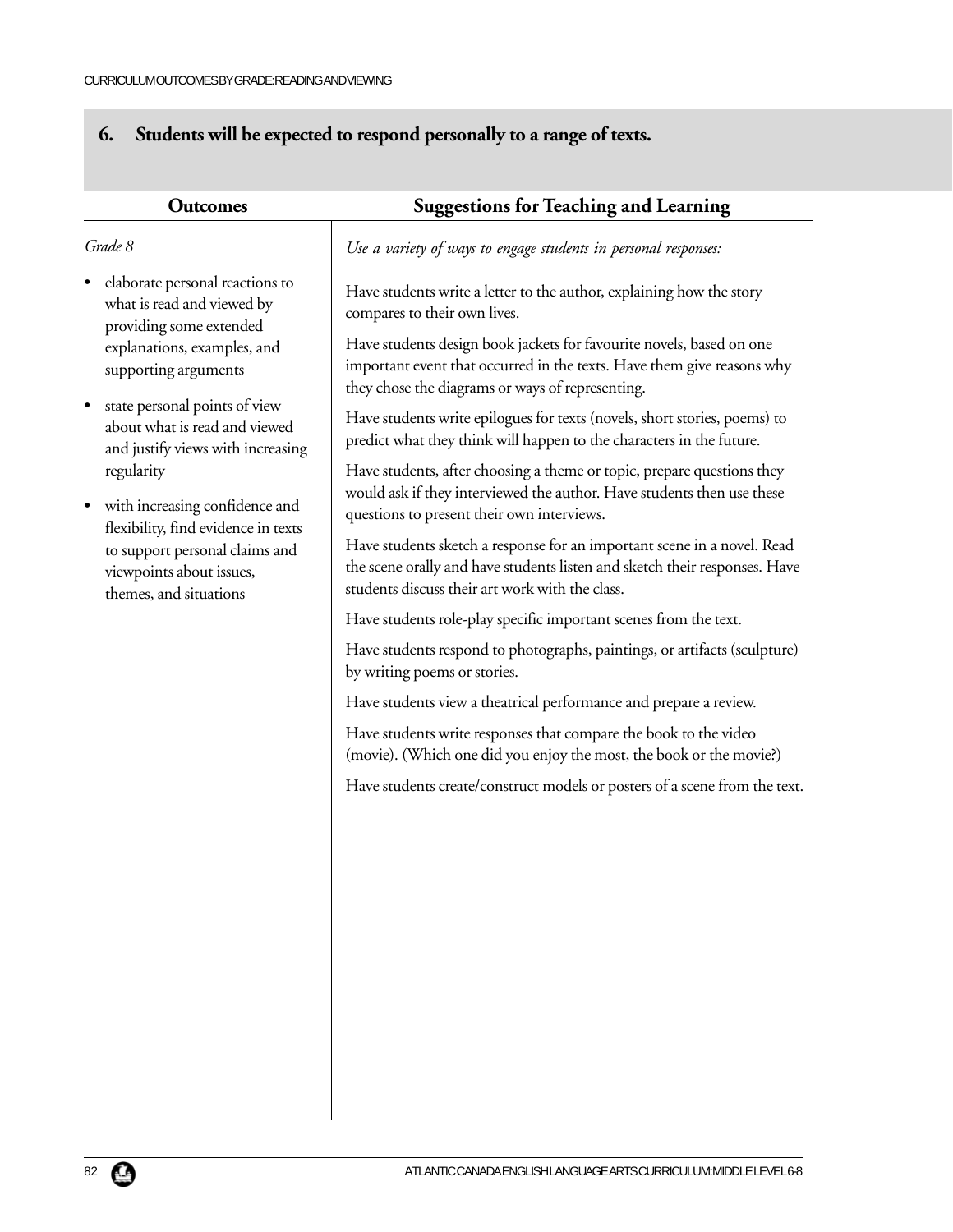Make informal classroom observations, noting when students share personal responses to a text; express a point of view about a text, and offer support for that view, using information from the text; question things in the text that are confusing; make personal connections to the text; and/or make connections with themes and ideas in other texts.

If you wish to assign a value to personal responses, collaborate with students to develop the criteria for evaluating responses. Some suggestions follow:

- Is the content detailed?
- Are the students personally involved in their responses?
- Are their thoughts and ideas focussed so a reader easily understands the point of view being presented?
- Did the student take risks in presenting his/her ideas?
- Are opinions supported with reference to the actual text?
- Are the references to the text appropriate? Criteria can be posted, and students may choose to add/change the criteria as the school year progresses.

Have students, following the writing of their personal responses, assess themselves. Conference with the students to discuss their assessment of their personal responses to texts.



### *Classroom Activity*

My students enjoy drawing or sketching what comes to mind while I read parts of a novel to them. They begin with a blank sheet of paper and are free to use pictures, words, symbols, colours, etc. When they share afterward, students realize how colours and designs express their thoughts, feelings, and mood while listening to a selection. Students also realize that readers respond differently, which makes for very interesting discussions!

*middle level teacher*

This is what Cynthia, aged 13, sketched as I read a chapter from *The Sky is Falling.*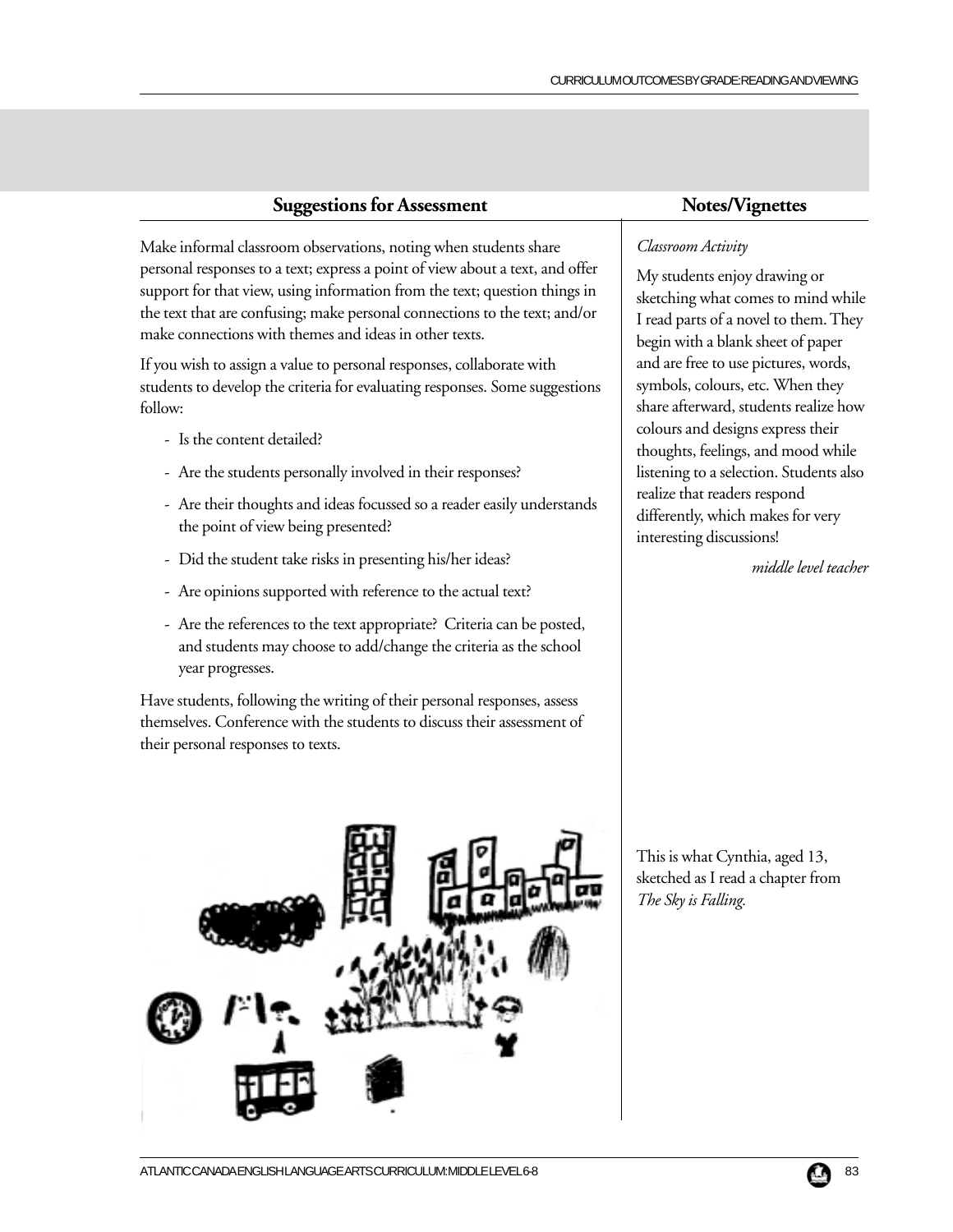# **7. Students will be expected to respond critically to a range of texts, applying their understanding of language, form, and genre.**

| <b>Outcomes</b>                                                                                                                    | <b>Suggestions for Teaching and Learning</b>                                                                                                       |
|------------------------------------------------------------------------------------------------------------------------------------|----------------------------------------------------------------------------------------------------------------------------------------------------|
| Grade 8                                                                                                                            | Involve students in whole-class and small-group discussion on the effect<br>that visual images and sound have on the viewer.                       |
| recognize that texts need to be<br>assessed for bias and broaden<br>their understanding and                                        | Have students decide which scenes from a novel must be in any film that<br>is based on this novel.                                                 |
| awareness of the ways in which<br>print and media texts can be                                                                     | Have students determine the purpose and intended audience for a variety<br>of texts.                                                               |
| biased; begin to question and<br>think critically about the<br>relevance and reliability of                                        | Encourage students to examine the ways different texts (movie, novel,<br>documentary, political cartoon, etc.) deal with the same issue or topic.  |
| information for answering<br>questions and inquiries                                                                               | Engage students in whole-class or small-group discussion on the influence<br>a particular form or genre has on the language choices of the author. |
| identify the various features and<br>٠<br>elements writers use when                                                                | Have students compare the language choices (tone, diction, visual images,<br>syntax, etc.) found in a newspaper and a tabloid.                     |
| writing for specific readers for<br>specific purposes; describe how                                                                | Involve students in literature circles where the discussion focusses on the<br>language, style, tones, and literary and media devices of a text.   |
| texts are organized to<br>accommodate particular readers'<br>needs and to contribute to<br>meaning and effect                      | Involve students in presenting brief spots for the entertainment section of<br>a newscast which reviews movies/books/television shows.             |
| expand on earlier abilities to<br>$\bullet$<br>respond critically to a range of<br>texts in various ways                           |                                                                                                                                                    |
| - understand how personal<br>knowledge, ideas, values,<br>perceptions, and points of<br>view influence how writers<br>create texts |                                                                                                                                                    |
| - recognize how and when<br>personal background<br>influences meaning<br>construction, understanding,<br>and textual response      |                                                                                                                                                    |
| - describe how cultures and<br>realities are portrayed in media<br>texts                                                           |                                                                                                                                                    |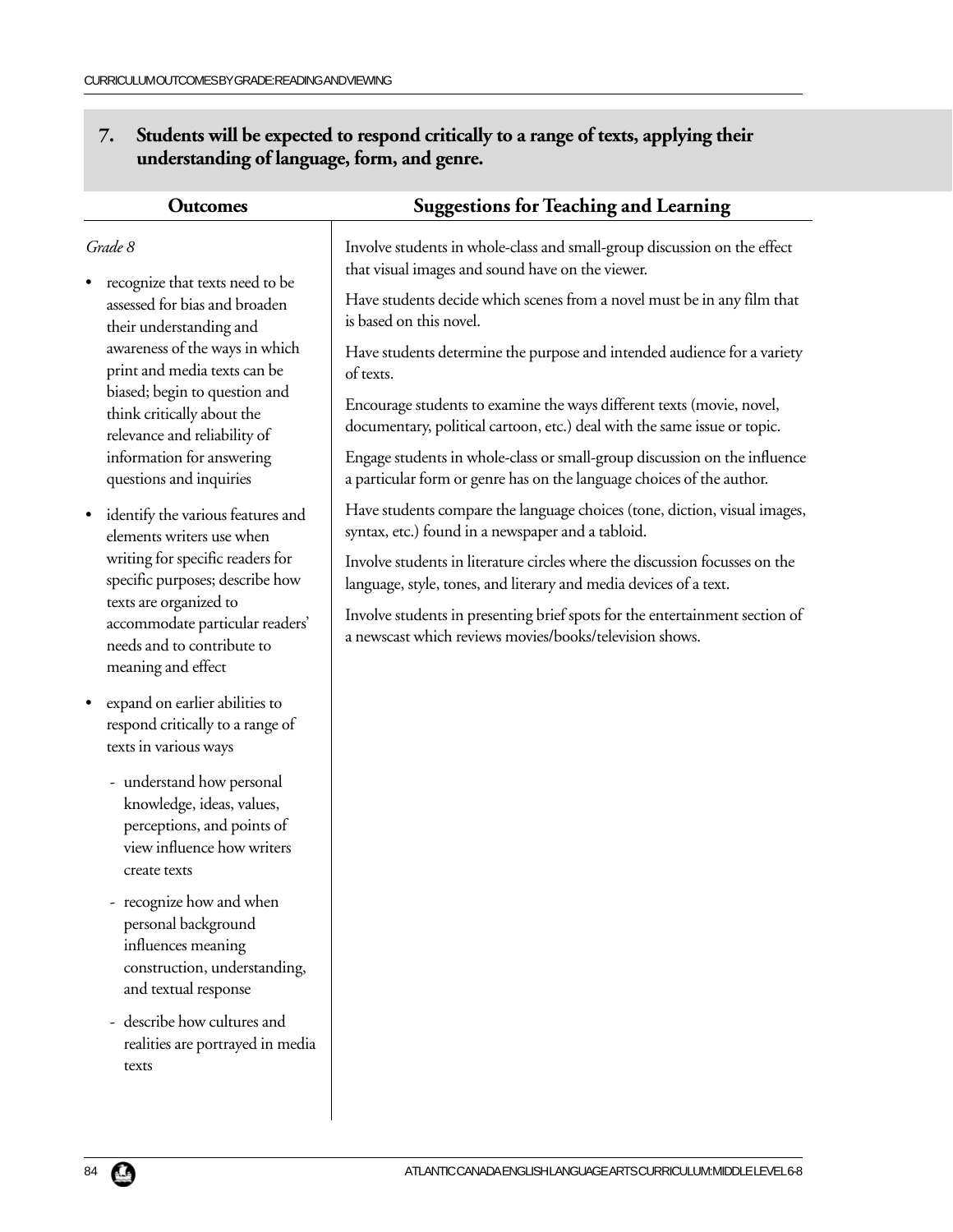Observe students during discussions, reading conferences, and literature circles and assess student work (e.g. response journals, learning logs), noting which students

- return to the text time and time again in order to reference specifically the basis for various reactions
- identify specific items in the text—words, phrases, images that contribute to personal reactions and impressions
- make connections among other things that they read, see, and hear by comparing and contrasting various literary experiences, and comparing literary experiences with life and the world around them.

### Classroom Activity

Students can make up a grid of art forms and examples of each, and use it to begin to compare the treatment of one theme in each genre.

#### e.g., **Theme: Adolescent Love**

| Genre      | Title | $\overline{2}$ | 3 | 4 | 5 | 6 |
|------------|-------|----------------|---|---|---|---|
| Novel      |       |                |   |   |   |   |
| Song/      |       |                |   |   |   |   |
| Music      |       |                |   |   |   |   |
| Movie      |       |                |   |   |   |   |
| Poem       |       |                |   |   |   |   |
| Sculpture/ |       |                |   |   |   |   |
| Art        |       |                |   |   |   |   |
| Dance      |       |                |   |   |   |   |
|            |       |                |   |   |   |   |

The grid can form the basis for student presentations of the various genres.

- 1. One sentence summary of theme
- 2. Intended audience
- 3. Setting (location)
- 4. Setting (time)
- 5. Main character(s)
- 6. My favourite character, etc.

*middle level teacher*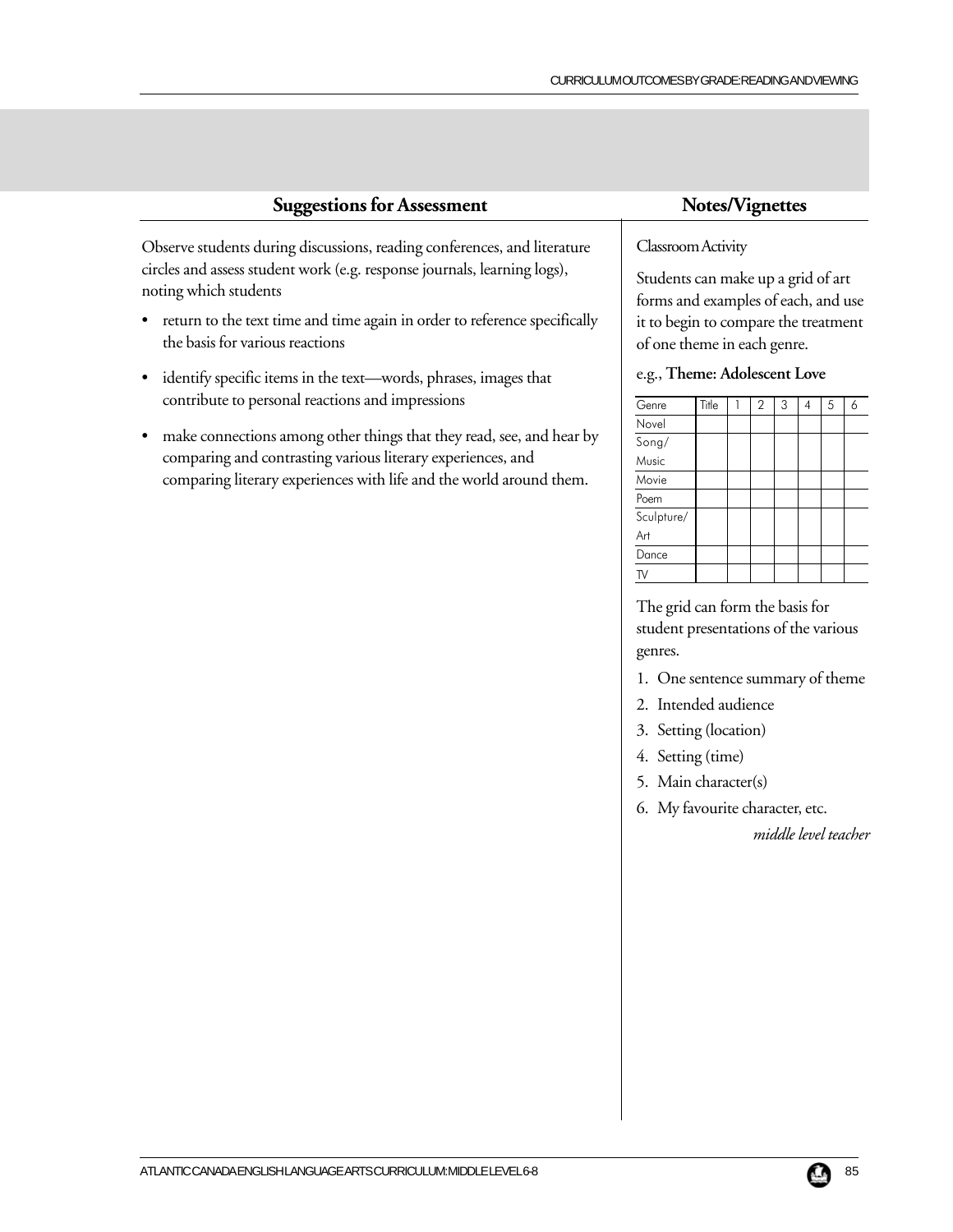### **8. Students will be expected to use writing and other ways of representing to explore, clarify, and reflect on their thoughts, feelings, experiences, and learnings; and to use their imaginations.**

| <b>Outcomes</b>                                                                                                                                                                                                                                                                                                                                                                                                                                                                                                                                        | <b>Suggestions for Teaching and Learning</b>                                                                                                                                                                                |
|--------------------------------------------------------------------------------------------------------------------------------------------------------------------------------------------------------------------------------------------------------------------------------------------------------------------------------------------------------------------------------------------------------------------------------------------------------------------------------------------------------------------------------------------------------|-----------------------------------------------------------------------------------------------------------------------------------------------------------------------------------------------------------------------------|
| Grade 8                                                                                                                                                                                                                                                                                                                                                                                                                                                                                                                                                | Model, using clustering, webbing, and idea trees as a means to extend<br>thinking on a particular topic.                                                                                                                    |
| demonstrate competence in the<br>frequent use of writing and<br>representing strategies to extend<br>learning; to explore their own                                                                                                                                                                                                                                                                                                                                                                                                                    | Personal journals can be used to help students explore and express their<br>own ideas and opinions on a variety of topics. Suggest thought-provoking<br>springboards or have students develop their own writing prompts.    |
| thoughts and consider others'<br>ideas; to reflect on their feelings,                                                                                                                                                                                                                                                                                                                                                                                                                                                                                  | Have students use improvisation and storytelling to explore and clarify<br>their thoughts and experiences.                                                                                                                  |
| values, and attitudes; and to<br>identify problems and describe<br>logical solutions                                                                                                                                                                                                                                                                                                                                                                                                                                                                   | Have students look through their writing folders and identify the times<br>when they used writing/other ways of representing to reflect on their<br>thoughts, feelings, and experiences. Have them share one example with a |
| identify and reflect upon<br>$\bullet$<br>strategies that are effective in                                                                                                                                                                                                                                                                                                                                                                                                                                                                             | peer, articulating how writing/other ways of representing helped to<br>develop an idea.                                                                                                                                     |
| helping them to learn; to describe<br>their personal growth as language<br>learners and language users                                                                                                                                                                                                                                                                                                                                                                                                                                                 | Have students keep logs, diaries, or journals to jot down new ideas and<br>experiences.                                                                                                                                     |
| begin to use various forms of note<br>$\bullet$<br>making appropriate to various<br>purposes and situations                                                                                                                                                                                                                                                                                                                                                                                                                                            | Model, using outlining and highlighting when taking notes.<br>Have students experiment with video and audio techniques to gather<br>information.                                                                            |
| demonstrate an awareness of how<br>$\bullet$<br>and when to integrate interesting<br>effects in imaginative writing and<br>other ways of representing;<br>include thoughts and feelings in<br>addition to external descriptions<br>and activities; integrate detail that<br>adds richness and density;<br>identify and correct<br>inconsistencies and avoid<br>extraneous detail; make effective<br>language choices relevant to style<br>and purpose, and, when<br>appropriate, select more elaborate<br>and sophisticated vocabulary and<br>phrasing | Prepare a class scrapbook where students can add words, phrases, and/or<br>sentences that catch their attention in some way.                                                                                                |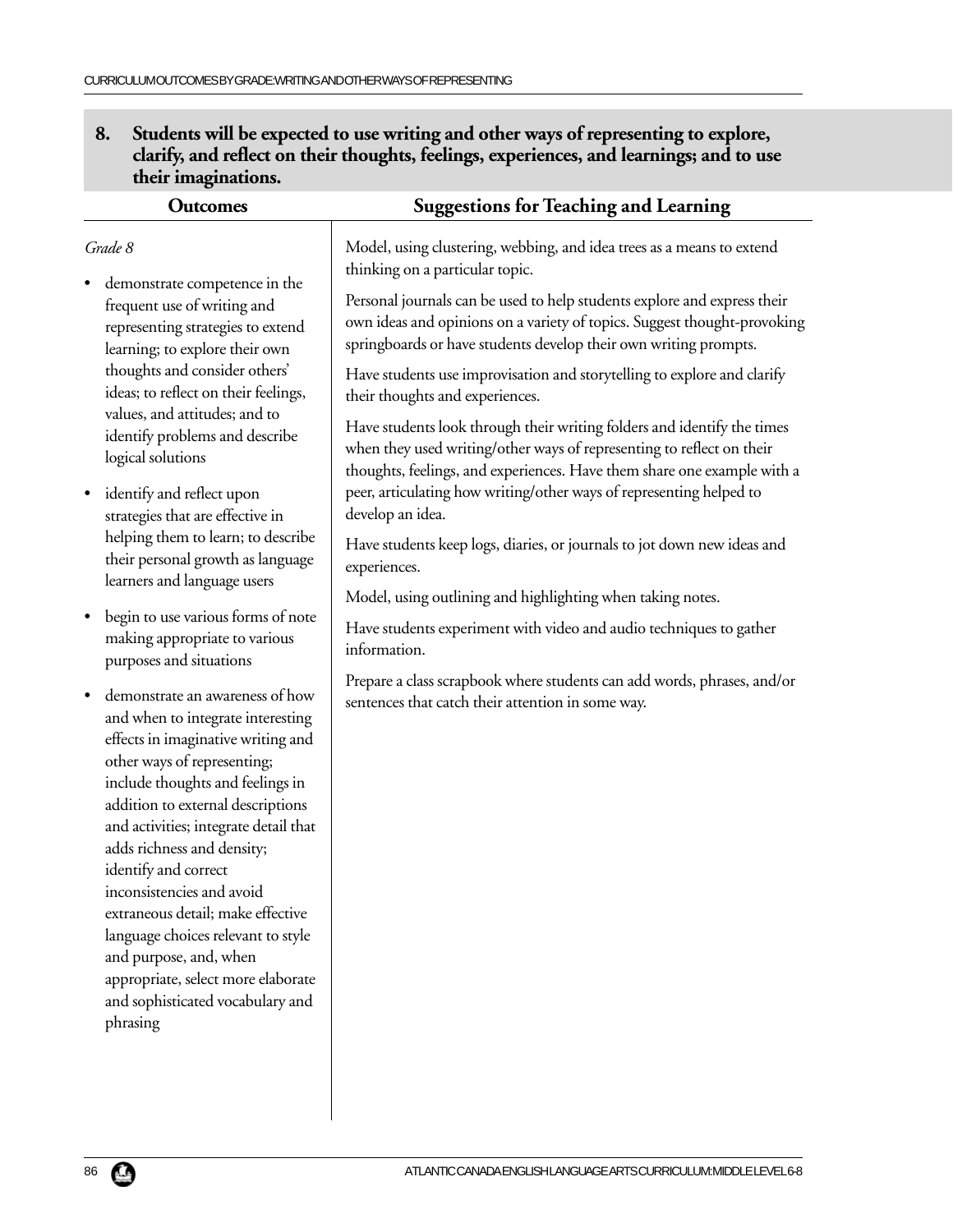The language students use to capture thoughts, feelings, and experiences; explore beliefs and values; and clarify and reflect on reactions and responses is informal and essentially personal in nature. The first audience is the self, so the standards of convention, precision and accuracy of language and form should not be the focus for assessment. The primary focus of assessment should therefore be on

- the process—how students go about making and using notes, not the product
- the extent to which students can and do use writing and other ways of representing to explore, clarify, and reflect on their thoughts, feelings, experiences, and learning
- the students' effective use of writing and other ways of representing to serve the purposes identified

#### *Suggested Assessment Strategies*

Have student-teacher conferences focus on a discussion of how students use writing (notes, journals, stories, etc.) and other forms of representing (drama, music, graphics, e-mail, etc.) to reflect, explore, clarify, and learn.

Have students submit dated samples of log/journal entries, freewrites, or other kinds of expressive writing/representation.

Work with students to develop assessment criteria for imaginative writing. Teachers can help students get a better understanding of the purpose of imaginative writing/other ways of representing, and the techniques that contribute to its effectiveness (e.g. vocabulary choice, form, detail).

In an effort to help my students become more aware of their personal writing strategies and strengths, I ask them to respond to a Writer's Survey at both the beginning and end of the year. This allows them to evaluate their growth as writers.

#### **Writer's Survey**

Respond to the following statements by rating yourself on a scale of 1 to 5.  $(1 = \text{strongly agree}, 5 = \text{strongly}$ disagree)

- 1. I enjoy writing for personal use (letters, diaries, etc.).
- 2. I write often for personal use.
- 3. I enjoy writing assignments for school.
- 4. I prefer to choose my own topic.
- 5. I like to share my writing with others.
- 6. I am creative in my writing.
- 7. I always write at least one draft before my final copy.
- 8. I use a dictionary/thesaurus when I write.
- 9. I learn from the comments my teacher and peers make about my writing.
- 10. I am a good speller.
- 11. I know how to construct proper sentences and paragraphs.
- 12. I seldom make grammatical mistakes.
- 13. My writing has improved over the past year.
- 14. I want to continue improving my writing.

After completing the survey, students discuss with the teacher and other students their growth as writers.

\*Variations: Reader's Survey Listener's Survey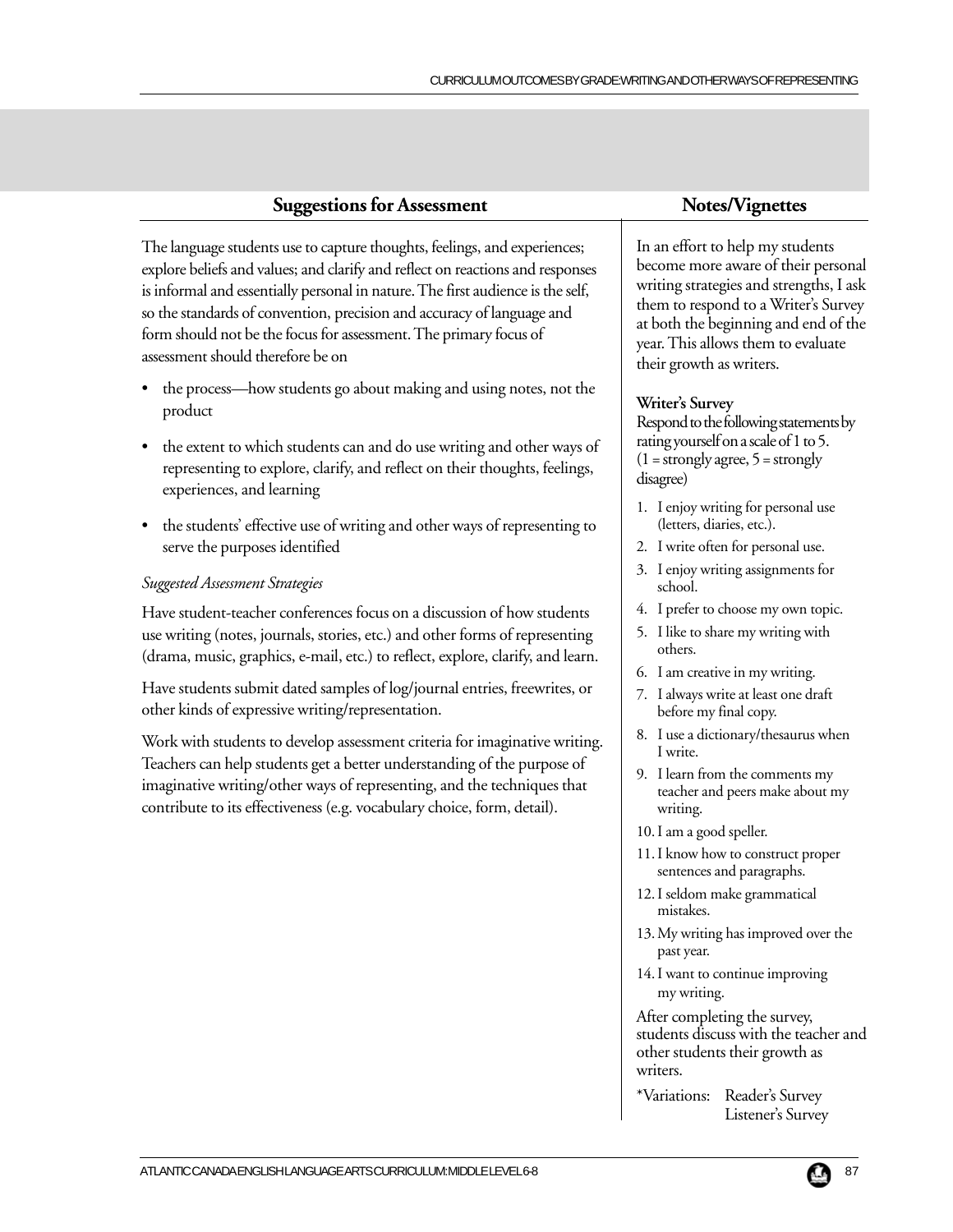| <b>Outcomes</b>                                                                                                                                                                                                                    | <b>Suggestions for Teaching and Learning</b>                                                                                                                                                                                       |
|------------------------------------------------------------------------------------------------------------------------------------------------------------------------------------------------------------------------------------|------------------------------------------------------------------------------------------------------------------------------------------------------------------------------------------------------------------------------------|
| Grade 8<br>continue to develop writing                                                                                                                                                                                             | Display a variety of forms of writing and representing (autobiographies,<br>dramas, surveys, graphs, literary responses, illustrations, reviews, letters,<br>journals, short stories, personal essays, etc.) to be used as models. |
| forms previously introduced and<br>expand this range to produce, for<br>example, autobiographies, drama,                                                                                                                           | Have students bring in forms of writing and representation (lyrics, comics,<br>novels, artwork, etc.) that appeal to them and can be used as models.                                                                               |
| surveys, graphs, literary<br>responses, biographies,<br>illustrations, and reviews                                                                                                                                                 | Discuss how purpose and audience influence the choice of form, language,<br>tone, and type of text.                                                                                                                                |
| consider and choose writing                                                                                                                                                                                                        | Have students choose a children's story and rewrite it to appeal to their<br>peers.                                                                                                                                                |
| forms that match both the<br>writing purpose (to define,<br>report, persuade, compare) and<br>the reader for whom the text is                                                                                                      | Have students generate themes from works of art (e.g. themes of human<br>importance such as racial discrimination, co-operation, pollution) and<br>then develop those themes in writing.                                           |
| intended (understand why<br>language choice, organization,                                                                                                                                                                         | Have students represent their ideas visually (paintings, sculptures) and<br>then write about their work for an in-school exhibit.                                                                                                  |
| and voice used in an essay differ<br>from that used in a media<br>advertisement)                                                                                                                                                   | Allow students, after reading a novel, the opportunity to do a series of<br>sketches to depict the main events of the text. Then have the students<br>present their pictorial novel summaries to the class.                        |
| understand that ideas can be<br>represented in more than one way<br>and used with other forms of<br>representing (speeches,<br>demonstrations, plays)                                                                              | Use mini-lessons to teach students about peer conferencing. Include<br>questions to ask, comments to make, any additional helpful feedback, and<br>show how this can be applied to their own writing.                              |
| keep the reader and purpose for<br>$\bullet$<br>writing in mind when choosing<br>content, writing style, tone of<br>voice, language choice, and text<br>organization                                                               |                                                                                                                                                                                                                                    |
| know how and when to ask for<br>reader feedback while writing and<br>incorporate appropriate<br>suggestions when revising<br>subsequent drafts; assess self-<br>generated drafts from reader's/<br>viewer's/listener's perspective |                                                                                                                                                                                                                                    |
|                                                                                                                                                                                                                                    |                                                                                                                                                                                                                                    |

# **9. Students will be expected to create texts collaboratively and independently, using a variety of forms for a range of audiences and purposes.**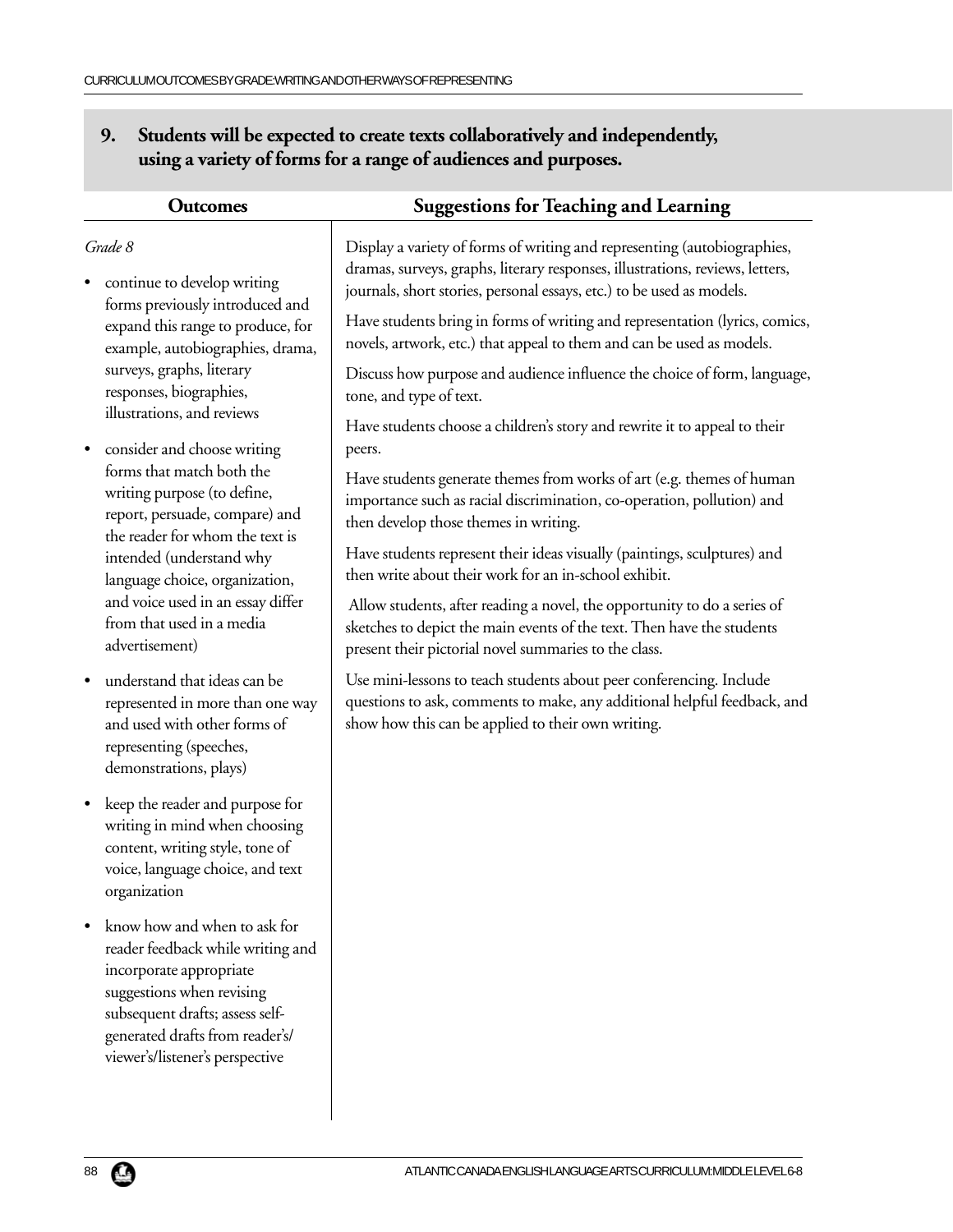Teachers should provide a range of possibilities for students to demonstrate their abilities to create different kinds of texts. It is important that teachers collaborate with students to generate criteria for assessing the texts students create.

The foci of assessment can be

- ideas and content
- organization
- effective expression
- voice and awareness of audience
- technical competence

#### *Appropriate assessment strategies and activities include*

- having students keep portfolios containing different writing forms they have worked on for different audiences
- having students keep a running record of the different types of projects they have worked on (For each project, they write a brief review of the purpose and audience they had in mind for that project.)
- observing peer conferencing, noting the questions developed and the responses given when seeking and using feedback

### *Classroom Activity*

Early in the school year time is spent setting up writing folders. Students are encouraged to use artwork to make their writing folders inviting (a fun place to be). On the front flap they must creatively display their name and class in large, clear lettering.

Handouts are distributed for enclosure in the inside flaps. The handouts help students generate writing ideas, discuss the purpose and audience, provide information on writing drafts or offer suggestions about what they might do with their final copy work (e.g. to give their writing as gifts). Additional handouts for the writing folder include an editing checklist, information on imagery and literary devices, and suggestions for positive writing and reading conferences.

At the end of first term, students develop a personal list of their own common writing errors through examination of their writing. Brainstorming with the class provides much humour as the students suggest possible titles for this page in their writing folders. (e.g. One student called this page *My Writing Boo-Boos,* and drawings of band-aids and such surrounded the list of her common errors.)

*middle level teacher*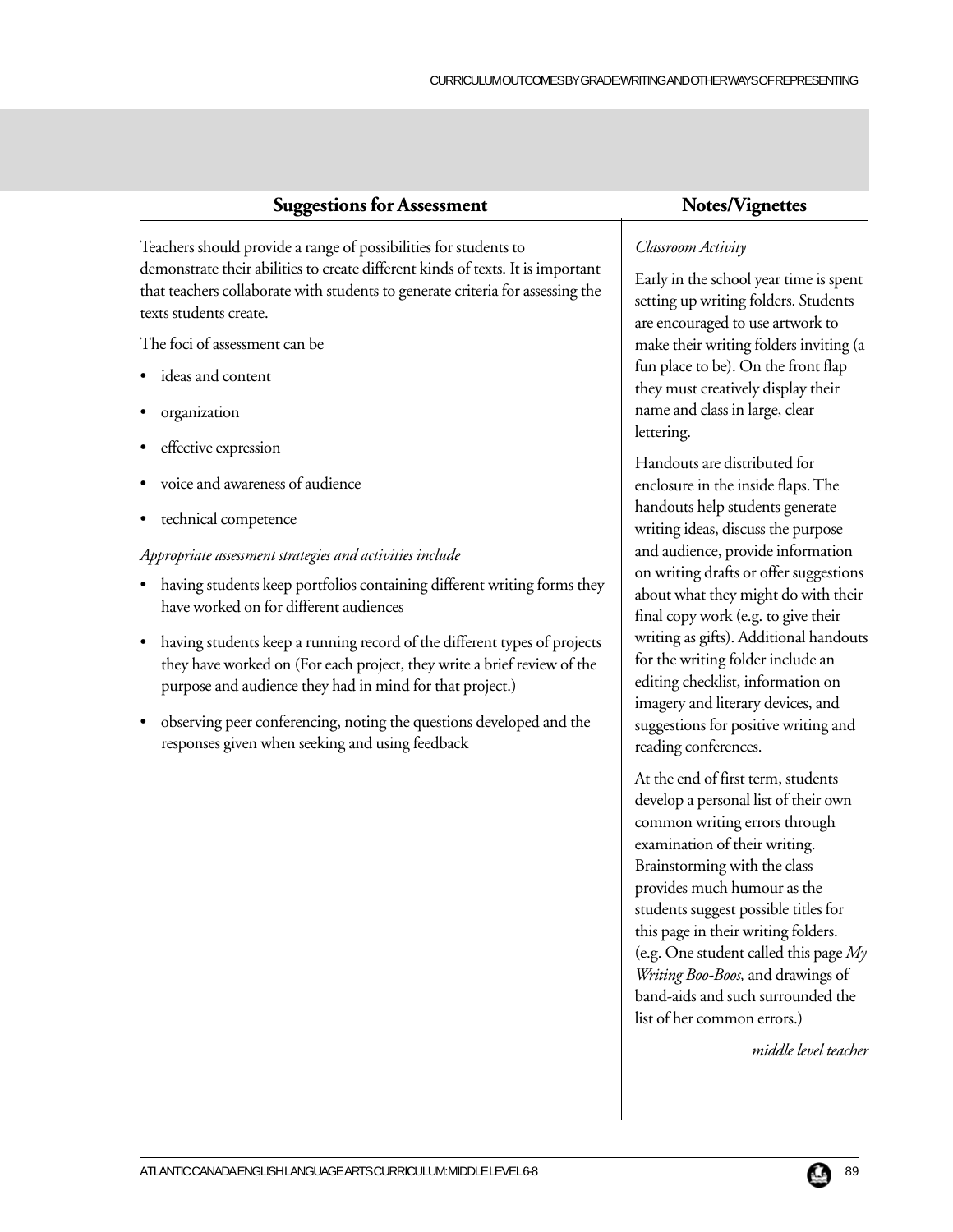| 10. Students will be expected to use a range of strategies to develop effective writing and |
|---------------------------------------------------------------------------------------------|
| other ways of representing and to enhance clarity, precision, and effectiveness.            |

| <b>Outcomes</b>                                                                                                                                  | <b>Suggestions for Teaching and Learning</b>                                                                               |
|--------------------------------------------------------------------------------------------------------------------------------------------------|----------------------------------------------------------------------------------------------------------------------------|
| Grade 8                                                                                                                                          | Have students investigate word origins and produce a prefix/suffix list.                                                   |
| build and rely upon a broad<br>$\bullet$<br>knowledge base of how words are<br>spelled and formed; use such                                      | Have students create their own personal dictionary, focussing on root<br>words, meanings and derivatives.                  |
|                                                                                                                                                  | Have students create an illustrated homonym dictionary.                                                                    |
| knowledge to spell unfamiliar<br>words and expand vocabulary;                                                                                    | Help students develop effective computer spell-check strategies.                                                           |
| regularly use resource texts to<br>verify spelling; use punctuation                                                                              | Ensure students have easy access to writing samples, dictionaries, thesauri,<br>word lists (most common misspelled words). |
| and grammatical structures<br>capably and accurately; use a                                                                                      | Encourage the use of a <i>process writing</i> model in all areas of the curriculum.                                        |
| variety of sentence patterns,<br>vocabulary choices, and                                                                                         | Have students choose favourite journals/logs/diary entries to develop and<br>edit, from <i>draft</i> to <i>final</i> copy. |
| paragraphing with flexibility and<br>creativity to engage readers                                                                                | Have students develop thesis statements that reflect their viewpoints on<br>current issues.                                |
| choose, with increasing<br>$\bullet$                                                                                                             | Have students develop theme-based documentaries using camcorders.                                                          |
| regularity, the prewriting,<br>drafting, revising, editing,<br>proofreading, and presentation<br>strategies to aid in producing<br>various texts | Have students write for reasons they care about (letters, persuasive essays,<br>commentaries).                             |
|                                                                                                                                                  | Establish a writers' environment by displaying their own work and the<br>work of their favourite authors.                  |
| attempt to use various<br>$\bullet$<br>technologies for communicating<br>to a variety of audiences for a<br>range of purposes                    |                                                                                                                            |
| demonstrate a commitment to<br>crafting pieces of writing and<br>other representations                                                           |                                                                                                                            |
| gather information from a variety<br>of sources (interviews, film, CD-<br>ROMs, texts) and integrate ideas<br>in communication                   |                                                                                                                            |
|                                                                                                                                                  |                                                                                                                            |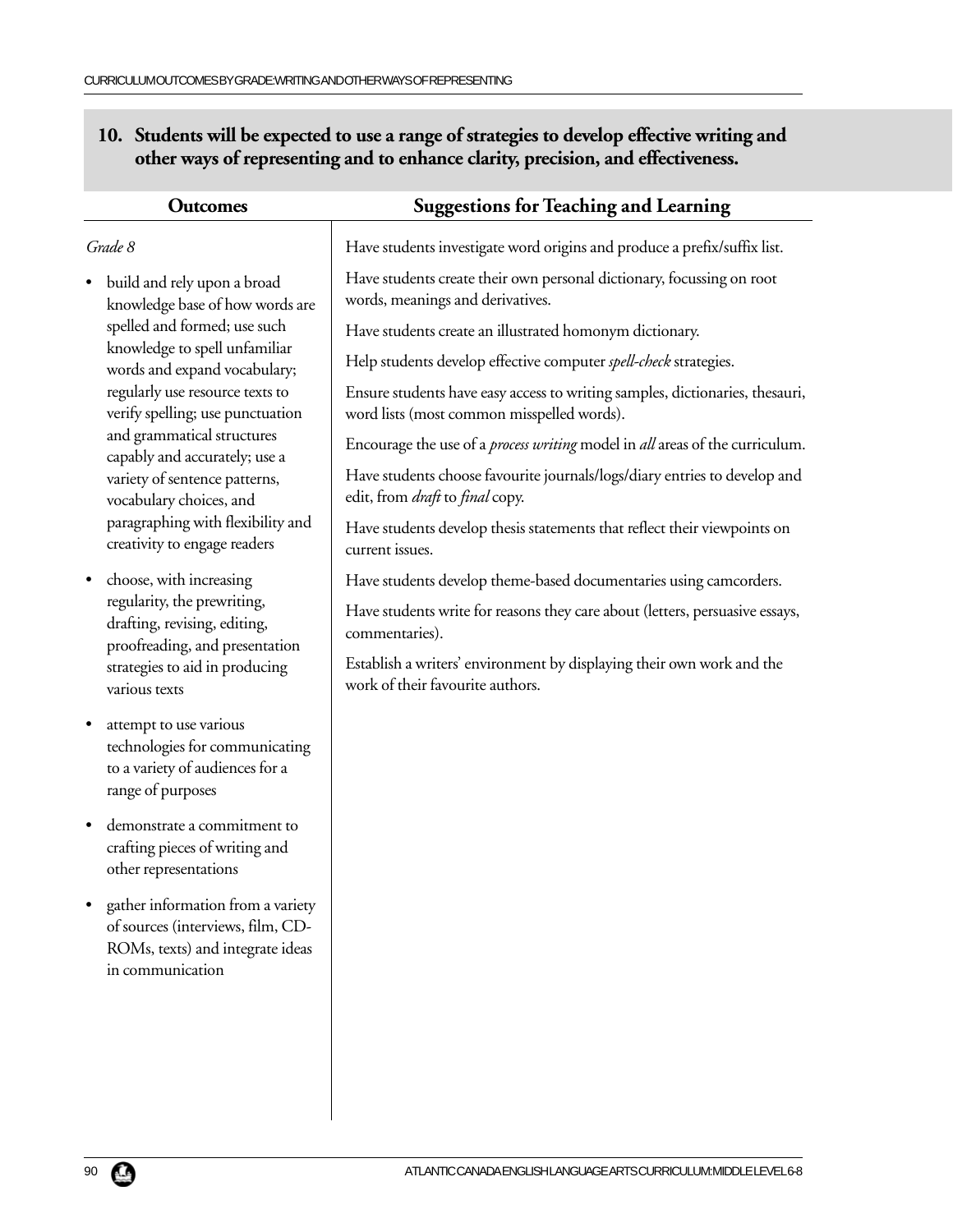| <b>Suggestions for Assessment</b>                                                                                                          | Notes/Vignettes                                                                                                      |
|--------------------------------------------------------------------------------------------------------------------------------------------|----------------------------------------------------------------------------------------------------------------------|
| Have students keep a journal where they monitor their own writing                                                                          | Peer Conferencing                                                                                                    |
| progress to become more aware of themselves as writers-their writing                                                                       | I use peer conferencing while my                                                                                     |
| rituals, the strategies they prefer to use, their writing history, their writing                                                           | students are working on any proces                                                                                   |
| strengths and weaknesses, and so on.                                                                                                       | writing assignment. This provides                                                                                    |
| Have students keep a process log where they document their progress                                                                        | them with immediate and personal                                                                                     |
| through one writing assignment.                                                                                                            | feedback on their work-in-progress                                                                                   |
| Observe and keep note of which students are using a variety of sources to<br>obtain information (reference books, library, CD-ROMs, etc.). | I give the students the opportunity<br>to choose their reviewers. They read<br>specific sections of their work to th |
| Assign projects/papers requiring students to integrate and reference                                                                       | reviewers, who listen and assist the                                                                                 |
| information from other sources.                                                                                                            | in improving their compositions.                                                                                     |
| Conduct student-teacher conferences, discussing the strategies and                                                                         | The reviewer has a sheet of                                                                                          |
| processes students are using.                                                                                                              | instructions to use as a guide. Some                                                                                 |

Observe students' effective use of spell checkers, thesauri, grammar check, format.

Collect samples of students' work in portfolios.

to choose their reviewers. They read specific sections of their work to the reviewers, who listen and assist them instructions to use as a guide. Some suggestions are

- respect the other student's work
- make positive comments about the piece of work you have reviewed
- comment on one sentence or phrase that you especially liked
- point out good action or descriptive words
- identify one part of the work that may have been unclear to you (never tell the writer what to change)
- suggest improvements in the form of a question
- add any other constructive comments that you think would help the writer

Suggested guidelines for the writer might include

- listening to what the other person has to say
- discussing differences of opinion respectfully
- avoiding offensive responses
- showing appreciation for the suggestions

*middle level teacher*

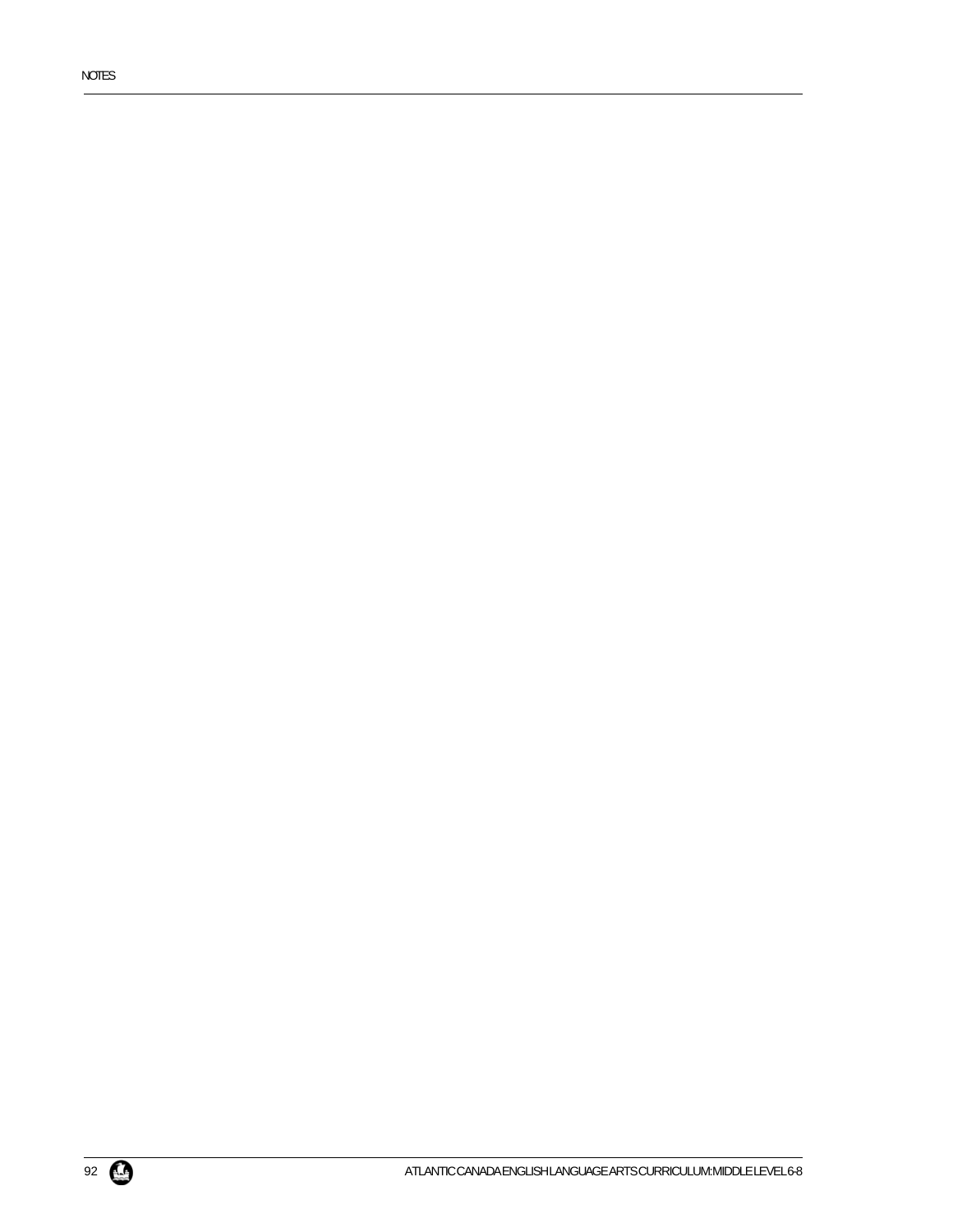# Program Design and Components

| Introduction                 | This section includes                                                                                                                                                                                                                                                                                                            |  |  |
|------------------------------|----------------------------------------------------------------------------------------------------------------------------------------------------------------------------------------------------------------------------------------------------------------------------------------------------------------------------------|--|--|
|                              | organizational approaches<br>٠                                                                                                                                                                                                                                                                                                   |  |  |
|                              | an overview of content                                                                                                                                                                                                                                                                                                           |  |  |
|                              | the role of media literacy<br>٠                                                                                                                                                                                                                                                                                                  |  |  |
|                              | the role of drama                                                                                                                                                                                                                                                                                                                |  |  |
|                              | the role of literature                                                                                                                                                                                                                                                                                                           |  |  |
|                              | the role of critical literacy<br>٠                                                                                                                                                                                                                                                                                               |  |  |
|                              | the role of visual literacy<br>٠                                                                                                                                                                                                                                                                                                 |  |  |
|                              | the role of information literacy<br>٠                                                                                                                                                                                                                                                                                            |  |  |
|                              | the research process                                                                                                                                                                                                                                                                                                             |  |  |
|                              | integration of technology with English language arts<br>٠                                                                                                                                                                                                                                                                        |  |  |
|                              | the speaking and listening component<br>٠                                                                                                                                                                                                                                                                                        |  |  |
|                              | the reading and viewing component<br>٠                                                                                                                                                                                                                                                                                           |  |  |
|                              | the writing and other ways of representing component<br>٠                                                                                                                                                                                                                                                                        |  |  |
| Program Design               | The middle level English language arts curriculum is designed to engage<br>students in a range of experiences and interactions across the curriculum.<br>It is built on the understanding that language processes are interrelated<br>and can be developed most effectively as interdependent rather than<br>discrete processes. |  |  |
|                              | The program includes choice and flexibility in classroom organization,<br>teaching practices, resources, and assessment. Teachers can organize and<br>structure teaching and learning in a variety of ways to meet student needs<br>in many different contexts.                                                                  |  |  |
|                              | In planning learning experiences, teachers and students may select and<br>combine a number of organizational approaches based on the needs,<br>interests and skills of the adolescent learner.                                                                                                                                   |  |  |
| Organizational<br>Approaches |                                                                                                                                                                                                                                                                                                                                  |  |  |
| Organizing Student Learning  | No one organizational approach will meet the needs of all teachers and<br>students. Students need to experience a variety of learning experiences and<br>classes can be organized for small-group, independent, or whole-class<br>instruction.                                                                                   |  |  |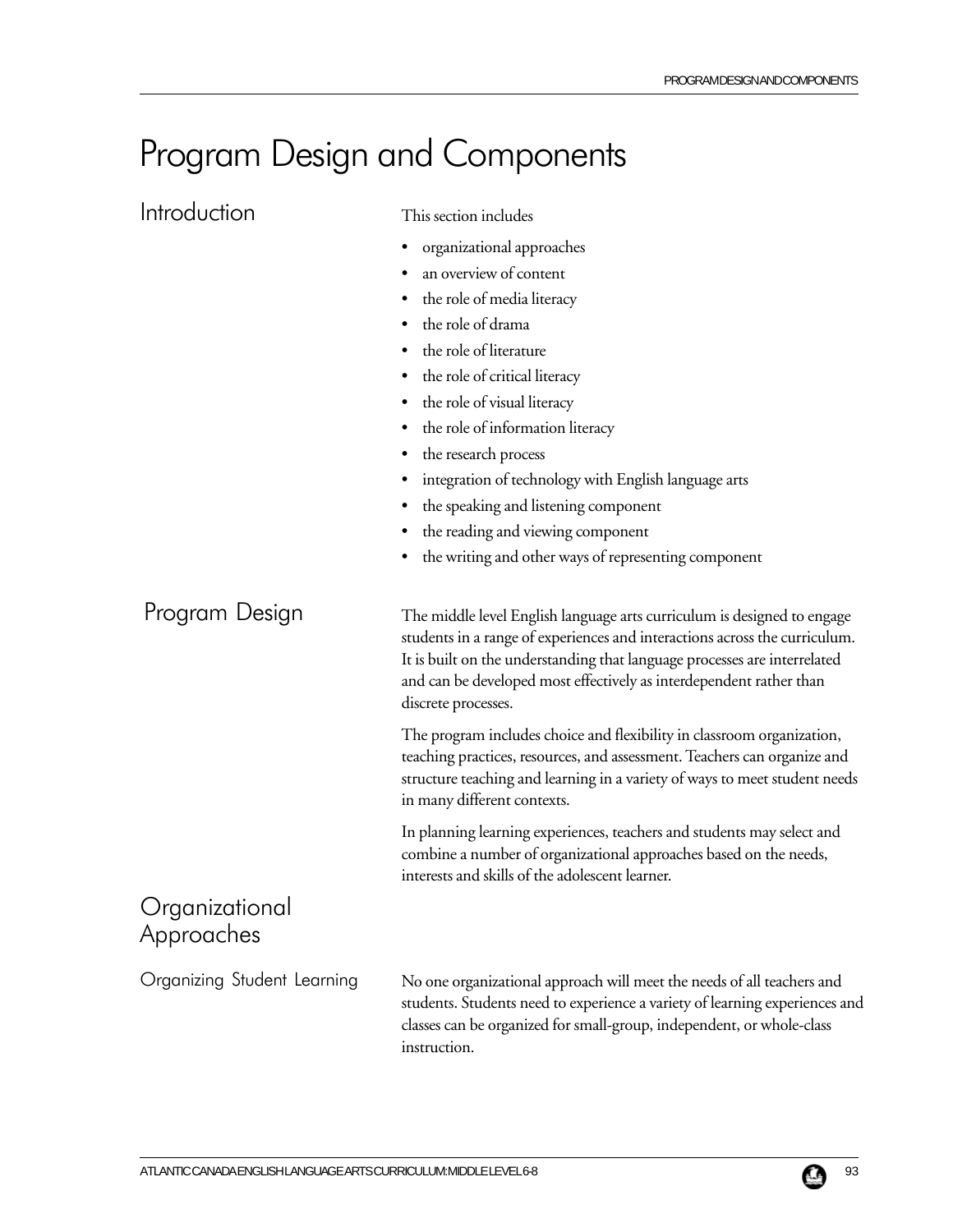| Small-Group Learning | Small-group experiences help students learn how to interact effectively and<br>productively as members of a group or team. As groups take on various<br>learning tasks, students develop and consolidate the skills, abilities, and<br>attitudes involved in group processes. Through a variety of paired and<br>small-group activities, students have time to practise and develop their<br>language skills.                        |  |
|----------------------|--------------------------------------------------------------------------------------------------------------------------------------------------------------------------------------------------------------------------------------------------------------------------------------------------------------------------------------------------------------------------------------------------------------------------------------|--|
|                      | Small-group processes require students to participate, collaborate, and<br>negotiate; consider different ways of going about a task; build on and share<br>their own ideas and the ideas of others; identify and solve problems;<br>manage tasks and make decisions; and recognize the responsibilities of<br>working in groups and assessing their own contributions.                                                               |  |
|                      | Such group work will also decrease students' dependence on the teacher<br>and increase positive interdependence. As students become more aware of<br>their individual strengths as learners, they will become better equipped to<br>deal with the demands placed on them by independent learning tasks.<br>(For additional information on organizing small-group learning, refer to<br>Appendix E.)                                  |  |
| Independent Learning | Independent learning is one of many organizational strategies teachers can<br>use to allow for differences in students' backgrounds, interests, and<br>abilities. Within the confines of the study of English language arts,<br>students are offered flexibility in selecting topics, issues, resources, and<br>curriculum areas to explore which suit their personal tastes and specific<br>needs.                                  |  |
|                      | Reading and writing workshops are one way of organizing independent<br>reading and writing. This approach requires setting aside frequent blocks<br>of time where students can work by themselves and/or with their peers on<br>reading and writing. It requires establishing space where students can work<br>individually or in small groups, and establishing resources that allow for<br>choices.                                |  |
|                      | Conferencing is an essential element in a workshop approach. As teachers<br>interact with students in small-group or one-to-one conferencing, they<br>observe and record students' strengths and weaknesses and provide the<br>feedback or response students need. Classroom time for small-group, peer,<br>and student-teacher conferences provides an opportunity to exchange<br>points of view and to develop language awareness. |  |
|                      | Conferencing sessions, to be effective, need to be more than moments of<br>encouragement. The context is ideal for meaningful instruction/ learning<br>to occur. At times conferencing is the perfect opportunity for direct<br>teaching.                                                                                                                                                                                            |  |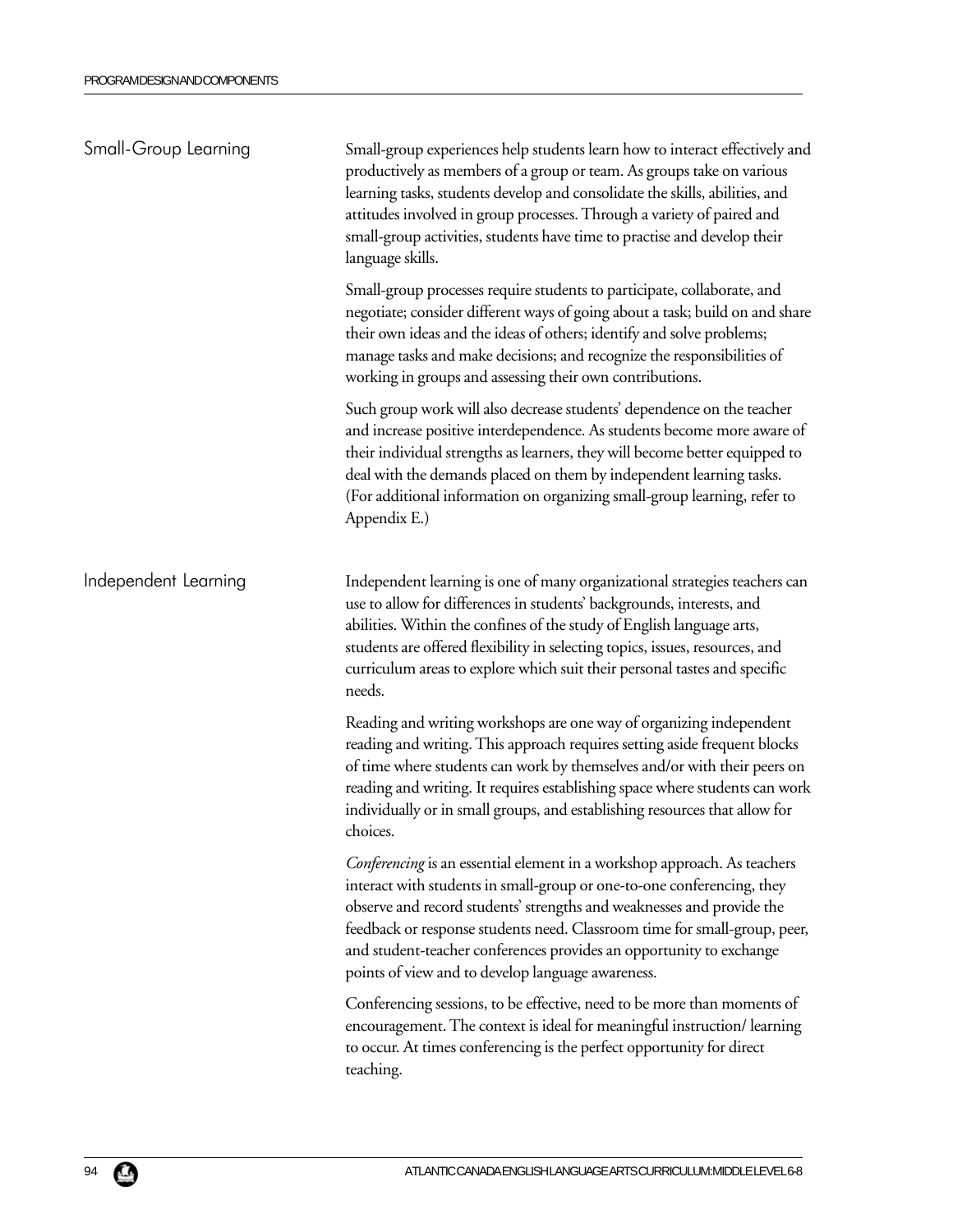#### Whole-Class Learning

Whole-class instruction is teacher-centred and is commonly used to present strategies, to provide information, or to communicate directions. It is often used to introduce and support other methods of instruction. For example, instructions and explanations can be given to the whole class before students begin to work in smaller groups.

Whole-class instruction includes

- **lectures**
- questioning
- demonstrations
- modelling
- mini-lessons
- overviews and outlines
- direct instruction

This approach to organizing students for learning is explicit teaching. It involves direct telling, making statements, giving information and directions and explaining procedures. It is largely teacher-centred and the information and directions presented in a whole-class setting provide students with support as they progress towards becoming self-directed learners.

Although the content of lectures is sometimes rapidly forgotten, wholeclass instruction, when given for short periods of time, can challenge the imagination, stimulate reflection, and develop a sense of inquiry. It can provide a forum for critical thinking and challenge students to explore and extend their knowledge base as they encounter the ideas of others. Reading aloud to the whole class allows students to see and hear others use language powerfully and eloquently. Modelling writing or demonstrating a procedure provides opportunities for students to see and understand the process of learning.

Approaches to Organizing Learning Experiences

The English language arts curriculum in middle school offers a number of approaches to organizing that teachers and students can select and combine in planning learning experiences for whole-class, small-group, and independent learning. It is important that essential graduation learnings and general outcomes be used as reference points for planning learning experiences. It is also important that, wherever possible, learning in English language arts be connected and applied to learning in other subject areas.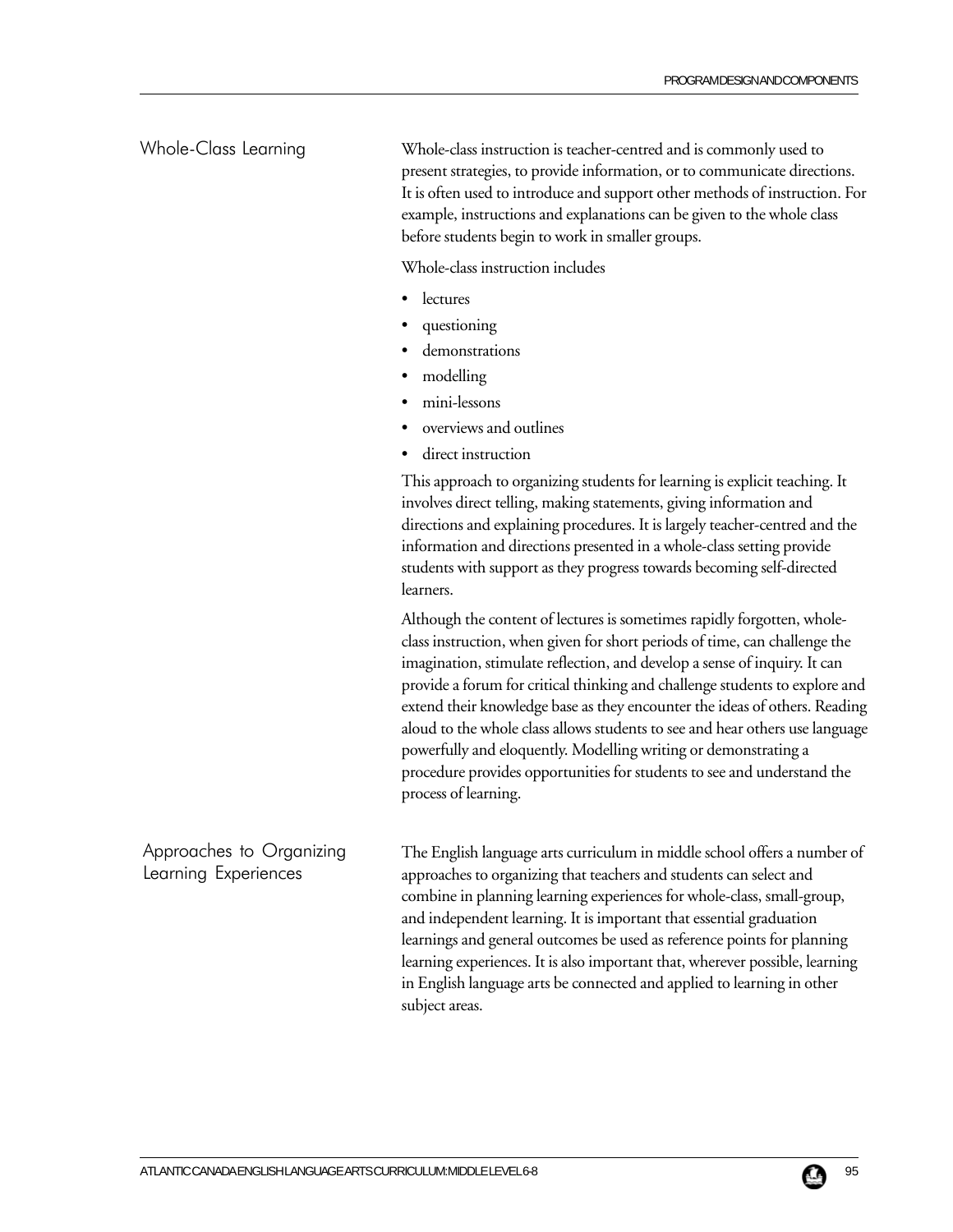# Approaches to Organizing Learning Experiences

| Focus                  | Description                                                                                                                                                                                        | <b>Teacher Roles</b>                                                                                                                                                                                                                                                                                                                                                    |
|------------------------|----------------------------------------------------------------------------------------------------------------------------------------------------------------------------------------------------|-------------------------------------------------------------------------------------------------------------------------------------------------------------------------------------------------------------------------------------------------------------------------------------------------------------------------------------------------------------------------|
| <b>Issues</b>          | This approach involves active inquiry<br>focussing on diverse perspectives,<br>experiences, and values.                                                                                            | • provide a framework for inquiry and discussion<br>· coach students in gathering/assessing information<br>• coach students through group processes<br>· encourage variety and diversity of opinions                                                                                                                                                                    |
| Theme                  | This approach involves creation of and<br>response to a range of texts focussed on<br>a central idea.                                                                                              | • identify a variety of themes arising from available resources<br>• help students choose a theme to match interests and concerns<br>· suggest strategies for inquiry and discussion<br>• negotiate a culminating activity and give feedback on its development                                                                                                         |
| Project                | This approach focusses on finding<br>information and building knowledge<br>through investigative techniques<br>and processes.                                                                      | • negotiate topics and tasks<br>· suggest resources and research strategies<br>· give feedback and coach students on strategies for selection<br>and integration of information<br>· coach students on decision making about content and form                                                                                                                           |
| Workshop               | In this approach, the environment is<br>organized as a working studio or<br>workshop, e.g. drama, readers',<br>viewers', or writing workshops.                                                     | • negotiate a group focus and the planning of activities<br>• monitor and coach students on group process<br>give feedback on group and individual progress<br>• negotiate a focus and task as well as evaluation criteria                                                                                                                                              |
| Concept                | In this approach, experiences and<br>investigations focus on a language arts<br>concept or topic, e.g. voice, imagery,<br>satire, symbols, archetypes, or place.                                   | • negotiate a focus and a task as well as evaluation criteria<br>· suggest resources<br>• suggest questions and directions for inquiry<br>· coach students in decision making and reformulation<br>· give feedback to shape the culminating activity                                                                                                                    |
| Major Texts            | This approach encourages close<br>exploration of diverse aspects of a<br>major work (novel, play, or film) with<br>options to extend experiences with and<br>responses to the text.                | • negotiate a focus and a task as well as evaluation criteria<br>• suggest resources and issues to explore<br>• coach students in evaluating and selecting information<br>• encourage students to reformulate and redirect inquiry<br>• give feedback on progress and suggest directions for development<br>• ask questions about form and format decisions             |
| Author Study           | Explorations and investigations of<br>specific authors may include historical<br>and historical background information,<br>texts, and cultural contexts in which<br>the works were created or set. | • identify a range of authors for which resources are available<br>· negotiate focus, strategies, and task<br>• coach students on strategies for selection and integration of<br>information<br>· coach students on decision making about content and form<br>• encourage students to reformulate and redirect inquiry in response<br>to information and emerging ideas |
| Integrated<br>Learning | Integrated learning occurs when the<br>regular curriculum provides a natural<br>overlap between subject areas and<br>when students can see the relevance<br>and the interrelatedness of curricula. | • develop learning activities that involve skills and content from<br>several academic areas<br>• negotiate themes or issues<br>· collaborate with colleagues to form partnerships                                                                                                                                                                                      |

*Note: Additional information on integrated teaching/learning can be found in Appendix F.*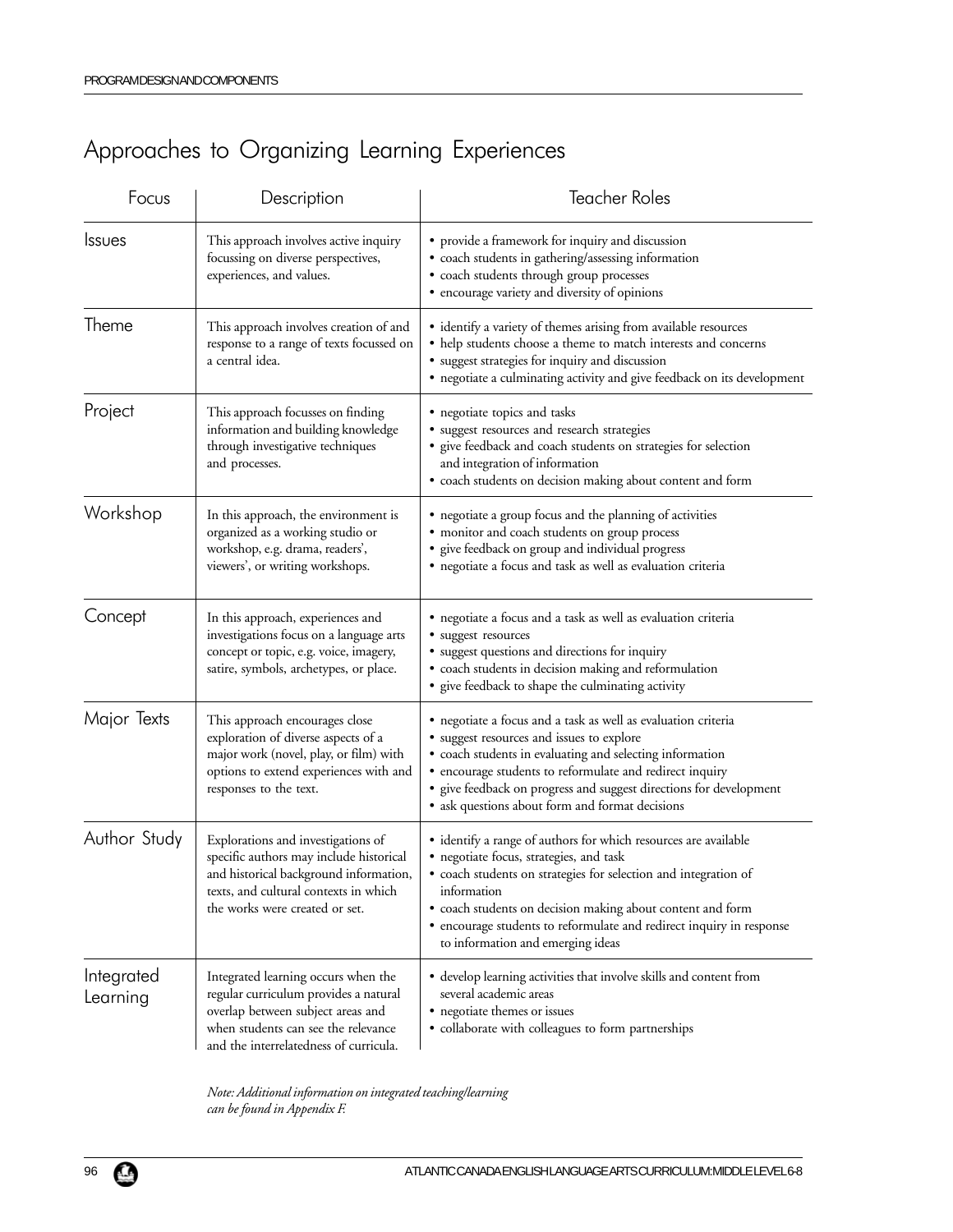# Content Elements

Knowledge of and experience with a broad range of texts, spoken and visual as well as written

Knowledge about language strategies

To challenge all students to develop their language abilities and knowledge base, a broad range of content is essential. The following elements are integral to the development of students' competencies in English language arts and to their achievement of curriculum outcomes.

Although it is important that students study some texts in detail, it is essential that students have opportunities to understand and enjoy texts and to explore diverse works independently. Students also need opportunities to compare the ways in which ideas and information are presented in different media.

Students need to build the repertoire of strategies they use in speaking, listening, reading, viewing, writing and other ways of representing. Activities and experiences in *ELA Middle Level* focus on helping students to develop, select, and apply appropriate strategies in interpreting and creating various types of texts. Rather than learning a single way of approaching a language task, students need to acquire a range of strategies and to know how to choose, apply, and reflect on those that best fit the language task or situation at hand.

As students build their repertoire of strategies, they will gain confidence and facility in responding to recognizable contexts, situations, or demands. This repertoire includes

- speaking strategies such as tailoring information or tone of voice to a listener's reaction
- listening strategies such as screening out irrelevant information
- reading strategies such as scanning information texts for selected topics, looking for keys and symbols when reading a diagram
- viewing strategies such as making predictions about a plot in a film or a TV program based on setting
- strategies such as note taking, webbing, and outlining to explore, record, and organize ideas and information
- writing strategies such as deleting or adding words to clarify meaning, and rearranging sections of text to improve the organization of ideas
- strategies for spelling unknown words, such as using knowledge of word parts and derivations
- strategies to assist small-group discussion, such as inviting other group members to contribute, asking questions to help clarify others' viewpoints, and volunteering relevant ideas and information
- research strategies, such as using subject/key word/author/title searches to identify and locate resources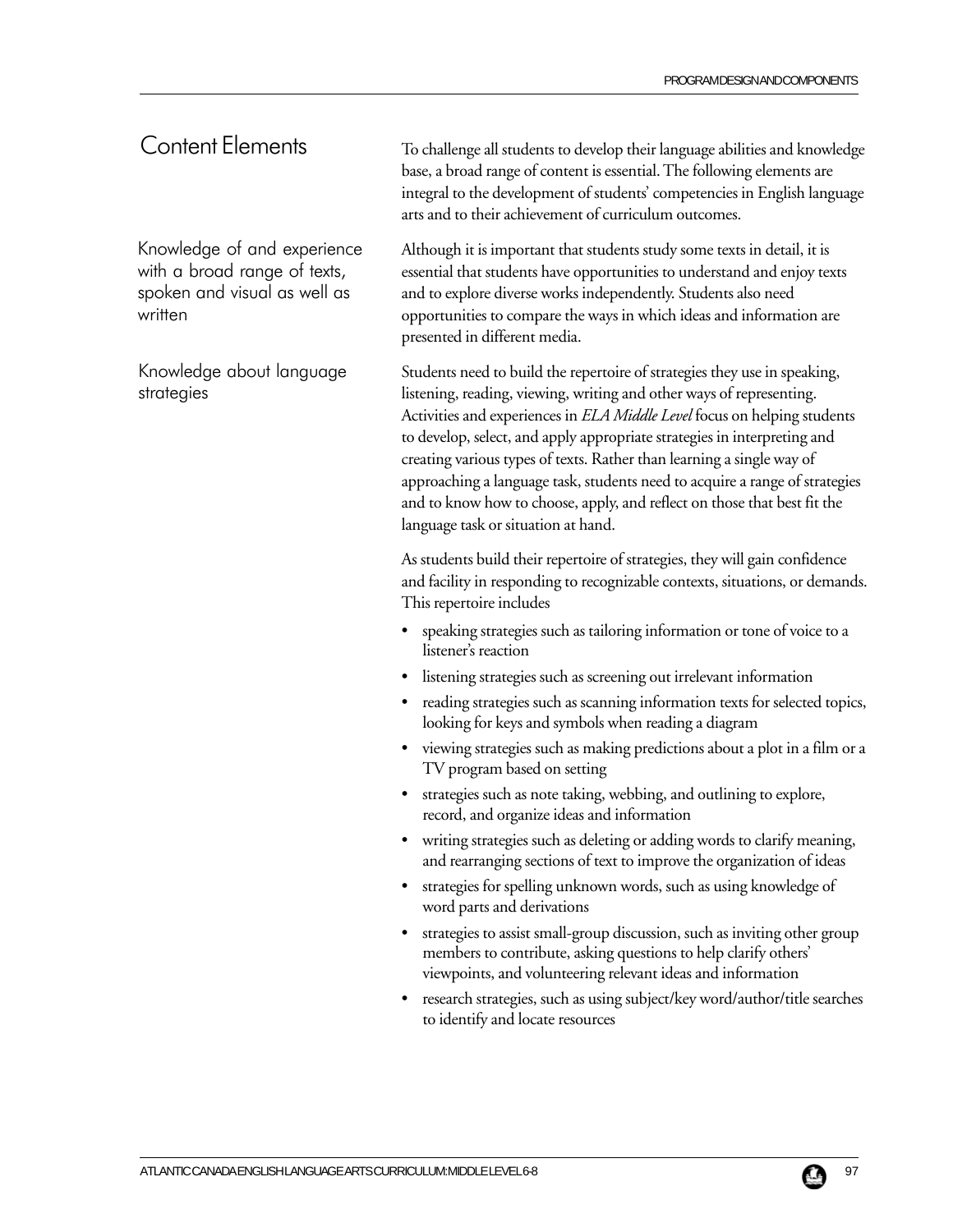Knowledge about the features and purposes of various types of text

It is essential that students have opportunities to examine and critique the properties and purposes of different texts and their social and cultural contexts and traditions. Students also need to know how to use this information as they engage in various language endeavours. Areas of inquiry will include

- purposes: to plan, inform, explain, entertain, express attitude/emotion, compare and contrast, persuade, describe, experience imaginatively, and formulate hypotheses
- genres: novels, novellas, poetry, plays, short stories, myths, essays, biographies, fables, legends, comics, documentaries, and films
- forms: encyclopedia entries, instruction manuals, news reporting, advertising copy, feature articles, appeals, campaign brochures, memos, résumés, tributes, eulogies, obituaries, political speeches, and debates
- structures: approaches to organizing text, particular structural patterns, and how specific genres and forms are shaped and crafted, what characteristics and conventions they share, and wherein lies their uniqueness

Aspects of study will include

- vocabulary
- grammar and usage
- spelling and punctuation
- rhetorical techniques
- stylistic devices

Knowledge about the underlying systems and structures of texts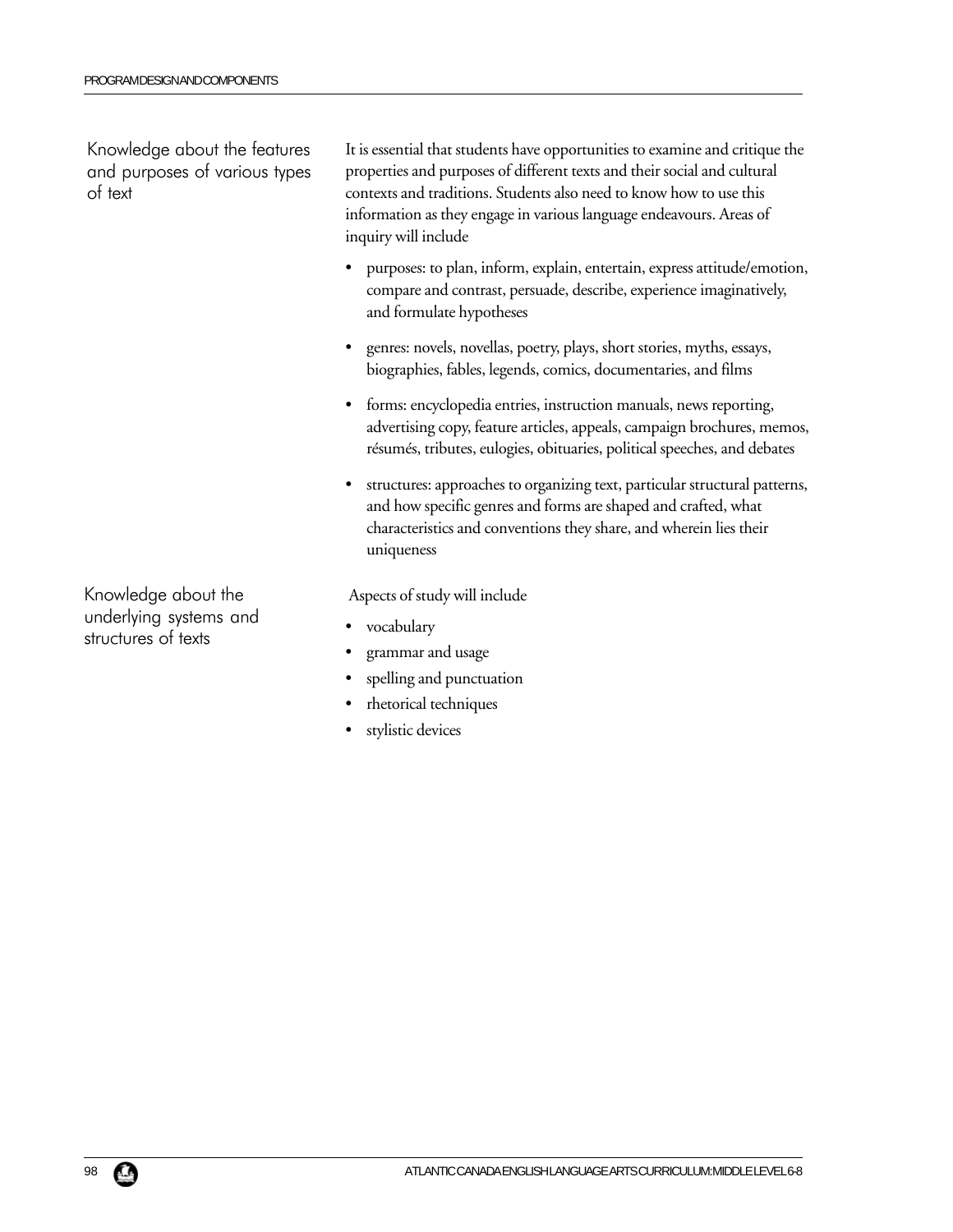# The Role of Media **Literacy**

Media literacy deals with the culture and lifestyle of students. They enjoy thinking and talking about what is going on in the media. For teachers, it is an opportunity to have students examine how they are influencing and being influenced by popular culture.

Students today get much of their information as fast as possible in as short a form as possible, usually from mass media sources such as magazines, television, and the Internet. It is important that they learn how to analyse and evaluate what they view, just as they do what they read. For teachers, media literacy is an opportunity to examine the reliability, accuracy, and motives of these sources.

Most mass media is produced somewhere else for general consumption. It rarely reflects the culture of smaller groups and issues on a local level. It is necessary for young people to see themselves and hear their own voices in order to validate their culture and place in the world. For teachers, media literacy is an opportunity to encourage students to discover a voice through the production of their own media. Mass media can then become a pathway from the local level and a means of personal influence in the wider world.

How teachers choose to integrate media literacy into the English language arts program will be determined by what the students are reading and writing. On some occasions students might be involved in *comparing* (the print version of a story to the film version; ad images to the product being sold), *examining* (the use of images in music videos and newspapers, sexism in advertising), *writing* (an article to a magazine, a letter to the editor); *producing* (a pamphlet on an issue, a radio ad) and/or *creating* (a video, a school radio show, announcements for the school PA).

Media literacy is a form of critical thinking that is cross-curricular. It is more about good questions than correct answers.

- What is the message? Who is sending the message? Why is it being sent? How is the message being sent? Who is the intended audience? Who benefits from this message? Who or what is left out? Can I respond to this message? Does my opinion matter?
- Do I need this information?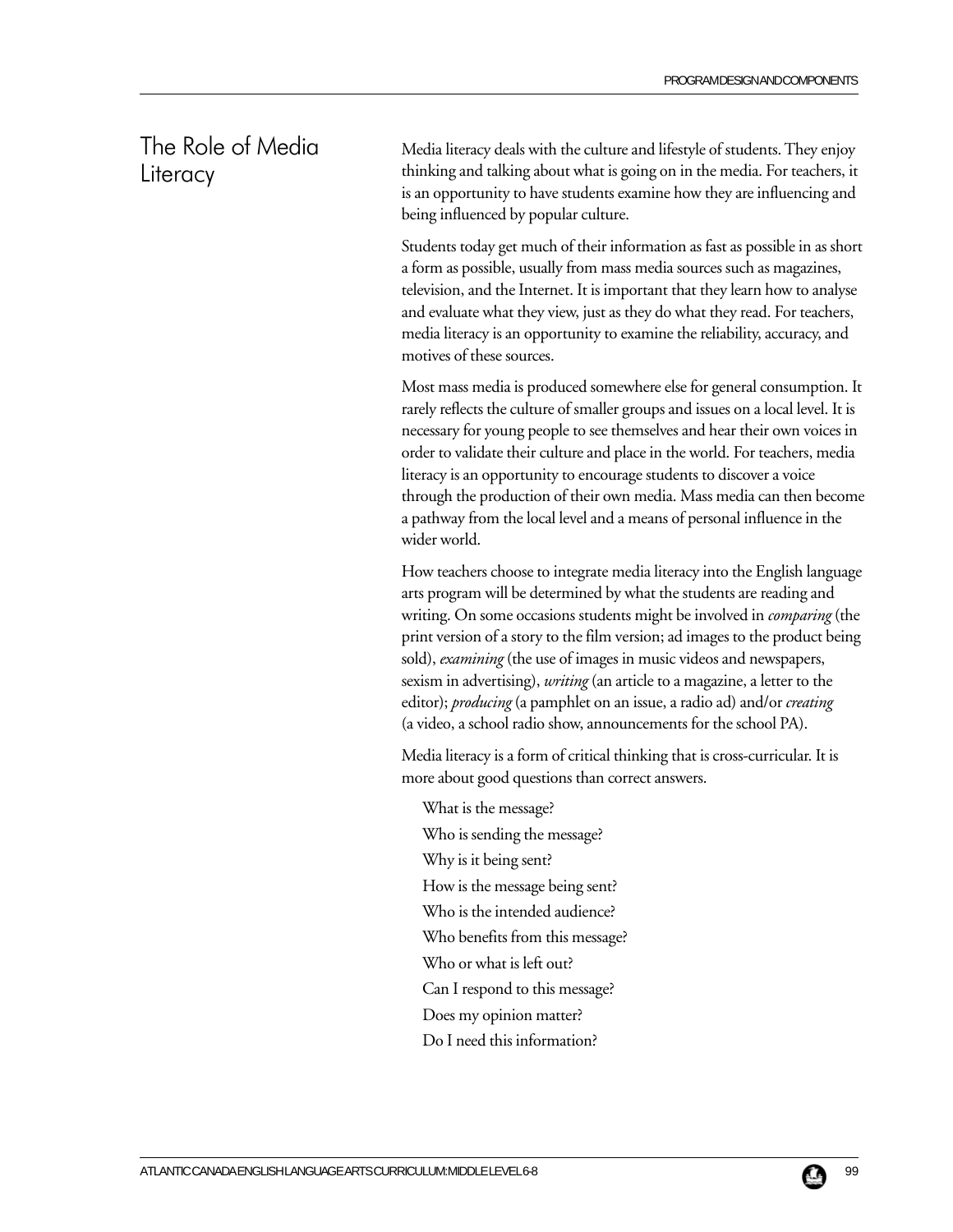|                   | The goal of a well-balanced English language arts program is to help<br>students acquire strategies for analysing and evaluating what they view,<br>read, and hear, and a vocabulary for talking about what they view, read,<br>and hear.                                                                                                                                                                                                                                                                                                                                           |
|-------------------|-------------------------------------------------------------------------------------------------------------------------------------------------------------------------------------------------------------------------------------------------------------------------------------------------------------------------------------------------------------------------------------------------------------------------------------------------------------------------------------------------------------------------------------------------------------------------------------|
| The Role of Drama | Drama is a powerful medium for language and personal growth and is an<br>integral part of an interactive English language arts program. Dramatic<br>activities are often the best medium for integrating listening and speaking<br>into the curriculum. Drama in the middle level classroom can be an<br>invitation for students to continue developing and believing in<br>imagination. It is an art which allows students to create and entertain, and<br>it is a learning process which permits students to work together to share<br>ideas, solve problems, and create meaning. |
|                   | Drama activities should be chosen with young adolescents in mind and<br>should enable them to develop their social skills, improve and extend<br>communication skills, and discover new ways of seeing the world and<br>expressing how it affects them. Activities such as improvisation, role-play,<br>storytelling, mime, Readers Theatre, scripts, interviews, dance, and theatre<br>games are only a few of the myriad ways drama can be integrated into the<br>English language arts program.                                                                                  |
| Role-Play         | Role-play, the practice or experience of <i>being someone else</i> , can be a process<br>of discovery and an opportunity for personal growth as students engage in<br>a range of dramatic forms to clarify feelings, attitudes, and understandings.<br>It offers many opportunities for student participation. Situations can be<br>created to help students consider motivation, point of view, emotional<br>reaction, logical thinking, and ethics.                                                                                                                               |
|                   | Role-playing gives students the opportunity to deepen their under-<br>standing of human conflict. Often a poem, short story, or excerpt from a<br>novel, film, or play can be used as the basis for role- playing. Young<br>adolescents, who are often preoccupied with defining their roles in<br>relationships, can be canvassed to suggest situations they would like to<br>explore via this dramatic technique.                                                                                                                                                                 |
|                   | Immediately following such a role-playing session, it is important that<br>teachers hold short discussions so that students can share their responses<br>and articulate their thoughts and feelings. This time for debriefing is<br>important, in part because participating students have taken on<br>characteristics and points of view that may be different from their own.                                                                                                                                                                                                     |
| Readers Theatre   | Students' oral and dramatic presentation of a text before an actual<br>audience—whether that audience be fellow classmates, other students in<br>the school or other schools, or parents and teachers-is known as Readers<br>Theatre.                                                                                                                                                                                                                                                                                                                                               |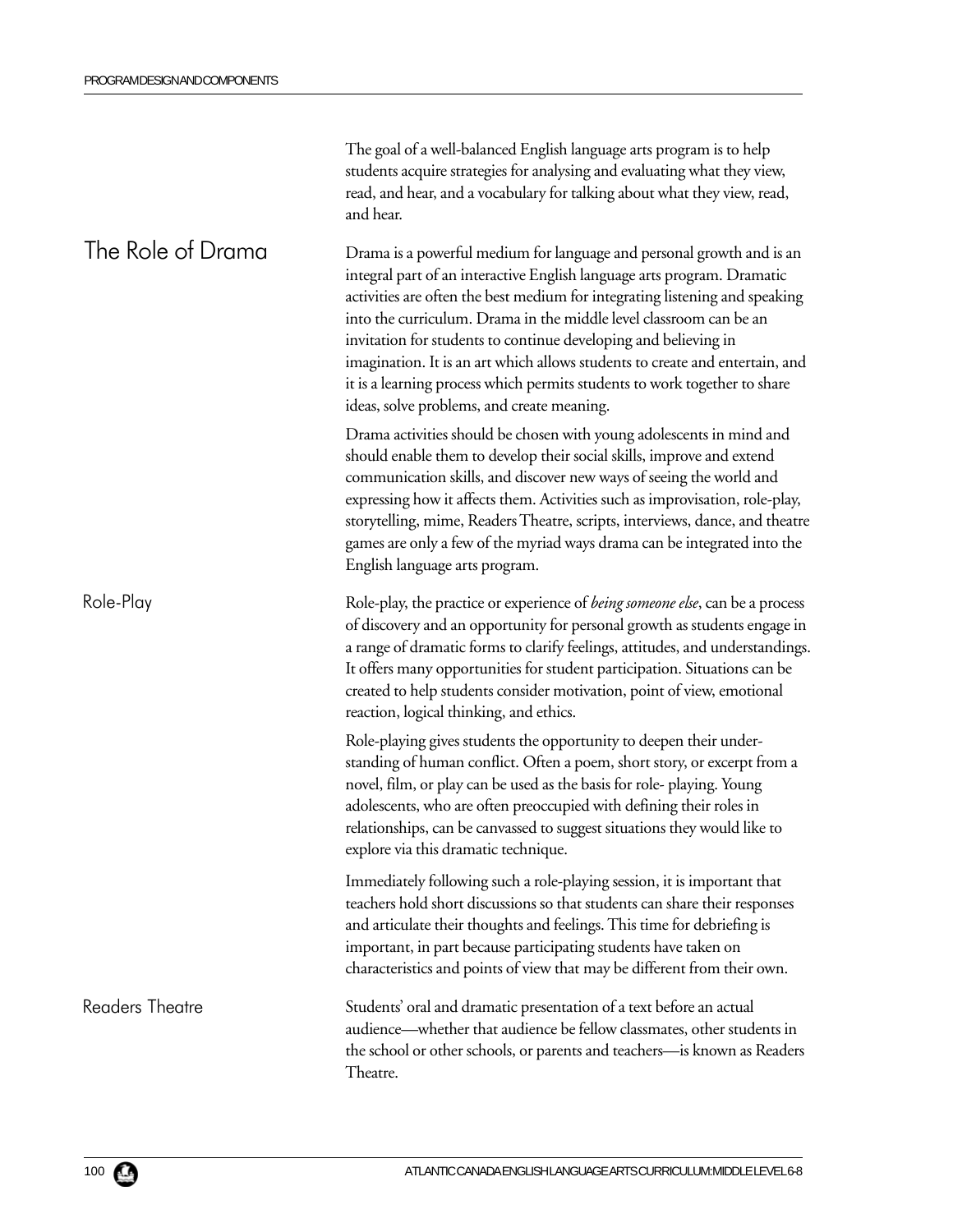Although it is a form of reading aloud, Readers Theatre is not synonymous with choral reading. Because the teacher does not occupy the central position of co-ordinator and conductor of the oral performance, as in choral reading, Readers Theatre is more performer-driven and spontaneous than choral reading.

While Readers Theatre, like drama, presents students with the opportunity to explore aspects of non-verbal communication such as body language and tone of voice, it is unencumbered by the typical conventions of the stage: sets, props, and choreography. Readers Theatre is also more flexible than conventional drama in that a more diverse range of texts (such as poems, folk tales, short stories or excerpts from novels) can be drawn upon for performance. Readers Theatre is also flexible—in allowing a single individual to read the parts of multiple characters or narrators, or groups of virtually any size to divide up the text into sections and allocate the performance of certain characters or sections to individuals or groups of individuals within the group.

Students and teachers unaccustomed to Readers Theatre might find short chants or poems with a strong rhythm a useful introduction to this type of performance. Once students have become acquainted with the potential of the human voice to express meaning through more than words, they can introduce themselves to more challenging and ambitious texts.

To adapt a text for performance in Readers Theatre, for example, a passage from a novel, the following steps may prove helpful to teachers and students:

- If the text is too long to permit its full performance, choose the important sections. Decide what characters are needed.
- Decide whether a narrator is necessary to introduce the work, to set the scene and the mood, and/or to give details to move the action.
- Have students assign roles to themselves.
- Provide students with adequate opportunity to experiment with pitch, tone, volume, rate of speaking, and pausing for effect.
- Encourage students to discuss the subtleties of meaning conveyed by the non-verbal aspects of their voices and by their facial expressions.

Readers Theatre provides students with the opportunities to practise and improve their enunciation and fluency, to use language to create imaginative work, and to gain confidence in speaking.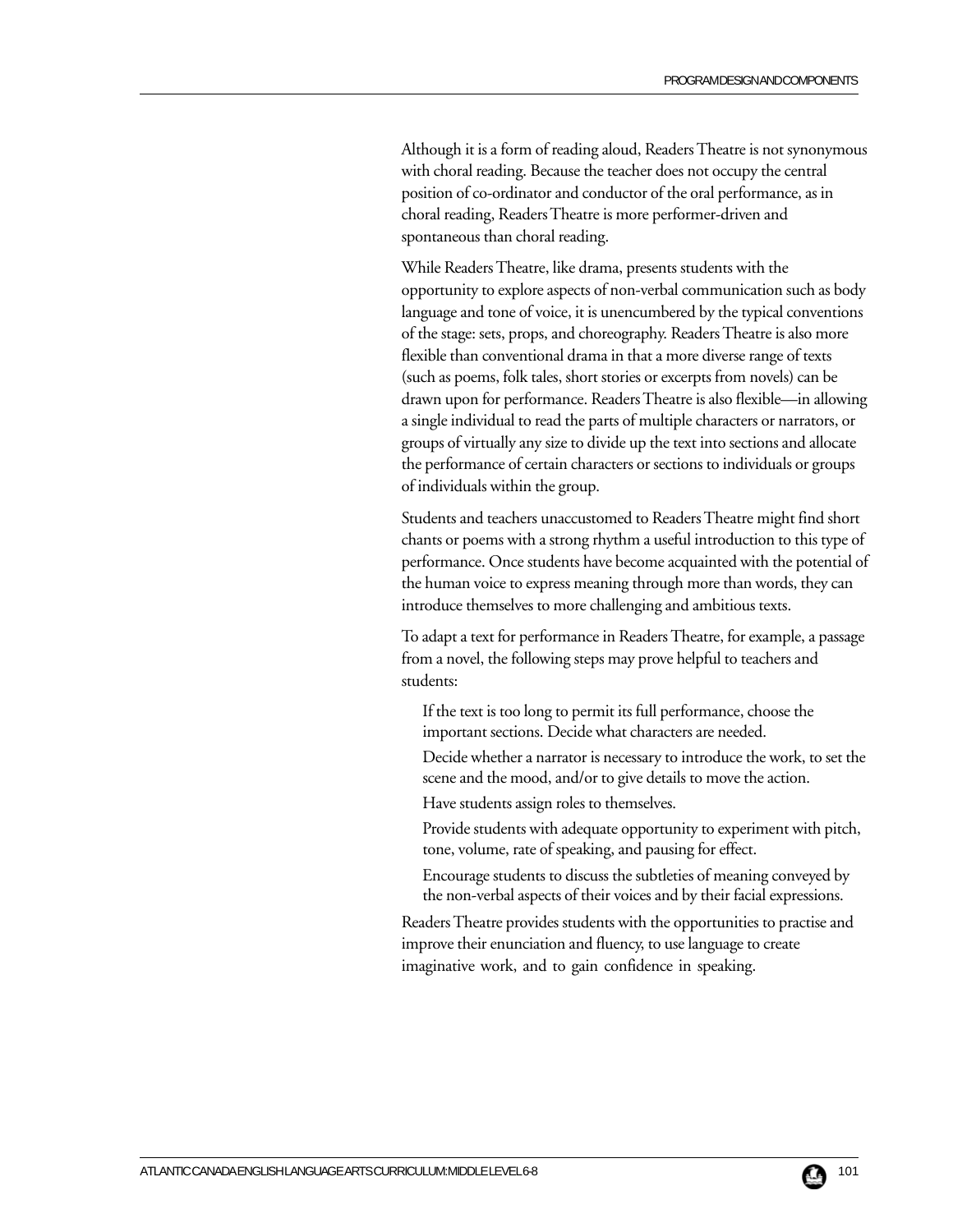# The Role of Literature

| Rationale            | Literature plays a vital role in the English language arts curriculum.<br>Literature shapes our conceptions of the world and is an unlimited<br>resource for insights into what it is to be human.                                                                                                                                                                                                                                                                                                                                                                                                                                                                                                                   |
|----------------------|----------------------------------------------------------------------------------------------------------------------------------------------------------------------------------------------------------------------------------------------------------------------------------------------------------------------------------------------------------------------------------------------------------------------------------------------------------------------------------------------------------------------------------------------------------------------------------------------------------------------------------------------------------------------------------------------------------------------|
|                      | The primary value of reading literature is the aesthetic experience<br>itself—the satisfaction of the lived-through experience, the sense of<br>pleasure in the medium of language, the complex interaction of<br>emotion and intellect as the reader responds to the images, ideas, and<br>interpretations evoked by the text.                                                                                                                                                                                                                                                                                                                                                                                      |
|                      | Literature provides a unique means of exploring the spectrum of<br>human experience. It offers students the opportunity to experience<br>vicariously times, places, cultures, situations, and values vastly different<br>from their own. The reader takes on other roles and discovers other<br>voices.                                                                                                                                                                                                                                                                                                                                                                                                              |
|                      | In literature students can see reflections of themselves: their times, their<br>country, their age, their concerns. Literature helps students to give<br>shape to their own lives and to tell their own stories as they participate<br>in the stories of literature and in conversations about those stories. Such<br>conversations help students to discover, for example, how their own<br>ideas—of friendship, love, hate, honesty, dishonesty, hope, despair—<br>are similar to or different from those of others. Identifying and<br>assessing the ideas and values inherent in contemporary, adolescent,<br>and world literature helps students to explore, clarify, and defend their<br>own ideas and values. |
|                      | Wide reading of literature provides exemplary models for students'<br>writing as they internalize the structures and conventions of particular<br>genres, get ideas for themes and topics, and notice interesting<br>techniques they can try out in their own writing. Reading literature<br>helps students to develop a sense of the importance of craft and<br>awareness of audience in their own writing.                                                                                                                                                                                                                                                                                                         |
| Selecting Literature | This curriculum offers students many and varied opportunities to<br>experience and respond to a wide range of literature, enabling them to<br>• construct and elaborate upon their own interpretations                                                                                                                                                                                                                                                                                                                                                                                                                                                                                                               |
|                      | increase their awareness of form and technique<br>appreciate the range and power of language<br>develop as critical readers, writers, and thinkers<br>develop a lifelong habit of reading as a rewarding leisure-time pursuit                                                                                                                                                                                                                                                                                                                                                                                                                                                                                        |
|                      |                                                                                                                                                                                                                                                                                                                                                                                                                                                                                                                                                                                                                                                                                                                      |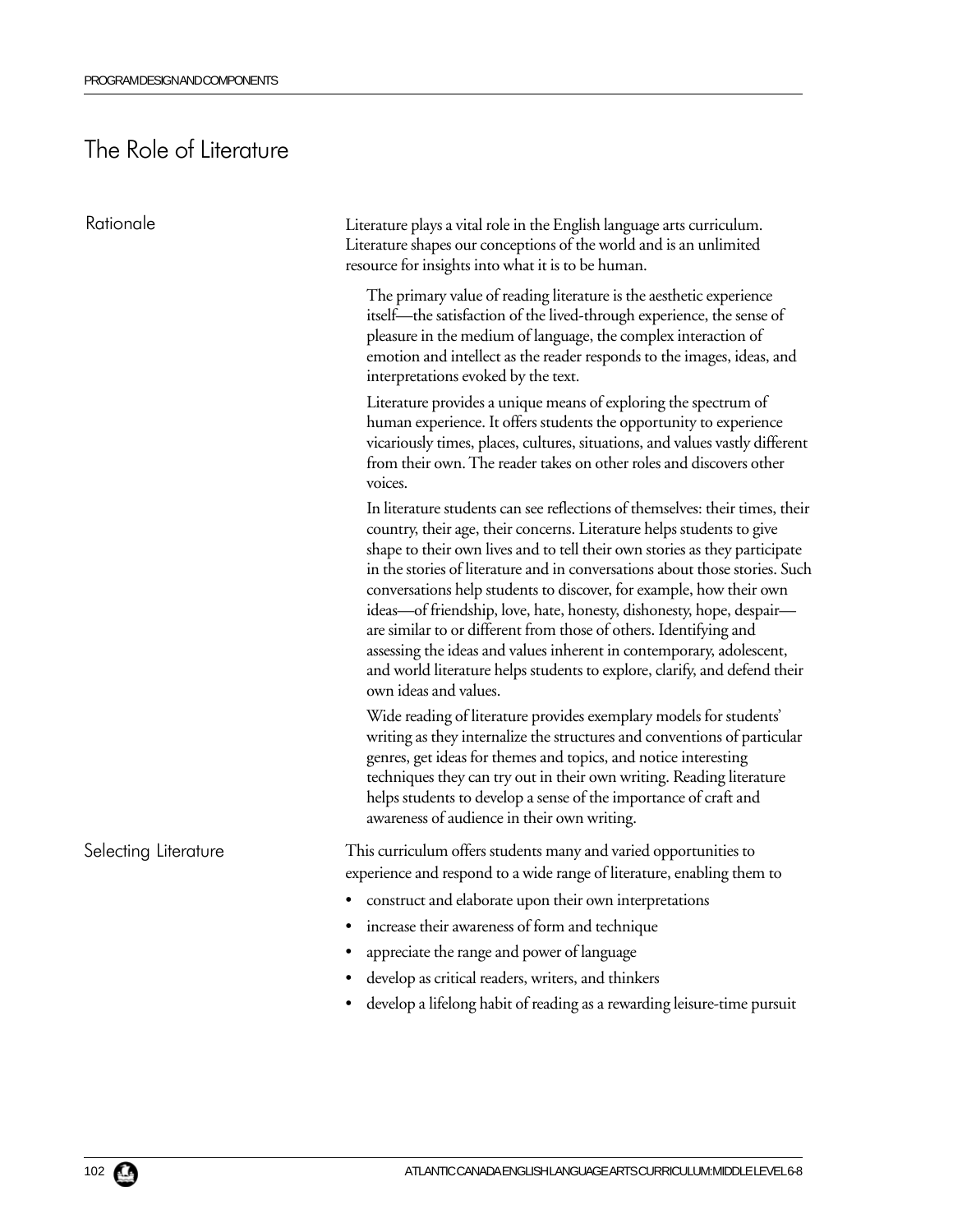The ways students are asked to respond to literature in school influence their development as readers, writers, and thinkers as well as their enjoyment of reading. In their response to literature, students can develop their abilities to think imaginatively, analytically, and critically. The response approach to literature invites students to explore

- themselves
- the content of the work
- the culture of the writer
- the ways in which the writer has shaped and refined language in order to make the reader respond

English middle level 6-8 requires both personal and critical response to literature and offers students choice in both modes of response and selection of texts.

Personal responses, including spoken, written, and dramatic interpretations, are an important component of literature study. Personal responses focus on the students' perspectives on the text and on the reading experience. (For additional information see Personal Response.)

Critical response is the other half of the reader-text transaction, developing students' understanding of what the author brings to the reading experience. Critical response requires students to think about how texts are constructed and how texts position them, to question the validity of the texts from the perspective of their own realities and experiences, and to explore issues underlying text. (For additional information see Critical Response.)

Critical literacy is the awareness of language as an integral part of social relations. It is a way of thinking that involves questioning assumptions; investigating how forms of language construct and are constructed by particular social, historical, cultural, political, and economic contexts; and examining power relations embedded in language and communication. It can be a tool for addressing issues of social justice and equity, for critiquing society and attempting to effect positive change.

To develop as critical readers and viewers, students need to become aware of the ways texts work to construct their lives and realities. A critical reading of a text challenges the taken-for-granted assumptions found in the linguistic choices. Students need to become aware that texts can be adopted (they may agree with the text), resisted (they may actively disagree with the text and provide alternative readings), or adapted (they may accept parts of the text but modify the way it positions them as readers and viewers). Learning experiences should offer learners opportunities to

- question and analyse the text
- read resistantly

# The Role of Critical **Literacy**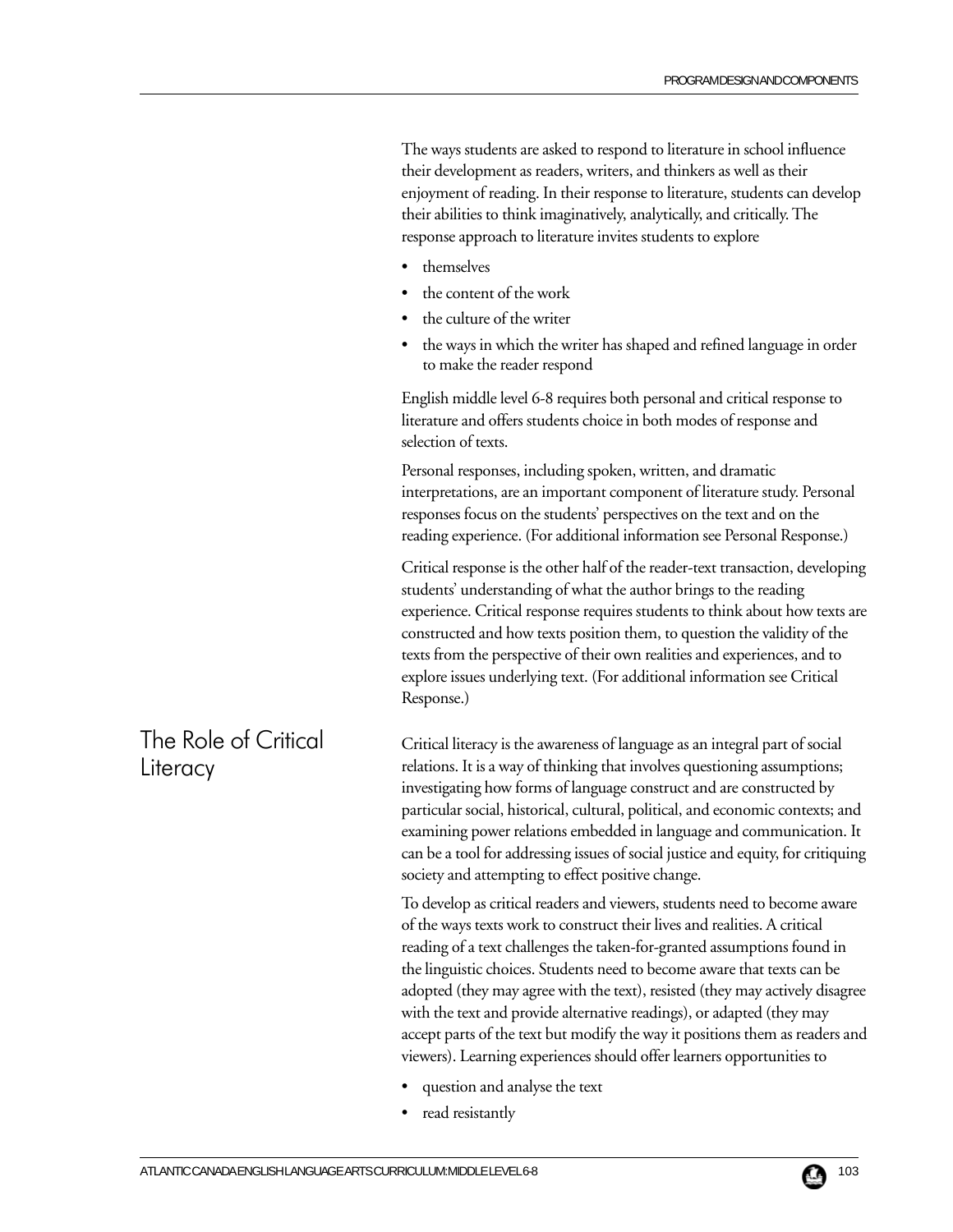- rewrite texts in ways that are socially just
- write oppositional texts or texts representing the views of disadvantaged groups
- identify the point of view in a text and consider what views are missing
- examine the processes and contexts of text production and text interpretation

As readers and viewers reflect critically on texts, they need to ask questions such as the following:

Who constructed this text? (age/gender/race/nationality?)

What are the writer's/producer's views/beliefs?

For whom is the text constructed? To whom is it addressed?

Where did it appear?

For what purpose could the text be used?

What does the text tell us that we already know?

What does the text tell us that we don't already know?

What is the topic?

How is the topic presented? (What themes and discourses are being used?)

In what other ways could this topic be presented?

What has been included and what has been omitted?

Whose voices and positions are being expressed?

Whose voices and positions are not being expressed?

What is the text trying to do to the reader/listener/viewer? How does it do it?

What other ways are there to convey this message?

Should the message be contested or resisted?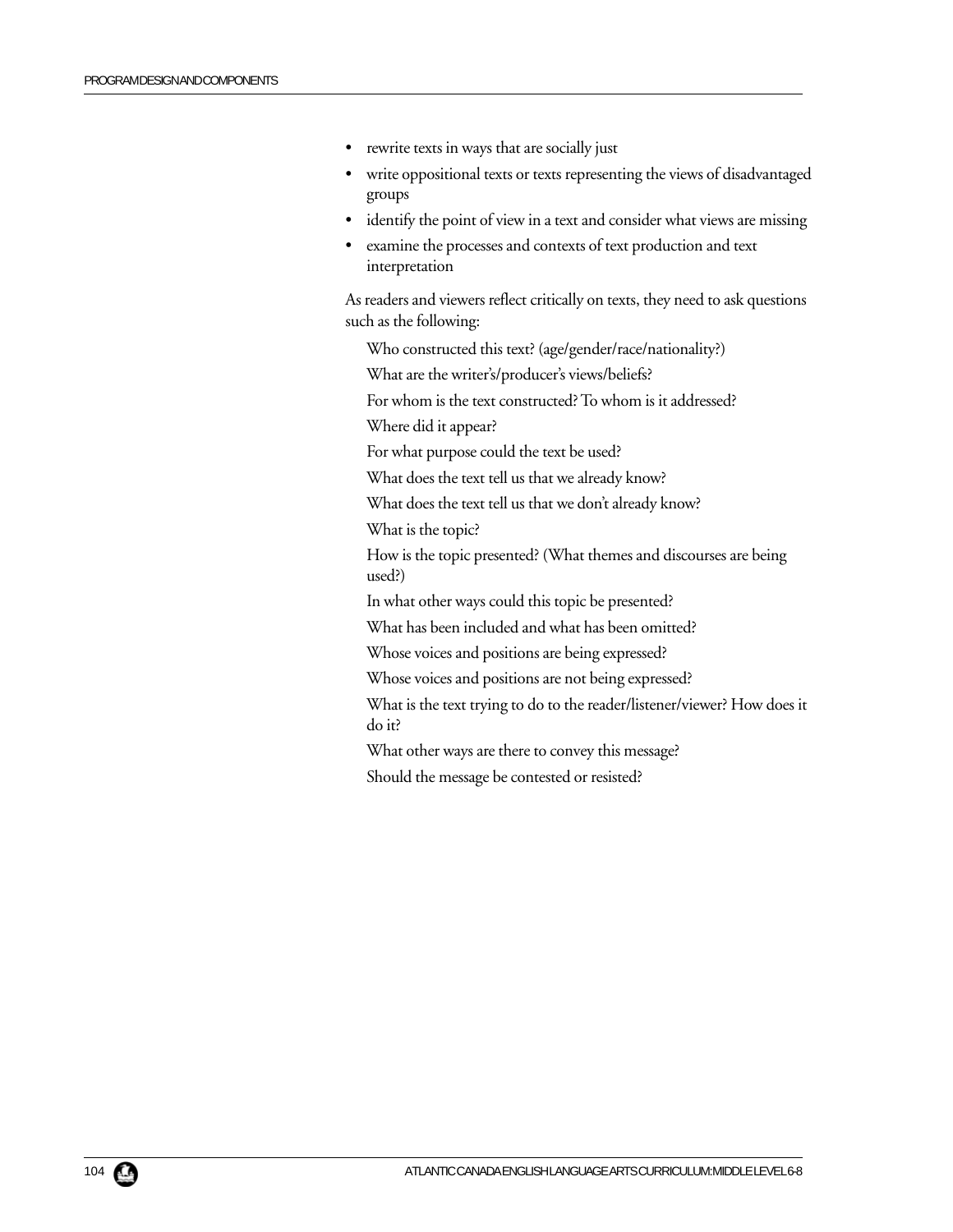# The Role of Visual **Literacy**

Visual literacy is the ability to respond to a visual image based on aesthetic, emotive, and affective qualities. Since response is a personal expression, it will vary from student to student. A climate of trust and respect for the opinions of all students must be established to ensure that everyone feels free to express his/her personal point of view. The unique perspectives of many different student voices will enhance the understanding of all and will help students to appreciate the importance of non-verbal communication.

If the viewing of a visual image is to be a meaningful experience, it should consist of more than merely eliciting a quick reaction. Teachers can help students by guiding them through the viewing experience. In a visual response activity, students can engage in dialogue about elements of design and colour, for example, and discuss how the artist/illustrator uses these effectively to convey a message. They can also discuss the feelings that a visual image evokes in them, or associations that come to mind when viewing a visual image.

Visual literacy also encompasses the ability to respond visually to a text. Students can be asked, for example, to create their own interpretation of a poem through doing a visual arts activity (drawing a picture, making a collage, creating their own multimedia productions).

The intent in focussing on visual literacy in the English language arts program is threefold:

- to assist students in analysing visual images to understand the creator's technique and intent
- to enable students to achieve a considered response to a visual image
- to enable students to achieve a considered response to a text through creating a visual image

The world of information has changed dramatically over the past decade. Today, students and teachers have access to an abundance of new information sources: on-line databases, the Internet, electronic bulletin boards, multimedia learning programs, and CD-ROMs. These new resources are not replacing books, but they are changing the way information is found, manipulated, communicated, and stored. Faced with such a wealth of information, students need to become information literate.

In order to provide students with the knowledge and skills they need to be information literate, teachers are moving toward a resource-based learning approach to teaching and learning. Resource-based learning relies less on lectures and textbooks and more on active learning experiences that emphasize independent inquiry and problem solving. It involves students and teachers using many kinds of resources—print, non-print, and

# The Role of Information **Literacy**

*Information literacy is the ability to access, interpret, evaluate, organize, select, produce, and communicate information in and through a variety of media technologies and contexts to meet diverse learning needs and purposes.*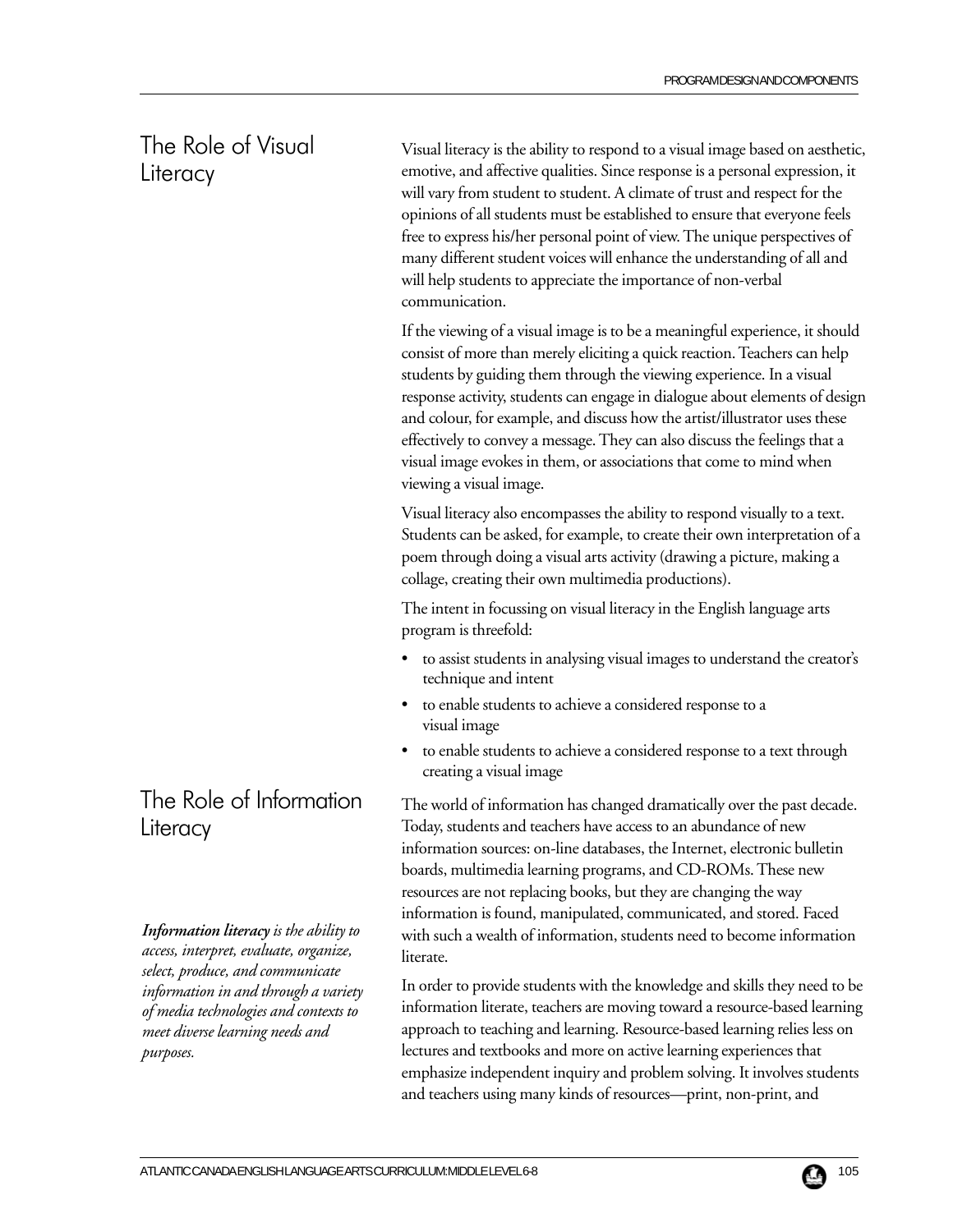human—for example, audiovisual and computerized resources; on-line databases; interlibrary loan; telephone and facsimile technology, community information agencies; and interviews, surveys, and letters of inquiry.

To become effective information users, students need to know how to define a question and how to locate and access information from a variety of sources. Once they have located resources, they must be able to evaluate information, that is, to detect bias, to differentiate between fact and opinion, to weigh conflicting opinions, and to evaluate the worth of sources. Students then need to use and communicate this information.

In the process of figuring things out, people conduct research. They observe, formulate questions and collect data, investigate and reflect, invent and build as they make sense of their world. Research is an essential part of the school curriculum and of lifelong learning. A systematic approach is needed for students to experience success in defining questions, investigating information, and developing solutions to problems. The skills and strategies required to process information effectively should be developed within a systematic framework or process that can be transferred to any new information-related learning situation. This means the research process places emphasis on the many interrelated processes, skills, and strategies that students use to solve informationrelated problems and to construct meaning, including The Research Process

- creative, critical, cognitive, problem-solving, and decision-making processes
- communication processes such as reading, viewing, writing, representing, speaking, and listening
- technological competencies

A wide array of learning resources must be provided within and beyond the classroom to support the development of information literacy outcomes through research. Teachers and library professionals work collaboratively to improve students' access to these important learning resources by

- sharing and efficiently managing a wide range of materials
- selecting materials that are intellectually accessible to all students (can be read and understood, matching learning styles and needs)
- providing appropriate resources from or for use in a variety of settings (classroom, school library, computer labs, local or global community)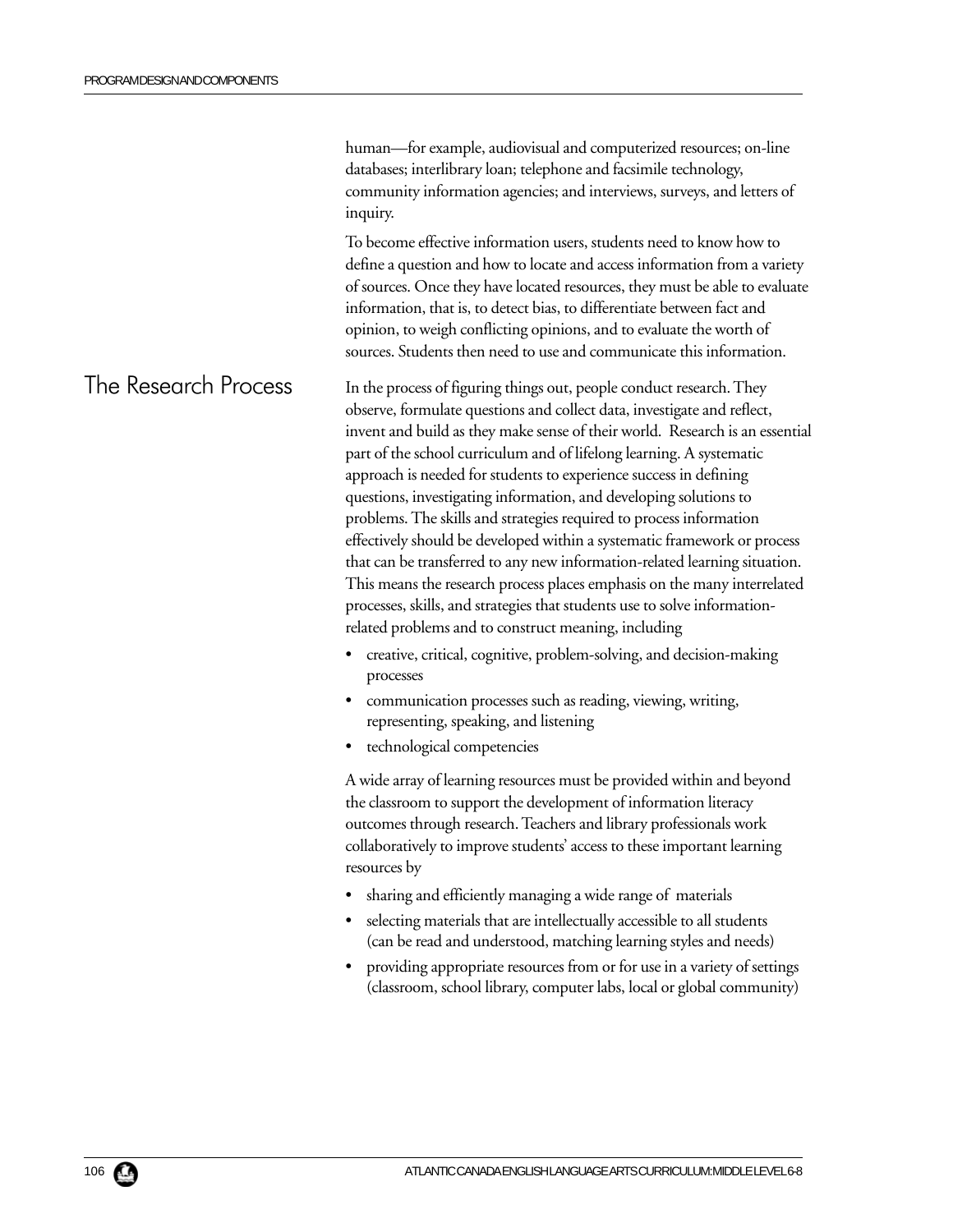This collaborative approach to sharing learning resources may result in a variety of ways for making optimal use of limited or expensive materials. These may include using or setting up the following:

- *information/resource centre* (or station) where preselected resources are collected in one location where they are accessed and borrowed by teachers or students.
- *learning centre* where preselected resources are collected in one location where they are accessed and used in structured learning activities (specific directions about information skills and products are usually contained in booklets or on task cards)
- *learning station(s)* where several resource-based learning activities are organized, consisting of a variety of appropriate resources and directions that focus on the information skill(s) to be practised. (Students usually work in groups and rotate through the stations *or* the activities may be differentiated to meet students' needs. Not all students complete all stations or all parts of each activity. Multimedia stations include technology such as interactive computer software.)

Access to learning resources is only the first step. In addition to adequate and appropriate resources, students need access to instruction to learn and practise the skills and strategies required for information literacy to develop. These skills and strategies match curriculum and information literacy outcomes for each grade level and can be intentionally integrated into the curriculum at each grade level. Learning activities may be collaboratively developed, implemented, and evaluated by teams of teachers and library professionals.

Like the writing process, the *research process* involves many different skills and strategies, grouped within phases or stages. Each part of the process builds on a previous part, laying the groundwork for the next stage. The phases or stages are commonly identified as follows:

- 1. Planning (or Pre-Research)
- 2. Gathering Information (or Information Retrieval)
- 3. Interacting with Information
- 4. Organizing Information
- 5. Creating New Information
- 6. Sharing and Presenting Information
- 7. Evaluation and Assessment

Stages within the Research Process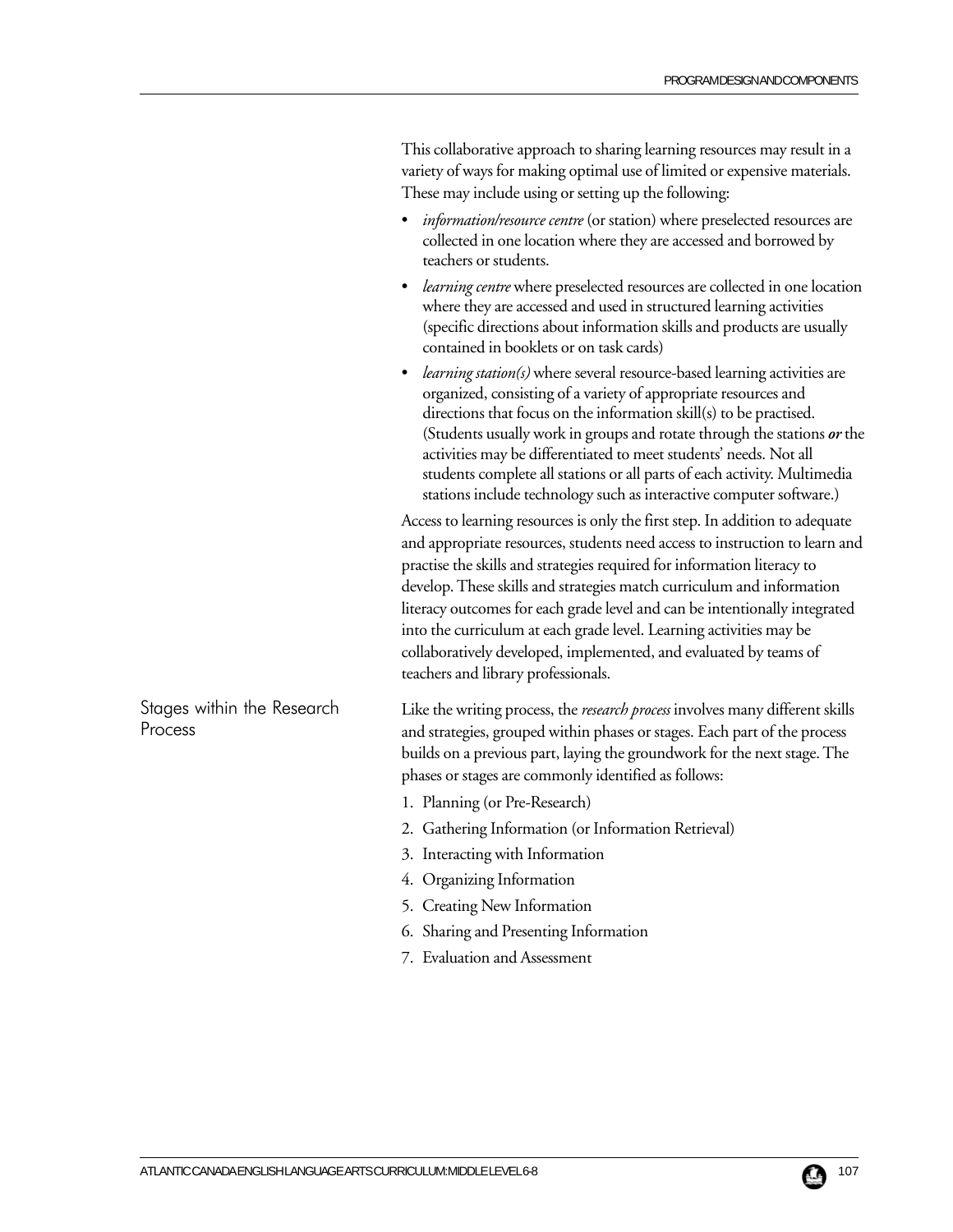| Topics are identified for further inquiry. These often arise from the<br>discussion that surrounds purposeful activity. Students and teachers<br>decide on a general topic or problem that requires information to be<br>further explored, or possibly even answered. The topic or problem is<br>then clarified or narrowed to make it more manageable and personal<br>for students.<br>Questions are developed and students use their individual or group<br>questions to guide information processing. As they begin to ask<br>questions, students also develop a growing sense of ownership for the<br>problem or topic.<br>Sources of information that can be used by students are considered.<br>Methods for recording information, data, or notes, and strategies for<br>keeping track of the materials they used are considered.<br>It is also important for students to know, at this planning stage, whether a<br>product is required and, if so, what type of product they will create, and<br>who their audience will be for sharing their new discoveries and creations.<br>Gathering Information<br>At this stage, students access appropriate learning resources (print, non-<br>print, information technology, human, community). The actual resource<br>is located, and the information is found <i>within</i> the resource. Students will<br>need to learn and practise several important skills:<br>search a card catalogue or electronic catalogue to find titles and call<br>٠<br>numbers for resources<br>locate resources (e.g. non-fiction books) by call number and title and<br>$\bullet$<br>select a particular resource<br>select an appropriate resource from a display centre or stack<br>$\bullet$<br>use organizational tools and features within the resource (e.g. table of<br>$\bullet$<br>contents, index, glossary, captions, menu prompts, knowledge tree for<br>searching electronically)<br>skim, scan, view, and listen to information to determine whether the<br>content is relevant to the topic questions<br>Interacting with Information<br>Students continue to evaluate the information they find to determine if it<br>will be useful in answering their questions. Students will practise specific<br>reading/viewing/listening skills:<br>question, skim, read (QSR)<br>use text features such as key words, bold headings, captions<br>read, interpret charts, graphs, maps, pictures<br>٠ | Planning | During this introductory stage of the research process, students are usually<br>involved in a classroom theme, unit of study, or a personal interest. |
|-----------------------------------------------------------------------------------------------------------------------------------------------------------------------------------------------------------------------------------------------------------------------------------------------------------------------------------------------------------------------------------------------------------------------------------------------------------------------------------------------------------------------------------------------------------------------------------------------------------------------------------------------------------------------------------------------------------------------------------------------------------------------------------------------------------------------------------------------------------------------------------------------------------------------------------------------------------------------------------------------------------------------------------------------------------------------------------------------------------------------------------------------------------------------------------------------------------------------------------------------------------------------------------------------------------------------------------------------------------------------------------------------------------------------------------------------------------------------------------------------------------------------------------------------------------------------------------------------------------------------------------------------------------------------------------------------------------------------------------------------------------------------------------------------------------------------------------------------------------------------------------------------------------------------------------------------------------------------------------------------------------------------------------------------------------------------------------------------------------------------------------------------------------------------------------------------------------------------------------------------------------------------------------------------------------------------------------------------------------------------------------------------------------------------------------------------|----------|-------------------------------------------------------------------------------------------------------------------------------------------------------|
|                                                                                                                                                                                                                                                                                                                                                                                                                                                                                                                                                                                                                                                                                                                                                                                                                                                                                                                                                                                                                                                                                                                                                                                                                                                                                                                                                                                                                                                                                                                                                                                                                                                                                                                                                                                                                                                                                                                                                                                                                                                                                                                                                                                                                                                                                                                                                                                                                                               |          |                                                                                                                                                       |
|                                                                                                                                                                                                                                                                                                                                                                                                                                                                                                                                                                                                                                                                                                                                                                                                                                                                                                                                                                                                                                                                                                                                                                                                                                                                                                                                                                                                                                                                                                                                                                                                                                                                                                                                                                                                                                                                                                                                                                                                                                                                                                                                                                                                                                                                                                                                                                                                                                               |          |                                                                                                                                                       |
|                                                                                                                                                                                                                                                                                                                                                                                                                                                                                                                                                                                                                                                                                                                                                                                                                                                                                                                                                                                                                                                                                                                                                                                                                                                                                                                                                                                                                                                                                                                                                                                                                                                                                                                                                                                                                                                                                                                                                                                                                                                                                                                                                                                                                                                                                                                                                                                                                                               |          |                                                                                                                                                       |
|                                                                                                                                                                                                                                                                                                                                                                                                                                                                                                                                                                                                                                                                                                                                                                                                                                                                                                                                                                                                                                                                                                                                                                                                                                                                                                                                                                                                                                                                                                                                                                                                                                                                                                                                                                                                                                                                                                                                                                                                                                                                                                                                                                                                                                                                                                                                                                                                                                               |          |                                                                                                                                                       |
|                                                                                                                                                                                                                                                                                                                                                                                                                                                                                                                                                                                                                                                                                                                                                                                                                                                                                                                                                                                                                                                                                                                                                                                                                                                                                                                                                                                                                                                                                                                                                                                                                                                                                                                                                                                                                                                                                                                                                                                                                                                                                                                                                                                                                                                                                                                                                                                                                                               |          |                                                                                                                                                       |
|                                                                                                                                                                                                                                                                                                                                                                                                                                                                                                                                                                                                                                                                                                                                                                                                                                                                                                                                                                                                                                                                                                                                                                                                                                                                                                                                                                                                                                                                                                                                                                                                                                                                                                                                                                                                                                                                                                                                                                                                                                                                                                                                                                                                                                                                                                                                                                                                                                               |          |                                                                                                                                                       |
|                                                                                                                                                                                                                                                                                                                                                                                                                                                                                                                                                                                                                                                                                                                                                                                                                                                                                                                                                                                                                                                                                                                                                                                                                                                                                                                                                                                                                                                                                                                                                                                                                                                                                                                                                                                                                                                                                                                                                                                                                                                                                                                                                                                                                                                                                                                                                                                                                                               |          |                                                                                                                                                       |
|                                                                                                                                                                                                                                                                                                                                                                                                                                                                                                                                                                                                                                                                                                                                                                                                                                                                                                                                                                                                                                                                                                                                                                                                                                                                                                                                                                                                                                                                                                                                                                                                                                                                                                                                                                                                                                                                                                                                                                                                                                                                                                                                                                                                                                                                                                                                                                                                                                               |          |                                                                                                                                                       |
|                                                                                                                                                                                                                                                                                                                                                                                                                                                                                                                                                                                                                                                                                                                                                                                                                                                                                                                                                                                                                                                                                                                                                                                                                                                                                                                                                                                                                                                                                                                                                                                                                                                                                                                                                                                                                                                                                                                                                                                                                                                                                                                                                                                                                                                                                                                                                                                                                                               |          |                                                                                                                                                       |
|                                                                                                                                                                                                                                                                                                                                                                                                                                                                                                                                                                                                                                                                                                                                                                                                                                                                                                                                                                                                                                                                                                                                                                                                                                                                                                                                                                                                                                                                                                                                                                                                                                                                                                                                                                                                                                                                                                                                                                                                                                                                                                                                                                                                                                                                                                                                                                                                                                               |          |                                                                                                                                                       |
|                                                                                                                                                                                                                                                                                                                                                                                                                                                                                                                                                                                                                                                                                                                                                                                                                                                                                                                                                                                                                                                                                                                                                                                                                                                                                                                                                                                                                                                                                                                                                                                                                                                                                                                                                                                                                                                                                                                                                                                                                                                                                                                                                                                                                                                                                                                                                                                                                                               |          |                                                                                                                                                       |
|                                                                                                                                                                                                                                                                                                                                                                                                                                                                                                                                                                                                                                                                                                                                                                                                                                                                                                                                                                                                                                                                                                                                                                                                                                                                                                                                                                                                                                                                                                                                                                                                                                                                                                                                                                                                                                                                                                                                                                                                                                                                                                                                                                                                                                                                                                                                                                                                                                               |          |                                                                                                                                                       |
|                                                                                                                                                                                                                                                                                                                                                                                                                                                                                                                                                                                                                                                                                                                                                                                                                                                                                                                                                                                                                                                                                                                                                                                                                                                                                                                                                                                                                                                                                                                                                                                                                                                                                                                                                                                                                                                                                                                                                                                                                                                                                                                                                                                                                                                                                                                                                                                                                                               |          |                                                                                                                                                       |
|                                                                                                                                                                                                                                                                                                                                                                                                                                                                                                                                                                                                                                                                                                                                                                                                                                                                                                                                                                                                                                                                                                                                                                                                                                                                                                                                                                                                                                                                                                                                                                                                                                                                                                                                                                                                                                                                                                                                                                                                                                                                                                                                                                                                                                                                                                                                                                                                                                               |          |                                                                                                                                                       |
|                                                                                                                                                                                                                                                                                                                                                                                                                                                                                                                                                                                                                                                                                                                                                                                                                                                                                                                                                                                                                                                                                                                                                                                                                                                                                                                                                                                                                                                                                                                                                                                                                                                                                                                                                                                                                                                                                                                                                                                                                                                                                                                                                                                                                                                                                                                                                                                                                                               |          |                                                                                                                                                       |
| listen for relevant information<br>$\bullet$                                                                                                                                                                                                                                                                                                                                                                                                                                                                                                                                                                                                                                                                                                                                                                                                                                                                                                                                                                                                                                                                                                                                                                                                                                                                                                                                                                                                                                                                                                                                                                                                                                                                                                                                                                                                                                                                                                                                                                                                                                                                                                                                                                                                                                                                                                                                                                                                  |          |                                                                                                                                                       |
| compare and evaluate content from several sources                                                                                                                                                                                                                                                                                                                                                                                                                                                                                                                                                                                                                                                                                                                                                                                                                                                                                                                                                                                                                                                                                                                                                                                                                                                                                                                                                                                                                                                                                                                                                                                                                                                                                                                                                                                                                                                                                                                                                                                                                                                                                                                                                                                                                                                                                                                                                                                             |          |                                                                                                                                                       |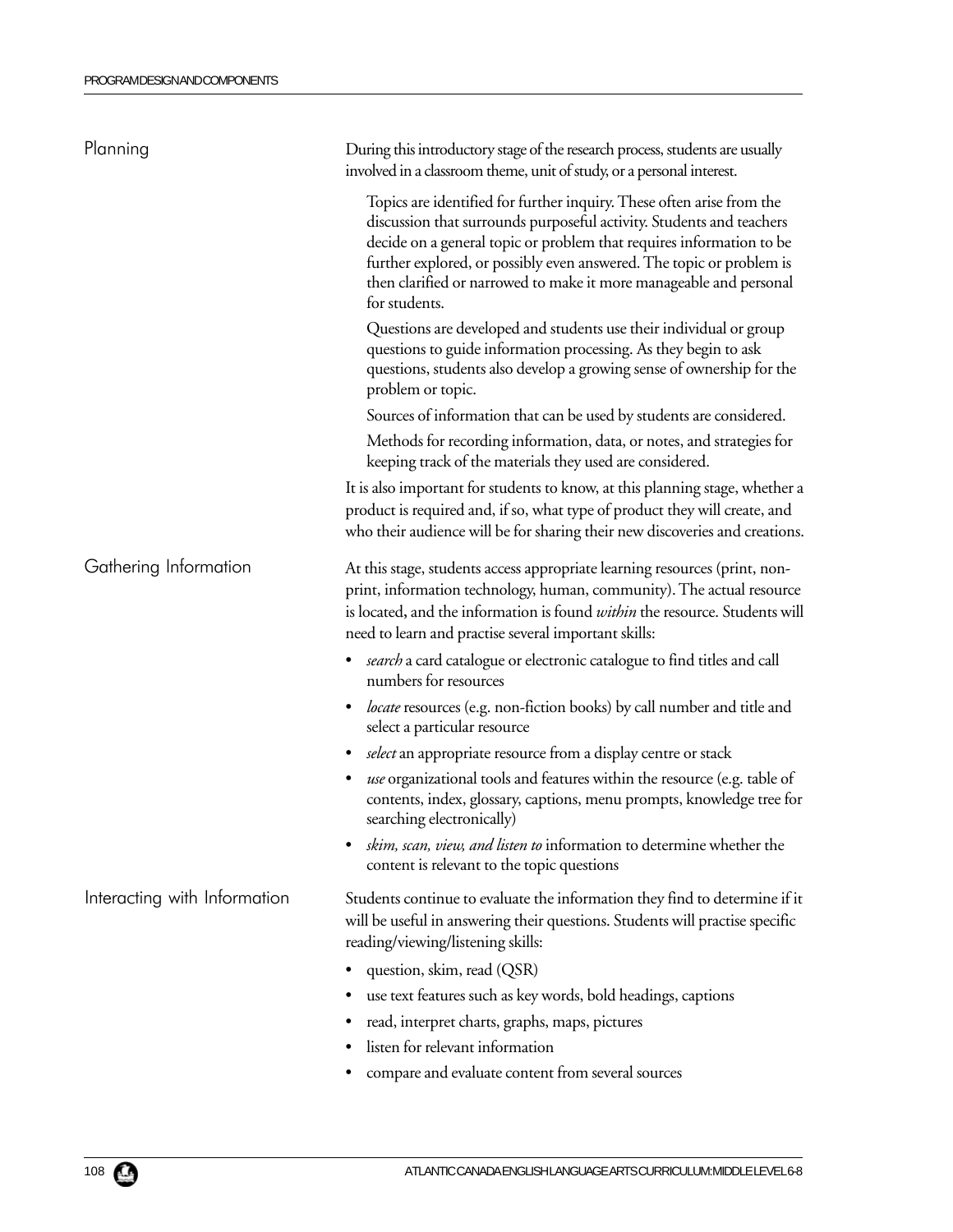|                                       | Students will also record the information they need to explore their topics,<br>attempting to answer their guiding questions. Notes should be written or<br>information recorded in an appropriate format, such as idea web, matrix<br>sheet, chart, and computer database or spreadsheet.<br>Students should keep track of the resources they use by making use of a                                                               |
|---------------------------------------|-------------------------------------------------------------------------------------------------------------------------------------------------------------------------------------------------------------------------------------------------------------------------------------------------------------------------------------------------------------------------------------------------------------------------------------|
|                                       | bibliographic format for titles and authors. Names of resource persons,<br>and dates of interviews should also be included.                                                                                                                                                                                                                                                                                                         |
| Organizing Information                | Students use a variety of strategies to organize the information<br>they have collected while exploring their topics and answering their<br>guiding questions:<br>numbering<br>٠                                                                                                                                                                                                                                                    |
|                                       | sequencing<br>colouring, highlighting notes according to questions or subtopics/<br>categories                                                                                                                                                                                                                                                                                                                                      |
|                                       | Students will also review their information with regard to their guiding<br>questions and the stated requirements of the activity, to determine whether<br>they need more facts or further clarification before they proceed with<br>creating their products.                                                                                                                                                                       |
|                                       | Some activities or projects do not require a product beyond this point in<br>the processes, just as some writing does not proceed to publishing.<br>Students become aware of this and begin to realize the difference.<br>Spontaneous information problem-solving activities often result in<br>students simply sharing what they have processed and organized up to this<br>point.                                                 |
| Creating New Information              | As students become more independent they will sometimes want to<br>determine their own products. Product creation, especially written reports,<br>requires students to develop sentences and paragraphs from their recorded<br>and organized notes or data. With practice and assistance, they will be able<br>to synthesize this into new information with newly constructed meaning<br>and discovery.                             |
|                                       | Students will need assistance to decide how best to convey their<br>understanding as a result of the research process for a particular audience.<br>Is the idea they wish to communicate visual? Would sound assist the<br>audience to understand their message? When would a written report be<br>appropriate? Would a storyboard, interactive Web page, brochure, flyer,<br>poster, video, audio cassette be appropriate and why? |
| Sharing and Presenting<br>Information | Students need many opportunities to share what they have learned,<br>discovered, and created with a variety of audiences, and to examine<br>carefully the responses of those audiences to their work.                                                                                                                                                                                                                               |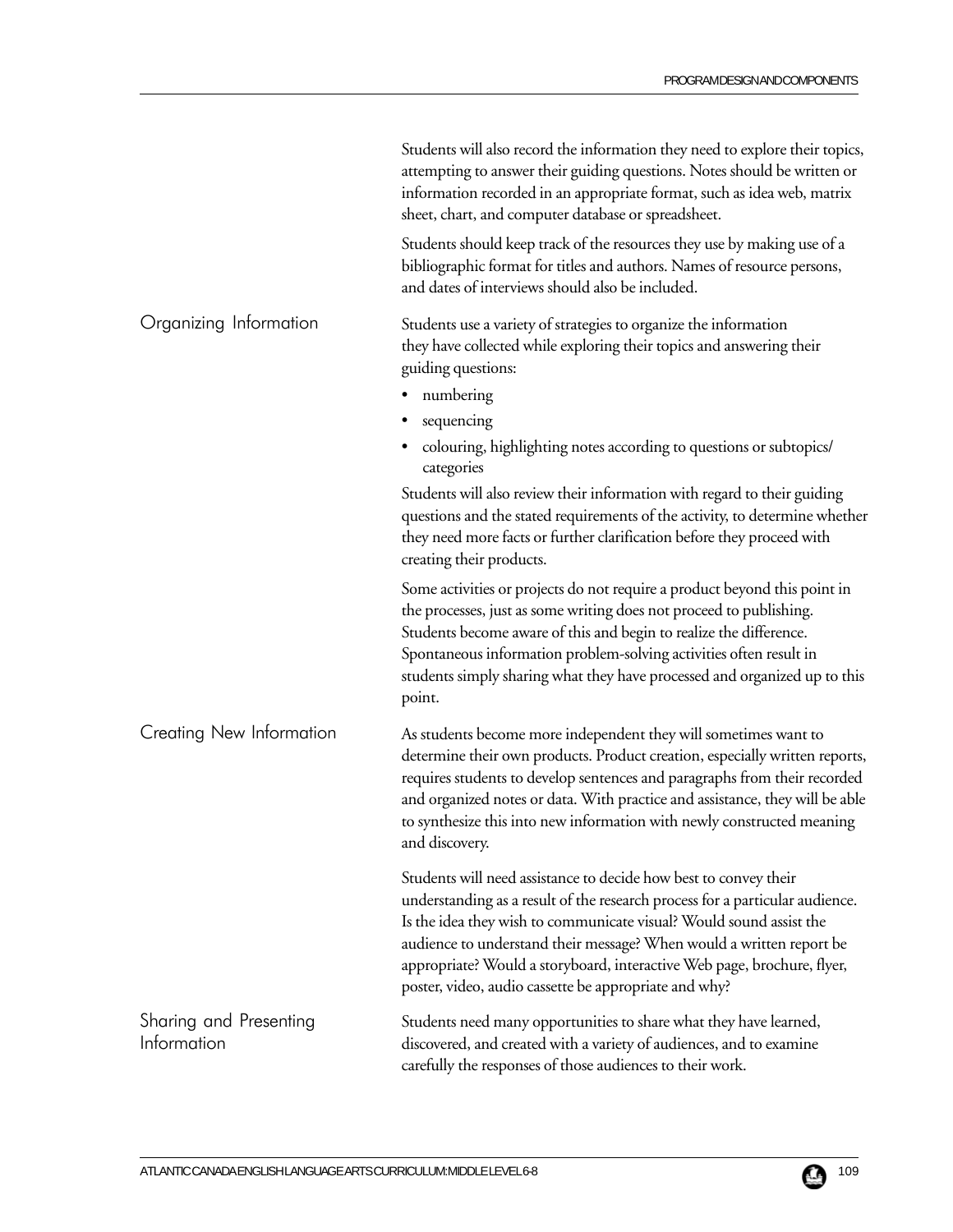Students should reflect on the process skills and strategies they have used throughout the activity and begin to assess their own learning processes by contributing to class or group discussion and reflecting in learning logs. They can also evaluate their own products and those of peers by using • evaluation charts or rubrics, which include checklists or descriptions of whatever should be included in a good product • discussion in small groups or with the whole class about students' products Provide time and encouragement for reflection and metacognition to occur (e.g. What did we/you learn about gathering information?). Create a climate of trust for self-assessment and peer assessment of process and products. Students tend to be realistic, and have high expectations for their own work. Ask questions, make observations, and guide discussions throughout the process: - conferencing - tracking (e.g. checkpoints for completed skills at key stages) - anecdotal comments (e.g. demonstrated ability to organize notes) Involve students in creating portfolios which contain samples of students' use of skills, strategies, as well as their products, as evidence of developing information literacy. Evaluation and Assessment Helping Students with Assessment and Evaluation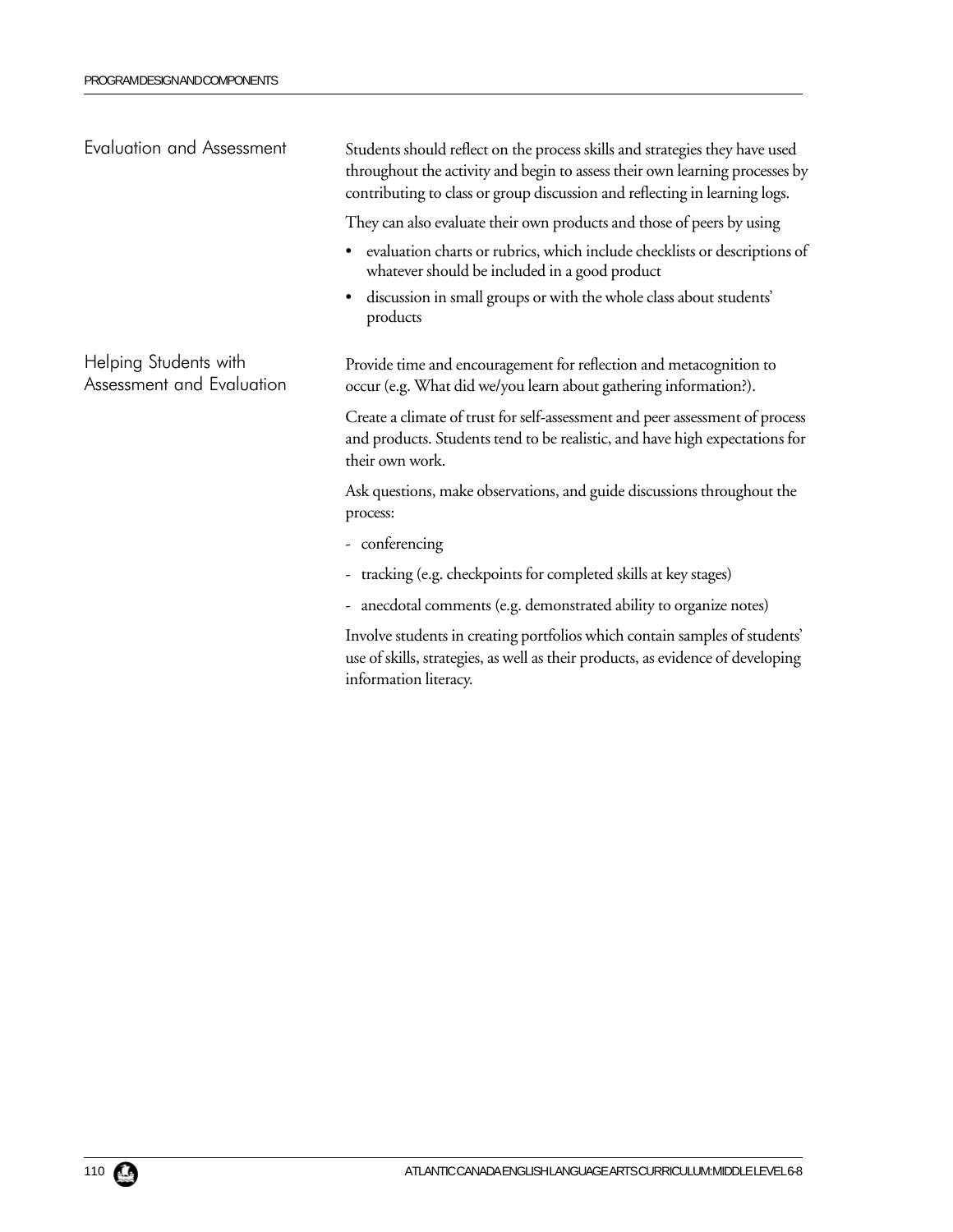| Integrating Technology with<br>English Language Arts | Computers and related technologies have become a part of daily life. They<br>have changed the way people access information and the way they<br>communicate. In fact, they have changed the way people look at the<br>world. Because of the growing importance of technology in students' lives,<br>this curriculum entails an expanded view of literacy to include basic media<br>such as audio and video recordings, broadcasts, staged events, still images<br>and projections, computer-based media, data and information systems,<br>interactive telecommunications systems, curriculum software, and, of<br>course, print publications. |
|------------------------------------------------------|-----------------------------------------------------------------------------------------------------------------------------------------------------------------------------------------------------------------------------------------------------------------------------------------------------------------------------------------------------------------------------------------------------------------------------------------------------------------------------------------------------------------------------------------------------------------------------------------------------------------------------------------------|
|                                                      | Because the technology of the Information Age is constantly and rapidly<br>evolving, it is important to make careful decisions about its application,<br>and always in relation to the extent to which it helps students achieve the<br>outcomes of the English language arts curriculum.                                                                                                                                                                                                                                                                                                                                                     |
| Inquiry                                              | Technology can support learning in English language arts for the following<br>purposes:                                                                                                                                                                                                                                                                                                                                                                                                                                                                                                                                                       |
| Data Access                                          | Students can access information through Internet library access, digital<br>libraries, and databases on the World Wide Web, or on commercial CD-<br>ROMs. They can access documents integrating print text, images, graphs,<br>video, and sound, using hypertext and hypermedia software, commercial<br>CD-ROMs, and World Wide Web sites.                                                                                                                                                                                                                                                                                                    |
| Data Collection                                      | Students can create, collect, and organize information, images, and ideas,<br>using video and sound recording and editing technology, databases,<br>scanners, and Web searchers.                                                                                                                                                                                                                                                                                                                                                                                                                                                              |
| Data Analysis                                        | Students can organize, analyse, transform, and synthesize information,<br>using spreadsheets, software for the creation of graphs and tables, and<br>image processing technology and software.                                                                                                                                                                                                                                                                                                                                                                                                                                                |
| Communication                                        | Students can create, edit, and publish texts, using word processing and<br>graphics software.                                                                                                                                                                                                                                                                                                                                                                                                                                                                                                                                                 |
| <b>Text Preparation</b>                              | Word processing software is a well-accepted modern tool for<br>communication. Its use in the classroom encourages growing skills both<br>with facility in using the technology and with writing.                                                                                                                                                                                                                                                                                                                                                                                                                                              |
|                                                      | Examples of ways word processing may be used in the middle level<br>classroom:                                                                                                                                                                                                                                                                                                                                                                                                                                                                                                                                                                |
|                                                      | writing journals, literature responses, or learning logs<br>$\bullet$                                                                                                                                                                                                                                                                                                                                                                                                                                                                                                                                                                         |
|                                                      | composing stories, poems, letters, signs                                                                                                                                                                                                                                                                                                                                                                                                                                                                                                                                                                                                      |
|                                                      | revising, editing, and publishing work                                                                                                                                                                                                                                                                                                                                                                                                                                                                                                                                                                                                        |
|                                                      | creating a class newsletter                                                                                                                                                                                                                                                                                                                                                                                                                                                                                                                                                                                                                   |
|                                                      | creating reports                                                                                                                                                                                                                                                                                                                                                                                                                                                                                                                                                                                                                              |
|                                                      | creating group compositions                                                                                                                                                                                                                                                                                                                                                                                                                                                                                                                                                                                                                   |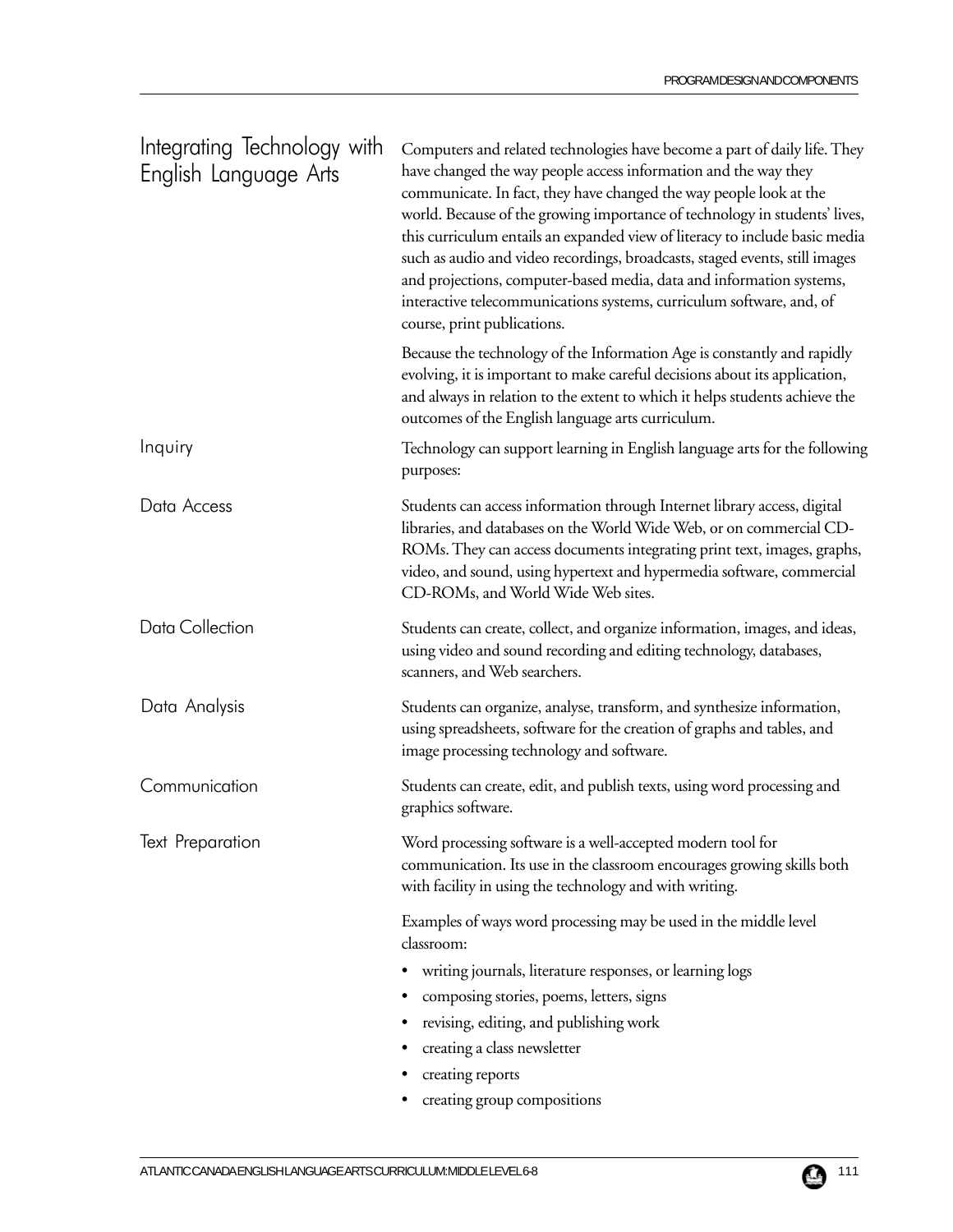| Interaction/Collaboration | Students can share information, ideas, and interest with others through<br>the Internet.                                                                                                                                                                                                                                                                                                                                                                                                                                                                                                                                                                                                                                                                                          |
|---------------------------|-----------------------------------------------------------------------------------------------------------------------------------------------------------------------------------------------------------------------------------------------------------------------------------------------------------------------------------------------------------------------------------------------------------------------------------------------------------------------------------------------------------------------------------------------------------------------------------------------------------------------------------------------------------------------------------------------------------------------------------------------------------------------------------|
|                           | The Internet is an extensive network of interlinked yet independent<br>computer networks. It is becoming an increasingly more important tool<br>for education.                                                                                                                                                                                                                                                                                                                                                                                                                                                                                                                                                                                                                    |
|                           | Some ways in which students can communicate through the Internet<br>include the following:                                                                                                                                                                                                                                                                                                                                                                                                                                                                                                                                                                                                                                                                                        |
|                           | Key Pals. This is the electronic equivalent of pen pals. A class in Prince<br>Edward Island, for example, might correspond through e-mail with a class<br>in another school in the province, or with a school in another province.<br>The correspondence might be group to group or student to student.                                                                                                                                                                                                                                                                                                                                                                                                                                                                           |
|                           | <i>Exchange of Information</i> . E-mail can also be used to exchange information.<br>A grade 3 class, studying Canadian communities in social studies, might,<br>for example, exchange information about their community with students<br>in other Canadian communities.                                                                                                                                                                                                                                                                                                                                                                                                                                                                                                          |
|                           | Electronic Publishing. The Internet offers an excellent opportunity for<br>students to share their work with real audiences, such as students in other<br>schools in their own province and beyond. Kidpub WWW publishing for<br>early to middle grade students and teachers is an example of a site where<br>students can publish their work. (http://www.kidpub.org/kidpub/) Another<br>option is to publish student work on the school's home page. A class, for<br>example, can collaborate to compose their own variation of a book they<br>have read. Individual students can use a drawing program to create<br>illustrations for the various pages of the text, which can then<br>be placed on the school's home page to be shared with other classes<br>in the province. |
| Teaching and Learning     | Students can acquire, refine, and communicate ideas, information, and<br>skills, using computer and other communication tutoring systems, as well                                                                                                                                                                                                                                                                                                                                                                                                                                                                                                                                                                                                                                 |

as instructional simulations.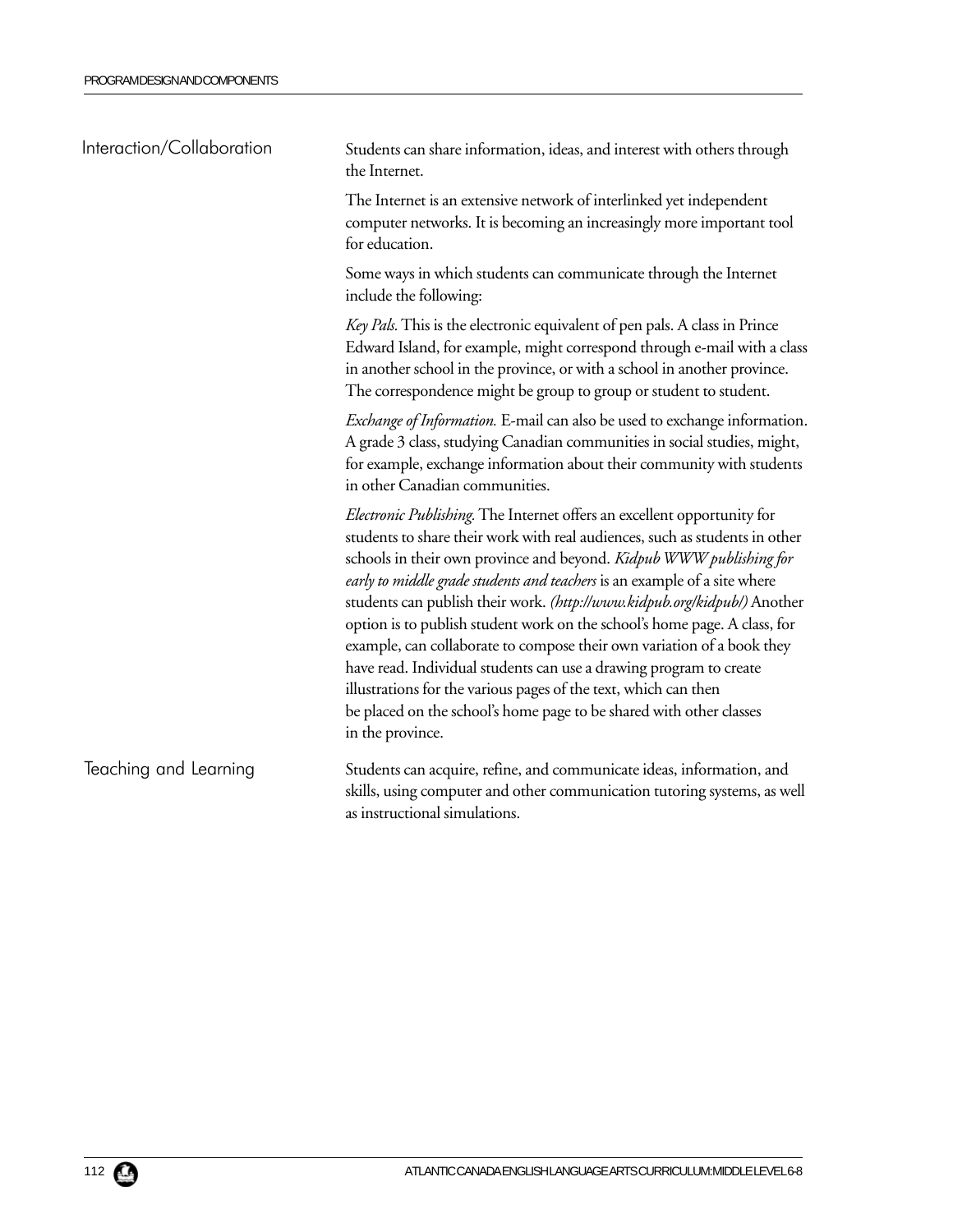Expression through Various Ways of Representing

Students can shape the creative expression of their ideas, feelings, insights, and understandings by using music making/composing/editing technology, video and audio recorders, and drawing/ painting software.

Graphics and drawing programs or environments allow the user to manipulate a variety of drawing/shape-creating tools, colours, text and layout features to create pictures, images, and designs. These images can be used alone or imported into text documents.

Examples of ways students can make use of graphics programs follow:

- creating posters and signs
- illustrating stories, poems, and reports
- creating wordless books

As students engage in using drawing programs, they are learning to problem solve (e.g. deciding what to draw, how to begin, what drawing tool to select, what colours to use, how large to make the drawing, in what order to place objects on the screen when layering objects). When they use such software in pairs, they are also learning co-operative problem-solving strategies.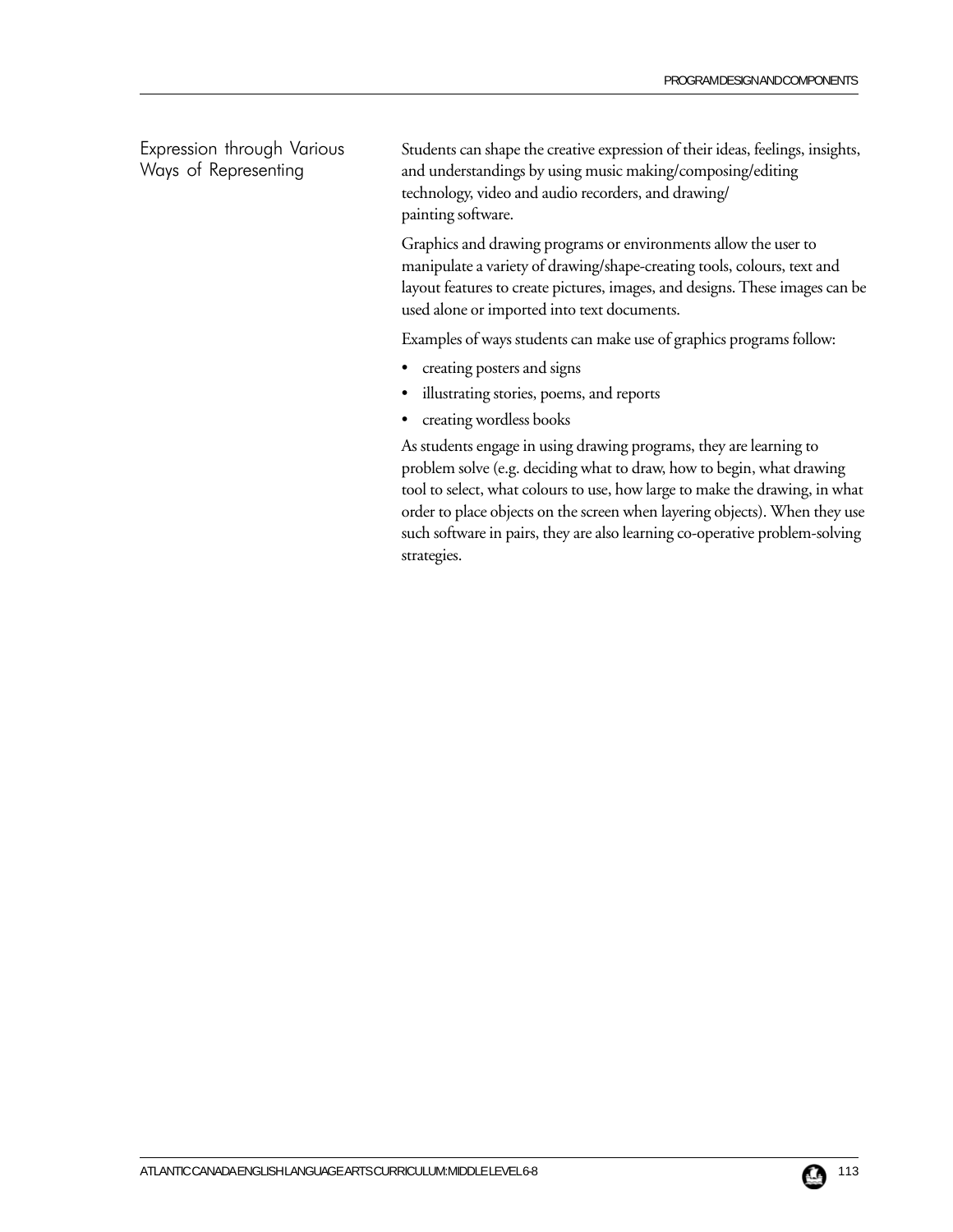## Speaking and Listening

Introduction

*Speaking and listening serve both a social and communicative purpose.*

*Exploratory talk is integral to learning.*

*Speaking and listening are avenues to the development of language essential to reading and writing.*

Oral language is probably the most valuable vehicle for individual human development. It is through *talk* that children initially learn the habits, norms, values, and traditions of their culture. It is through talk that people discover who they are and share themselves with others.

Intermediate or middle level students are at an age where they are deeply concerned about their identities, their talents, their future, and, above all, their personal relations. The English language arts classroom is an ideal environment for students to practise using language for social and personal development. As they experience the power of language in real and model situations, students gain insight into the importance of developing and improving their speaking and listening skills, becoming more aware of and sensitive to the feelings of others and more considerately attentive to their opinions and beliefs.

Speaking and listening are essential to the learning process: speaking and listening stimulate inner speech and refine and extend thought. Through conversation, students can collect data, construct arguments, defend ideas, and convey feelings.

Verbalizing information triggers the retrieval of more information. Speaking and listening help students to reshape experiences to make a bridge between new knowledge and what is already known. Students can achieve greater understanding if they have the opportunity to rehearse aloud the task they are dealing with, to put into words what they are doing, and to articulate to sympathetic listeners what they have discovered. Thus oral language is a medium for reshaping and building knowledge. This ability to reinterpret knowledge through speaking and listening is crucial to learning.

Small-group discussion and dialogue provide an ideal forum for verbalizing ideas, asking questions, and exchanging information. From such talk students learn. The freedom to participate in exploratory, natural, free-flowing talk where doubts and confusion can be expressed and where questions are formed as dialogue is essential in the English language arts classroom.

While speaking and listening are important in their own right as a means for students to make sense of the world around them, they are equally important as a route to the development of reading and writing skills. A speaker/listener who engages in a variety of activities related to written texts becomes aware of forms, structures, styles, and conventions used in writing and develops the language skills necessary to extend knowledge in these areas.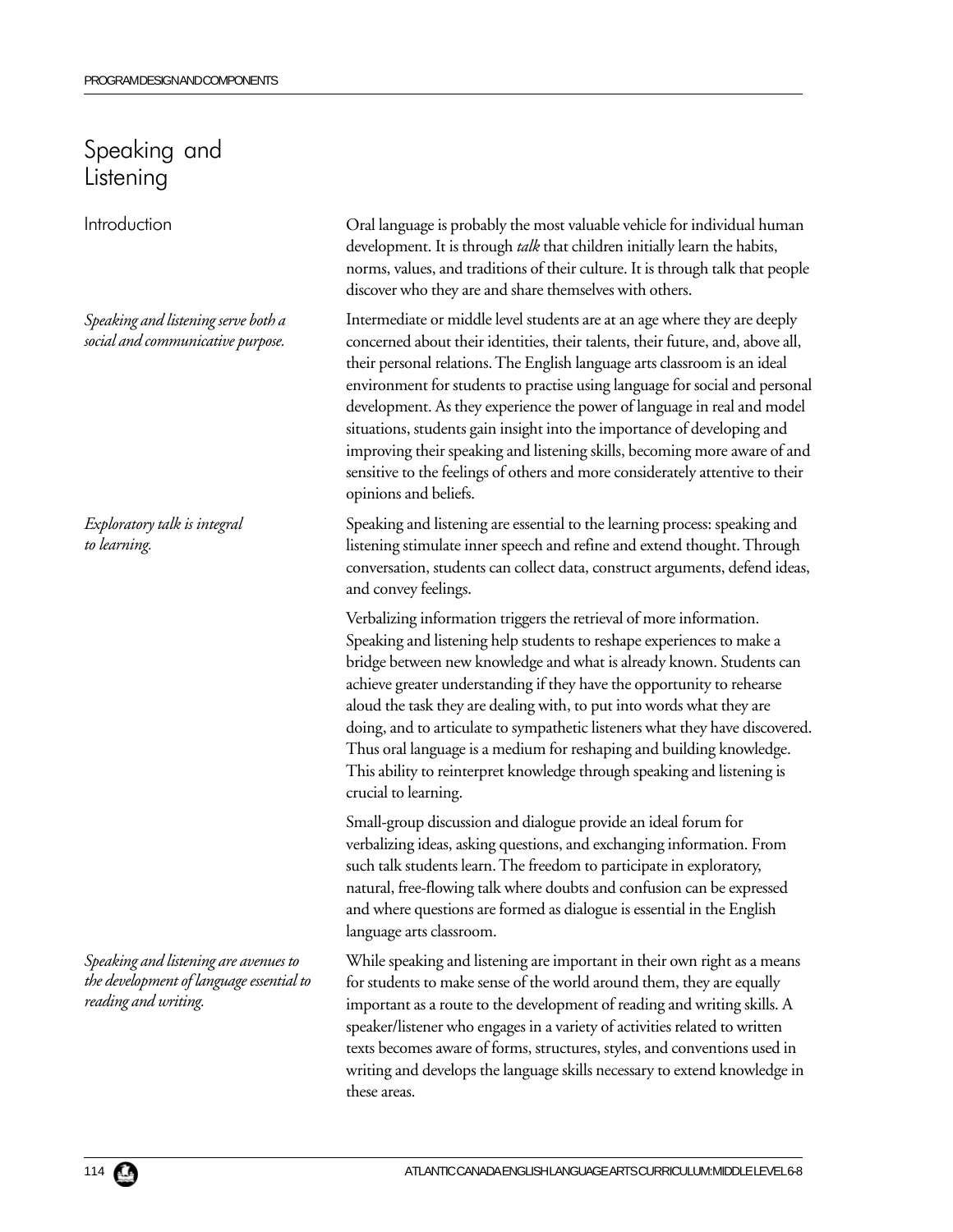| Speaking and listening skills develop<br>through both exploratory and focussed<br>language arts activities. | Participation in the English language arts classroom in oral activities<br>related to other forms of representation such as improvisational situational<br>drama and media production provide varied experiences designed to<br>develop the students' critical faculties, confidence, creativity, language<br>fluency, and verbal agility. Each of these abilities develops and enhances<br>reading, writing, speaking, and listening skills.                                                                                                                                                                                     |
|-------------------------------------------------------------------------------------------------------------|-----------------------------------------------------------------------------------------------------------------------------------------------------------------------------------------------------------------------------------------------------------------------------------------------------------------------------------------------------------------------------------------------------------------------------------------------------------------------------------------------------------------------------------------------------------------------------------------------------------------------------------|
|                                                                                                             | Many opportunities for oral communication will present themselves in the<br>English language arts classroom. At times, however, oral communication<br>needs to be promoted as an end in itself. As well as opportunities for<br>students to use talk to explore, there should be opportunities for students<br>to participate in oral activities designed for specific situations and purposes.                                                                                                                                                                                                                                   |
|                                                                                                             | Developing classroom environments that support speaking and listening<br>takes time, but it is time well spent. In an atmosphere where talk is<br>encouraged, where students feel relaxed, safe, and comfortable, the<br>informal process of speaking and listening can develop into more focussed<br>oral activities designed for specific situations and purposes.                                                                                                                                                                                                                                                              |
|                                                                                                             | The following pages provide explanations and elaborations for daily<br>exploratory (informal) and focussed (formal) oral activities that encourage<br>students to articulate their feelings, to expound, explain, or persuade<br>intelligibly and engagingly as the situation and audience require.                                                                                                                                                                                                                                                                                                                               |
| Informal/Exploratory Talk                                                                                   | Informal/exploratory talk happens as students brainstorm, respond to text,<br>and work co-operatively in small and large groups. Though the aim of<br>informal talk is student growth and learning through the exploration of<br>thoughts and feelings, neither the students nor the teacher should regard<br>this talk as an end in itself. Informal talk is low pressure, spontaneous<br>dialogue; nevertheless, it is most effective when it is task-focussed and goal-<br>directed.                                                                                                                                           |
|                                                                                                             | Teachers find that informal discussion is more productive when they<br>supply clear, simple instructions as to learning objectives. Clearly<br>establishing the task—whether the purpose is to clarify information<br>presented, examine the content from a different point of view, or generate<br>a vast array of ideas for further discussion-helps students to understand<br>expectations and stay focussed. This is true even of basic strategies that are<br>commonly used to initiate informal/exploratory classroom discussion.                                                                                           |
| Discussions/Conversations                                                                                   | Discussions, whether whole group or small group, provide students with<br>an important opportunity to learn vocabulary, information, and social<br>skills required for competence in speaking and listening. There are many<br>different ways to set up group discussions. For instance, the teacher may<br>decide to engage the whole class in a discussion on a topic, or on aspects of<br>that topic. Alternatively, the teacher may decide to divide the class into<br>smaller units. These smaller groups may be directed to discuss the same<br>topic, or each small group may be assigned a different aspect of the topic. |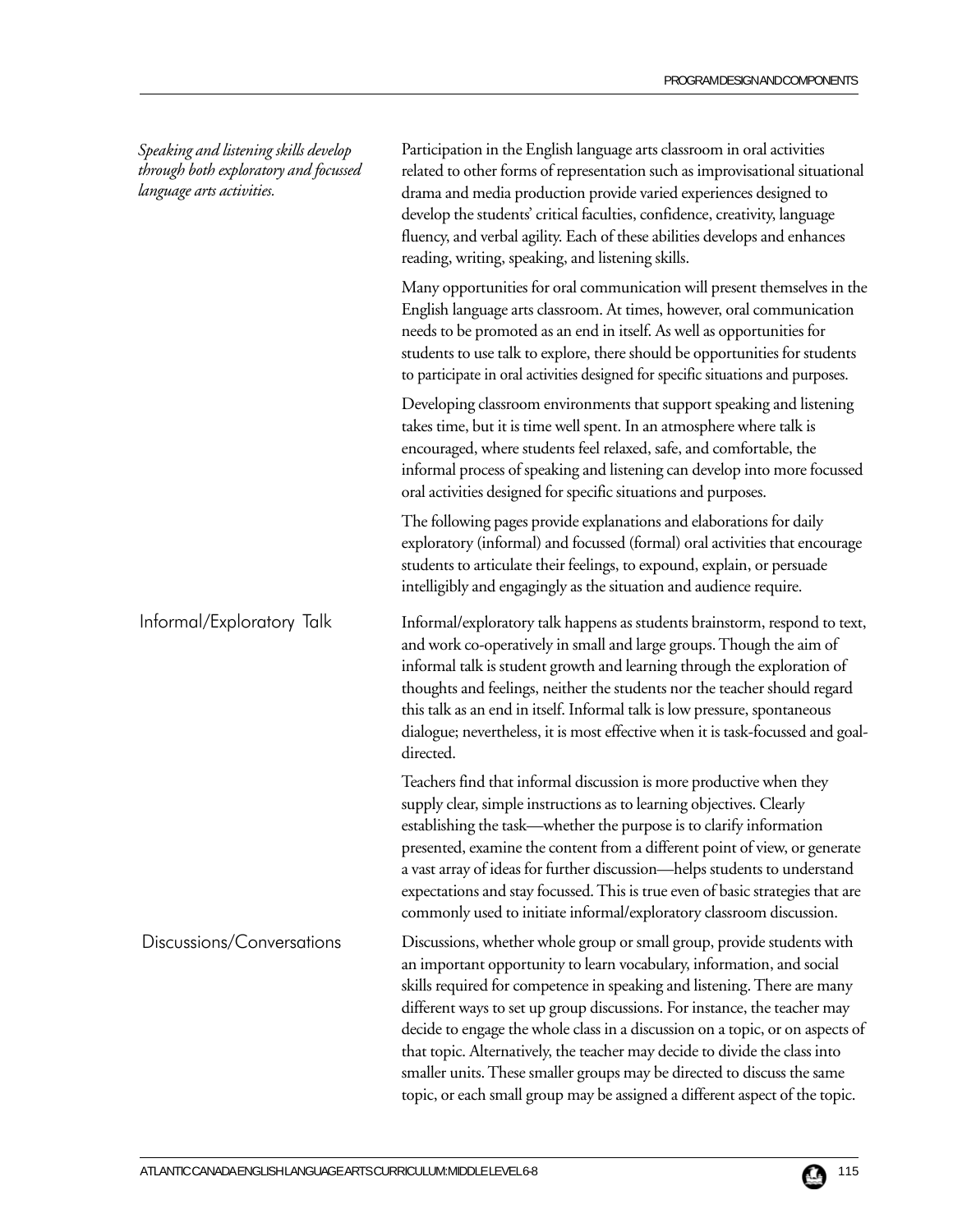Depending on the learning objectives, whole-class discussion can either precede or follow small- group discussion. Students sometimes demonstrate different competencies in each context. Using variety in the teaching approach will help students to develop confidence and to improve their skills and abilities in all formats.

Though often taken for granted, *conversation* provides a wide range of learning opportunities for students and is central to the entire spoken language program. Conversation provides an arena for students to build self-esteem, to make contact with others, to seek and convey information, and to assess their feelings. It is through conversation that students structure their world and compare their own experiences with the experiences of others. As conversation—the discussion of problems, projects, books, television programs, music, film, people, and issues becomes acknowledged as important, it will become the foundation for the entire spoken language program. Conversations allow students to clarify their own opinions and to conceptualize their new knowledge and learnings.

Students profit from classroom instruction that fosters informal talk, for it is in the give-and-take of conversation and discussion that students begin to understand concepts and develop confidence in their ability to communicate. Since students learn both from example and from practice, besides discussing and modelling appropriate social behaviours related to group functioning, teachers may want to engage students in role-play conversations that show good manners, turn-taking, attentive listening, and other aspects of accomplished conversation.

Brainstorming

Brainstorming is a way for a group of students to generate ideas for future discussion and problem solving through spontaneous contributions. A major benefit of brainstorming is that all members of the group get to be both speakers and listeners as they state and record their suggestions. The procedures are relatively straightforward:

Define the topic.

Choose someone to be the recorder.

Any ideas are acceptable. Quantity is more important than quality.

Expand on the ideas of others.

Avoid making comments about any of the suggestions.

Despite the seeming simplicity of this activity, it is very easy to get off track and to begin evaluating and categorizing contributions before the exercise is complete. When this happens the process is cut short and the initial purpose of the strategy—the generation of a vast array of ideas for future discussion—is defeated.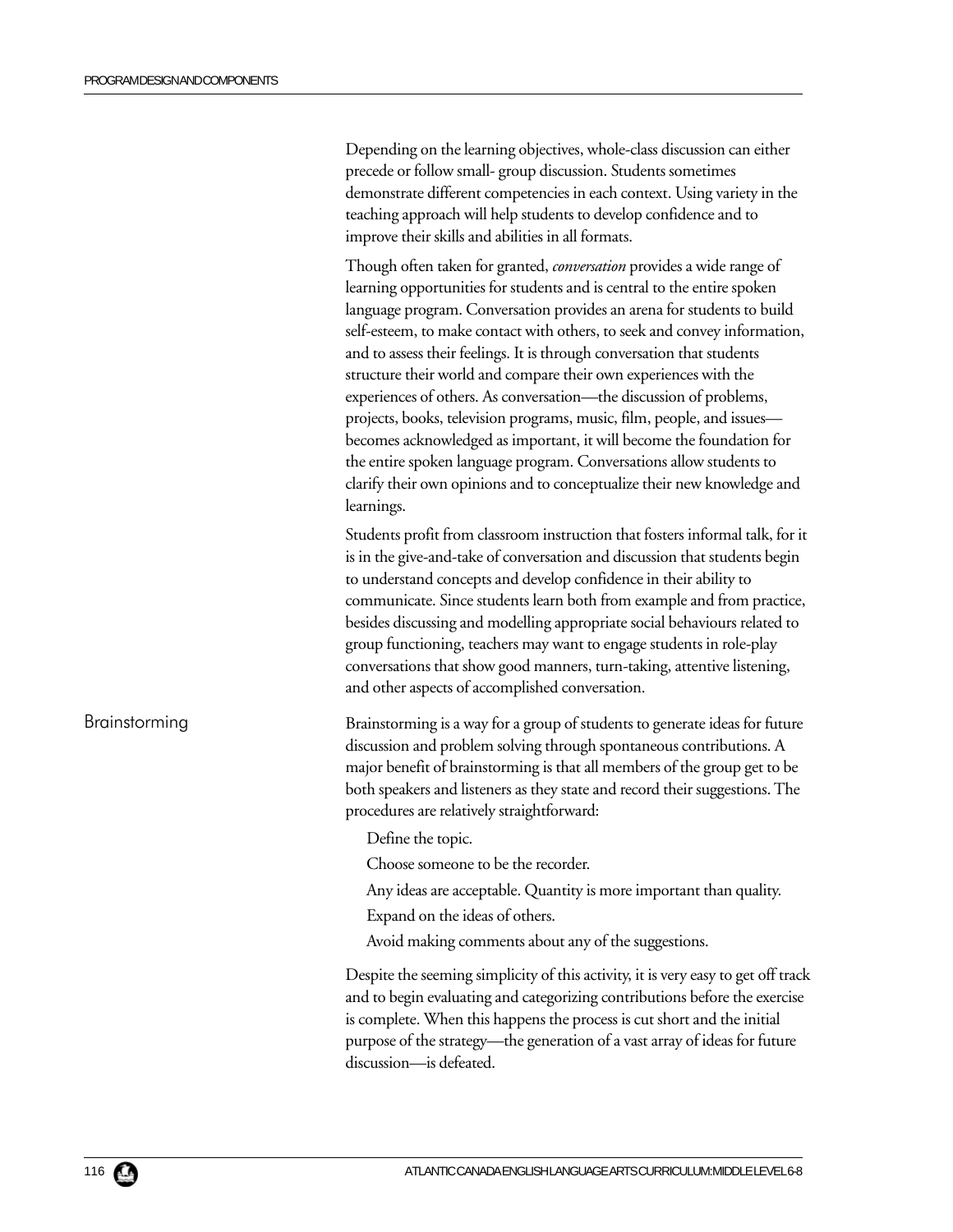When this happens, some students will not get an opportunity to share their thoughts, while others may feel that their ideas have been judged. Categorizing should follow brainstorming. The advantages and disadvantages of each idea could be noted, and the best idea or solution chosen, after the brainstorming exercise is complete.

Group sharing time involves listening to and speaking with other group members to exchange ideas about a specific topic. This time may also be used for problem solving, collecting information and responding to texts (such as literature, music, or art). During group sharing time, it is important that the teacher and the students develop models of procedure for group process that encourage respectful and constructive interaction. Preliminary work towards outlining and promoting the behaviours and attitudes necessary for successful group dynamics and effective group discussions will be well worth the effort in the end. Some helpful tips follow: Group Sharing Time

Assign a manageable task (not too easy, not too difficult).

- Establish time frames at the beginning.
- Explain the assignment carefully with precise instructions.
- Help the students understand why the assignment is important.
- Choose a group format appropriate for the task (small/large).
- Monitor group member selection with attention to group dynamics.
- Have all materials organized and available to groups.
- Review this process at the beginning of each new shared time period.

Two methods often used to promote collaborative group work are *jigsaws* and the *envoy* or *messenger* technique. *Jigsaws* are an innovative way to help students develop their listening and speaking skills during group sharing time. To set up this group activity, the teacher introduces a topic chosen for class consideration. Ideally, the students are invited to choose a curriculumrelated topic that has personal meaning for them or that deals with a problem that they would like to solve. Pollution and its environmental impact might present such a problem. The problem is broken down into its constituent parts. In the case of pollution, the parts might be causes, effects, solutions, and long-term implications. The class is then divided into small groups, and each student within the small groups is assigned or assumes an expertise for one of the four specified components of the problem. The expert members leave their original groups to collaborate with expert members from other groups. Their task is to find out all they can about the constituent part assigned to them. The final stage involves each of the experts reporting back findings to his/her original group. Jigsaws as a group activity can foster integrated learning and exploratory studies.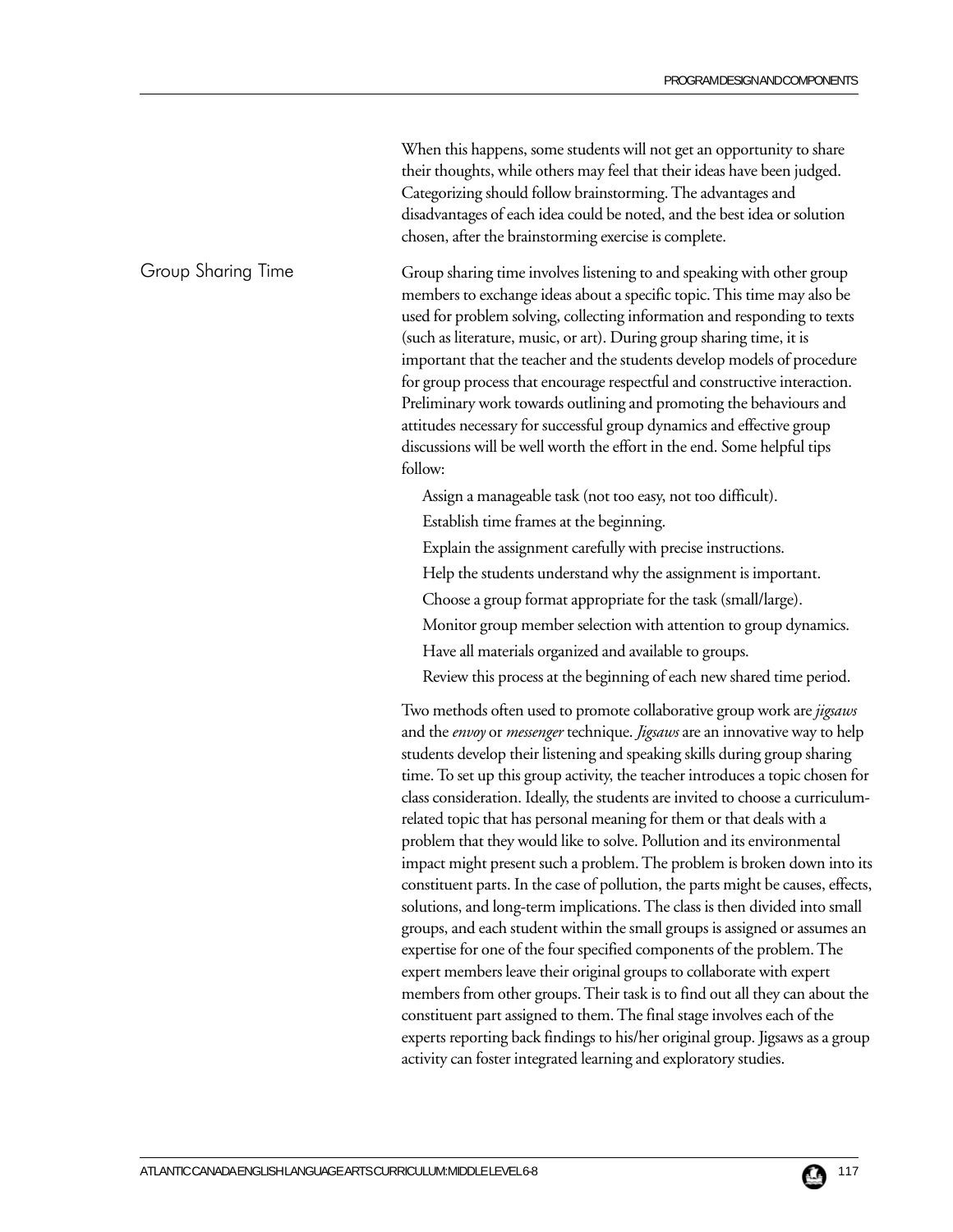|                                       | The envoy or messenger technique is another speaking/listening activity that<br>appeals to middle level learners. For this activity the class is divided into<br>small groups and given a topic for discussion. The topic could relate to a<br>text discussed in class or it may be a subject of interest identified by the<br>students and the teacher together. After a set time, a designated member of<br>each group moves on to the next group in the capacity of a messenger and<br>is responsible for sharing and collecting information. This process is<br>continued until each messenger makes it home to his or her original<br>group. When each group is once again intact, information is reported and<br>discussed. The constant movement and engagement involved in this<br>activity helps to sustain student interest. While this technique helps<br>students learn content knowledge, it also contributes to skills development<br>as students are required to listen to others, distinguish relevant from<br>irrelevant information, and summarize different points of view.                                                                                                                                                                                                                                                      |
|---------------------------------------|-----------------------------------------------------------------------------------------------------------------------------------------------------------------------------------------------------------------------------------------------------------------------------------------------------------------------------------------------------------------------------------------------------------------------------------------------------------------------------------------------------------------------------------------------------------------------------------------------------------------------------------------------------------------------------------------------------------------------------------------------------------------------------------------------------------------------------------------------------------------------------------------------------------------------------------------------------------------------------------------------------------------------------------------------------------------------------------------------------------------------------------------------------------------------------------------------------------------------------------------------------------------------------------------------------------------------------------------------------|
| <b>Booktalk or Literature Circles</b> | Many teachers find that group sharing time provides an excellent<br>opportunity for <i>booktalk</i> or <i>literature circles</i> . To set up a literature circle, the<br>class may be divided into small groups or left as a whole. Whatever format<br>is chosen, it is important that the atmosphere of sharing is emphasized<br>through the physical configuration of the group. Students will be sharing<br>thoughts, feelings, and learnings rather than making a formal presentation<br>about the book. For the actual activity, students choose a book that they<br>have read recently and enjoyed. They identify the characters and general<br>theme of the book, but are careful not to reveal too much information in<br>the event that other students may, by virtue of the sharing, want to read<br>the same book. Part of this activity involves each student reading aloud a<br>favoured excerpt from his/her selected book. A major benefit of this<br>activity is that students are modelling enthusiasm for reading to other<br>students while also practising their speaking and listening skills through<br>sharing opinions and making recommendations. The students may choose<br>to make, via computer or other artistic means, posters, bookmarks,<br>advertisements, or book jackets to display after the literature circle. |
| Role-Play                             | (See The Role of Drama.)                                                                                                                                                                                                                                                                                                                                                                                                                                                                                                                                                                                                                                                                                                                                                                                                                                                                                                                                                                                                                                                                                                                                                                                                                                                                                                                            |
| Formal/Focussed Talk                  | Formal speech generally requires students to use more sophisticated<br>diction and a more decorous tone of voice than they would in informal<br>speech situations. Where informal speech tends to be exploratory in<br>nature, formal speech is oriented towards the achievement of specific<br>outcomes such as the pursuit or provision of certain information, the<br>promotion of an idea, or the persuasion of an audience. Finally, formal<br>speech can be distinguished from informal speech in that it has a<br>performance aspect that is not typical of informal speech. It is this<br>performance aspect that tends to make some students anxious about<br>formal speech learning activities.                                                                                                                                                                                                                                                                                                                                                                                                                                                                                                                                                                                                                                           |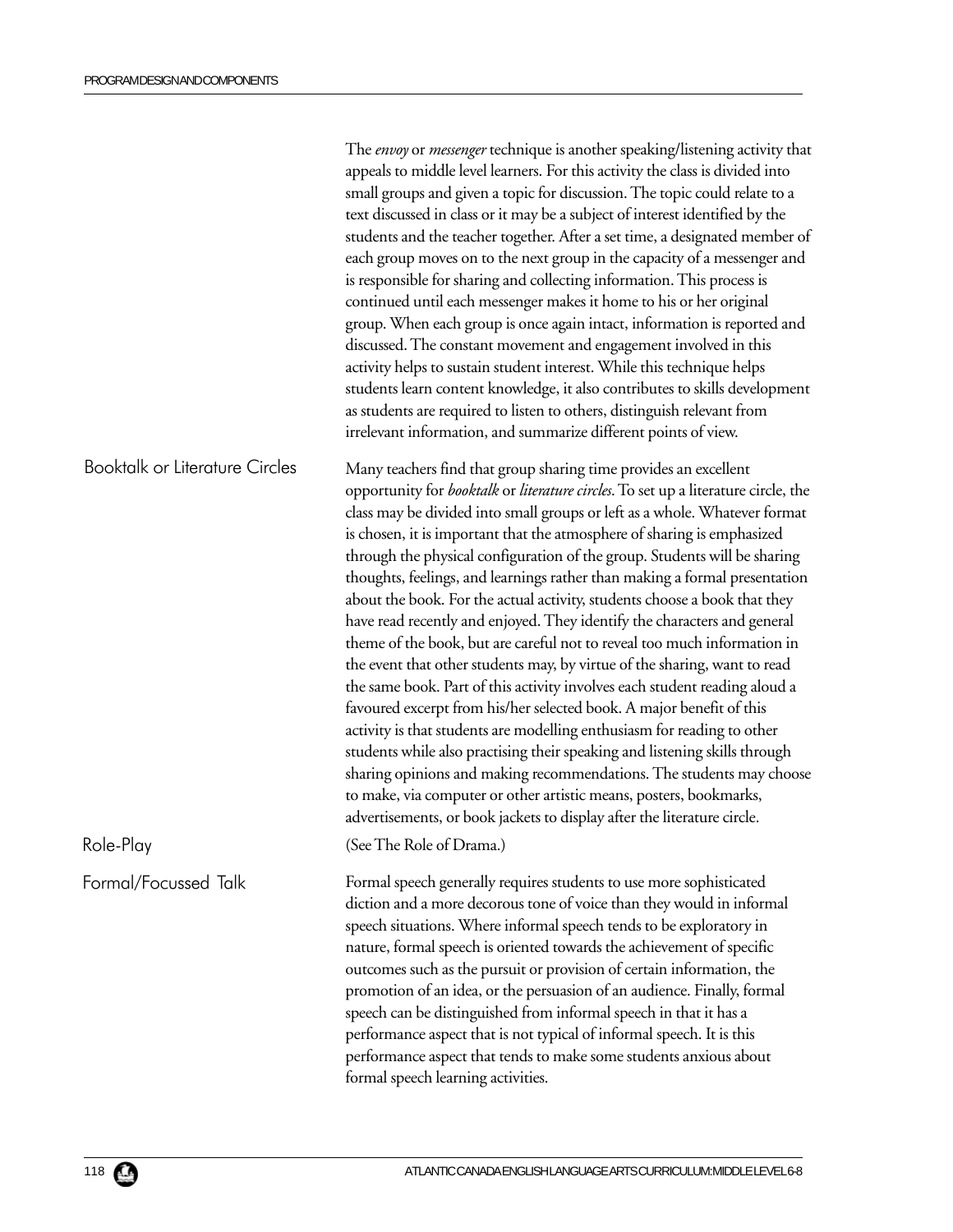### Interviews

Interviewing requires students to formulate and ask questions of another person or group of persons for the purpose of gathering information. Interviews can be formal or informal depending on the purpose.

Through interviewing, students have the opportunity to develop their communication skills, not only in the asking of questions, but also in listening and appropriately responding verbally and non-verbally to another person's remarks. Besides being a technique that has much potential for developing students' communication skills, interviewing can help students learn other valuable skills such as collecting and using data, analysing information, and working co-operatively with others.

Once students have elected, or have been assigned the task of conducting an interview, the teacher can help students prepare by reminding them of or assisting them with the following:

- Contacting the interviewee to make an appointment (Urge students to accurately record the time, date, and location of the interview.)
- Asking for the interviewee's prior consent if students wish to videotape or audiotape the interview
- Obtaining background information about the person being interviewed
- Deciding upon the exact purpose of the interview
- Preparing a list of questions (This may involve brainstorming during the exploratory phase.)
- Thanking the interviewee at the conclusion of the interview (Teachers may consider having students send a more formal note of thanks to the interviewee following the interview.)

When students have had little or no prior experience interviewing, the teacher may wish to consider devoting some class time to role-playing the interview. Each student, having prepared a list of tentative questions, can pair up with another student and then conduct their respective interviews. In this way, each student has the opportunity to practise asking and answering questions, thinking of follow-up questions, listening and providing appropriate feedback, seeking clarification, and conversational turn-taking. Role-playing the interview also provides students with the opportunity to practise note taking and assessing the gathered information for its relevance to research purposes.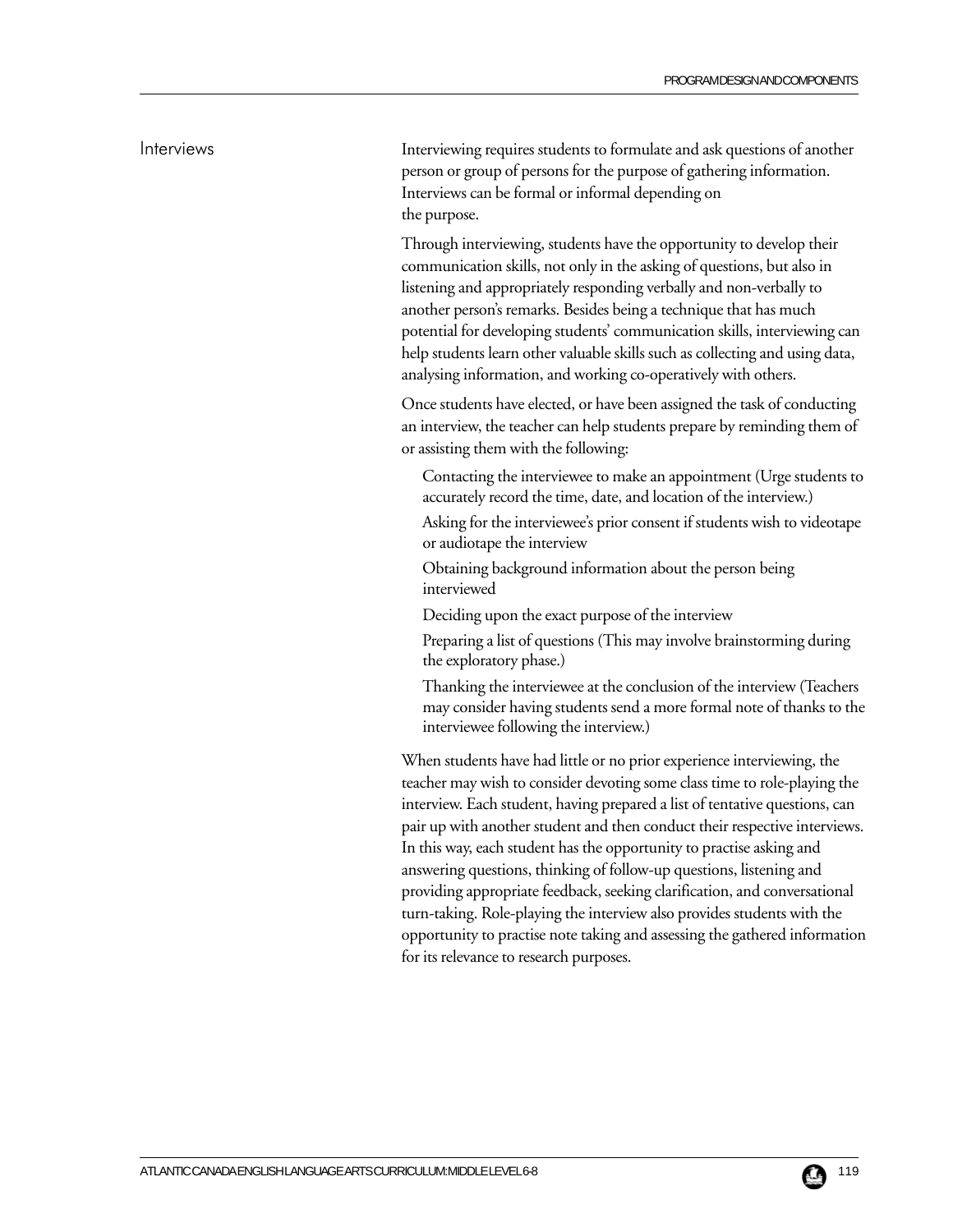| Choral Speaking        | Choral speaking engages students, in large or small groups, in saying or<br>singing rhymes, chants, and poems. This technique provides students with<br>the opportunity to develop a range of physical oral communication skills<br>including enunciation, pronunciation, diction, intonation, and breath<br>control. Choral reading permits students to develop a sense of how<br>meaning can be conveyed by non-verbal aspects of speech such as tone,<br>volume, stress, and rate and rhythm of speech. The auditory nature of<br>choral speaking can help students appreciate the sound of poetry and<br>other text in a way that silent, private reading, by its very nature, cannot.<br>Choral reading also provides students with the opportunity to experiment<br>and have fun with the rhythm and sound of language. |
|------------------------|-------------------------------------------------------------------------------------------------------------------------------------------------------------------------------------------------------------------------------------------------------------------------------------------------------------------------------------------------------------------------------------------------------------------------------------------------------------------------------------------------------------------------------------------------------------------------------------------------------------------------------------------------------------------------------------------------------------------------------------------------------------------------------------------------------------------------------|
|                        | Because choral speaking is an arrangement or orchestration of voices, the<br>choral performance of a text will likely require advance planning. By<br>discussing with students such features as the poem's punctuation, whether<br>certain words or phrases need to be spoken softly or loudly, slowly or<br>quickly, whether particular words or phrases need to be stressed or<br>preceded by a pause, the teacher can help students determine how the text<br>can be said or sung. Since choral speaking is an orchestration of voices, the<br>teacher and the students will likely have to consider whether the entire text<br>will be said or sung by the entire class in unison, or whether segments of<br>the text or certain roles should be said or sung by certain individuals or<br>small groups.                  |
|                        | Once the orchestration of the text is planned, students will need to practise<br>it so that their performance becomes polished.                                                                                                                                                                                                                                                                                                                                                                                                                                                                                                                                                                                                                                                                                               |
| <b>Readers Theatre</b> | (See The Role of Drama.)                                                                                                                                                                                                                                                                                                                                                                                                                                                                                                                                                                                                                                                                                                                                                                                                      |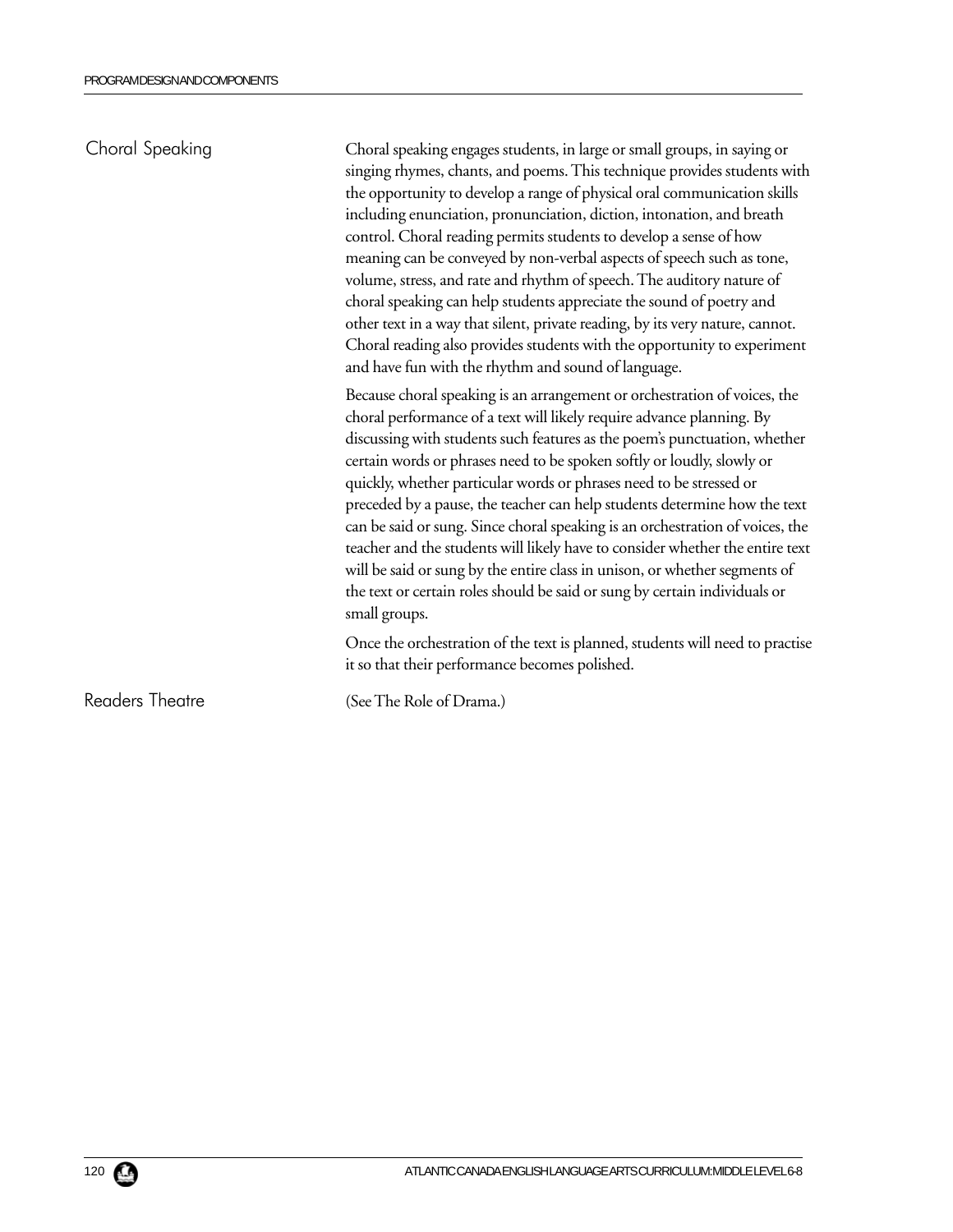### Oral Reports

The oral report requires individual students or small groups of students to organize information and orally communicate that information to an audience, usually their fellow classmates. Because the oral report has a performance component that the written report does not, this activity has the potential to heighten students' awareness of their audience, or more specifically, how to frame a message to make it interesting, meaningful, and memorable for an audience.

The same basic guidelines that apply to the students' selection of information for written reports also govern the gathering and organizing of the information that will later comprise the oral report. The teacher can assist students with their data gathering by helping them select and narrow topics, by asking students to consider what they already know about their topics, and by encouraging them to conduct research that extends or fills gaps in their knowledge. To help students organize their collected information, the teacher might ask students to remember the original purpose of their oral reports and urge them to focus on information that serves that purpose. Once students have decided upon the information they intend to include in their oral reports, they may require the teacher's assistance in constructing presentation outlines. In short, an organized, effective presentation outline features an interesting beginning, an organized middle, and a strong conclusion.

Because capturing and holding an audience's attention is key to a successful speech, students who have never delivered or who have had little experience delivering oral reports will likely require guidance regarding presentation style. One way to help students enhance performance is to encourage them to include in their presentations any diagrams, pictures, props, and/or video or audio material that bear upon the purpose of their presentations. This type of multisensory approach helps the audience to better understand and remember the information being presented. Encouraging presenters to use brief notes or prepared cue cards to guide their remarks instead of reading a paper or reciting from memory often makes their oral reports more lively and interesting. Finally, by having students deliver their reports from a position in the room where they can be seen by all members of the audience, and by encouraging those students who speak softly to use more volume, the teacher assists students to secure audience attention.

Through persuasive talk, the student attempts to promote a thing, an idea, or an opinion and persuade others of its necessity, effectiveness, or superiority. Rhetorical oration, sometimes referred to as persuasive talk, places special demands on the speaker that less polemical forms of prepared speech do not. Since the purpose of rhetorical oration is to influence the thinking or behaviour of the audience, speakers tend to be more effective when they speak pleasantly and charismatically, when they

#### Persuasive Talk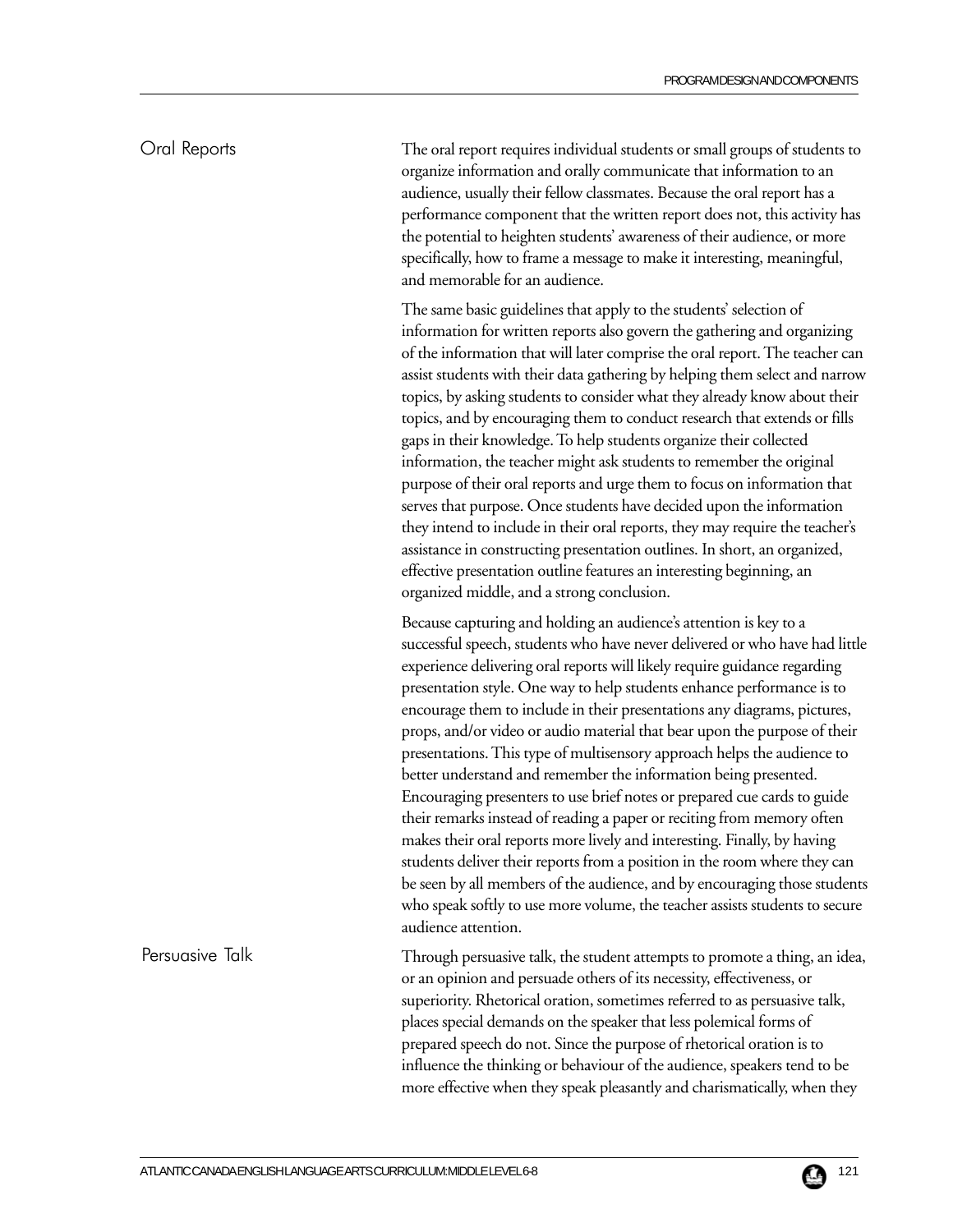are thoroughly familiar with the thing or idea they are promoting, and when they are willing and prepared to answer questions in a confident, informed manner.

To heighten students' awareness of the special demands of rhetorical oration, the teacher can facilitate a discussion as to what makes a message persuasive. A short newspaper editorial or an infomercial could be examined in class to initiate such a discussion. Upon reading the editorial or viewing the infomercial with the class, the teacher can ask students whether the message presented influenced their thinking or has the potential to influence their future behaviour. To encourage students to consider those aspects of the message that make or fail to make the message persuasive, the teacher can ask students about

- the perceived expertness of the speaker
- the speaker's physical or ideological attractiveness
- the speaker's diction and tone of voice
- the sleekness of the video or text presentation
- whether the speaker's claims were supported with evidence
- whether the speaker presented and refuted potential counter arguments

By the close of the discussion, students should have the sense that a persuasive message relies not only upon strong argumentation, but also upon an appealing presentation format.

Impromptu speaking requires that the student give a talk that is spontaneous. Because of its unpremeditated nature, impromptu speaking has the potential to help students develop the abilities to quickly organize information into a message and to speak in a poised, confident manner without the benefit of much advance preparation.

> Since students cannot speak on topics that are entirely unknown to them, the teacher may wish to consider permitting students to select their own topics for impromptu speaking. Alternatively, the teacher may wish to assign to students topics with which they are known to be familiar.

> Students' first impromptu speeches can be limited to one or two minutes, and the teacher may allow students to use brief notes to guide their remarks. As students become more familiar with the experience of impromptu speaking, they can be expected to speak for five minutes without the benefit of notes.

Impromptu Speaking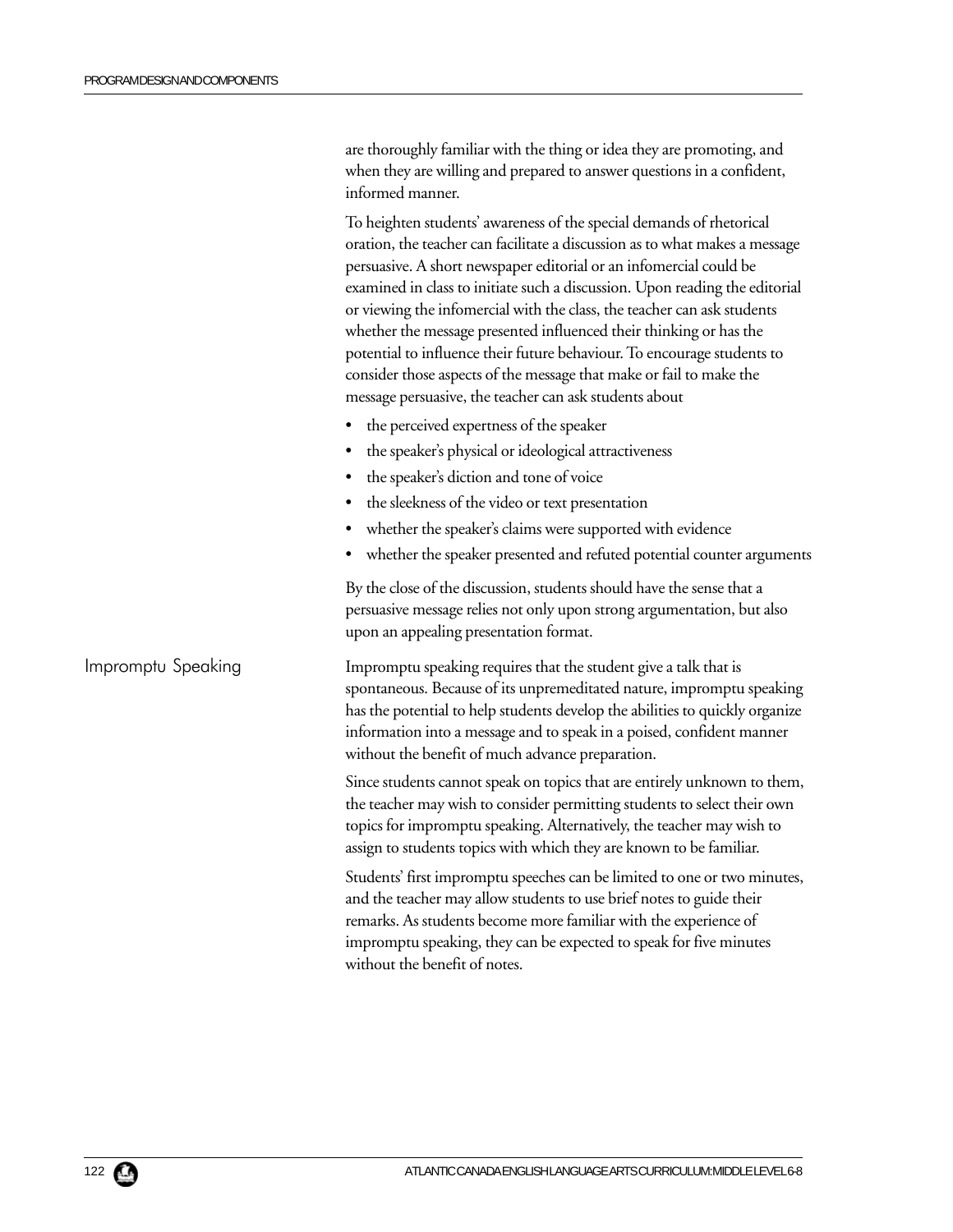## The Debate

Students frequently engage in spontaneous, impromptu argumentation as they present claims and respond to others' comments. Although such discussion cannot be called a formal debate, this informal, impromptu type of talk does provide the teacher with the opportunity to help students refine their listening, speaking, and argumentation skills.

Argumentation, or class discussion, is not governed by a set of strict rules and conventions that determine the process of formal debate, but students can be encouraged to support their claims, listen attentively while others' speak, and keep remarks brief and on the topic. This type of guidance supports the development of the organizational, social, and critical skills required for effective, coherent discussion and prepares students to participate in a formal debate.

Formal debate, unlike argumentation, is governed by a relatively strict set of rules and procedures. The teacher may wish to supply students with this information, or capitalize on the opportunity for research and have students themselves seek out information regarding the process of formal debate.

Once students have selected or have been assigned topics for debates, they will need to gather evidence in support of their arguments. To assist students with evidence collection, the teacher can emphasize that a strong, persuasive argument relies on established fact, sound logic, and recent and relevant research. Because successful argumentation relies in part upon refuting an opponent's counter arguments, students unfamiliar with the experience of debating may be directed not only to anticipate counter arguments, but also to gather evidence and frame assertions that weaken possible counter arguments. With classes of students who have little or no experience debating, the teacher may have students discuss the effectiveness of their argumentation following their first debates. For subsequent debates, a panel chosen from the class, the school, the faculty and/or community resource persons can evaluate the argumentation and provide a judgment.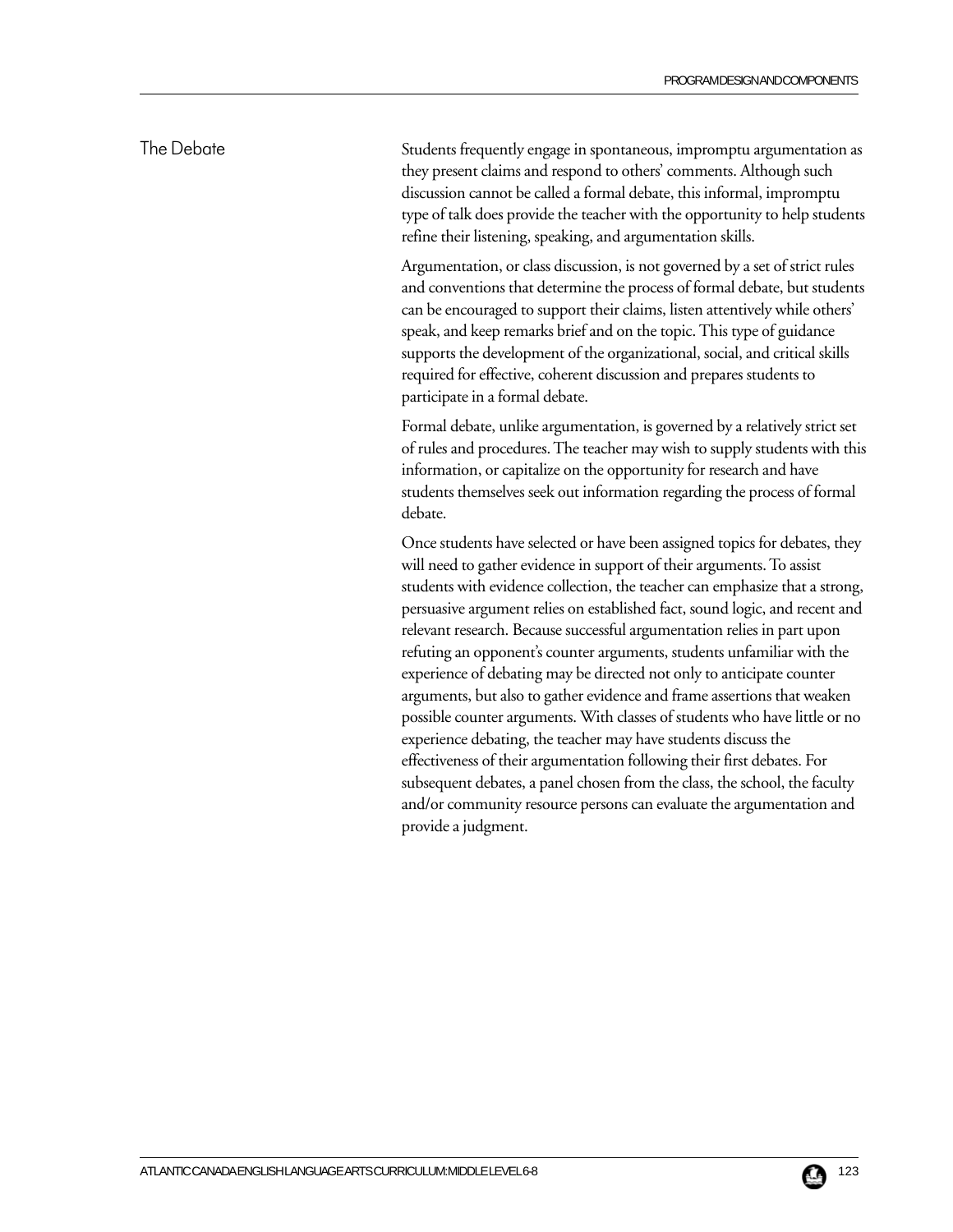| <b>Panel Discussions</b> | Students involved in a panel discussion present viewpoints and<br>information that support a solution to a problem. Because students<br>participating in a panel discussion are exposed to the perspectives and<br>gathered evidence of other panel members, they have an opportunity to<br>develop open-mindedness and flexible thinking.                                                                                                                                                                                                                                                                                                                                                                                                                                                                                                              |
|--------------------------|---------------------------------------------------------------------------------------------------------------------------------------------------------------------------------------------------------------------------------------------------------------------------------------------------------------------------------------------------------------------------------------------------------------------------------------------------------------------------------------------------------------------------------------------------------------------------------------------------------------------------------------------------------------------------------------------------------------------------------------------------------------------------------------------------------------------------------------------------------|
|                          | A panel discussion typically requires much advance preparation. Students<br>may need to do some preliminary reading or research to become<br>acquainted with the various perspectives of the problem under<br>consideration. Once a variety of perspectives has been identified, students<br>may select or be assigned to represent a particular perspective. Students<br>will then have to gather facts, figures, and sources that support their<br>viewpoints, and frame that information into a proposed solution.                                                                                                                                                                                                                                                                                                                                   |
|                          | The role of chairing a panel discussion is a particularly demanding<br>position. The panel chair must keep participants on topic, must ask<br>pertinent questions, and should keep accurate notes of the proceedings<br>since he/she is responsible for making a summary statement at the end of<br>the proceedings. The teacher may wish to discuss with students who<br>should chair the panel discussion: the teacher, a community resource<br>person who is familiar with the problem under the panel's consideration,<br>or a student.                                                                                                                                                                                                                                                                                                             |
|                          | At the panel discussion, each panel member is asked by the chair to<br>present his/her case. The chair can ask clarifying questions as members<br>present and can invite comments from the floor either at the close of each<br>member's case or at the conclusion of the panel presentations. The chair<br>may elect to adjourn the panel until he/she reaches a decision, and<br>reconvene it to render a judgment.                                                                                                                                                                                                                                                                                                                                                                                                                                   |
|                          | The actual panel discussion will require a significant slot of time. The<br>teacher may wish to consider scheduling it for a lengthy class period. If the<br>panel's representation is drawn from the entire student body of the school,<br>or if the problem under the panel's consideration is of interest to many<br>students, the panel discussion could be scheduled at a school assembly.                                                                                                                                                                                                                                                                                                                                                                                                                                                         |
| Listening                | Since speaking and listening inform and depend upon each other, these<br>activities share a close, symbiotic relationship. Communication, that is the<br>exchange of information, ideas, or feelings between two parties, is effective<br>only when the message the speaker intends to communicate closely<br>resembles the message constructed by the listener. Communication is<br>compromised when speakers do not frame their messages in a tone or<br>diction that is understandable and appropriate to the message's recipient,<br>or when listeners ignore or misinterpret another person's remarks. The<br>teacher must emphasize with students that effective communication relies<br>just as heavily upon courteous listening as it does upon careful speaking.<br>Since listening is not an inborn tendency, but rather a skill that must be |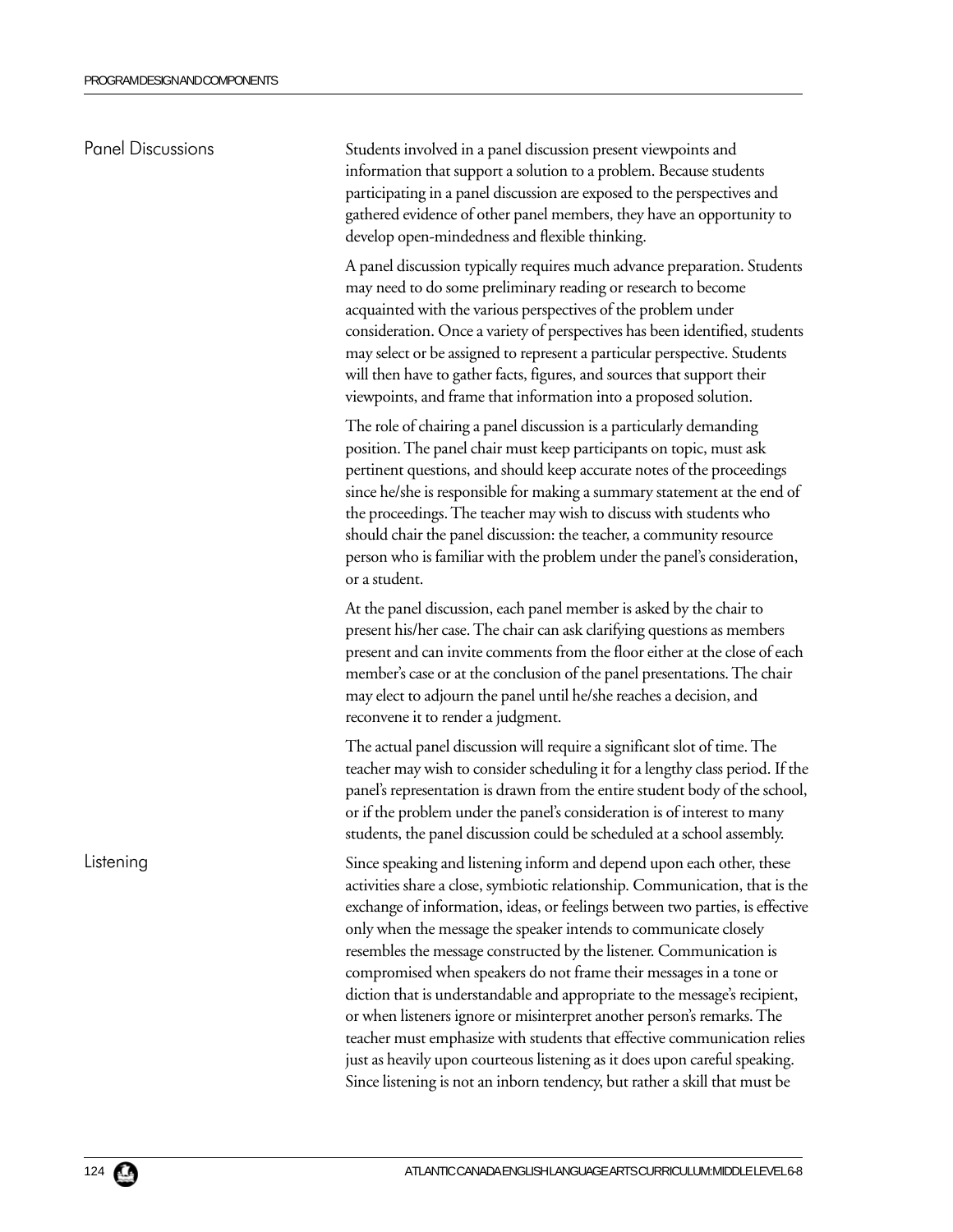cultivated, nurtured, and taught, the teacher needs to provide students with explicit instruction in listening, just as he/she would in any other skill.

The most important and natural way to help students become skilled listeners is to have them actually practise listening. By frequently asking students to respond to the teacher's, or classmates' remarks, and by engaging the class in regular discussions, the teacher not only provides students with opportunities to practise listening, but he/she also fosters an attitude that learning depends upon listening. Other ways the teacher can help students become more skilled in their listening include encouraging students to be open to viewpoints that differ from their own, and urging students to be aware of and overcome personal prejudices that might interfere with effective listening.

Generally, there are three types of listening, each serving a different purpose. The listening and comprehension of speech that aims to provide the listener with information is referred to as *discriminative listening*. This type of listening is quite common in the classroom: it occurs as students listen to the teacher's instruction, other students' comments, and announcements on the school's public address system.

Listening to persuasive messages for the purpose of evaluating the speaker's argument and evidence is known as *critical listening*. Critical listening is a sophisticated skill that many students are more cognitively prepared to develop when they are in high school. Still, some middle level students, particularly those in higher grades, are capable of these skills. Students engage in critical listening as they assess whether the teacher's and other students' comments are rooted in fact and logic, as they determine whether bias, prejudice, or favouritism colour their own and others' remarks.

Finally, listening that has aesthetic enjoyment as its central purpose is known as *appreciative listening*. By reading aloud to students, by encouraging them to read aloud and participate in choral reading, drama, or glee club, the teacher can help students develop the sense that meaning is conveyed by such non-verbal aspects of speech as tone, volume, and pitch. Moreover, by engaging students in activities that foster appreciative listening, reading aloud, and drama, for example, the teacher provides students with the opportunity to enjoy language simply for its sound or its music.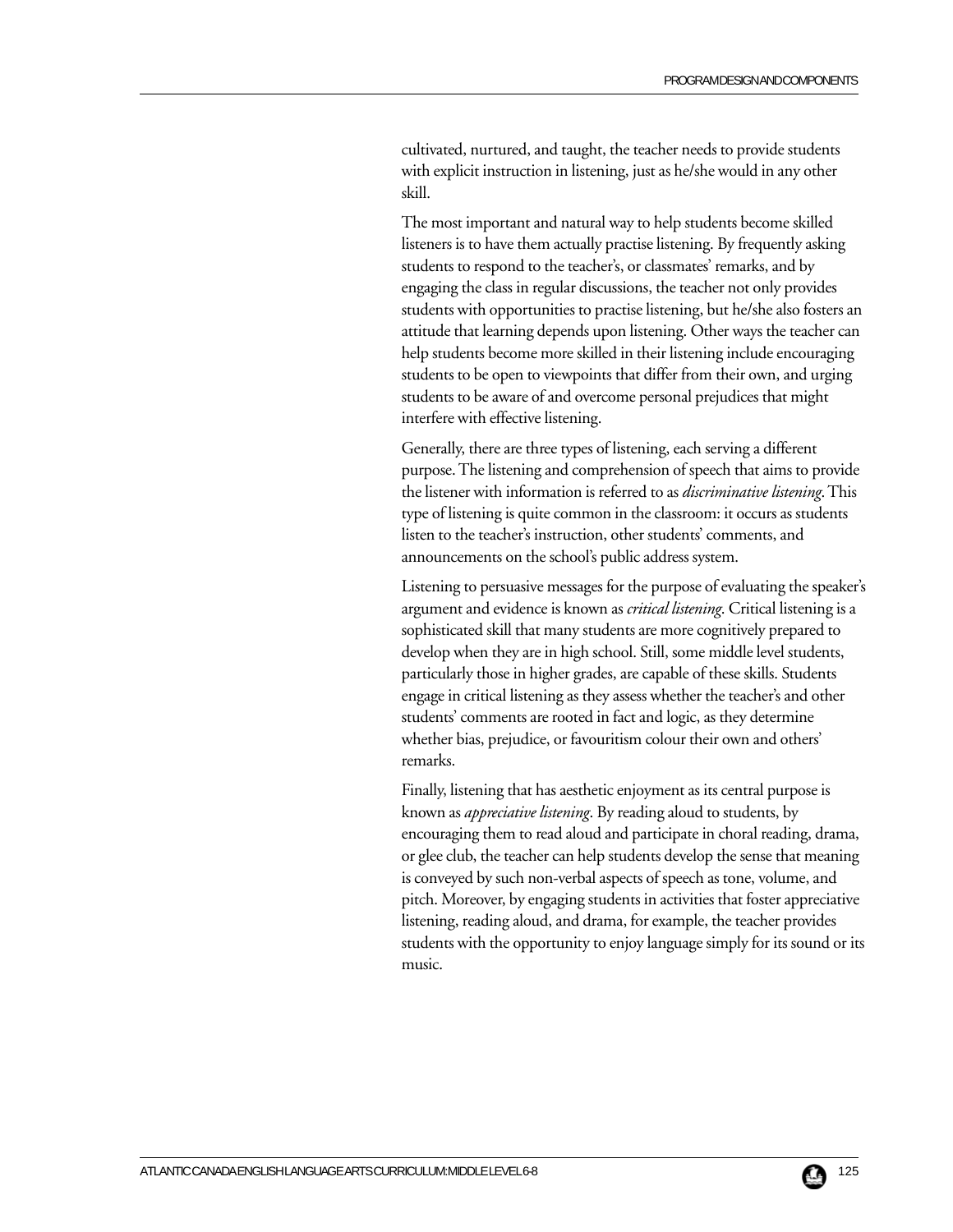# Reading and Viewing

Introduction

Reading and viewing involve both personal meaning-making activities and social and interactive engagement.

The ability to read texts serves two main purposes: for personal enjoyment and for information.

Note: In this document, the term text is used to describe any language event, whether oral, written, or visual. In this sense, a conversation, a poem, a novel, a poster, a music video, a television program, and a multimedia production, are all considered texts. The term is an economical way of suggesting the similarity among the many skills involved in reading a film, interpreting a speech, or responding to an advertisement or piece of journalism. This expanded concept of text takes into account the diverse range of texts with which people interact and from which they construct meaning.

The central importance of reading texts in the middle level curriculum derives from the belief that the ability to read is a main foundation of lifelong independence and enjoyment.

Readers of both print and non-print texts read for two main reasons: for the pleasure that reading and viewing bring and for the information that print and non-print media offer. Some texts, ranging from poetry to comic books and animated films, are identified with reading for pleasure, while other texts such as fact-based non-fiction books and documentary videos and films are considered informative.

In the English language arts classroom, the two main purposes for reading and viewing are not necessarily mutually exclusive. Texts such as novels, plays, poems, newspaper articles, magazines, photographs, and film, both documentary and fiction, can be read and viewed both for pleasure and for information, and to motivate discussion and writing.

Reading and viewing are highly personal and individual activities. Each reader/viewer brings to the reading/viewing experience personal and linguistic experiences, personal knowledge about life, and individual social, familial, and reading/viewing backgrounds. It follows that the meanings individuals derive from a text may vary; however, the more a group of readers/viewers share culture, background knowledge, and linguistic awareness, the more likely a shared interpretation will emerge from reading the same text.

In the English language arts classroom, diversity of interpretation and opinion can lead to lively discussion and debate and motivate research and investigation, thereby fulfilling one important function and reward of reading and viewing: the expansion and modification of previous experiences and perceptions.

While it is true that reading/viewing is a personal and individual experience, it can also be a highly social and collaborative one when students share their experiences. Through sharing and talk, students not only acquire new meanings and interpretations from their peers, but also refine and enhance their own initial impressions of texts. Articulating personal responses can clarify implicit understandings.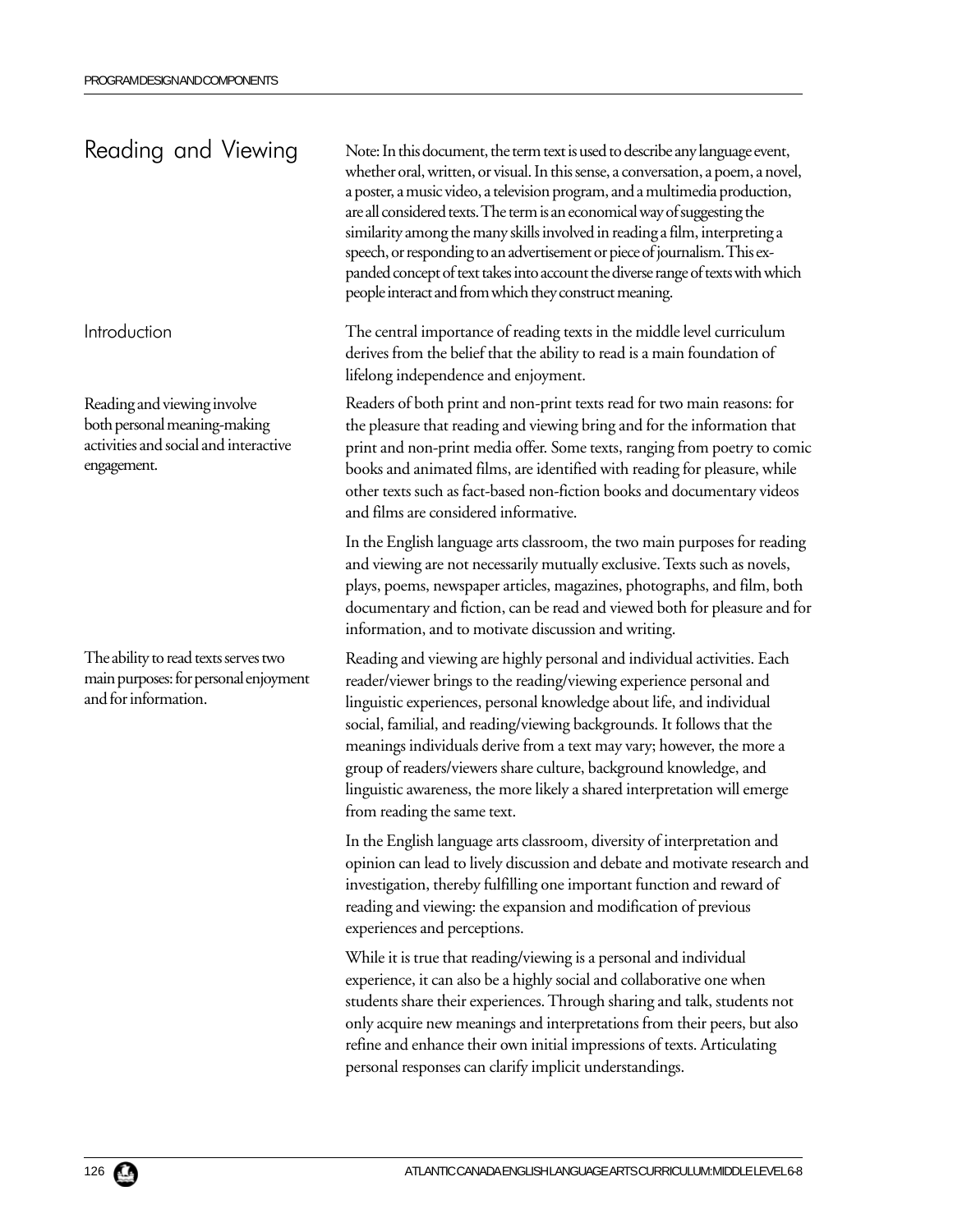Active participation in developing meaning allows students to be responsible for their own learning, an important step toward gaining lifelong independence and enjoyment of reading and viewing.

Since the English language arts classroom must accommodate the varied interests and abilities of all students, a wide range of texts should be available, from simple, generously illustrated texts for less capable readers, to adult fiction and non-fiction texts that can engage and challenge more sophisticated readers.

A wide variety of texts such as poetry, novels, short stories, newspapers, magazines, manuals, video and film reviews, documentaries, film animation, and live performances will provide students with the range of reading and viewing experiences needed for the development and maturation of their reading and viewing skills.

The more students can find to read that is purposeful, contains relevant information, and provides reading pleasure, the greater the chances of their becoming lifelong readers/viewers.

Students need help in recognizing strategies required for successful reading of a variety of texts. While knowledge of form and structure for its own sake is inappropriate at this stage, such knowledge may be relevant insofar as it illuminates meaning. Many students have little experience in reading various types of text—myths, science fiction, poetry, newspaper articles, advertisements, documentary films, for example. Exposure to a variety of texts can add to their growing bank of reading experiences.

Students also need help in understanding the many strategies and conventions that writers, journalists, and screenwriters, for example, employ in developing various types of text. The reading/viewing experience is greatly enriched when readers understand how metaphor and other literary and rhetorical devices contribute to the richness of a writer's or filmmaker's craft and textual development. Interpretations are enhanced when readers recognize how narrative viewpoint, perspective, and time frame influence or reveal facts and information about a print or film story.

Reading and viewing cannot be considered in isolation from other language processes: speaking, listening, writing, and other ways of representing. A student's growth in one area influences, contributes to, and depends on development in all the others. Reading and viewing extend comprehension and foster the complex thinking processes necessary to analyse, compare, and evaluate texts and synthesize information, and are conducive to the development, refinement, and maturation of skills in speaking, listening, writing, and other ways of representing.

A successful reading and viewing program implies the availability of a wide variety of texts, including nonprint texts.

Successful readers and viewers are aware how genre, form, structure, and techniques/devices affect meaning.

Reading and viewing are not isolated skills.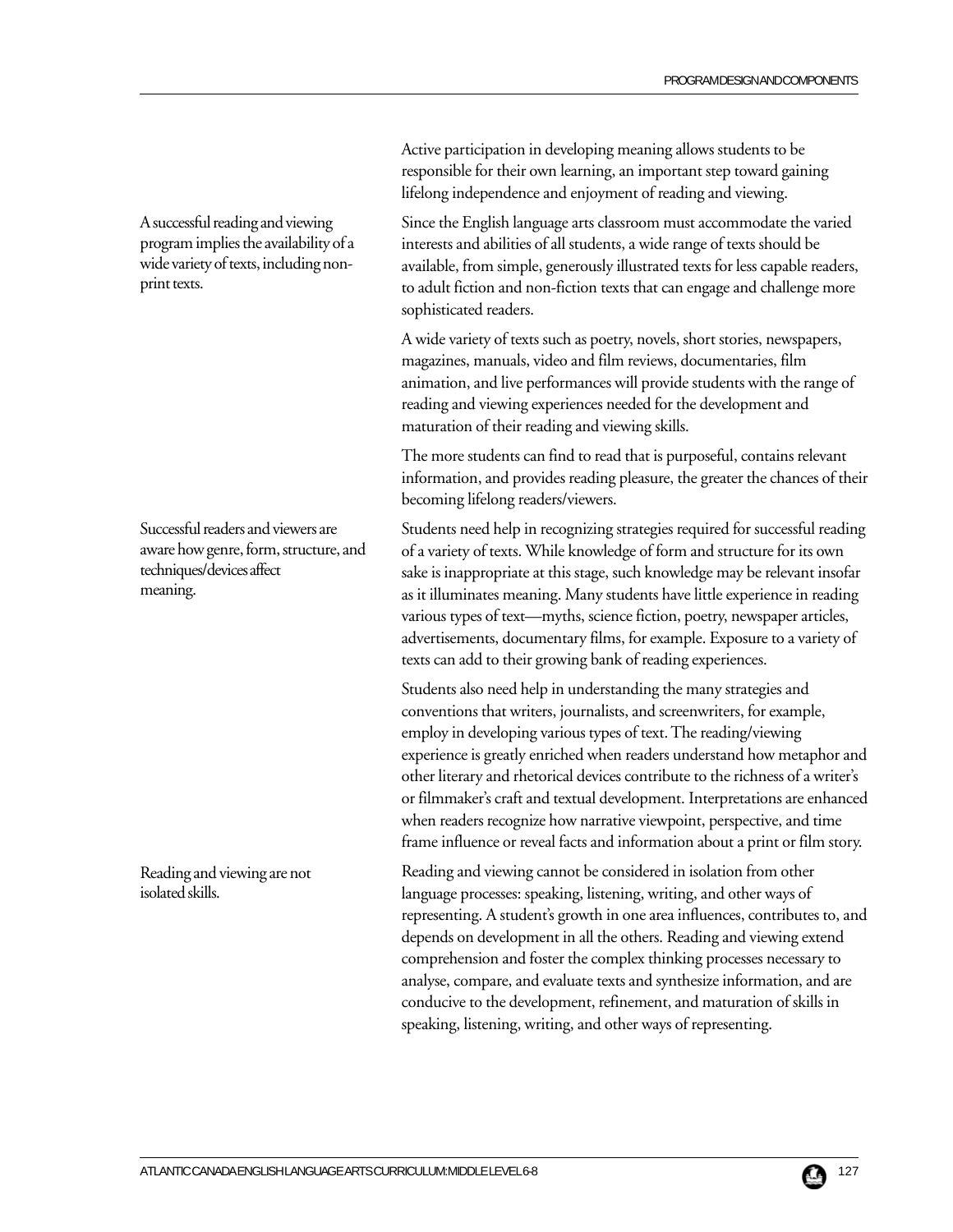Reading and viewing literacy requires interaction between the reader and a range of representations

Varying the Reading/Viewing **Experience** 

Reading and viewing are active processes involving constant interaction between the mind of the reader or viewer and the text. It is a process in which meaning is constructed from a range of representations, including print, film, television, electronic, and other texts.

In a world that is as much electronic and visual as it is print, students must learn to respond personally and critically to visual imagery and be able to select, assimilate, synthesize, and evaluate information obtained through technology and the media.

Current notions of literacy have thus been expanded to include

- *information literacy*—the ability to access, interpret, evaluate, organize, select, produce, and communicate information in and through a variety of media technologies and contexts to meet diverse learning needs and purposes
- *media literacy*—the ability to understand how mass media such as television, film, radio, and magazines work—how they produce meanings, how they are organized, and how to use them
- *visual literacy—*the ability to understand, interpret, and use the representation and symbolism of a static or moving visual image
- *critical literacy—*the ability to examine how the meanings of visual images or symbols are organized and constructed to make meaning and why they have a particular impact on the viewer

Students need exposure to a range of reading and viewing experiences in order for them to be comfortable with a variety of texts. Students need experiences with

- poetry, short stories, plays (both student and teacher selected)
- young adult fiction—students and teachers together can build a bibliography or library of quality books that appeal to a range of reading abilities and reading interests; teachers may want to consult the young adult literature reviewed in each *English Journal* publication for reading suggestions
- children's fiction and non-fiction books, particularly useful for middle level learners who are not quite ready to tackle more challenging texts
- student writing produced by peers, along with pieces found in various anthologies
- paperbacks on personal development topics
- manuals and trade books related to careers
- hobby magazines
- comics, jokes, and other light-hearted readings
- textbooks from other subjects—teachers can validate the usefulness of such texts in the English language arts classroom and also work with students to develop their strategies for reading texts of this nature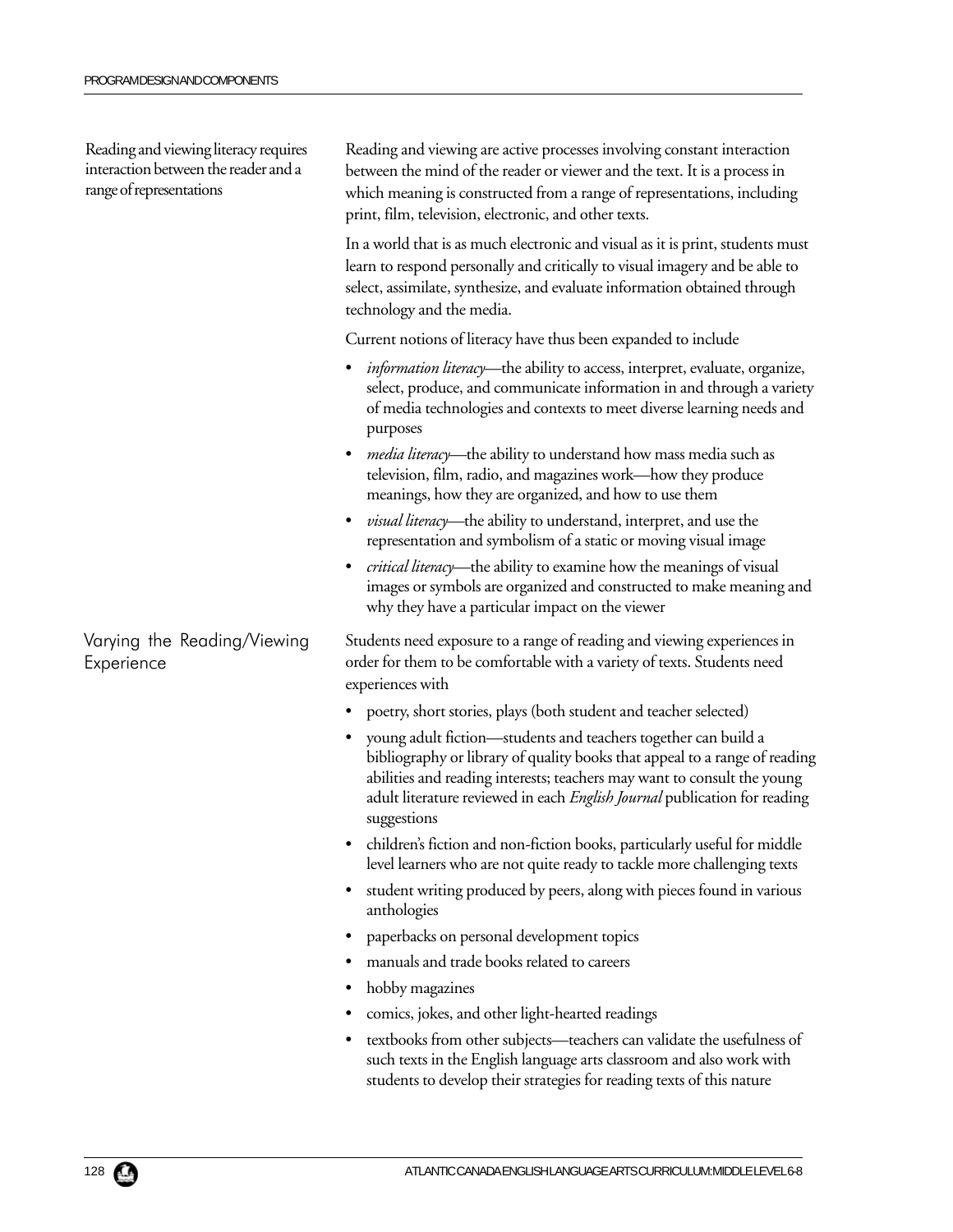- newspapers, magazine articles, and television news programs and documentaries to help students develop their knowledge of the world and encourage them to become more confident speakers about global issues
- electronic print texts to develop needed computer literacy skills and to encourage students to research issues through the Internet
- video and film reviews to allow students to develop their critical viewing skills and provide yet another forum for expressing personal and critical responses
- live performances to provide a medium for reading, interpreting, analysing, and responding—whether students participate in a performance or sit as observers in an audience

A well-balanced English language arts classroom provides opportunities for students to read independently, as well as opportunities for students to share in reading the same text and to participate in small-group or wholeclass discussion.

Among the many ways to work with readers and texts in the classroom are five key approaches that can be modified, integrated, or adapted to suit the nature and purpose of the reading situation and the learning needs of the students:

- independent reading
- guided reading
- shared or group reading
- reading workshop
- reading aloud

A central component of a balanced reading program includes independent reading where students choose their own reading material, guided by their personal preferences and their awareness of their personal range of reading abilities. While students who already have a varied background of reading experience are capable of selecting their own reading materials, some readers may need the teacher's guidance on a regular basis in selecting texts, until they broaden their reading experience and become more confident, flexible, and able readers. Students also need opportunities to respond to what they read, and to receive feedback/response from others. This does not mean, however, that students should have to respond to everything they read or view.

The organization of independent reading time can take a variety of forms. They include scheduled uninterrupted sustained silent reading time (USSR) where teachers and students read self-selected books, home reading programs where students read the book to a parent/ caregiver, and reading workshops where students have the opportunity to engage in the behaviours of real readers—reading and responding.

Approaches to Reading/ Viewing Texts

Note: When reading is referred to in this section, in most instances the information and ideas are relevant for viewing.

Independent Reading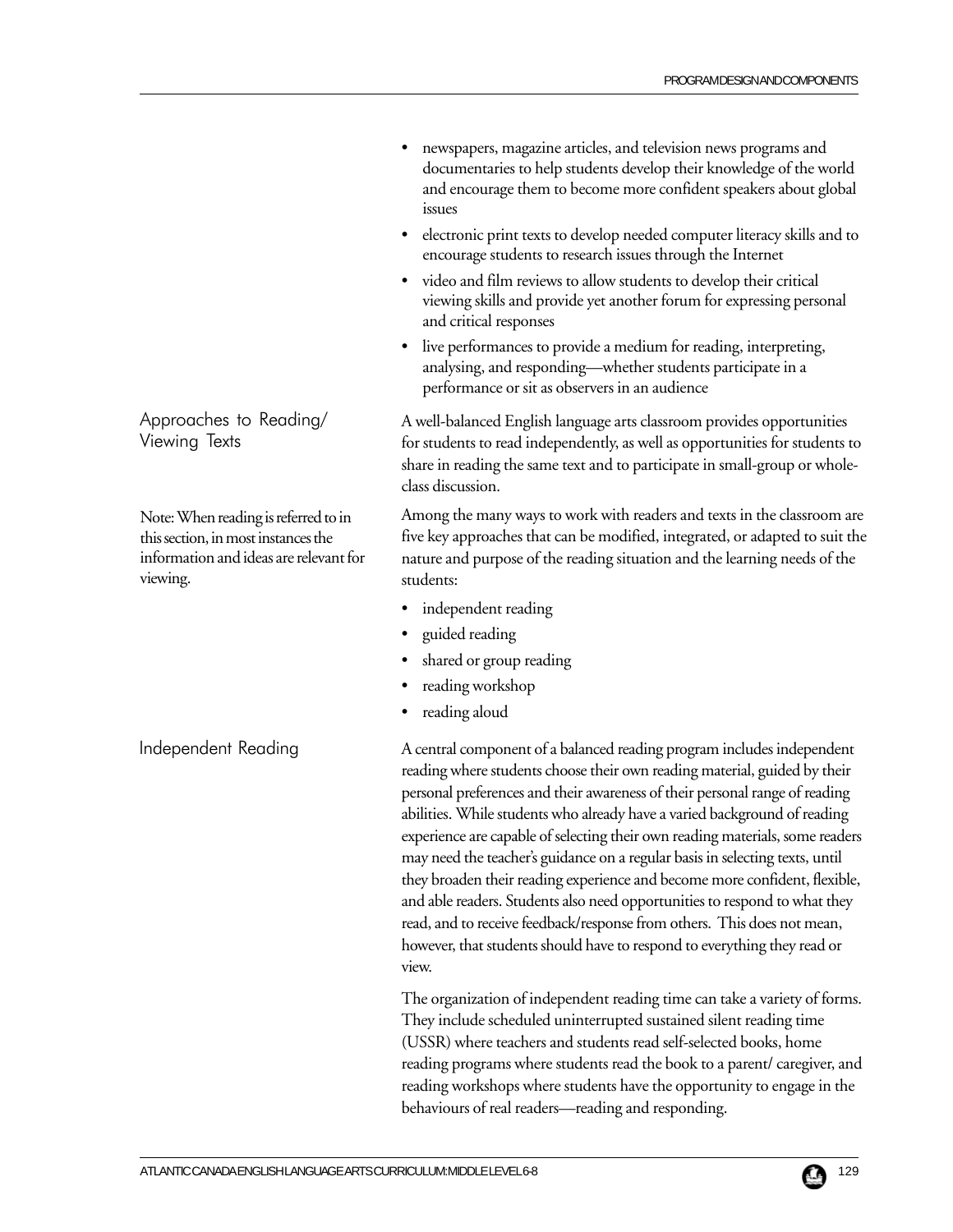| Guided Reading          | Like the need for independent reading, guided reading is also a critical<br>component of the English language arts classroom. During these reading<br>sessions, teachers guide or facilitate student discussions about various<br>readings. Students and teachers can explore together a range of issues and<br>topics about a particular text:                                                                                       |
|-------------------------|---------------------------------------------------------------------------------------------------------------------------------------------------------------------------------------------------------------------------------------------------------------------------------------------------------------------------------------------------------------------------------------------------------------------------------------|
|                         | to share, examine, and reflect upon the various personal reactions<br>٠<br>readers have to a particular text                                                                                                                                                                                                                                                                                                                          |
|                         | to anticipate and predict actions and outcomes before a text is finished                                                                                                                                                                                                                                                                                                                                                              |
|                         | to relate the text they are reading to prior readings-to examine the<br>similarities and differences between two stories (or among more), to<br>compare and/or contrast the authors' writing styles, to explore why one<br>text was enjoyable while another was not                                                                                                                                                                   |
|                         | to identify unfamiliar words and establish their meaning                                                                                                                                                                                                                                                                                                                                                                              |
|                         | to consider interesting writing techniques—metaphors,<br>personification, word clusters and phrasing, chapter introductions, and<br>endings                                                                                                                                                                                                                                                                                           |
|                         | to examine how language choice and writing style contribute to<br>a reading                                                                                                                                                                                                                                                                                                                                                           |
|                         | • to discuss the features and characteristics of the type of writing-<br>drama, mystery, narrative, biography                                                                                                                                                                                                                                                                                                                         |
|                         | to explore the features and characteristics of the writing—author's<br>viewpoint, character development, story background, highlighted<br>details, story time frame                                                                                                                                                                                                                                                                   |
| Shared or Group Reading | The shared reading of the earlier grades can continue in the middle level<br>classroom. All age groups enjoy reading and talking together. Middle level<br>students may read to each other in pairs (older students can be buddied<br>with younger students, fluent readers with struggling readers) or in small<br>groups. They can read along while listening to a tape of a story, or read<br>with the teacher.                    |
|                         | Shared reading provides a safe environment for risk taking when reading.<br>It exposes students to high quality memorable literature and provides<br>opportunities to model, demonstrate, and practise fluent reading. Shared<br>reading can provide a rich foundation for common reading experiences<br>that can generate small-group and whole-class discussion and foster critical<br>thinking, and speaking and listening skills. |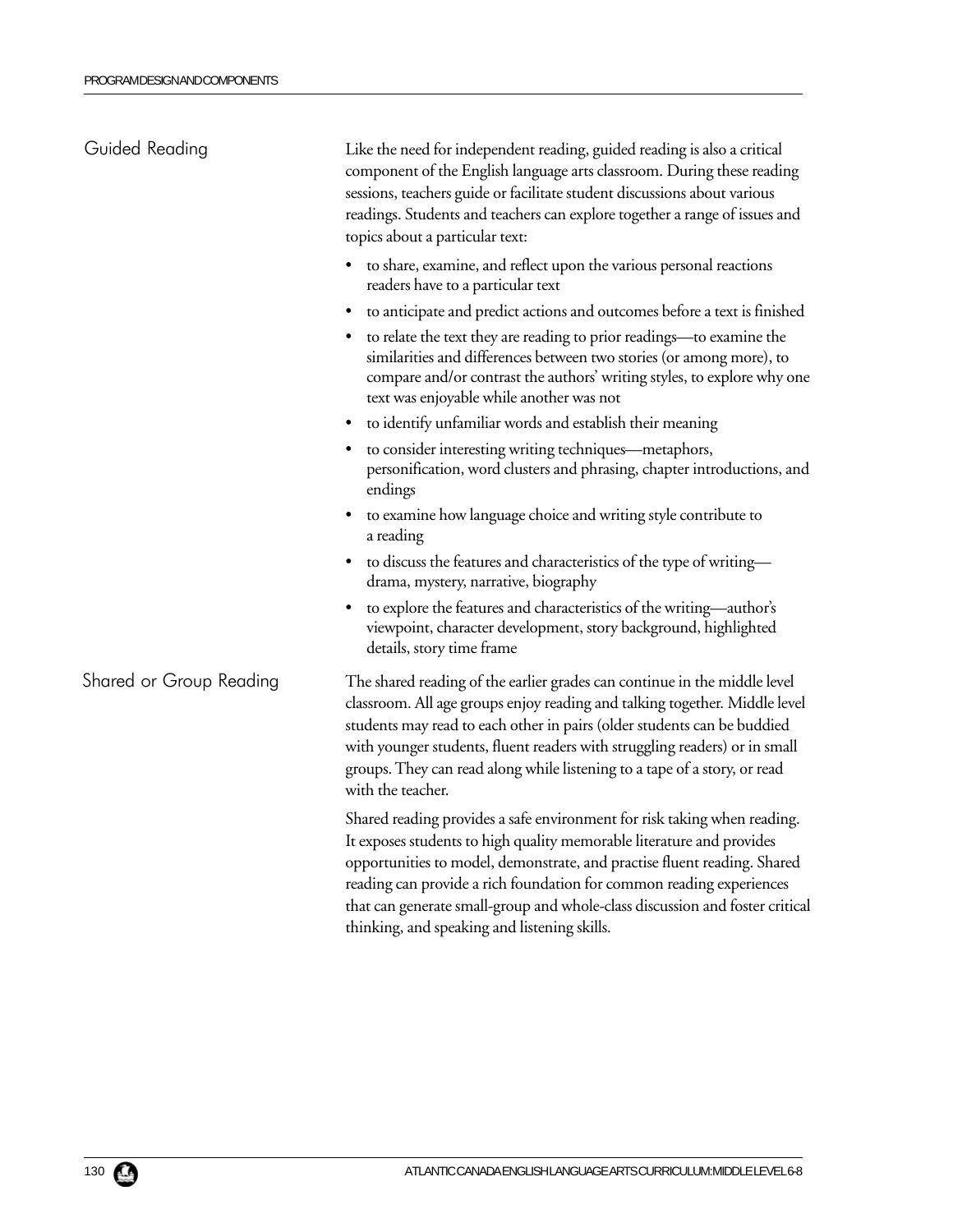| Reading Workshop | The reading workshop is an effective way to manage a literature-based<br>approach. It is an excellent way to build a community of readers. Activities<br>generated from various readings can be designed to reflect individual<br>interests and abilities, enrich individual experiences, offer readers a greater<br>assurance of success, build learner confidence, and move students forward<br>in their reading and language development.                                                                                 |
|------------------|------------------------------------------------------------------------------------------------------------------------------------------------------------------------------------------------------------------------------------------------------------------------------------------------------------------------------------------------------------------------------------------------------------------------------------------------------------------------------------------------------------------------------|
|                  | Teaching and learning can be individualized since all students pursue their<br>own needs and interests. Teachers can then work closely with individuals<br>on a one-to-one basis to meet the specific needs of each learner. Each<br>student's starting point for reading can be identified, and texts selected<br>accordingly, so all readers meet with some success. Teachers then guide,<br>monitor, and support further text selections so that students can continue<br>to pursue interesting and accessible materials. |
|                  | The reading workshop usually involves a short <i>instruction time</i> when some<br>procedure, concept, skill, or strategy is modelled or demonstrated by the<br>teacher; reading time when every student is engaged in reading; and sharing<br>time when students share their responses to the books they are reading in<br>whole-class or small-group discussion.                                                                                                                                                           |
|                  | Students keep a record of their reading by making short entries in reading<br>journals or logs. The teacher also keeps records of the students' reading,<br>noting books read, strengths of the readers and strategies used to support<br>the readers. However it is organized, the focus of the reading workshop is<br>on enjoyment.                                                                                                                                                                                        |
| Reading Aloud    | Reading aloud is essential to a balanced English language arts program. It<br>is typically structured around a teacher taking a few moments to read<br>aloud to students, or students reading aloud to a small group or the whole<br>class. This approach is one of the most effective, multipurpose approaches<br>to enhance literary experiences and appreciation among students. Teachers<br>can use reading aloud to                                                                                                     |
|                  | • engage students in a rich variety of literature types-poetry, science<br>fiction, mysteries, and autobiographies                                                                                                                                                                                                                                                                                                                                                                                                           |
|                  | provide common reading experiences for students to share                                                                                                                                                                                                                                                                                                                                                                                                                                                                     |
|                  | introduce or bring closure to particular English language arts classes                                                                                                                                                                                                                                                                                                                                                                                                                                                       |
|                  | provide a useful transition from one classroom activity to the next<br>$\bullet$                                                                                                                                                                                                                                                                                                                                                                                                                                             |
|                  | generate discussion about the various literary techniques authors use<br>٠                                                                                                                                                                                                                                                                                                                                                                                                                                                   |
|                  | set the tone for and model further reading and discussion activities                                                                                                                                                                                                                                                                                                                                                                                                                                                         |
|                  | develop a trusting and supportive atmosphere in which students learn<br>٠<br>to talk about their personal feelings and reactions to various texts                                                                                                                                                                                                                                                                                                                                                                            |
|                  | model how teachers read with expression and demonstrate how such<br>٠<br>reading contributes to the overall effect of a text                                                                                                                                                                                                                                                                                                                                                                                                 |
|                  | help students learn to read with greater fluency and confidence<br>٠                                                                                                                                                                                                                                                                                                                                                                                                                                                         |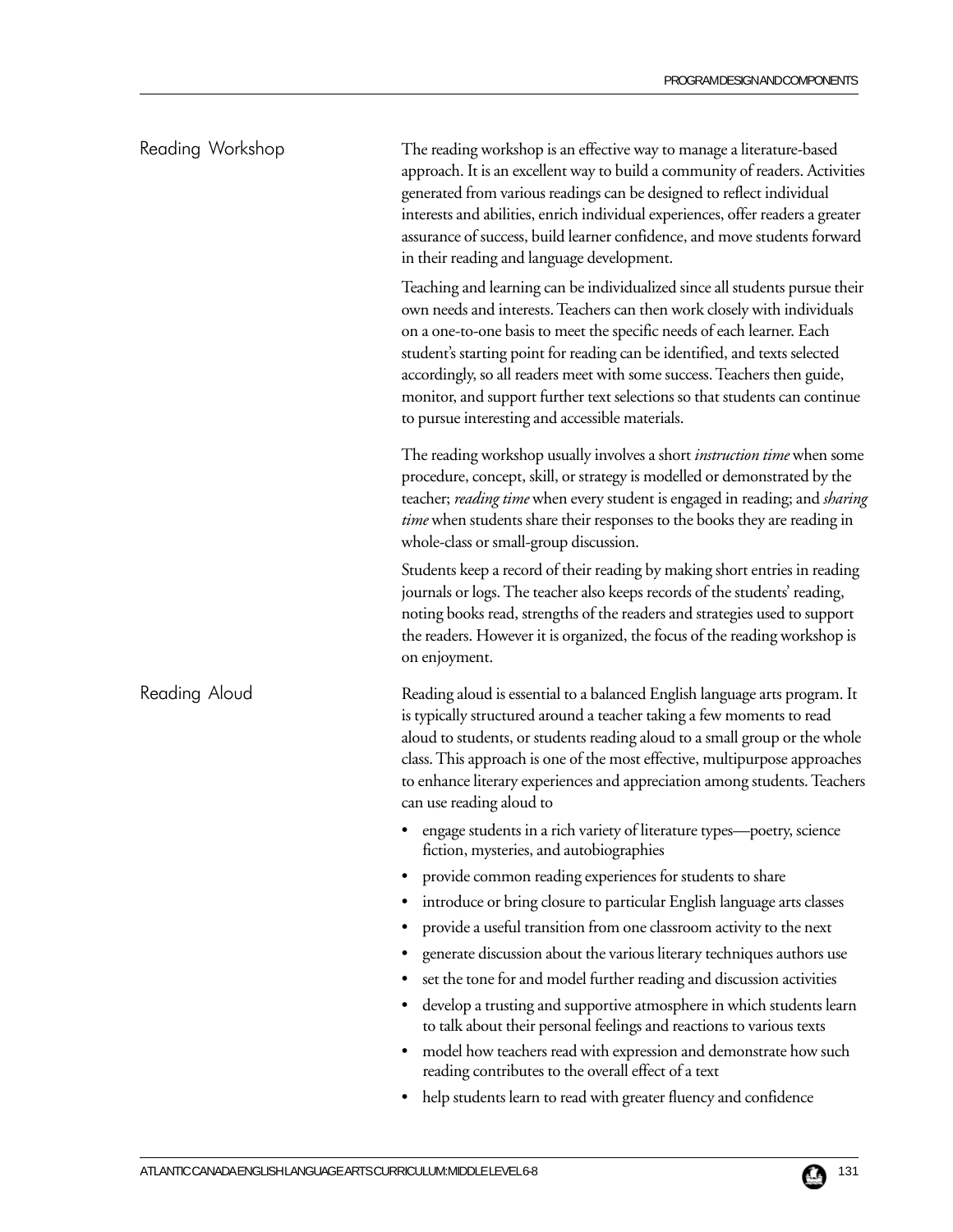| Responding to Texts | The cultivation of a wide range of reading experiences is of paramount<br>importance in the English language arts classroom to develop more<br>complex thinking processes. Of equal importance is the cultivation of<br>students' abilities to respond to texts in many ways—through dialogue,<br>small-group and whole-class discussion and debate, journal and dialogue<br>writing, narrative from alternative viewpoints, reviews designed for various<br>audiences, art and drama, to name a few.                    |
|---------------------|--------------------------------------------------------------------------------------------------------------------------------------------------------------------------------------------------------------------------------------------------------------------------------------------------------------------------------------------------------------------------------------------------------------------------------------------------------------------------------------------------------------------------|
|                     | Students need opportunities to consider the thoughts, feelings, and<br>emotions evoked by texts and to make connections to their own<br>experiences and to other texts. An effective response approach extends<br>students' understanding, engages them in many levels of thinking, and<br>invites them to represent their understanding in a variety of ways.                                                                                                                                                           |
| Personal Response   | The opportunity for varied modes of response to text helps to ensure that<br>students heighten their engagement with text, relate their reading and<br>viewing to other knowledge and experience, and further their overall<br>language development.                                                                                                                                                                                                                                                                     |
|                     | Oral Responses                                                                                                                                                                                                                                                                                                                                                                                                                                                                                                           |
|                     | Students need ample opportunities to talk about their thoughts and<br>reactions to what they see and read in order to understand their<br>reactions more clearly; such discussions should be organized for either<br>small-group or whole-class participation.                                                                                                                                                                                                                                                           |
|                     | To develop an even stronger sense of a text, students can prepare a<br>passage for dramatic reading, either individually or in pairs, for<br>presenting to a small group or the whole class; in their preparation,<br>students can consider how characters should sound and identify why<br>they might sound as they do.                                                                                                                                                                                                 |
|                     | Students can prepare a book review to present orally to the class as one<br>means of exploring their literary experiences in greater detail, as well as<br>informing others who might decide to read the same text.                                                                                                                                                                                                                                                                                                      |
|                     | Written Responses                                                                                                                                                                                                                                                                                                                                                                                                                                                                                                        |
|                     | Reflective journal entries are a significant way of enhancing and<br>reinforcing students' reactions to what they read and view. In personal<br>journals, students write to make clearer sense of their own thoughts<br>and feelings. In dialogue journals, students exchange their reactions to<br>a text with other readers in the class. A dialogue journal entry can be<br>considered a discussion or possible debate that happens on paper.<br>Written responses to print and non-print texts can also be used in a |
|                     | variety of ways for various purposes. Once students have written their<br>reactions to a text, they can then meet in small groups to consider what<br>each thinks about the same text. Students might also identify what<br>similarities and differences exist among their responses and determine<br>why some reactions are the same while others differ.                                                                                                                                                               |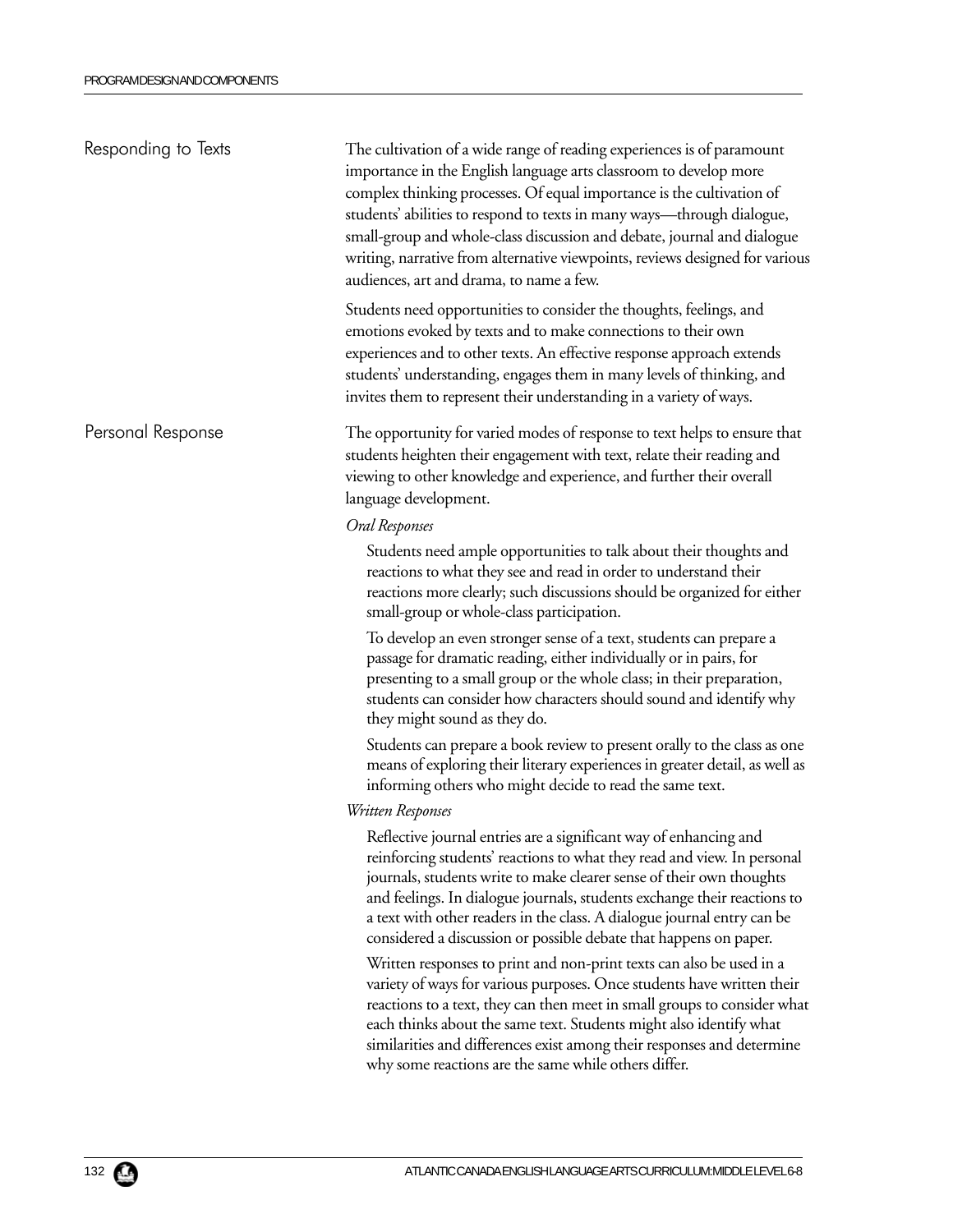Students should also be encouraged to write short, succinct summaries of what they read that pursue different slants or perspectives, depending on the nature of the reading.

Students can research the theme, settings, or history of a print or nonprint text they have studied, by drawing upon a number of sources found in the school, public library or archives, or by interviewing people knowledgeable about their chosen areas of interest.

Some print and non-print texts provide useful contexts for writing poetry. Students should be encouraged to write poems as responses to reading and viewing.

When studying texts, students need to *think like writers* and examine the many writing techniques authors employ to make texts interesting and effective. One follow-up writing activity might be for students to write new or different endings to a story or play, paying close attention to the original author's style.

Students should be encouraged to write about personal experiences and events which have occurred in their own lives that relate to situations encountered in both print and non-print texts. Such writing can enhance students' textual experiences and contribute to their selfknowledge.

#### *Other Ways of Responding*

Students may find drawing or painting a useful way to internalize and capture a stronger sense of a text they read—group work on a mural depicting the events in a novel, or individual collages relating to themes and characters in novels and short stories, for example.

Students can dramatize short stories or parts of a novel, or produce screenplays based on texts. If resources are available, these dramas can be taped for future viewing. An alternative is to develop audio dramas for tape recording.

Students can watch films or videos of stories or plays they have read in order to deepen their personal responses to and understandings of literary works. As a follow-up, students might want to develop comparison pieces in which they explore the similarities and differences between the two mediums.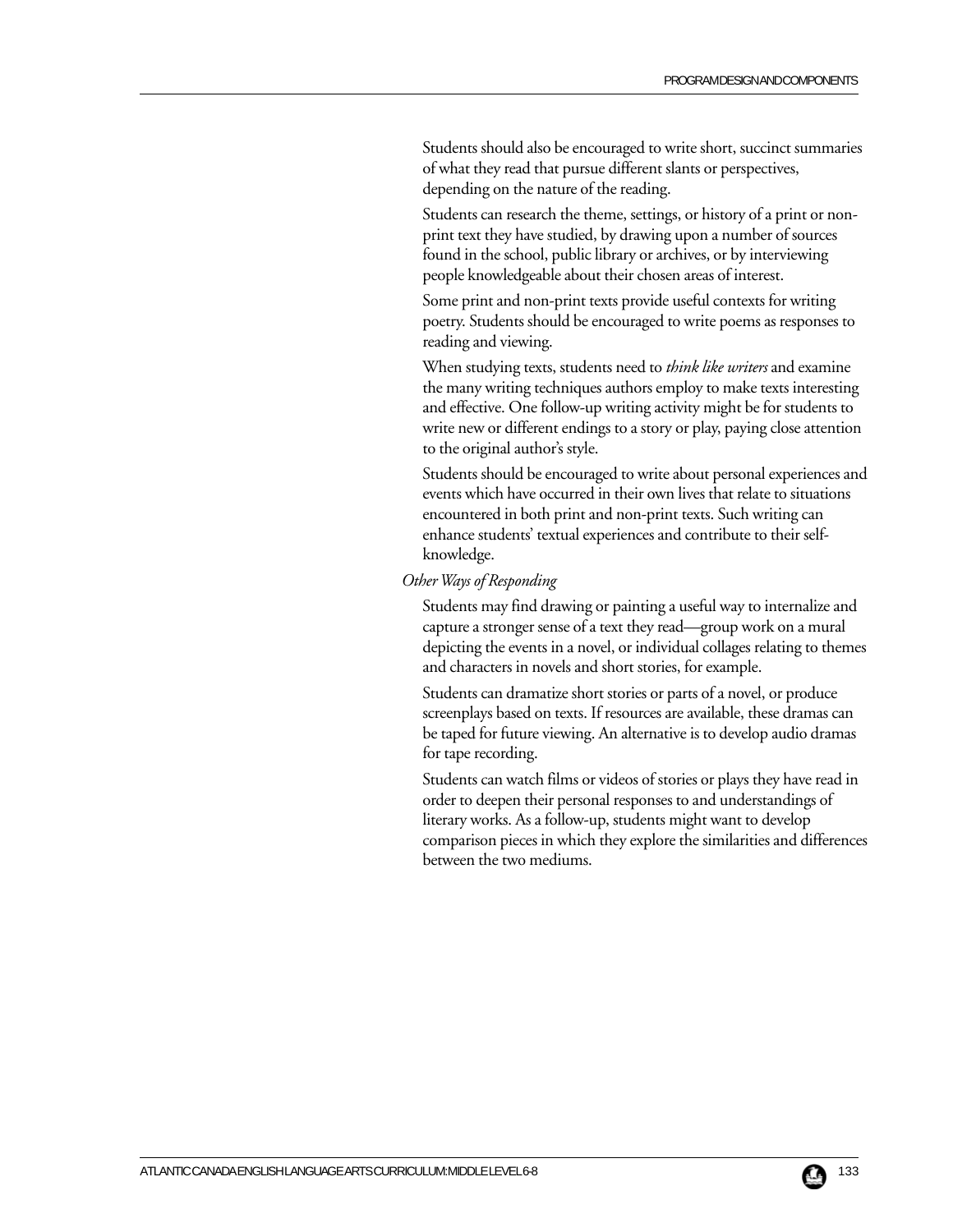### Critical Response

A more complex level of response emerges when students move from a purely personal or emotive response to a more critical and explanatory evaluation of various texts. These critical responses involve citing or referencing specific aspects of a text to support personal viewpoints. Critical readers and viewers need to find the key words, images, passages, actions, or events that support the claims they make.

Teachers can ask probing questions such as

- When you say that the story made you feel sad, can you point to a particular passage that caused you to feel this way?
- What words does the author choose to generate feelings of sadness in readers?
- What images are created for you?
- Does the setting or time of day have any impact on how readers feel after reading this passage?
- What can we learn from this event about how we live our own lives?

Students should learn to recognize that there is a difference between stating a personal feeling, reaction, or opinion, and interpreting a text. In the first instance, feelings are personal and do not always need to be defended or supported with critical or textual evidence. Interpretation, on the other hand, is to judge some or all of a text in some way. When readers infer from what writers, characters, and even other readers say, they are making a judgment about the view, position, or character of others. When students interpret what an author or character means by certain words or actions, for instance, they need evidence to explain, demonstrate, and support how such conclusions are drawn.

This ability to connect thoughts, feelings, opinions, reactions, and interpretations to texts requires learners to engage their logic, reasoning, problem-solving, and decision-making abilities. In so doing, students become more critically aware of what they read and think, and they learn to connect their judgments to evidence. Involve students in activities that encourage critical thinking. Such activities might include *reading like a writer*—noting the author's writing techniques; *parody*—using an author's writing style; *transforming a text*—changing the ending, writing a sequel, rewriting in another genre; *guided discussions*—using carefully selected questions that help students focus on thinking critically; *comparisons* between two characters, two texts, two settings, etc.; and *mini-lessons* on terms and concepts such as technique, genre, or style. (For additional information, see The Role of Critical Literacy.)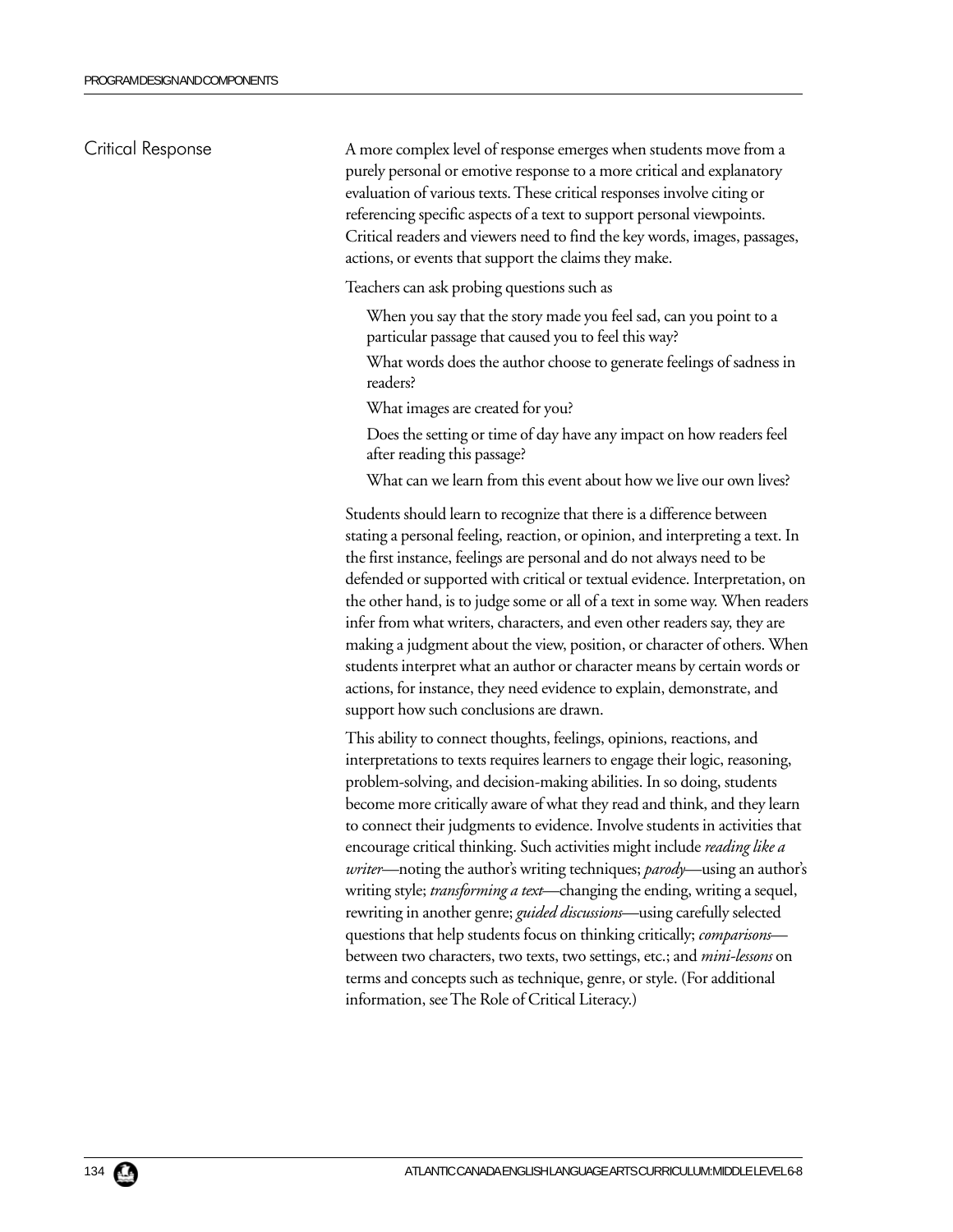Responding and comprehending are interdependent, and as students grow in their abilities to respond personally and critically to texts, they are also growing in their abilities to understand texts. As well as allowing students to select reading material that interests them and is within their reading and comprehension abilities, teachers can further encourage students at any reading level to improve their reading skills. Even competent readers may have trouble understanding some texts and may not be reading as effectively as they could. Understanding Texts

> Prereading activities, such as the following, can help students to build connections between their personal knowledge and experience, and the texts that they read:

- viewing a film or video related to the reading selection
- reading a short news story or an item related to the theme of the reading selection
- predicting from the title and other text features what the text will be about
- doing background reading for texts with stories and events situated in other provinces or countries, or for stories centred around a historical event that can be researched in advance
- discussing in small groups what they already know about the topic of the text and thinking of questions they would like answered
- writing a journal entry to predict what will happen, to imagine what a character looks like, or to relate a personal experience that the theme of the text brings to mind

The process of comprehension occurs before, during, and after reading. Students experiencing difficulty in understanding the texts they are reading need to develop strategies to use *as* they read. They need to be aware that the text "doesn't make sense" and have several strategies they can use to aid understanding. It is important that comprehension strategies, such as the following, be taught in a meaningful context:

Monitor understanding by asking questions such as Does this make sense? Does it sound right?

Adjust reading pace to match the purpose and difficulty of the text (e.g. skimming, reading closely).

Reread difficult passages.

Read on or read back to achieve or retain meaning.

Ask for help when language, vocabulary, or concepts interfere with comprehension.

Select a reading mode (silent or oral) to suit the purpose.

Predict, take risks, and read *between the lines*.

Understand and use the structure of text.

Encourage students to monitor comprehension during reading.

Design prereading activities that activate and/or build on prior

experience.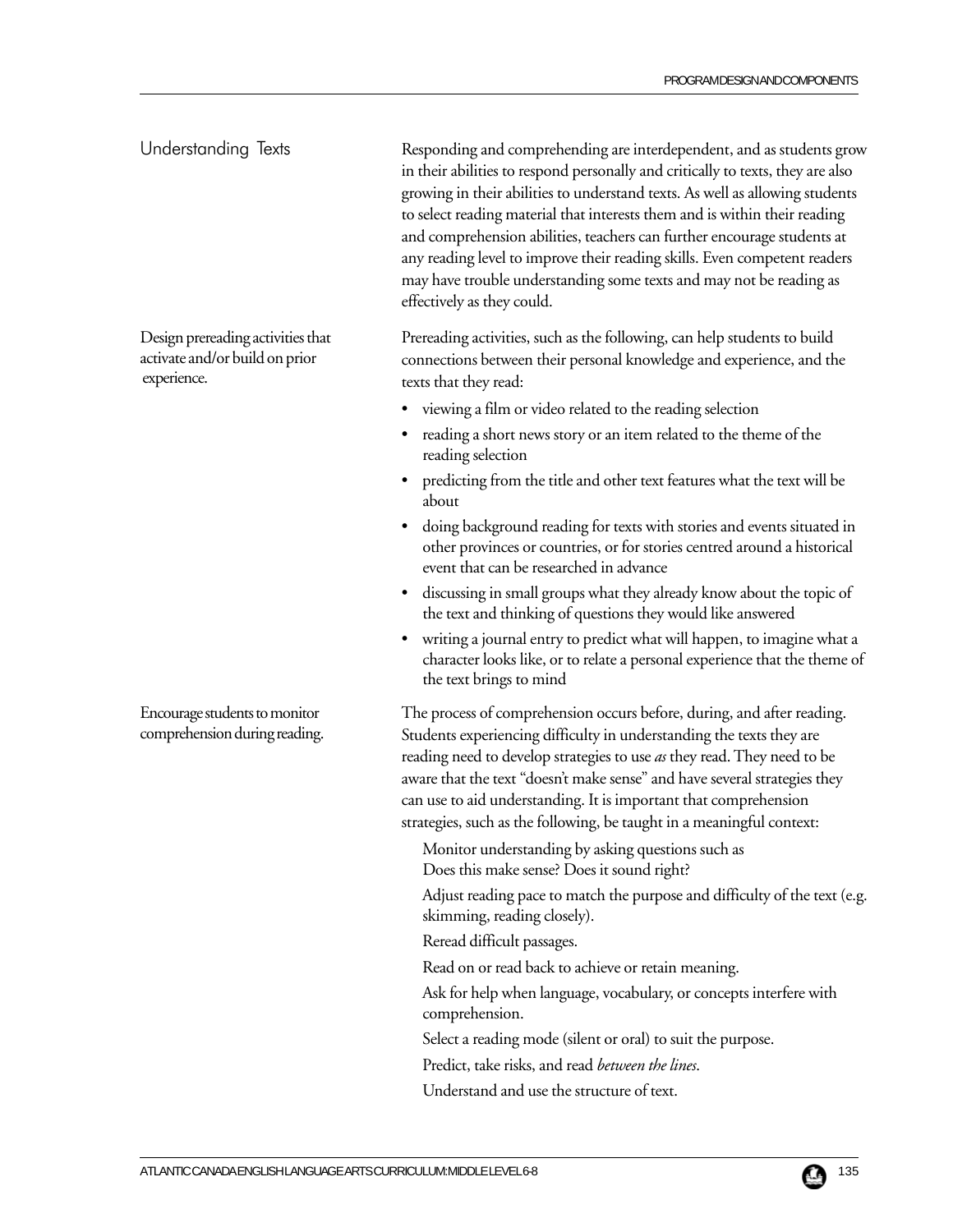Conference with individual readers on an ongoing basis.

The Role of the Teacher in the Reading Classroom

Since teachers need to know the reading progress of their students, they can rely on student-teacher conferences, essentially one-on-one discussions, for gathering such information. Through conferencing, teachers can

- monitor the likes and dislikes of students and offer suggestions for future reading
- better identify the texts students find problematic and guide future reading choices toward books that are more manageable for learners
- work with individual students to address specific reading problems —vocabulary, reading fluency, confidence, or recognizing story elements
- assess the progress of individual readers and implement appropriate intervention measures suited to particular reading problems

Teachers are facilitators and animators in the reading classroom, setting up individual classes, organizing students to pursue various study projects, and motivating some small-group and most whole-class discussion. They also guide students in selecting their reading materials, and give feedback on oral and written responses to readings.

On other occasions, teachers allow students to carry the momentum of the class on their own. In these situations, teachers become listeners, observers, and class participants.

The following guiding principles may help teachers to maintain the balance between the roles of facilitator, observer, and animator:

Provide as many opportunities as possible for students to pursue their personal reading interests.

Provide learners with both print and non-print texts so they are exposed to a wide and rich assortment of texts.

Participate in class discussion and share their own views and opinions along with all of the other members of their classroom reading community. Speculate about what they themselves think and seek help from students when shaping personal thoughts and perspectives.

Ask lots of questions that cause readers to probe and enrich their understanding and awareness, and suggest lines of inquiry.

Guide and negotiate student reading selections when it seems necessary or relevant to do so.

Help readers to find their starting point or level of reading ability, so they can choose books that they can grasp, and thereby avoid becoming discouraged and giving up on reading.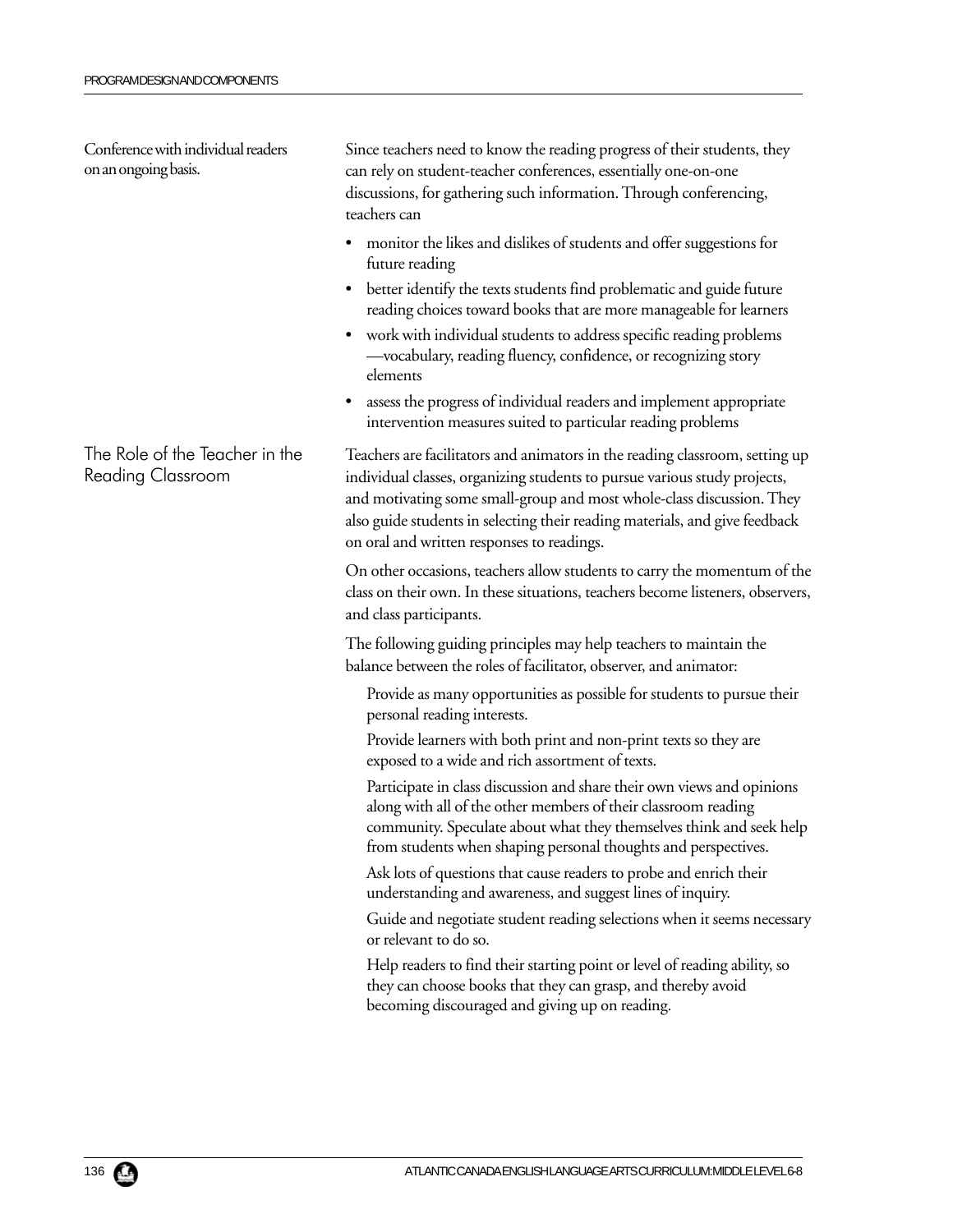Encourage students to extend their reading and viewing experiences by pursuing a variety of talking, listening, writing, and dramatizing activities.

Monitor closely the progress of readers and provide regular and ongoing feedback that will allow them to grow as readers, viewers, and thinkers.

Offer constant support, and celebrate students' successes so they have the courage and confidence to forge ahead.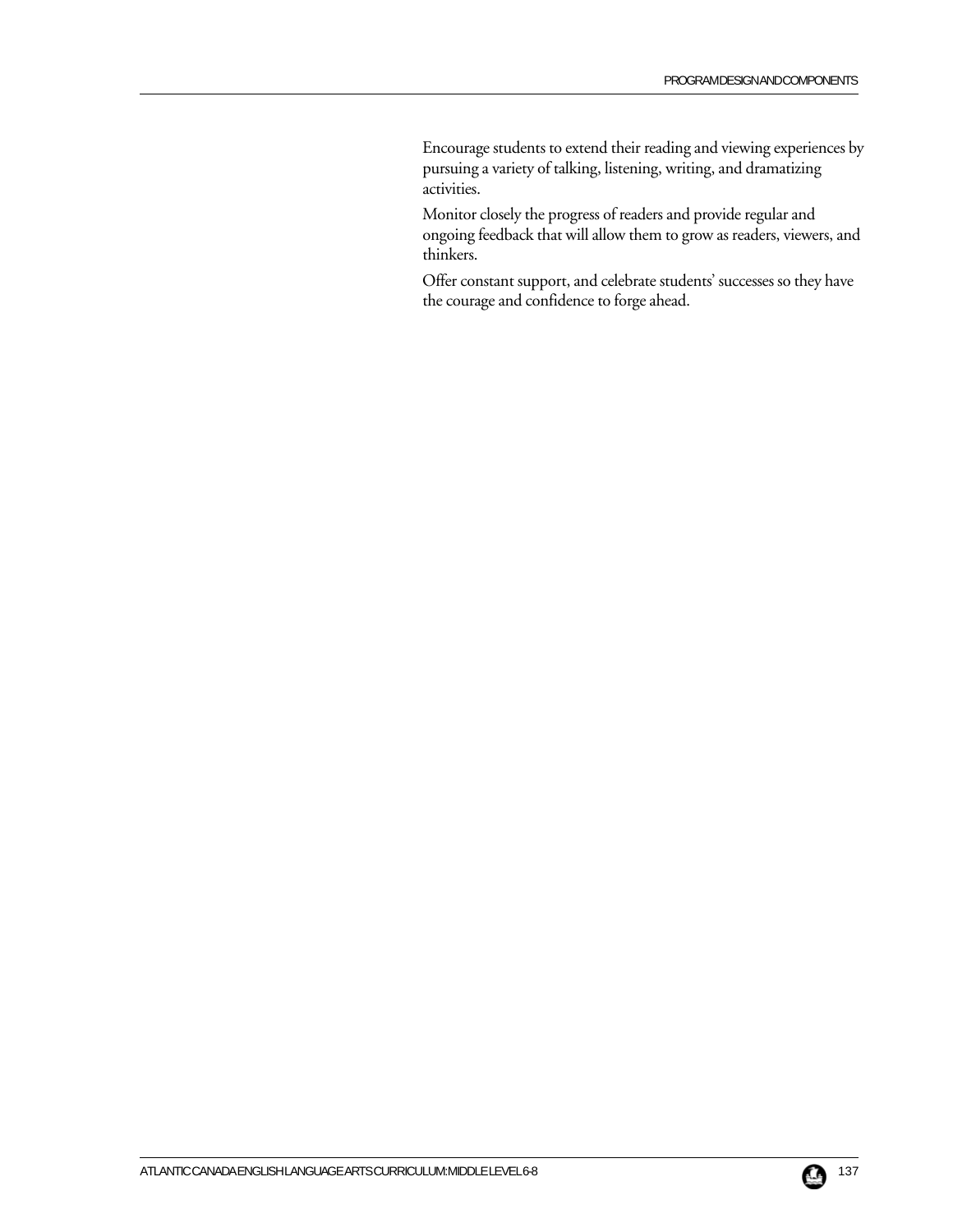| Writing and Other<br>Ways of Representing | Note: When writing is referred to in this section, in most instances the<br>information and ideas are relevant for other ways of representing.                                                                                                                                                                                                                                                                                                                   |
|-------------------------------------------|------------------------------------------------------------------------------------------------------------------------------------------------------------------------------------------------------------------------------------------------------------------------------------------------------------------------------------------------------------------------------------------------------------------------------------------------------------------|
| Introduction                              | Every student has the potential to become an effective writer. The English<br>language arts classroom provides the context in which this potential can be<br>realized. An effective writing program provides students with<br>opportunities to explore, practise, and use language in a wide range and<br>variety of rhetorical circumstances.                                                                                                                   |
| Writing is not an isolated skill.         | The development of writing skills depends on other elements of language<br>arts such as reading, talking, listening, and viewing. Experiences in using<br>the skills of talking, listening, reading, and viewing can inform a writer's<br>thinking. A writer habitually engaged in text and talk learns to develop<br>concepts and ideas and at the same time becomes aware of forms,<br>structures, styles, and conventions used by other writers and speakers. |
|                                           | Participation in the English language arts classroom in activities related to<br>other forms of representation such as mural making, improvisational<br>drama, choral reading, dance and movement, and media production can<br>provide a variety of experiences designed to develop the critical faculties<br>and creativity of students. Thus texts are both stimuli and models for the<br>development of writing and representing.                             |
| Writing serves many purposes.             | A broad distinction may be made between writing that serves a<br>communicative purpose—to inform, instruct, persuade, delight, or<br>entertain—and writing that addresses an internal need, that seeks to<br>explore or clarify or articulate fledgling ideas and feelings.                                                                                                                                                                                      |
|                                           | The former normally implies an external audience, which may be as<br>individual as a friend, relative, teacher, or employer, or as broad and<br>general as the world at large. Sensitivity to this audience influences form<br>and style.                                                                                                                                                                                                                        |
|                                           | Writing that addresses an internal need is most often associated with<br>journal writing, which allows a writer to express doubts, explore feelings,<br>and come to terms with ideas freely in a safe writing environment. Such<br>writing is primarily for one's self and serves a private need.                                                                                                                                                                |
|                                           | Such writing may also serve an important function as a part of learning<br>and in the communicative writing process. Sometimes its purpose is to<br>clarify thinking, perhaps to discover what one already knows, perhaps to<br>extend one's knowledge. Such writing can explore, discover, recall,<br>reformulate, hypothesize, create, and question. It is through such<br>exploratory writing that thinking and language develop.                             |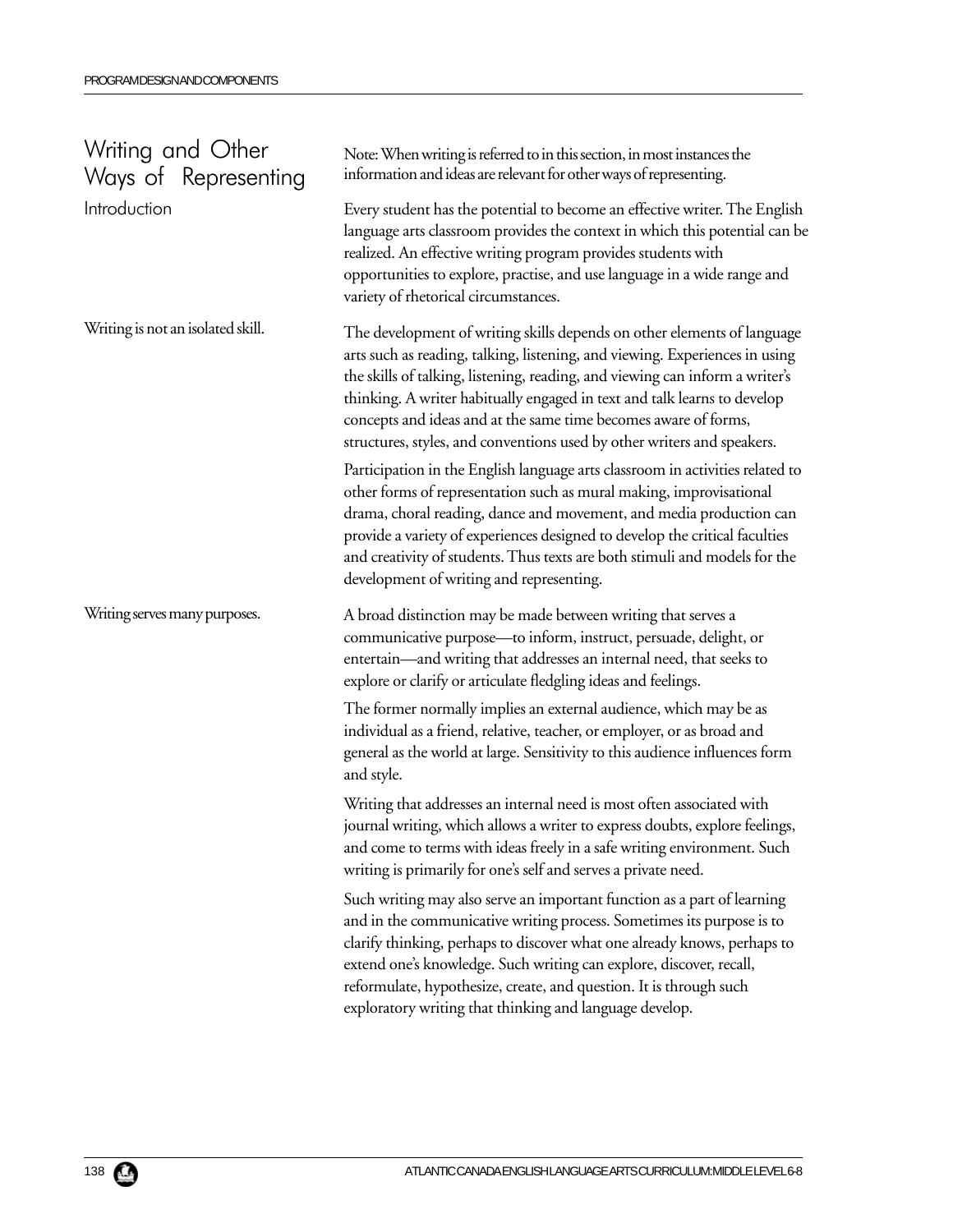| Writing entails an experimental<br>process. | Research in the teaching of writing has resulted in a clearer understanding<br>of the ways writing is produced. It is important that students have time in<br>class to discover what writing process or processes work for them. Writers,<br>typically, do not follow a set of linear steps where they first identify a topic,<br>write a complete draft, make minor modifications, and then produce a<br>good copy. Writing is a process that moves back and forth among various<br>elements, and each writer develops a personal way of drafting and<br>composing a text.                                                                                                                                                                                                                                                                                                                                                                    |
|---------------------------------------------|------------------------------------------------------------------------------------------------------------------------------------------------------------------------------------------------------------------------------------------------------------------------------------------------------------------------------------------------------------------------------------------------------------------------------------------------------------------------------------------------------------------------------------------------------------------------------------------------------------------------------------------------------------------------------------------------------------------------------------------------------------------------------------------------------------------------------------------------------------------------------------------------------------------------------------------------|
|                                             | The focus, at this stage, should be on the composing process, and it is<br>essential that students understand that writing is a process that requires<br>thought, trial and error, and risk taking.                                                                                                                                                                                                                                                                                                                                                                                                                                                                                                                                                                                                                                                                                                                                            |
| The Process of Writing                      | All writers, including student writers, develop a process (or processes) by<br>which they work. Yet, despite this uniqueness, writers do go through<br>similar processes and often complete them in the same order. All writers<br>come up with ideas. They get these ideas on paper and develop them by<br>adding, deleting, changing, and rearranging. They rid their writing of<br>errors and publish their work.                                                                                                                                                                                                                                                                                                                                                                                                                                                                                                                           |
| PreWriting                                  | It is helpful for students to employ a variety of ways to generate ideas for<br>their writing topics since this provides the starting point for discovering<br>what it is they actually want to say about their subjects. The more<br>strategies students know, the more they are able to explore their topics and<br>prepare themselves for beginning to write. A student may wish to<br>talk with others knowledgeable about his/her topic<br>reflect on personal experiences related to the topic<br>٠<br>read books to gather information<br>$\bullet$<br>brainstorm a list of ideas about the topic<br>$\bullet$<br>jot down an outline, perhaps based on his/her brainstorming<br>$\bullet$<br>organize ideas around the questions of who? what? where? when? why?<br>how?<br>freewrite journal entries to explore ideas<br>develop an outline<br>map, web, cluster, or sketch<br>organize ideas into categories to formulate an outline |
|                                             | write a short summary                                                                                                                                                                                                                                                                                                                                                                                                                                                                                                                                                                                                                                                                                                                                                                                                                                                                                                                          |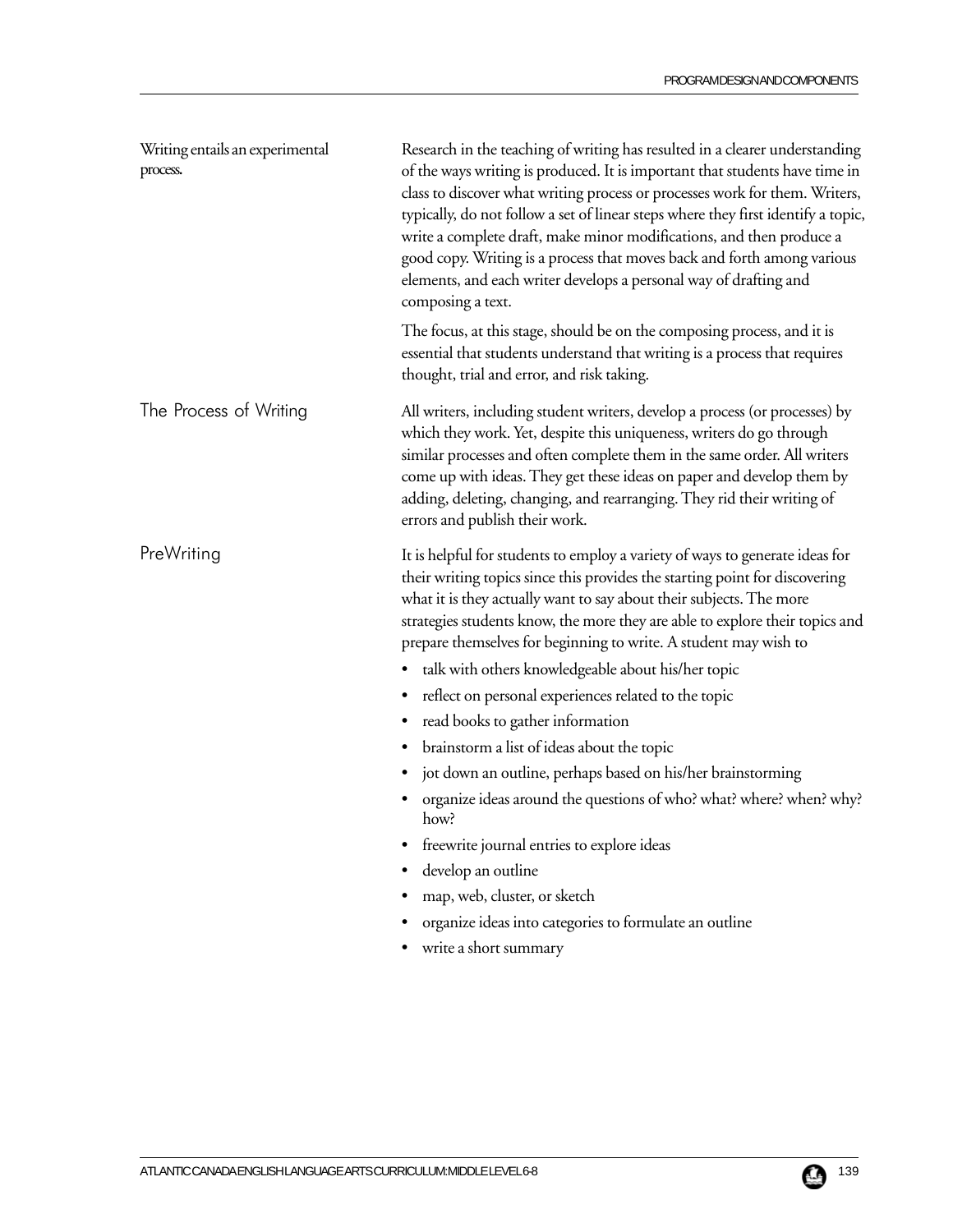| Organizing and       | The issues a writer needs to consider at this stage include                                                                                                                                                                                                                                                                                                                                                                                                                                                                                                                                |
|----------------------|--------------------------------------------------------------------------------------------------------------------------------------------------------------------------------------------------------------------------------------------------------------------------------------------------------------------------------------------------------------------------------------------------------------------------------------------------------------------------------------------------------------------------------------------------------------------------------------------|
| Drafting             | deciding what <i>purpose</i> and focus his/her topic will take (to describe<br>something, to explain, to advise, to direct, to inform, to entertain,<br>to guide)                                                                                                                                                                                                                                                                                                                                                                                                                          |
|                      | establishing who the <i>reader or readers</i> will be (other students in the class<br>or the school, a friend or parent, an editor or a publisher, a specific<br>interest group)                                                                                                                                                                                                                                                                                                                                                                                                           |
|                      | figuring out what the <i>introduction</i> should say based on the<br>writing purpose                                                                                                                                                                                                                                                                                                                                                                                                                                                                                                       |
|                      | deciding on a suitable tone for the piece (humorous, serious, academic,<br>٠<br>informal, poetic)                                                                                                                                                                                                                                                                                                                                                                                                                                                                                          |
|                      | determining what <i>form</i> the text should take (a story, a letter, a<br>newspaper editorial)                                                                                                                                                                                                                                                                                                                                                                                                                                                                                            |
|                      | Writers then need to write out first drafts based on the topics generated<br>during prewriting and the plans made for developing the texts. It is during<br>this drafting stage that the writing begins to take shape and focus. As<br>writers progress, they often modify their initial planning. A more<br>comprehensive and elaborated framework for the writing only really<br>begins to evolve once students start to commit ideas to paper.                                                                                                                                          |
| Revising             | Once students generate their first drafts, they can review their work and<br>make decisions about how to bring greater clarity, organization, focus, and<br>meaning to the texts. The focus at this stage of the writing is largely on<br>content, so it is at this stage that writers need to add, move, or delete ideas<br>and sections so the writing better captures what they want to convey.<br>Writers also revise how they have worded some ideas to make them more<br>clear or to use a tone or word choice more appropriate to the nature,<br>purpose, and style of the writing. |
|                      | Writers often need to revise their texts a number of times before they are<br>satisfied with their finished products. As this ongoing attention to adding,<br>removing, replacing, or rearranging ideas unfolds, the text takes on a<br>stronger shape and focus. In many ways, revising enables writers to align<br>what actually appears on paper with their personal purpose and intent for<br>writing.                                                                                                                                                                                 |
| Editing/Proofreading | Writers need to attend to editing for features such as paragraph length,<br>sentence variety, vocabulary choice, unnecessary clauses, verb tense, and<br>excess jargon. (See Appendices I and J.)                                                                                                                                                                                                                                                                                                                                                                                          |
|                      | They also need to proofread for errors in spelling, grammar, and<br>punctuation to ensure their writing follows proper conventions. This is an<br>important phase of composing a text since mechanical and surface errors<br>impede a reader's progress through a text. Writers need considerable time,<br>practice, and guidance in learning to identify such problems in their own<br>or others' writing, and subsequently to diagnose and correct each problem.                                                                                                                         |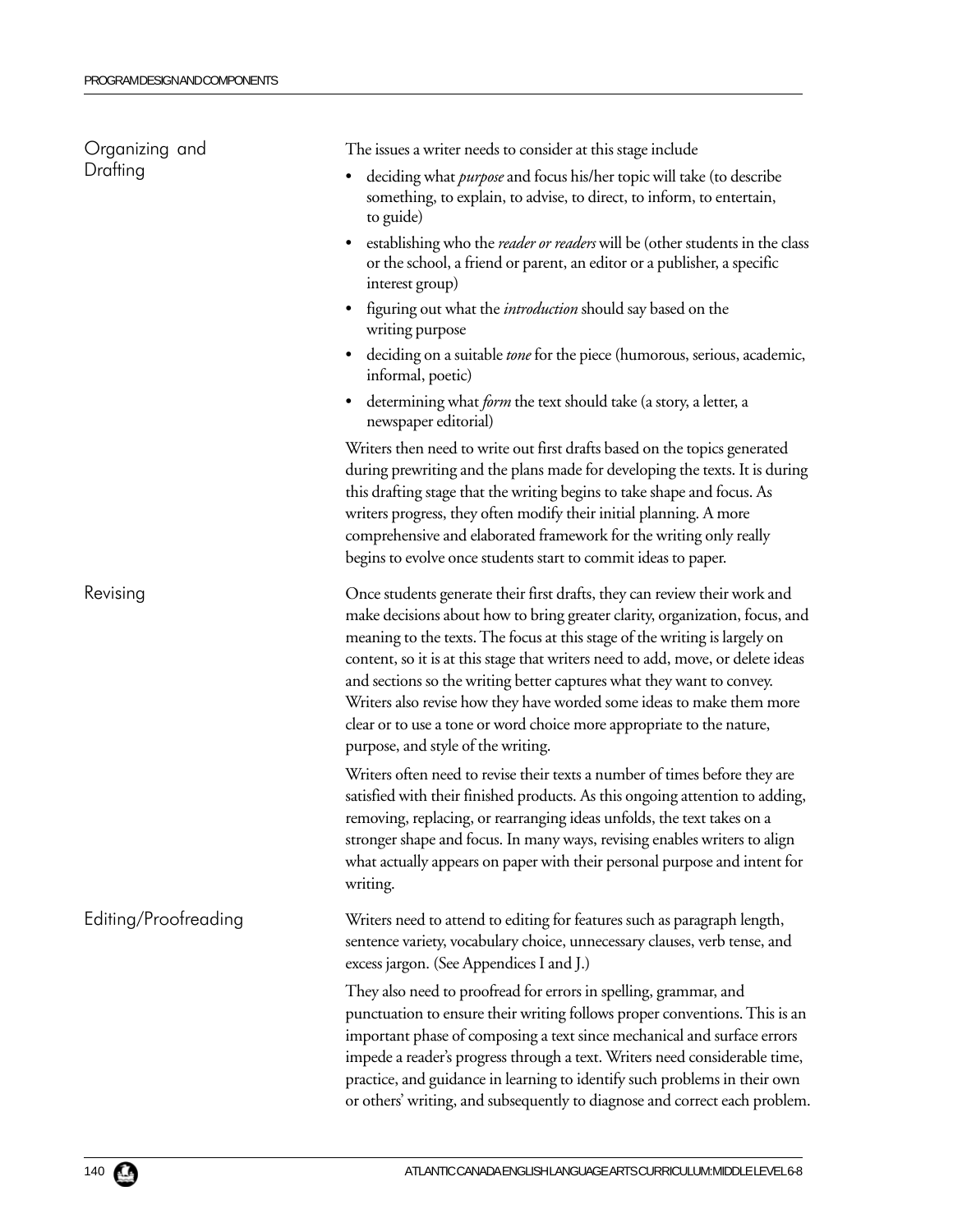| Publishing/Presenting                                 | In many cases, publication provides the motive for writing, so students<br>should be encouraged to consider publishing in a variety of ways:                                                                                                                                                                                                                                                                                                                                                                                                                                                                                                                                          |  |  |  |  |
|-------------------------------------------------------|---------------------------------------------------------------------------------------------------------------------------------------------------------------------------------------------------------------------------------------------------------------------------------------------------------------------------------------------------------------------------------------------------------------------------------------------------------------------------------------------------------------------------------------------------------------------------------------------------------------------------------------------------------------------------------------|--|--|--|--|
|                                                       | posting completed work on a bulletin board<br>٠                                                                                                                                                                                                                                                                                                                                                                                                                                                                                                                                                                                                                                       |  |  |  |  |
|                                                       | distributing copies of their work to classmates or reading the<br>$\bullet$<br>work aloud                                                                                                                                                                                                                                                                                                                                                                                                                                                                                                                                                                                             |  |  |  |  |
|                                                       | entering contests<br>$\bullet$                                                                                                                                                                                                                                                                                                                                                                                                                                                                                                                                                                                                                                                        |  |  |  |  |
|                                                       | submitting entries to the class or school newspaper<br>$\bullet$                                                                                                                                                                                                                                                                                                                                                                                                                                                                                                                                                                                                                      |  |  |  |  |
|                                                       | recording the writing for others to hear                                                                                                                                                                                                                                                                                                                                                                                                                                                                                                                                                                                                                                              |  |  |  |  |
|                                                       | taking texts home to share with others                                                                                                                                                                                                                                                                                                                                                                                                                                                                                                                                                                                                                                                |  |  |  |  |
|                                                       | sharing with another class<br>$\bullet$                                                                                                                                                                                                                                                                                                                                                                                                                                                                                                                                                                                                                                               |  |  |  |  |
|                                                       | submitting stories, articles, or class anthologies to the school library<br>٠<br>writing a class book                                                                                                                                                                                                                                                                                                                                                                                                                                                                                                                                                                                 |  |  |  |  |
|                                                       | forwarding texts to authentic, intended readers external to the school<br>publishing electronically<br>$\bullet$                                                                                                                                                                                                                                                                                                                                                                                                                                                                                                                                                                      |  |  |  |  |
| Guiding Students through the<br>Process<br>of Writing | Teachers can employ several strategies to guide and assist writers through<br>the various stages of developing a written text. The most effective way to<br>work with writers is through conferencing with them about various issues<br>and aspects related to their writing.                                                                                                                                                                                                                                                                                                                                                                                                         |  |  |  |  |
| <b>Writing Conferences</b>                            | Writing conferences are generally characterized as discussions about<br>someone's writing that occur between a teacher and a student, or between<br>two or more students. Their purpose is not intended primarily to make a<br>writer's product better, but rather to help writers develop control over their<br>writing process and gain insights. These conferences, usually short, are<br>intended to address only one or two specific concerns so that writers can<br>return fairly quickly to their writing. Most importantly, conferences can<br>occur at any stage of a text's development and deal with any of a number<br>of possible writing problems, issues, or concerns. |  |  |  |  |
|                                                       | Teachers and peers can help writers discover the central problems they face<br>and guide them toward finding solutions. When conferencing, both<br>teachers and peers need to encourage writers to talk about their composing<br>problems and ask questions that help writers clarify their thinking. The<br>essential ingredients are to listen and ask probing questions that cause<br>writers to think about various aspects of the writing, and not simply tell                                                                                                                                                                                                                   |  |  |  |  |

writers what they should or should not do to fix their writing.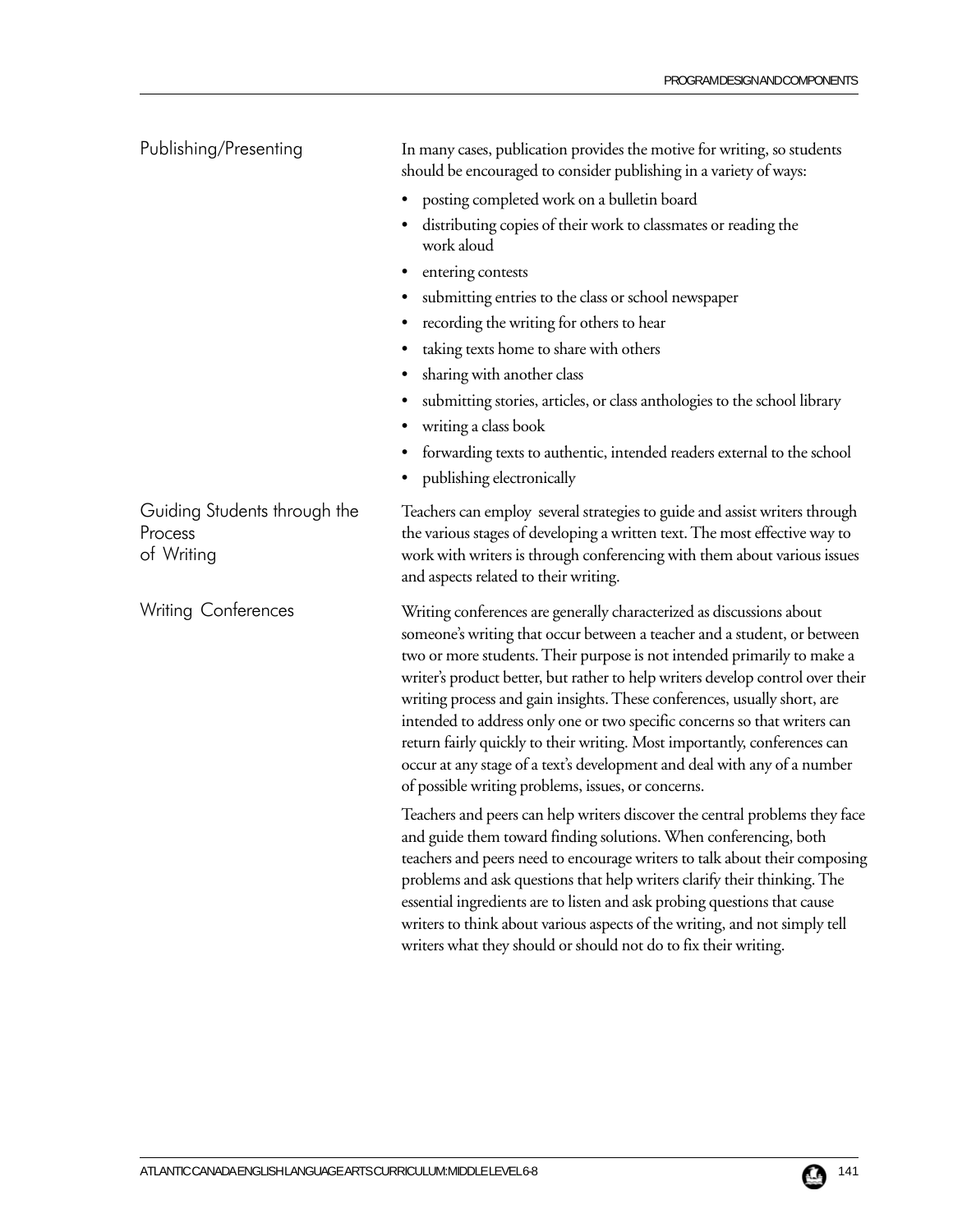| <b>Content Conferences</b>             | Content conferences focus on issues related to a text's content and thus<br>help writers address issues about idea development. These conferences are<br>aimed at helping writers get back on track and move forward with their<br>writing. Following are some questions teachers and peers can use to help<br>writers:                                                                                                                                                                                                                                                                                                                                                                                                                                                           |  |  |  |
|----------------------------------------|-----------------------------------------------------------------------------------------------------------------------------------------------------------------------------------------------------------------------------------------------------------------------------------------------------------------------------------------------------------------------------------------------------------------------------------------------------------------------------------------------------------------------------------------------------------------------------------------------------------------------------------------------------------------------------------------------------------------------------------------------------------------------------------|--|--|--|
|                                        | What's the most important thing you're trying to say?                                                                                                                                                                                                                                                                                                                                                                                                                                                                                                                                                                                                                                                                                                                             |  |  |  |
|                                        | What's your favourite part? How can you build on it?                                                                                                                                                                                                                                                                                                                                                                                                                                                                                                                                                                                                                                                                                                                              |  |  |  |
|                                        | I don't understand. Please tell me more about your topic. What else do<br>you know about your subject?                                                                                                                                                                                                                                                                                                                                                                                                                                                                                                                                                                                                                                                                            |  |  |  |
|                                        | Is all of this information relevant or important to your subject? What<br>parts don't you need?                                                                                                                                                                                                                                                                                                                                                                                                                                                                                                                                                                                                                                                                                   |  |  |  |
|                                        | Where does your piece really begin? Can information be deleted prior<br>to this start?                                                                                                                                                                                                                                                                                                                                                                                                                                                                                                                                                                                                                                                                                            |  |  |  |
|                                        | What do you want your reader to know or feel at the end of<br>your piece?                                                                                                                                                                                                                                                                                                                                                                                                                                                                                                                                                                                                                                                                                                         |  |  |  |
|                                        | Does this conclusion do what you want?                                                                                                                                                                                                                                                                                                                                                                                                                                                                                                                                                                                                                                                                                                                                            |  |  |  |
|                                        | What do you think you'll do next?                                                                                                                                                                                                                                                                                                                                                                                                                                                                                                                                                                                                                                                                                                                                                 |  |  |  |
| Editing/Proofreading<br>Conferences    | Editing conferences are aimed at helping writers polish their texts<br>so that a reader's enjoyment and understanding are not impeded<br>by grammar, spelling, wording, and punctuation errors. Students should<br>be encouraged to rely on dictionaries, writing style manuals, thesauri, and<br>any other helpful style guides. When writers are not able to solve a<br>problem on their own, they should seek help from peers or the teacher.                                                                                                                                                                                                                                                                                                                                  |  |  |  |
|                                        | (For editing suggestions see Appendix G, I, and J.)                                                                                                                                                                                                                                                                                                                                                                                                                                                                                                                                                                                                                                                                                                                               |  |  |  |
| Developing Students as<br>Peer Editors | Students require guidance and practice in becoming effective responders<br>to the writing that other students produce. They need many opportunities<br>to develop their responding abilities in order to make more effective<br>judgments when reading their own and others' writing. Students may have<br>a sense that something is not right in a text, but they do not always know<br>how to articulate the weakness and offer constructive feedback to writers.<br>Teachers can help students develop a strong understanding of why it is<br>important to have work edited and what it means to be an editor. They<br>can also help students understand that giving a writer useful feedback<br>means more than just correcting grammar, spelling, and punctuation<br>errors. |  |  |  |
|                                        | Teachers can model how to                                                                                                                                                                                                                                                                                                                                                                                                                                                                                                                                                                                                                                                                                                                                                         |  |  |  |
|                                        | read a paragraph by looking at each sentence to see if the information<br>presented flows in a logical order                                                                                                                                                                                                                                                                                                                                                                                                                                                                                                                                                                                                                                                                      |  |  |  |
|                                        | see if there are transitional statements or ideas that lead from one main                                                                                                                                                                                                                                                                                                                                                                                                                                                                                                                                                                                                                                                                                                         |  |  |  |

point or paragraph to the next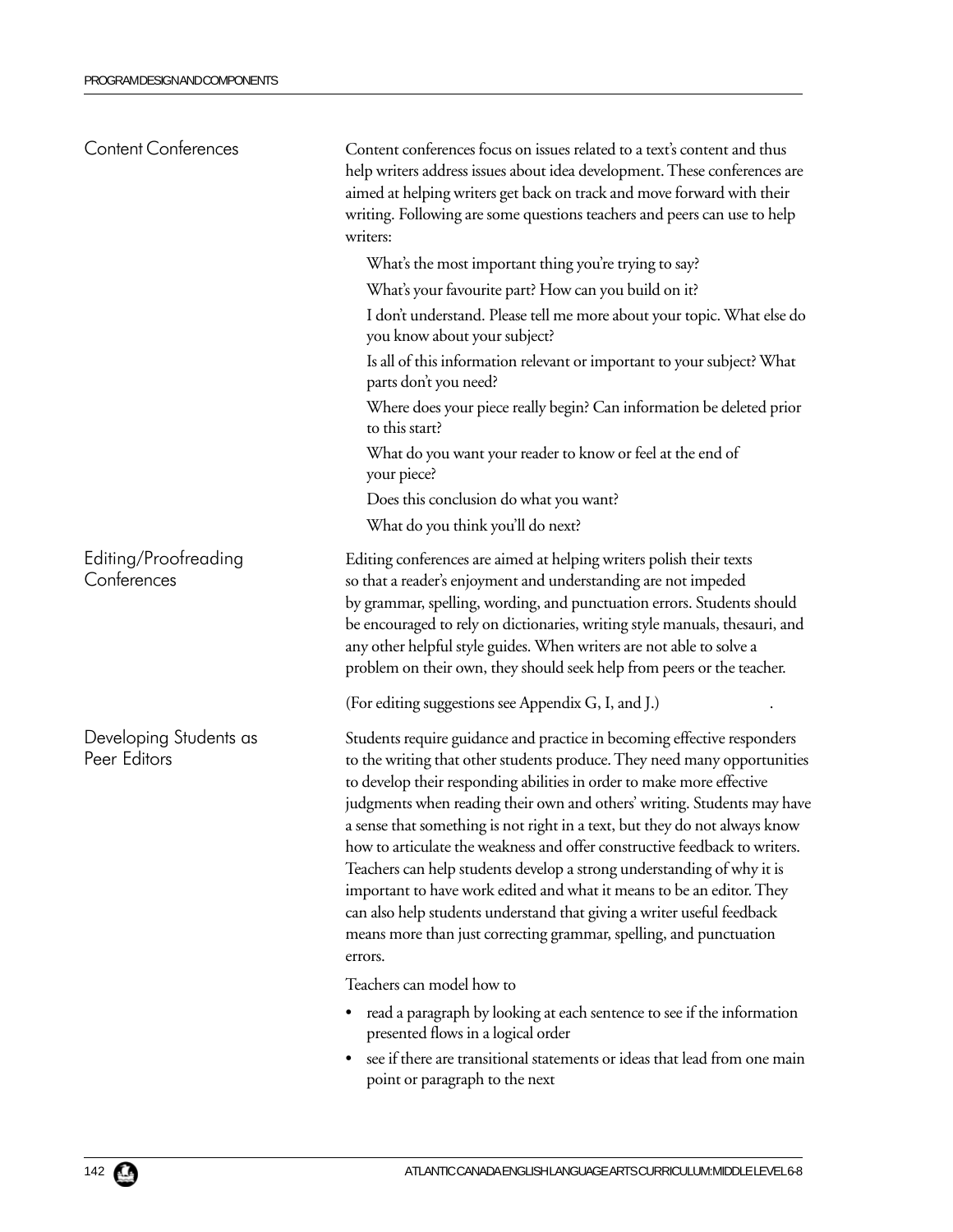• take a sentence apart by separating the ideas and checking to see if they

|                                              | all really go together in one sentence                                                                                                                                                                                                                                                                                                                                                                                                                                                                                                                                                                                                                                                                                                                                                                                                                                                                                                  |
|----------------------------------------------|-----------------------------------------------------------------------------------------------------------------------------------------------------------------------------------------------------------------------------------------------------------------------------------------------------------------------------------------------------------------------------------------------------------------------------------------------------------------------------------------------------------------------------------------------------------------------------------------------------------------------------------------------------------------------------------------------------------------------------------------------------------------------------------------------------------------------------------------------------------------------------------------------------------------------------------------|
|                                              | mark parts of a paper with brackets to signal that something might be<br>$\bullet$<br>wrong, even if they don't know exactly what the problem is or know<br>how to articulate what they think is wrong                                                                                                                                                                                                                                                                                                                                                                                                                                                                                                                                                                                                                                                                                                                                  |
|                                              | conference with readers while they edit another writer's text so<br>$\bullet$<br>they can learn                                                                                                                                                                                                                                                                                                                                                                                                                                                                                                                                                                                                                                                                                                                                                                                                                                         |
|                                              | identify and articulate problems encountered in the writing<br>٠                                                                                                                                                                                                                                                                                                                                                                                                                                                                                                                                                                                                                                                                                                                                                                                                                                                                        |
|                                              | help writers learn about themselves as writers by studying and<br>$\bullet$<br>understanding the feedback they get from readers                                                                                                                                                                                                                                                                                                                                                                                                                                                                                                                                                                                                                                                                                                                                                                                                         |
|                                              | (For additional information on peer editing, see Appendices I and J.)                                                                                                                                                                                                                                                                                                                                                                                                                                                                                                                                                                                                                                                                                                                                                                                                                                                                   |
| Writing and Representing:<br>Modes and Forms | Flexible writers are able to adapt their writing to meet differing purposes,<br>needs, audiences, and styles. Students can become strong, effective writers<br>if they practise writing in three modes - expressive, transactional, and<br>poetic — learning to adjust their writing style and format to meet a range<br>of purposes for writing and a range of reading audiences for whom various<br>texts are intended.                                                                                                                                                                                                                                                                                                                                                                                                                                                                                                               |
| Expressive                                   | Expressive or exploratory writing is largely personal writing and is done for<br>the self rather than an external audience or reader. This mode of writing<br>allows students to think about and explore ideas and opinions freely,<br>without worrying about following the writing conventions required to<br>accommodate the needs of an outside reader. This writing typically takes<br>place in jotted notes, learning logs, and often first attempts at writing.<br>Students may, for instance, choose to keep a writer's notebook or log to<br>record raw material for writing and to experiment with language and<br>form. Diaries and journals are also important avenues for writers to probe<br>their personal thoughts, feelings, and ideas. Journals are an excellent<br>vehicle for exploratory writing because they represent a safe place to write:<br>personal experiments in thinking and writing are not made public. |
|                                              | In addition to using journals for exploratory purposes, writers may also<br>keep personal journals to write about any topics and experiences that<br>interest them. Response and dialogue journals are also often used to<br>encourage students to see the connection between themselves and the<br>literature they read. These journal entries can often serve as the<br>springboard for developing texts into more refined compositions intended<br>for a wider audience.                                                                                                                                                                                                                                                                                                                                                                                                                                                             |
| Transactional                                | Transactional writing involves using language to get things done: to<br>inform, advise, persuade, instruct, record, report, explain, generalize,<br>theorize, and speculate. Transactional writing is a more formalized type of<br>writing that requires writers to present their ideas in a clear and organized<br>manner. Prose that is intended to explain, report, or convince must present                                                                                                                                                                                                                                                                                                                                                                                                                                                                                                                                         |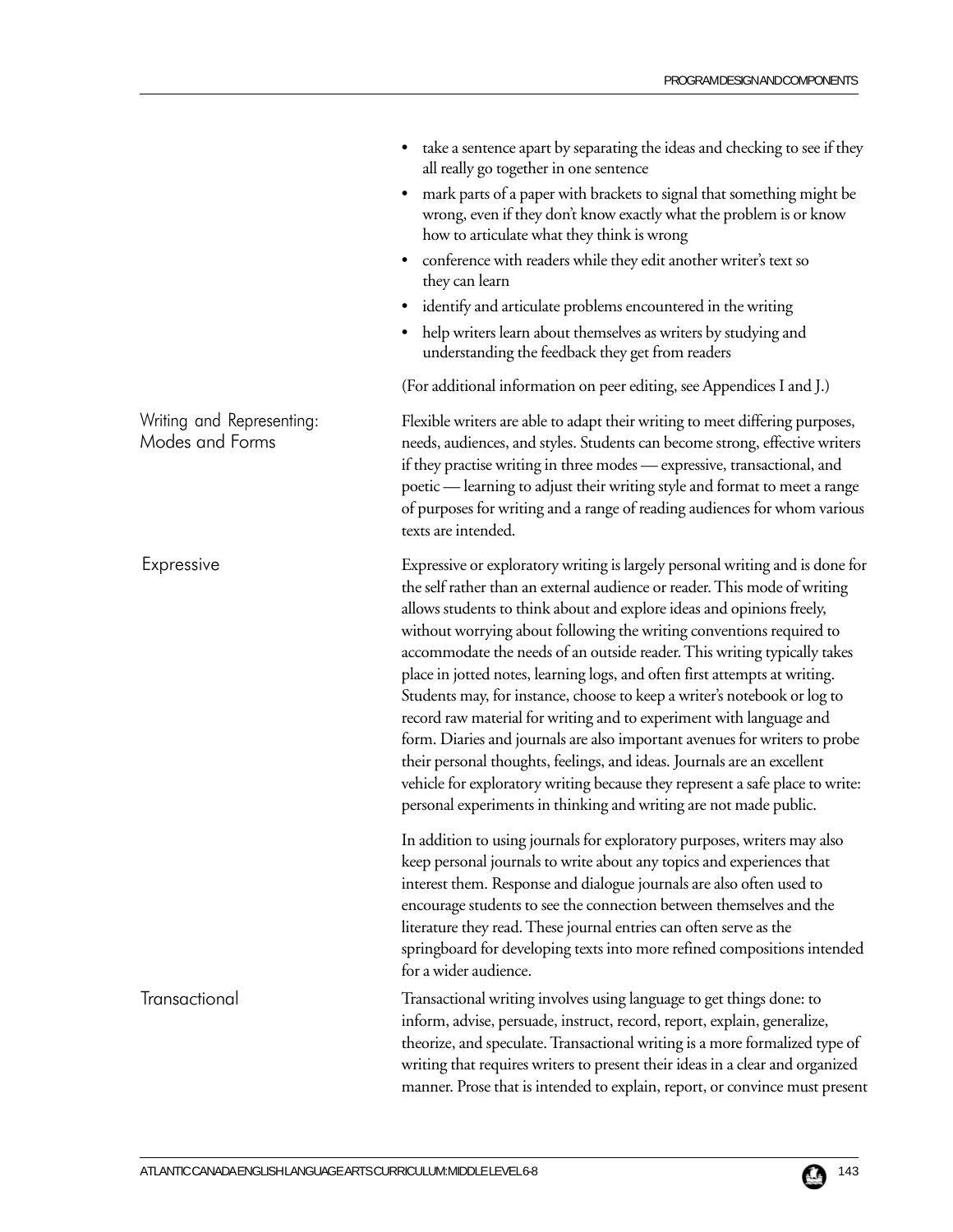|                            | a statement of purpose, have a clearly developed structure, provide<br>supporting evidence, and come to an appropriate conclusion. To develop<br>such texts, writers must become skilled at knowing how to organize and<br>develop content, quote and paraphrase resource materials, structure<br>paragraphs, ensure smooth transitions between paragraphs and sections,<br>and so on. The types of transactional texts students should be familiar with<br>include essays, letters, reports, editorials, book reviews, and research<br>projects.                                                                                                                                                                                                |
|----------------------------|--------------------------------------------------------------------------------------------------------------------------------------------------------------------------------------------------------------------------------------------------------------------------------------------------------------------------------------------------------------------------------------------------------------------------------------------------------------------------------------------------------------------------------------------------------------------------------------------------------------------------------------------------------------------------------------------------------------------------------------------------|
| Poetic                     | Poetic writing uses language as an art medium. A piece of poetic writing is<br>a verbal construct, an object made out of language that exists for its own<br>sake rather than as a means of achieving something else. The imaginative<br>pieces of poetic writing that students can compose include poetry, stories,<br>songs, plays, monologues, and dialogue. When students write imaginative<br>or literary works of their own, such as poems, short stories, or scenes from<br>plays, they experience making the same decisions that published authors<br>do. The writing also requires critical decision making about and<br>commitment to elements such as form, style, character development,<br>event sequencing, and the logic of plot. |
| Other Ways of Representing | In addition to writing, students need to engage in and explore many ways<br>of representing that allow them to clarify and reflect upon their thoughts,<br>feelings, experiences, and learning. Various modes of representing appeal<br>to the needs of visual learners-those who learn by viewing to gather<br>information, and those who find artistic modes more appropriate for<br>conveying personal expression and personal understanding.                                                                                                                                                                                                                                                                                                 |
|                            | Representing thus refers to the range of ways in which students create<br>meaning and the many forms and processes they can use to represent that<br>meaning. In addition to written language, this variety of representing<br>processes can include music, dance, movement, visual representation<br>(drawings and paintings, photography in photo essays or narratives,<br>posters, cartoons, and pamphlets and brochures), drama (skits, plays,<br>mimes, and role-playing), media production (videos, films, storyboards,<br>radio interviews, documentaries), and technological and other forms of<br>representation.                                                                                                                       |
|                            | (Refer to Appendices K and L, for suggestions of forms students might<br>explore in writing and other ways of representing.)                                                                                                                                                                                                                                                                                                                                                                                                                                                                                                                                                                                                                     |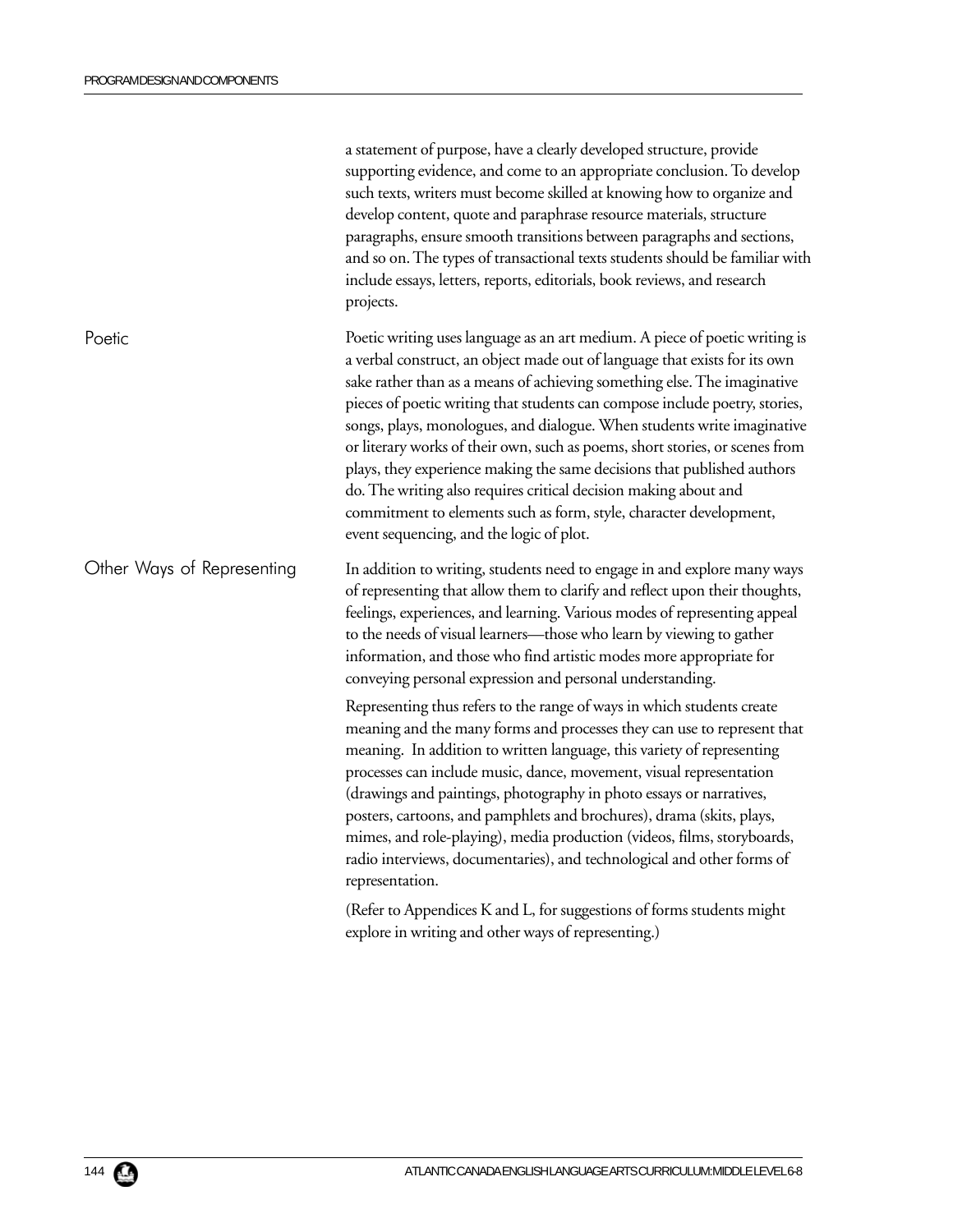| Independent Writing    | Students need to engage daily in the process of writing independently for a<br>sustained period of time. This process includes many kinds of writing for<br>many purposes across the curriculum—learning logs, notes, reports,<br>journal writing, charts, graphs, and fiction.                                                                                                                                                                                            |
|------------------------|----------------------------------------------------------------------------------------------------------------------------------------------------------------------------------------------------------------------------------------------------------------------------------------------------------------------------------------------------------------------------------------------------------------------------------------------------------------------------|
|                        | Teachers support students in a variety of ways as they engage in<br>independent writing. They create a supportive environment that<br>encourages risk taking, provide instruction through modelling and other<br>types of mini-lessons, monitor progress, and provide feedback. A<br>classroom writing workshop is a highly effective way to engage students in<br>independent writing.                                                                                    |
| The Writing Workshop   | Every classroom writing workshop will be different. Students, teachers, the<br>dynamic in each classroom, even the furniture and how it is arranged<br>differ from one class to the next. Though such differences mean there is no<br>single formula, there are a number of important elements for creating a<br>classroom writing workshop.                                                                                                                               |
|                        | Writers need regular blocks of writing time-Students need ample time to<br>write in order to get immersed in their work. Teachers therefore need to<br>foster a strong writing momentum in the classroom so that students can<br>learn and benefit from a strong accumulation of writing experiences.                                                                                                                                                                      |
|                        | Writers need personal, meaningful reasons to write-Encouraging students<br>to explore what is important to them in writing is important for creating a<br>positive and productive writing workshop. Students invest themselves in<br>their writing and assume greater ownership over their written texts if they<br>write about topics and ideas that are personally relevant and important.                                                                               |
|                        | Writers need ample responses and reactions to what they write—Writers<br>require feedback from both peers and teachers as their written texts unfold.<br>These responses to their writing during the development of texts enable<br>writers to refine their thinking and ensure that ideas are communicated<br>effectively to a reading audience.                                                                                                                          |
| Mini-Lessons/Modelling | Teachers constantly help writers learn and grow as they move about the<br>classroom to confer with individuals and small groups of students. When a<br>teacher provides short lessons to one student or a small group of students<br>experiencing the same difficulties with their writing, these brief sessions are<br>the <i>mini-lessons</i> of the classroom writing workshop.                                                                                         |
|                        | In some instances, teachers may offer mini-lessons to one writer who is<br>having difficulty developing a suitable introduction to a text. On other<br>occasions, when a small group may need assistance with paragraphing or<br>run-on sentences, teachers can offer a short lesson on developing effective<br>paragraphs or editing sentences that are too long. Occasions for teachers to<br>offer the whole class instruction occur if, for instance, most writers are |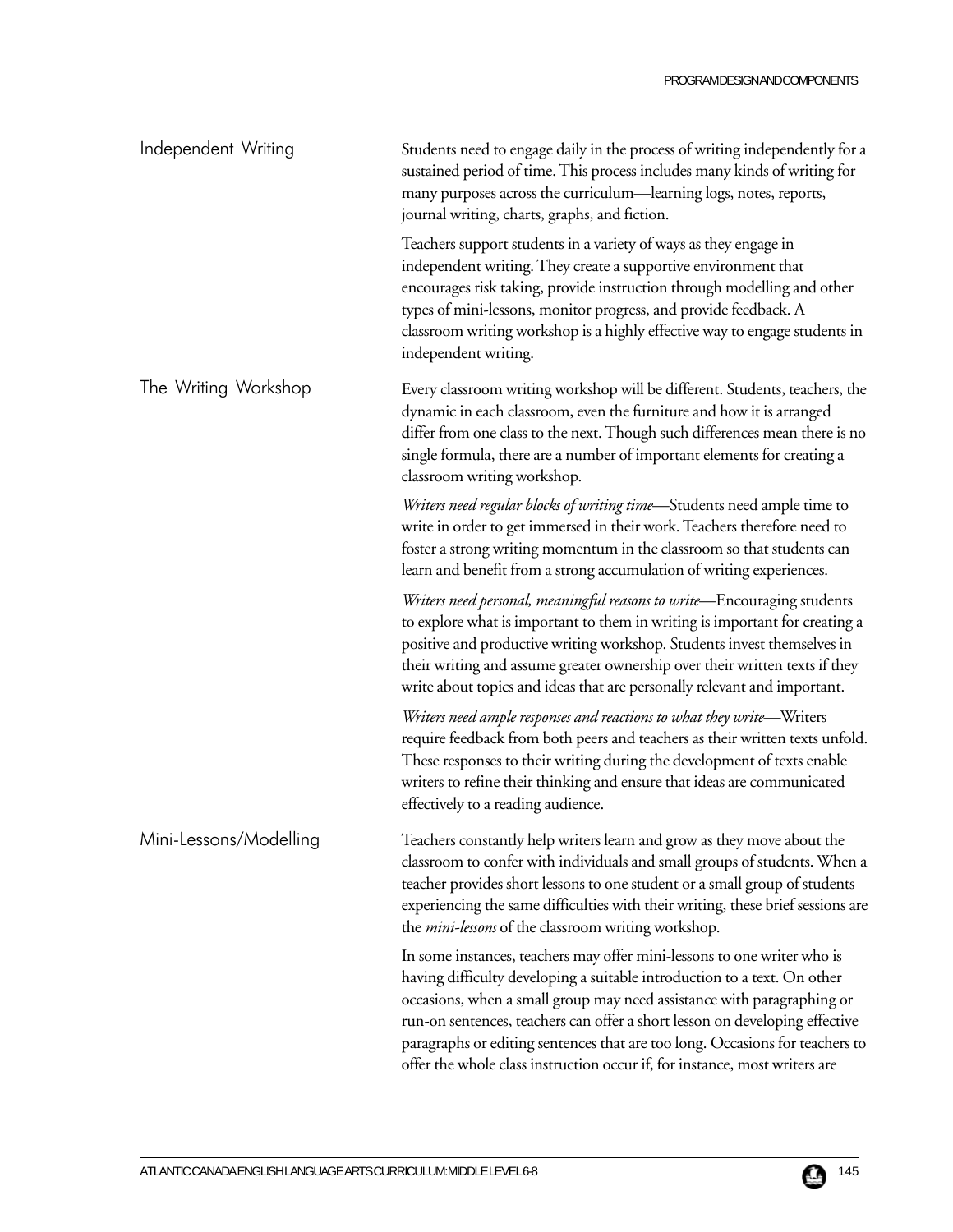|                        | experiencing problems with proper use of the dash, question mark, or<br>quotation marks. Teachers might also offer a lesson to all students on the<br>use of metaphors and similes as effective writing devices.                                                                                                                                                                                                                                                                                                                                            |
|------------------------|-------------------------------------------------------------------------------------------------------------------------------------------------------------------------------------------------------------------------------------------------------------------------------------------------------------------------------------------------------------------------------------------------------------------------------------------------------------------------------------------------------------------------------------------------------------|
|                        | Students also benefit from having opportunities to see adults writing for<br>everyday purposes. Teachers should make opportunities to model various<br>aspects of the writing process, dealing with writing issues such as getting<br>an effective opening or making transitional statements to move from one<br>paragraph or idea to the next.                                                                                                                                                                                                             |
| Writing with Computers | Word processing software facilitates writing. It allows for easy insertion,<br>deletion, and rearrangement of text. Writing at the computer involves<br>composing, editing, and revising on screen. The writer can also vary the<br>font, make layout changes, save the document for future use, and print a<br>finished product. The full benefits of the power of word processing are<br>revealed when students compose on screen rather than simply transcribing<br>work to the screen. The use of word processing enhances the process of<br>writing by |
|                        | • facilitating the revising and editing stages                                                                                                                                                                                                                                                                                                                                                                                                                                                                                                              |
|                        | enhancing the presentation (font, layout, etc.)                                                                                                                                                                                                                                                                                                                                                                                                                                                                                                             |
|                        | enhancing group or collaborative writing                                                                                                                                                                                                                                                                                                                                                                                                                                                                                                                    |
|                        | Writing at the computer involves the same processes as writing with pen<br>and paper: drafting, editing, and revising. The only difference is that it is<br>done on a computer screen. The focus is on the process of writing, and the<br>full benefit of the power of word processing is revealed when students<br>compose on screen rather than simply transcribe work to the screen.                                                                                                                                                                     |
|                        | (See also Integrating Technology with English Language Arts.)                                                                                                                                                                                                                                                                                                                                                                                                                                                                                               |
|                        | Note: Keyboard skills should not be considered a prerequisite for beginning<br>word processing.                                                                                                                                                                                                                                                                                                                                                                                                                                                             |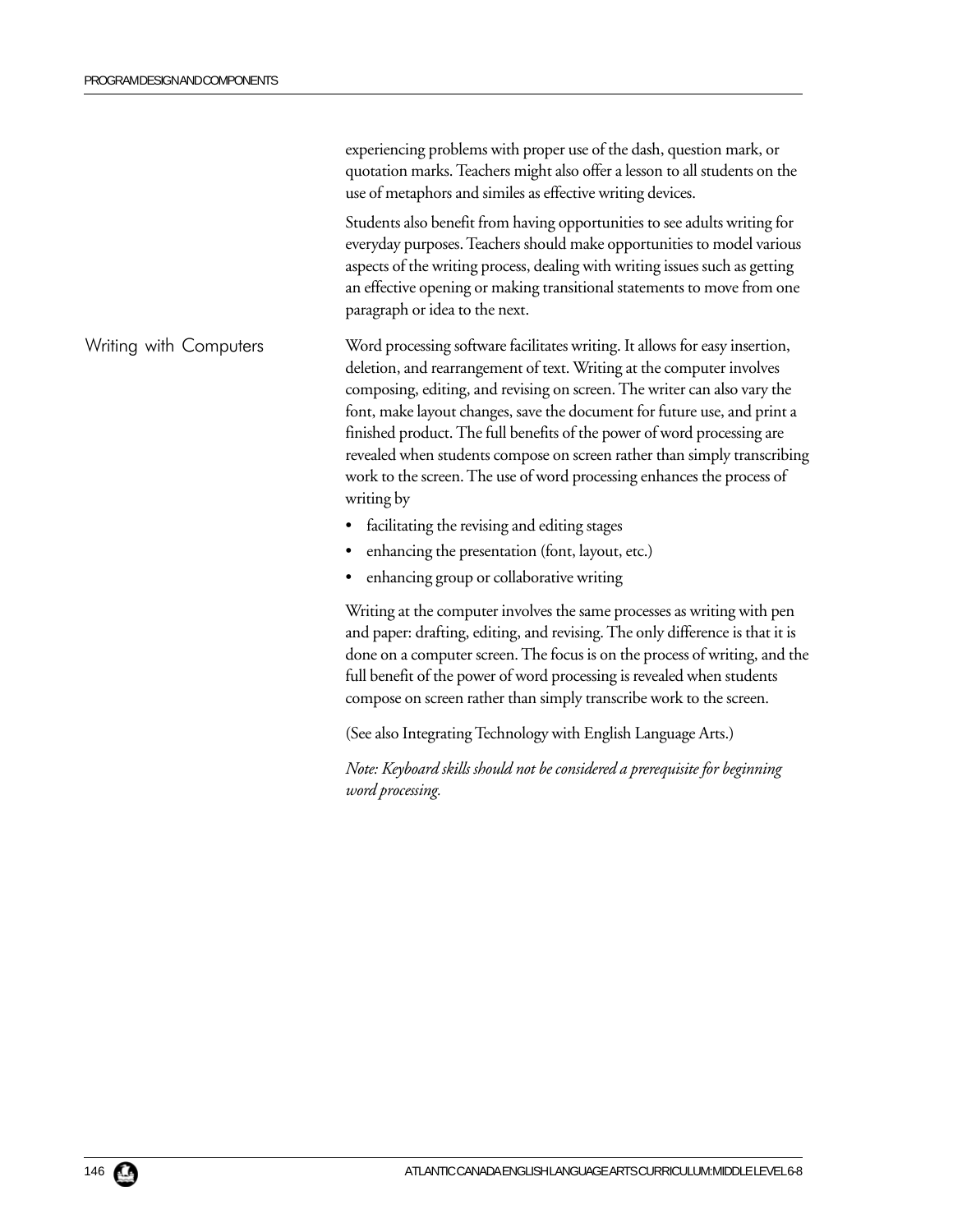# Assessment and Evaluation

Introduction

Using a Variety of Assessment Strategies

Assessment is the systematic process of gathering information on student learning.

Evaluation is the process of analysing, reflecting upon, and summarizing assessment information, and making judgments or decisions based upon the information gathered.

What learning is assessed and evaluated, how it is assessed and evaluated, and how results are communicated send clear messages to students and others about what is really valued—what is worth learning, how it should be learned, what elements or qualities are considered important. For example, if teachers value risk taking in learning, then it is important to reward risk taking as part of determining marks or grades.

Assessment involves gathering information on the full range of student learning in a variety of ways so that a clear and valid picture emerges of what students know and are able to do in English language arts. This assessment process should provide a rich collection of information that reflects students' progress in working toward achievement of learning outcomes, and thereby should guide future instruction.

Teachers are encouraged to use assessment and evaluation practices that are consistent with student-centred instructional practices, for example,

- designing assessment tasks that help students make judgments about their own learning and performance
- designing assessment tasks that incorporate varying learning styles
- individualizing assessment tasks as appropriate to accommodate students' particular learning needs
- negotiating and making explicit the criteria by which performance will be evaluated
- providing feedback on student learning and performance on a regular basis

Assessment activities, tasks, and strategies include, but are not limited to, the following:

- anecdotal records performance tasks
- 
- 
- checklists projects
- conferences questioning
- 
- 
- 
- holistic scales surveys
- 
- inventories tests
- investigations videotapes
- learning logs/journals work samples
- media products observation written assignments
- peer assessments
- 
- artifacts portfolios
- audiotapes seminar presentations
	-
	-
- demonstrations reviews of performance
- examinations scoring guides (rubrics)
- exhibitions self-assessments
	-
- interviews questionnaires
	- -
	-
	-

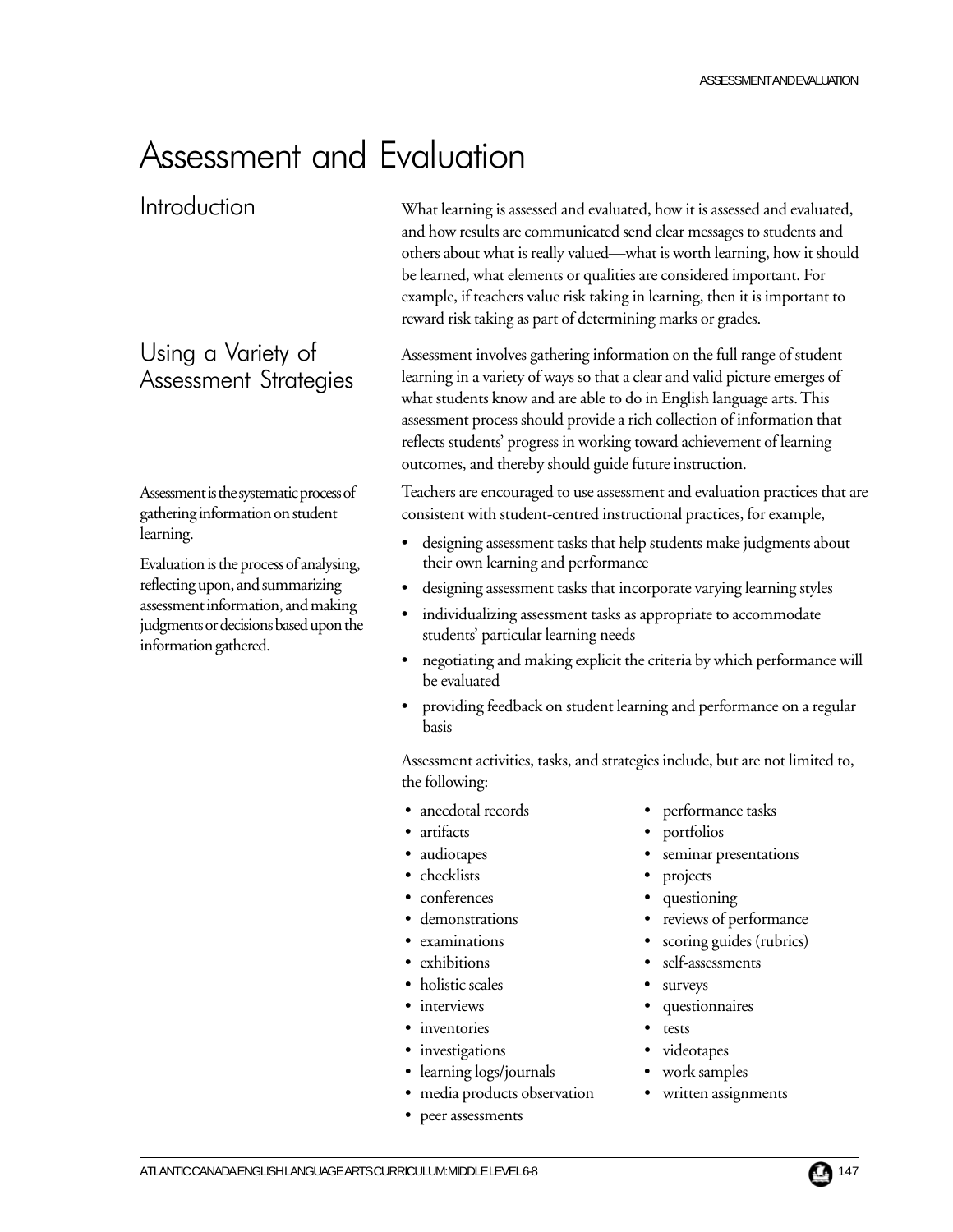|                                                 | When students are aware of the outcomes they are responsible for and the<br>criteria by which their work will be assessed, they can make informed<br>choices about the most effective ways to demonstrate what they know and<br>are able to do.                                                                                                                                                                                                                                                                                                                                                                                     |
|-------------------------------------------------|-------------------------------------------------------------------------------------------------------------------------------------------------------------------------------------------------------------------------------------------------------------------------------------------------------------------------------------------------------------------------------------------------------------------------------------------------------------------------------------------------------------------------------------------------------------------------------------------------------------------------------------|
| Involving Students in<br>the Assessment Process | It is important that students participate actively in the assessment of their<br>own learning, developing their own criteria, and learning to judge<br>different qualities in their work. To get an idea of some possible criteria,<br>students may benefit from examining various scoring criteria, rubrics, and<br>sample pieces of work.                                                                                                                                                                                                                                                                                         |
|                                                 | To become lifelong learners, students need to wean themselves from<br>external motivators such as grades or marks. They are more likely to<br>perceive learning as its own reward when they are empowered to assess<br>their own progress. Rather than asking teachers, What do you want?,<br>students should be asking themselves questions such as, What have I<br>learned? What can I do now that I couldn't do before? What do I need to<br>learn next? Assessment must provide opportunities for students to reflect<br>on their progress, evaluate their learning, and set goals for future learning.                         |
| Diverse Learners                                | Assessment practices should accept and appreciate learners' linguistic and<br>cultural diversity. Teachers should consider patterns of social interaction,<br>diverse learning styles, and the ways people use oral and written language<br>across different cultures. Student performance on any assessment task is<br>not only task-dependent, but also culture-dependent. It is crucial that<br>assessment practices be fair and equitable, as free as possible of biases,<br>recognizing that no assessment practice can shore up the differences in<br>educational experiences that arise from unequal opportunities to learn. |
|                                                 | Teachers are encouraged to be flexible in assessing the learning success of<br>all students and to seek diverse ways in which students might demonstrate<br>their personal best. In inclusive classrooms, students with special needs are<br>expected to demonstrate success in their own way. They are not expected<br>to do the same things in the same ways in the same amount of time as<br>their peers; indeed, the assessment criteria and the methods of achieving<br>success may be significantly different from those of their classmates.                                                                                 |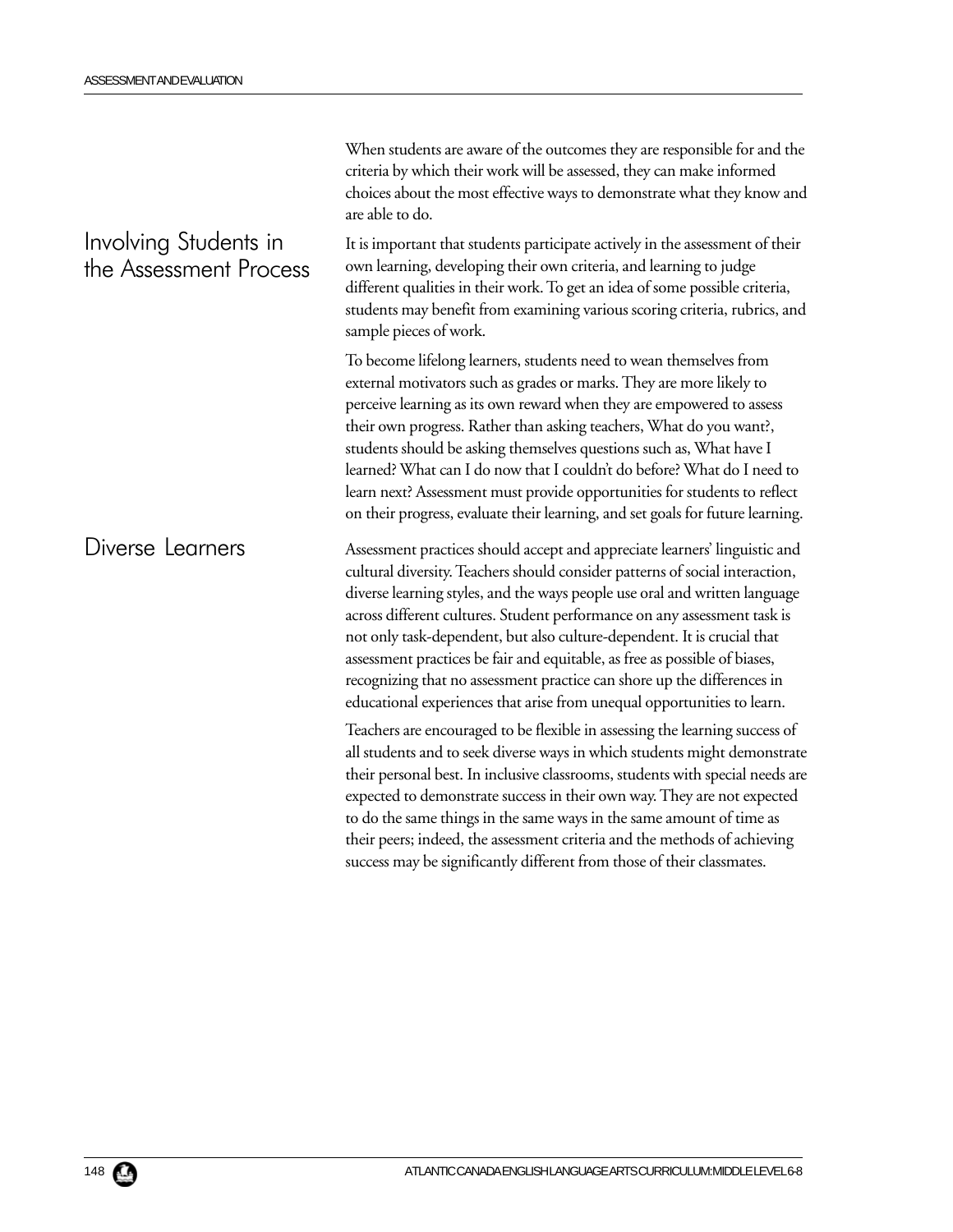### Assessing Speaking and Listening

Assessing Responses

to Text

Valid assessment of speaking and listening involves recognizing the complexities of these processes. Informal assessment, for example, the use of observation and checklists by both the teacher and the students, can be used to assess achievement of many of the speaking and listening outcomes. Students can use checklists and journal entries to explore and reflect on their own and others' perceptions of themselves as speakers and listeners. Scales or rubrics may also be helpful for teachers and students to use in scoring individual or group assessment tasks. (Sample rubrics for group evaluation, self-evaluation, and teacher observation for speaking and listening can be found in Appendices M, N, O.) When students are to be evaluated on their performance in formal speaking situations, most students will need opportunities in a small-group situation to rehearse, receive feedback, and revise their presentations.

Reflections on discussion and performance, listener and observer responses, and peer assessments and self-assessments of speaking and listening can be included in the student's portfolio.

Teachers might also consider the inclusion of audiotapes and videotapes in students' portfolios to document their growth and achievements.

A major function of the English language arts curriculum is to help students develop preferences or habits of mind in reading and viewing texts. In devising ways to assess learners' interactions with texts and responses to their reading and viewing experiences, teachers might consider asking students the following questions:

Did you enjoy reading/viewing the text? Can you identify why you did or did not?

Did the text offer any new insight or point of view? If so, did it lead you to a change in your own thinking? If not, did it confirm thoughts or opinions you already held?

Did the discussion reveal anything about the text, about other readers/ viewers, or about you?

These questions ask students to evaluate their own interactions with text and with other readers/viewers, rather than focussing only on the details of the text.

In analysing students' comments on texts over time, both written and oral, teachers might consider the following questions to determine how the students are progressing:

Do the students seem willing to express responses to a text?

Do the students ever change their minds about aspects of a text?

Do the students participate in discussions, listening to others, considering their ideas, and presenting their own thoughts?

Do the students distinguish between the thoughts and feelings they bring to a text and those that can reasonably be attributed to the text?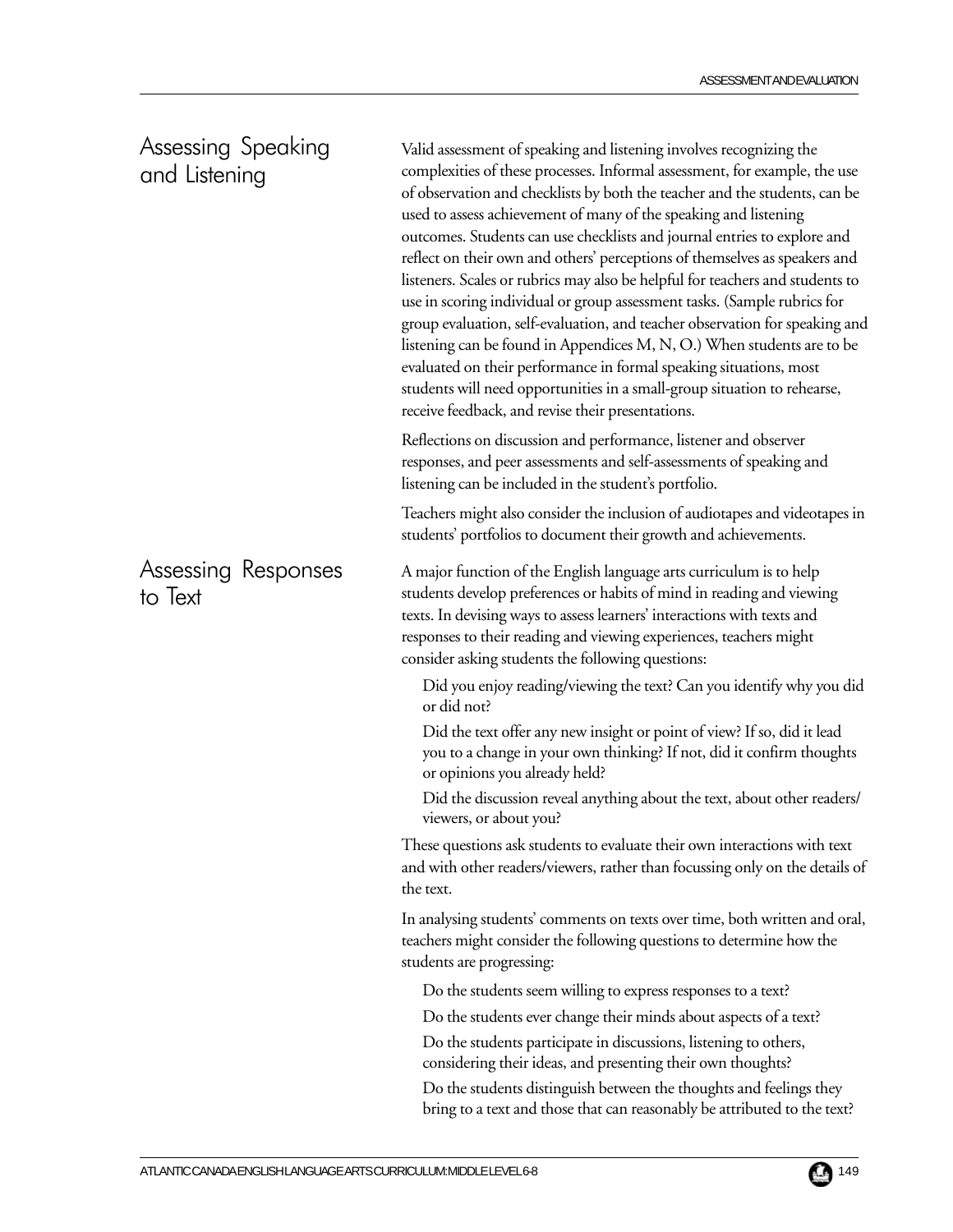Are the students able to distinguish between fact, inference, and opinion in the reading/viewing of a text?

Are the students able to relate the text to other human experiences, especially their own? Are they able to generalize and abstract?

Do the students accept responsibility for making meaning out of a text and discussion on the text?

Do the students perceive differences and similarities in the visions offered by different texts? Are they aware of the subtleties?

Do the students understand that each text, including their responses to a reading or viewing experience, reflects a particular viewpoint and set of values which are shaped by the social, cultural, or historical context of the text?

In developing criteria for evaluating response, for example, through examination of students' response logs or journals, teachers and students might consider evidence of students' abilities to

- generate, articulate, and elaborate on responses and perceptions
- describe difficulties in understanding a text
- define connections or relationships among various log/journal entries
- reflect on the nature or types of responses
- reflect on the range of voices or styles they use in their responses
- reflect on the meaning of their responses to texts or reading/viewing experiences, inferring the larger significance of those responses

In developing criteria for evaluating peer dialogue journals, teachers and students might consider

- the extent to which students invite their partners to respond and to which they acknowledge and build on those responses
- the extent to which students demonstrate respect for each other's ideas, attitudes, and beliefs
- the abilities of the students to collaboratively explore issues or ideas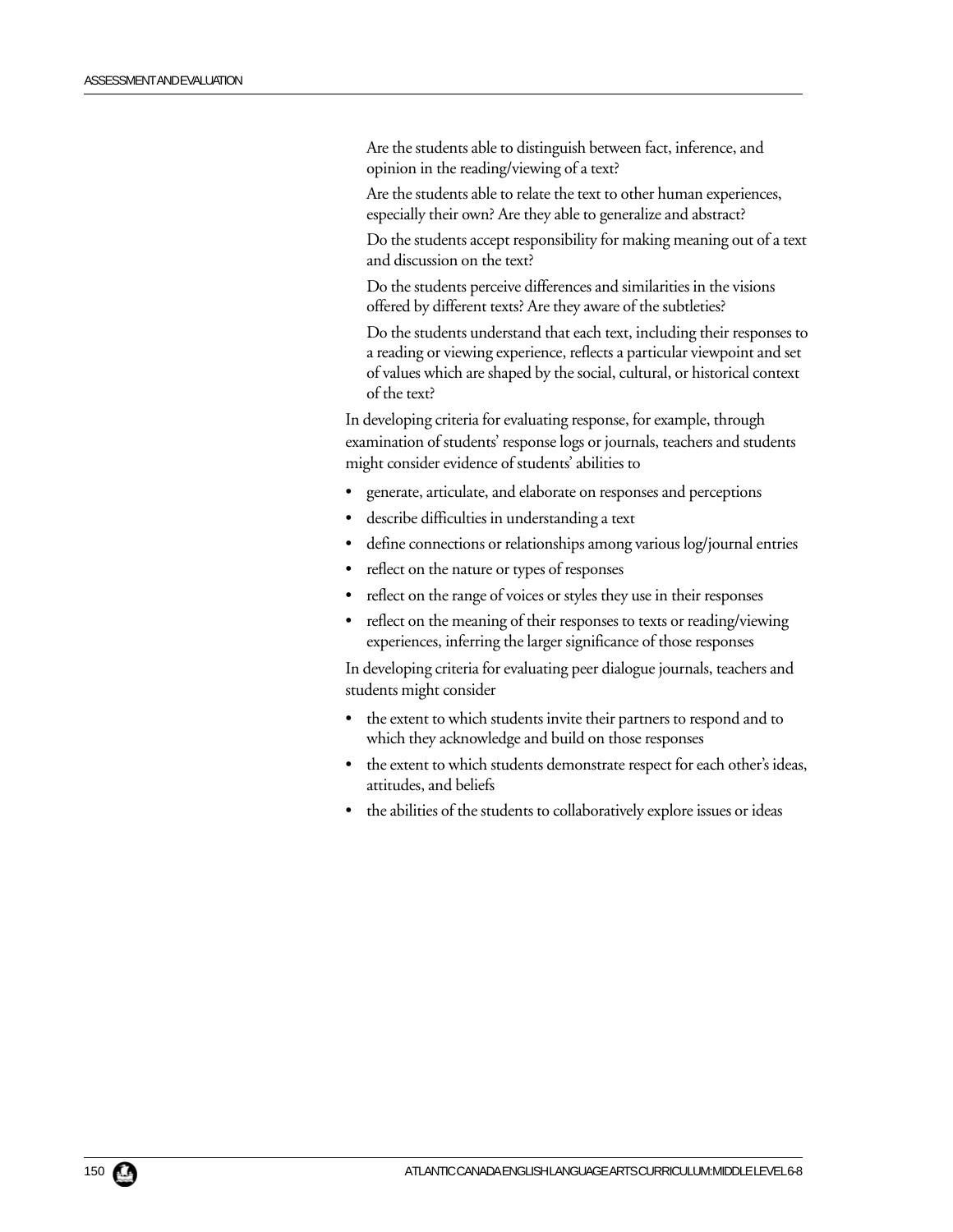# Assessing Reading

In the preliminary assessment of reading abilities, teachers can use informal assessment to discover students' specific reading strengths and needs, and plan appropriate learning experiences. For example, the teacher might ask the student to read orally a short selection (perhaps a section from two or three texts of varying difficulty). While listening to the reading, the teacher makes observations to determine whether the student is reading for meaning or simply decoding words, and notes what strategies the student employs to construct meaning. Through the student's story making, conversation, or writing, the teacher gathers information about the student's interests, reading background, strengths, needs, and learning goals in English language arts.

Such assessment practices

- build a rapport between the teacher and the students
- reassure students who experience difficulties that, whatever their individual starting points, progress will build from there
- assure students that the teacher will be supportive in recommending or approving appropriate reading materials and in negotiating assignments that will permit them to demonstrate their personal best
- set the tone and the expectation for individual conferencing on an asneeded basis

In the preliminary assessment of writing abilities, teachers might ask students to provide writing samples on topics of their own choice or in response to a selection of short articles on controversial issues. As well as valuing what the writing communicates to the reader, teachers can use a student's writing samples to identify strengths and weaknesses, analyse errors, and detect the patterns of errors. Such an analysis provides a wealth of information about an individual learner. Similarly, what is not written can tell as much about the learner as what has been included. The following is a list of the kinds of information the teacher should address:

- limited vocabulary
- literal interpretation (only surface response)
- spelling patterns revealing lack of basic word knowledge
- non-conventional grammatical patterns
- inconsistent use of tense
- absence of creative detail, description, figurative language
- length of piece and overall effort in light of the time provided to complete the assignment

In responding to the student, the teacher should speak about what the writing reveals. The emphasis should be on helping the student to recognize and build on writing strengths and to set goals for improvement. The students should

record these goals

Assessing and Evaluating Student **Writing**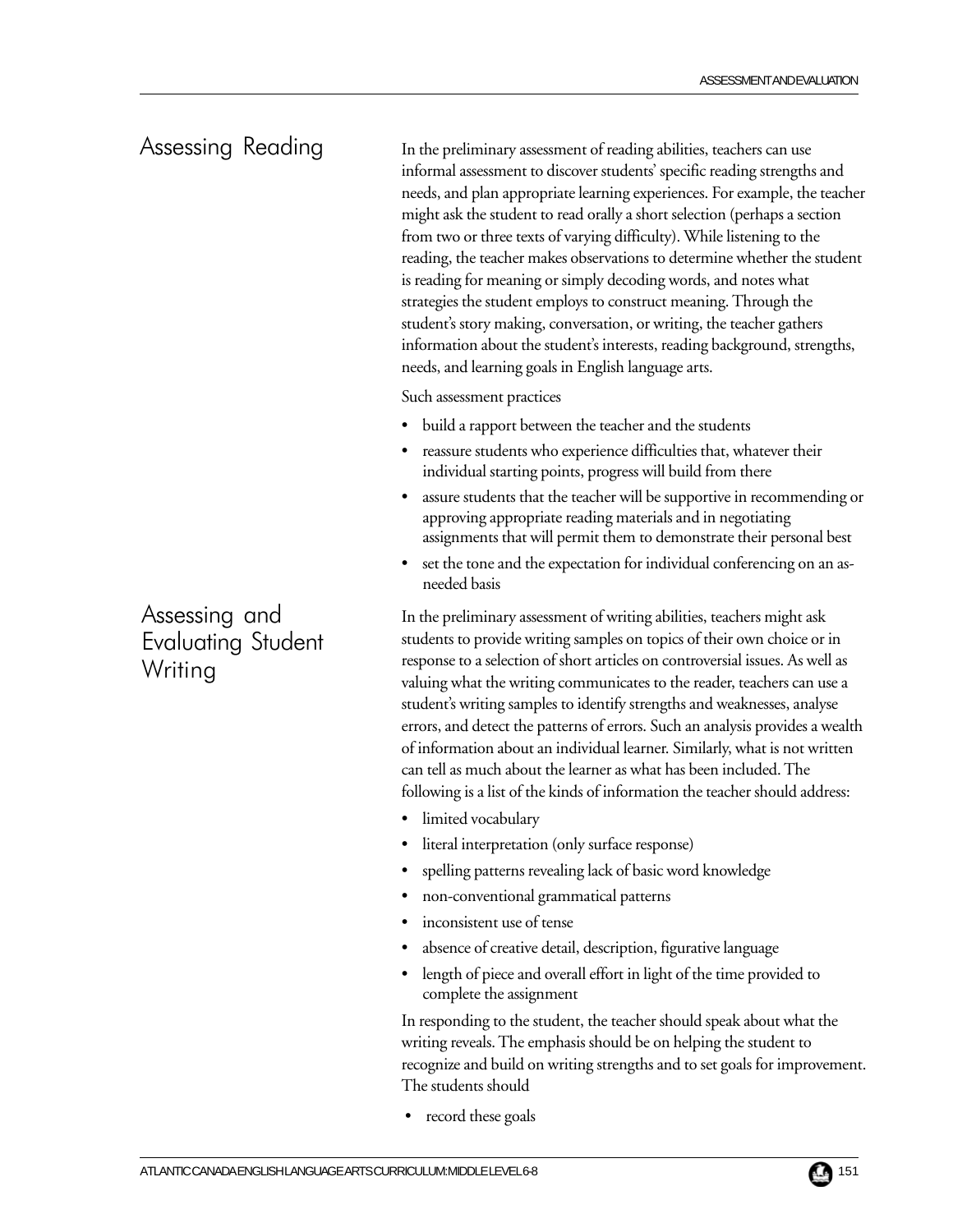|            | use these goals as a focal point in building an assessment portfolio                                                                                                                                                                                                                                                                                                                                                                                                                                                                                                                                                                                                                                                                                                                                                                                                                                                                             |
|------------|--------------------------------------------------------------------------------------------------------------------------------------------------------------------------------------------------------------------------------------------------------------------------------------------------------------------------------------------------------------------------------------------------------------------------------------------------------------------------------------------------------------------------------------------------------------------------------------------------------------------------------------------------------------------------------------------------------------------------------------------------------------------------------------------------------------------------------------------------------------------------------------------------------------------------------------------------|
|            | update goals on an ongoing basis                                                                                                                                                                                                                                                                                                                                                                                                                                                                                                                                                                                                                                                                                                                                                                                                                                                                                                                 |
|            | use these goals as a reference point during teacher-student writing<br>conferences                                                                                                                                                                                                                                                                                                                                                                                                                                                                                                                                                                                                                                                                                                                                                                                                                                                               |
|            | Rather than assigning marks or grades to an individual piece of writing,<br>some teachers prefer to evaluate a student's overall progress as seen in a<br>portfolio, specifying areas where improvement is evident or needed.                                                                                                                                                                                                                                                                                                                                                                                                                                                                                                                                                                                                                                                                                                                    |
|            | Students benefit from the opportunity to participate in the creation of<br>criteria for the evaluation of written work and to practise scoring pieces of<br>writing, comparing the scores they assign for each criterion. Such<br>experiences help students to find a commonality of language for talking<br>about their own and others' writing.                                                                                                                                                                                                                                                                                                                                                                                                                                                                                                                                                                                                |
| Portfolios | A major feature of assessment and evaluation in English language arts is<br>the use of portfolios. Portfolios are a purposeful selection of student work<br>that tells the story of the student's efforts, progress, and achievement.                                                                                                                                                                                                                                                                                                                                                                                                                                                                                                                                                                                                                                                                                                            |
|            | Portfolios engage students in the assessment process and allow them some<br>control in the evaluation of their learning. Portfolios are most effective<br>when they encourage students to become more reflective about and<br>involved in their own learning. Students should participate in decision<br>making regarding the contents of their portfolios and in developing the<br>criteria by which their portfolios will be evaluated. Portfolios should<br>include                                                                                                                                                                                                                                                                                                                                                                                                                                                                           |
|            | • the guidelines for selection                                                                                                                                                                                                                                                                                                                                                                                                                                                                                                                                                                                                                                                                                                                                                                                                                                                                                                                   |
|            | • the criteria for judging merit                                                                                                                                                                                                                                                                                                                                                                                                                                                                                                                                                                                                                                                                                                                                                                                                                                                                                                                 |
|            | evidence of student reflection                                                                                                                                                                                                                                                                                                                                                                                                                                                                                                                                                                                                                                                                                                                                                                                                                                                                                                                   |
|            | Portfolio assessment is especially valuable for the student who needs<br>significant support. Teachers should place notes and work samples from<br>informal assessments in the student's portfolio and conference with the<br>student about his/her individual starting points, strengths, and needs.<br>Students, in consultation with the teacher, set goals and then select pieces<br>that reflect progress toward their goals. Students who have difficulty in<br>English language arts also need to see samples of work done by their<br>peers—not to create competition but to challenge them as learners. They<br>need to see exemplars in order to understand and explore more complex<br>and sophisticated ways of expressing their own thoughts and ideas.<br>Multiple revisions of assignments saved all together in the students'<br>portfolios allow them to examine how they have progressed to more<br>complex levels of thought. |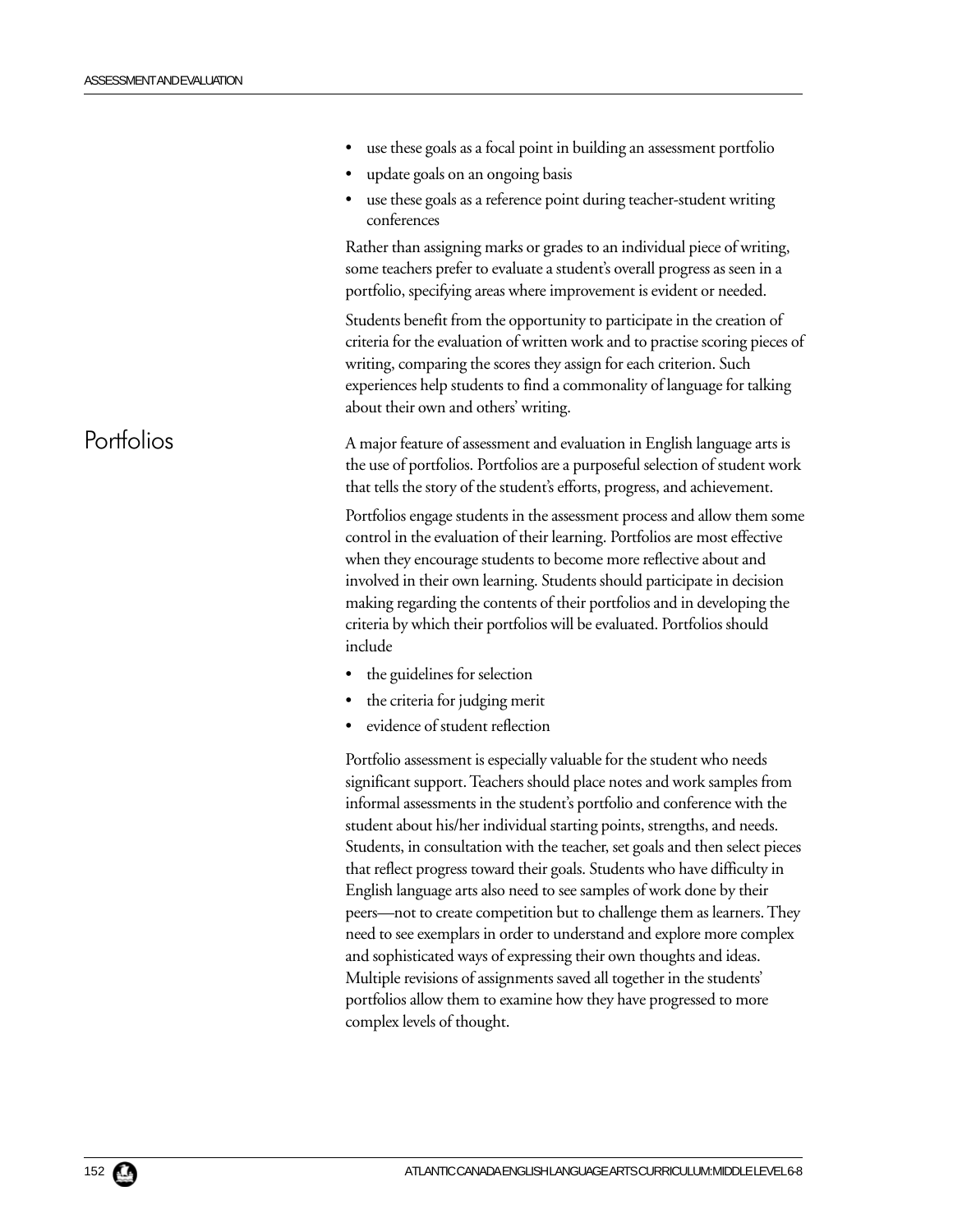### Tests and Examinations

Traditional tests and internal or external examinations are by themselves inadequate instruments with which to measure the learning required by this curriculum. Evaluation must be consistent with the philosophy articulated in this document and in *Foundation for the Atlantic Canada English Language Arts Curriculum*. Some teachers have designed tests and examinations that reflect key aspects of the curriculum, such as collaborative small-group work, the process approach to writing, and response-based approaches to text. Creating opportunities for students to collaborate on a test or an examination can be a legitimate practice and useful strategy in an interactive classroom.

For example, in constructing a co-operative response to an exam question, students might work in pairs or small groups to negotiate meanings and achieve consensus in their response. An essay test based on the reading of a novel or play might consist of several questions from which students select one to write on over a two- or three-day period, using the text to find quotes or examples as evidence to support their answers. Students may be given opportunities to discuss their ideas with classmates and to seek response to their draft writing.

Alternatively, students might be given three to five essay questions a few days before the test or examination. Students would use the class time before the test or examination to rehearse possible responses to essay questions with their classmates.

Process-based examinations allow students time to apply a range of skills and strategies for prewriting (brainstorming and freewriting, for example), drafting, conferencing, revising, editing, and proofreading. The examination might comprise a single comprehensive question requiring the production, through the stages of the writing process, of a polished essay making reference to several of the texts studied during the year. Alternatively, teachers might design a range of questions or invite students to submit questions from which the teacher will make the final selection.

Some process-based examinations involve class periods over several days. During the examination, students might be permitted to make free use of texts, including dictionaries and other reference tools, but have to pass in all notes and drafts produced during these class periods to be filed and retained by the teacher each day. The teacher could structure particular activities for each day. On day one, for example, students might read and select questions, brainstorm, discuss in small groups, make rough outlines or notes, and begin their first drafts. On the next day, students might complete the first drafts and revise them in peer conferences. Day three might involve further revision, peer editing, and self-editing. On the last day, students might use notes and drafts from days one to three to produce and proofread the final pieces. Points could be awarded for notes and early drafts as well as for the final drafts.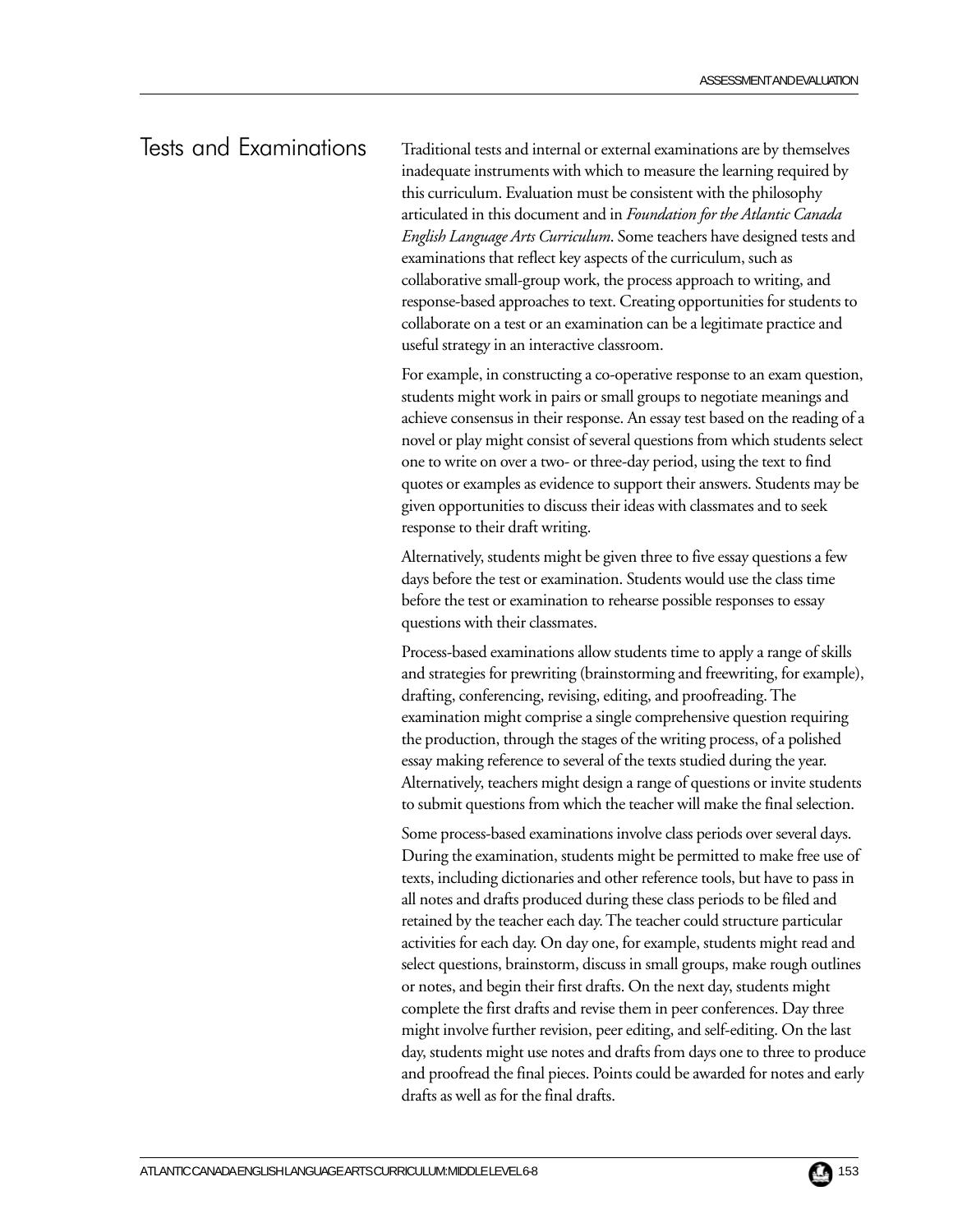### Effective Assessment and Evaluation Practices

Effective assessment improves the quality of learning and teaching. It can help students to become more self-reflective and feel in control of their own learning, and it can help teachers to monitor and focus the effectiveness of their instructional programs. Assessment and evaluation of student learning should recognize the complexity of learning and reflect the complexity of the curriculum. In order for judgments to be balanced, evaluation should be based on the range of learning outcomes addressed in the reporting period and focus on general patterns of achievement, rather than single instances.

Some aspects of English language arts are easier to assess than others—the ability to spell and to apply the principles of punctuation, for example. Useful as these skills are, they are less significant than the ability to create, to imagine, to relate one idea to another, to organize information, to discern the subtleties of fine prose or poetry. Response, reasoning, and reflection are significant areas of learning in English language arts, but do not lend themselves readily to traditional assessment methods such as tests.

In reflecting on the effectiveness of their assessment programs, teachers should consider to what extent their assessment practices

- are fair in terms of the student's background or circumstances
- are integrated with instruction as a component in the curriculum rather than an interruption of it
- require students to engage in real-life language use
- emphasize what students can do rather than what they cannot do
- allow them to provide relevant, supportive feedback that helps students move ahead
- reflect where the students are in terms of learning a process or strategy, and help to determine what kind of support or instruction will follow
- support risk taking
- provide specific information about the processes and strategies students are using
- provide students with diverse and multiple opportunities to demonstrate what they are capable of
- provide evidence of achievement in which the student can genuinely take pride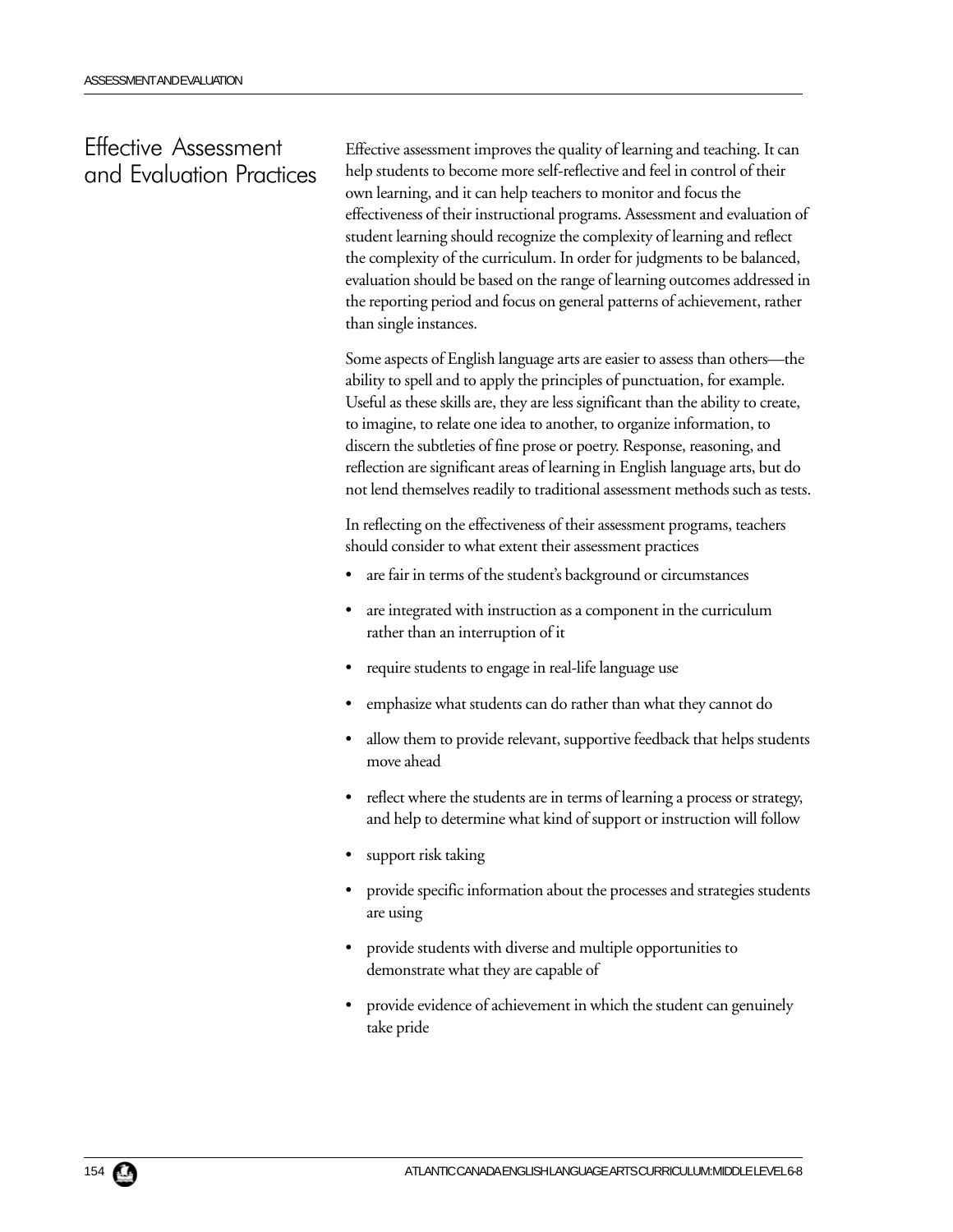- recognize positive attitudes and values as important learning outcomes
- encourage students to reflect on their learning in productive ways and to set learning goals
- aid decision making regarding appropriate teaching strategies, learning experiences and environments, groupings, and learning materials
- accommodate multiple responses and different types of texts and tasks
- involve students in the development, interpretation, and reporting of assessment
- enable them to respond constructively to parent(s)/caregiver(s) and student inquiries about learning in English language arts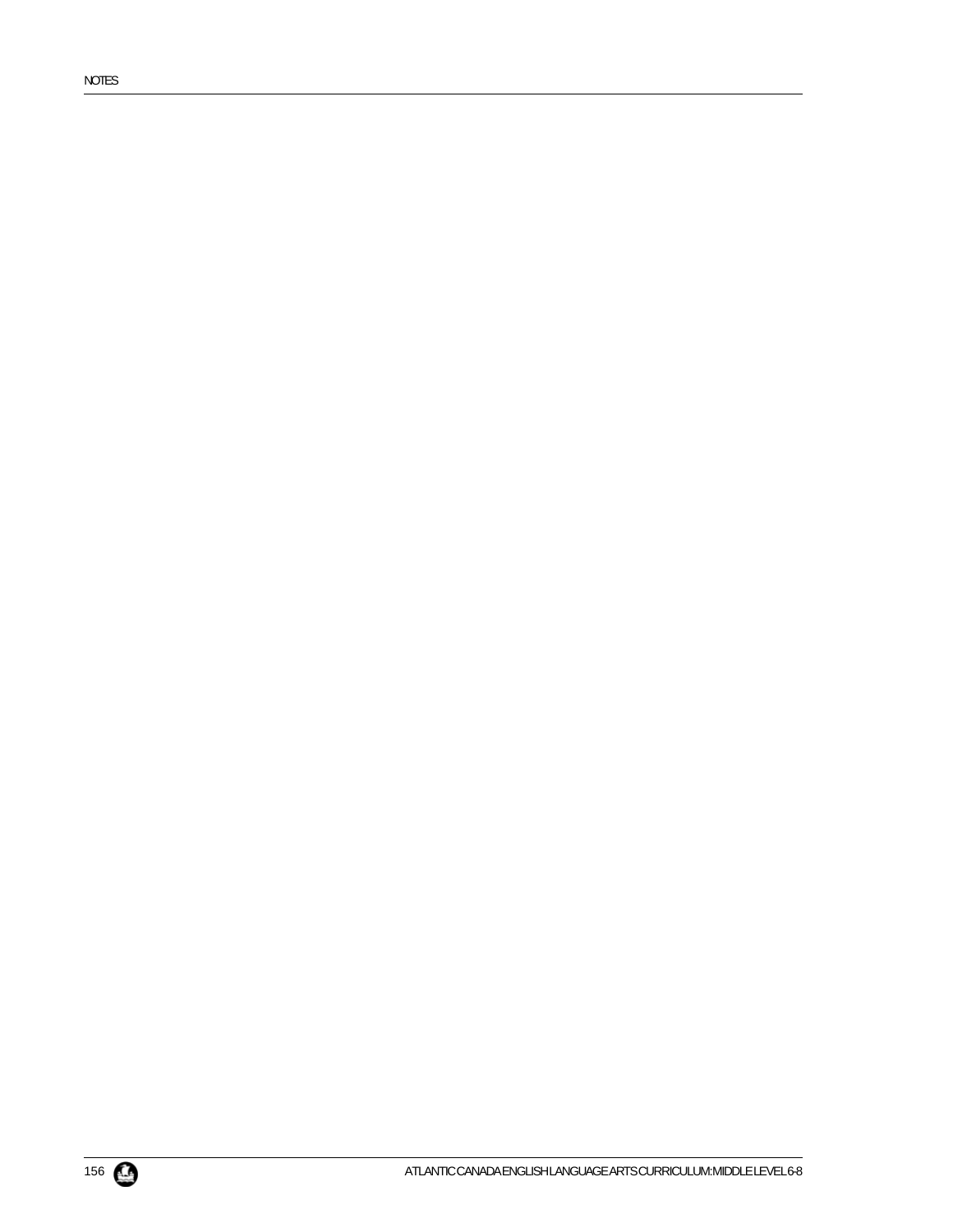### Appendix A

# Clarification of English Language Arts Outcomes

#### Speaking and Listening (outcomes 1-3)

Students will be expected to:

- speak and listen in order to form and express their thoughts
- communicate information and ideas to others
- choose language appropriate to the audience, situation, and purpose

Outcomes 1-3 might be accomplished by participating in activities such as small-group discussion, informal debat*e,* and oral presentations.

#### Reading and Viewing (outcomes 4-7)

Students will be expected to:

- select and demonstrate understanding of a wide range of print and visual materials
- use a variety of resources and methods to research topics
- express reactions to and opinions about print and visual materials
- understand the effect of language, style, and format on print and visual material

Outcomes 4-7 might be accomplished by reading poetry, fiction, non-fiction, and drama from contemporary, pre-twentieth century, Canadian, and world writing; by viewing broadcast journalism, film, video, TV, advertising, CD-ROM, and Internet.

#### Writing and Representing (outcomes 8-10)

Students will be expected to:

- write and use other means (such as drama, multi-media to express thoughts and feelings
- produce written and other types of creative work individually and in groups
- use effective style and format (including spelling, grammar and punctuation ) in writing and other forms of expression

Outcomes 8-10 might be accomplished by keeping logs, diaries, journals; generating notes, outlines, and paraphrases; creating original print, media, and visual products, critiquing print, media, and visual products.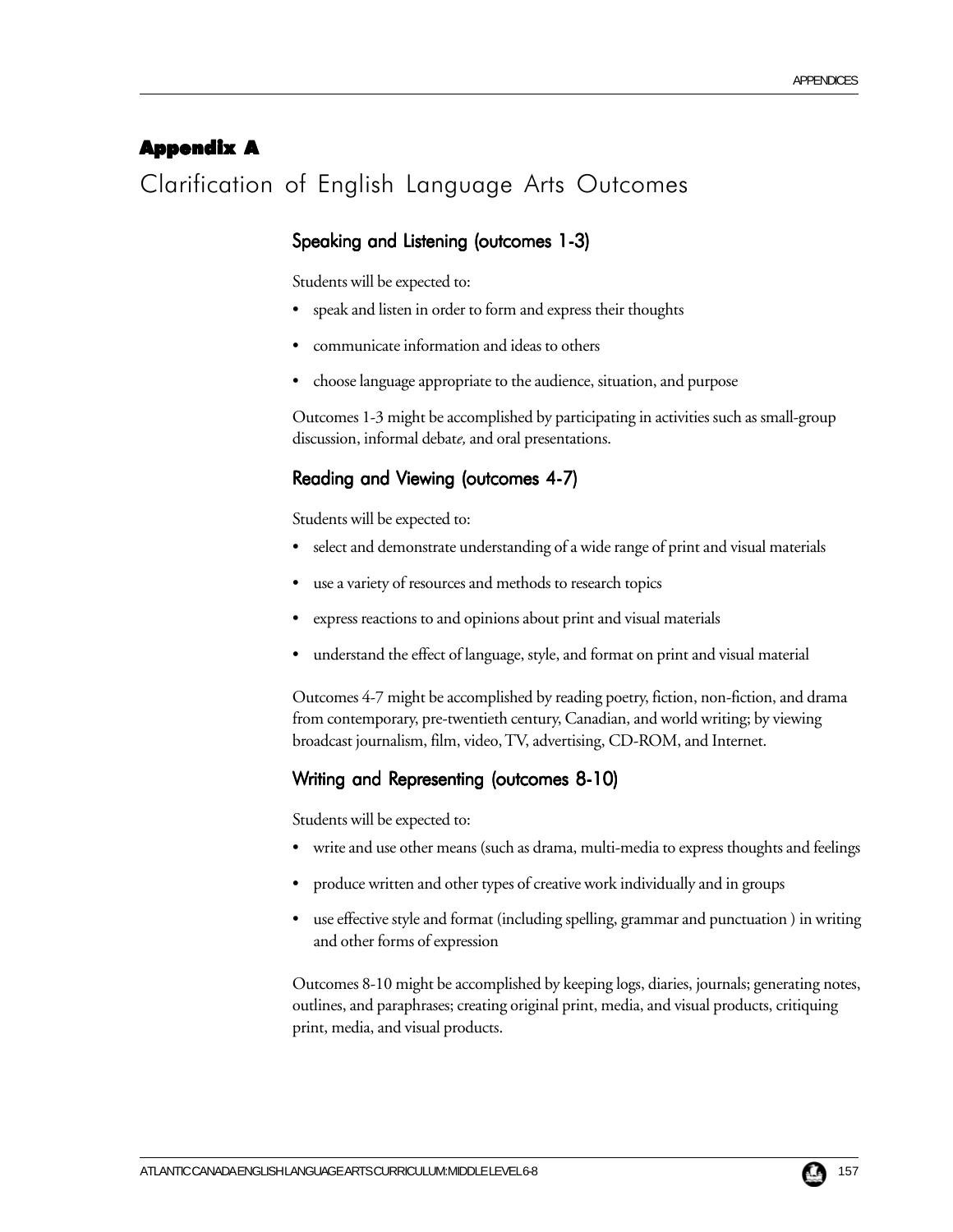# Appendix B **Categorizing**

Categorizing is a strategy that students use to group together related ideas or things.

Categorizing Strategies

- Categorize all the ideas and then establish headings for the categories.
- Establish headings after eight or ten ideas are categorized.
- Establish headings after any group has three ideas.
- Use symbols such as \*#?! or colour coding at first to identify possible groupings and establish headings at the end.
- Begin with a few categories and then expand or refine.

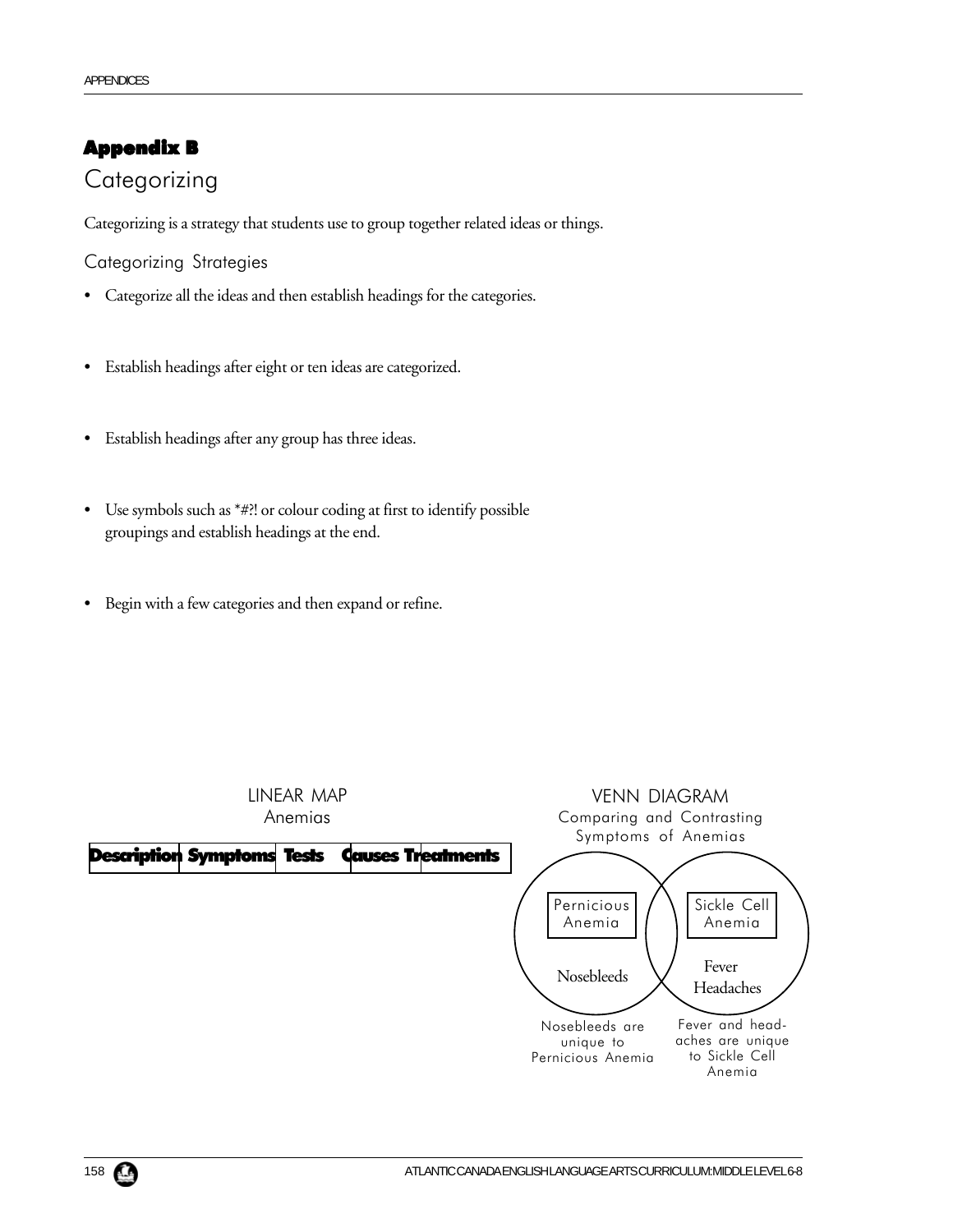# Appendix C

# Note Taking

Note Taking: Recording in your own words key words and phrases from material.

#### Guidelines for Taking Notes

- Record only relevant information, but do not show prejudice by recording information for only one side of the argument.
- Be clear and concise.
- Summarize or paraphrase in your own words.
- Use direct quotations sparingly, only when an authority has concisely stated a fact or an opinion about your research question.
- Separate facts from opinions. Opinions can be collected, but they should be indicated as such.
- Be creative. Add your own ideas that you develop as you read. Indicate these as your own ideas.

A note should include

- information that supports your statement of purpose or thesis
- facts
- statistics
- definitions
- opinions of authorities on the subject

Four Types of Notes

• Paraphrase note • Direct quotation • Summary note • Idea note

A **paraphrase** note is the most common type of note that you will use. Paraphrasing is putting another person's ideas into your own words.

Hints for Paraphrasing:

- Ask yourself, What is the author's main idea?
- Put this idea in your own words.
- Reread what you have written. Ask, Is this what the author was trying to say?

Use a **direct quotation** when the author has said something particularly well. Be sure to record the page and the source so you can document a direct quotation in a footnote or endnote.

**Summary** notes are used for less important information. After reading a part of the source from which you are taking notes, put the author's purpose or main idea in a few words.

Record **your own ideas** as **notes**. As you are reading your sources, you will be forming opinions as you record your information. These ideas should become part of your notes. Be sure to indicate that these are your own opinions or ideas.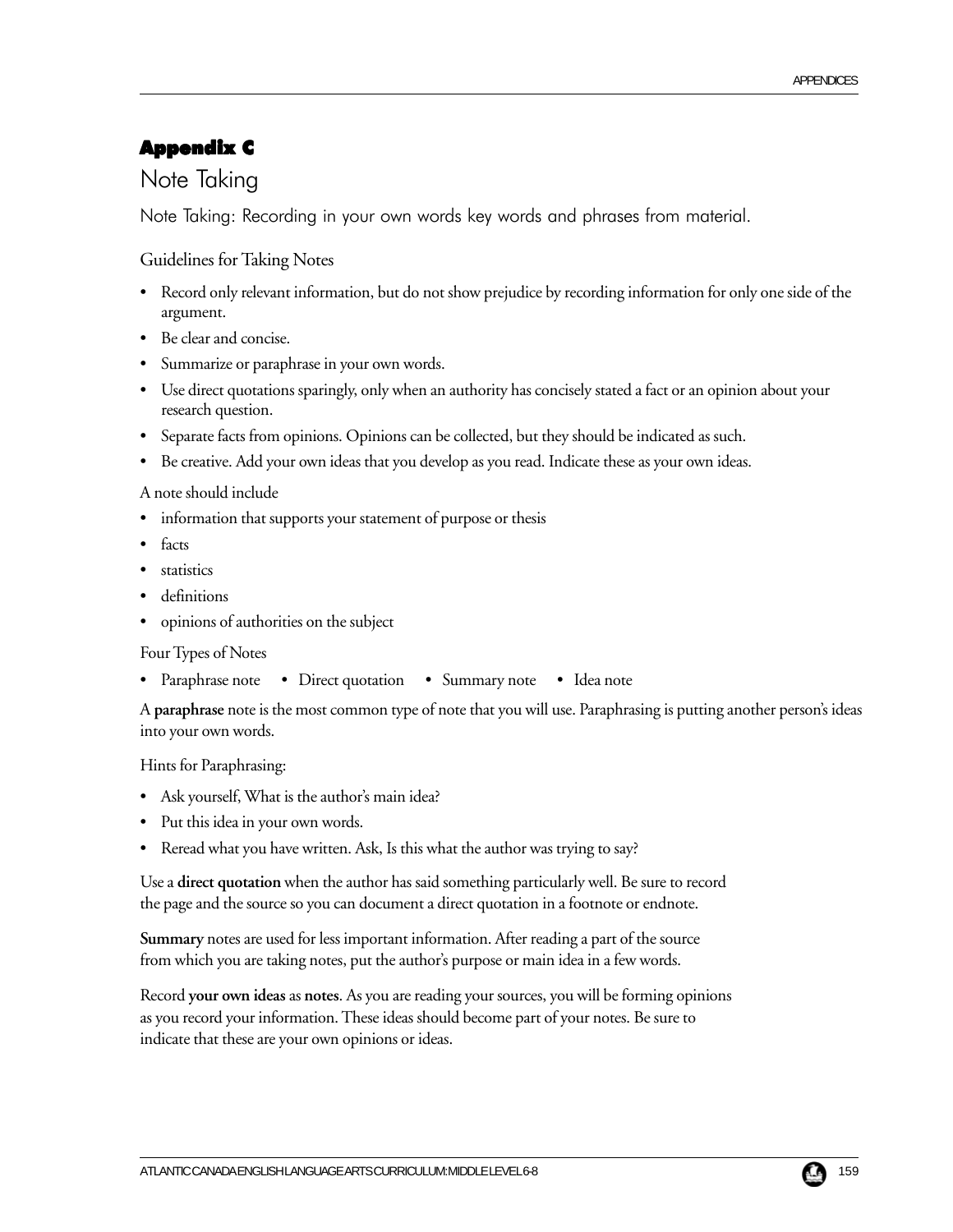# Appendix D

Webs

Graphic organizers that use circles and lines

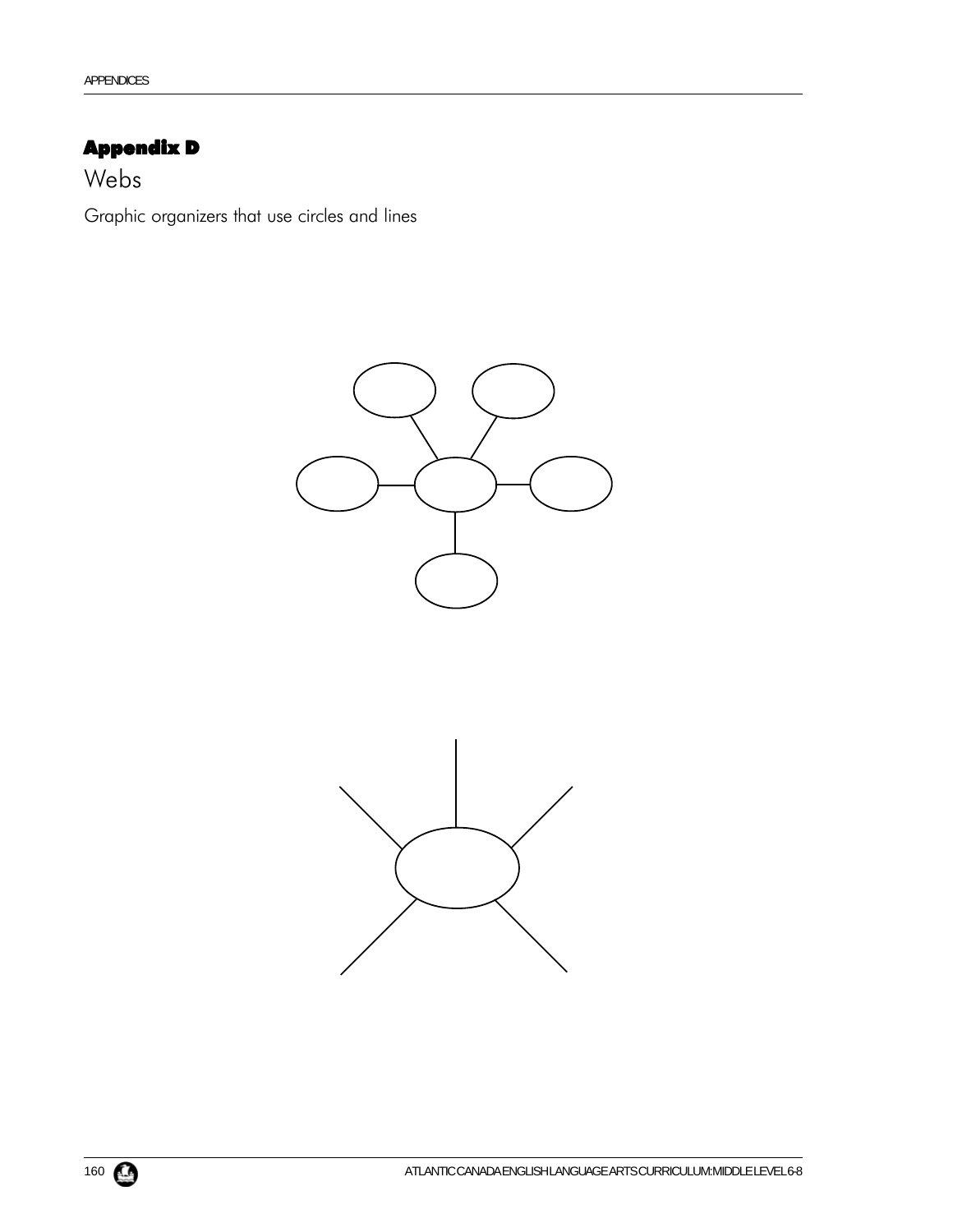### Appendix D (continued)

Sample Web Canadian Citizenship

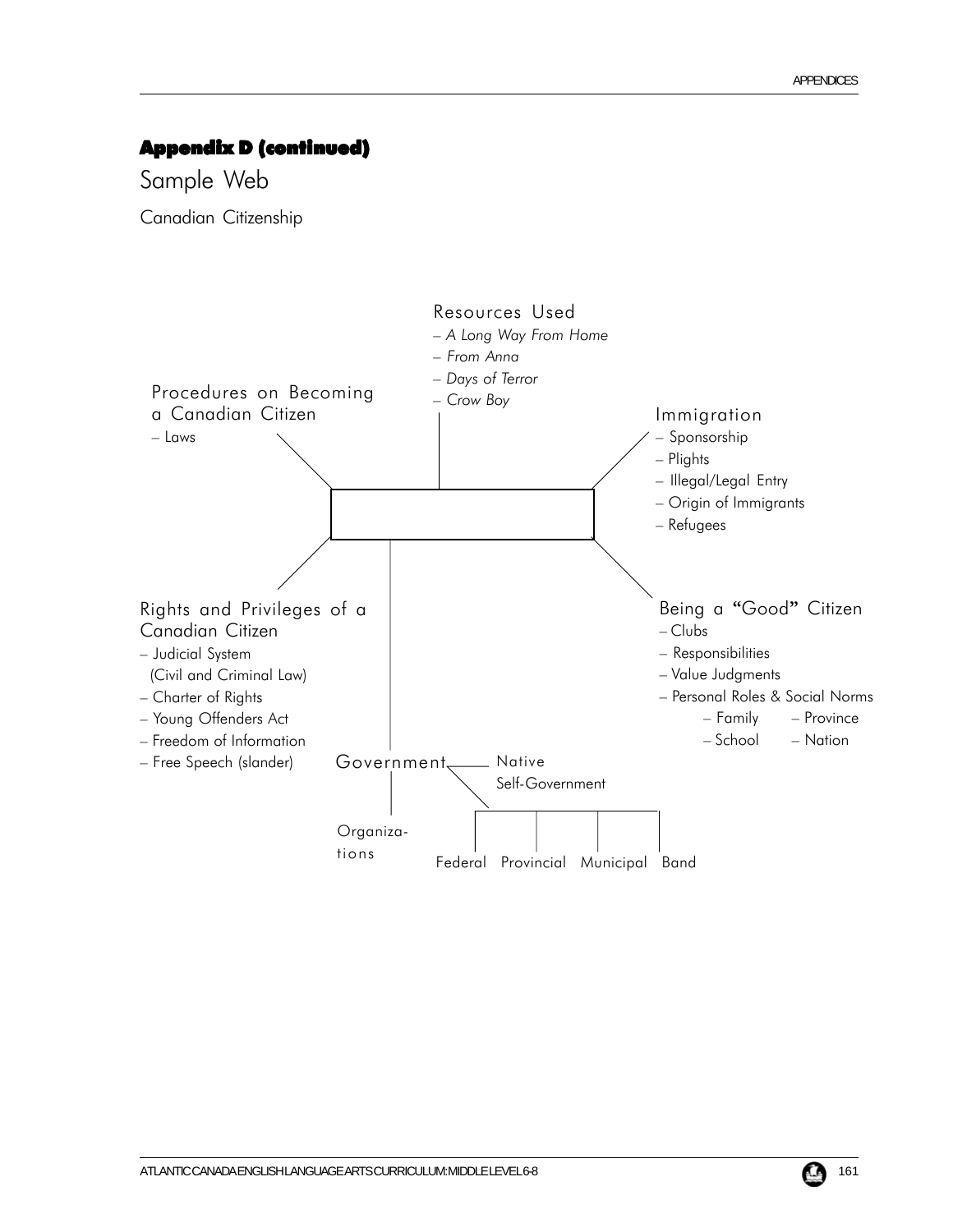# Appendix E Organizing Students to Work Effectively in Small Groups

When engaging students in group work, teachers may want to monitor with whom students prefer to work during small-group discussion. While it is most beneficial to allow students to select their own working groups, some combinations may not work out well for a variety of reasons. At times, effective group process will be better promoted when the teacher designates some or all of the group arrangements. For example, shy or less vocal students may have difficulty voicing their positions and concerns. Consequently, teachers may need to facilitate group arrangements that prevent such students from feeling left out. At times, teachers may choose to closely monitor group discussions to ensure that these students have an opportunity to have their say. Similarly, some students may require extra support to learn the appropriate social behaviours and common courtesies necessary to function in a group. Examples of activities that promote classroom group discussion of an informal/exploratory nature include conversations, brainstorming, and group sharing time.

There are essentially two issues that weaken the effectiveness of small group work in the English language arts classroom—students may have so many personal topics to discuss that they do not get around to dealing with what they were expected to accomplish for class, and differences of opinion among group members about how to do things may prevent effective collaboration.

Even though off-topic talk is a natural part of group work, too much can at times become an impediment to learning. Teachers may need to implement any one of a several interventions in order to help students to focus on the topic.

- Group configurations can be reorganized by exchanging a few students in one group with those in another group.
- Teachers can ask students to maintain a detailed log of their discussion and work progress for the duration of the group project.
- Teachers can establish intermediate deadlines so students have short-term goals to work toward, increasing the chance that they will meet their final deadlines.
- Teachers may elect to spend a substantial amount of time with a group which is having problems, but caution needs to be exercised with this option since such singular attention takes away valuable time teachers could spend with other learners.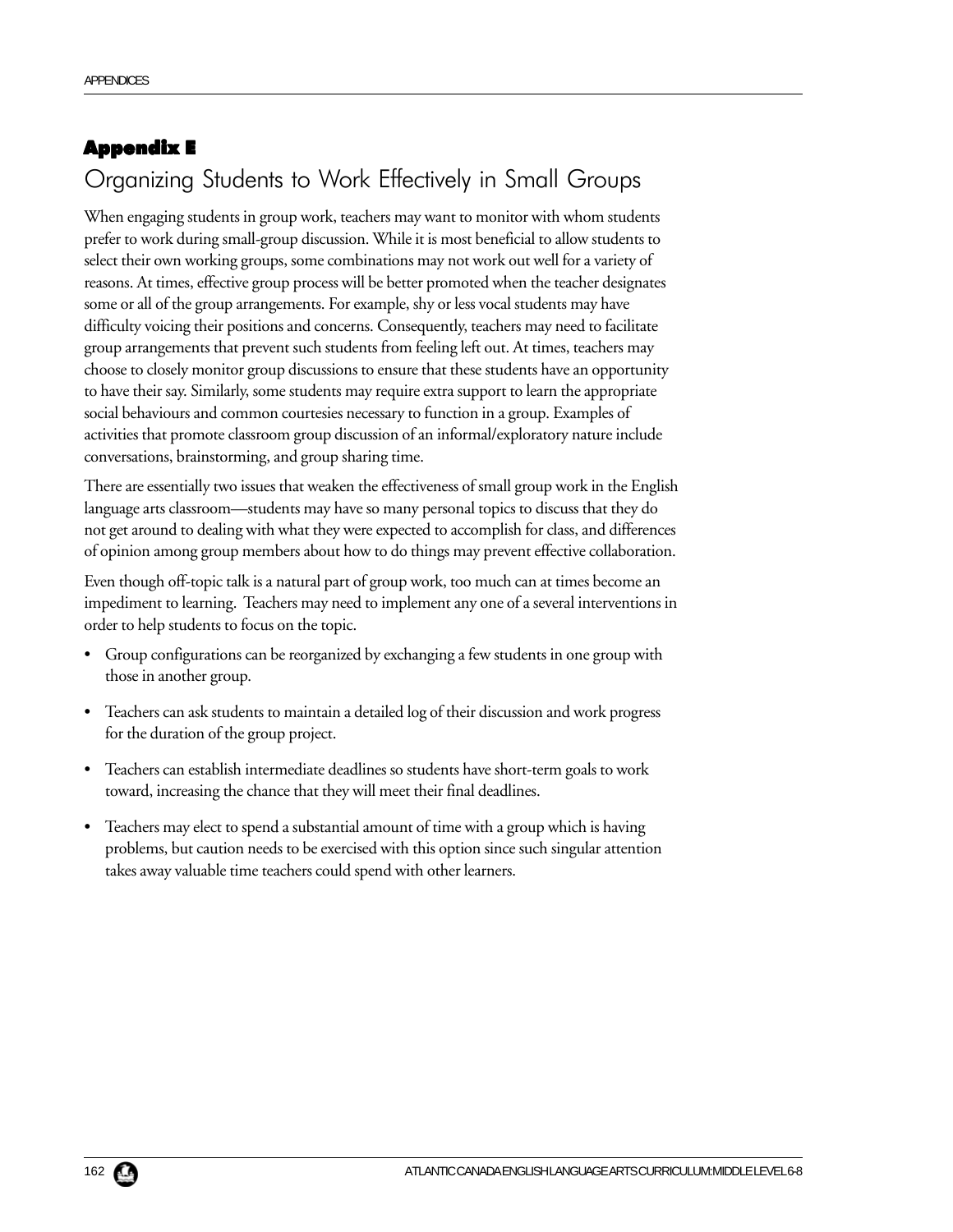# Appendix E (continued)

While differences of opinion can challenge and stimulate thinking and learning, too great a difference can hinder productivity and progress. When conflict reaches a counterproductive degree, it moves from being intellectually challenging and stimulating to being emotionally destructive. Here again, teachers may want to implement several strategies to help students overcome various obstacles:

Have students keep a log of each meeting where they note their progress and identify any problems. Teachers can then review these logs and help students deal with the problems they have identified.

Students can keep a detailed log of their collaborative process by identifying how tasks and responsibilities for all group members are assigned. By reviewing these particular write-ups, teachers may find that problems rest in the process students have adopted for pursuing their projects.

Tape-record the group sessions and then review these with students. They can often identify problems themselves and recognize when they have contributed to a negative situation.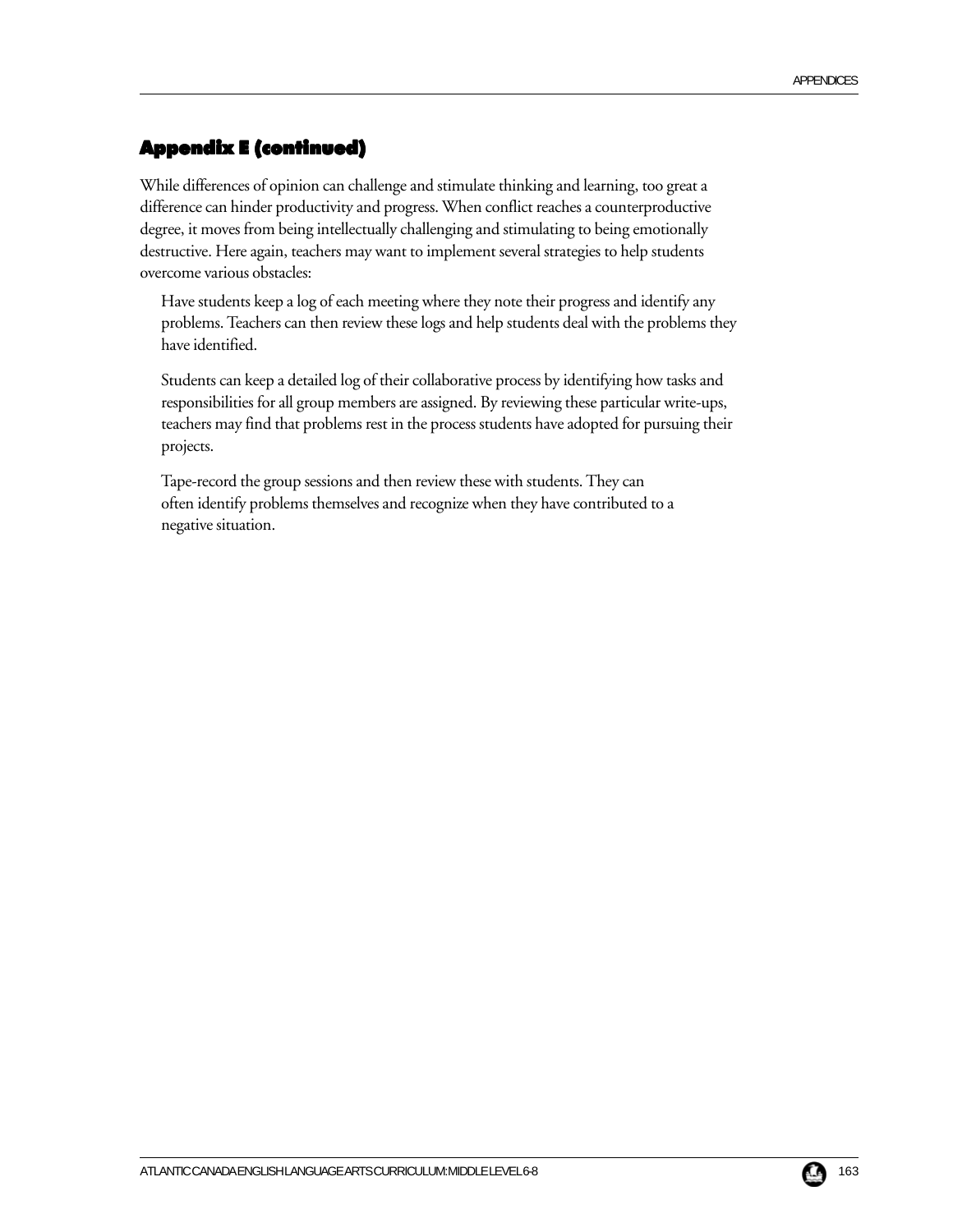# Appendix F Integrated Teaching and Learning

Integrated learning occurs when the regular curriculum provides a natural overlap among subject areas and when students can see the relevance and the interrelatedness of curricula. This approach to teaching and learning is based on the realization that skills in problem solving, organization, thinking, and writing span the curricula.

Teams of teachers in different subject areas can design interdisciplinary units based on themes or issues (e.g. multiculturalism, music, environmental concerns, architecture) that are integrated across the curriculum and involve skills and content from several academic areas. By planning and teaching together, many teachers feel their themes and the students' learning experiences are enriched.

Integrated teaching and learning requires choosing an area of the curriculum that is of special interest. Working in collaborative partnership, colleagues share ideas about a theme. The unit can last for several days or it can be a school project that lasts for several months.

When there are common content, concepts, processes, and skills among the disciplines, teachers and students begin to sense a new meaning for the word integration. The challenge in effective integration of this type is to ensure that the skills, strategies, and knowledge components of each discipline are respected and deliberately included, since there is potential for one discipline's agenda to override or dilute another's.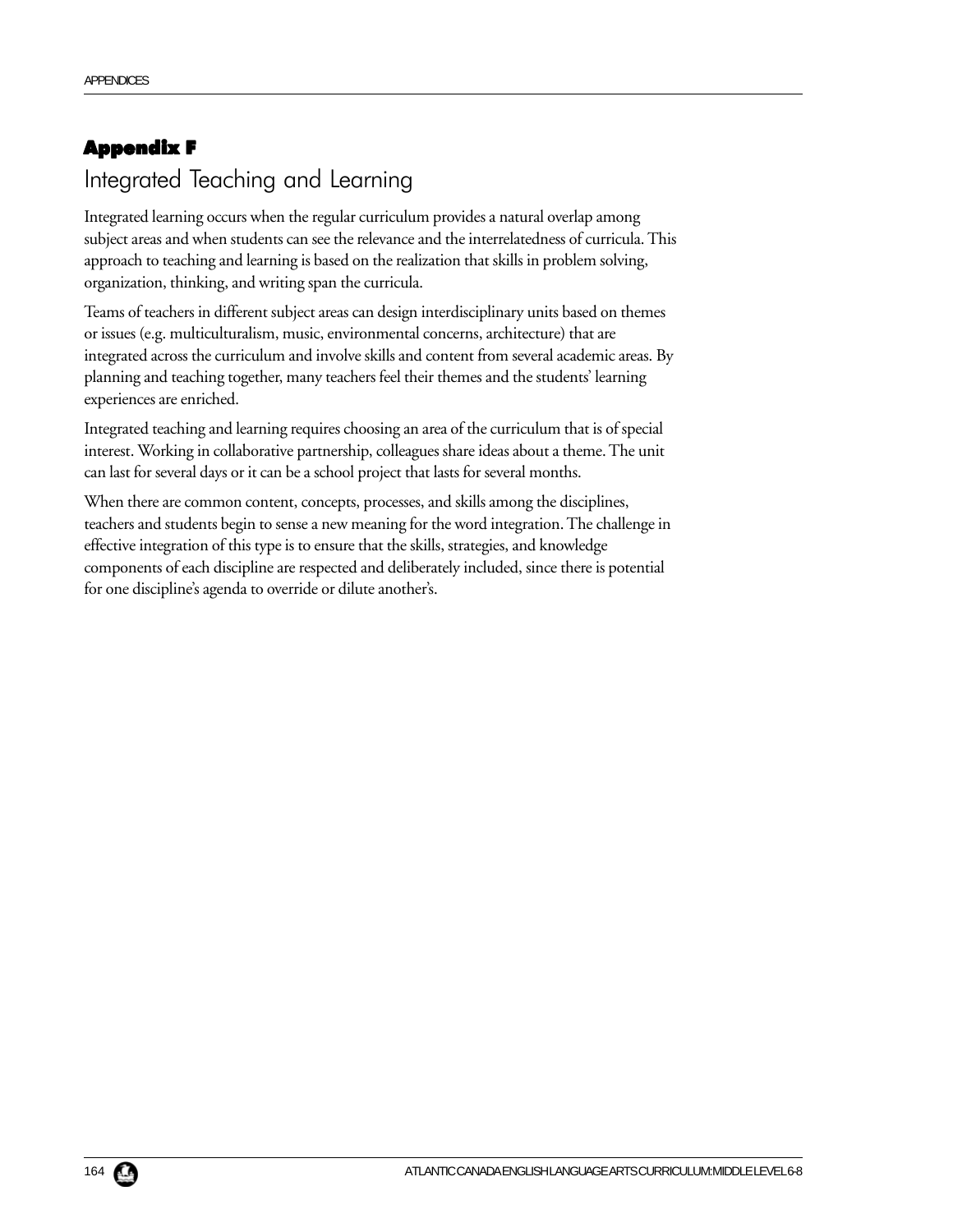# Appendix G Suggestions for Editors

#### Paragraphs

Are paragraphs logically ordered?

Is there one main point to each paragraph?

Is the length of each paragraph appropriate? Have paragraphs of one line or those that run over one page been eliminated?

#### **Sentences**

Are all sentences necessary, or are there any that do not help or advance what is being said?

Have unnecessary clauses been eliminated?

Has the person, thing, or concept being discussed been placed at the beginning of the sentence?

Is there a variety of long and short sentences to give rhythm and flow to the writing?

#### Words

Have tenses been used consistently throughout the text?

Are word repetitions purposeful or necessary?

Has sexist, racist, … language been avoided?

Has unnecessary jargon been avoided or specialized vocabulary been explained?

Has an appropriate level of diction been used for the intended readers?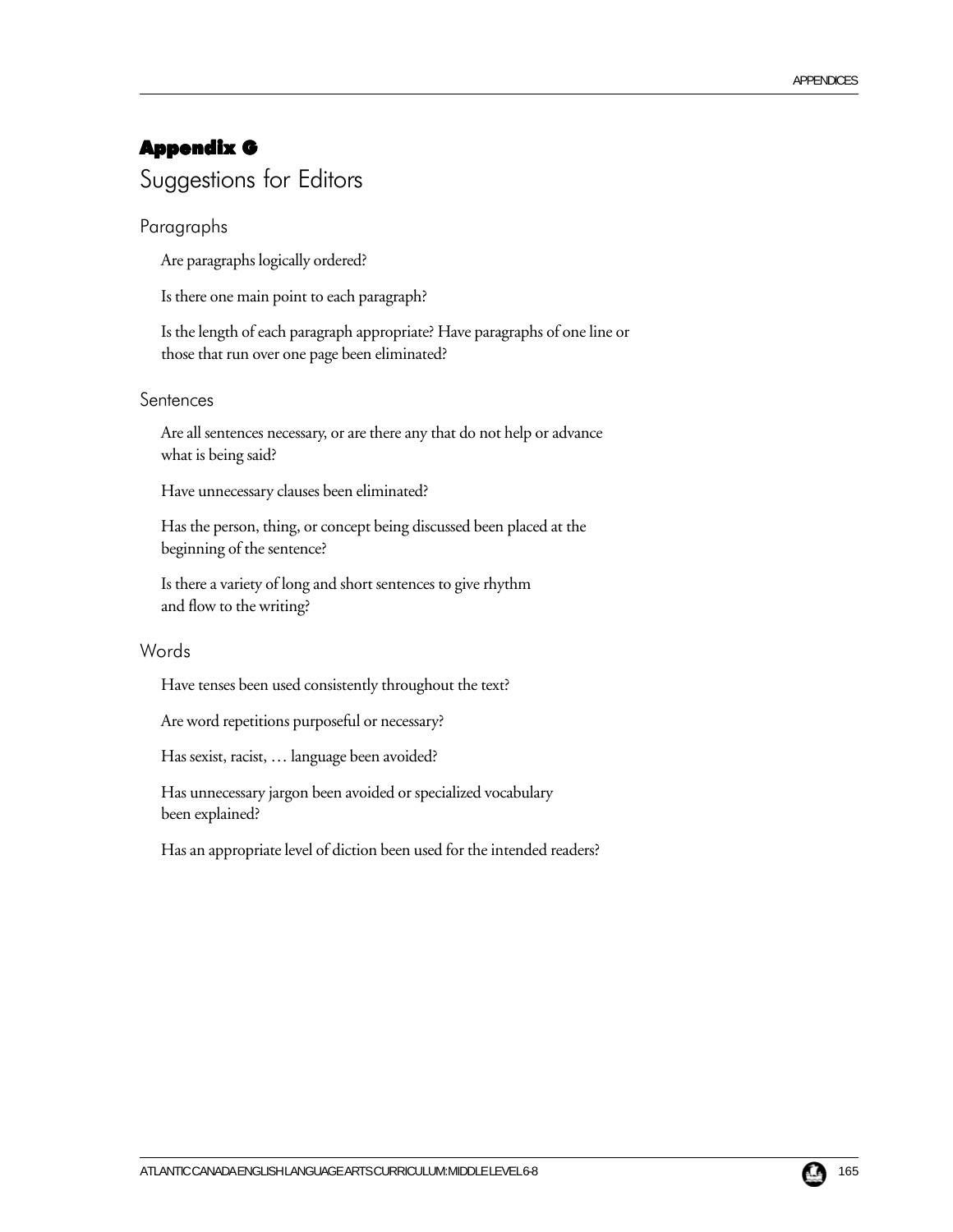### Appendix H

# Suggestions for Student Writers

Note: This is **NOT** meant to be used as a checklist.

Submit your draft when you're ready for feedback, but leave yourself time to make revisions.

Make sure your draft is legible to a reader.

Make sure you know your goals for writing before you ask for feedback.

Prepare in advance the questions you want answered about your draft.

Be open to the feedback you receive.

Ask readers to clarify any advice you don't understand.

Be confident that you can resist suggestions you don't feel are helpful.

Don't feel you have to defend everything a reader points out.

Try to read your own writing as objectively and as honestly as you can.

Try to make an assessment about your own strengths and weaknesses as well as the writing overall.

Correct obvious errors before giving your paper to a reader.

Understand that the writing is yours and that you have ownership over your paper.

Be committed to your writing.

Seek feedback from more than one reader.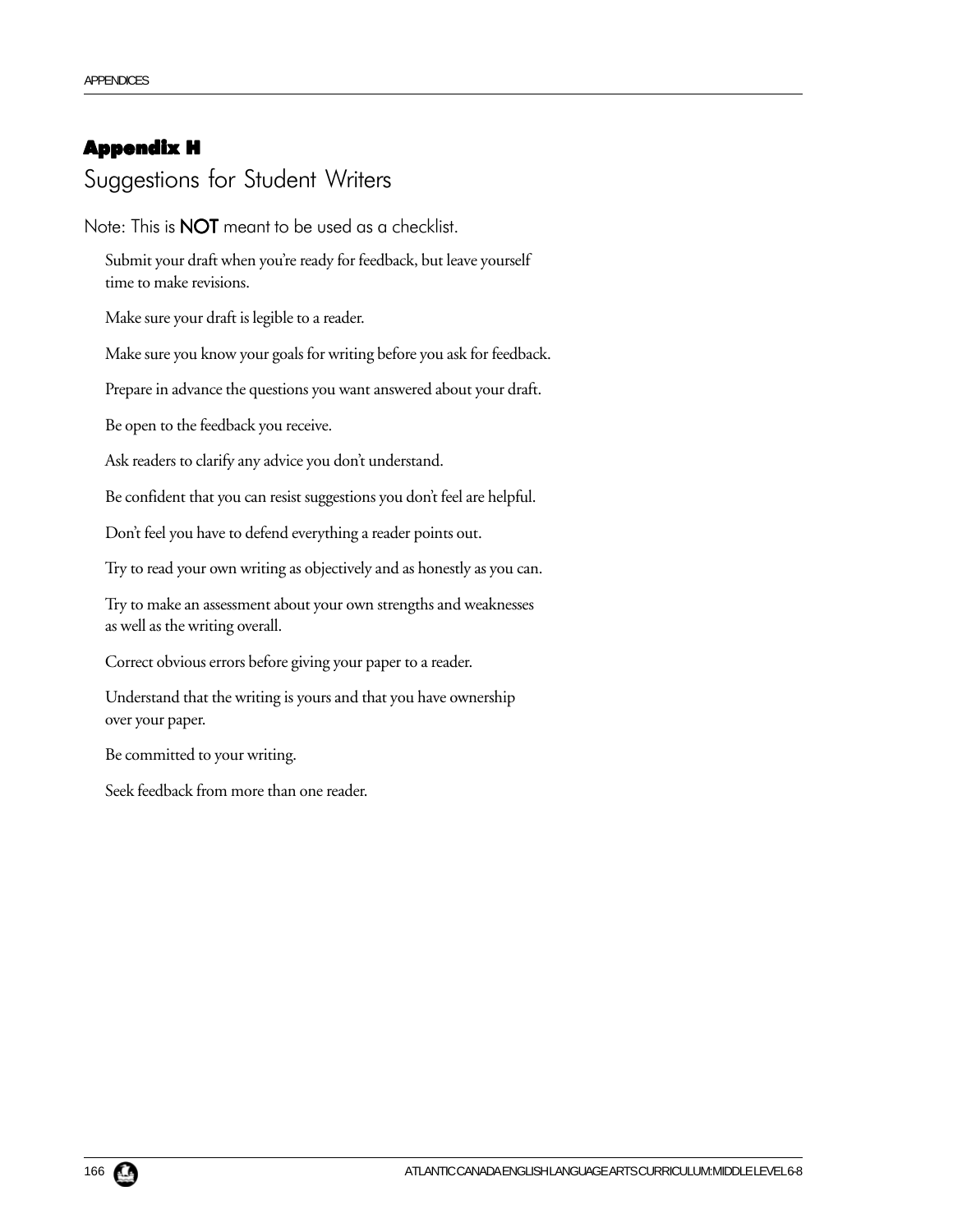## Appendix I

# General Pointers for Editors and Readers

Note: This is **NOT** meant to be used as a checklist.

Ask writers to explain their writing goals before you begin to read so you can judge how well they've succeeded.

Keep your focus on how well writers handle their topics for meeting their goals, rather than lapsing into discussions about the topics themselves.

Don't take over the paper and do a major rewrite.

Point out the strengths of a paper as well as its weaknesses.

Try to explain the logic behind your suggestions.

Offer specific solutions for the problems you point out.

Make sure your written responses are legible and expressed clearly.

Make sure your verbal comments are also clear and precise.

Don't embarrass or insult a writer—you may be a reader today, but you could be a writer in need of feedback tomorrow.

Seek opinions from other readers when you're unsure about something.

Be committed to giving a helpful response—being an effective reader will help you be a stronger writer.

Trust your instincts when you read someone's paper.

Think and reflect a moment before you speak.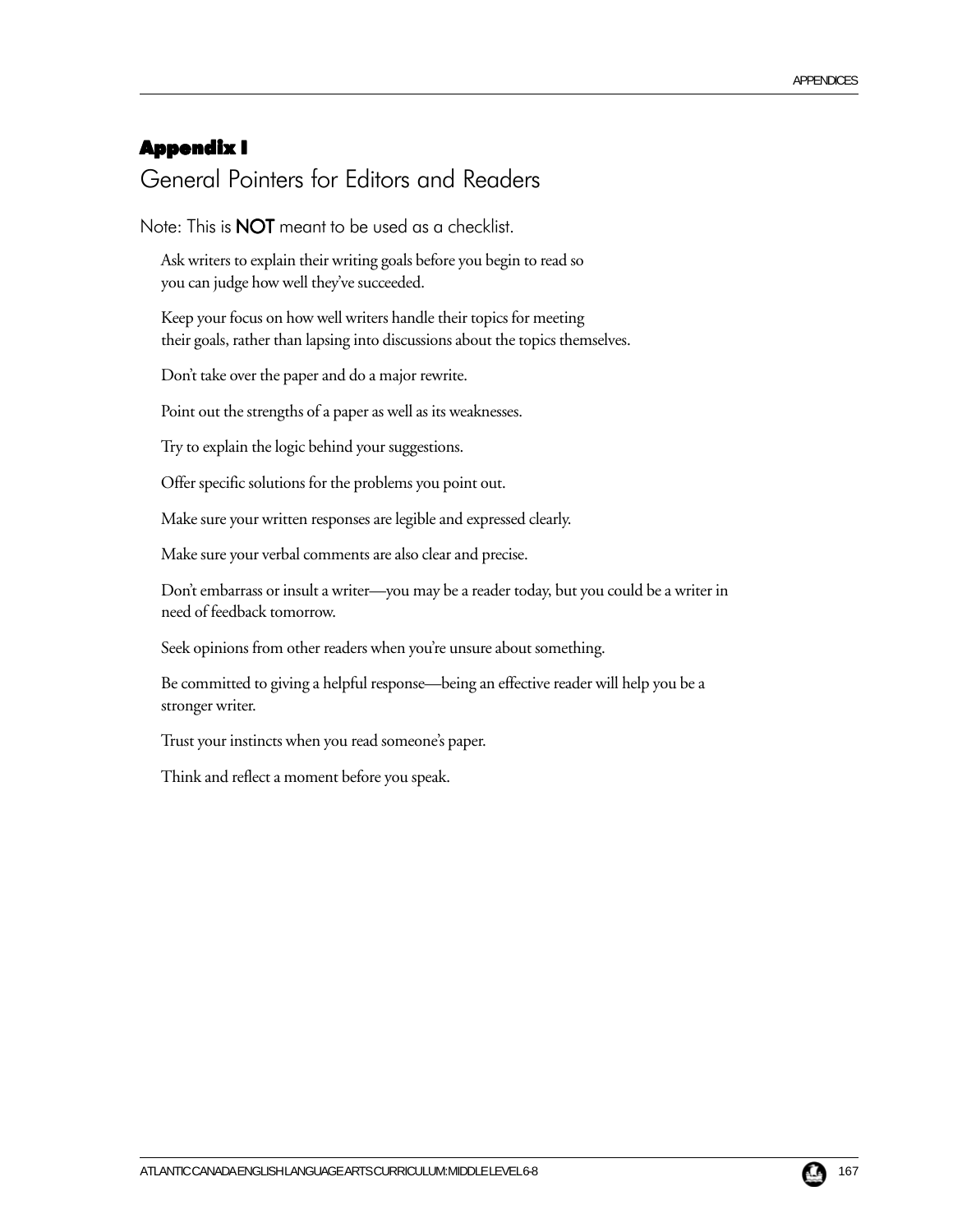### Appendix J

Suggested Focus on Audience, Ideas, Organization for Editors and Readers

Audience

Who is the audience? Is the language choice, form, etc. appropriate for the audience?

Is the tone correct for the reader?

Is the format appropriate?

Are the reader's key questions answered?

Are they answered in a logical order?

#### Ideas

Is the information in the paper useful to the reader?

Is there plenty of information?

Is the information focussed on the topic?

Is there too little or too much information?

Is there a focus through the entire text that keeps the reader reading and moving forward?

Are there unnecessary tangents, repetition, or padding?

Strategies for Assessing the Overall Organization of a Paper

Make an outline or an idea web while reading the paper.

Check to see if the main ideas are distinguished from supporting ideas.

Check for repetition of ideas throughout the text.

Write a summary paragraph of the paper to review with the writer.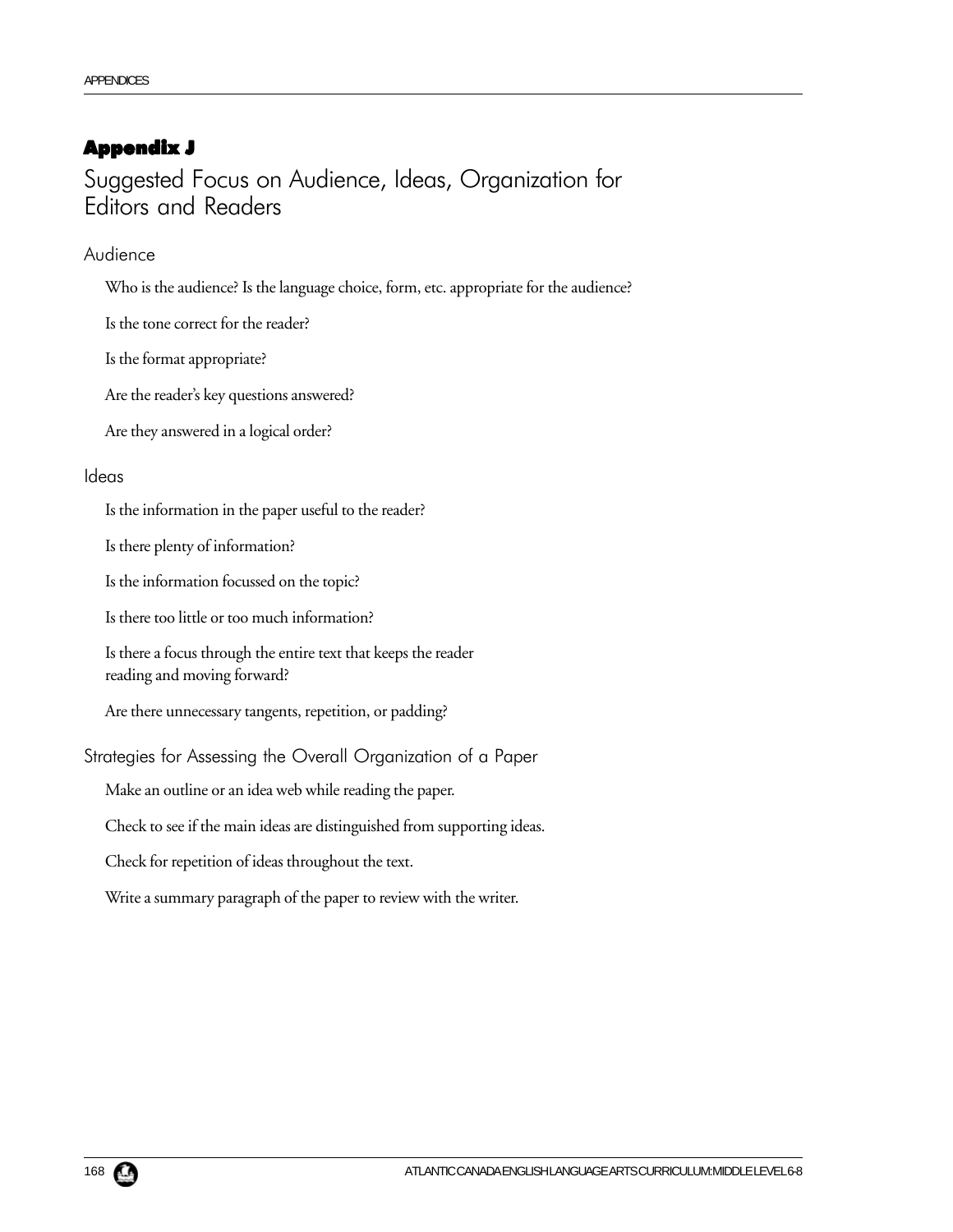# Appendix K Other Ways to Represent

#### Diorama

A diorama is a small-scale exhibit that can be viewed through a window-like opening. A shoebox is often used to create a miniature setting. This is often created with a combination of painting and sculpture.

#### Drawings and Paintings

Students use coloured pencils, felt markers, pastels, brushes and paint, or a software drawing program to express their ideas. They also use elements such as line, colour, shape/form, and texture to give specific impressions or create certain moods.

#### Collage

A collage is a picture made by gluing different shapes onto a surface to express an idea, theme, or feeling. Collages may be cut from all kinds of paper or fabric or can be made of mixed media such as buttons, wood, seeds, or feathers.

#### Poster

A poster is a sign usually consisting of a combination of print and some other form of representing. Although posters may be used for many purposes, above all they are designed to attract and hold the attention of people, so they will read and think about the message.

#### Role-Play

The English language arts curriculum offers many opportunities for students to assume the role of various characters they meet in the literature they read or to assume roles in imagined situations. Role-play can deepen and extend students' response to literature, and provide opportunities to develop problem-solving skills and imagination.

#### Tableau

A tableau is a still picture that a group of actors make of a scene from a story, poem, or other text. The actors plan how they will stand and what facial expressions they will use. They may use simple props and costumes to help them create the scene. A tableau looks like a scene from a movie frozen in time.

#### Mime

Mime is acting without words. Hand gestures, body movements, and facial expressions are used to represent a feeling, idea, or story.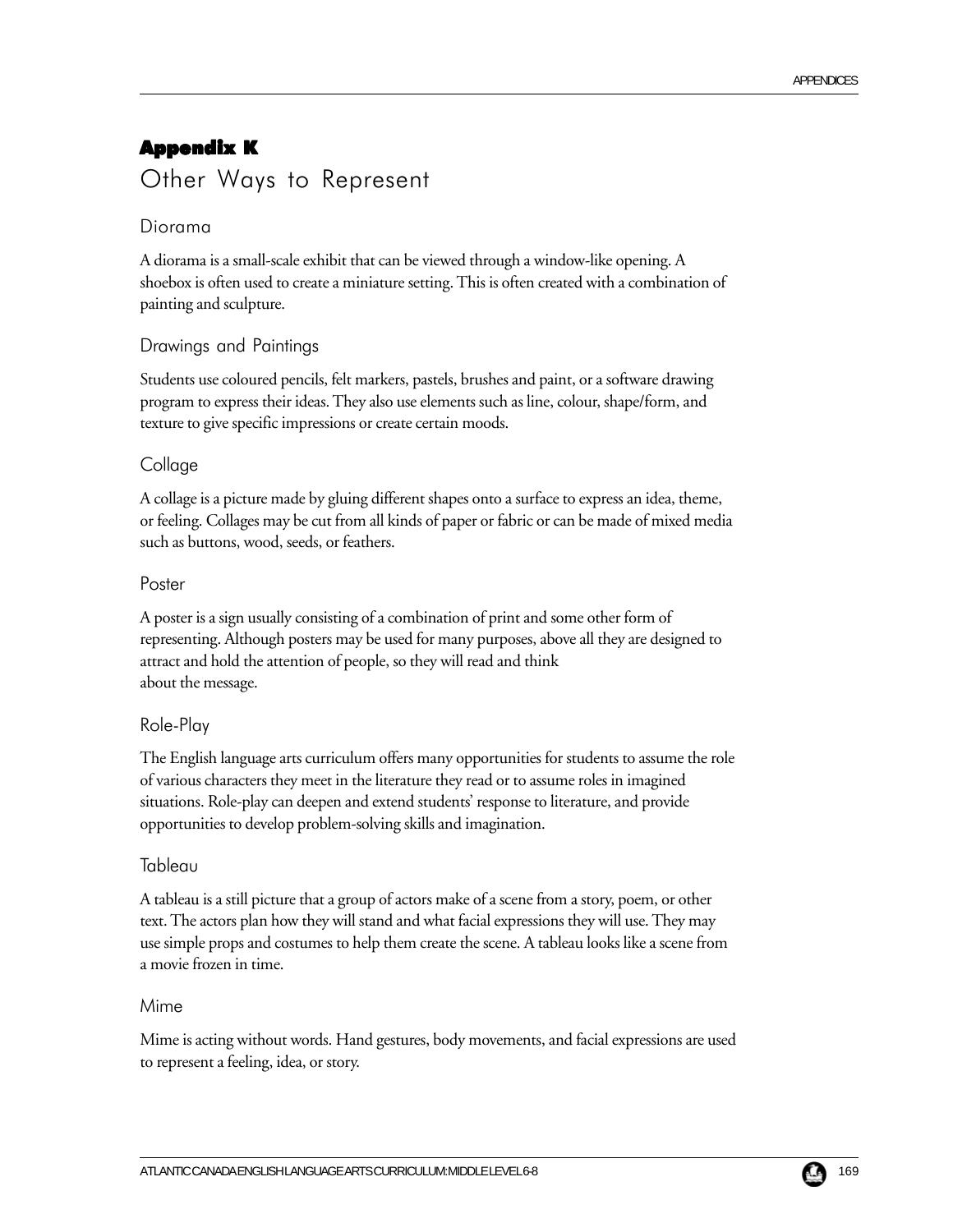### Appendix K (continued)

#### **Cartoon**

A cartoon is a story told in pictures and words. Cartoons are used to entertain and often to give information and provoke thought. A single cartoon tells a joke in one picture. It is often printed in black and white and found in newspapers and magazines. There may be a short caption underneath to help the reader understand the joke. A comic strip is a story told in more than one frame. Each stage of the story is shown in a separate box.

#### Pamphlets/Brochures

Pamphlets and brochures are made to advertise products and services or to inform the public about issues or events.

#### Book Jackets

The front covers of paperbacks and the dust jackets on hardcover books are carefully designed to attract attention. Bright colours, interesting pictures or photographs, and creative printing are used for effect. The picture gives a clue to the story or information. The title is often printed on the top half of the cover. The author's name is usually found in smaller printing above or below the title. The illustrator's name would be below the author's name. A photograph and information about the author may be shown on the back cover. The writing on the back cover, sometimes called a blurb, may be a summary of the book or a passage from an exciting part of the book. There may also be quotes from people who have read or reviewed the book. Or there may be information about the author and other books written. The blurb is meant to make the reader want to read the book.

#### Self-Published Books

Self-published books are books that students write, edit, illustrate, design, and publish themselves or with their friends. Such books can be of many different forms. The simplest method of publishing is for students to purchase an unlined notebook and fill it with text and illustrations and to design their own cover to glue over the top of the original notebook cover. Accordion or folded books can be produced by folding long sheets of paper to form a series of pages. Books can also be produced by stapling or stitching pages together. Wallpaper books can be made with wallpaper, cardboard, and construction paper.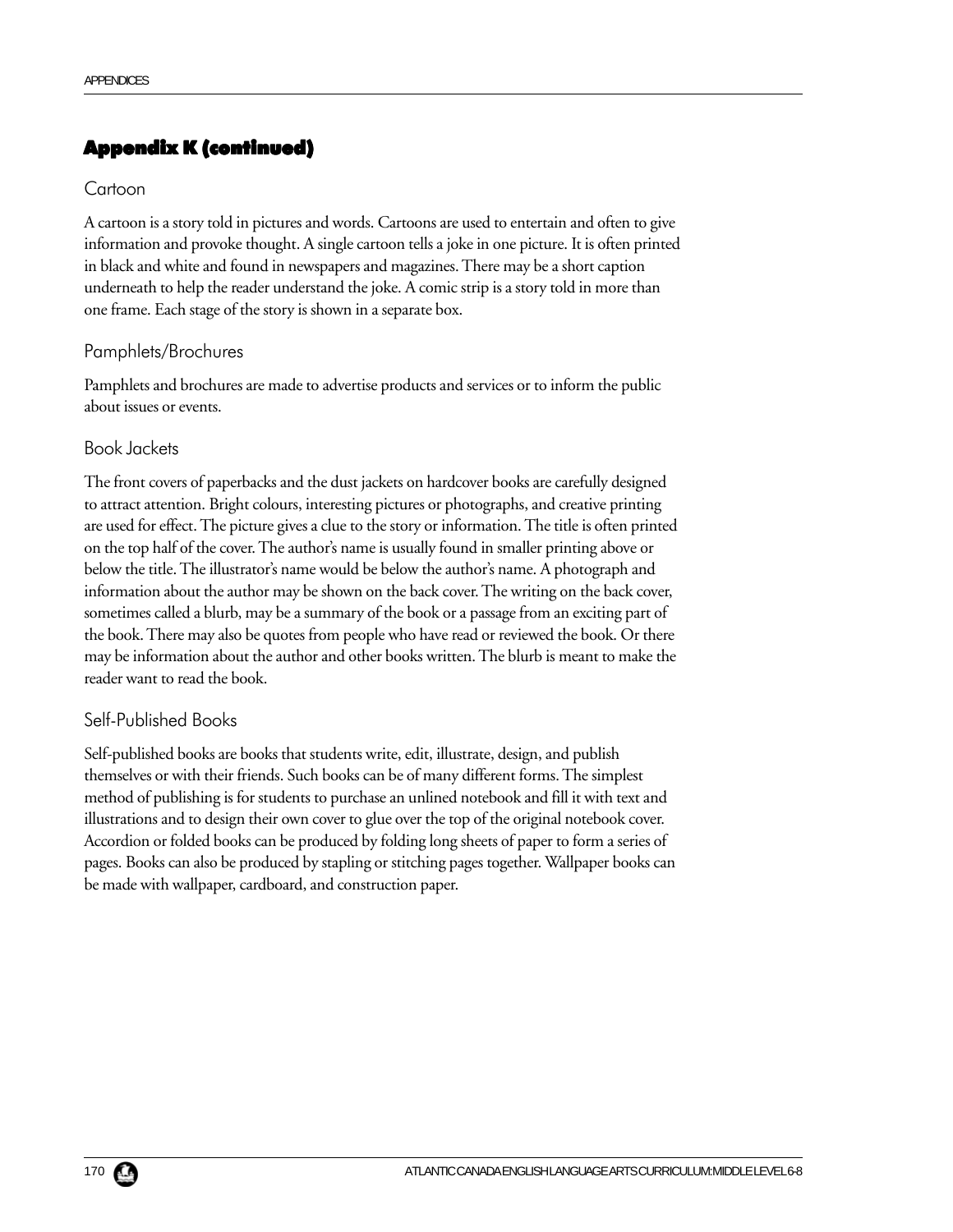### Appendix L

# Writing: Some Forms to Explore

acknowledgment glossary poem advertisement greeting card postcard agenda guide poster announcement headline prayer article horoscope précis autobiography instruction proclamation ballad inventory prospectus biography invitation invitation questionnaire blurb, e.g. for book journal recipe broadsheet label record brochure legal brief reference caption letter letter regulation cartoon libel report catalogue list list résumé certificate log review charter lyric lyric rule confession magazine schedule constitution manifesto script critique manual sermon crossword memo sketch curriculum vitae menu slogan definition minutes song dialogue monologue sonnet diary news spell directions notes notes statement directory notice story edict novel novel summary editorial obituary bituary syllabus epitaph pamphlet synopsis essay paraphrase testimonial eulogy **parody** parody testimony feature article travelogue pastiche travelogue travelogue forecast petition weather forecast form placard will

play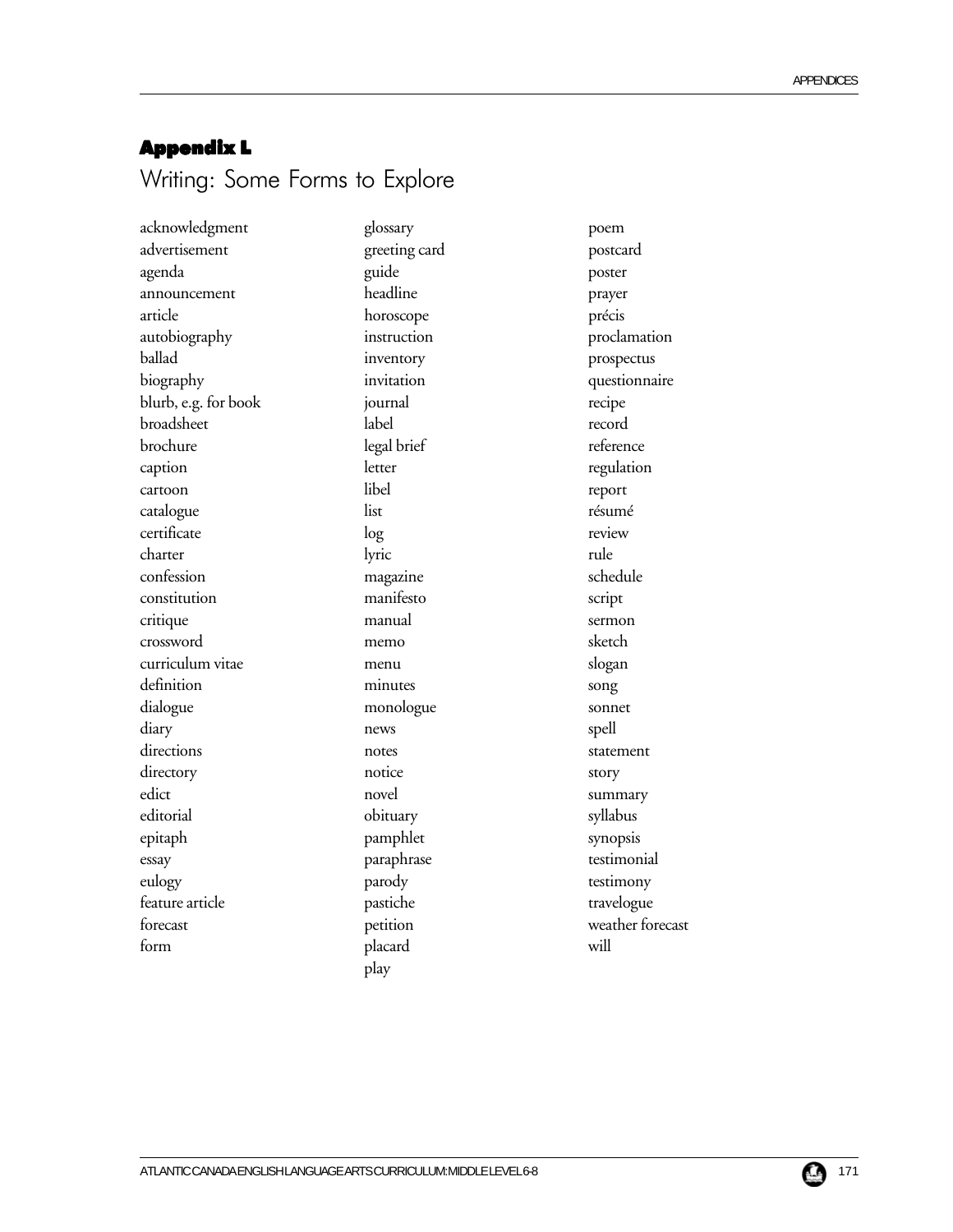# Appendix M

Sample Rubric for Group Evaluation: Speaking and Listening Outcome #1

| Group $#1$                                                      |                |                      | Date of Record |                   |            |  |
|-----------------------------------------------------------------|----------------|----------------------|----------------|-------------------|------------|--|
| Learning progress: Speaking and Listening:<br>Outcome $#1$      |                | To a<br>great extent |                | To some<br>extent | Not at all |  |
|                                                                 |                | 4                    | 3              |                   |            |  |
| • recognizes need for contributions<br>to facilitate discussion | <b>CLAUDIA</b> |                      |                |                   |            |  |
|                                                                 | <b>SHELLEY</b> |                      |                |                   |            |  |
|                                                                 | <b>BRIAN</b>   |                      |                |                   |            |  |
|                                                                 | <b>ROY</b>     |                      |                |                   |            |  |

| • asks timely questions for elaboration<br>and responds to request for elaborations | <b>CLAUDIA</b> |  |  |
|-------------------------------------------------------------------------------------|----------------|--|--|
|                                                                                     | <b>SHELLEY</b> |  |  |
|                                                                                     | <b>BRIAN</b>   |  |  |
|                                                                                     | <b>ROY</b>     |  |  |

| expresses viewpoints clearly and with<br>conviction; elaborates views | <b>CLAUDIA</b> |  |  |
|-----------------------------------------------------------------------|----------------|--|--|
|                                                                       | <b>SHELLEY</b> |  |  |
|                                                                       | <b>BRIAN</b>   |  |  |
|                                                                       | <b>ROY</b>     |  |  |

| · listens attentively; grasps essential<br>information and details | <b>CLAUDIA</b> |  |  |
|--------------------------------------------------------------------|----------------|--|--|
|                                                                    | <b>SHELLEY</b> |  |  |
|                                                                    | <b>BRIAN</b>   |  |  |
|                                                                    | <b>ROY</b>     |  |  |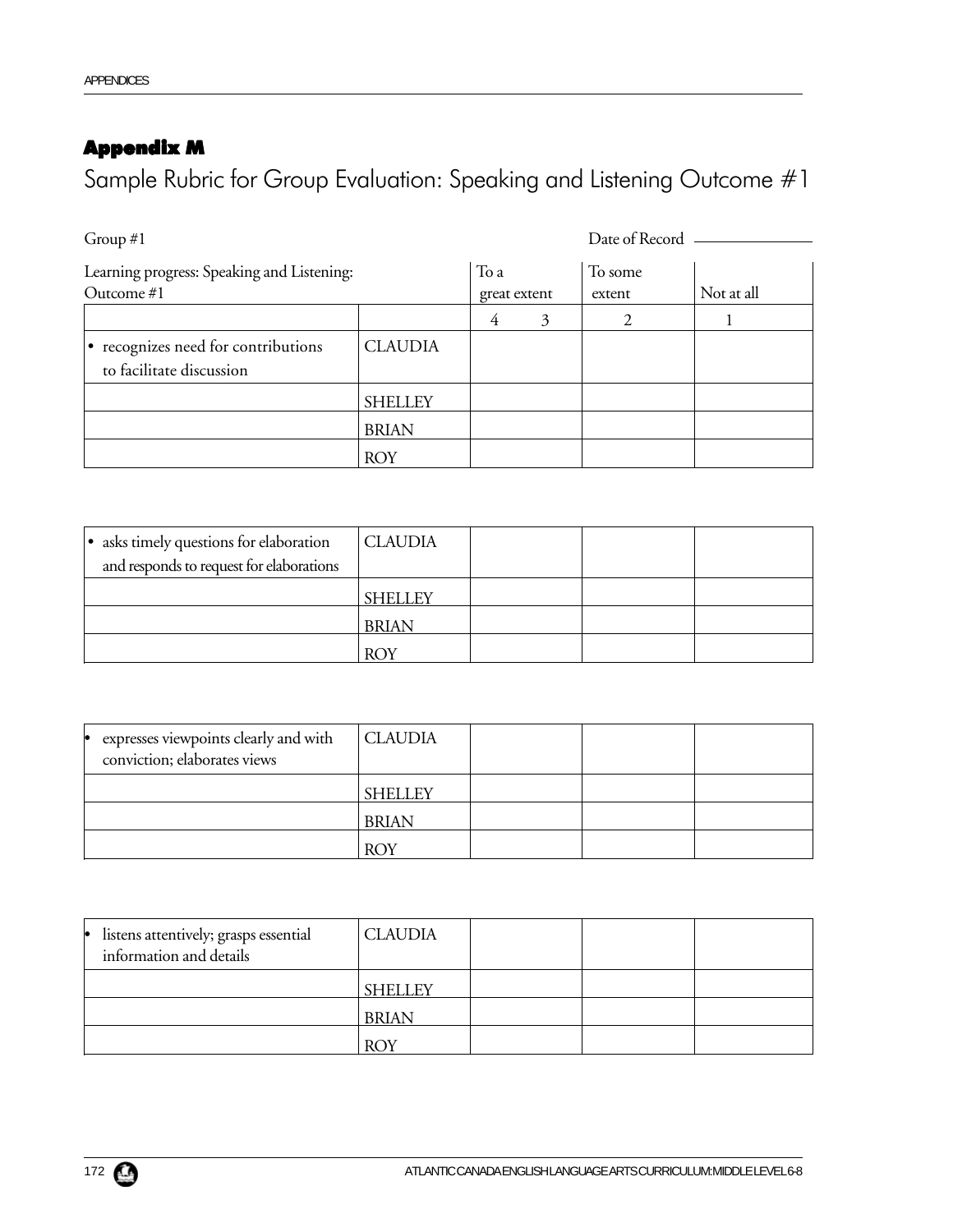# Appendix N

Sample Rubric for Self-Evaluation: Speaking and Listening Outcome #1

| Name: -                                                                                        | Dates Recorded |           |        |
|------------------------------------------------------------------------------------------------|----------------|-----------|--------|
| Learning progress: Speaking and Listening:<br>Outcome #1                                       | Always         | Sometimes | Seldom |
| • I contribute to keeping the discussion going.                                                |                |           |        |
| • I invite others to contribute.                                                               |                |           |        |
| $\cdot$ I ask questions for clarification;<br>I offer further information to explain my views. |                |           |        |
| • I willingly express my own viewpoint;<br>I explain my thinking as required.                  |                |           |        |
| • I listen carefully in order to get a full understanding<br>of the views of others.           |                |           |        |

Pick the ability you think is your strongest. Describe some of the ways you think you have demonstrated this ability in your group exchange.

|                                                                                                                      | (date: |  |
|----------------------------------------------------------------------------------------------------------------------|--------|--|
| <u> Alexandria de la contrada de la contrada de la contrada de la contrada de la contrada de la contrada de la c</u> | (date: |  |
| What do you feel you need to work on? How do you intend to proceed?                                                  | (date: |  |
|                                                                                                                      | (date: |  |
|                                                                                                                      | (date: |  |
|                                                                                                                      | (date: |  |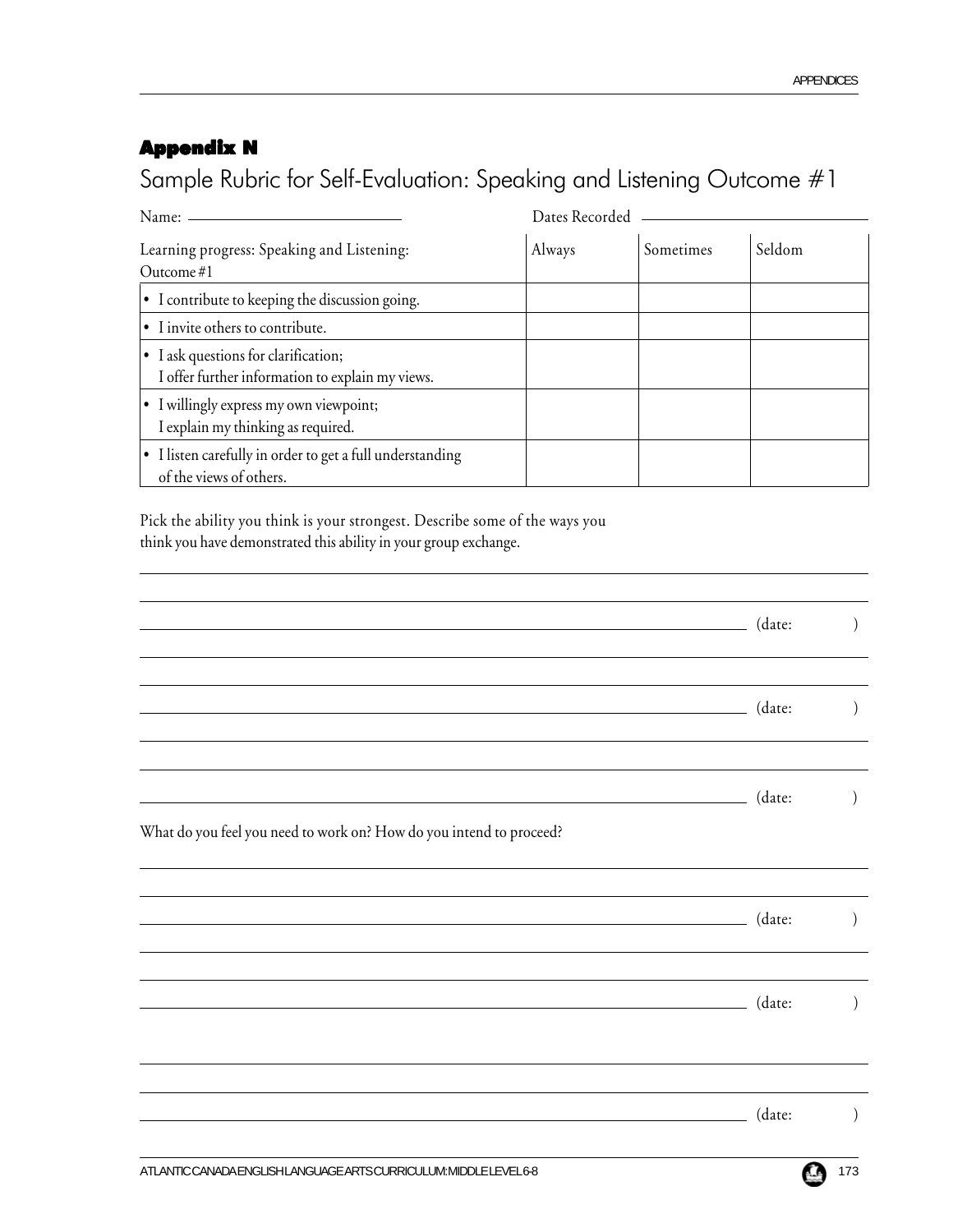# Appendix O

Sample Rubric for Teacher's Observation: Speaking and Listening Outcome #1

| Student:                                                             | Date:                                |           |        |
|----------------------------------------------------------------------|--------------------------------------|-----------|--------|
| Learning Operations: Speaking and Listening:<br>Outcome $#1$         | Surpasses<br>outcome<br>consistently | Sometimes | Seldom |
| • Contributes to sustaining the talk                                 |                                      |           |        |
| · Asks pertinent questions; elaborates when asked                    |                                      |           |        |
| • Expresses personal viewpoints clearly and convincingly             |                                      |           |        |
| • Listens attentively; receives well and shows full<br>understanding |                                      |           |        |

Notes:

(date: )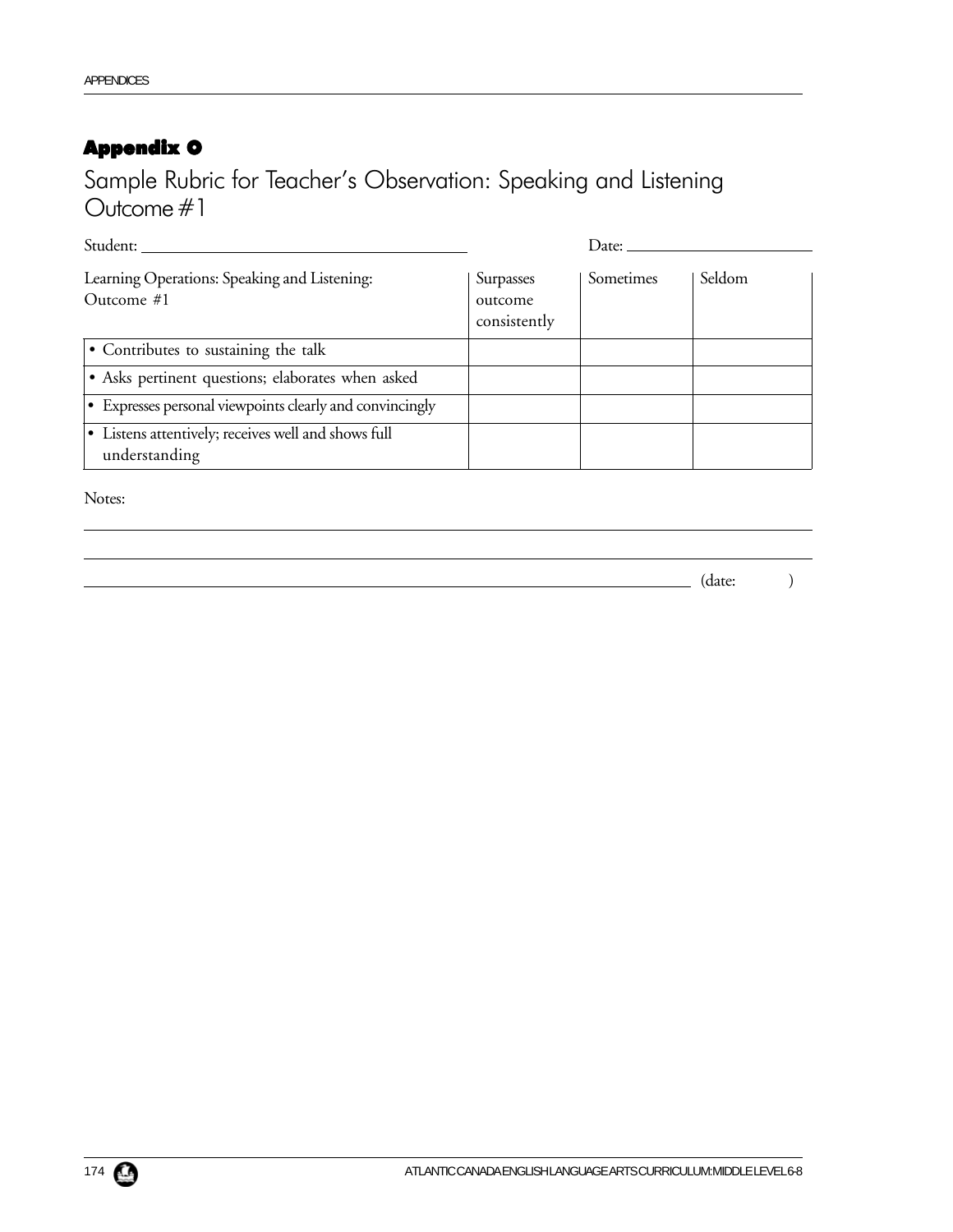### Appendix P

Sample Rubric for Writing Proficiency (from *English Language Proficiency Assessment*)

#### Superior

- clear commitment to purpose and audience
- confident, lively voice/strong personal engagement with subject
- insightful and well-considered ideas
- precise choice of words
- fluent development of sentences and paragraphs
- purposeful development of argument
- minimal mechanical flaws

#### **Competent**

- appreciation of purpose and audience
- confident, appropriate voice/good personal engagement with subject
- thoughtful and clear ideas
- appropriate choice of words
- effective development of sentences and paragraphs
- logical development of argument
- occasional mechanical flaws

#### Acceptable

- awareness of purpose and audience
- adequate sense of voice/discernible personal engagement with subject
- straightforward, new and clear ideas
- adequate choice of words
- evidence of developed sentences and paragraphs
- some evidence of organization of argument
- some mechanical flaws but not sufficient to interfere with overall meaning

#### Marginal

- some awareness of purpose and audience
- inconsistent voice
- repetitive ideas not organized or supported
- inadequate vocabulary
- some evidence of sentences and paragraphs
- mechanical errors are distracting and interfere with overall message/argument

#### Weak

- diminished or little awareness of purpose and audience
- voice confused; personal engagement with subject fragmented
- imprecise ideas, undeveloped
- limited and repetitive vocabulary
- little or no evidence of sentences and paragraphs
- mechanical errors are jarring and seriously interfere with overall meaning

#### Unrateable

cannot be scored for specific reason(s)

#### **Omitted**

• no answer given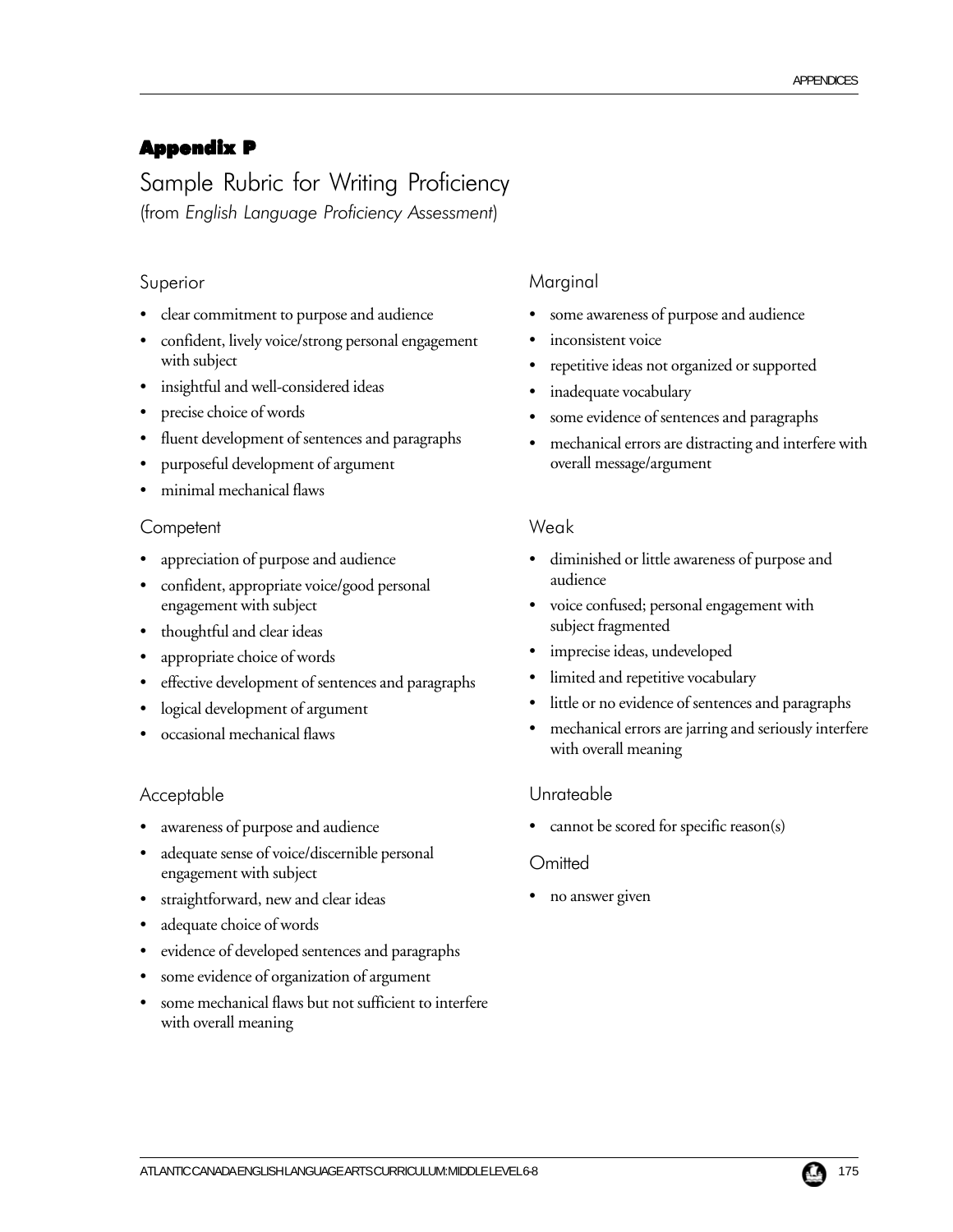# Appendix Q

# Sample Program Design Chart

Based on Continuation of the Broad Range of Texts Introduced in Elementary Grades

| Reading and Viewing                                                                                                                                              | Grade 6 | Grade 7 | Grade 8 |
|------------------------------------------------------------------------------------------------------------------------------------------------------------------|---------|---------|---------|
| Traditional Literature-folk tales, fables, myths,<br>legends, etc.                                                                                               |         |         |         |
| Modern Fantasy-talking animals, talking toys,<br>time warps, little people, spirits, science fiction,<br>strange/curious worlds, preposterous characters, etc.   |         |         |         |
| Contemporary Realistic Fiction-people stories,<br>animal stories, sports stories, mysteries, survival<br>stories, humorous stories, etc.                         |         |         |         |
| <b>Historical Fiction</b>                                                                                                                                        |         |         |         |
| Plays—silent plays (tableau/ pantomime), stage<br>plays, puppet plays, radio plays                                                                               |         |         |         |
| Poetry-free verse, lyrics, narrative poems and<br>ballads, shape or concrete poems, syllable and<br>word-count poems, formula poems, etc.                        |         |         |         |
| Autobiography and Biography                                                                                                                                      |         |         |         |
| Information Texts-process, people, events,<br>reference material                                                                                                 |         |         |         |
| Technological Resources-computer software,<br>computer networks, databases, CD-ROMs, laser<br>disks, etc.                                                        |         |         |         |
| Mass Media and Other Visual Texts-pictures and<br>illustrations, films and videos, selected television<br>programs, magazines, newspapers                        |         |         |         |
| Significant Social Texts (Oral and Written)-<br>speeches, advertisements, radio and television<br>broadcasts, political documents, editorials,<br>advertisements |         |         |         |
| Everyday Texts-letters, notices, signs, memos, etc.                                                                                                              |         |         |         |
| Class-produced Material-individual and group<br>texts                                                                                                            |         |         |         |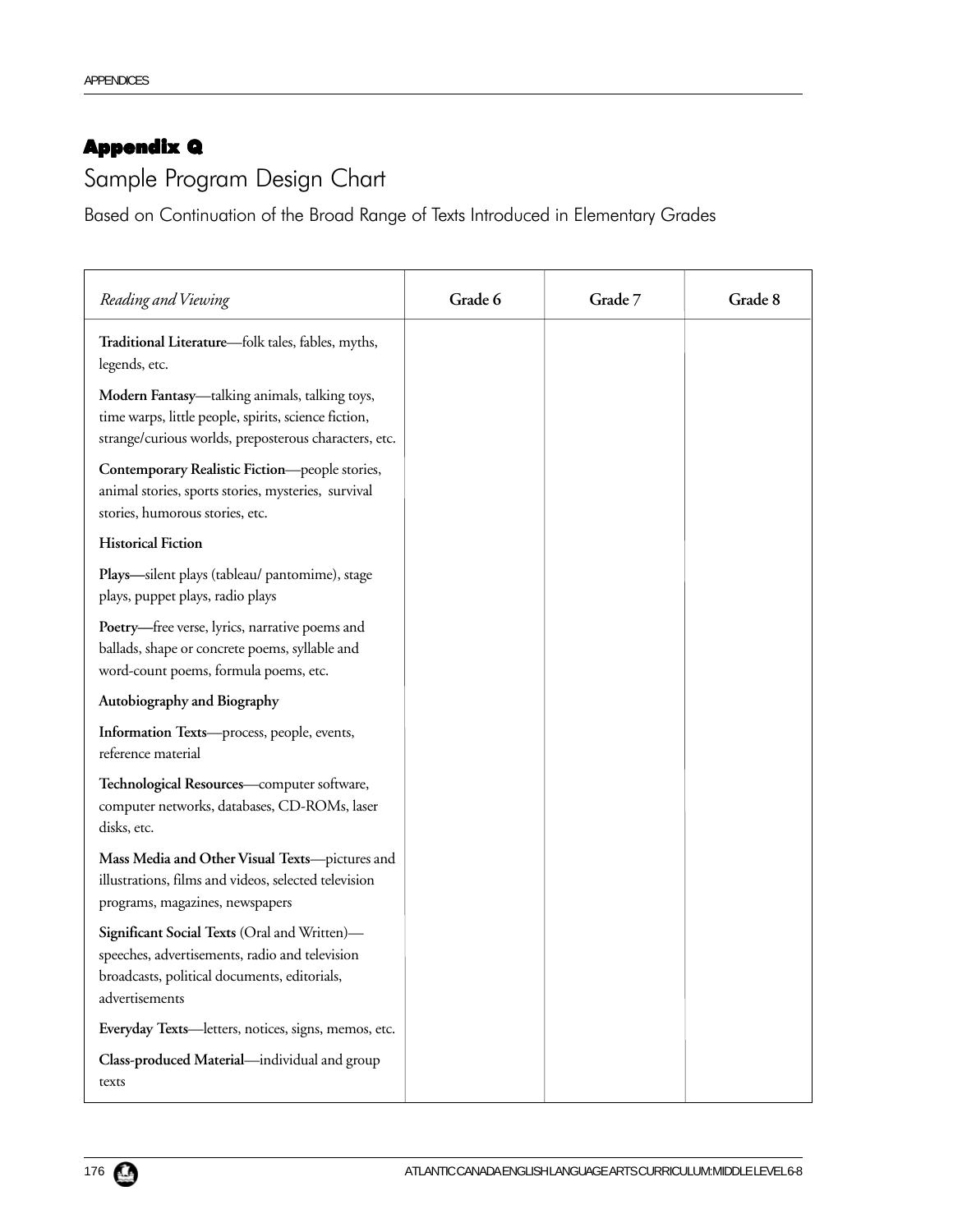| Writing and Other Ways of Representing                                                                                                                                                                                                                                                                                                                                                  | Grade 6 | Grade 7 | Grade 8 |
|-----------------------------------------------------------------------------------------------------------------------------------------------------------------------------------------------------------------------------------------------------------------------------------------------------------------------------------------------------------------------------------------|---------|---------|---------|
| Expressive Writing-journals, learning<br>response logs, friendly letters, invitations,<br>thank-you notes, etc.<br>Transactional Writing-project reports,<br>reviews, letters, directions and instructions,<br>autobiographies and biographies,<br>advertisements and commercials, persuasive<br>texts, articles, summaries, matrix, etc.<br>Poetic Writing—stories, poems, plays, etc. |         |         |         |
| Speaking and Listening                                                                                                                                                                                                                                                                                                                                                                  | Grade 6 | Grade 7 | Grade 8 |
| Group Discussion-conversation,<br>brainstorming, group sharing, interviewing<br>Oral Interpretation-oral reading, choral<br>speaking, Readers Theatre, storytelling<br>Oral Presentations-booktalks, short oral<br>report, persuasive talks, illustrated media talks                                                                                                                    |         |         |         |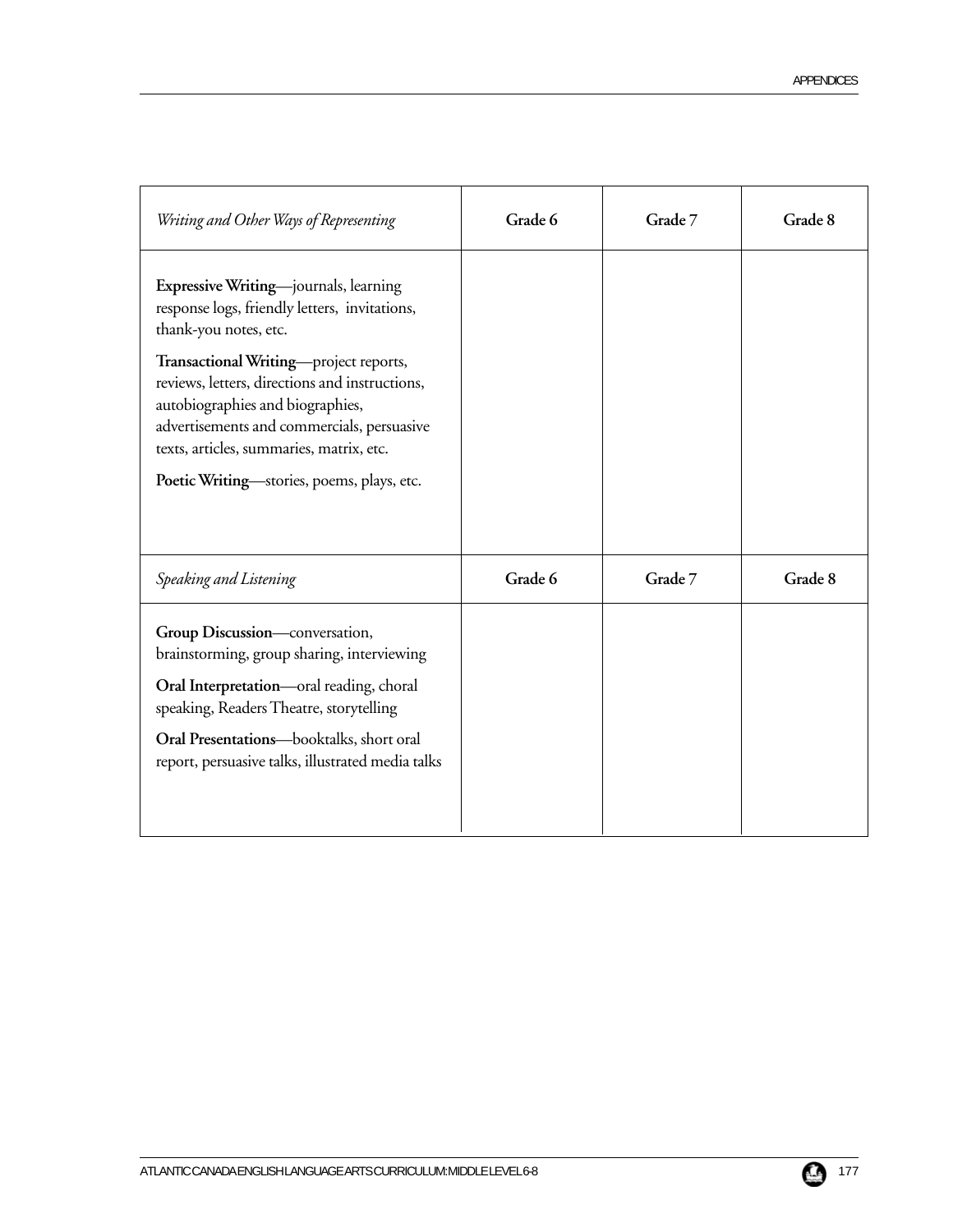# Sample Program Design Chart

Repertoire of Processes and Strategies

| Processes and Strategies                                                                                          | Grade 6 | Grade 7 | Grade 8 |
|-------------------------------------------------------------------------------------------------------------------|---------|---------|---------|
| Use of Prior Knowledge to Construct<br>Meaning                                                                    |         |         |         |
| Use of Cueing Systems—graphophonic,<br>syntactic, semantic                                                        |         |         |         |
| Predicting, Confirming, Correcting                                                                                |         |         |         |
| Previewing                                                                                                        |         |         |         |
| Brainstorming, Categorizing                                                                                       |         |         |         |
| Questioning—I wonder/I think, reciprocal<br>questioning                                                           |         |         |         |
| Semantic Mapping, Webbing—emotions,<br>characters, story structures                                               |         |         |         |
| Researching                                                                                                       |         |         |         |
| Skimming, Scanning                                                                                                |         |         |         |
| Using Text Structures-comparison/contrast,<br>sequence/events, cause/effect, problem-<br>solution, description    |         |         |         |
| Study Strategies to Enhance Learning and<br>Recall                                                                |         |         |         |
| Process Approach Strategies to Writing-<br>prewriting, drafting, revising, editing,<br>proofreading, post-writing |         |         |         |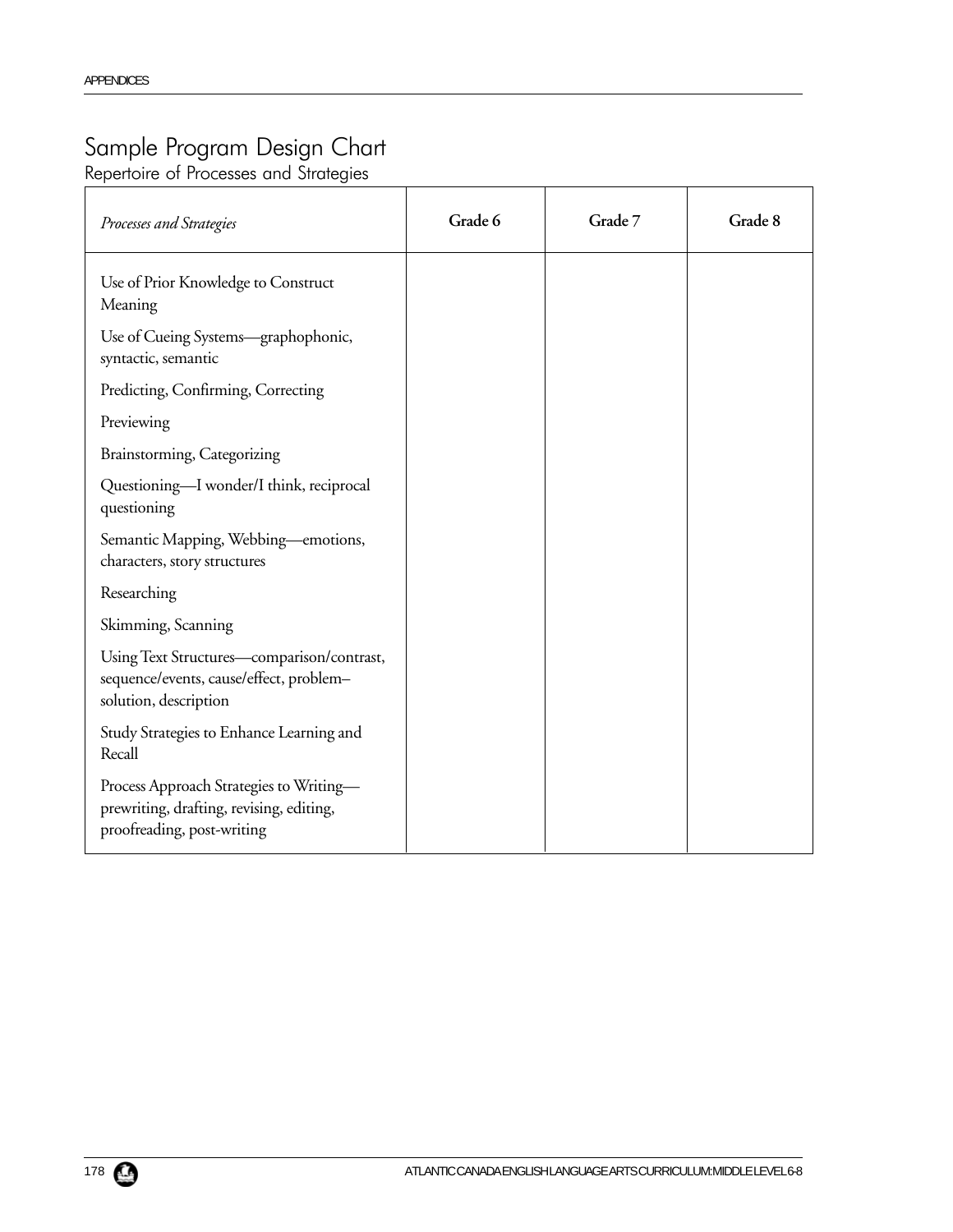# Sample Program Design Chart

Aspects of Language Structure and Use

| Language Structure and Use                                                                                                                                           | Grade 6 | Grade 7 | Grade 8 |
|----------------------------------------------------------------------------------------------------------------------------------------------------------------------|---------|---------|---------|
| Abbreviations<br>Capitalization<br>Punctuation                                                                                                                       |         |         |         |
| Parts of Speech<br>Words/Vocabulary-root words, prefixes,<br>suffixes, compound and hyphenated words,<br>homophones, possessives, contractions, plurals<br>Sentences |         |         |         |
| Reference Material<br>Manuscript Form—headings, margins, title<br>Printing/Handwriting                                                                               |         |         |         |
| <b>Spelling Strategies</b>                                                                                                                                           |         |         |         |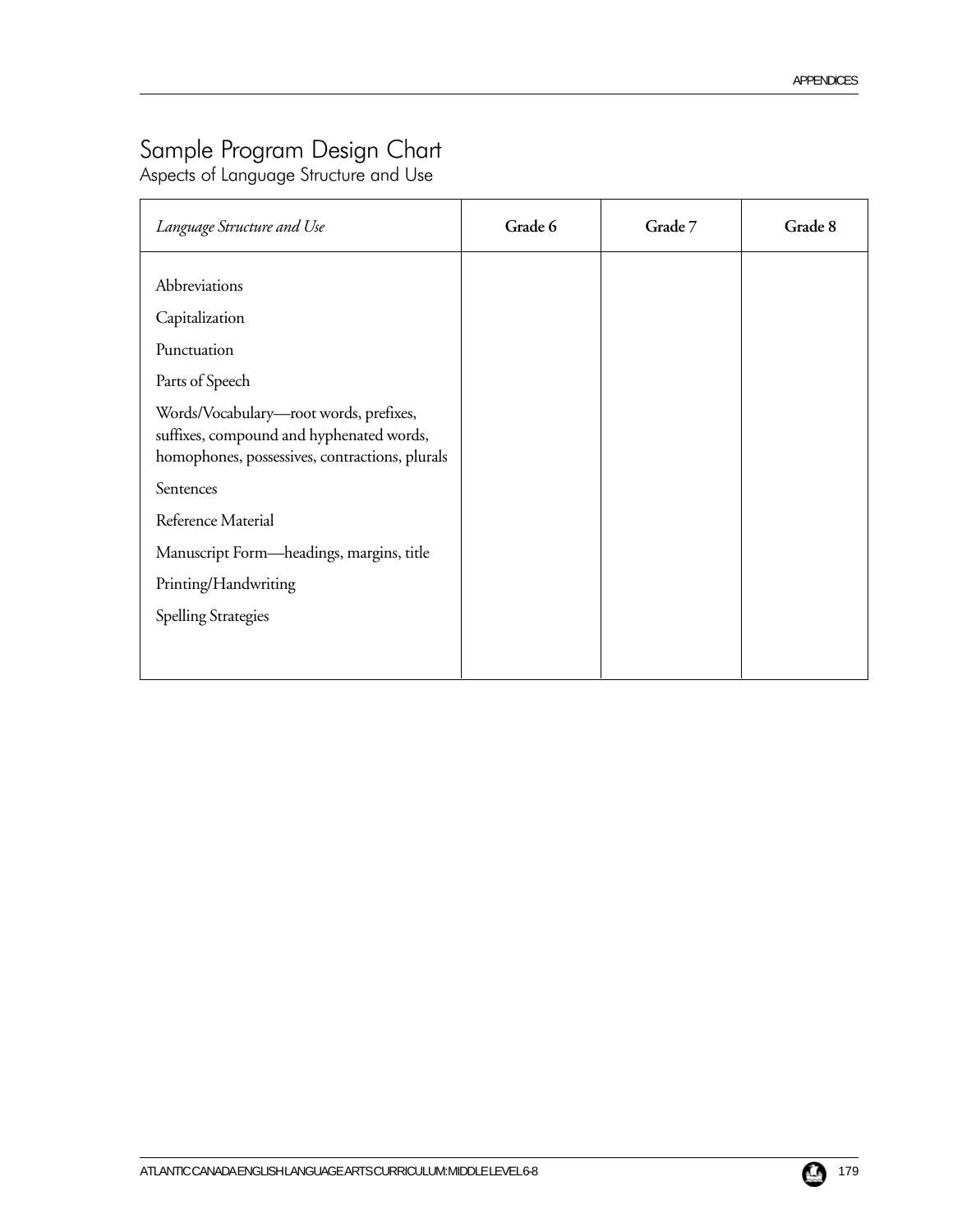# Appendix R

# Sample Writing Chart from Grades 4-6 ELA Document

| <b>Modes of Writing</b> | Grade 4                                                                                                                                                                                                                                                   | Grade 5                                                                                                                                                                                                                                                                                                                                   | Grade 6                                                                                                                                                                        |
|-------------------------|-----------------------------------------------------------------------------------------------------------------------------------------------------------------------------------------------------------------------------------------------------------|-------------------------------------------------------------------------------------------------------------------------------------------------------------------------------------------------------------------------------------------------------------------------------------------------------------------------------------------|--------------------------------------------------------------------------------------------------------------------------------------------------------------------------------|
| Expressive              | Personal Journals<br>Learning/Response Logs<br><b>Friendly Letters</b><br>Invitations<br>Thank-you Notes                                                                                                                                                  | Personal Journals<br>Learning/Response Logs                                                                                                                                                                                                                                                                                               | Personal Journals<br>Learning/Response Logs                                                                                                                                    |
| Transactional           | <b>Book Comments</b><br>Photo Essays with<br>Labels and Captions<br>Project Reports<br>Surveys (with Lists)<br>Matrixes<br>Summaries<br><b>Instructions/Procedures</b><br>Adverisements and TV<br>Commercials<br>Autobiographies with<br>Pictures/Posters | Movie and Book<br>Comparisons<br>Newspaper Articles and<br>Headlines<br>Project Reviews with<br>Bibliographies<br>Survey Questionnaires<br>Matrixes (larger)<br>Summaries (larger)<br>Comparison/Contrasts<br><b>Instructions/Procedures</b><br>Interviews and Tapings<br><b>Business Letters</b><br>Letters to the Editor<br>Biographies | <b>Book Reviews</b><br>Magazine Articles<br>Project Reports<br>Matrixes (larger)<br>Summaries (larger)<br><b>Instructions/Procedures</b><br>Editorials/Opinions<br>Biographies |
| Poetic                  |                                                                                                                                                                                                                                                           |                                                                                                                                                                                                                                                                                                                                           |                                                                                                                                                                                |
| Poetry                  | Shape/Concrete Poems<br>Haiku<br><b>Rhyming Couplets</b><br>Chants/Raps<br>"I wish " Poems<br>"If I were " Poems<br>"I used to be " Poems<br><b>Acrostic Poems</b>                                                                                        | Free Verse Poems<br>Cinquains<br>Limericks<br>Three-Word Models<br>Poems<br>Four-Word Reactions<br>Model Poems<br>Riddles                                                                                                                                                                                                                 | Tanka Poems<br>Lyrics/Songs<br>"What is it?" Poems<br>Comic Strips<br>Crosswords<br><b>Tongue Twisters</b>                                                                     |
| Play/Drama              | Jokes<br>Rebuses<br><b>TV Commercials</b><br><b>Puppet Shows</b>                                                                                                                                                                                          | Skits<br>Short Plays<br>Dialogues                                                                                                                                                                                                                                                                                                         | Skits<br>Short Plays<br>Monologues                                                                                                                                             |
| Story                   | Personal Narratives<br>Descriptions<br>Surprise/Humorous<br><b>Ghost Stories</b><br>Fables and Hero Tales<br><b>Adventure Stories</b>                                                                                                                     | <b>Personal Narratives</b><br>Descriptions<br>Tall Tales<br>Fairy Tales<br><b>Mystery Stories</b><br>Legends                                                                                                                                                                                                                              | Personal Narratives<br>Descriptions<br>Relationships<br>Myths<br><b>Folk Tales</b>                                                                                             |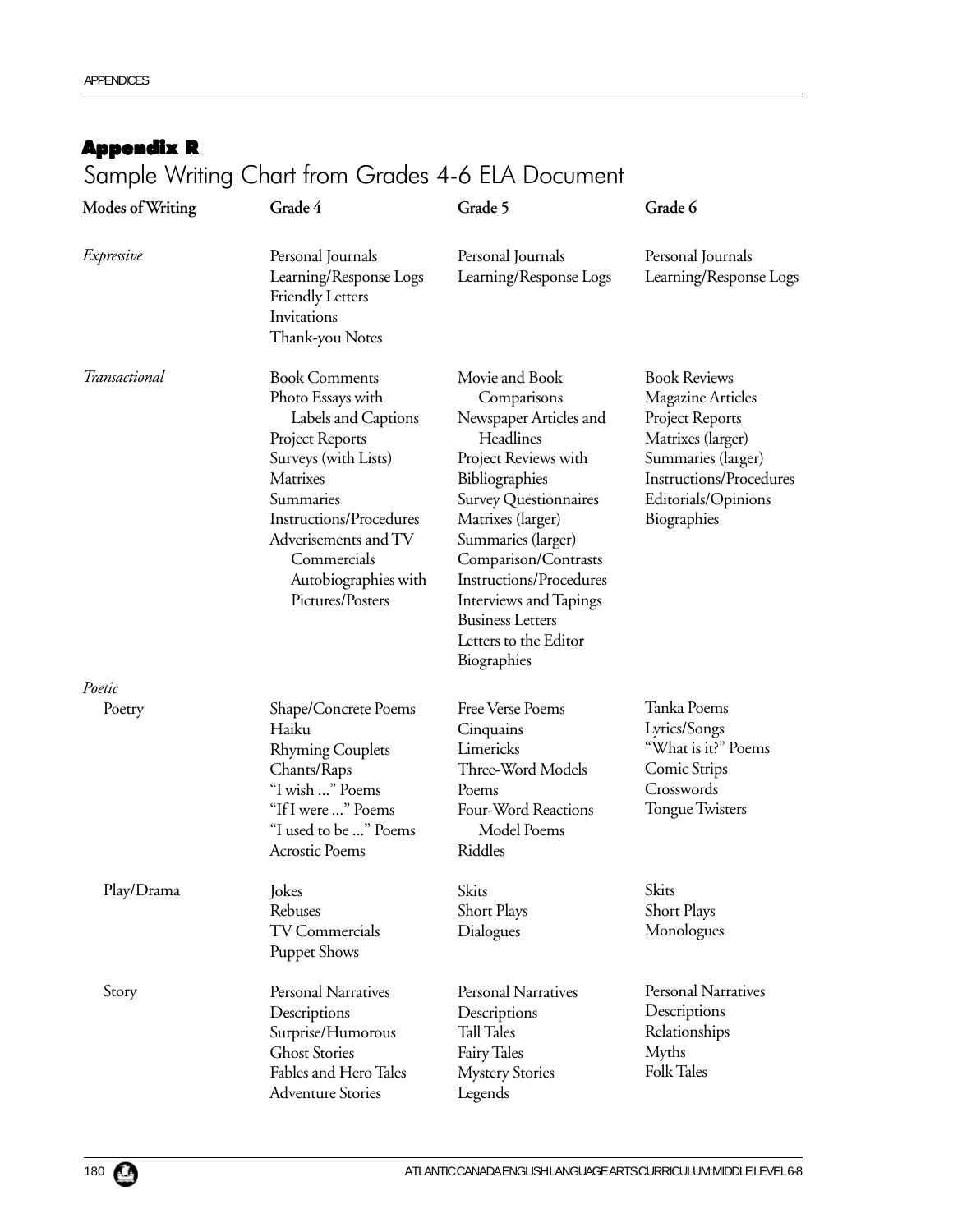# **Appendix S**

Sample Writing/Representing Record Chart

| Formats                    | Grade 6 | Grade 7 | Grade 8 |
|----------------------------|---------|---------|---------|
|                            | Dates:  | Dates:  | Dates:  |
| Journal                    |         |         |         |
| Learning Log               |         |         |         |
| Response Log               |         |         |         |
| Friendly Letter            |         |         |         |
| Other:                     |         |         |         |
|                            |         |         |         |
|                            | Dates:  | Dates:  | Dates:  |
| Project Report             |         |         |         |
| News Report                |         |         |         |
| <b>Book Report</b>         |         |         |         |
| Survey/Questionnaire       |         |         |         |
| Compare-Contrast<br>Report |         |         |         |
| Outline                    |         |         |         |
| Summary                    |         |         |         |
| Instructions               |         |         |         |
| Interview                  |         |         |         |
| <b>Business Letter</b>     |         |         |         |
| Letter to the Editor       |         |         |         |
| Advertisement              |         |         |         |
| Persuasive Essay           |         |         |         |
| Autobiography              |         |         |         |
| Biography                  |         |         |         |
|                            |         |         |         |
|                            |         |         |         |
|                            |         |         |         |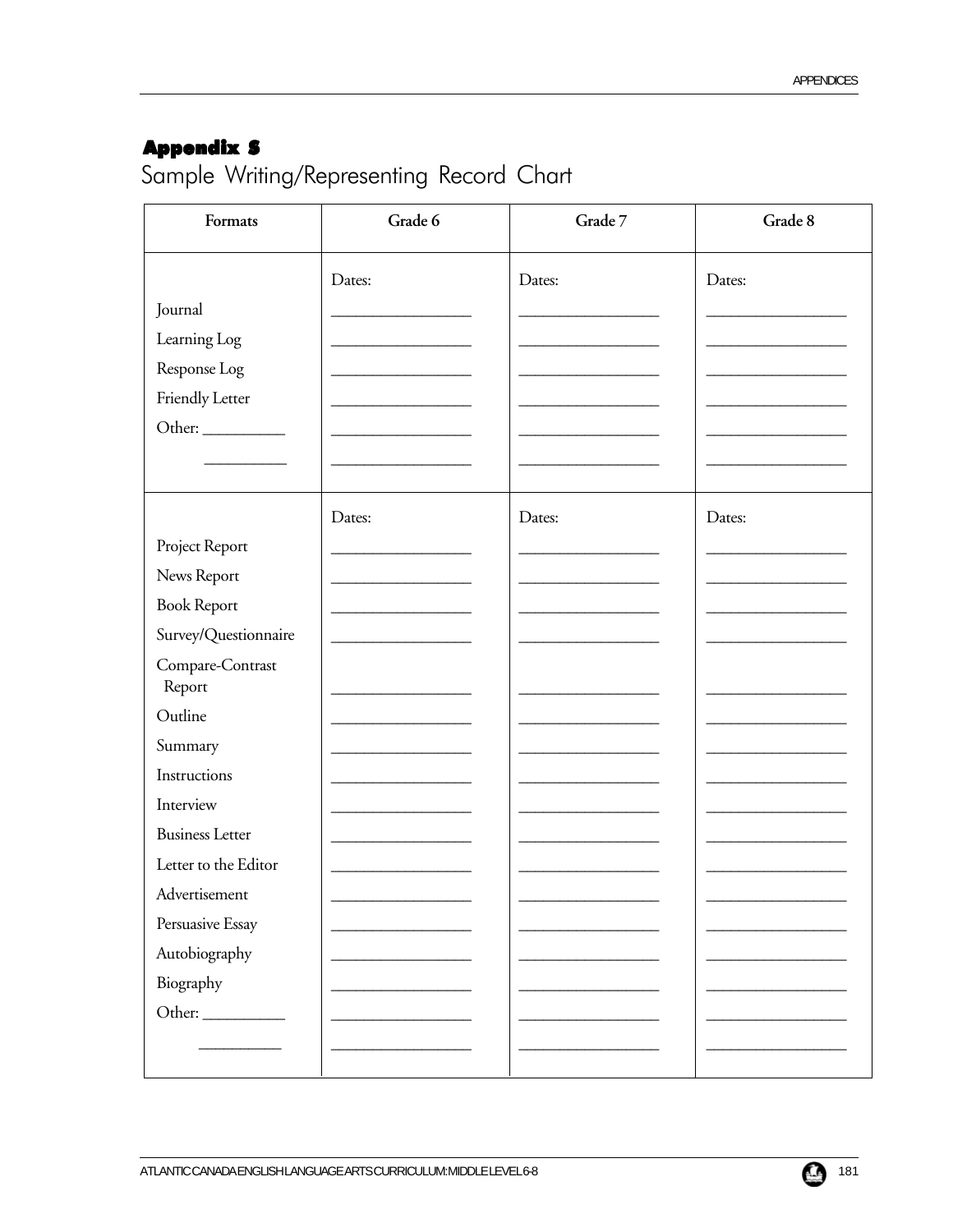| Formats                                                     | Grade 6                                            | Grade 7 | Grade 8 |
|-------------------------------------------------------------|----------------------------------------------------|---------|---------|
| Free Form Poems<br>Free Verse<br>Concrete                   | Dates:                                             | Dates:  | Dates:  |
| Syllable/Word Count                                         |                                                    |         |         |
| Haiku<br>Tanka<br>Cinquain                                  | <u> 1989 - Johann John Stein, fransk politik (</u> |         |         |
| <b>Rhyme Verse</b><br>Limerick                              |                                                    |         |         |
| Formula Poems<br>I Wish<br>Three-Word<br>Acrostic<br>Other: |                                                    |         |         |
| Narrative/Story<br>$Type: \_\_$                             | Date:                                              | Date:   | Date:   |
|                                                             |                                                    |         |         |
| Play<br>Script<br>Dialogue                                  | Date:                                              | Date:   | Date:   |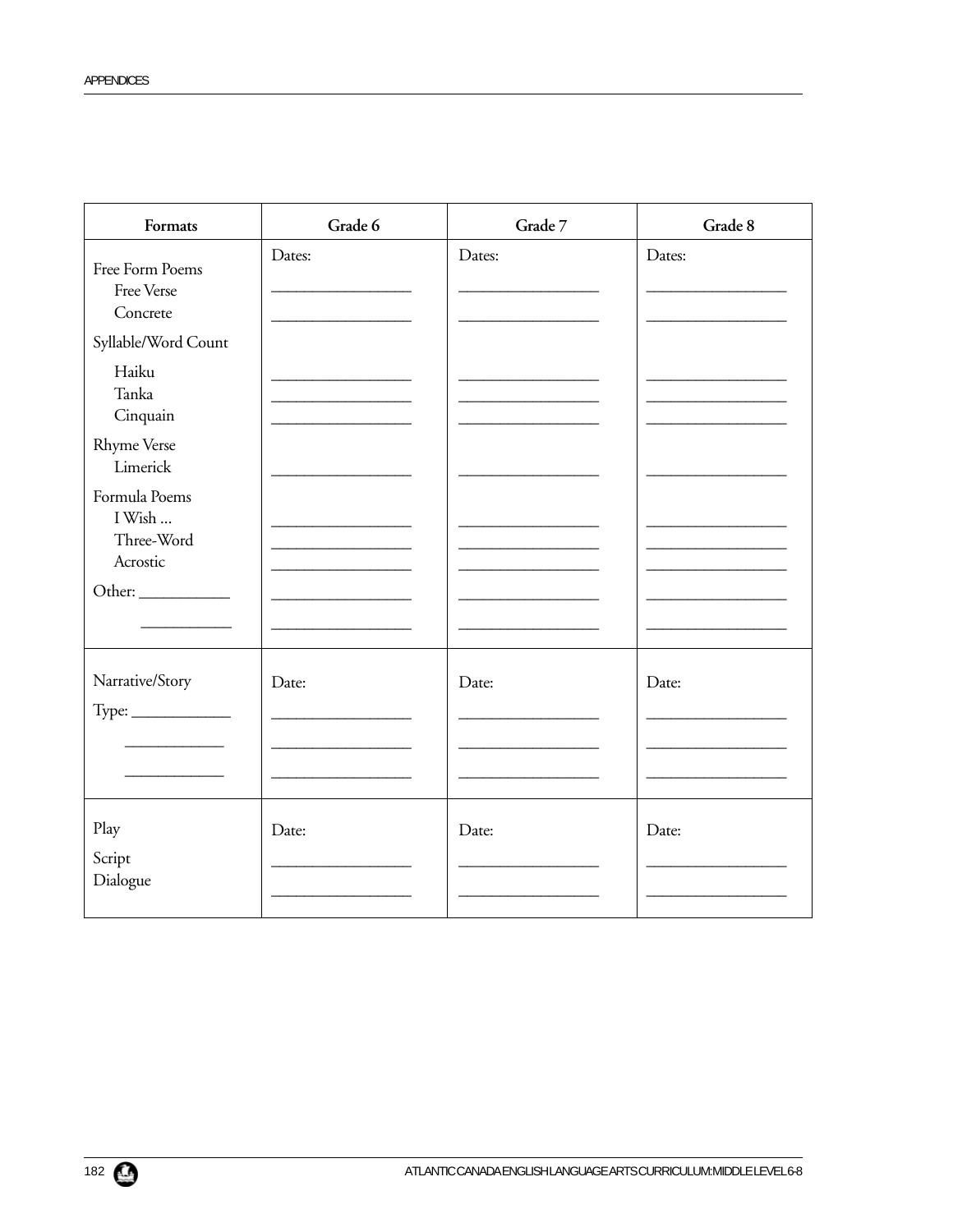# Appendix T Sample Writing Frames

**A: Retell Events Frames**. Students retell events to inform or to entertain their audience. A retelling usually consists of

- an opening (e.g. I visited Prince Edward Island this summer.)
- a retelling of events as they occurred (e.g. We crossed the Confederation Bridge ...)
- a closing (e.g. When I got back home, I began reading *Anne of Green Gables*.)

Teachers can help some students get started on a retelling by suggesting frames such as the following:

#### **Examples:**

Several things happening ... First ... (incident #1) Secondly ... (incident #2) Another thing that happened ... (incident #3) Finally ... (incident #4) By the time ...

It all began when ...

First ...

Then ...

Next ...

At the end ...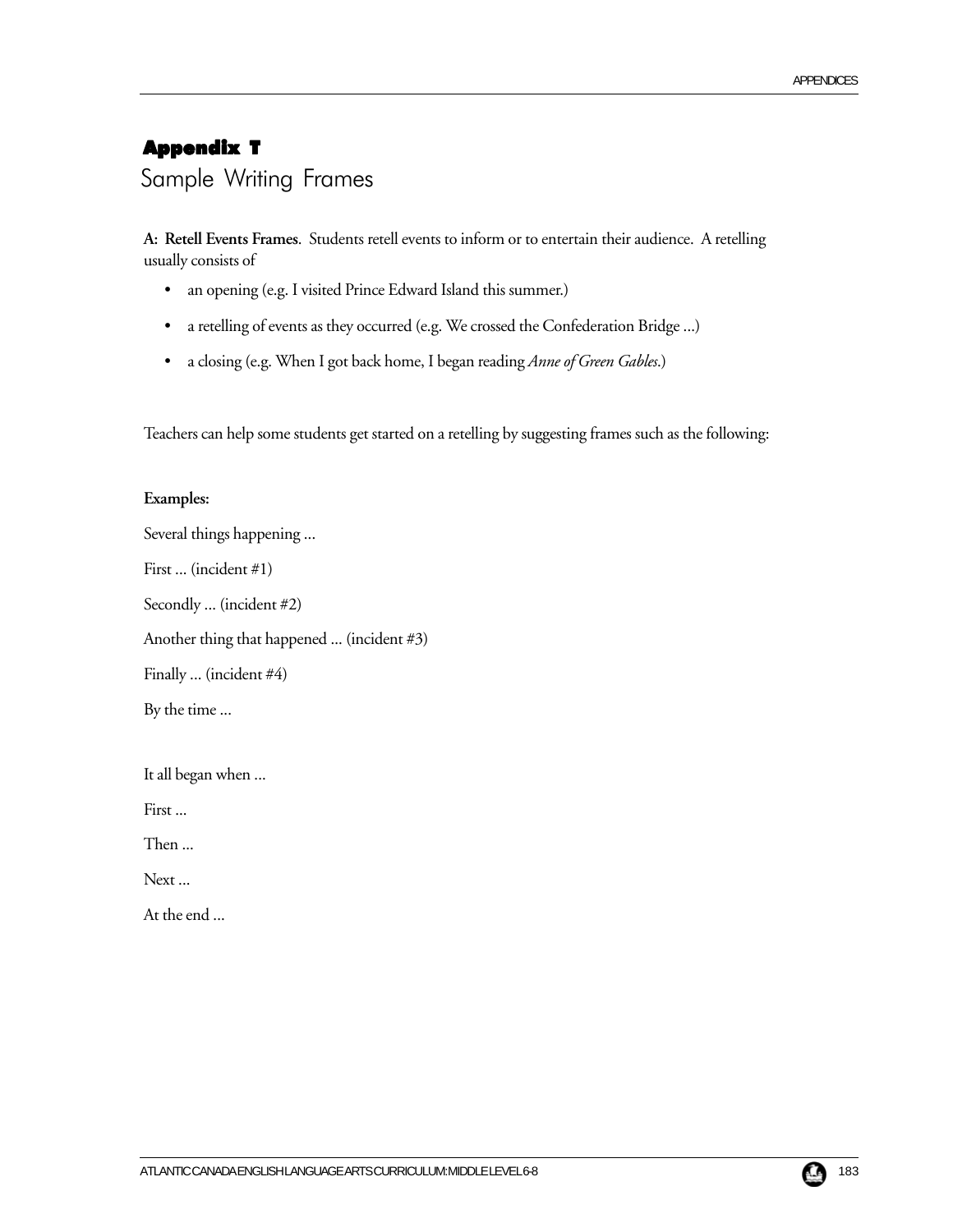- **B: Explanation Frames.** In addition to using these types of frames in English language arts, explanation frames can be helpful in health, social studies, and science. Explanations are written to explain the process or to explain how something works. An explanation usually consists of
	- a general statement to introduce the topic (e.g. Depletion of the ozone layer is a problem for Atlantic Canadians for several reasons.)
	- a series of logical steps/reasons explaining how or why (The first reason is...; The second reason is...; Depletion of the ozone is also a problem because...; Therefore, the federal and provincial governments must...)

Teachers can help some students begin an explanation by suggesting frames such as the following:

#### **Procedures**

In order to ..., you begin by ...

Then ...

Next ...

After that ...

If you follow these steps ...

#### **Problem / Solution**

The problem is ...

This problem occurred because ...

The following actions were taken ...

The result was ...

### **Cause/Effect**

is caused by ...

\_\_\_\_\_\_\_\_\_\_\_\_\_\_\_\_\_\_ also happens because ...

There is also evidence that ...

As a result, ...

Therefore ...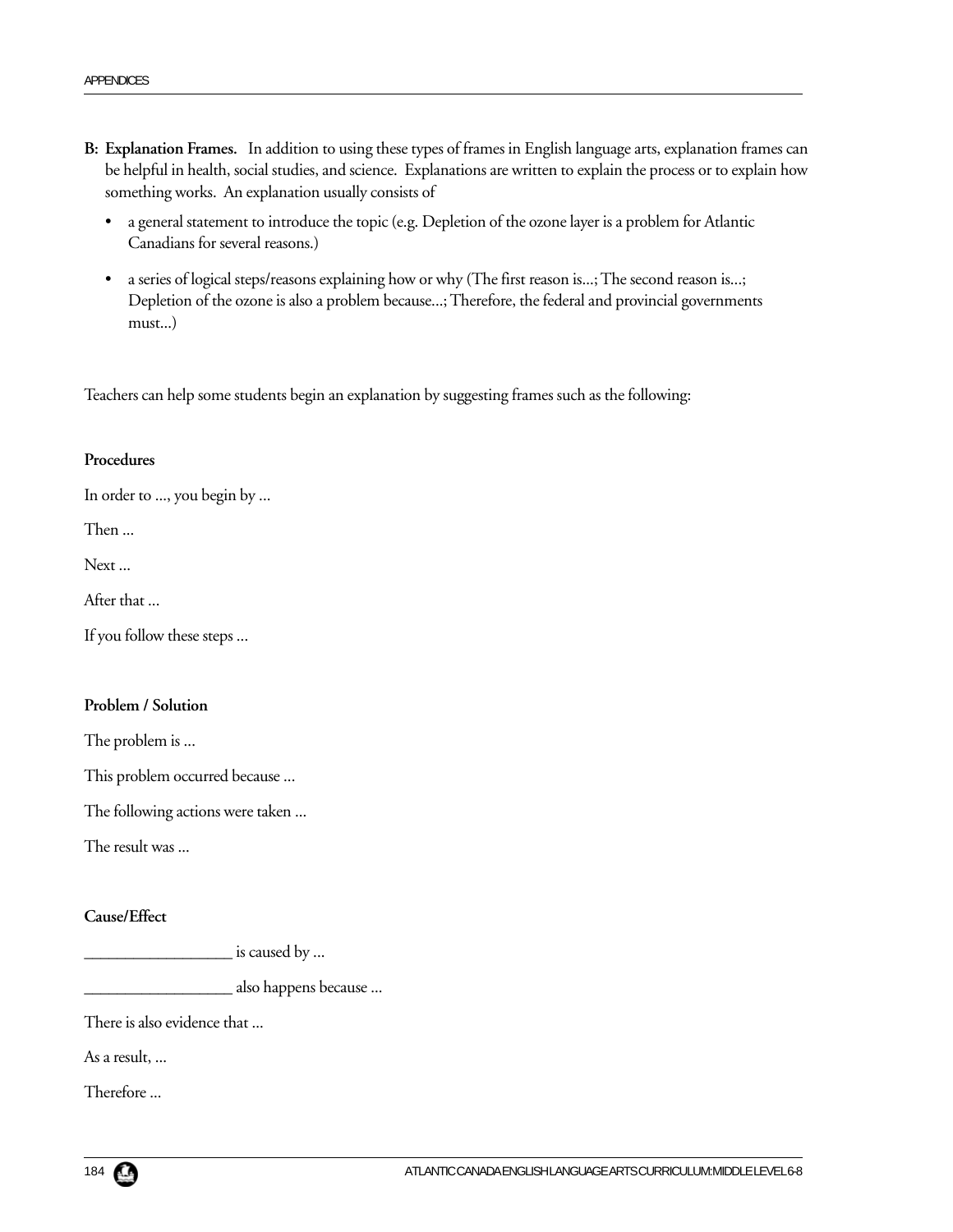**C: Report Frames.** Reports are written to describe and/or explain things and situations. A report usually consists of

- an opening, general classification (e.g. St. John's is a city in Newfoundland.)
- a more technical classification (e.g. It is the province's capital and is believed to be the oldest city in North America.)
- a description including qualities, parts and their function, habits/behaviours or uses (e.g. St. John's is the major distribution centre for goods and services.)

**Compare/Contrasts** are more complex versions of report frames. Organizers such as the following may help some students outline their comparisons and contrasts prior to their writing the actual report:

| Characteristics        | A                                                             | B      |  |
|------------------------|---------------------------------------------------------------|--------|--|
|                        | Basketball                                                    | Hockey |  |
| players                |                                                               |        |  |
| rules                  |                                                               |        |  |
|                        |                                                               |        |  |
|                        | equipment ——————                                              |        |  |
| Comparison Frame       |                                                               |        |  |
|                        |                                                               |        |  |
| They both              |                                                               |        |  |
| They are also alike in |                                                               |        |  |
| The                    | is the same as                                                |        |  |
| Finally, they both     |                                                               |        |  |
| Contrast Frame         |                                                               |        |  |
|                        |                                                               |        |  |
|                        | However, they differ in several ways.                         |        |  |
|                        | has  while <u>example</u> has                                 |        |  |
|                        | They are also different in that                               |        |  |
| Finally                |                                                               |        |  |
|                        | (The use of the Venn Diagram can be useful in this activity.) |        |  |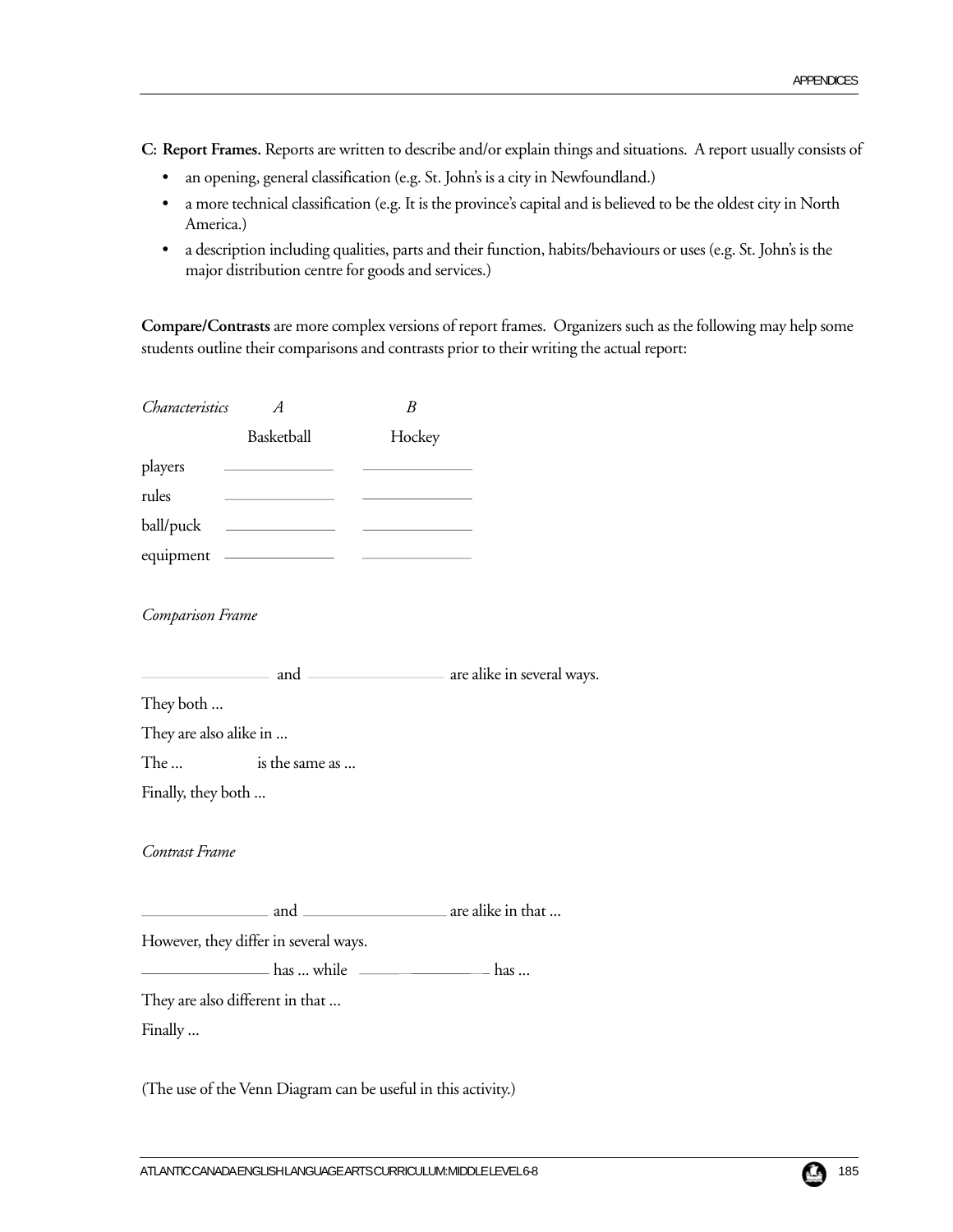- **D: Opinion/Persuasion Frames.** Arguments are written to present information from differing viewpoints and to support a position. This type of text usually consists of
	- a statement of the issue and a preview of the main argument (e.g. Our school is trying to decide whether to have cheerleaders. Some students think that cheerleaders would improve school spirit and help the team to win more games, while other students argue the opposite.)
	- supported arguments for the issue or viewpoint (e.g. Many of the local schools already have cheerleaders and they get full support for their games ...)
	- supported arguments against the issue or viewpoint (e.g. Many of the players feel very strongly that cheerleaders break the flow of the game and cause players to lose concentration ...)
	- a conclusion that includes the writer's position (e.g. One group wants ... While another group wants ... I think ...)

Students can make notes using a format such as the following when preparing an argumentative/persuasive piece of writing:

For opinions:

Statement of opinion:

| Reason #1 | Support/Evidence |
|-----------|------------------|
| Reason #2 | Support/Evidence |
| Reason #3 | Support/Evidence |
| Reason #4 | Support/Evidence |

Concluding Statement: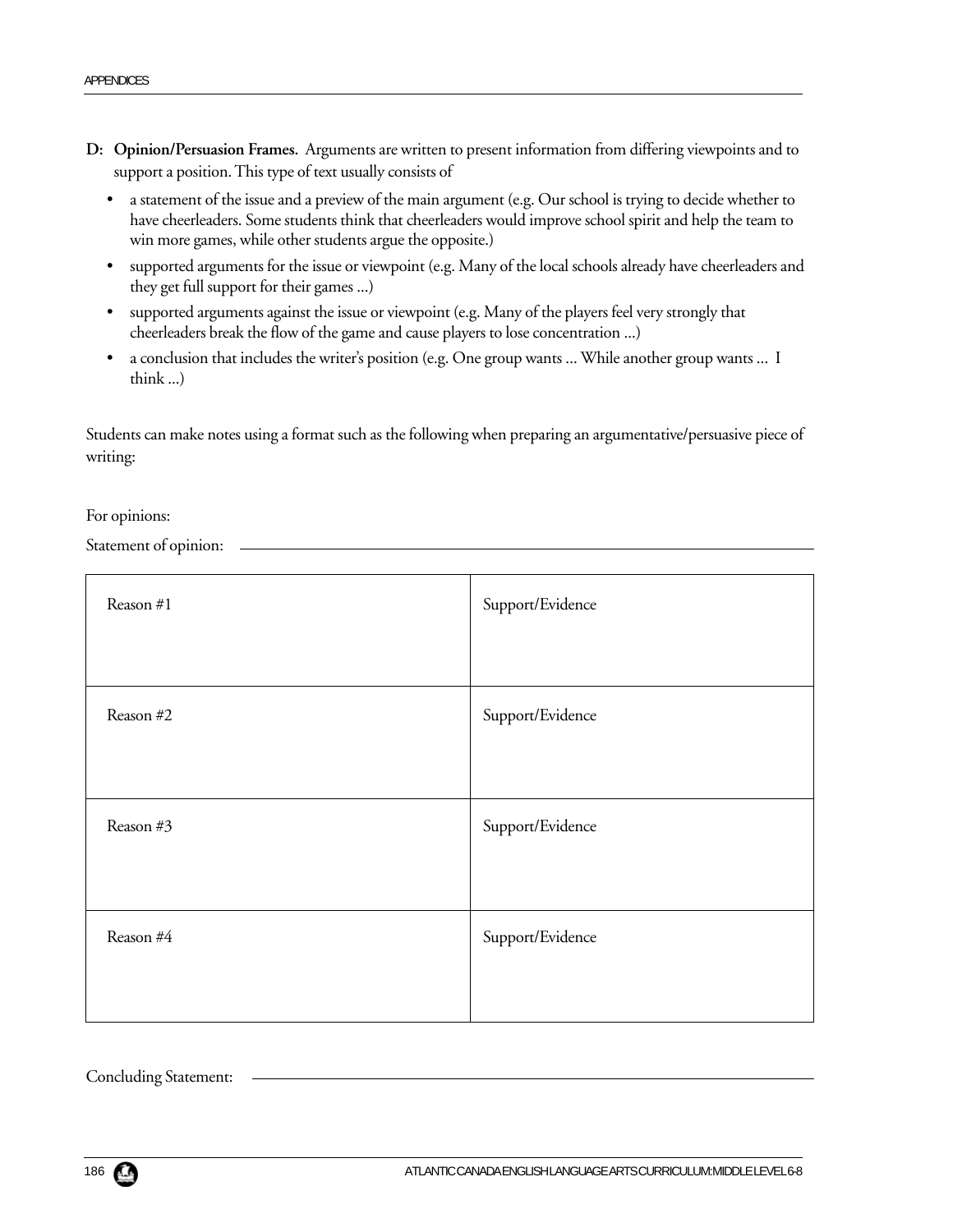### For persuasion:

| The issue is |  |
|--------------|--|
|              |  |

| Arguments for | Support  | Arguments against | Support  |
|---------------|----------|-------------------|----------|
| $\cdots$      | $\cdots$ | $\cdots$          | $\cdots$ |
| $\cdots$      | $\cdots$ | $\cdots$          | $\cdots$ |
| $\cdots$      | $\cdots$ | $\cdots$          | $\cdots$ |

My conclusion, based on the arguments, is ...

## **Example**:

I believe ... for several reasons

The first reason is ...

The second reason is ...

Also ...

Therefore, although some students argue that ...

I have shown that ...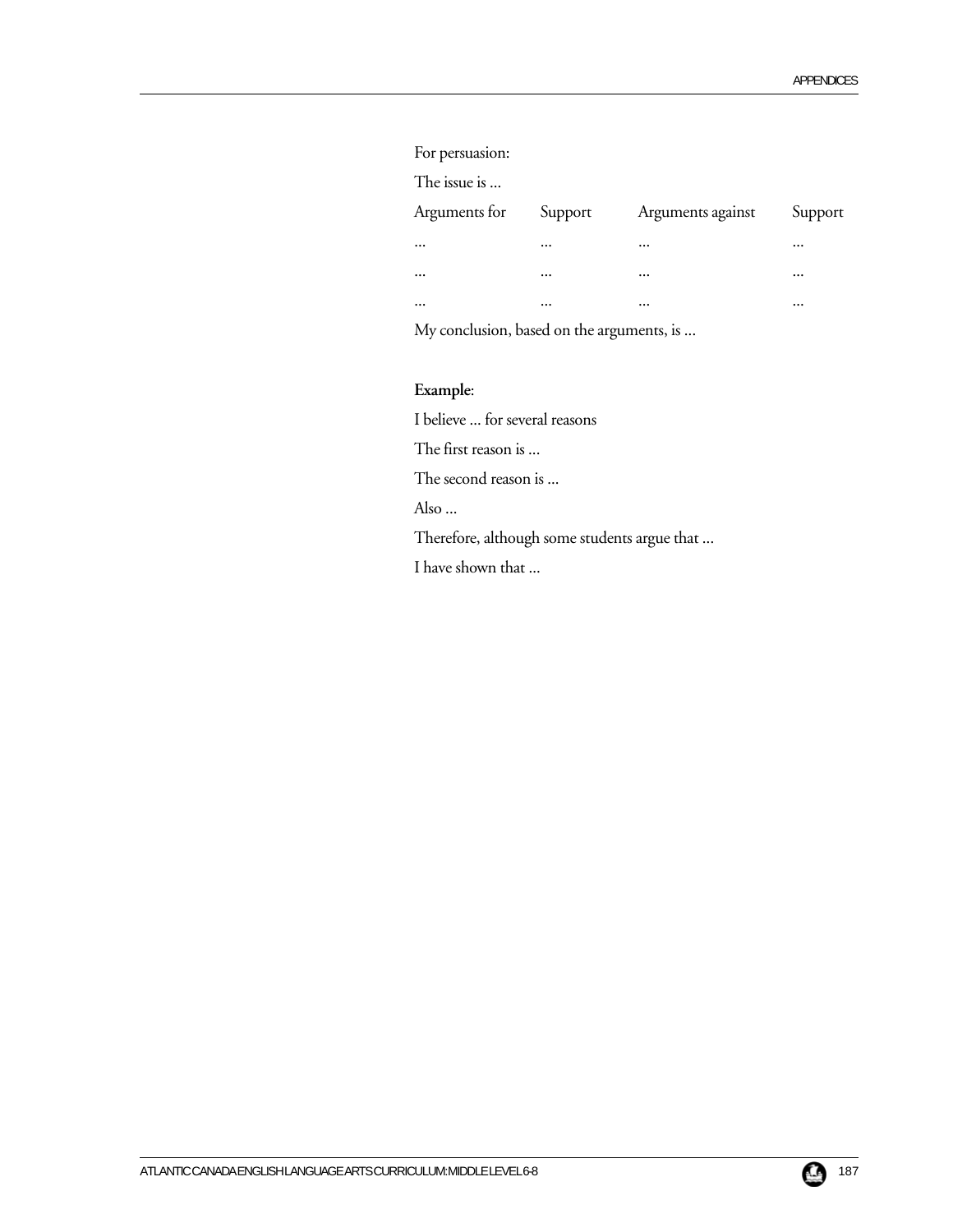# Appendix U

Forms of Poetry (Reprinted from ELA 4-6 Document)

### Free Verse

**Free verse** is a form of poetry that does not follow a regular pattern. The lines can be of different lengths, and there is no definite rhyme or rhythm.

One way to get started in **free verse writing** is to choose an idea and express it in prose, using two to four sentences. Students could then compress the thought by crossing out unnecessary words. Then rewrite the idea in a simple stanza form and continue to cut, polish, and perfect.

Each poem generates its own rules of form. However, students need a great deal of practice to develop effective intuitions for free verse. After a few tries, students may not have to write in prose beforehand. With practice, students can write long free verse poems with emphasis on rhythm, imagery, and compact speech. The following is an example of one student's efforts at writing free verse:

#### **First try (prose):**

When I feel jealous, my mind is confused by my emotions. I feel angry, sad, and frustrated. I feel like I'm entrapped in a spider's web.

**Second try (prose):**

Jealously creeps within me. It's like a spider spinning its web. The threads wind round me and capture and confuse me.

#### **Final draft (free verse)**:

Jealousy creeps within me a spider spinning its web threading a trap to capture and confuse.

#### Shape/Concrete Poems

**Shape or concrete poems** are arranged in the shape of the topic. They make a picture that is as much a part of the poem's message as the words.

Students enjoy the experimentation involved with making **concrete or shape poems**. Encourage students to work with simple shapes before tackling more complex ones. The words used must relate to the title.

Shape poems can be a collection of words about a subject, or they can be written in free verse in the shape of the object.

The shape of the poem may also suggest movement instead of a definite shape. Such shape poems offer a fresh and interesting way of exploring something old and familiar.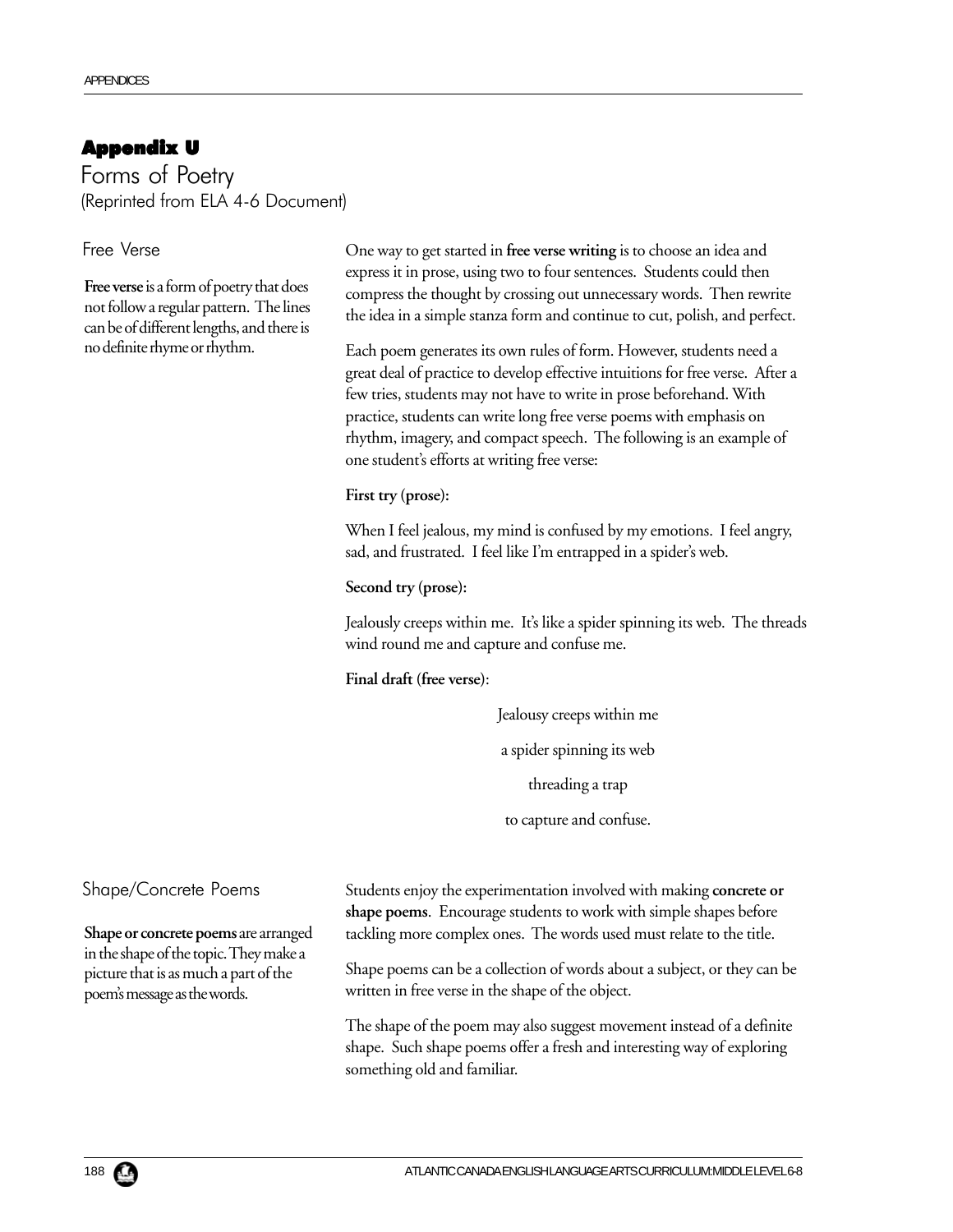## Haiku

The **haiku** is of Japanese origin. The English interpretation is three short lines of five, seven, and five syllables respectively.

Tanka

The **tanka** is a type of Japanese poem that is almost like an extension of the haiku. The tanka adds two lines to the haiku, each of seven syllables. (A tanka in English may not have the specific number of syllables.)

The words of a **haiku** speak of a mood, a strong feeling, or an atmosphere. Although the poem is usually about nature, a person's thoughts and emotions are included. The first line contains the setting, the second line conveys an action, the third line completes the thought.

Haiku poems focus on one element and are always written in the present tense. A haiku should leave the reader thinking. It should provide not only a sense but an insight. The magic of good haiku lies in the power of suggestion. The one visual image creates a tension designed to make the reader think. This tension is usually produced by presenting a contrast and forcing the reader to make the connections between seemingly disjointed parts of the image. The following is a sample haiku:

#### *Salmon*

Playing in the night Playing in the great big waves Dark and deep below

by a grade 6 student

The word *tanka* means *short song* in Japanese. Tankas are related to the haiku because they are word pictures about something in nature. **Tanka**, like haiku, typically deals with a season of the year; although, often the subject can be a season or a plant. With the additional two lines, the tanka conveys an insight beyond that of the haiku's single moment. Depth of meaning and striking imagery are of great importance. A tanka may show a progression of ideas or events; a series of tankas related to a central theme can be joined together to form a longer poem. Following is an example of a tanka:

*Tree*

Swaying in the wind I catch people's attention. I begin to wave, They never wave back to me. I think nobody likes me.

by a grade 5 student

Cinquain

**Cinquains** follow a specific pattern. The pattern can be based on words or syllables.

Words follow a 1, 2, 3, 4, 1 pattern: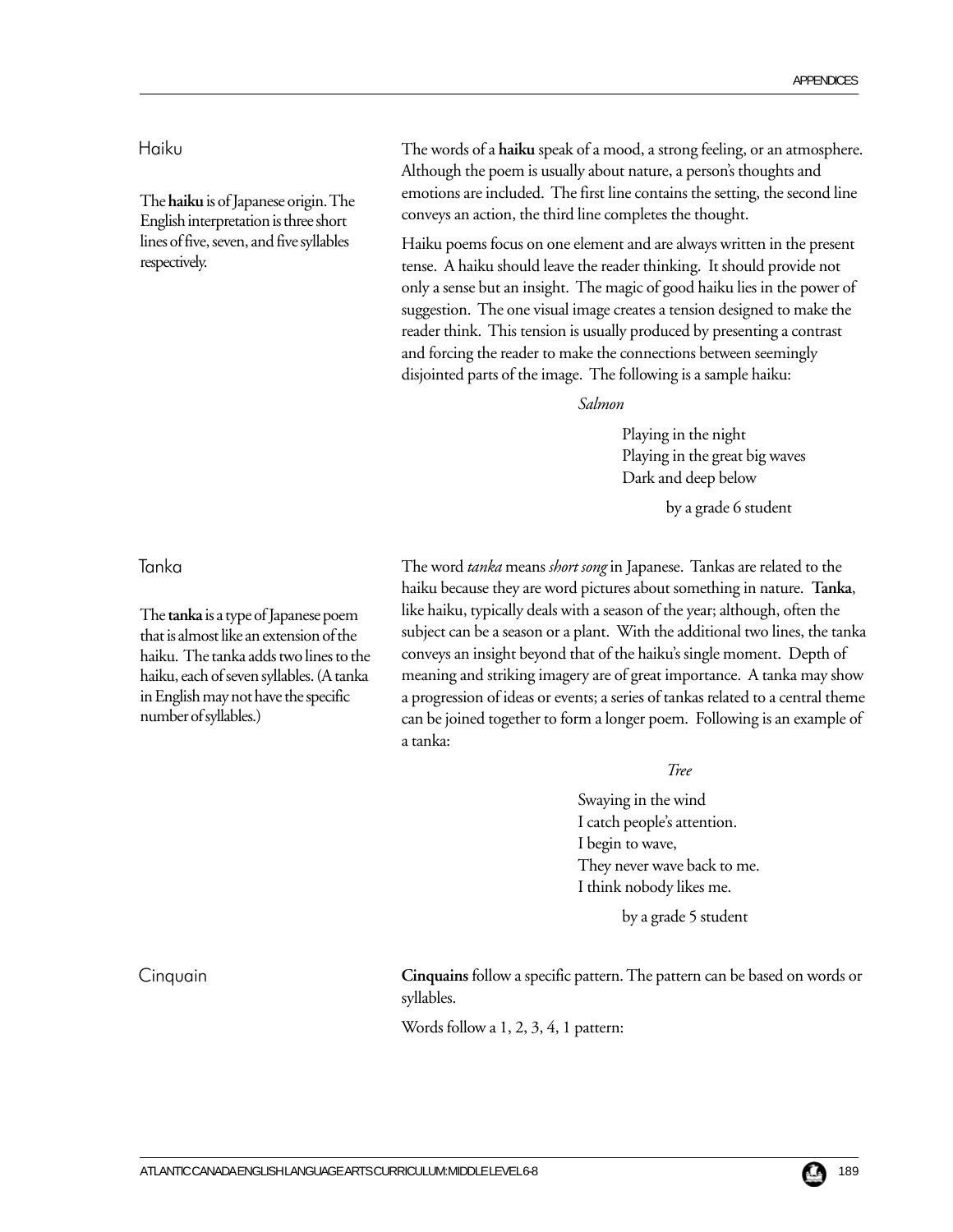A **cinquain** (pronounced sing-kane) is a poem of five lines. The name comes from the French word cinq, which means five.

Line 1 - one word for the title

Line 2 - two words to describe the topic

Line 3 - three words that express actions

(Often an -*ing* word is used)

Line 4 - four words that express feelings

Line 5 - another word or synonym is given for the topic

Syllables follow a 2, 4, 6, 8, 2 pattern.

Cinquains do not rhyme.

#### **Examples**:

(Word pattern)

Daniel Funny, athletic Runs, eats, sleeps Likes to play baseball Boy

by a grade 6 student

(Syllable pattern)

Raindrops Clear, watery. Falling in a rhythm, Leaving a freshness in the air. Dew-like.

by a grade 6 student

Many **limericks** begin with the words "There once was a ... " or "There was a ... " The last line is usually funny or surprising and acts as a punch line for the poem. Lines 1, 2, and 5 rhyme with one another and have three strong beats. Lines 3 and 4 rhyme and have two strong beats.

The ideas in a limerick often progress from the possible to the impossible, drawing attention to real or imaginary situations, people, or places. Fun to write and even more fun to read, the main purpose of a limerick is to entertain.

#### **Example**:

#### *Sunny*

There once was a dog named Sunny, She really was quite funny. She bought a new hat, Just think of that, Because she had some money.

by a grade 6 student

Limerick

A **limerick** is a humorous verse that is five lines long.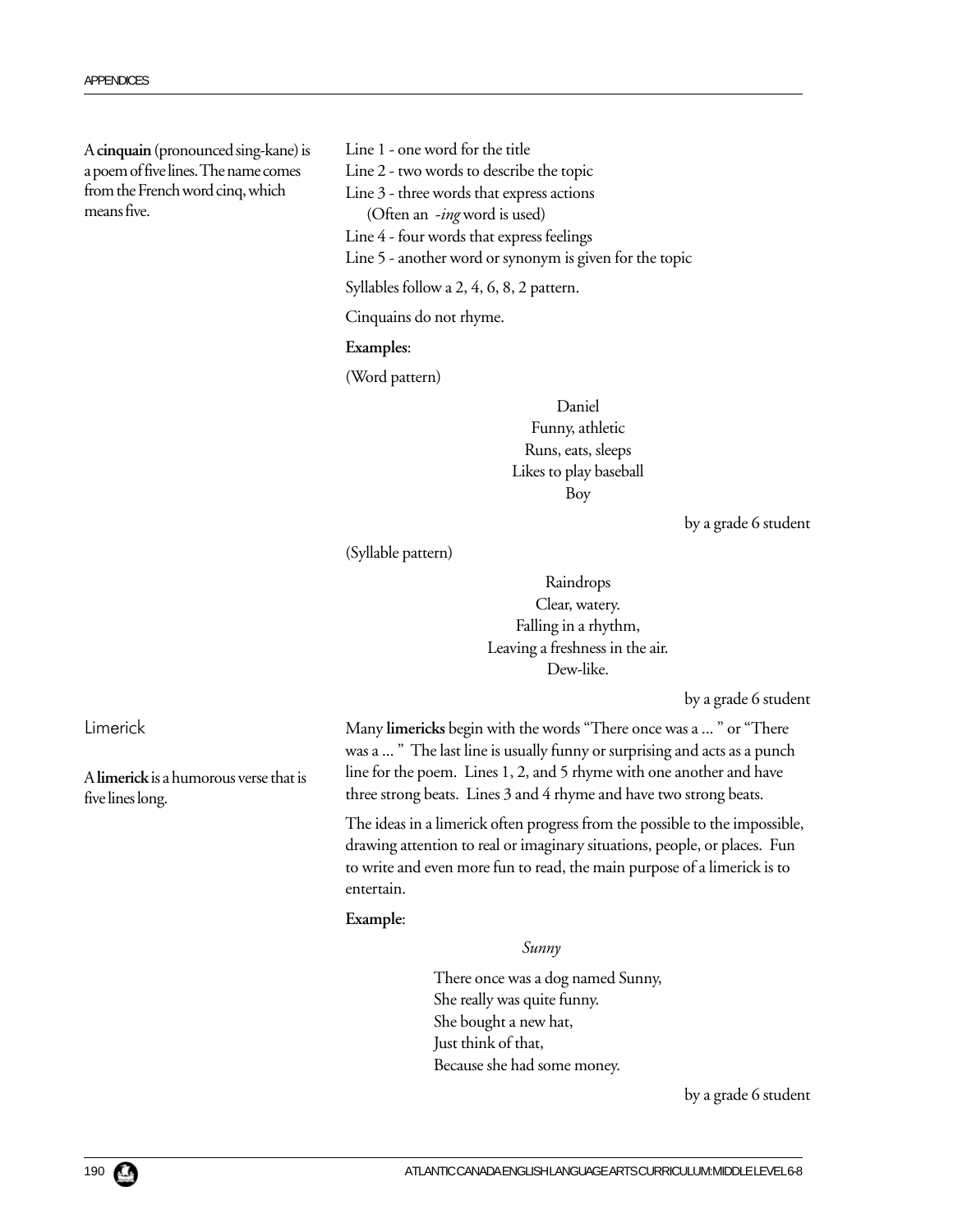| Formula Poems                       |                                                                                                                                                                                                                                                                                                                           |
|-------------------------------------|---------------------------------------------------------------------------------------------------------------------------------------------------------------------------------------------------------------------------------------------------------------------------------------------------------------------------|
| "I wish  " Poems                    | Wishes make very good early writing assignments. Students are great<br>makers of wishes and they like to write about them. It gives them a whole<br>lot of new subject matter. Wishes can engage their imaginations quickly.<br>Students may choose any of their wishes and expand on the ideas in several<br>lines.      |
|                                     | Example:                                                                                                                                                                                                                                                                                                                  |
|                                     | I wish I was a Super human being.<br>I wish I could go anywhere I want to.<br>I wish that I had my own tree that grew oranges.<br>I wish I could make it snow and rain.                                                                                                                                                   |
| "If I were  " Poems                 | Students can write about how they would feel and what they would do if<br>they were something else—a Tyrannosaurus Rex, a hamburger, or<br>sunshine. Students often use personification in composing "If I were  "<br>poems, exploring ideas and feelings, and considering the world from a<br>different vantage point.   |
|                                     | Example:                                                                                                                                                                                                                                                                                                                  |
|                                     | "If I were $\ldots$ "                                                                                                                                                                                                                                                                                                     |
|                                     | If I were a duck,<br>I would swim across the pond.<br>I could race the fish that swim with the light.<br>I could float in the wind.<br>I could waddle where I please.                                                                                                                                                     |
|                                     | by a grade 5 student                                                                                                                                                                                                                                                                                                      |
| "I used to be  /But now  "<br>Poems | Students in the elementary grades enjoy writing about the difference<br>between the way they are now and the way they used to be. The changes in<br>their lives are big and dramatic, and have happened fast. With this<br>formula, students can explore ways in which they have changed as well as<br>how things change. |
|                                     | Example:                                                                                                                                                                                                                                                                                                                  |
|                                     | I used to be a hunk of gold sitting in<br>A mine having no worries<br>Or responsibilities<br>Now I'm a wedding band bonding<br>Two people together, with all<br>The worries of the world.<br>(Tompkins 1990)                                                                                                              |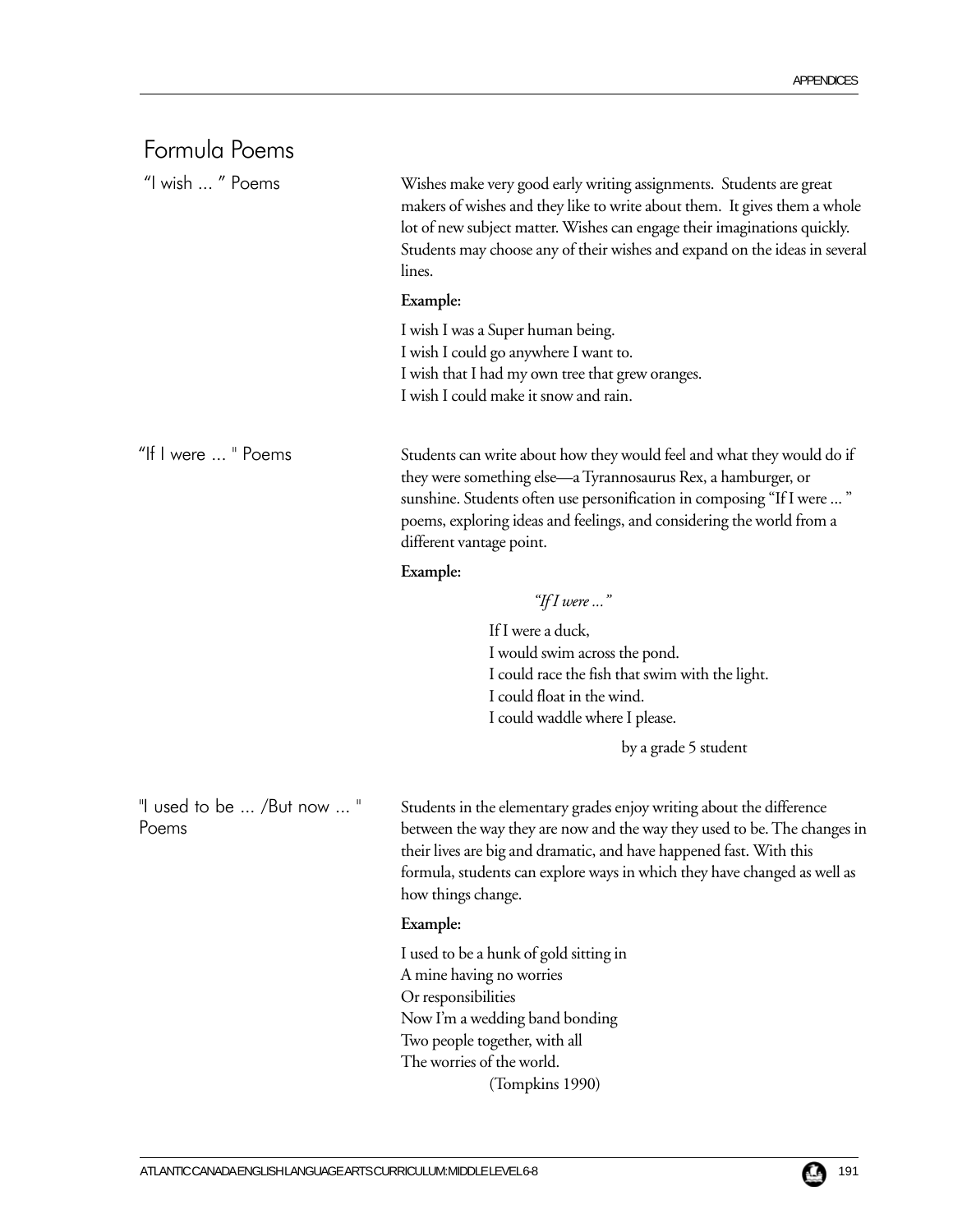| "I like " Poems  | Have students think about things they like. Poems may be written by<br>students who put together a number of "I like " statements or a class<br>poem can be created. More than one poem may be created from the lines<br>contributed by class members. Finding the most effective ways of<br>organizing and combining the contributions is a useful editing exercise.<br>Example: |                                                                                                                                                    |
|------------------|-----------------------------------------------------------------------------------------------------------------------------------------------------------------------------------------------------------------------------------------------------------------------------------------------------------------------------------------------------------------------------------|----------------------------------------------------------------------------------------------------------------------------------------------------|
|                  |                                                                                                                                                                                                                                                                                                                                                                                   |                                                                                                                                                    |
|                  | I like scary movies on really dark nights.<br>I like writing adventure stories.<br>I like riding horses.<br>I like rain dancing on the roof.<br>I like getting good grades.                                                                                                                                                                                                       |                                                                                                                                                    |
|                  | by a grade 5 student                                                                                                                                                                                                                                                                                                                                                              |                                                                                                                                                    |
| Three-Word Model | The three-word model poem demands patience, thought, and the ability to<br>discriminate. The choice of the adverb hinges on the exact meaning the<br>student is trying to convey.                                                                                                                                                                                                 |                                                                                                                                                    |
|                  | babies<br>boldly                                                                                                                                                                                                                                                                                                                                                                  |                                                                                                                                                    |
|                  | Why use boldly?<br>Why not use<br>bountifully<br>brazenly<br>brashly<br>beautifully                                                                                                                                                                                                                                                                                               |                                                                                                                                                    |
|                  |                                                                                                                                                                                                                                                                                                                                                                                   | Ask students to make a three-word piece with the following pattern:                                                                                |
|                  | Noun (Subject)<br>Verb (Action)<br>Adverb (How)                                                                                                                                                                                                                                                                                                                                   |                                                                                                                                                    |
|                  |                                                                                                                                                                                                                                                                                                                                                                                   | To give the verse a unifying thread through sound, have each of the three<br>words start with the same letter. This is an example of alliteration. |
|                  | <b>Examples:</b>                                                                                                                                                                                                                                                                                                                                                                  |                                                                                                                                                    |
|                  | Seals<br>Swim<br>Silently                                                                                                                                                                                                                                                                                                                                                         | People<br>Pass<br>Politely                                                                                                                         |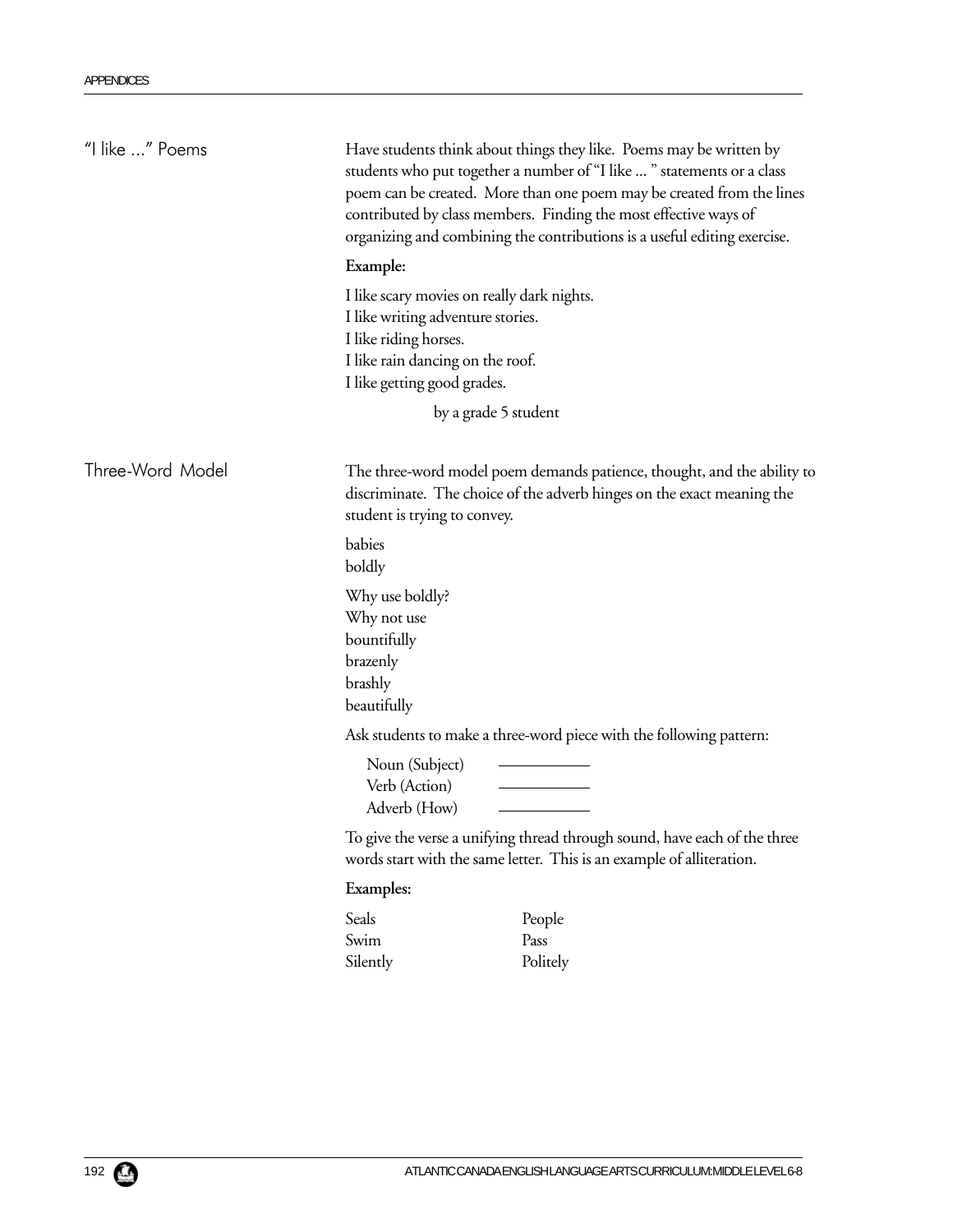In the first line of a **Four-Line Reaction Model**, name the subject, either in one word or a few words. • In the second line describe the action, likewise, in a word or in more detail. • In the third line make a simile describing the subject. • In the fourth line give a reaction to the subject. Subject: Black cat, Action: Prowling, Simile: Like a shadow, Reaction: I'm scared. The form demands detail, conciseness, comparison, and reaction (feeling). **Examples:** *Love* Lingers Like a candle light, Covered my head with a pillow Don't blow it out. The heart of any expression lies in picking the appropriate word for a given context. For a **What Is It? Poem**, have students select a subject and write about it, using as many of the five senses—taste, touch, smell, sight, sound—as they can apply. One-word descriptions work well. Withhold the title until the final line. Sight: Sound: Taste Touch: Smell: Subject: Students should arrange the order of senses to suit the subject. Several word descriptions for the senses make the task more challenging. **Examples:** red Stringy with little pieces of meat smoky Spicy and hot crackling The tender smell of herbs and cheese hot Hard to get on a fork What Is It? Model Four-Line Reaction Model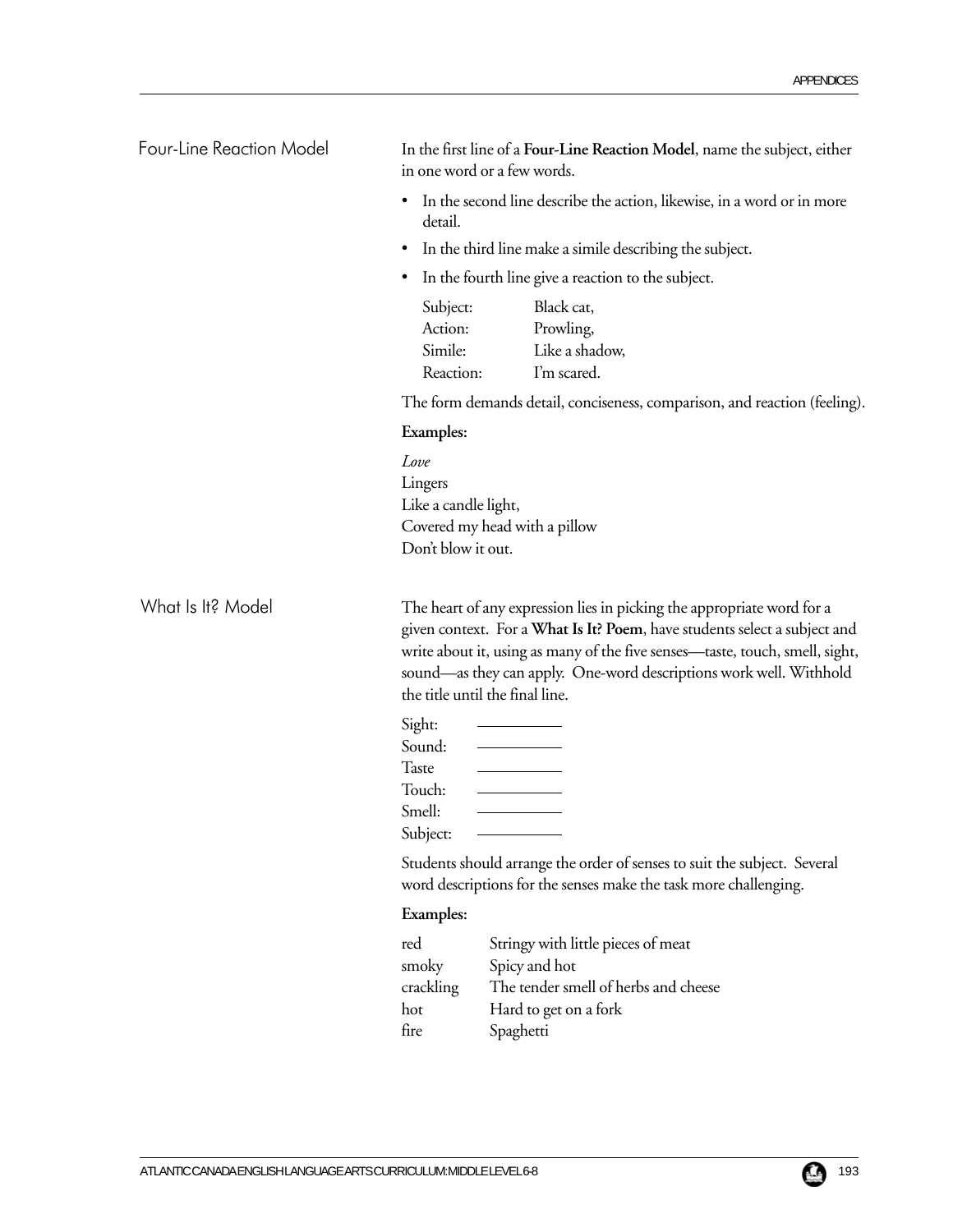| $\boldsymbol{u}$<br>_________ is" Poem | Students write images for the following:                                                                                                                                                                                                                                                                                                                                                                                                               |
|----------------------------------------|--------------------------------------------------------------------------------------------------------------------------------------------------------------------------------------------------------------------------------------------------------------------------------------------------------------------------------------------------------------------------------------------------------------------------------------------------------|
|                                        | Summer is<br>Hate is<br>Kindness is<br>Anger is<br>Sadness is<br>Wisdom is<br>Freedom is<br>Wonder is<br>Beauty is<br>In these description or definition poems, students describe what                                                                                                                                                                                                                                                                 |
|                                        | something is or what something or someone means to them. This exercise<br>can start with short examples and then move to longer descriptions.<br>Students can write very powerful poems when they move beyond "Love is<br>" and "Happiness is "                                                                                                                                                                                                        |
|                                        | Examples:                                                                                                                                                                                                                                                                                                                                                                                                                                              |
|                                        | Happiness is                                                                                                                                                                                                                                                                                                                                                                                                                                           |
|                                        | when your sister leaves you alone<br>getting a present<br>winning a prize<br>seeing your nan.                                                                                                                                                                                                                                                                                                                                                          |
|                                        | by a grade 6 student                                                                                                                                                                                                                                                                                                                                                                                                                                   |
| Acrostic Poems                         | In an <b>acrostic poem</b> , a word is written vertically down the left-hand<br>margin of the paper. Each line then starts with a word beginning with the<br>designated letter. The lines can be either single words or complete<br>sentences.                                                                                                                                                                                                         |
|                                        | Word ideas can be varied. Acrostic poems using names can become self-<br>portraits. Acrostic poems can include sports, seasons, buildings, clubs,<br>slogans, teams—practically anything. Acrostic poems can be composed<br>for names of novels and/or characters. Such acrostic poems can really be<br>character sketches based on what students have learned from the novel.<br>Acrostic poems can become greeting cards by using the person's name. |
|                                        | Examples:                                                                                                                                                                                                                                                                                                                                                                                                                                              |
|                                        | Winter                                                                                                                                                                                                                                                                                                                                                                                                                                                 |
|                                        | Wishing on a winter star!<br>In the dark cold sky.<br>Nobody knows what your wishing for.<br>Tiny snowflakes falling in your hair.                                                                                                                                                                                                                                                                                                                     |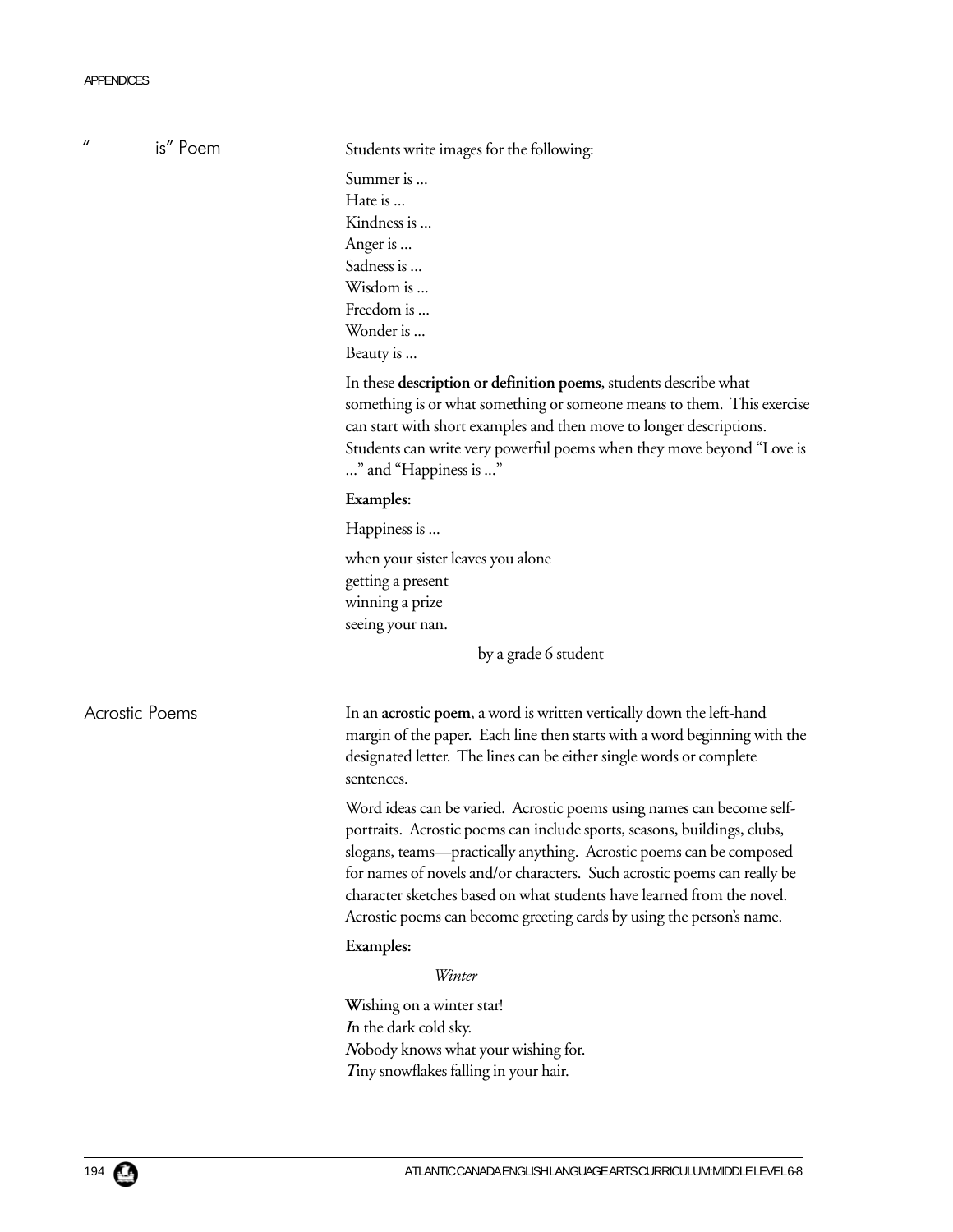*E*verywhere a blanket of snow. *R*eally really cold.

by a grade 6 student

*Snow*

**S**liding is fun *N*ight and day *O*n the hill *W*here we play.

by a grade 5 student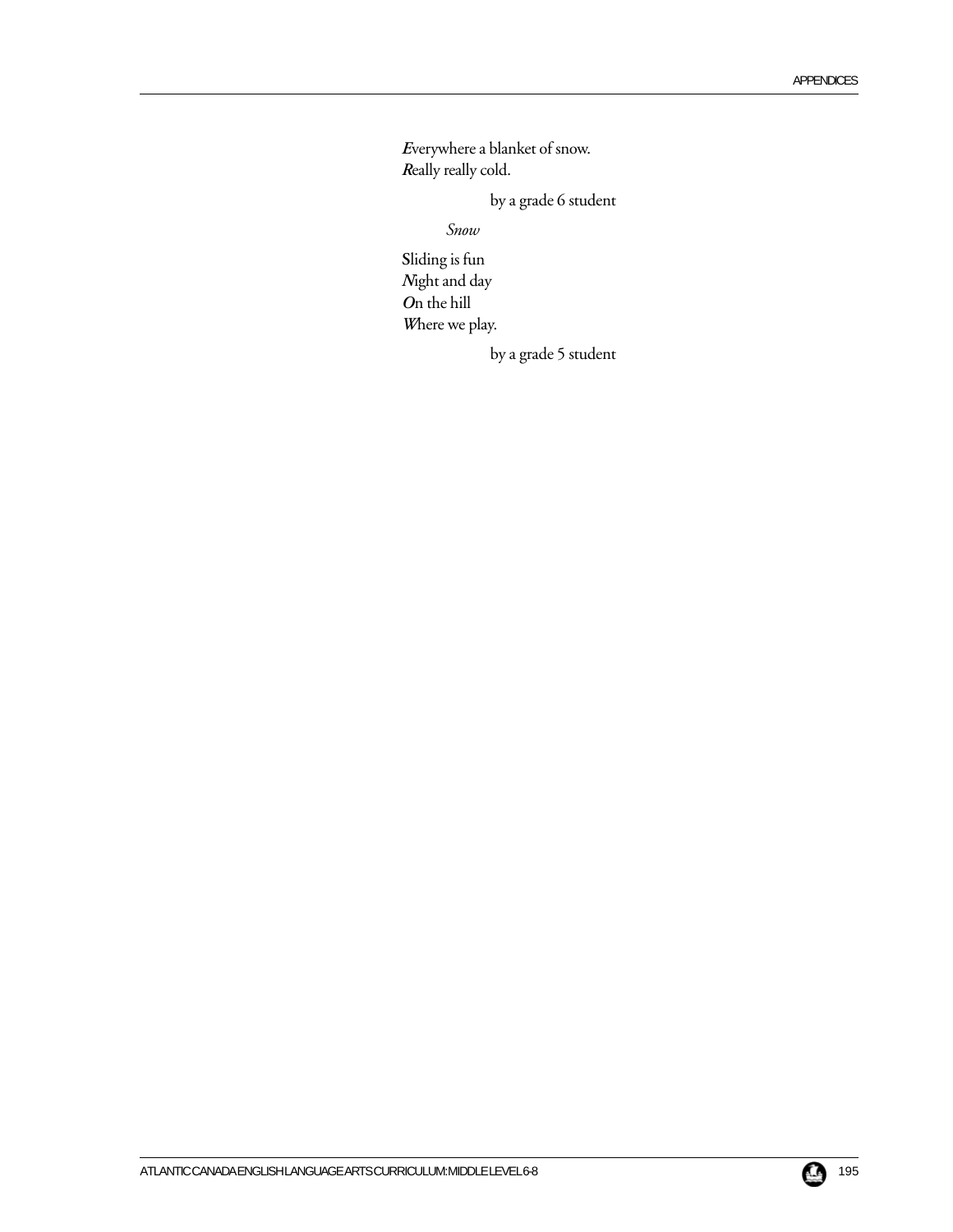# Appendix V

# Sample Writing Process Observation Guide

Student's Name:

| Prewriting<br>Does the student<br>have a purpose and audience?<br>have a range of prewriting strategies?<br>$\bullet$<br>choose topics for personal writing?<br>establish a focus for a writing topic? |  |  |
|--------------------------------------------------------------------------------------------------------------------------------------------------------------------------------------------------------|--|--|
|                                                                                                                                                                                                        |  |  |
|                                                                                                                                                                                                        |  |  |
|                                                                                                                                                                                                        |  |  |
|                                                                                                                                                                                                        |  |  |
|                                                                                                                                                                                                        |  |  |
|                                                                                                                                                                                                        |  |  |
| <b>First-Draft Writing</b>                                                                                                                                                                             |  |  |
| Does the student                                                                                                                                                                                       |  |  |
| understand the function of a first draft?                                                                                                                                                              |  |  |
| write freely without undue concern for spelling?<br>٠                                                                                                                                                  |  |  |
| reflect thoughtful planning?<br>٠                                                                                                                                                                      |  |  |
| Revising                                                                                                                                                                                               |  |  |
| Does the student                                                                                                                                                                                       |  |  |
| understand the need for revision?                                                                                                                                                                      |  |  |
| make content changes? (details)                                                                                                                                                                        |  |  |
| select style and vocabulary appropriate to audience?                                                                                                                                                   |  |  |
| consider the organization?<br>٠                                                                                                                                                                        |  |  |
| <b>Editing and Proofreading</b>                                                                                                                                                                        |  |  |
| Does the student                                                                                                                                                                                       |  |  |
| understand the purpose of editing?                                                                                                                                                                     |  |  |
| ask for help from peers and the teacher?<br>٠                                                                                                                                                          |  |  |
| help others?<br>$\bullet$                                                                                                                                                                              |  |  |
| assume responsibility for his/her own work?<br>٠                                                                                                                                                       |  |  |
| use a variety of strategies to correct spelling errors?                                                                                                                                                |  |  |
| Post-Writing                                                                                                                                                                                           |  |  |
| Does the student                                                                                                                                                                                       |  |  |
| show an interest in having the writing published?<br>٠                                                                                                                                                 |  |  |

- submit the writing for final edition?
- choose an appropriate format for publication?

## **Comments**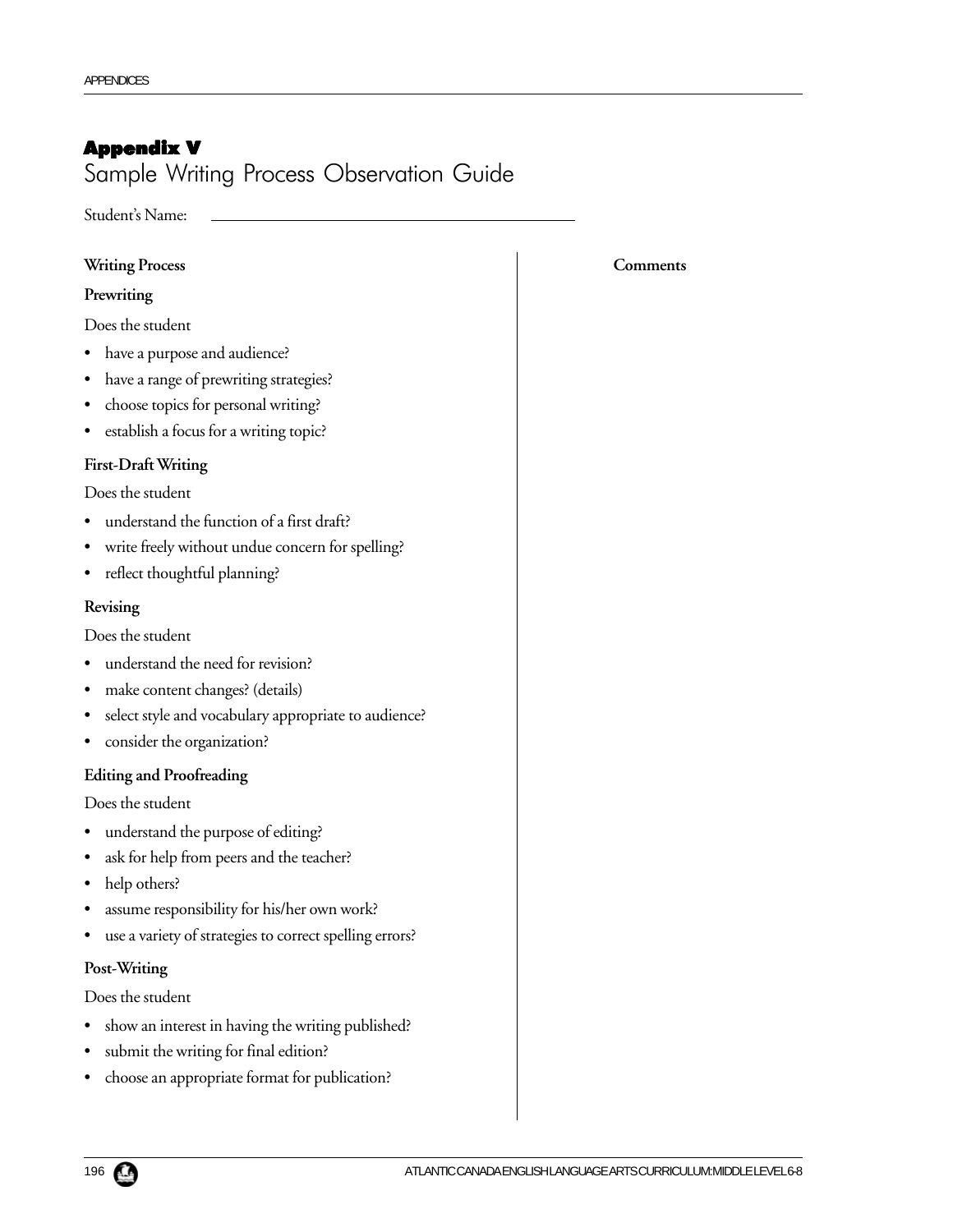# Professional Reading

- Anthony, Robert J. *Evaluating Literacy: A Perspective for Change.* Portsmouth , NH: Heinemann, 1991.
- Atwell, Nancie. *In the Middle: Writing, Reading, and Learning with Adolescents.* Portsmouth, NH: Heinemann, 1987.
- Calkins, Lucy McCormick. *The Art of Teaching Writing.* Portsmouth, NH: Heinemann, 1994.
- Chambers, Aiden. *Booktalk: Occasional Writing on Literature and Children.* London: Bodley Head, 1985.
- Clemmonds, Joan, et al. *Portfolios in the Classroom.* Jefferson City, MO: Professional Books, 1993.
- Dias, Patrick X. *Making Sense of Poetry: Patterns in the Process.* Ottawa: Canadian Council of Teachers of English, 1987.
- Fletcher, Ralph J. *What a Writer Needs.* Portsmouth, NH: Heinemann, 1993.
- Hart-Hewins, Linda, and Jan Wells. *Read it in the Classroom: Organizing an Interactive Language Arts Program Grades 4-9*. Markham, ON: Pembroke, 1992.
- Heard, Georgia. *For the Good of the Earth and Sun: Teaching Poetry.* Portsmouth, NH: Heinemann, 1989.
- McTeague, Frank. *Shared Reading in the Middle and High School Years.* Markham, ON: Pembroke, 1992.
- Pegis, Jessica M. *Getting it all Together: Curriculum Integration in the Transition Years.* Markham, ON: Pembroke, 1995.
- Probst, Robert. *Response and Analysis: Teaching Literature in Junior and Senior High School.* Portsmouth, NH: Boynton/Cook, 1988.
- Rief, Linda. *Seeking Diversity—Language Arts with Adolescents.* Portsmouth, NH: Heinemann, 1992.
- Rosenblatt, Louise M. *The Reader, the Text, the Poem: the Transactional Theory of the Literary Work.* Carbondale, IL: Southern Illinois University Press, 1987.
- Tierney, Robert J. *Portfolio Assessment in the Reading-Writing Classroom.* Norwood, MA: Christopher-Gordon, 1991.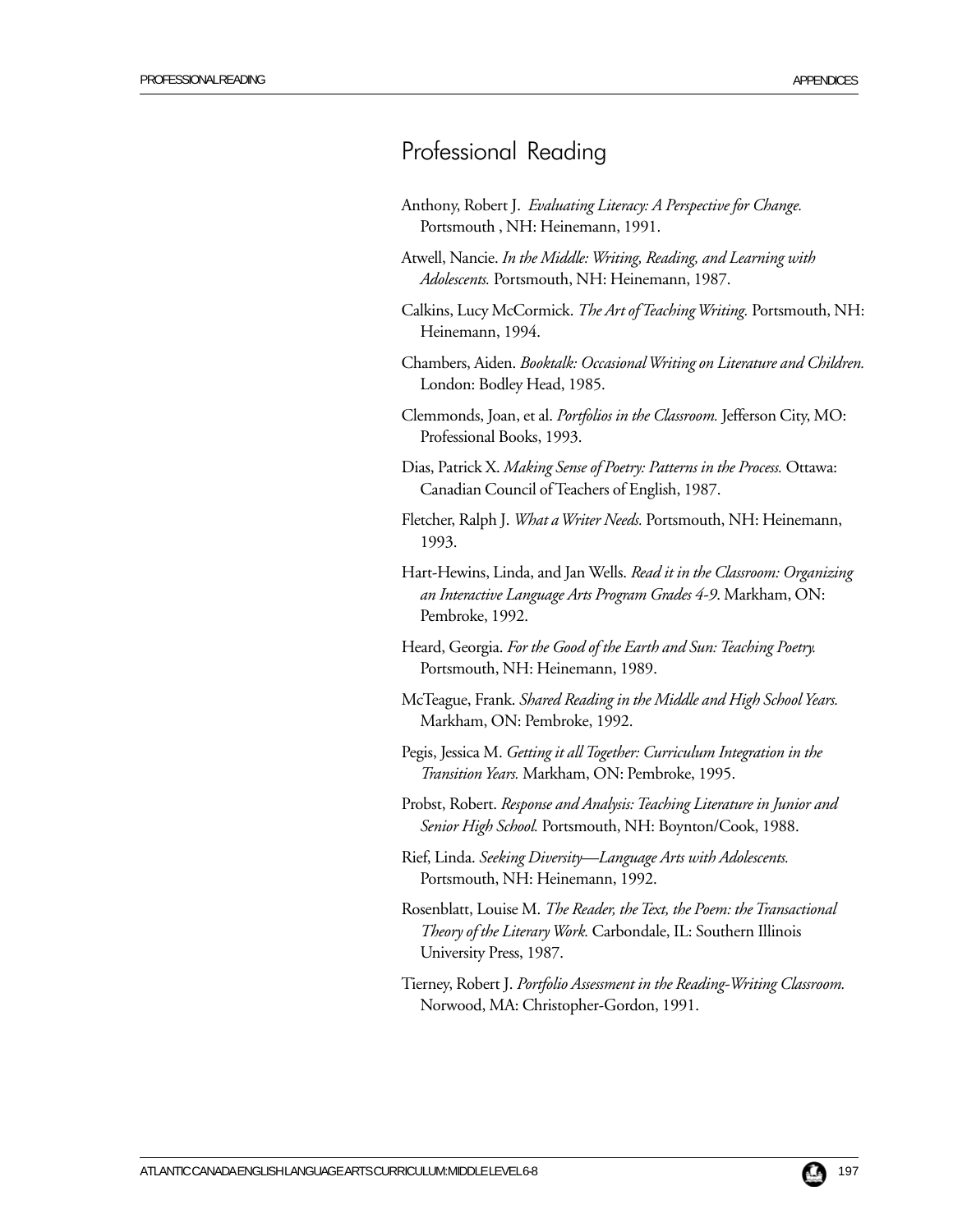# **Index**

# A

*A Long Way From Home* 160 advertisements 29, 37, 58, 64, 68, 76, 78, 118, 126, 127, 176, 177, 178, 181 aesthetic expression 15, 19 anecdotal comments 110 anecdotal records 67, 147 anecdotes 37 art 69, 117, 132 arts visual 18, 29, 105 assessment 3, 13 and diverse learners 148 and portfolios 152 and reading 151 and response to texts 149–150 and speaking and listening 149 and tests and examinations 153 and writing 151–152 formal 53, 73 informal 53, 73 involving students in 148 peer 55, 75, 110, 147, 149 self 55, 75, 76, 78, 83, 110, 147, 149 assessment, begin entry 146 assessment, end entry 155 Atlantic Canada English language arts curriculum 1 Atlantic Provinces Education Foundation 1 audience 56, 85, 121, 132 audio recordings 37 audiotapes 30, 55, 70, 75, 109, 111, 147, 149 author study 96 autobiographies 29, 88, 131 autobiography 176, 177

## B

beliefs 23, 56, 76 bias 23, 27, 56, 64, 76, 84, 106, 125, 148 biographies 29, 88, 98, 130 biography 175, 176, 177, 180 body gestures 74 body language 74, 101 body movements 34 book jackets 43, 48, 82, 118, 170 book reviews 132, 144 booktalk 34, 39, 52, 78, 118, 177

brainstorming 28, 66, 91, 115, 116– 117, 119, 139, 153, 162, 177, 178 brochures 98, 109, 144, 170

## C

capitalization 178 cartoons 29, 48, 58, 68, 78, 144, 170 categorizing 158 CD-ROM 41, 49, 176 CD-ROMs 25, 30, 70, 71, 80, 90, 91, 105, 111 charts 32, 46, 59, 79, 109, 110, 145 checklists 37, 47, 50, 53, 70, 73, 110, 147, 149 choral reading 34, 101, 125, 138 choral speaking 120, 177, 178 cinquain 189 citizenship 15 class discussions. *See* discussions: class class presentations 35. *See also* presentations: class clustering 86, 139 collages 68, 105, 169 colouring 109 comic strips 180 comics 98, 126, 128 communication 15, 111–114 computers 6, 40, 50, 106, 111, 113, 129, 176 concept 96 concrete or shape poems 188 conferences 147 class 51 content 142 editing/proofreading 142 peer 51 reading 65, 85 student-teacher 42, 61, 67, 71, 79, 81, 87, 91, 136 conferencing 94, 110, 153 confirming/self-correcting 38 content 97–99 content conferences. *See* conferences: content conversations 22, 23, 32, 56, 76, 115, 126, 151, 162 group 54, 74 critical literacy 93, 103–104 *Crow Boy* 160 cueing systems 17, 19, 24, 58, 78 contextual 24, 58 graphophonic 24, 58 syntactic 24, 58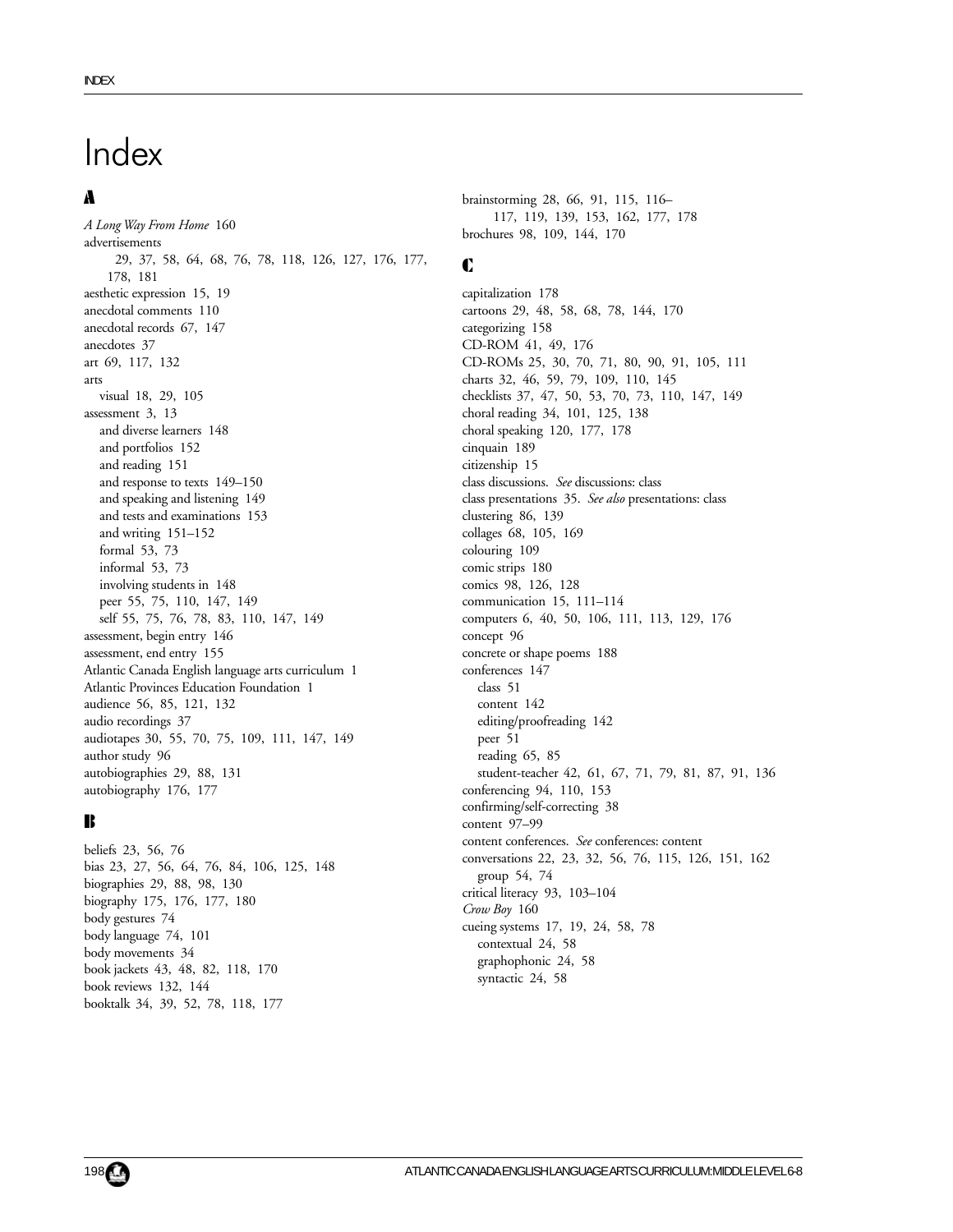curriculum outcomes and general curriculum outcomes 14 and key-stage curriculum outcomes 14 and specific curriculum outcomes 14 curriculum outcomes, begin entry 13 curriculum outcomes, end entry 91

## D

dance 100, 138, 144 data bases 60, 106, 109, 111 databases 40, 49, 175 *Days of Terror* 161 debate 16, 22, 23, 56, 72, 76, 98, 123, 132 demonstrations 29, 88, 147 descriptions 28 diagrams 60, 82, 97, 121 venn 157 dialogue 10, 12, 29, 68, 78, 105, 114, 115, 132, 144, 182 dialogue journals. *See* journals: dialogue diaries 87, 143 diction 122, 124 dictionaries 50, 60, 70, 87, 142, 153 diorama 168 discussions 65, 85, 122, 132, 141 class 10, 22, 32, 34, 47, 54, 58, 59, 61, 78, 79, 81, 110, 115, 123, 129, 130, 132, 136 group 16, 35, 38, 52, 61, 74, 77, 81, 97, 110, 114, 115, 129, 130, 131, 132, 162, 177, 178 panel 124 diverse learners and assessment 148 documentaries 25, 54, 60, 74, 98, 126, 127, 129, 144 drafting 18, 25, 30, 70, 80, 90, 139, 140, 146, 153, 178 drama 18, 29, 66, 67, 87, 88, 93, 96, 100– 101, 115, 125, 130, 132, 138, 144 drawings 39, 48, 144, 169

## E

e-mail 25, 30, 67, 69, 70, 80, 87, 112 editing 18, 30, 50, 70, 90, 112, 140, 146, 153, 165, 178, 196 peer 153 self 153 editing/proofreading conferences. *See* conferences: editing/ proofreading editorials 78, 144 editors and readers 167, 168 encyclopedias 41, 60, 98 English Middle Level Curriculum Guide purpose of 2 *English Journal* 128 English language arts integrating technology with 111 skills of 2

English language arts curriculum underlying principles of 3 envoy technique 117, 118 essays 38, 39, 98, 144 essential graduation learnings 13, 15 and aesthetic expression 15 and citizenship 15 and communication 15 and key-stage curriculum outcomes and aesthetic expression 19 and personal development 15 and problem solving 15 and technological competence 15 establishing community 10–11 evaluation group 33 peer 47 self 33, 37 examinations 147, 153 expressive writing 143 eye contact 22, 23, 54, 56, 76

## F

fables 45, 98, 176 facial expressions 169 fairy tales 180 fantasy 176 feedback 29, 35, 37, 48, 57, 62, 68, 77, 88, 91, 94, 119, 129, 136, 142, 145, 147, 149, 154, 166, 167 fiction 17, 24, 58, 78, 145, 175 film 30, 32, 46, 70, 90, 96, 97, 98, 99, 100, 116, 126, 127, 128, 129, 133, 135, 144, 176 folk tales 101 formal/focused talk 118–124 *Foundation for the Atlantic Canada English Language* 1, 2, 12, 14 free verse 188 freewriting 28, 66, 67, 87, 153 *From Anna* 161

## G

Gardner, Howard 8 gender-inclusive curriculum 4–5 general curriculum outcomes 6, 13, 15 and curriculum outcomes 14 and reading and viewing 15 and speaking and listening 15 and writing and representing 16 graphics 32, 46, 48, 67, 87 graphs 24, 29, 78, 88, 109, 111, 145 group conversations. *See* conversations: group group presentations. *See* presentations: group group sharing time 117–118, 162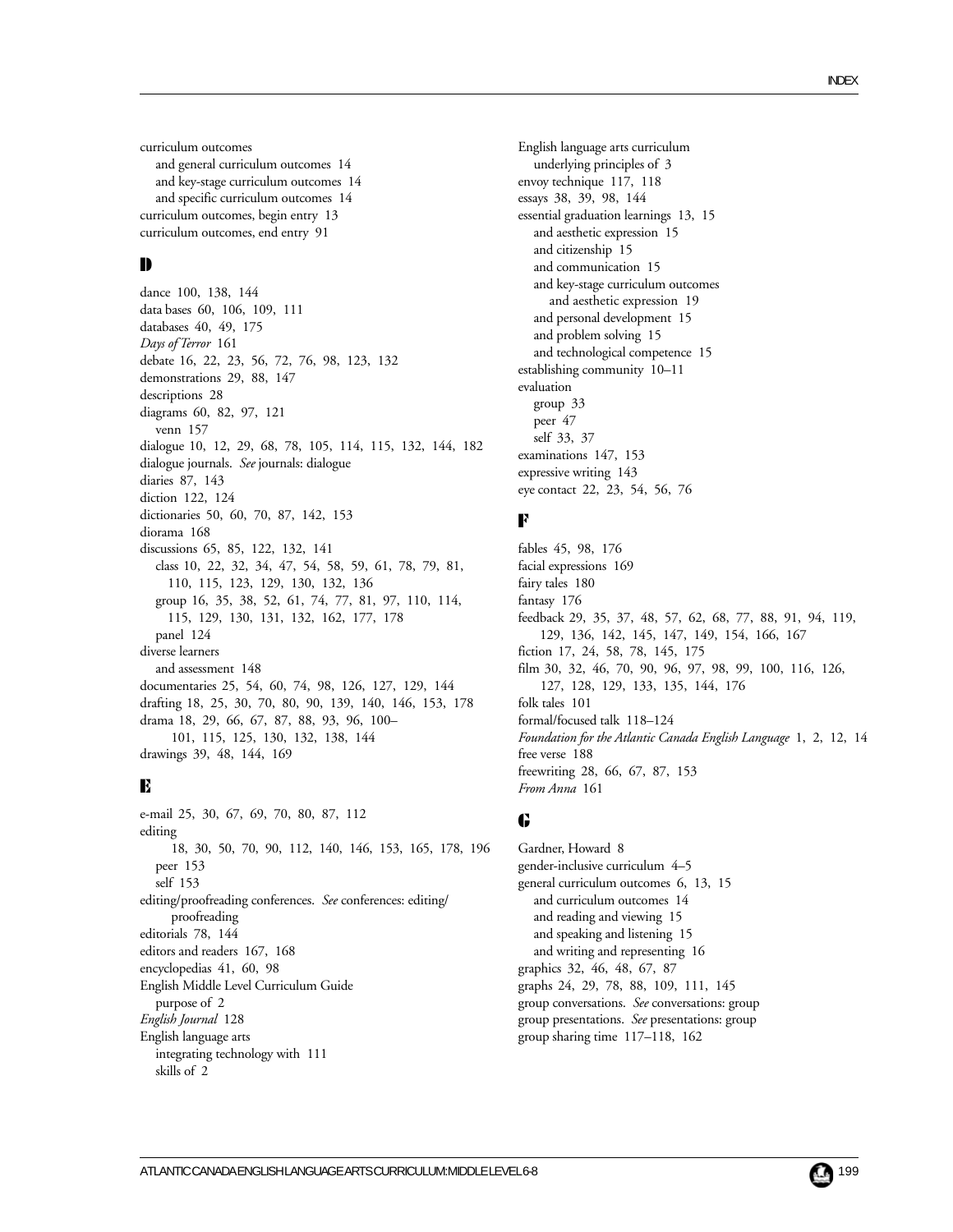#### groups

organizing students into 162–163 guided reading. *See* reading: guided

#### H

haiku 189 highlighting 46, 109 holistic scales 147 home reading 38

## I

idea trees 86 idea web 168 illustrations 29, 88, 112, 176 impromptu speaking 122 improvisation 86, 100 independent learning 94 independent reading 38, 48. *See also* reading: independent independent writing 145 informal/exploratory talk 115, 115–118 information literacy 93, 105–106 integrated learning 96 integrated teaching and learning 163 Internet 25, 40, 41, 60, 70, 99, 111, 112, 129 interviewing 50, 177, 178 interviews 23, 25, 29, 30, 32, 37, 46, 56, 60, 61, 62, 68, 70, 72, 76, 80, 81, 82, 90, 100, 106, 109, 119, 133, 144, 147, 181 investigations 147 issues 96

# J

jigsaws 117 jot notes 35, 47 journals 29, 57, 61, 67, 68, 71, 77, 81, 83, 87, 89, 91, 111, 131, 132, 135, 138, 139, 143, 145, 147, 149, 150 dialogue 133, 143, 150 personal 86, 132, 143 response 43, 59, 65, 66, 79, 85, 143

# K

key pals 112 key-stage curriculum outcomes 6, 13, 16–18 and curriculum outcomes 14 and essential graduation learnings and aesthetic expression 19 and reading and viewing 17–18 and speaking and listening 16–17 and writing and representing 18

## L

learning environment Middle Level 11–12 learning experiences organizing 95 learning logs. *See* logs: learning learning preferences 8–9 lectures 95 legends 98 letters 29, 68, 71, 82, 87, 99, 106, 140, 144 library 71, 79, 91, 106, 133, 141 limerick 190 listening 124–125 appreciative 125 discriminative 125 lists 28, 66 literature 5, 17, 24, 58, 78, 93, 102–103, 117, 131 literature circles 45, 52, 65, 85, 118 logs 61, 67, 81, 87, 131, 150, 163 learning 38, 46, 47, 49, 65, 66, 85, 143, 145, 147, 180, 181 process 71, 91 reading 39, 59, 62, 79 response 46, 47, 177, 178, 180, 181

### M

magazines 41, 64, 78, 99, 126, 127, 128, 129, 176 manuals 127 mapping 25, 50, 60, 177 maps 60, 109, 139 linear 157 matrix 41, 177, 178, 180 matrix sheet 109 media 11, 32, 61, 78, 81, 89, 115, 128, 138, 144, 147 mass 176 media literacy 93, 99–100 messages 29, 68 mimes 100, 144, 169 mini-lessons 10, 11, 48, 50, 68, 95, 134, 145 modelling 10, 38, 48, 58, 66, 76, 78, 95, 116, 142, 145 monologues 68, 144 movement 144 movies 78 multimedia 52, 60, 105, 107, 126 murals 43, 138 music 18, 29, 67, 69, 78, 83, 87, 99, 113, 116, 117, 125, 126, 144, 164 myths 98, 127, 176, 180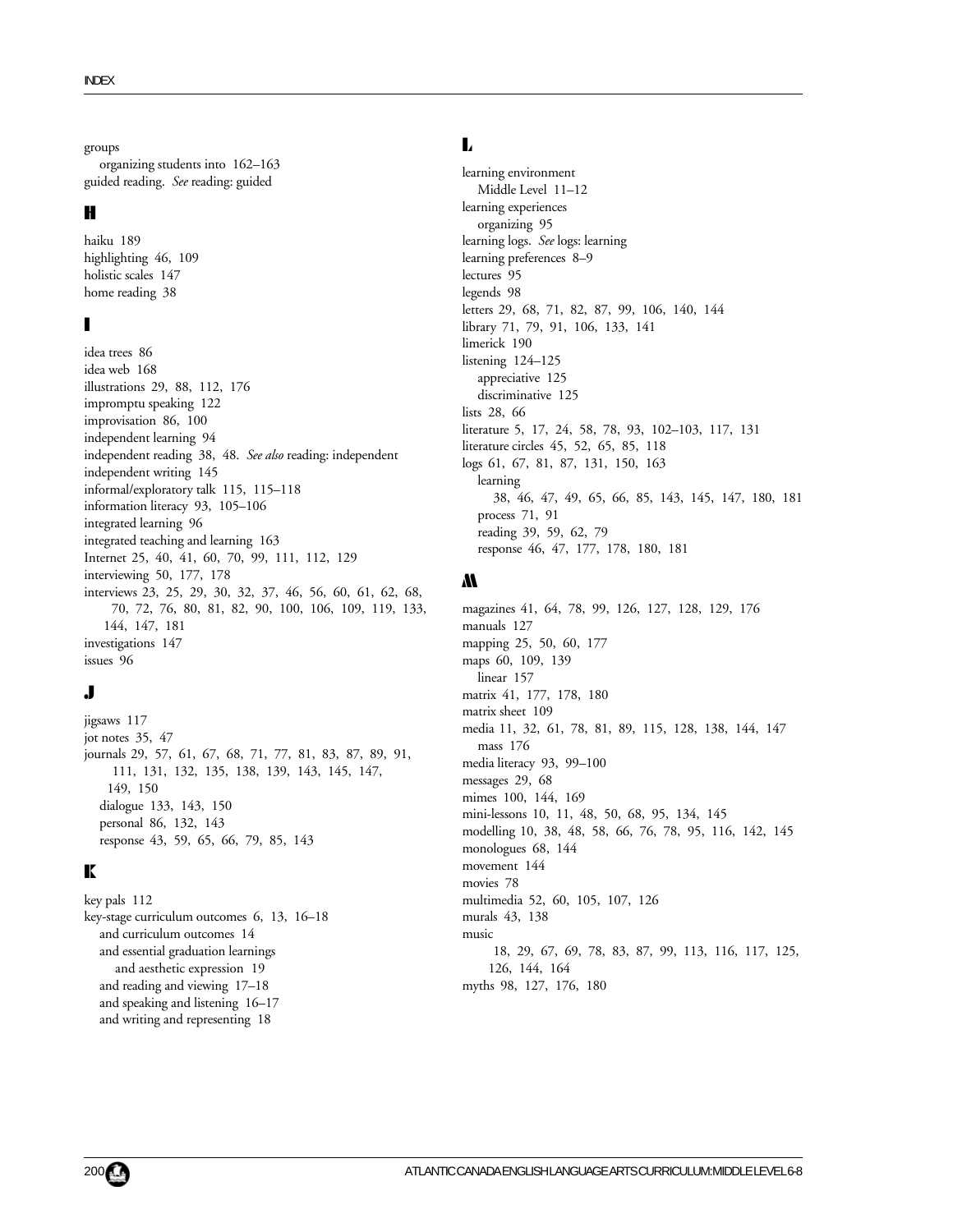# N

news 46, 74, 98, 135 newspapers 41, 44, 45, 58, 64, 70, 78, 99, 122, 126, 127, 129, 140, 141, 176, 180 next step concept 37 non-fiction 60, 108, 126, 127, 128 non-verbal communication 6, 22, 54, 74, 101, 105 note making 18, 28, 41, 46, 50, 61, 67, 81, 86, 159 notes 67, 87, 145 novellas 98 novels 57, 58, 68, 78, 82, 96, 98, 100, 101, 126, 127, 133, 153 numbering 109

## O

observation notes 53, 73 observations 28, 51, 66, 67 oral presentations 34, 46, 50, 177, 178. *See also* presentations: oral oral reading 34, 177, 178 oral reports 32, 121 organizational approaches, begin entry 93 organizational approaches, end entry 98 outlining 46, 50, 97, 117, 139, 181

## P

paintings 48, 62, 144, 168 pamphlets 144, 169 panel discussions. *See* discussions: panel pantomime 46, 48, 66, 176 paragraphing 90 paraphrasing 159 peer assessments. *See* assessments: peer peer conferencing 52, 68, 71, 72, 89, 153 personal development 15 personal journals. *See* journals: personal persuasive talk 121–122 photographs 62, 71, 126, 144 phrasing 66, 86 plays 29, 38, 45, 48, 88, 96, 98, 100, 126, 128, 144, 153, 176, 177, 178, 180, 182 puppet 48, 175 plot lines 45 poems 29, 32, 68, 82, 100, 101, 113, 126, 144, 176, 177, 178, 182 acrostic 194 four-line reaction model 193 "I like ..." 192 "I used to be .../But now ..." 191 "I wish ... " 191 "If I were ... " 191 three-word model 192 What Is It? 193 poetic writing 144

poetry 38, 39, 45, 49, 52, 70, 98, 120, 126, 127, 128, 131, 133, 144, 176, 180 forms of 188 portfolios 49, 69, 71, 89, 91, 111, 147, 149, 152 posters 29, 52, 56, 62, 68, 109, 113, 118, 126, 144, 169, 180 predicting 38 prejudice 23, 56, 76, 125, 159 prereading 135 presentation strategies 18, 30, 70, 90 presentations 147 class 53 group 73 oral 55, 73 presenting strategies 50 prewriting 18, 30, 70, 90, 139, 140 problem solving 15 process logs. *See* logs: process program design and speaking and listening 114–125 program design chart and language structure 179 processes and strategies 178 texts 176 program design, end entry 146 progressive writing 69 project 96 proofreading 18, 30, 70, 90, 140, 153, 178, 196 public speaking 69 publishing 141 punctuation 30, 70, 90, 98, 120, 140, 142

# Q

questionnaires 46, 49, 147, 180, 181

# R

radio 37, 45, 53, 73, 99, 128, 144, 176 rating sheet 35 Readers Theatre 100, 100–101, 120 reading and assessment 151 guided 129, 130 independent 129 shared or group 129, 130 reading aloud 129, 131 reading and viewing 13, 15, 17, 24-27 reading and writing workshops. *See* workshops: reading and writing reading buddies 39 reading classroom role of the teacher in 136 reading conferences. *See* conferences: reading reading logs. *See* logs: reading reading workshops. *See* workshops: reading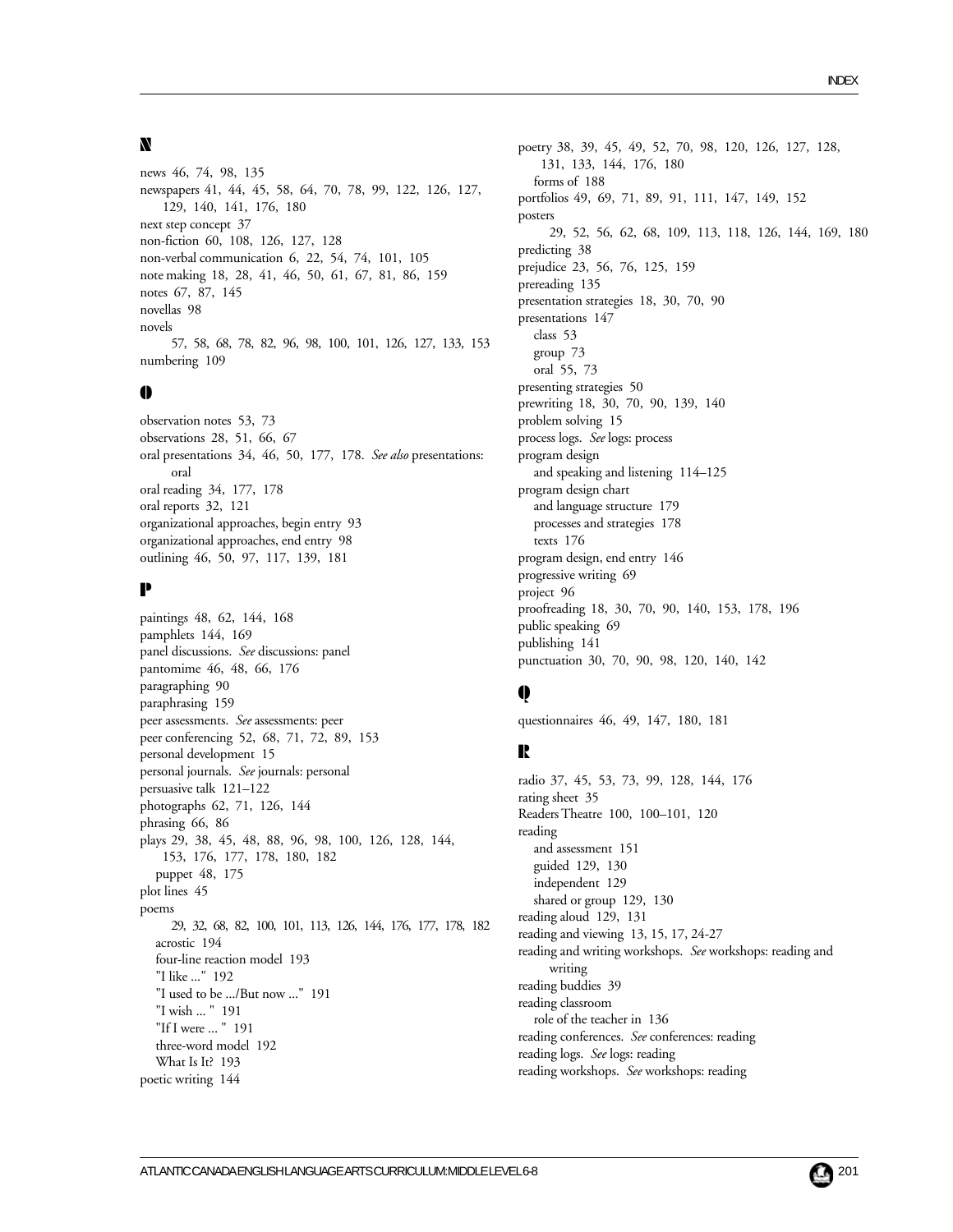repetition 22, 54 reports 29, 68, 113, 144, 145, 177, 178, 181 representing 144 research process 93, 106–110 response journals. *See* journals: response reviews 29, 88, 177, 178 revising 18, 30, 50, 70, 90, 112, 140, 146, 153, 178, 196 rhyme 38 role-play 35, 46 role-playing 52, 56, 66, 74, 76, 100, 116, 118, 119, 145, 169 rubrics 53, 54, 55, 70, 73, 75, 110, 147, 149, 172, 173, 174

## S

sampling 38 scaffolding activity 48 science fiction 127, 131 scripts 45, 100, 182 sculptures 62 self-assessment. *See* assessment: self sentence structure 16, 22, 48, 54, 74 sequencing 109 shared or group reading. *See* reading: shared or group shared reading 48 short stories 38, 45, 68, 82, 98, 100, 101, 127, 128, 133, 144 sign language 6 signs 113, 176 sketches 139 sketching 28, 66 skits 52, 62, 144 small-group learning 94 social and cultural diversity 5 software 107, 111, 113, 176 songs 144 speaking and listening 13, 15, 21-23 specific curriculum outcomes, begin entry 20 specific curriculum outcomes, end entry 91 speeches 23, 29, 56, 62, 68, 76, 88, 98, 176 spelling 30, 70, 87, 97, 98, 140, 142, 151 stereotyping 52, 64 stories 29, 67, 68, 87, 113, 141, 144 story diagrams 45 story mapping 46 story maps 45 storytelling 34, 86, 100, 177, 178 student-teacher conferences. *See* conferences: student-teacher students as peer editors 142–143 engaging all 9–10 English as second language 6 gifted and talented 7 meeting needs of all 3–10 with language and communication difficulties 6–7

summaries 22, 28, 66, 74 summary 159 surveys 29, 32, 46, 60, 88, 106, 147, 180, 181

### T

tableau 169 tableaux 48, 176 tables 24, 78 tanka 188 technological competence 15 television 62, 78, 97, 99, 116, 126, 128, 129, 176, 180 tests 147, 153 texts 46, 96, 126 audio 78 critical responses to 134 media 17, 19, 24, 27, 48, 58, 64, 84 non print 44 non-print 26, 62, 126, 133, 136 oral 44 personal response to 132–134 print 17, 19, 24, 26, 27, 44, 58, 62, 64, 84, 126, 133, 136 response to 132–134 and assessment 149 understanding 135–136 variety of 5, 78, 79, 97, 98, 127, 128–129 video 78 visual 11, 43 written 48 theatre 100 theme 96 thesauri 60, 70, 71, 87, 91, 142 tone 22, 64, 68, 74, 88, 97, 101, 120, 122, 125 tone of voice 35 tracking 110 transactional writing 143

## U

uninterrupted sustained silent reading time (USSR) 129

## V

Venn diagrams 46 verbal communication 6, 22, 54 video 37, 41, 46, 175 videos 30, 70, 99, 109, 111, 127, 129, 133, 135, 144 videotapes 55, 75, 147, 149 visual arts. *See* arts: visual visual literacy 93, 105, 128 vocabulary 16, 22, 30, 38, 48, 54, 64, 66, 70, 74, 86, 87, 90, 98, 100, 115, 135, 136, 140, 151, 179, 196 voice 88, 96 volume 22, 54, 120, 125